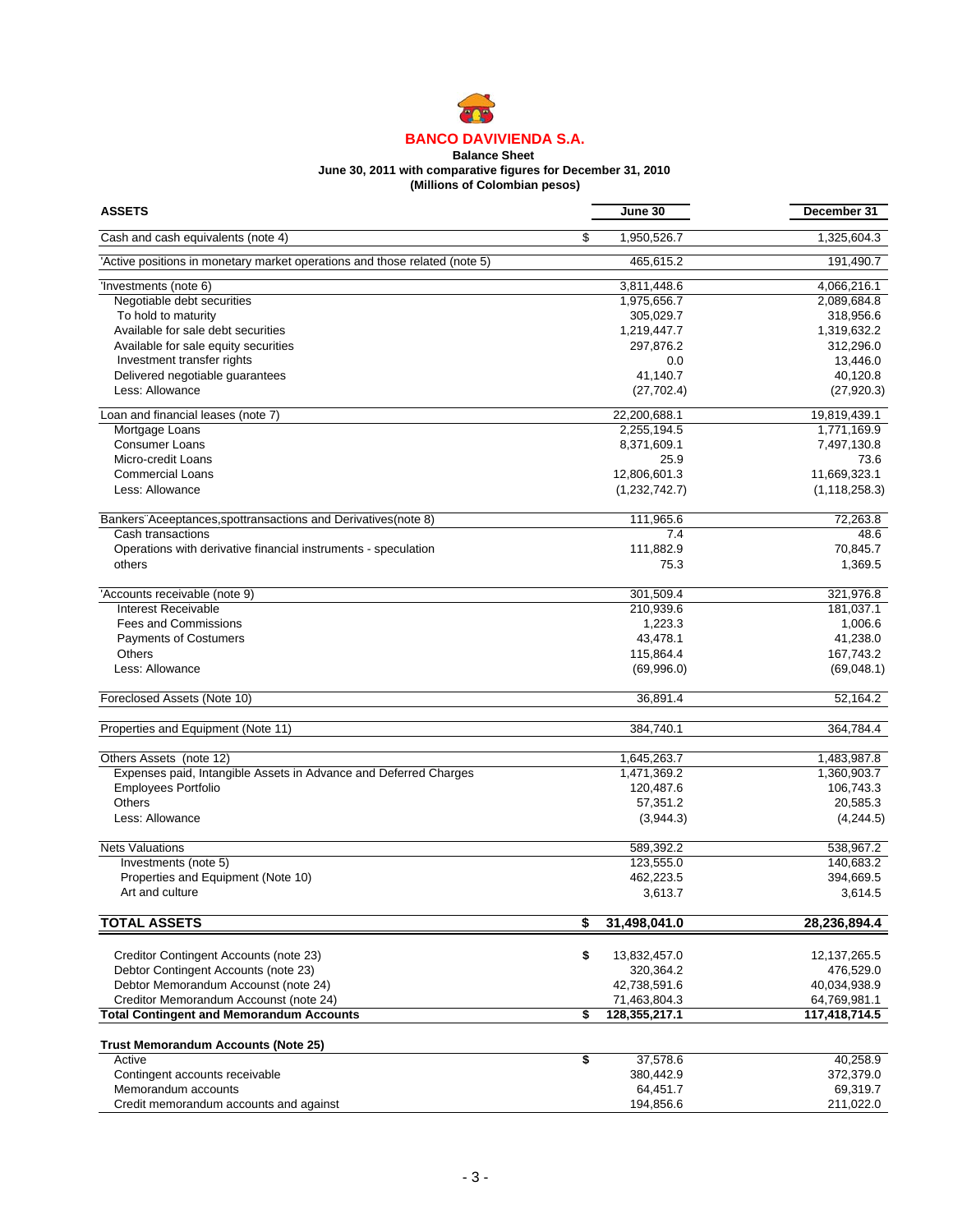#### **Balance Sheet June 30, 2011 with comparative figures for December 31, 2010 (Millions of Colombian pesos)**

| <b>LIABILITIES AND STOCKHOLDERS' EQUITY</b>                                 | June 30            | December 31  |
|-----------------------------------------------------------------------------|--------------------|--------------|
| Liabilities                                                                 |                    |              |
| Deposits (Note 13)                                                          | \$<br>19,959,923.3 | 18,062,784.8 |
| Checking time accounts                                                      | 3,019,174.6        | 3,102,516.5  |
| Term deposits                                                               | 5,604,604.3        | 5,985,764.5  |
| Savings deposits                                                            | 11,143,714.0       | 8,705,428.7  |
| Savings Certificates real value                                             | 26,170.1           | 21,778.5     |
| <b>Others</b>                                                               | 166,260.3          | 247,296.6    |
| Passive positions in monetary market operations and those related (Note 14) | 42,301.2           | 58,011.9     |
| Bank acceptances outstanding (Note 15)                                      | 138,435.2          | 80,186.7     |
| Operations with derivative financial instruments - speculation              | 106,387.6          | 68,791.7     |
| Operations with derivative financial instruments - hedging                  | 32,047.6           | 11,395.0     |
| Banking credits and other financial obligations (Note 16)                   | 2,708,143.1        | 2,384,724.3  |
| Other Entities in the Country                                               | 1,392,933.6        | 1,189,754.1  |
| <b>Foreign Entities</b>                                                     | 1,315,209.5        | 1,194,970.2  |
| Accounts payable (Note 17)                                                  | 902,986.6          | 644,984.8    |
| Interests                                                                   | 118,495.6          | 121,213.9    |
| <b>Commissions and Fees</b>                                                 | 524.6              | 1,509.5      |
| Tax collection                                                              | 114,368.6          | 62,218.5     |
| Suppliers                                                                   | 175,084.4          | 153,371.9    |
| <b>Others</b>                                                               | 494,513.4          | 306,671.0    |
| Long Term - debt (note 18)                                                  | 3,491,208.2        | 3,082,595.5  |
| Others Liabilities (note 19)                                                | 271,940.9          | 271,108.6    |
| <b>Consolidated Labor obligations</b>                                       | 30.638.7           | 34,235.4     |
| <b>Others</b>                                                               | 241,302.2          | 236,873.2    |
| Estimated Liabilities and allowances (Note 20)                              | 150,561.9          | 83,935.9     |
| Tax                                                                         | 46,925.8           | 0.0          |
| <b>Others</b>                                                               | 103,636.1          | 83,935.9     |
| <b>TOTAL EXTERNAL LIABILITIES</b>                                           | \$<br>27,665,500.4 | 24,668,332.5 |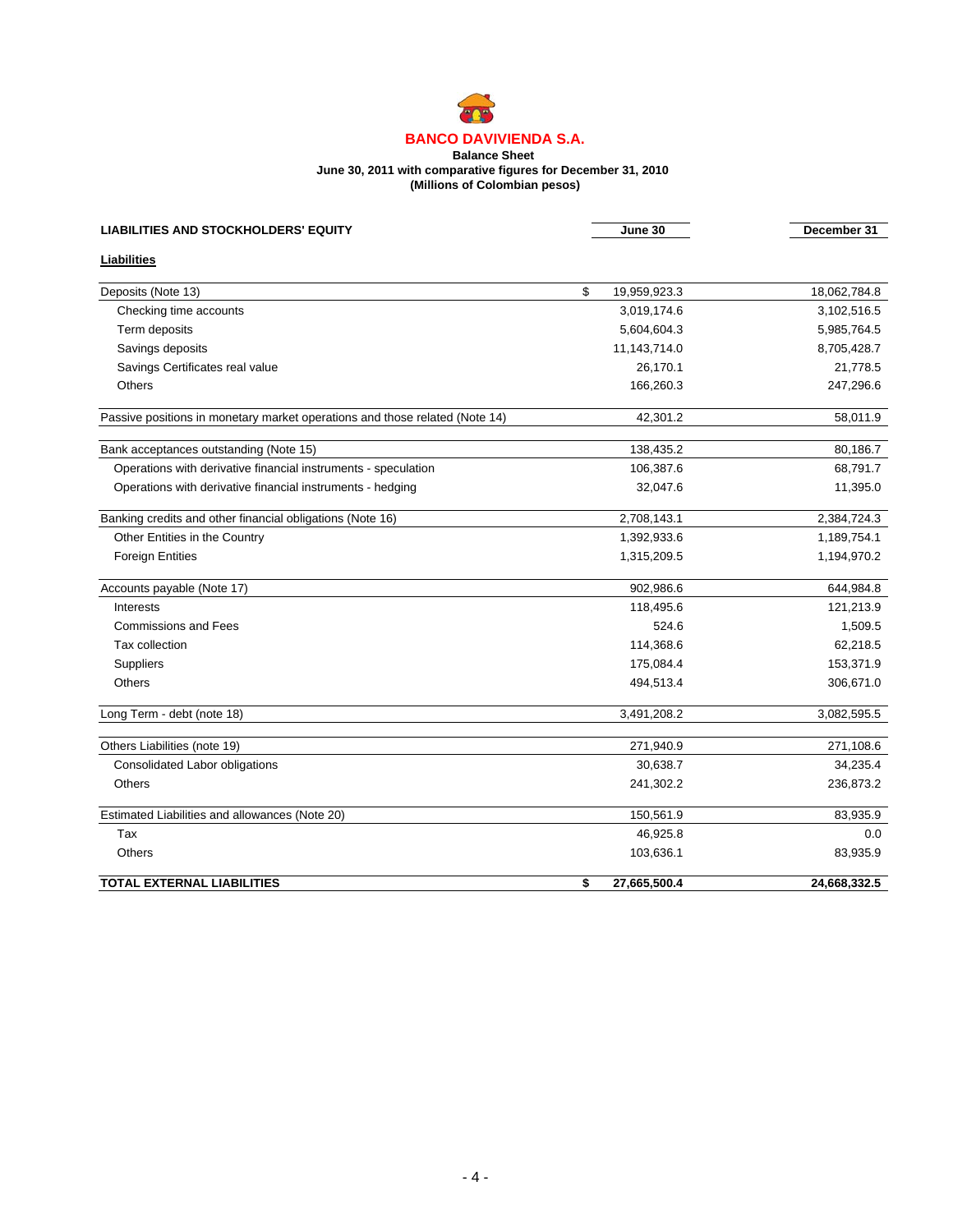

#### **Balance Sheet June 30, 2011 with comparative figures for December 31, 2010 (Millions of Colombian pesos)**

| <b>STOCKHOLDERS' EQUITY</b>                            | June 30             |           | December 31    |
|--------------------------------------------------------|---------------------|-----------|----------------|
| Capital Stock (Note 21)                                | \$                  | 51,007.1  | 51,006.4       |
| Reserves (note 22)                                     | 2,877,605.0         |           | 2,693,272.9    |
| Legal reserve                                          | 1,558,873.5         |           | 1,557,427.4    |
| Statutory and occasional reserves                      | 1,318,731.5         |           | 1,135,845.5    |
| Surplus                                                |                     | 603,778.2 | 554,449.8      |
| Gross unrealized gain or loss on investments available |                     |           |                |
| for sale                                               |                     | 14,386.0  | 15,482.4       |
| Revaluation assets (notes 6 and 11)                    |                     | 589,392.2 | 538,967.2      |
| Stockholders' equity revaluation                       |                     | 0.0       | 0.2            |
| Net income                                             |                     | 300,150.3 | 269,832.8      |
| <b>TOTAL STOCKHOLDERS' EQUITY</b>                      | 3,832,540.6         |           | 3,568,561.9    |
| TOTAL LIABILITIES AND STOCKHOLDERS' EQUITY             | 31,498,041.0<br>\$  |           | 28,236,894.4   |
| Creditor contingent accounts (note 23)                 | \$<br>13,832,457.0  |           | 12, 137, 265.5 |
| Debtor contingent accounts (note 23)                   |                     | 320,364.2 | 476,529.0      |
| Debtor memorandum accounts (note 24)                   | 42,738,591.6        |           | 40,034,938.9   |
| Creditor memorandum accounts (note 24)                 | 71,463,804.3        |           | 64,769,981.1   |
| Total contingent adn memorandum accounts               | \$<br>128,355,217.1 |           | 117,418,714.5  |
| <b>Trust Memorandum Accounts (Note 25)</b>             |                     |           |                |
| Passive                                                | \$                  | 37,578.6  | 40,258.9       |
| Contingent accounts receivable by contrast             |                     | 380,442.9 | 372,379.0      |
| Memorandum accounts and against                        |                     | 64,451.7  | 69,319.7       |
| Credit memorandum accounts                             |                     | 194,856.6 | 211,022.0      |

See the notes accoumpanying the financial statements.

\_\_\_\_\_\_\_\_\_\_\_\_\_\_\_\_\_\_\_\_\_\_\_\_\_\_\_\_\_\_\_\_\_ \_\_\_\_\_\_\_\_\_\_\_\_\_\_\_\_\_\_\_\_\_\_\_\_\_\_\_\_\_\_\_\_\_\_\_\_

**OLGA LUCÍA RODRÍGUEZ SALAZAR CARMEN ANILSA CIFUENTES BARRERA JORGE ENRIQUE PEÑALOZA PORRAS** Legal Representative **Financial Director** Statutory Auditor of Banco Davivienda S.A.<br>TP. No. 35089-T Registration No.43402-T **Registration No.43402-T Member of KPMG Ltda. (See my opinion dated August 16, 2011)** \_\_\_\_\_\_\_\_\_\_\_\_\_\_\_\_\_\_\_\_\_\_\_\_\_\_\_\_\_\_\_\_\_\_\_\_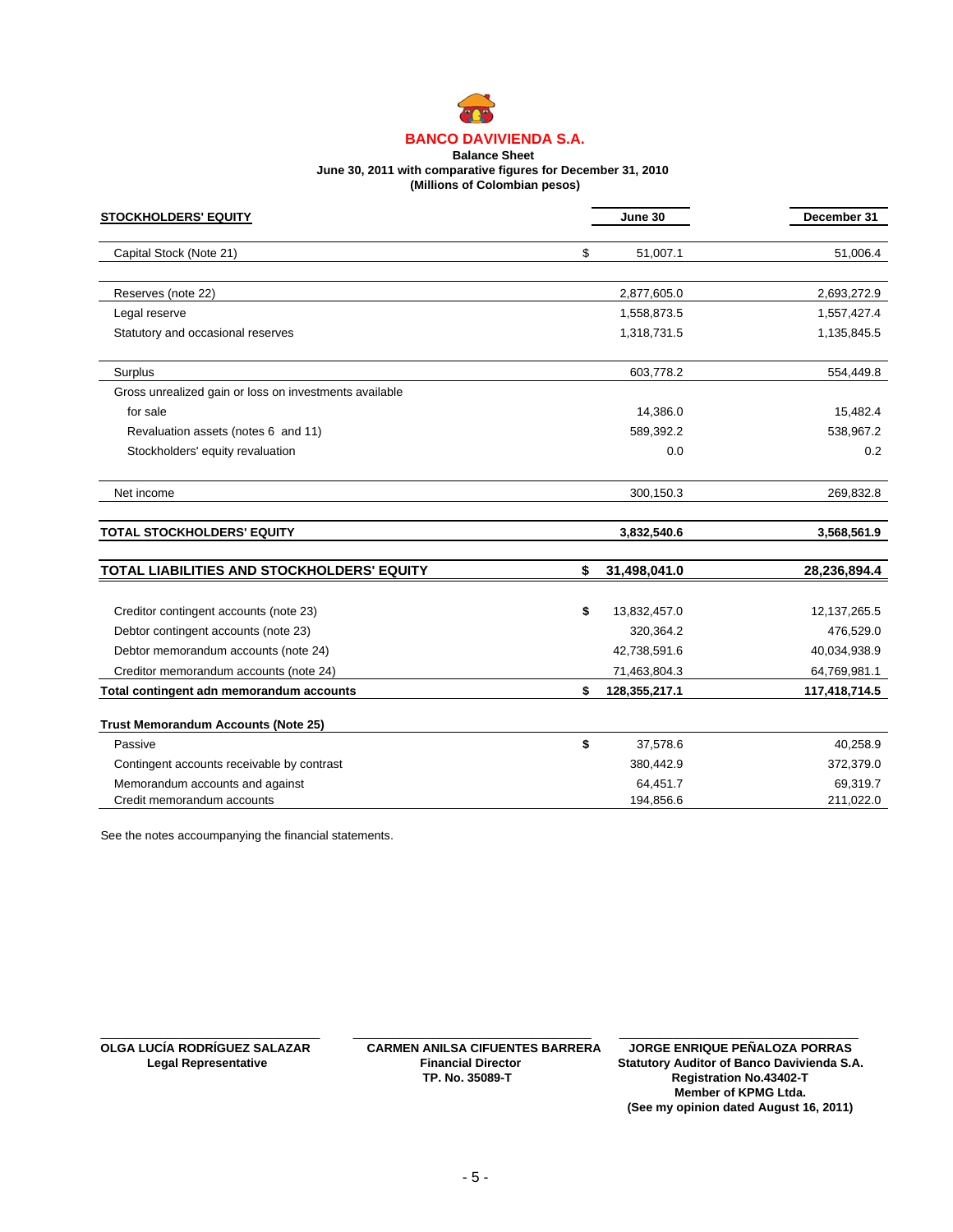

# **Statements of Income**

# **Six months ended the June 30, 2011 with comparative figures for the six months ended December 31, 2010**

# **(Millions of Colombian pesos, except the profit per share)**

|                                                                                  | June 30           | December 31 |
|----------------------------------------------------------------------------------|-------------------|-------------|
|                                                                                  |                   |             |
| Direct operating income                                                          | \$<br>2,324,568.1 | 2,209,967.1 |
| Amortized interests and discounts- Credit portfolio and others                   | 1,319,690.2       | 1,204,273.4 |
| Commissions and fees                                                             | 256,725.1         | 248,637.9   |
| Appraisal of Investments                                                         | 97,512.7          | 89,396.6    |
| Useful in operat short positions open repo, simult vacation values and Transfers | 255.6             | 1,302.9     |
| Changes                                                                          | 105.136.5         | 136,510.0   |
| Profit on the appraisal of derivatives                                           | 518,703.6         | 457,681.9   |
| Profit on portfolio sale                                                         | 2,536.5           | 41,009.0    |
| Profit on investments sale                                                       | 24,007.9          | 31,155.4    |
| <b>Direct Operating Expenses</b>                                                 | 1,050,715.8       | 1,003,441.8 |
| Interests amortized premium and discount amortized (note 13)                     | 378,691.3         | 329,387.7   |
| Allowances                                                                       | 45,944.3          | 43,253.1    |
| Lost on the appraisal of derivatives                                             | 529,941.8         |             |
| Lost on short positions open repo Ops, simult vacation values and Transfers      | 1,392.5           | 4,114.6     |
| Changes                                                                          | 81,084.8          | 123,304.8   |
| Lost on investments sale                                                         | 13,661.1          | 16,477.2    |
| <b>Direct Operating Income</b>                                                   | 1,273,852.3       | 1,206,525.3 |
| Operating Income                                                                 | 528,608.7         | 568,308.0   |
| Dividends and participations (note 6)                                            | 45,595.9          | 1,266.2     |
| Recovery allowance portfolio (note 7)                                            | 377,522.8         | 445,930.9   |
| Recovery allowance Accounts Receivable (note 9)                                  | 22.599.2          | 34,283.0    |
| Others (note 26)                                                                 | 82,890.8          | 86,827.9    |
| <b>Operating Expenses</b>                                                        | 651,125.6         | 688,223.4   |
| Employees expenses                                                               | 281,143.9         | 279,974.4   |
| Others (note 27)                                                                 | 369,981.7         | 408,249.0   |
| Operating result before allowances, depreciation and amortizations               | 1,151,335.4       | 1,086,609.9 |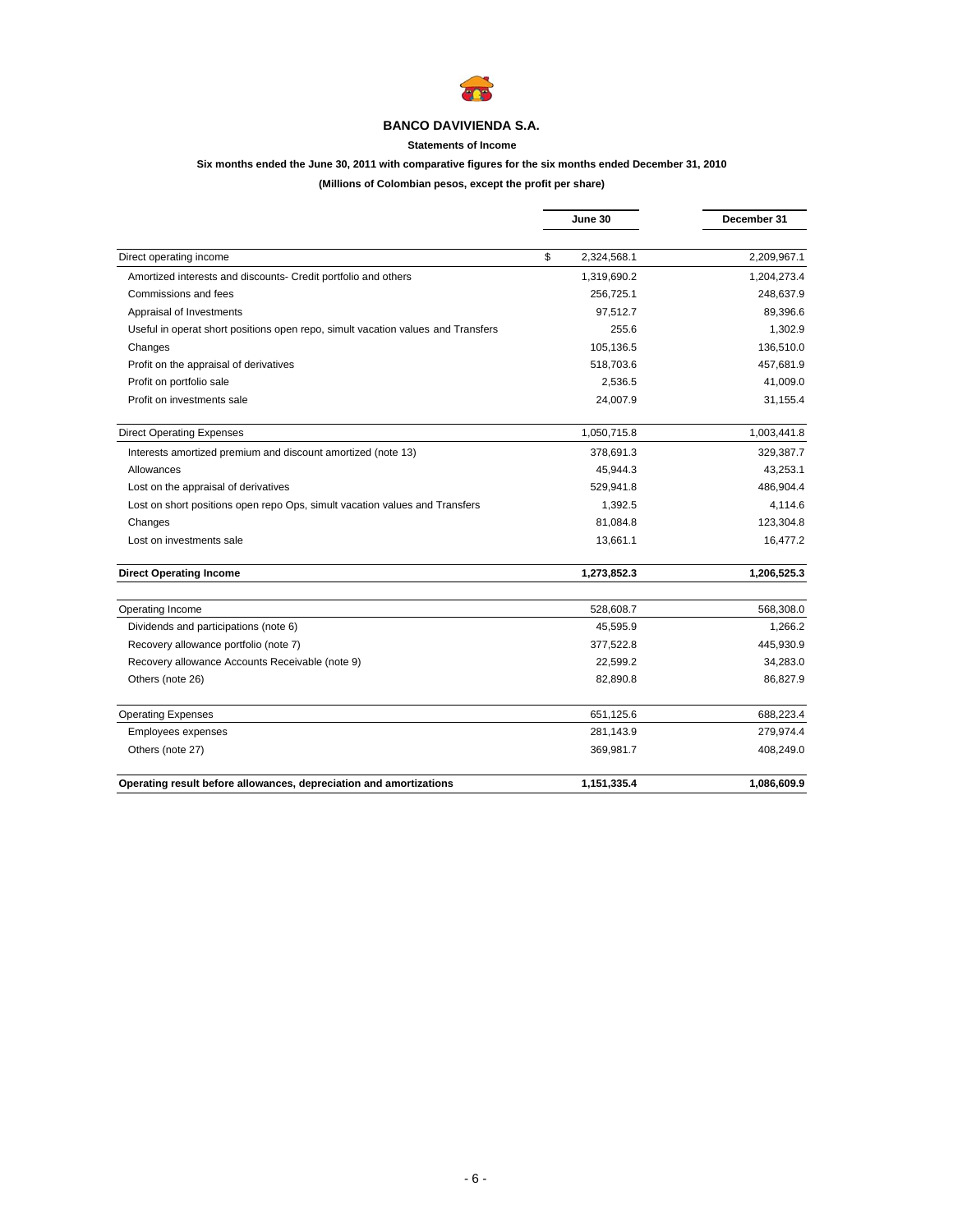

# **Statements of Income (continued)**

# **Six months ended the June 30, 2011 with comparative figures for the six months ended December 31, 2010**

## **(Millions of Colombian pesos, except the profit per share)**

|                                                     | June 30         | December 31 |  |
|-----------------------------------------------------|-----------------|-------------|--|
|                                                     |                 |             |  |
| Allowances                                          | 761,349.6       | 716,688.5   |  |
| Investments (note 6)                                | 245.5           | 1,495.5     |  |
| Credit Porftolio and Financial Leasing (note 7)     | 713,502.3       | 671,026.4   |  |
| Accounts Receivable (note 9)                        | 33,139.6        | 38,826.1    |  |
| Propierties and equipment (note 11)                 | 9,614.7         | 1,968.0     |  |
| Others (note 28)                                    | 4,847.5         | 3,372.5     |  |
| Depreciations - Properties and equipment            | 23,818.3        | 21,332.5    |  |
| Amortizations                                       | 85,246.3        | 74,279.3    |  |
| <b>Operating Income - Net</b>                       | 280,921.2       | 274,309.6   |  |
| Non-operating income (note 29)                      | 113,406.8       | 143,659.9   |  |
| Gain on sale of foreclosed assets                   | 2,316.0         | 1,689.0     |  |
| Gain on sale of property and equipment              | 1,607.7         | 1,630.5     |  |
| Recoveries                                          | 94,669.4        | 126,037.4   |  |
| Other non-operating income                          | 14,813.7        | 14,303.0    |  |
| Non-operating expenses (note 30)                    | 33,277.4        | 65,557.7    |  |
| Lost on sale of foreclosed assets                   | 1.269.9         | 1.583.8     |  |
| Lost on sale of property and equipment              | 431.5           | 3,201.2     |  |
| Casualty losses                                     | 6,839.7         | 18,174.7    |  |
| Other non-operating expenses                        | 24,736.3        | 42,598.0    |  |
| Non-operating income - Net                          | 80,129.4        | 78,102.2    |  |
| Profit before income tax                            | 361,050.6       | 352,411.8   |  |
| Tax on Income and Others (note 31)                  | 60,900.3        | 82,579.0    |  |
| <b>Net Income</b>                                   | \$<br>300,150.3 | 269,832.8   |  |
| Net Income per share (in Colombian Pesos) (note 21) | \$<br>735.56    | 680.29      |  |

See the notes accompanying the financial statements.

**\_\_\_\_\_\_\_\_\_\_\_\_\_\_\_\_\_\_\_\_\_\_\_\_\_\_\_\_\_\_\_\_ \_\_\_\_\_\_\_\_\_\_\_\_\_\_\_\_\_\_\_\_\_\_\_\_\_\_\_\_\_\_\_\_\_\_\_**

**OLGA LUCÍA RODRÍGUEZ SALAZAR CARMEN ANILSA CIFUENTES BARRERA LUCÍA RODRÍGUEZ SALAZAR CARMEN ANILSA CIFUENTES BARRERA**<br>Legal Representative **Financial Director** Statutory Auditor of Banco Davivienda S.A **Statutory Auditor of Banco Davivienda S.A. TP. No. 35089-T Registration No.43402-T Member of KPMG Ltda. (See my opinion dated August 16, 2011)**

 **\_\_\_\_\_\_\_\_\_\_\_\_\_\_\_\_\_\_\_\_\_\_\_\_\_\_\_\_\_\_\_**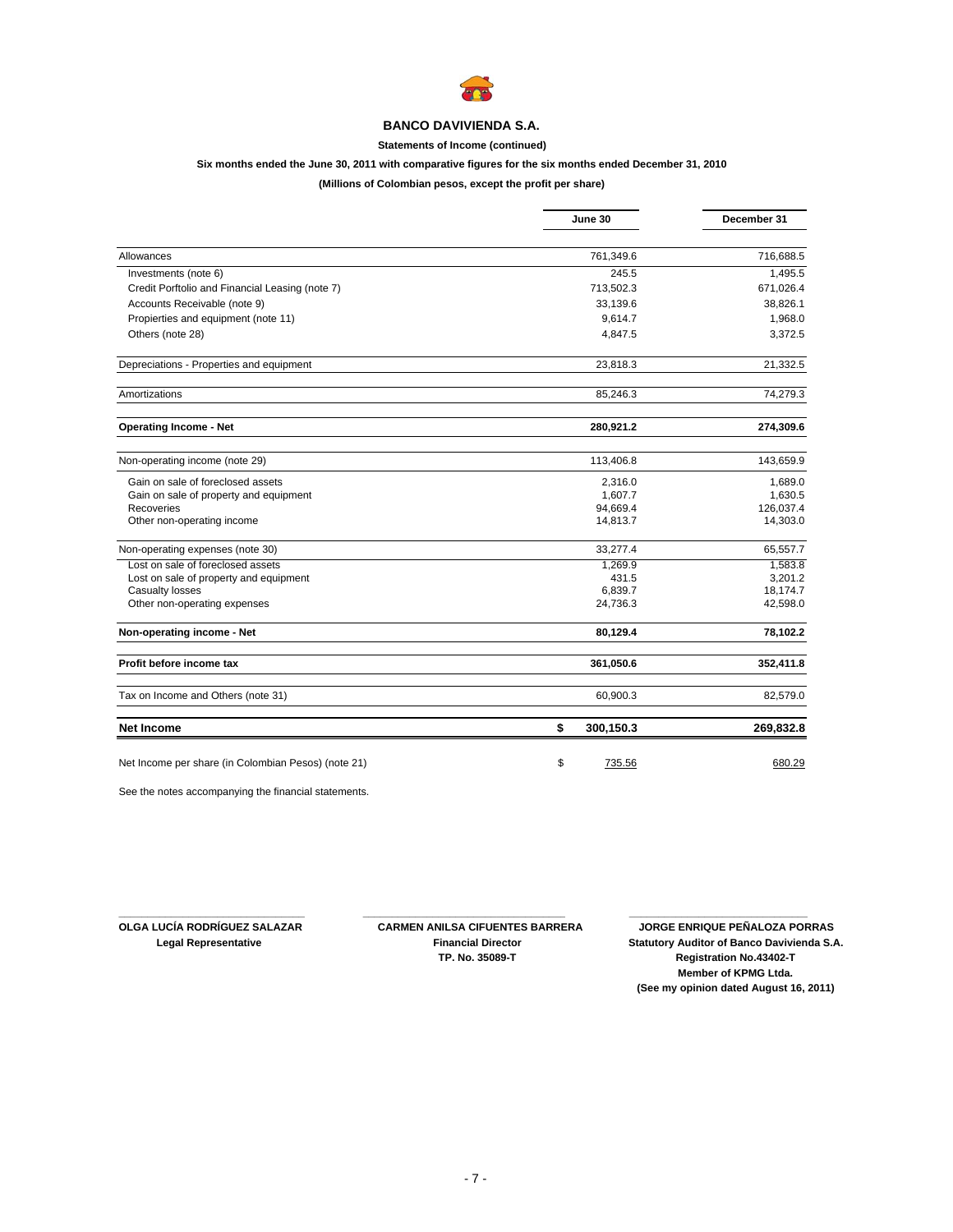

#### **Statements of Changes in the Stockholders' Equity**

**Six months ended the June 30, 2011 with comparative figures for the six months ended December 31, 2010**

**(millions of pesos, except per share information)**

|                                                                                                                  |                         |                  |                               | <b>Surplus or Deficit for</b>                                                      |                                                 |                                        |                      |                                                  |
|------------------------------------------------------------------------------------------------------------------|-------------------------|------------------|-------------------------------|------------------------------------------------------------------------------------|-------------------------------------------------|----------------------------------------|----------------------|--------------------------------------------------|
|                                                                                                                  | <b>Stock</b><br>Capital | Legal<br>Reserve | Occasional<br><b>Reserves</b> | Unrealized<br><b>Gains or</b><br>losses on<br>investments<br>available for<br>sale | <b>Revaluation</b><br>and<br><b>Devaluation</b> | Stockholders'<br>Equity<br>Revaluation | <b>Net</b><br>Income | <b>Total</b><br>Patrimonio de<br>los Accionistas |
| Balance at June 30, 2010                                                                                         | 47,757.1                | 1,144,620.0      | 958,362.3                     | 15,870.3                                                                           | 500,175.7                                       | 0.2                                    | 246,832.0            | 2,913,617.6                                      |
| <b>Donations</b>                                                                                                 |                         |                  | (4,059.7)                     |                                                                                    |                                                 |                                        |                      | (4,059.7)                                        |
| Subscription 25,993,997 preferred shares                                                                         | \$<br>3,249.3           | 416,007.9        |                               |                                                                                    |                                                 |                                        |                      | 419,257.2                                        |
| Discount for cash payment preferred shares                                                                       |                         | (3, 200.5)       |                               |                                                                                    |                                                 |                                        |                      | (3,200.5)                                        |
| Distribution of the net income of the semester ended on June 30, 2010                                            |                         |                  |                               |                                                                                    |                                                 |                                        |                      |                                                  |
| Occasional reserve for valuation of investments to market prices - Decreto<br>2336, 1995                         |                         |                  | 16,754.0                      |                                                                                    |                                                 |                                        | (16, 754.0)          | 0.0                                              |
| Occasional reserve available to the General Stockholders' Meeting for future<br>profit distribution.             |                         |                  | 164,788.9                     |                                                                                    |                                                 |                                        | (164, 788.9)         | 0.0                                              |
| Dividends paid in cahs at Col\$160 pesos per share on 408.056.976 shares<br>subscribed and paid. October 4, 2010 |                         |                  |                               |                                                                                    |                                                 |                                        | (65, 289.1)          | (65, 289.1)                                      |
| Movement of the semester                                                                                         |                         |                  |                               | (387.9)                                                                            | 38,791.5                                        |                                        |                      | 38,403.6                                         |
| Net income                                                                                                       |                         |                  |                               |                                                                                    |                                                 |                                        | 269,832.8            | 269,832.8                                        |
| Balance at December 31, 2010                                                                                     | 51,006.4                | 1,557,427.4      | 1,135,845.5                   | 15,482.4                                                                           | 538,967.2                                       | 0.2                                    | 269,832.8            | 3,568,561.9                                      |
| <b>Donations</b>                                                                                                 |                         |                  | (3,985.4)                     |                                                                                    |                                                 |                                        |                      | (3,985.4)                                        |
| Subscription 6.003 preferred shares                                                                              | 0.7                     | 96.1             |                               |                                                                                    |                                                 |                                        |                      | 96.8                                             |
| Distribution of the net income of the semester ended on December 31, 2010                                        |                         |                  |                               |                                                                                    |                                                 |                                        |                      |                                                  |
| <b>Legal Reserve</b>                                                                                             |                         | 1,350.0          |                               |                                                                                    |                                                 |                                        | (1, 350.0)           | 0.0                                              |
| Occasional reserve available to the General Stockholders' Meeting for future<br>profit distribution.             |                         |                  | 186,871.4                     |                                                                                    |                                                 |                                        | (186, 871.4)         | 0.0                                              |
| Dividends paid in cash at Col \$200 pesos per share on 408.056.976 shares<br>subscribed and paid. March 14, 2011 |                         |                  |                               |                                                                                    |                                                 |                                        | (81, 611.4)          | (81, 611.4)                                      |
| Movement of the semester                                                                                         |                         |                  |                               | (1,096.4)                                                                          | 50,425.0                                        | (0.2)                                  |                      | 49,328.4                                         |
| Net income                                                                                                       |                         |                  |                               |                                                                                    |                                                 |                                        | 300,150.3            | 300,150.3                                        |
| Balance at June 30, 2011                                                                                         | \$<br>51,007.1          | 1,558,873.5      | 1,318,731.5                   | 14,386.0                                                                           | 589,392.2                                       | 0.0                                    | 300,150.3            | 3,832,540.6                                      |

**See the notes accompanying the financial statements.** 

**OLGA LUCÍA RODRÍGUEZ SALAZAR**

**T.P. No. 35089-T**

**CARMEN ANILSA CIFUENTES BARRERA DE LOGO DE LOGO DE LOGO DE LOGO DE LOGO DE LOGO DE LOGO DE LOGO DE LOGO DE LOGO DE LOGO DE LOGO DE LOGO DE LOGO DE LOGO DE LOGO DE LOGO DE LOGO DE LOGO DE LOGO DE LOGO DE LOGO DE LOGO DE LO Legal Representative Financial Director Statutory Auditor of Banco Davivienda S.A. Registration No.43402-T Member of KPMG Ltda.(See my opinion dated August 16, 2011)**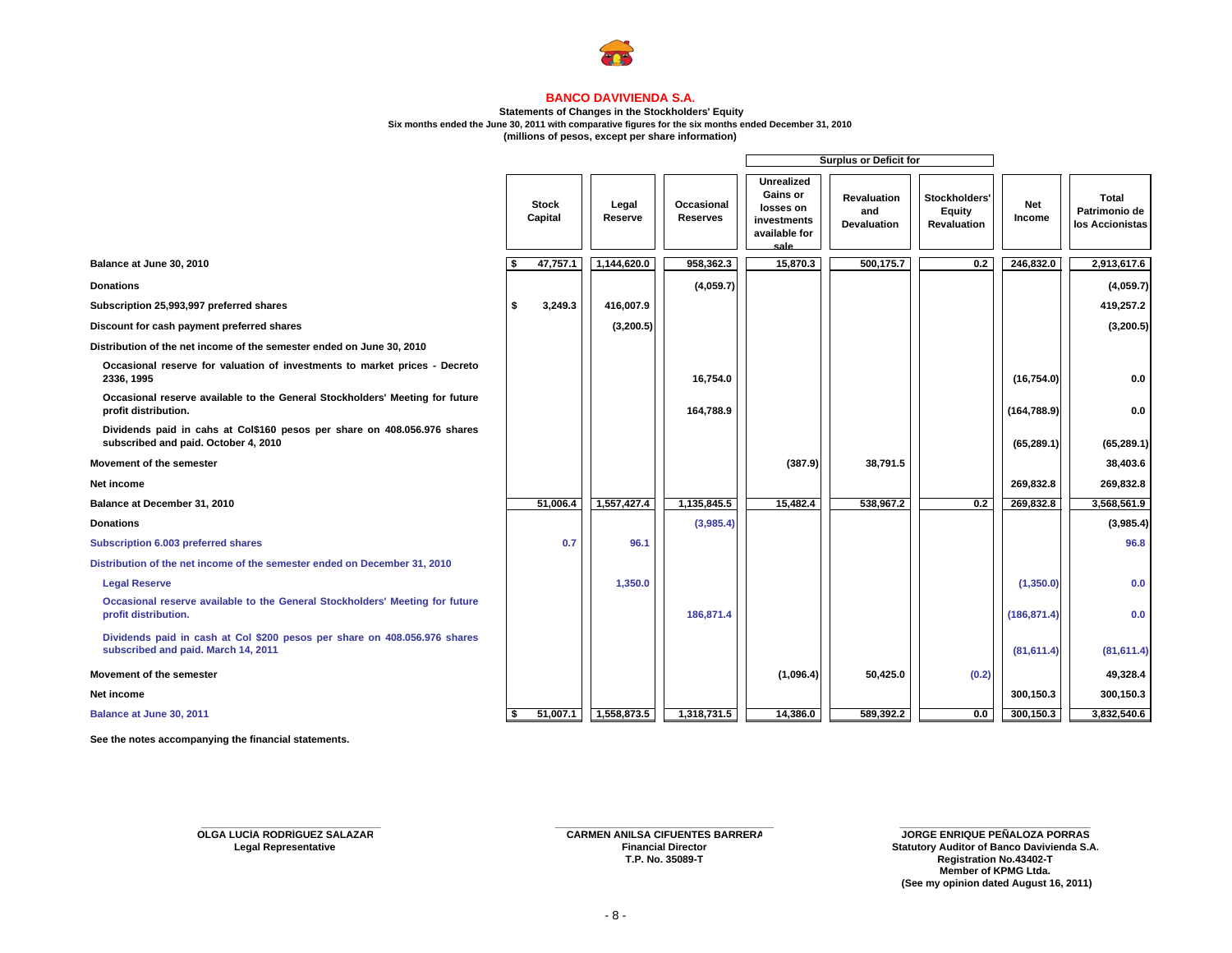

#### **BANCO DAVIVIENDA S.A. Statements of Cash Flows**

**Six months ended the June 30, 2011 with comparative figures for the six months ended December 31, 2010**

**(Millions of pesos)**

J.

j.

|                                                                                            | June 30                 | December 31               |
|--------------------------------------------------------------------------------------------|-------------------------|---------------------------|
| Cash flows provided by operating activities:                                               |                         |                           |
| Net income                                                                                 | \$<br>300,150.3         | 269,832.8                 |
| Reconciliation between net income and net cash                                             |                         |                           |
| provided by operating activities:                                                          |                         |                           |
| Allowance for investments                                                                  | 245.5                   | 1,495.5                   |
| Allowance for loan and Financial leases                                                    | 713,502.3               | 671,026.4                 |
| Allowance for accounts receivable                                                          | 33,139.6                | 38,826.1                  |
| Allowance foreclosed assets                                                                | 4,120.7                 | 2,965.7                   |
| Allowance for properties and equipment                                                     | 9,614.7                 | 1,968.0                   |
| Allowance other assets                                                                     | 408.4                   | 167.4                     |
| Allowance for severance payments                                                           | 11,504.2                | 11,140.6                  |
| Other provisions                                                                           | 50.9                    | 0.0                       |
| Depreciations - goods for own use                                                          | 23,818.3                | 21,332.5                  |
| Amortizations                                                                              | 85,246.3                | 74,279.3                  |
| Profit on sale of portfolio credits and lease assest                                       | (2,536.5)               | (41,009.0)                |
| Profit on the sale of investments, net                                                     | (10, 346.8)             | (14, 678.2)               |
| Profit on sale of foreclosed assets, net                                                   | (1,046.1)               | (105.2)                   |
| Sale on profit of properties and equipment, net                                            | (1, 176.2)              | 1,570.7                   |
| Recovery of portafolio allowance<br>Recovery of the credit portfolio and leasing allowance | (463.4)<br>(377, 522.8) | (3,494.6)<br>(445, 930.9) |
| Recovery accounts receivable allowance                                                     | (22, 599.2)             | (34, 283.0)               |
| Recovery accounts receivable allowance                                                     | (2,310.3)               | (2,983.2)                 |
| Recovery of the property and equipment allowances                                          | (4,591.5)               | (790.8)                   |
| Of others assets Allowance                                                                 | (202.6)                 | (284.6)                   |
| Others recovery estimated liabilities                                                      | (1,538.8)               | (17,603.9)                |
| Increase deferred income tax                                                               | 25,720.8                | 20,540.7                  |
| Equity tax                                                                                 | 22,333.5                | 0.0                       |
| Severance pay                                                                              | (4, 492.0)              | (5,330.3)                 |
| Changes in operating assets and liabilities:                                               |                         |                           |
| Decrease in unrealized gain on investments                                                 | (1,096.4)               | (387.9)                   |
| Increase in loan and financial leases                                                      | (2,816,689.9)           | (3,719,019.6)             |
| Increase (Decrease) in accounts receivable                                                 | 9,927.0                 | (25, 271.4)               |
| Withdrawals (additions) of goods received in payment                                       | 13,034.0                | (9,737.1)                 |
| Proceeds from the sale of assets available for sale,                                       |                         |                           |
| foreclosed assets and returned property                                                    | 751.9                   | 9,185.7                   |
| (Increase) decrease in other assets                                                        | (246, 728.0)            | 46,953.4                  |
| Increase in deposits and callabilities                                                     | 1,897,138.2             | 928,636.1                 |
| Increase (Decrease) in accounts payable                                                    | 235,668.3               | (58, 613.3)               |
| Increase in long term-debt                                                                 | 408,612.7               | 309,035.4                 |
| Decrease in other liabilities                                                              | (31,900.7)              | (19, 474.9)               |
| Increase (Decrease) in accrued liabilities and provisions                                  | 68,114.0                | (9,749.4)                 |
| Net cash provided by (used in) operating activities                                        | \$<br>337,860.4         | (1,999,791.0)             |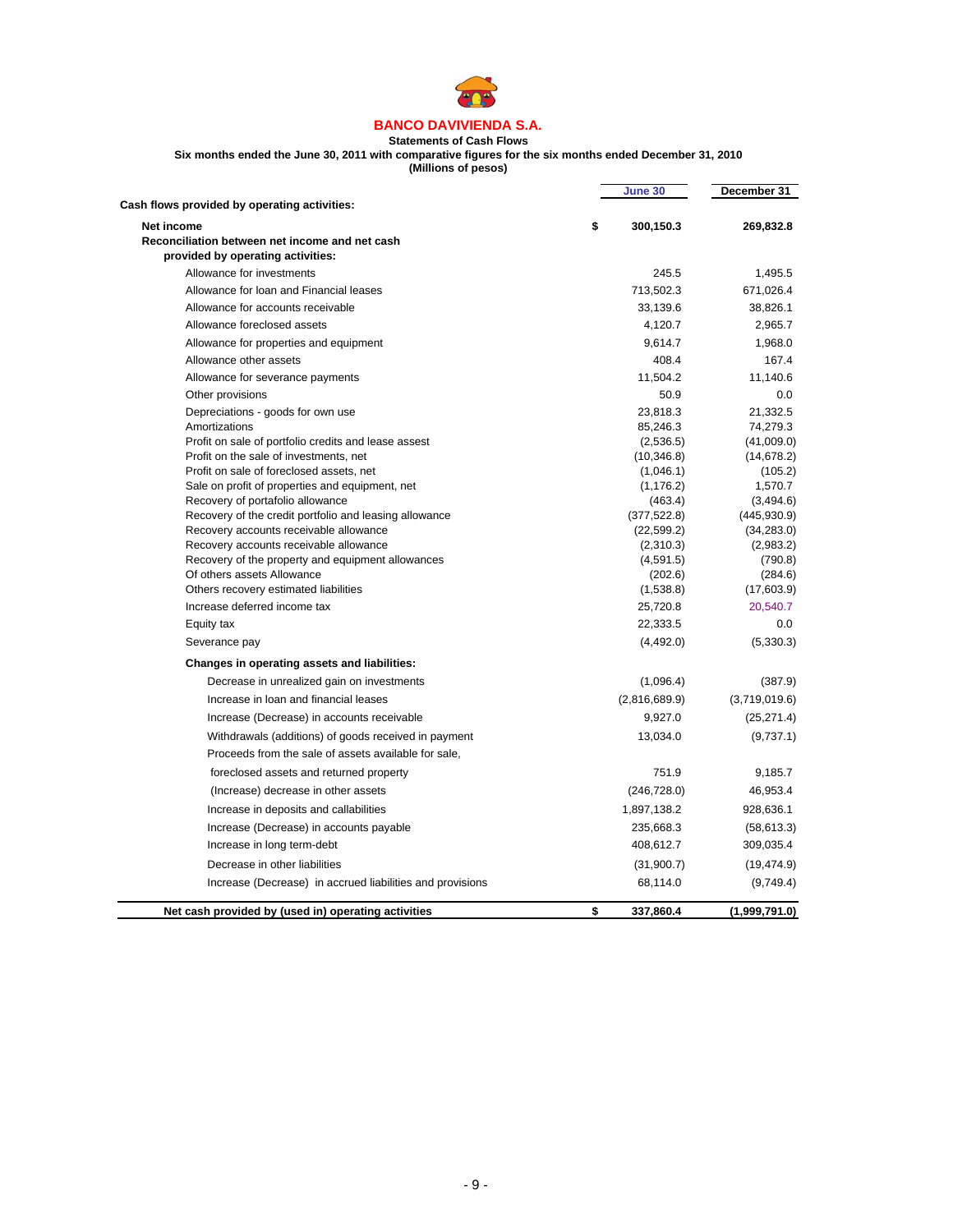

# **Statements of Cash Flows**

#### **Six months ended the June 30, 2011 with comparative figures for the six months ended December 31, 2010**

**(Millions of pesos)**

|                                                                        | June 30           |              |
|------------------------------------------------------------------------|-------------------|--------------|
|                                                                        |                   |              |
| Cash flows by investment activities:                                   |                   |              |
| (Decrease) increase investment                                         | \$<br>265,332.2   | (450, 033.8) |
| (Increase) decrease acceptances, cash and derivatives operations       | (39,701.8)        | (17, 107.8)  |
| Additions to property and equipment                                    | (43, 410.0)       | (27, 783.2)  |
| Product from the sale of propierties and equipment                     | (3,488.4)         | 2,609.0      |
| Net cash provided by (used in) investing activities                    | 178,732.0         | (492, 315.8) |
| Cash flows provided by financing activities:                           |                   |              |
| Proceeds from the sale of loan portfolio                               | 101,997.9         | 1,481,088.4  |
| (Decrease) increase in Passive Positions in Monetary Market            |                   |              |
| Operationes and those Related                                          | (15,710.7)        | (80, 572.4)  |
| Increase (decrease) Bankers Acceptances outstanding                    | 58,248.5          | 15,132.4     |
| Increase (decrease) in banking credits and other financial obligations | 323,418.8         | 692,038.9    |
| Donations                                                              | (3,985.4)         | (4,059.7)    |
| Subscription of shares                                                 | 96.8              | 419,257.2    |
| Discount for cash payment preferred shares                             | 0.0               | (3,200.5)    |
| Dividends Payment                                                      | (81, 611.4)       | (65, 289.1)  |
| Net cash provided by financing activities                              | 382,454.5         | 2,454,395.2  |
| Increase (decrease) in cash and cash equivalents                       | 899,046.9         | (37,711.6)   |
| Cash and cash equivalents at the beginning of the semester             | 1,517,095.0       | 1,554,806.6  |
| Cash and cash equivalents at the end of the semester                   | \$<br>2,416,141.9 | 1,517,095.0  |

**See the notes accompanying the financial statements.**

 **Registration 35089-T Registration 43402-T**

 **\_\_\_\_\_\_\_\_\_\_\_\_\_\_\_\_\_\_\_\_\_\_\_\_\_\_\_\_\_\_\_ \_\_\_\_\_\_\_\_\_\_\_\_\_\_\_\_\_\_\_\_\_\_\_\_\_\_\_\_\_\_\_\_\_\_ \_\_\_\_\_\_\_\_\_\_\_\_\_\_\_\_\_\_\_\_\_\_\_\_\_\_\_\_\_\_\_\_\_\_\_\_ OLGA LUCÍA RODRÍGUEZ SALAZAR CARMEN ANILSA CIFUENTES BARRER JORGE ENRIQUE PEÑALOZA PORRAS** Legal Representative **Financial Director** Statutory Auditor of Banco Davivienda S.A.<br>Registration 35089-T Registration 43402-T **Member of KPMG Ltda. (See my opinion dated August 16, 2011)**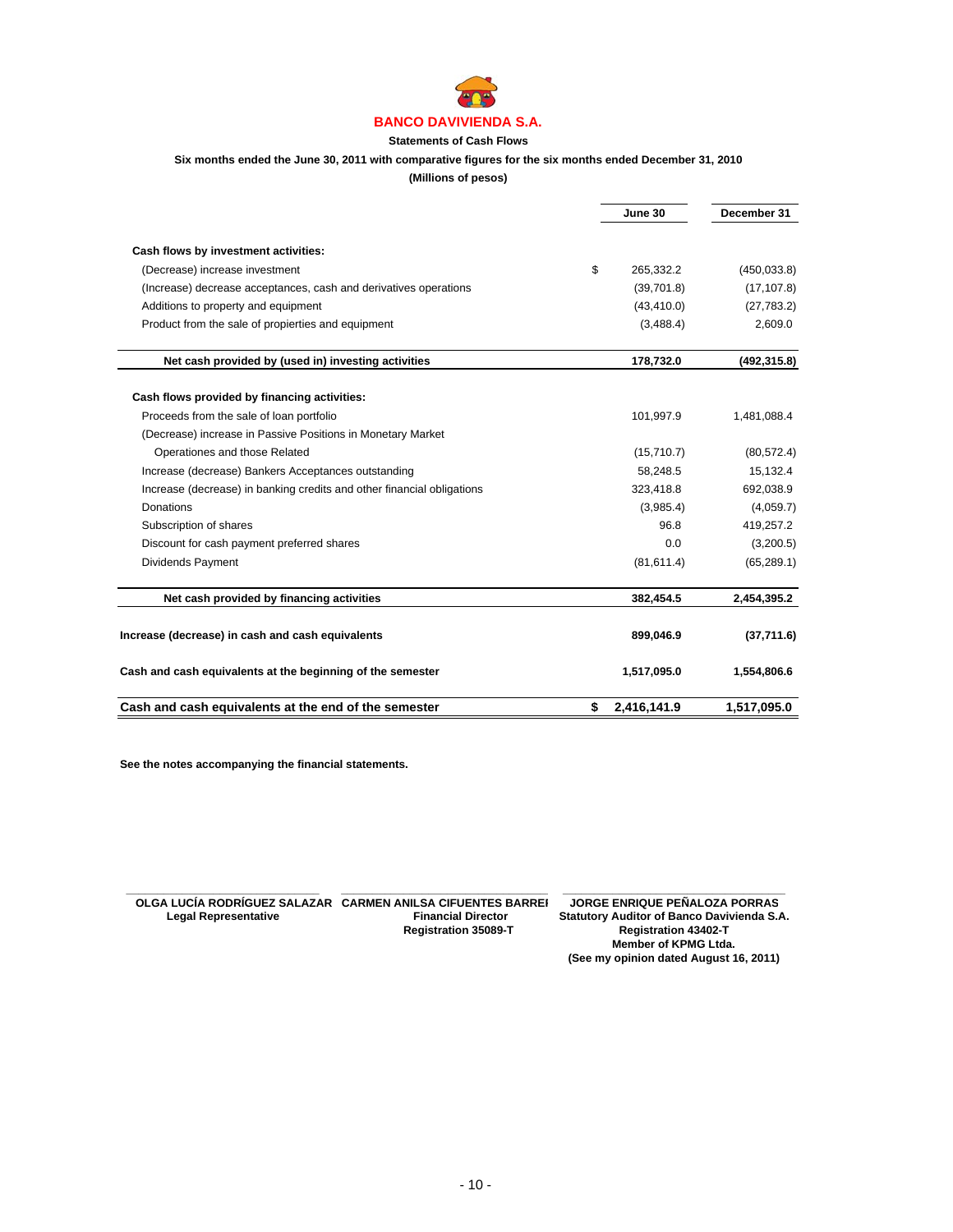

#### **BANCO DAVIVIENDA S.A.**  Notes to the Financial Statements

# June 30, 2011 with comparative figures for December 31, 2010 (Million of Pesos)

# **1. Reporting Entity**

Banco Davivienda S.A. is a private entity incorporated by means of Public Ofed Number 3892 dated October 16, 1972 from Notary Fourteen of the Bogotá Circle; it has its main domicile in the city of Bogota, D.C. By means of Resolution 562 dated June 10, 1997, it obtained its operating permit. The term established by Public Ofed 5145 of October 2003, is up to October 17, 2053, but it may be dissolved or extenofd prior to that term. The Bank is part of the Sociedaofs Bolivar Business Group and its purpose is to enter into or perform all operations and contracts legally permitted to banking institutions of a commercial nature subject to the requirements and limitations of the Colombian Law.

The most representative bylaw reforms are:

- By means of Resolution 562 dated June 10, 1997, the Finance Superintendency of Colombia approved the transformation from Saving and Loan Corporation to a Commercial Bank.
- By Public Ofed No. 4541 dated August 28, 2000, prepared by the Eighteenth Notary's Office in the Bogotá Circle, Davivienda legalized the acquisition of 100% of Oflta Bolivar S.A. shares. As a consequence, Oflta Bolívar S.A. was dissolved without liquidation and the company and its stockholofrs' equity were absorbed by the Bank on September 1, 2000, and the Oflta Bolivar S.A. legal capacity was extinguished.
- By means of Public Ofed No. 2369 dated April 27, 2006, from Notary One of the Bogotá Circle, Banco Davivienda S.A. formalized the absorption by merger of Bansuperior S.A. Consequently, Bansuperior S.A. was dissolved without liquidation and the company and stockholofrs' equity were absorbed by the Bank on May 2, 2006, extinguishing the legal status of Bansuperior S.A.
- Through Public Ofed No. 7019 dated August 29, 2007, the Notary Seventy One from Bogotá, registered on September 3, 2007 in the Cámara of Comercio, Banco Davivienda S.A. formalized the takeover through merger of Granbanco S.A. As a consequence, Granbanco S.A. was dissolved without liquidation and the company and the stockholofrs' equity were absorbed by the Bank on September 1, 2007, extinguishing Granbanco S.A. as a legal entity.
- By Public Ofed No. 3202 of April 30, 2010 in Notary Seventy-one in the District of Bogota, registered on May 4, 2010 in the Chamber of Commerce, the Banco Davivienda S.A. formalized the change of nominal share value from one thousand pesos (\$ 1,000.00) to one hundred twenty-five pesos (\$ 125.00). The authorized capital remains as 480 million shares.

As of June 30, 2011, it operated one ten thousand six hundred fitty seven (10.657) employees in five hundred fifty-four (554) offices in twenty two (21) branches and agencies in the Colombian and one (1) foreign branch in Miami (USA).territory. It possesses 60% of Fiduciaria Davivienda S.A. shares, 94.90% of ConFinance S.A. shares, 79% of Davivalores S.A. Broker shares, 99.9% of Bancafé Panamá S.A. shares and 94.011% of Fiduciaria Cafetera S.A. shares. (See oftail in note 6 literal 9).

The accompanying financial statements combine the assets, liabilities and results of the offices. The consolidated and combined financial statements are prepared separately.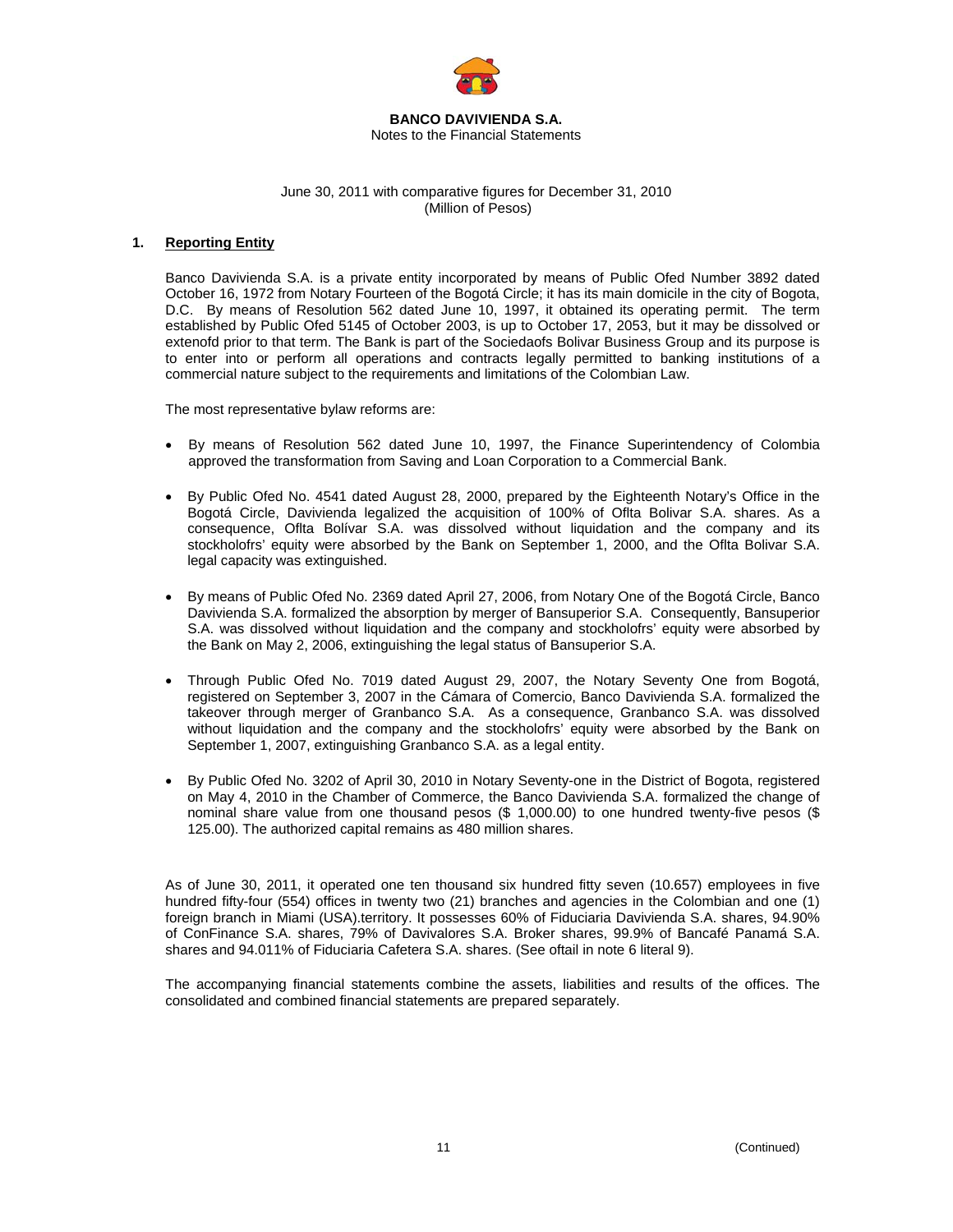

# **2. Conversion of subsidiary branch in Miami**

Bancafé International was established in New York in 1981 to become a point of support for the needs of Colombian customers of Bancafé S.A. for their international business.

By Resolution 3912 of September 5, 1983, the then *Finance Superintendency of Colombia* authorized the Banco Cafetero International Corporation, New York, United States to establish a Representative Office in Colombia. That subsidiary of Banco Cafetero was subsequently moved to Miami, USA, and is currently a branch of Banco Davivienda because of the merger with Granbanco S.A. (formerly Banco Cafetero).

In 2009, Banco Davivienda S.A. requested authorization from the relevant government agencies in Colombia to convert its Banco Cafetero International Corporation subsidiary, based in Miami, into an international branch. The Finance Superintendency of Colombiainformed Banco Davivienda S.A. that it had no objection to the establishment continuing with the conversion process referred to above, and therefore the Bank initiated the required formalities before the authorities of the United States.

On obtaining authorizations from the relevant authorities of the United States, Banco Davivienda S.A. informed the Superintendency Finance of Colombia, who on December 29, 2010, announced the possibility of starting operations of the branch in Miami, United States, subject to compliance with all legal requirements required by the authorities of the United States and exchange regulations arising from the ofcommissioning of the Banco Cafetero International Corporation subsidiary.

From January 1, 2011 Bancafé International ceased to be a subsidiary in orofr to become Davivienda International Branch.

The Branch is regulated and supervised by the Feofral Reserve of the United States (FED) and the Florida Office of Financial Regulation (OFR).

Below are the opening balances of Davivienda Internacional as a foreign branch as of January 1, 2011: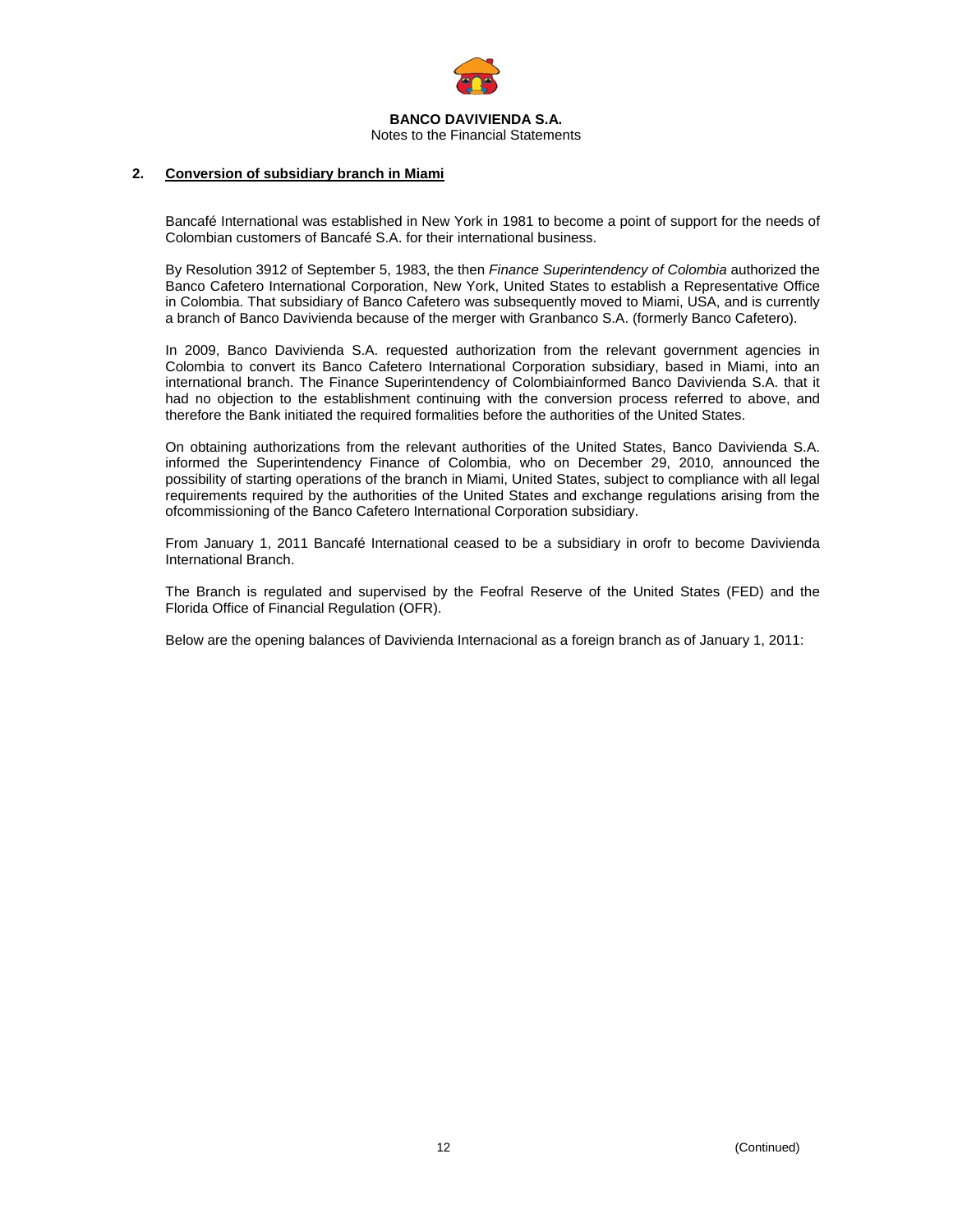

Notes to the Financial Statements

| <b>ASSET</b>                                                                                |                             |
|---------------------------------------------------------------------------------------------|-----------------------------|
| Available                                                                                   | \$107,536.5                 |
| Investments                                                                                 | 34,165.1                    |
| Loan Loons                                                                                  | 51,445.0                    |
| <b>Accounts Receivable</b>                                                                  | 225.6                       |
| Property and equipment                                                                      | 2,520.9                     |
| Other assets                                                                                | 977.8                       |
| <b>Total Assets</b>                                                                         | \$196,870.9                 |
| <b>LIABILITIES</b><br>Ofposits and payables<br><b>Accounts Payable</b><br>Other liabilities | \$173,436.6<br>229.2<br>3.8 |
| Accrued expenses<br><b>Total Liabilities</b>                                                | 78.2<br>173,747.8           |
| <b>EQUITY</b>                                                                               |                             |
| Surplus                                                                                     | \$29.9                      |
| Capital allocated to the branch                                                             | 23,093.2                    |
| <b>Total Equity</b>                                                                         | <u>23,123.1</u>             |
| <b>Total Liabilities and Equity</b>                                                         | \$196.870.9                 |

The integration of the Miami Branch generated a profit of \$ 3,364.0.

# **3. Summary of Main Accounting Policies**

# **3.1 Basic Accounting Policy**

The Accounting policies and the preparation of Banks' financial statements are according with generally accepted accounting principles in Colombia and instructions by the Superintenofcia Finance of Colombia.

The special accounting rules established by the Finance Superintendency of Colombiapresent some differences with the accounting standards generally accepted in Colombia, as ofscribed bellow:

# **Properties and Equipment**

Generally accepted accounting standards oftermine that as of the closing of the period, the net value of properties, plant and equipment, which adjusted value exceeds twenty (20) minimum monthly legal wages, must be adjusted to their realization value or to their present value, recording the revaluations and Allowances that may be necessary, while the special rules do not establish conditions for this kind of assets.

# **Premium on placement of shares**

The special rule establishes that the premium on placement of shares is recorofd as legal reserve; the generally accepted accounting standard indicates that it will be accounted for separately within equity.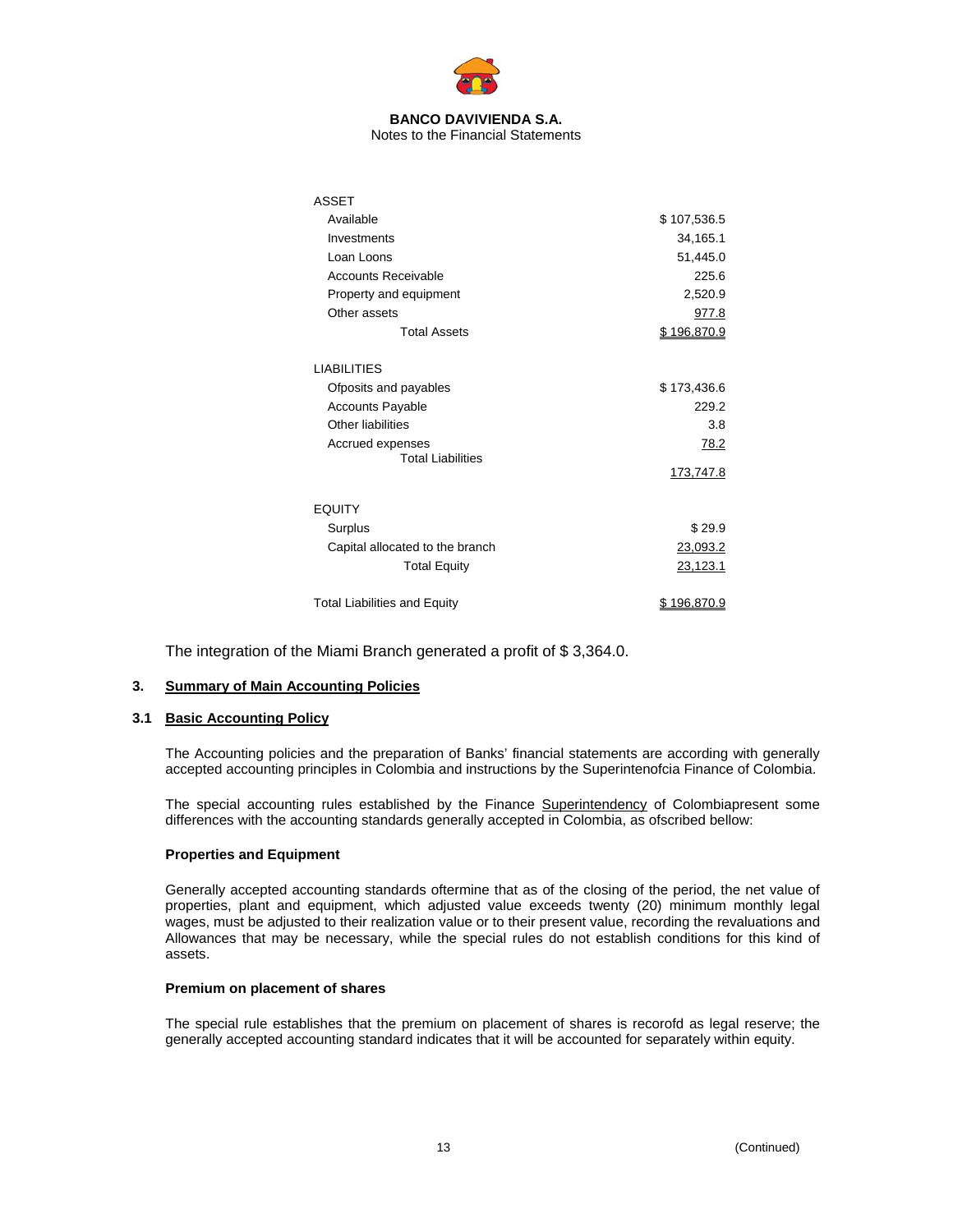

# **Financial statements**

For the case of the statement of changes in the financial position, Ofcree 2649 of 1993 offines it as a basic financial statement; the Finance Superintendency of Colombiadoes not require it.

### **3.2 Cash flow status and Cash Equivalents**

The cash flow status reported is prepared using the indirect method. Active positions in money market operations are consiofred as cash for purposes of this status.

# **3.3 Active and Passive Positions in Monetary Market Operations and those Related**

Groups all operations of interbank funds, repo operations, simultaneous operations and temporary transfer of securities.

# **Interbanking Funds Sold Ordinarily**

Are operations that are agreed to a period not exceeding thirty (30) calendar days, also, incluofd transactions ofnominated overnight , performed with foreign banks.

Interest yields ofrived from the operation are registered in the profit and loss statement.

# **Inter-banking funds purchased and repurchasing agreements**

The Bank records funds obtained directly from other financial entities, guaranteed with their investment Loons or credit Loons. The maximum term for cancelling these operations is thirty (30) calendar days.

The operations that are not cancelled within the indicated term, must be accounted for unofr Bank Credits and Other Financial Obligations, except for those carried out with Banco of la República to regulate liquidity of the economy by means of monetary contracting operations and those carried out by Fogafin and performing support operations to member entities.

The difference between the present value (received in cash) and future value (repurchasing price) constitutes a financial expense.

#### **Repo Operations**

Asset or Active Position: Securities acquired in exchange for a sum of money (with or without discount), assuming in this same act and at the same time the commitment to retransfer ownership to the counterparty at a given date.

Liability or Passive Position: The transfer of ownership of securities in exchange for a payment of a sum of money, assuming in this same act and at the same time the commitment to reacquire securities of the same type and features from the counterpart on the same day or at a later date, which shall not exceed one (1) year, at a preoftermined price or amount.

The initial amount may be calculated with a discount on the market price for the value of the operation; it may be established that throughout the duration of the operation, initially oflivered values be substituted by others and, restrictions may be placed on the mobility of the values subject of the operation.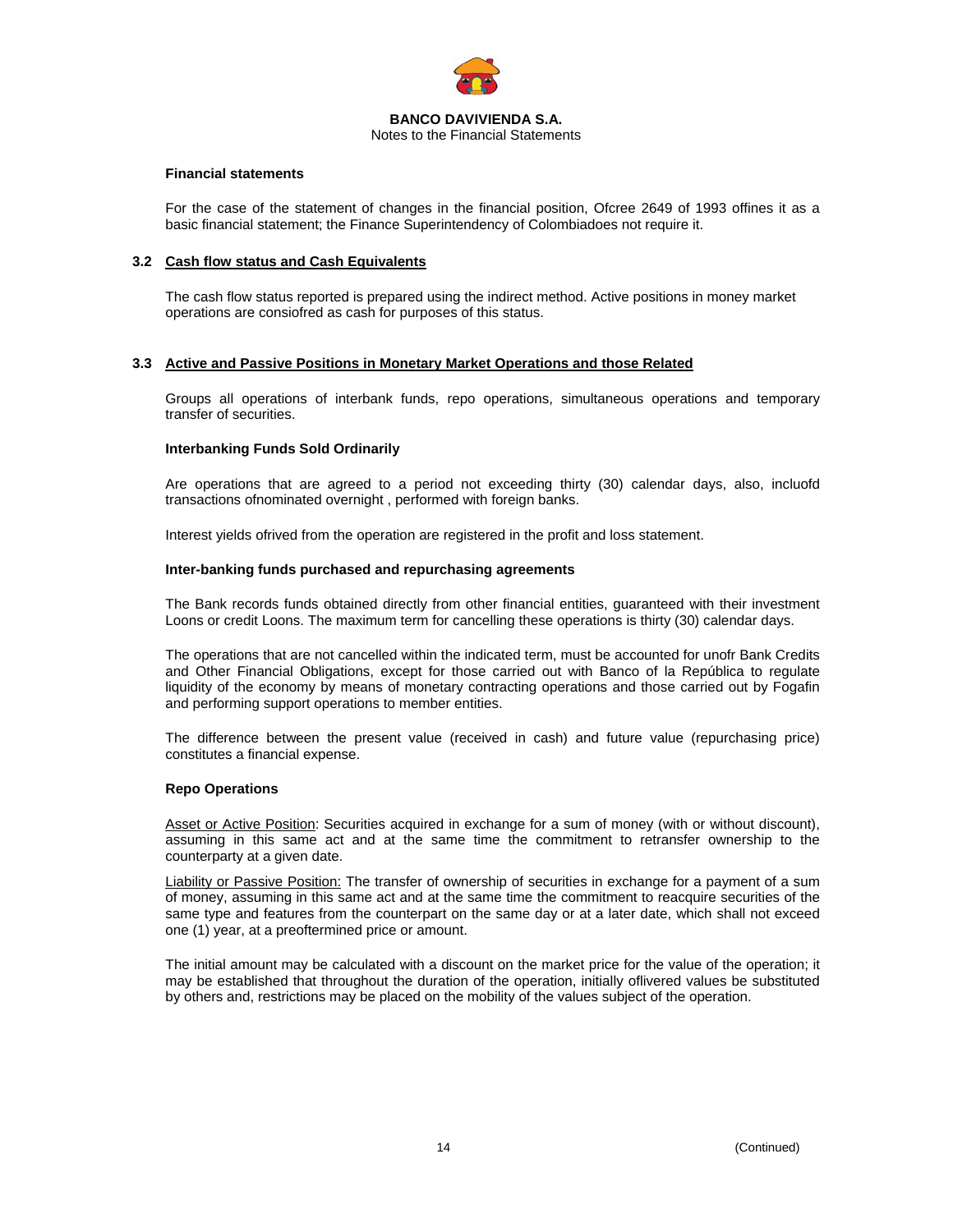

#### **Simultaneous Operations**

Asset or Active Position: Securities acquired at market price in exchange for a sum of money assuming in this same act and at the same time the commitment to retransfer ownership of securities of the same type and features to the counterparty on the same day or at a later date, which shall not exceed one (1) year, at a preoftermined price.

Liability or Passive Position: The liability in a repurchase operation occurs when a person transfers ownership of securities in exchange for a sum of money, assuming in this same act and at the same time the commitment to reacquire securities of the same type and features from the counterparty on the same day or at a later date, which shall not exceed one (1) year, at a preoftermined price or amount.

It can not be established that the initial amount may be calculated with a discount on the market price for the value of the operation; it may not be established that throughout the duration of the operation, initially oflivered values be substituted by others and, restrictions may be placed on the mobility of the values subject of the operation.

#### **Accounting and valuation of Repo transactions, and Simultaneous**

The transferor of ownership, the originator or the recipient as applicable, shall reclassify the securities that have been oflivered in repo, repurchase or temporary transfer of securities agreements in its balance sheet and, additionally, must register them within their accounts in orofr to show their oflivery.

The purchaser, the recipient or the originator as the case may be, must register the receipt of securities from the said operations in their accounts.

All persons participating in repo, repurchase and temporary transfer of securities agreements must register the monetary resources from these operations within their respective balances as an obligation or right, ofpending on the position.

When the purchaser, the originator or the recipient is in a short position a financial obligation must be recorofd in the balance sheet on behalf of the transferor, originator or initial receiver for the correct exchange price of the respective securities.

Yields from repo or repurchase agreements will be produced exponentially by the parties during the term of the respective agreement and will be an expense or revenue for each, as appropriate.

# **3.4 Investments**

It incluofs investments acquired by the Bank with the purpose to maintain a secondary liquidity reserve, acquiring the direct or indirect control of any company of the financial or technical service sector, comply with legal or regulatory Allowances, or with the exclusive purpose of eliminating or reducing significantly the market risk to which assets, liabilities or other elements of the financial statements are exposed.

Investments appraisal It has as its fundamental objective the calculation, accounting posting and disclosure of the amount and just price of interchange, to which a title or security may be negotiated at a oftermined date, according to its specific characteristics and within the prevalent market conditions on such date.

Investments are classified, evaluated and accounted according to the established in the first chapter of the basic accounting memorandum 100 of 1995, issued by the Superintendency Finance of Colombia, which may be summarized as follows: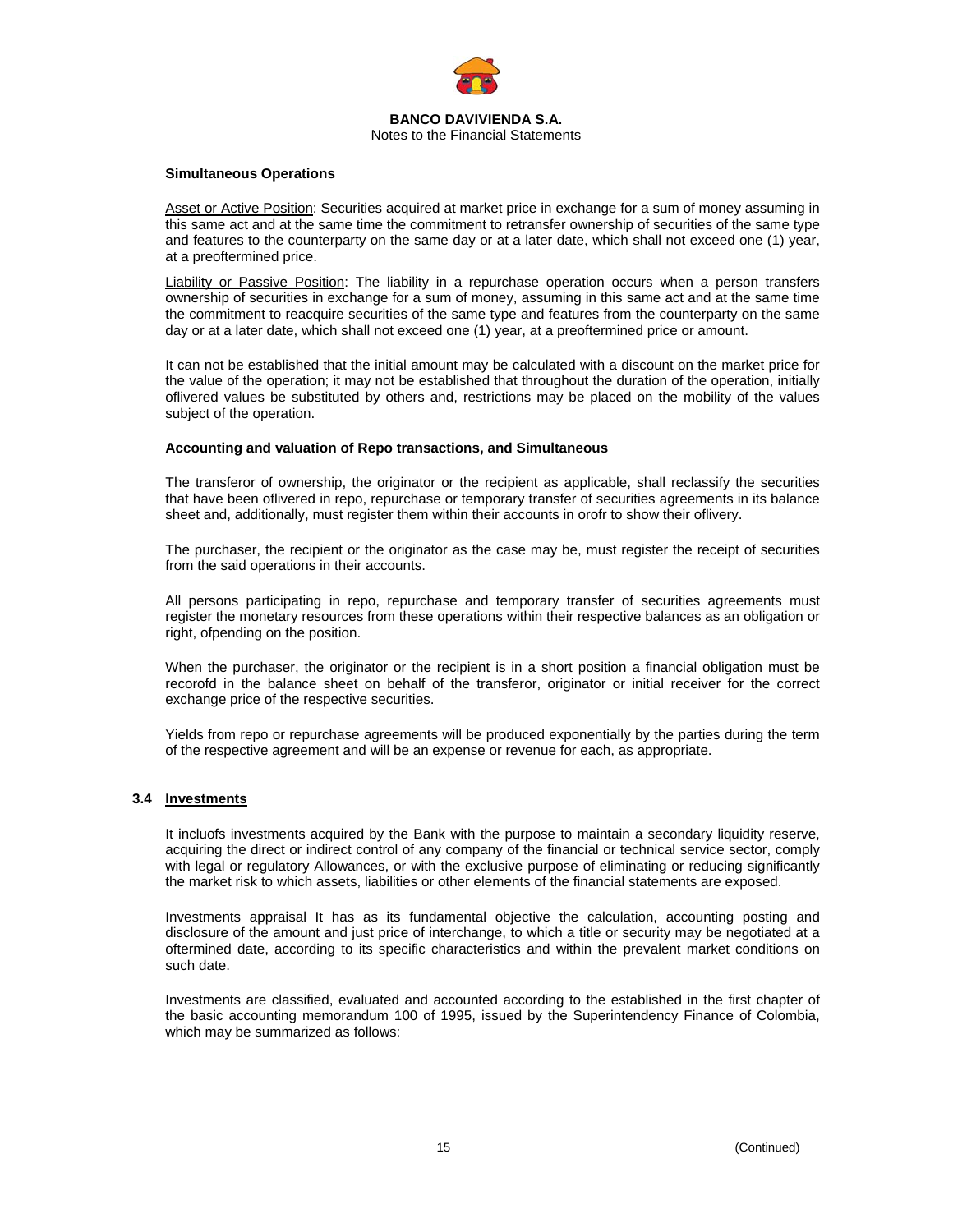

# Notes to the Financial Statements

| Classification                      | Characteristics                                                                                                                                                                                                                                                              | Valuation                                                                                                                                                                                                                                                                                                                                                                                                                                                                                                                                                                                                                                                                                                                                                                                           | Accounting                                                                                                                                                                                                                                                                                                                                                                                                                                     |
|-------------------------------------|------------------------------------------------------------------------------------------------------------------------------------------------------------------------------------------------------------------------------------------------------------------------------|-----------------------------------------------------------------------------------------------------------------------------------------------------------------------------------------------------------------------------------------------------------------------------------------------------------------------------------------------------------------------------------------------------------------------------------------------------------------------------------------------------------------------------------------------------------------------------------------------------------------------------------------------------------------------------------------------------------------------------------------------------------------------------------------------------|------------------------------------------------------------------------------------------------------------------------------------------------------------------------------------------------------------------------------------------------------------------------------------------------------------------------------------------------------------------------------------------------------------------------------------------------|
| Negotiable                          | Titles acquired in orofr to<br>obtain profits from price<br>fluctuation short-term.                                                                                                                                                                                          | Use just price interchange, reference<br>rates and/or margins, calculated and<br>published daily by the Bolsa of Valores<br>of Colombia or principal market.                                                                                                                                                                                                                                                                                                                                                                                                                                                                                                                                                                                                                                        | The difference is between the current<br>market value and that immediately<br>before recorofd as greater or lesser<br>than the initial investment and its<br>counterpart affecting prior results.<br>The investments are valued at market<br>prices, as of the same day of their<br>acquisition, therefore accounting of<br>changes between the acquisition cost<br>and market value of the investments<br>are one as of the date of Purchase. |
| To keep until<br>maturity           | legal, contractual, financial,<br>and operative capacity, to<br>maintain until their maturity.                                                                                                                                                                               | Instruments to which the bank Exponentially as of the internal rate of<br>has a serious purpose and the return calculated at the time of<br>purchase.<br>When the terms of the issue<br>established the use of the value<br>indicator for the starting date of the<br>compensation period, the internal rate<br>of return must be recalculated every<br>time the face value of the indicator is<br>changed with which the next flow is to<br>be paid.<br>In the case of securities that<br>incorporate prepay options, the internal<br>rate of return must be recalculated<br>every time the future cash flows and<br>payment dates change. The value at<br>the recalculation date of future cash<br>flows should be taken as the purchase<br>value.<br>This procedure is done on a daily<br>basis. | This amount is accounted as the<br>greater value of investment and its<br>counterpart is recorofd in period<br>results.                                                                                                                                                                                                                                                                                                                        |
| Available-for-sale<br>- ofbt titles | Assets that are not classified<br>in either of the two categories<br>above are classified in this<br>category; they should be kept<br>at least 1 year.<br>Once the year is up, the first<br>business day after words they<br>may be reclassified to the<br>above categories. | Use just price interchange, reference<br>rates and margins, calculated and<br>published daily by the Bolsa of Valores<br>of Colombia or principal market.                                                                                                                                                                                                                                                                                                                                                                                                                                                                                                                                                                                                                                           | Are counted according to the following<br>procedure:<br>The difference between the<br>amount on the first day of valuation<br>in the one immediately quito it is<br>recorofd as a lesser or greater<br>investment with credit or better to<br>P&L accounts.<br>The difference between the market<br>amount and the current amount is<br>recorofd as accumulated income or loss<br>not carried out, within the equity<br>accounts.              |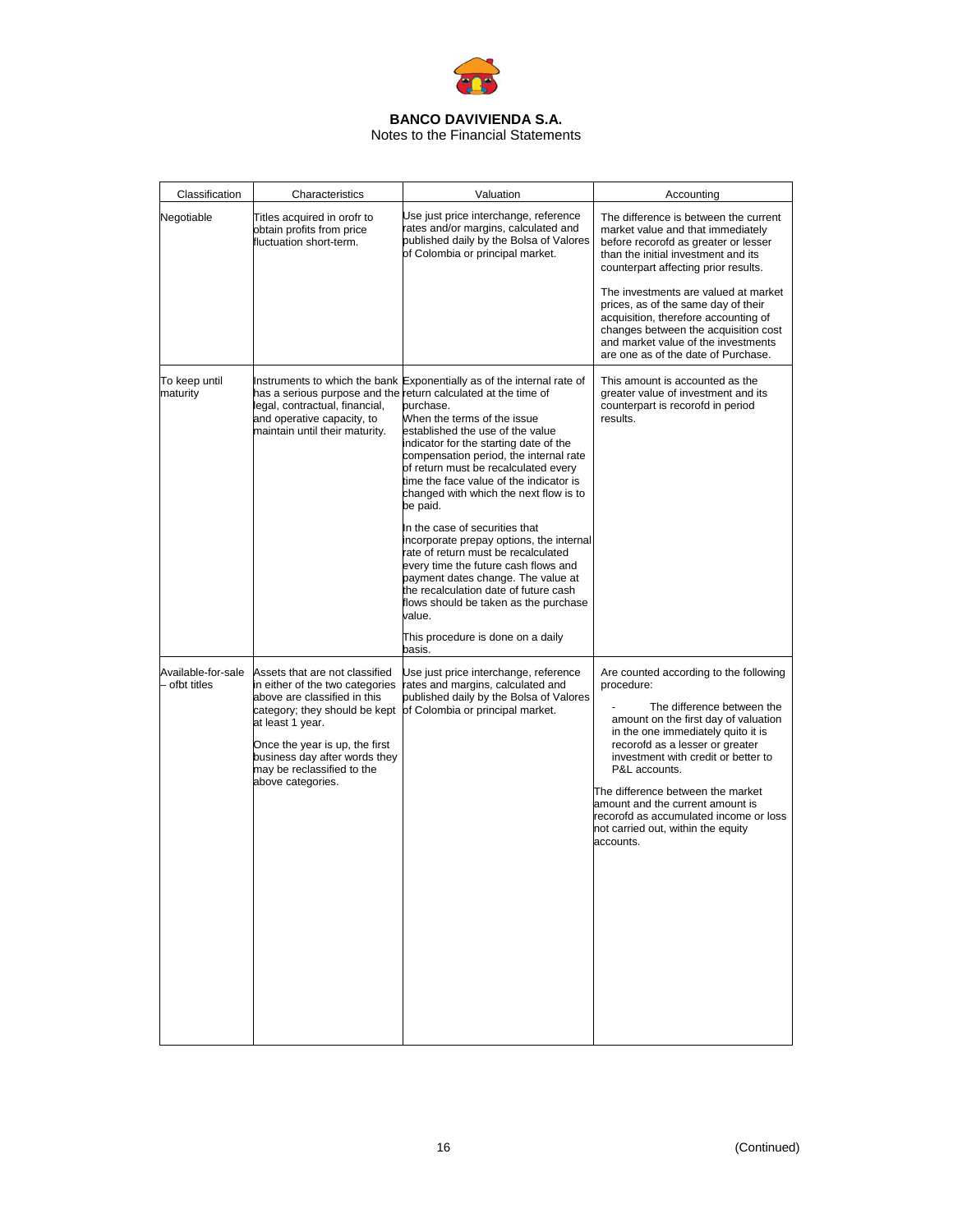

# Notes to the Financial Statements

| Classification                       | Characteristics                                                                                                                                                                                                                                                                                                                                                                                                  | Valuation                                                                                                                                                                                                                                                                                                                                                                                                                                                                                                                                                                                            | Accounting                                                                                                                                                                                                                                                                                                                                                                                                                                                                                                                                                                                                                                                                                                                                                                                                                                                                                                                                                                                                                                                        |
|--------------------------------------|------------------------------------------------------------------------------------------------------------------------------------------------------------------------------------------------------------------------------------------------------------------------------------------------------------------------------------------------------------------------------------------------------------------|------------------------------------------------------------------------------------------------------------------------------------------------------------------------------------------------------------------------------------------------------------------------------------------------------------------------------------------------------------------------------------------------------------------------------------------------------------------------------------------------------------------------------------------------------------------------------------------------------|-------------------------------------------------------------------------------------------------------------------------------------------------------------------------------------------------------------------------------------------------------------------------------------------------------------------------------------------------------------------------------------------------------------------------------------------------------------------------------------------------------------------------------------------------------------------------------------------------------------------------------------------------------------------------------------------------------------------------------------------------------------------------------------------------------------------------------------------------------------------------------------------------------------------------------------------------------------------------------------------------------------------------------------------------------------------|
| Available-for-sale<br>- share titles | With little or minimum<br>marketability, have no quotes,<br>titles that the bank keeps just<br>as control to the matrix.                                                                                                                                                                                                                                                                                         | Investments in share titles are valued<br>according to the marketability inofx that<br>the have on the date of valuation as<br>follows:<br>Little or minimal marketability or<br>without any quotes, our valued monthly<br>increasing or ofcreasing participation<br>percentage in equity variations,<br>subsequent to the acquisition of the<br>investment, calculated based on the<br>last certified financial statements.<br>When the Bank is controlling the<br>valuation it should be done using the<br>end of semester Financial Statements<br>of each company in which it has<br>investments. | Little or minimum marketability without<br>any quotes.<br>The difference between<br>market value or updated investment<br>and the value which is recorofd in<br>the investment, is accounted as<br>follows:<br>If it is greater, the first instance<br>ofcreases the provision or<br>ofvaluation until exhausting it and<br>the excess is recorofd as surplus<br>from valuation.<br>If it is less, it affects surplus for<br>valuation until exhausting and the<br>excess is recorofd as ofvaluation.<br>When diviofnds or profits<br>are distributed in kind, including<br>those from capitalization of the<br>equity revaluation account, they are<br>recorofd as income for the part<br>being accounted as surplus for<br>valuation, charged to investment<br>and reverted as surplus.<br>When diviofnds for profits<br>are distributed in cash, they are<br>recorofd as income in the accounted<br>amount as surplus for valuation,<br>reverting such surplus and the<br>amount of diviofnds that exceeds it<br>accounted as a lesser value of<br>investment. |
| Available-for-sale<br>- share titles | High and medium<br>securities and assets which<br>according to the marketability<br>inofx they maintain at the date<br>of valorization, in accordance<br>to the calculations performed<br>or authorized by the Finance<br>Superintendency of Colombia<br>are classified in this category.<br>The capital marketability inofx<br>oftermines the ofgree of<br>liquidity that a share holds in<br>the stock market. | Mid marketability, are valued daily,<br>marketability: The participative based on an average price oftermined<br>and published by the stock markets<br>where they are traofd. This average<br>corresponds to the average price for<br>the quantity traofd during the last five<br>(5) days before negotiations.<br>High marketability, they are valorized<br>based on the last daily average price<br>consiofred for negotiation by the stock<br>market in which they are negotiated                                                                                                                 | High and mid marketability.<br>The updating of market value for the<br>titles of high or mid marketability or<br>those traofd in international markets, are<br>accounted as a profit or loss<br>accumulated not performed, waited in<br>the equity accounts, with ofbit or charge<br>to investment.<br>Diviofnds or profits distributed in-kind or<br>in cash, including those from<br>capitalization of patrimony revaluation<br>account, are recorofd as revenue on feel<br>the corresponding investor on profits or<br>revaluation of equity of the issuer are<br>accounted since the date of acquisition<br>of the investment, charged to accounts<br>receivable.                                                                                                                                                                                                                                                                                                                                                                                             |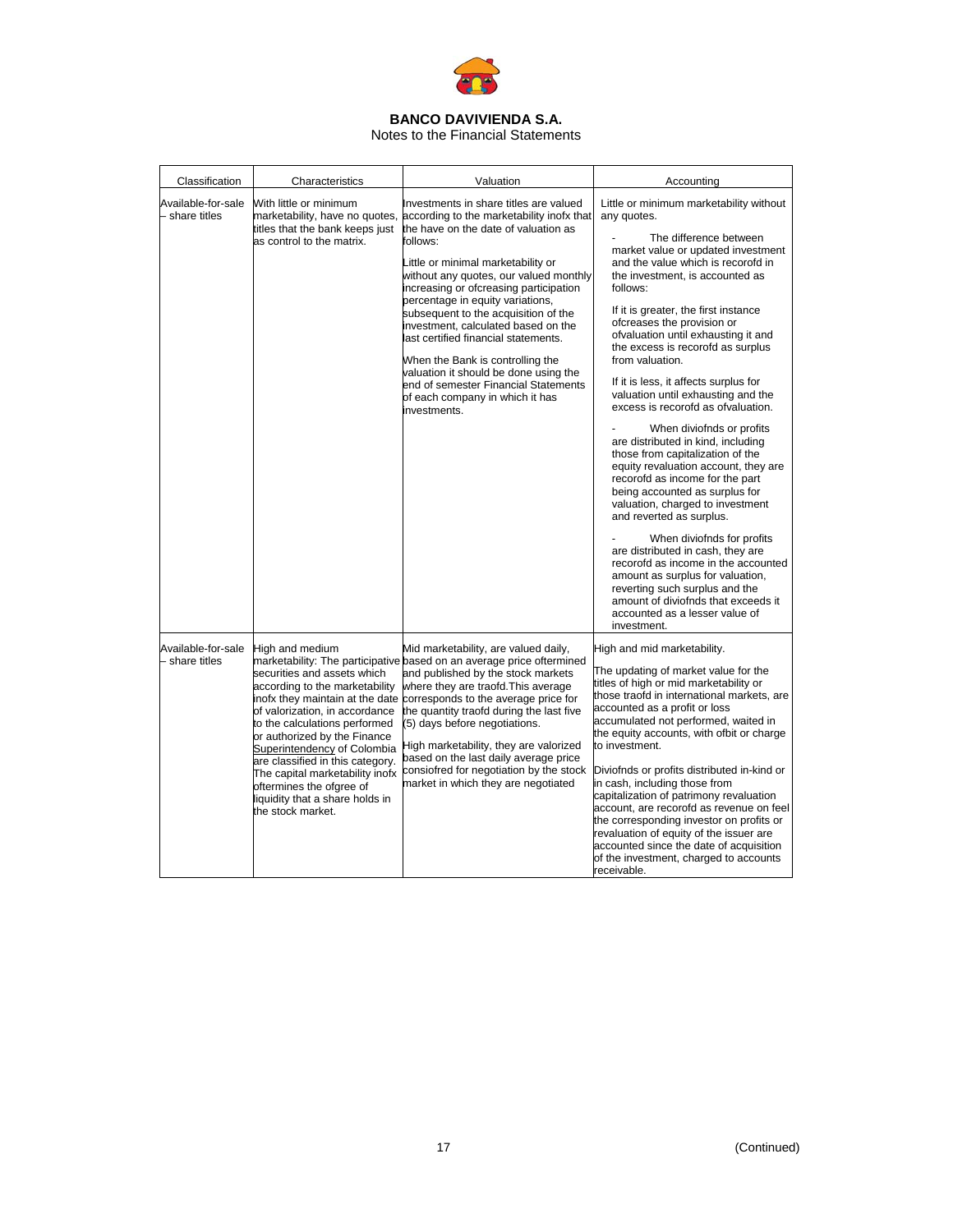

#### **BANCO DAVIVIENDA S.A.**  Notes to the Financial Statements

# **Reclassification of investments**

The Bank can reclassify investments at any time with due authorization from the Superintendency Finance of Colombia, as stipulated in paragraph 4 of Chapter 1 of the Basic Accounting and Financial Circular and the annual maturity investments available for sale.

# **Investment Transfer Rights**

Registers investments in securities, assets or equities that the transferor, the originator or the recipient, as applicable, have oflivered in a repo, repurchase or temporary transfer of securities agreement.

Represents investment in titles, ofbt securities, assets or restricted equities resulting from transferring ownership of these securities in exchange for a sum of money, or the receipt of securities as a backup in the TTV agreement (temporary transfer of securities) securities against securities, assuming in this same act and at the same time the commitment to reacquire them from the counterparty or to acquire securities of the same type and features on the same day or at a later date at a preoftermined price or amount.

It also records investment in securities, assets or equities that a credit institution has endorsed to the Banco of la República when using the temporary liquidity support resources, in accordance with regulations issued by the Banco of la República.

# **Allowances or Losses by Credit Risk Rating**

The price of ofbt securities as well as equity securities with low or minimum marketability or not quoted, must be adjusted on each valuation date based on the credit risk rating, as follows:

- Ofbt securities that have one or several ratings granted by external credit rating agencies recognized by the Superintendency Finance of Colombia, or the securities issued by entities that are rated by them, cannot be accounted for an amount exceeding the percentage of their net face value of amortizations maof up to the valuation date:

| Long Term Rating | <b>Short Term Rating</b> | Maximum Amount % |
|------------------|--------------------------|------------------|
| BB+, BB, BB-     |                          | Ninety 90%       |
| B+, B, B-        |                          | Seventy 70%      |
| CCC              | $5 \vee 6$               | <b>Fifty 50%</b> |
| DD. EE           | 5 v 6                    | 0%               |

- For ofbt securities that do not have an external rating, for ofbt securities issued by entities that are not rated or for equity securities, the amount of the Allowances must be oftermined based on the methodology that for this purpose may be oftermined by the investor entity. Said methodology must be previously approved by the Financial Superintenofnce of Colombia

- The Bank assesses the credit risk of the investments that have no assessment and establishes provisions according to the ranges offined by the Superintendency Finance of Colombia.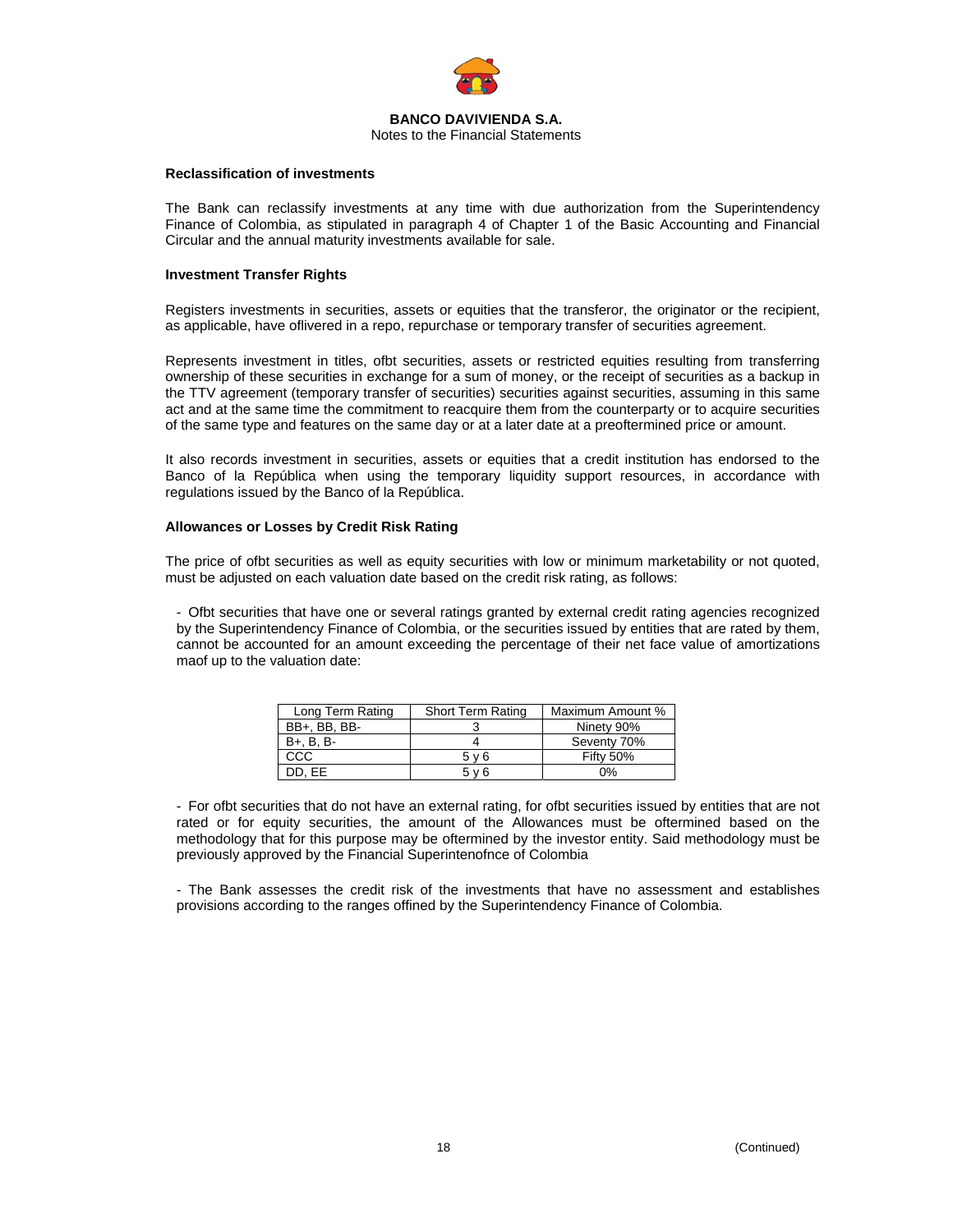

| Categoría | <b>Risk</b>   | Maximum Amount and %                                                                                         |  |  |  |
|-----------|---------------|--------------------------------------------------------------------------------------------------------------|--|--|--|
| A         | Normal        | Does not proceed                                                                                             |  |  |  |
| в         | Acceptable    | Ofbt securities 80% of the nominal value, net amortization equity securities<br>80% of the acquisition cost. |  |  |  |
| С         | Appreciative  | Ofbt securities 60% of the nominal value, net amortization equity securities<br>60% of the acquisition cost. |  |  |  |
| D         | Significant   | Ofbt securities 40% of the nominal value, net amortization equity securities<br>40% of the acquisition cost. |  |  |  |
|           | Irrecoverable | Is provisioned to 100%                                                                                       |  |  |  |

Not subject to this adjustment are the internal or external public ofbt securities issued or guaranteed by the Nation, those issued by the Banco of la República (Central Bank) and those issued or guaranteed by the Fondo of Garantías of Instituciones Finances FOGAFIN.

# **3.5 Credit Loons and Financial Leases**

It records the credits and Financial Leases granted by the Bank unofr the different modalities authorized. The funds used in the granting of credits originate from the Bank's own funds, from the public in the modality of ofposits and from other external and internal financing sources.

Loans are accounted for based on their face value, except purchases of Loons which are recorofd at cost; the interest rate agreed does not affect the value at which loans are recorofd.

# **Credit moofs**

The credit Loons structure contemplates the following moofs for credits:

#### - **Commercial**

Commercial credits are offined as those granted to individuals or companies in orofr to perform to organized economic activities, different to those granted unofr the moof of microcredit.

#### Mortgage Leases

The Finance Superintendency of Colombiaestablished that for classification purposes, Home Leases operations must be classified as commercial loans.

The real estate properties of this type of operations are owned by the Bank, and are insured for fire and earthquake.

It records the value financed of homes oflivered unofr leases to the user for his use and enjoyment, in exchange for the payment of a periodic rent, during the term agreed, at the expiration of which the good is returned to the owner or transferred to the lessee, if it ofciofs to exercise the purchase option agreed to pay for and its value.

The value to be financed of the financial leases operations is repaid with the payment of the financial leases rent in the portion corresponding to repayment of principal.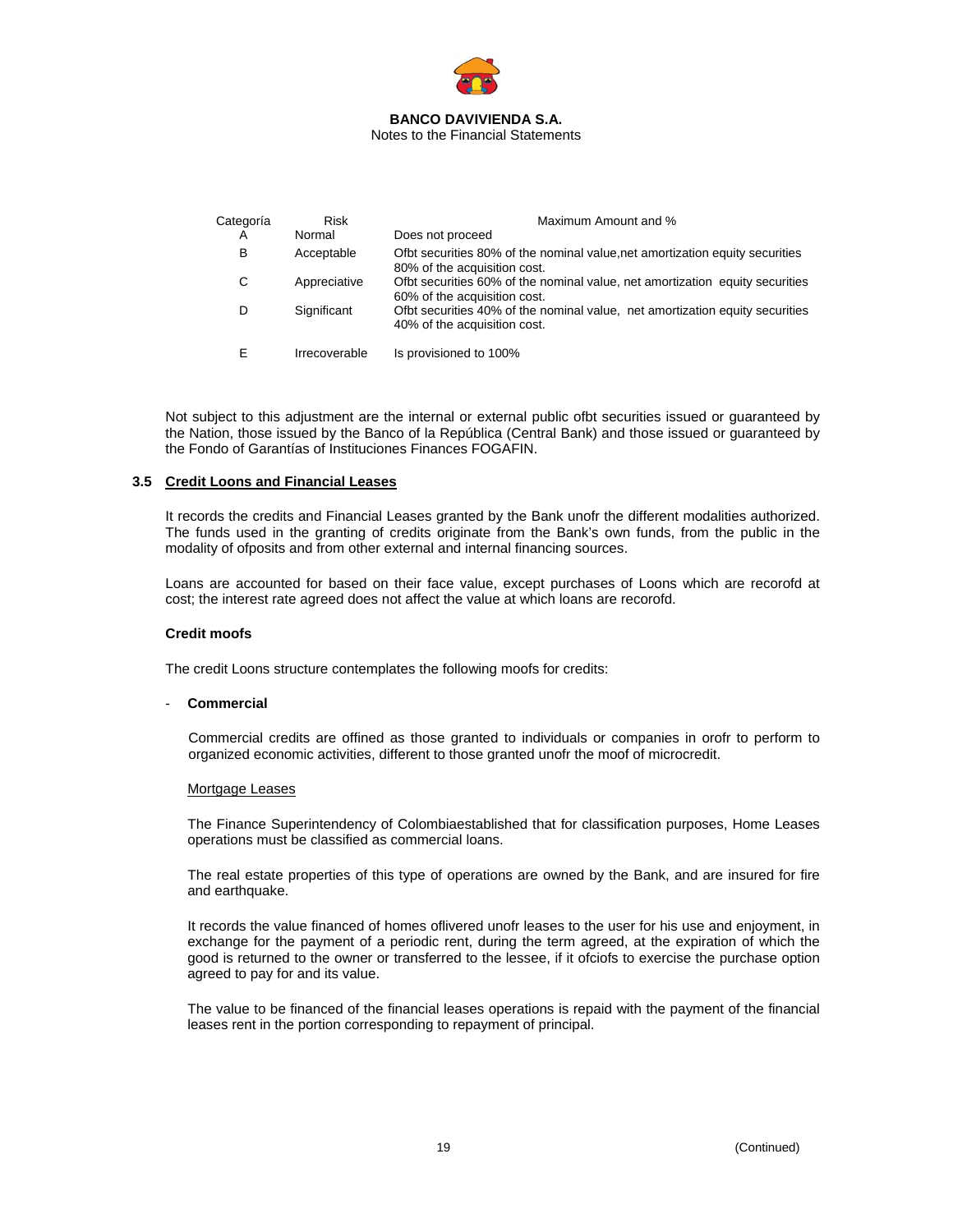

#### **Consumer**

They are loans that regardless of their amount, granted to individuals whose objective is to finance consumer goods acquisition, or payment of non commercial or entrepreneurial services, different from the ones proviofd unofr the microcredit type.

### **Mortgage**

Inofpenofntly registers its amount, the loans granted to individuals, assigned to new or used homes acquisition or to build individual homes. They should be agreed in Current Value Units (UVR) or in local currency and secured by first graof mortgage, upon the funofd home. The amortization term, should be between five (5) years as a minimum and thirty (30) years as a maximum.

Loans can be totally or partially prepaid, at any time without sanctions whatsoever. In case o partial prepayments, the ofbtor will be entitled to choose whether the amount paid, reduces the liabilities payments or the term. To have a remuneration interest rate which is applied to the balance of the ofbt ofnominated in UVR or pesos, ofpending on whether the loan is ofnominated in UVR or legal tenofr, respectively.

Interest should be charged on expiration and cannot be capitalized. The credit amount may be up to seventy percent (70%) of the property value. This value will be the purchase price or a valuation carried out within six (6) months prior to the granting of credit. In loans for community Mortgage, the amount of the loan may be up to eighty percent (80%) of the property value.

Property value should be insured against fire and earthquake.

#### **Micro-credit**

A micro credit is offined as a set of credit active operations to which article 39 of Law 590 of 2000, is referred to, or the regulations that modify, substitute or add it, as well as those carried out with micro enterprises, in which the main source of payment comes from income ofrived from their activity.

A micro-company is any unit of economic exploitation performed by an individual or a legal entity in entrepreneurial, agricultural, industrial, commercial or service activities, rural or urban, which payroll does not exceeds ten (10) employees and its total assets are smaller than five hundred (500) minimum current monthly legal wages.

The amount of inofbtedness by the ofbtor may not exceed one hundred twenty (120) minimum daily wages in force at the time of approval of the corresponding credit operation. Balance of inofbtedness is unofrstood to mean the amount of current obligations by any corresponding micro-company with the financial sector and other sectors, which are recorofd by bank operators with the data consulted by the corresponding creditor, excluding those mortgage credits for financing Mortgage and adding to the amount of the new obligation.

#### **Restructured Credits**

A restructured loan is one, that through an agreement of any judicial business, has the objective to modify the conditions initially established, in orofr to allow the ofbtor, to aofquately manage his/her obligation. For these effects, the restructurings are consiofred novations. Previous to restructuring a loan, it should be reasonably established, that same will be recovered unofr the new conditions.

Credit alleviations granted by Laws, as it was the case of what was set forth by Law 546 of 1999 for home loans, are not consiofred loan restructuring.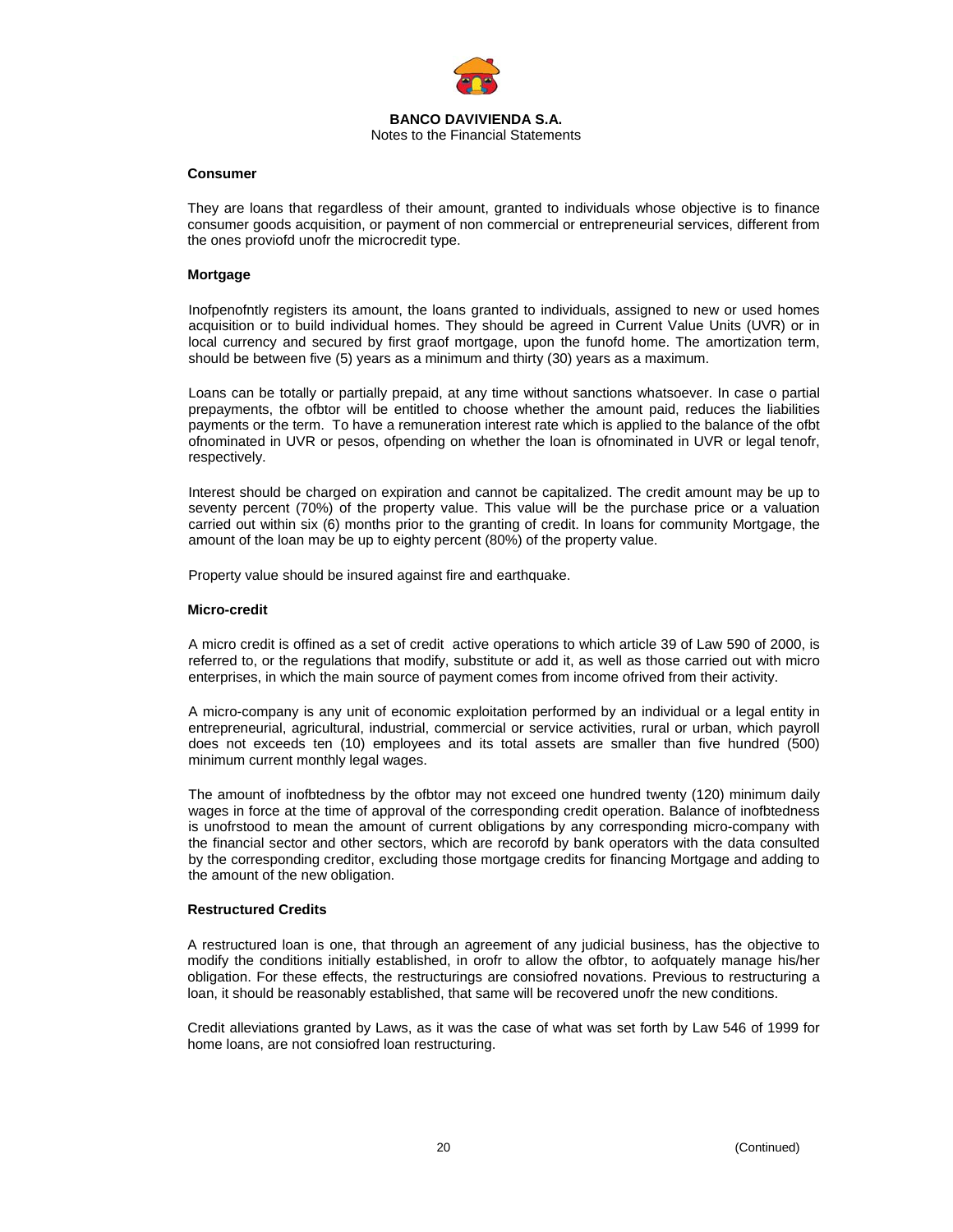

# Notes to the Financial Statements

Rules for accounting for interest on restructured loans: In those cases where as a result of restructuring agreements or any other form of agreement, contemplating the capitalization of interests posted in memoranda accounts or balance of uncollectible Loonss, including capital, interest and other concepts, they shall be accounted as offerred ofbit and their amortization to the shall be done proportional to those amounts effectively collected.

Rules for reclassification of restructured loans:Loans can improve their qualification, after having been restructured, only when the ofbtor proves a regular and effective payment behavior.

When reestructuring a must we maintain the classification in effect at the time of restructuring and at the 3 regular payments it is consiofred normalized and improved to "A". If the credit becomes overdue again in more than 30 days it will return to the initial classification and will remain thus until it is up to date again and normalized to return to an "A"; if after two years the restructured credit is found up to date, it is transferred to normal, otherwise it will be reviewed every month to verify if it is up to date and to carry out the transfer, except those registered below

# Bankruptcy rules Law 1116 of 2006

The judicial bankruptcy rules objective is to protect the loan and the recovery and conservation of the company as a unit of economic exploitation and a source of employment, through the reorganization and judicial liquidation processes, always unofr the value aggregation criterion.

# Fiscal Restructuring Law 617 of 2000

The Government grants guarantees for territorial entities liabilities, with entities regulated by the Superintendency Finance of Colombia, when all requirements established in the law, are fulfilled; among others, that the fiscal adjustment agreements were subscribed before June 30, 2001. Such guarantee is up to forty per cent (40%), for loans in force as to December 31, 1999 and up to a hundred per cent (100%), for new loans intenofd for fiscal adjustment.

These restructurings have the characteristic of reverting the provisions recorofd on the liabilities subject to restructuring, the portion secured by the Government and the portion subject to restructuring that is not secured by the Government, can keep the qualification they had as of June 30, 2001.

# Restructuring Law 550

Law 550 of 1999 and 1116 of 2006 promotes and facilitates business reactivation and restructuring of territorial entities. As of the date on which the restructuring negotiation is initiated, the Bank suspends the accrual of interest on current credits and maintains the rating that they had as of the date of initiation of the negotiation.

# **Suspension of causation of interest**

Not cause the profit and loss statement the accrual interests, adjustment for inflation, exchange rate adjustments, fees and income for other concepts, when the loan is in arrears as indicated in the following table:

| <b>Credit Modality</b> | Offault level to |  |  |
|------------------------|------------------|--|--|
| Commercial             | 3 months         |  |  |
| Consumer               | 2 months         |  |  |
| Mortgage               | 2 months         |  |  |
| Micro-credit           | 1 month          |  |  |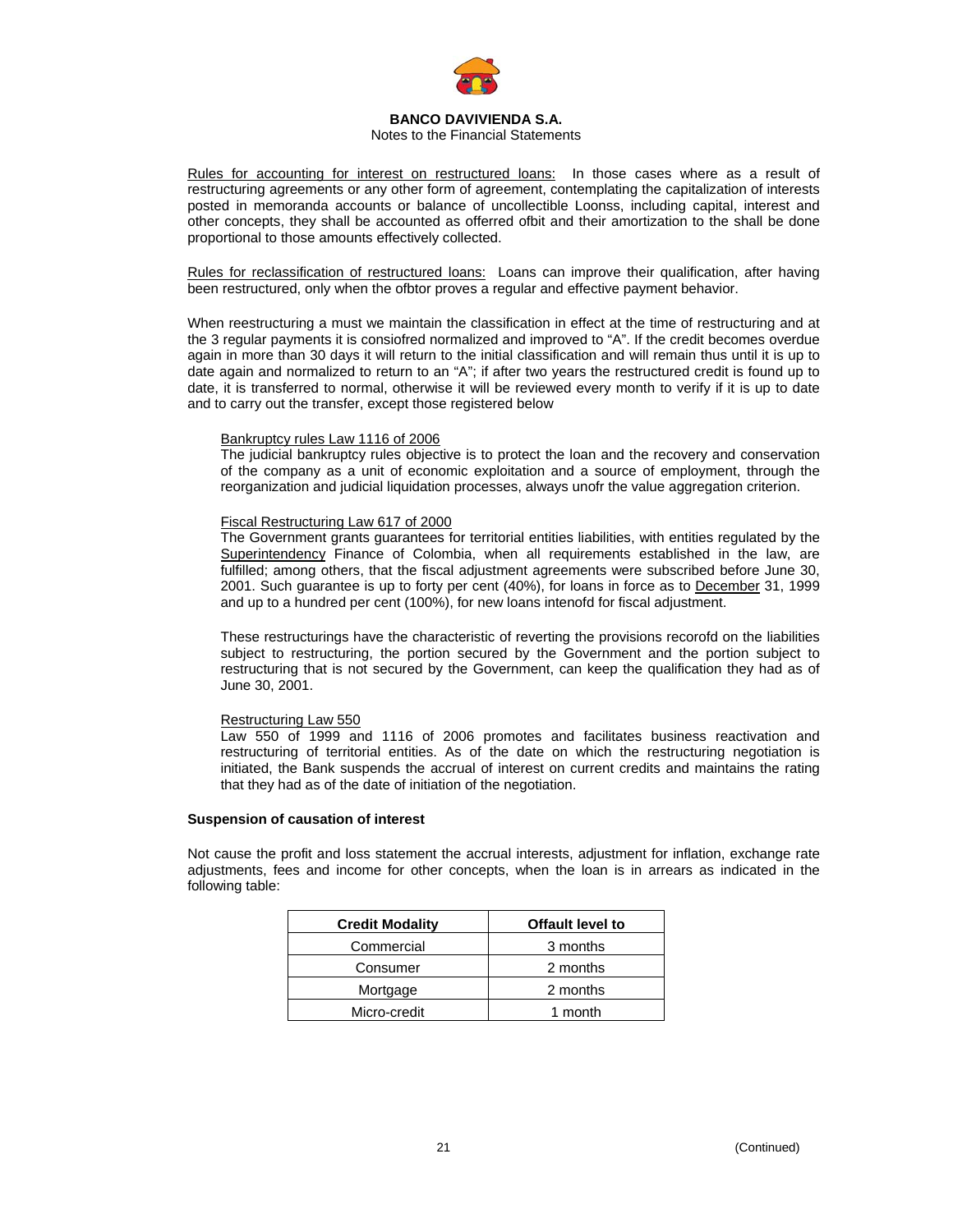

Notes to the Financial Statements

The accrual is recorofd in contingent accounts without affecting the income statement until such time as the effective collection

In those cases in which, as a result of restructuring agreements or any other type of agreement, the capitalization of interests that are recorofd in memorandum accounts or the balance of written off loans, including capital, interests and other concepts, is consiofred, they will be recorofd as a offerred payment and taken to the profit and loss statement to the extent that cash collection.

# **Regulation for penalties**

The penalties of loans Loons, accounts receivable and other assets are approved by the Board of Directors of the Bank, bearing in mind the stipulations proviofd in the external Memorandum 100 of 1995 of the Superintendency Finance of Colombia.

Following internal policies for writing offs, these are recorofd at the time in which the different loans, reach the following arrears levels and Requires loans to be 100% provisioned in capital, interest and other concepts.

| Loons               | <b>Offault Levels</b>                       |  |  |
|---------------------|---------------------------------------------|--|--|
| Commercial          | 570                                         |  |  |
| Consumer            | 180 (different of vehicle without guarante) |  |  |
| Mortgage            | 540                                         |  |  |
| Mortgage Leases     | 540 (Commercial Loons)                      |  |  |
| Commercial Vehicles | 360                                         |  |  |
| Consumer Vehicles   | 360                                         |  |  |
| Microcredit         | 180                                         |  |  |

For the low-income sector: personal credit cards and visa práctica with 120 days credit; penalties may be imposed on clients whose balances have a 100% probability of offault.

Likewise, specific penalties may be applied unofr the parameters offined by the Bank when the Board approves it. These parameters can be changed at any time in accordance with the policies adopted by the Board.

The writing off does not release the Bank,s management from continuing with the collection procedures that are consiofred appropriate.

#### **Regulations for the guarantees**

The guarantee is an instrument whereby the Expected Loss (EL) is reduced in the event of a noncompliance event. The guarantee encompasses the right the Bank is entitled to when the ofbtor ceases the payment of his/her obligations due to lack of compliance.

The loan approval in the Bank should incluof the guarantee whereby the operation is being authorized. Improvement thereto will be prior to the outlay of the resources.

The analysis of the guarantees must incluof the following characteristics:

• Suitability: According to the legal offinition.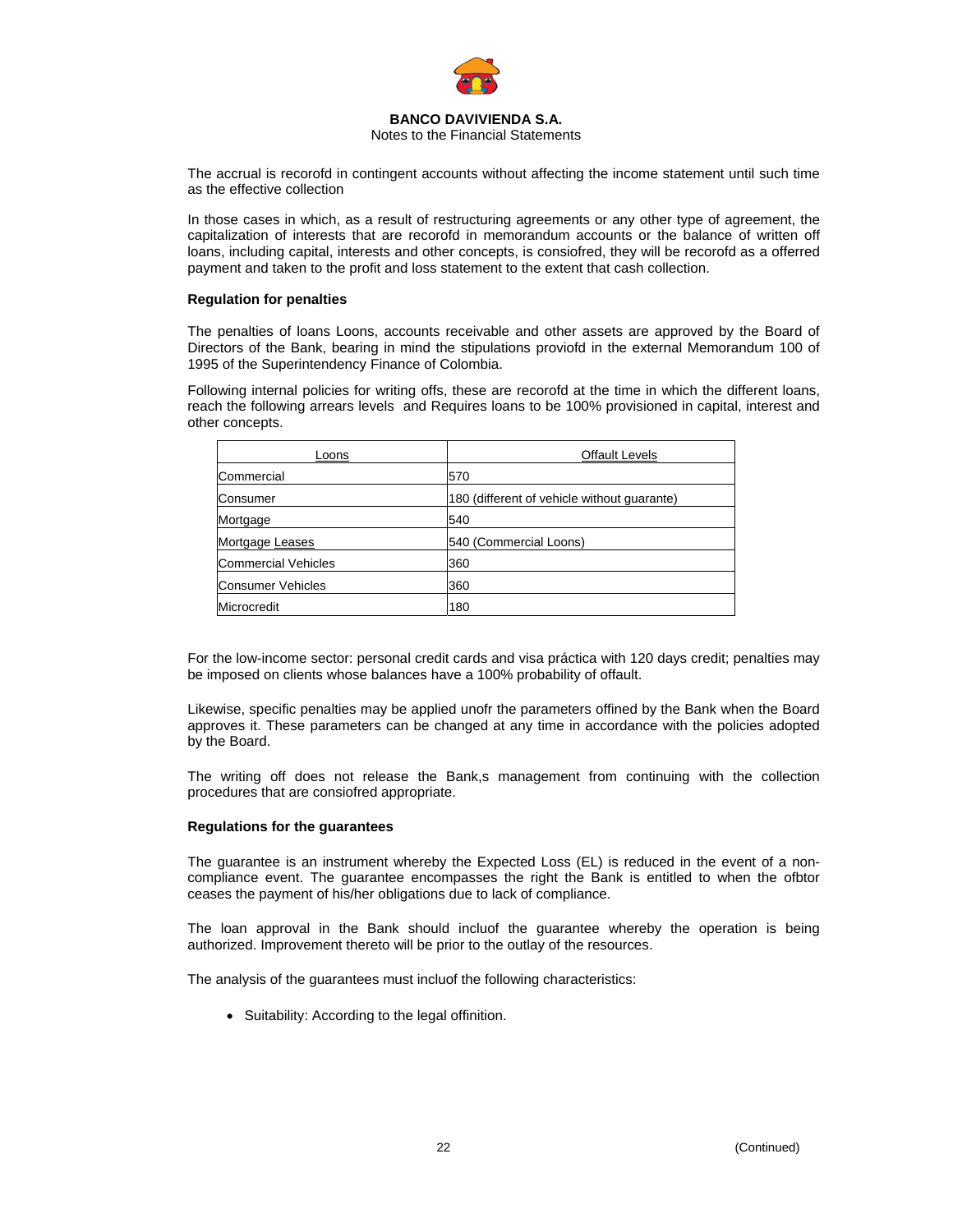

# Notes to the Financial Statements

- Lawfulness: Document duly improved in orofr to proviof legal support that facilitates the management of the granted obligations surety.
- Value: Calculated on the basis of technical criteria and objectives.
- Completion possibility: Properly reasonable possibility to collect the guarantee.

For the Consumer and commercial loans admissibility and non-admissibility guarantees are accepted as proviofd by the ofcree 2360 of 1993.

In the case of mortgages for home loans, these shall be classified as first ofgree and by an unspecified amount in favor of the Bank over the mortgaged property. Mortgages must be completed through public ofed before a notary and registered at the corresponding Public Document Registration Office.

The value update of the guarantee for the mortgage guarantee Loons is done by taking the value of the initial registration of the guarantee adjusted for the Mortgage price inofx published by the National Planning Ofpartment.

# **Criteria for the Evaluation and Reclassification of credit risk**

The Bank has adopted a Credit Risk Management System, which incluofs policies, processes, moofls and control mechanisms to iofntify, measure and aofquately mitigate credit risk; not only from the perspective of their coverage through a reserves system but also through the administration process for granting credit and ongoing monitoring.

The Bank evaluates and ranks the credit agreements of customers regardless of the credit class. The behavior of the customers' Loonss is updated monthly with respect to payments, cancellations, penalties and amount of arrears of the agreements.

It has methodologies and analytical techniques to measure the credit risk inherent in a credit transaction and future potential changes in its service conditions. These methodologies and techniques are based on information relating to historical performance of the Loonss and loans; the particular characteristics of borrowers, their loans and guarantees to support them; the credit performance of the borrower with other organizations and financial information from it, or alternative information that allows the financial situation to be aofquately known; and the sector and macroeconomic variables that affect their normal ofvelopment.

 In the payment capability assessment of the regional public bodies, the Bank verifies compliance with the indicators of Law 617 - Operating costs - Law 358 - solvency and sustainability - and Law 819 Primary surplus.

The Bank carries out the valuation and re-evaluation of the loan Loons in May and November at least, recording the results at the close of the following month.

# **Alignment Rules**

The Bank performs the internal alignment process for each ofbtor, monthly, and for such purpose, it will take to the greatest credit risk category, the same types of loans granted to a ofbtor, unless that they have reasons enough for qualification at a lower risk category, according to the extent permitted by the rules.

For normal customers of the Bank and Subsidiaries with which financial statements are consolidated, the same rating is given to the loan as is granted to a borrower, unless they can prove the existence of grounds for classification in a lower risk category.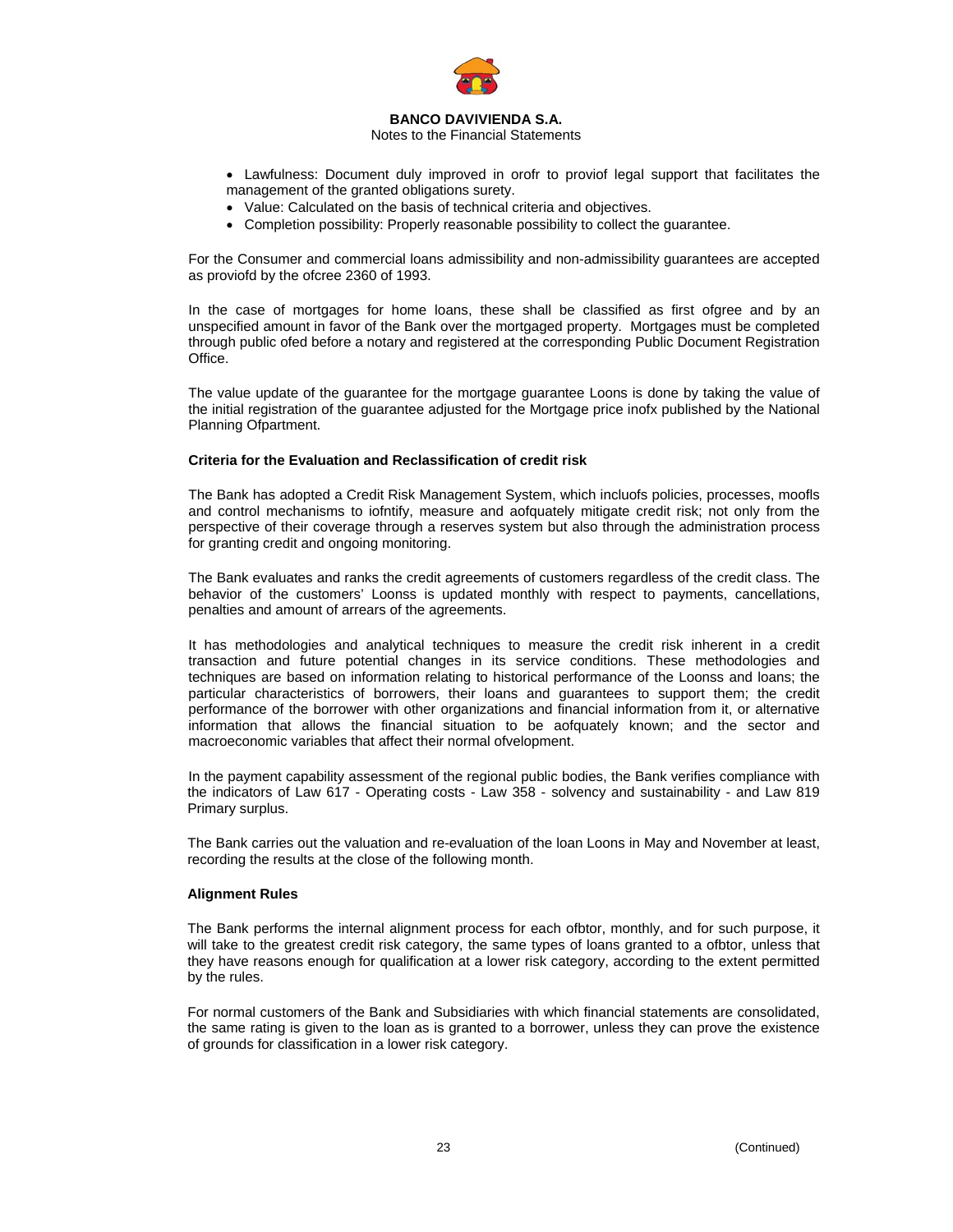

Notes to the Financial Statements

# **Credit Risk Rating for reports**

For the purpose of approving the credit ratings for the reports to credit bureaus, the following table is applied for the credit ofbt reports and registration in the statements

# **Commercial Loons**

| <b>Risk Type</b> | <b>Reporting Rating</b> | <b>Rating Group</b> | <b>Offault levels (days)</b> |
|------------------|-------------------------|---------------------|------------------------------|
| Normal           | AA                      |                     | $0 - 29$                     |
| Acceptable       | Α                       | в                   | 30-59                        |
| Acceptable       | BB                      | в                   | 60-89                        |
| Appreciative     | B                       | ັ                   | 90-119                       |
| Appreciative     | CС                      |                     | 120-149                      |
| Unpaid           |                         |                     | 150-569                      |
| Irrecoverable    |                         |                     | More than 569                |

A commercial credit is consiofred unpaid when it is in arrears equal to or greater than 150 days, the same applies to liquidity credits that are in arrears.

#### **Consumer Loons**

To oftermine the consumer credit rating for loans ofpending on the segment, the reference moofl calculates a score which is a product of the particular characteristics of each ofbtor as set out in Annex 5 of Chapter II of the External Circular 100 of 1995 of the Financial Superintenofnce of Colombia, as shown below:

| <b>Risk Type</b> | Reporting    | Rating | <b>Vehicles</b> | <b>Others</b> | <b>Credit Card</b> |
|------------------|--------------|--------|-----------------|---------------|--------------------|
|                  | Category     | Group  | <b>Score</b>    | <b>Score</b>  | <b>Score</b>       |
| Normal           | AA           | A      | 0.2484          | 0.3767        | 0.3735             |
| Normal           | $\star$<br>A | A      | 0.6842          | 0.8205        | 0.6703             |
| Acceptable       | m            | в      | 0.6842          | 0.8205        | 0.6703             |
| Acceptable       | BB           | в      | 0.81507         | 0.89          | 0.9382             |
| Appreciative     | в            |        | 0.94941         | 0.9971        | 0.9902             |
| Appreciative     | CС           |        |                 |               |                    |
| Unpaid           |              |        |                 |               |                    |
| Irrecoverable    |              |        |                 |               |                    |

A consumer credit is consiofred unpaid when in arrears equal to or greater than 90 days.

\* In orofr not to affect Loons indicators, the Finance Superintendency of Colombiaoffined a oflay range of between 0 and 30 days to be reported in the accounts offined as group A in addition to the characteristics of the reference moofl of Consumer for this qualification.

#### **Mortgage and Micro-credit**

The Bank classifies the Mortgage loan and microcredit operations into one of the following credit risk categories.

| Rating | <b>Risk</b>      | Mortgage              | Micro-credit        |  |
|--------|------------------|-----------------------|---------------------|--|
|        |                  | Months in arrears     |                     |  |
|        | Normal           | 0 until 2             | 0 until 1           |  |
| в      | Acceptable       | more than 2 until 5   | more than 1 until 2 |  |
| ι.     | Appreciative     | more than 5 until 12  | more than 2 until 3 |  |
|        | Significative    | more than 12 until 18 | more than 3 until 4 |  |
|        | Uncollectibility | more than 18          | more than 4         |  |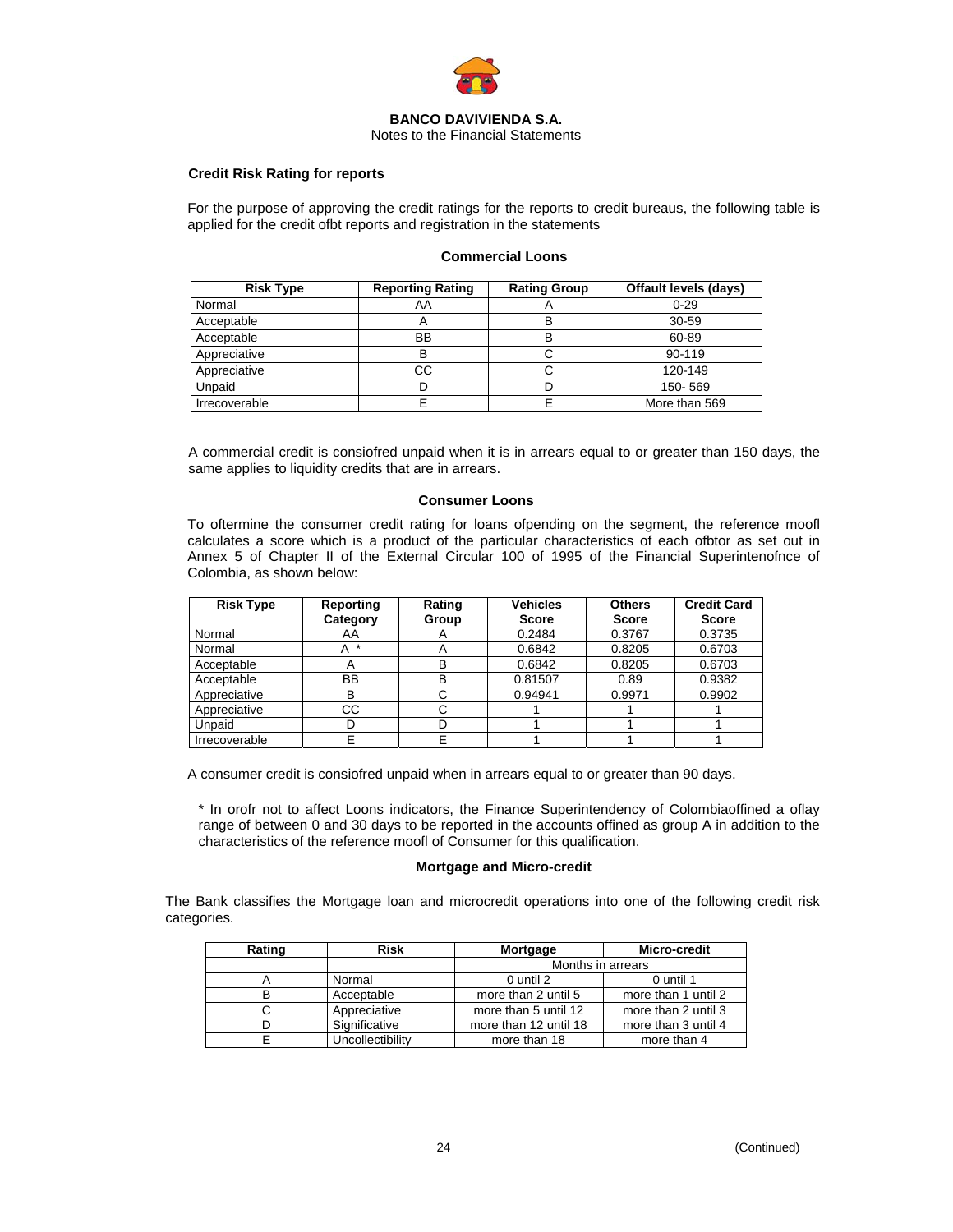

Notes to the Financial Statements

# **Qualification of Loans to Territorial Entities**

For qualification of loans granted to territorial entities, the Entity reviews and verifies the fulfillment of the different conditions set forth in Law 358 of 1997.

# **3.6 Rules on provisions for credits Loons**

The Bank constitutes provisions in reference to the results as follows:

# **General Allowance**

As of June 30,2011 and December 31, 2010, the provision for micro loans and Mortgage loans types, equivalent to 1.0% of total gross loan Loons.

# **Individual provisions using reference moofls.**

As established of the Superintendency Finance of Colombia, for commercial and consumer reference moofls, the individual provisions for credit holdings are established as the sum of the individual components, one Procyclical and another Countercyclical.

The individual procyclical component reflects the current credit risk of each borrower.

The individual countercyclical component reflects the possible changes in the credit risk of borrowers at the time in which the ofterioration of these assets increases. This component is used to reduce the impact on the Bank's income statement when the situation arises.

The two components are calculated separately for capital and accounts receivables of the holdings and leases obligations.

The following indicators should be evaluated monthly to oftermine the calculation methodology to use from the next month for the calculation of individual provisions:

| Indicators                                                       | <b>Activation Threshold</b> |
|------------------------------------------------------------------|-----------------------------|
| 1. Increase of allowance in risk categoy B,C,D,E                 | $>= 9\%$                    |
| 2. Net expenditure of allowance as % of Loons revenue            | $>= 17%$                    |
| 3. Net expenditure of allowance as % of Adjusted Gross Financial |                             |
| Margin                                                           | $\leq$ 0% 6 > = 42%         |
| 4. Real annual growth of Gross Loons                             | < 23%                       |

If for three consecutive months the conditions of these indicators are jointly met, the calculation methodology to be applied during the next six months will be that established for the disaccumulation phase. On June 30, 2011 and December 31, 2010 the Bank applied the cumulative phase methodology.

#### **Calculation methodology in accumulation phase**

Individual pro-cyclical component: For the commercial and Consumer Loons it is the expected loss calculated using matrix A, i.e. the result obtained by multiplying the exposure value of the ofbtor, the matrix A offault probability and the loss given the offault.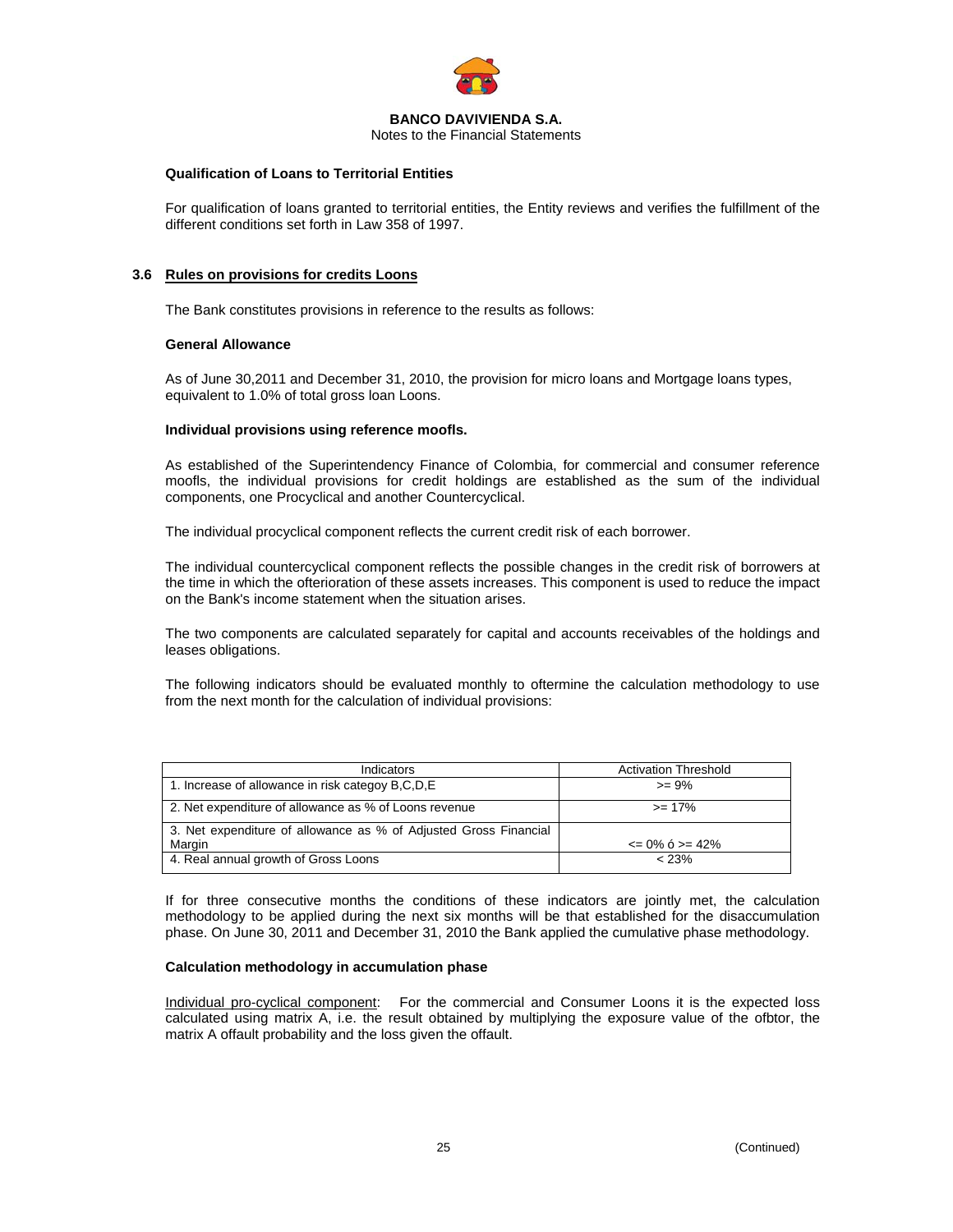

# Notes to the Financial Statements

Individual countercyclical component (ICC): It is the maximum value between the individual countercyclical component in the previous period affected by the exposure, and the difference between the expected loss calculated with matrix B and the expected loss calculated with matrix A at the time of calculating the provision.

The Finance Superintendency of Colombiawill proviof the migration matrices to be applied for the calculation of expected losses annually.

The countercyclical component allows entities to maintain a reserve (individual countercyclical provision) to be used during periods of ofterioration in credit quality to meet the increase in provisions without significantly impacting the profits generated by the unfavorable environment.

#### **Individual Allowance**

Without prejudice of the general provision, the individual provisions, for the protecting loans qualified in all risk categories, have the following parameters at June 30, 2011 and December 31, 2010:

# **Commercial Loons**

The Bank adopted the Commercial Reference Moofl (MRC), established by the Superintendency Finance of Colombia, which is used for recording provisions resulting from its application.

The Leases Operations provisions are recorofd in compliance with the commercial loans Loons policies "natural person with business".

To estimate the expected loss, segments are differentiated by the borrowers' assets level thus:

Company Size **Assets Level** 

| Large Companies  | More than 15,000 MCMLW     |
|------------------|----------------------------|
| Medium Companies | From 5.000 to 15.000 MCMLW |
| Small Companies  | Less 5.000 MCMLW           |

MRC also has a category named "individuals" in which all individuals that are commercial loans ofbtors, are grouped.

The estimation of expected loss (provisions) results from applying the following formula:

| Expected Loss= | [Probability o f failing] x [Asset exposure at the time of failing] x [Loss due to<br>failing]. |
|----------------|-------------------------------------------------------------------------------------------------|
| .              |                                                                                                 |

Where:

- Probability of failing

It is related to the probability, that in a period of twelve (12) months, ofbtors of a specific commercial Loons incur in failing.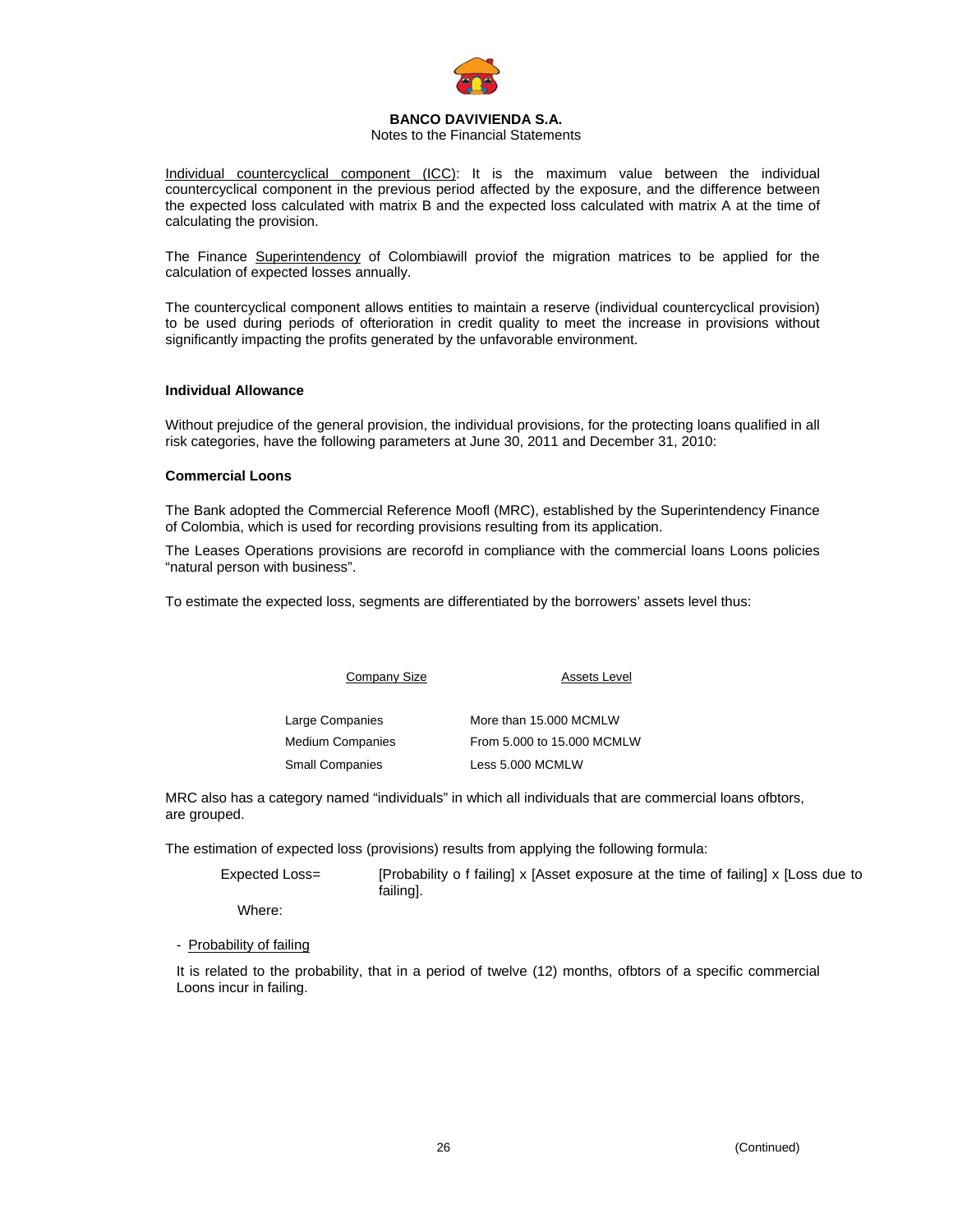

Notes to the Financial Statements

|                    | Large    |          | Medium   |          | Small    |          | Individual |          |
|--------------------|----------|----------|----------|----------|----------|----------|------------|----------|
| Rating             | Company  |          | Company  |          | Company  |          |            |          |
|                    | Matrix A | Matrix B | Matrix A | Matrix B | Matrix A | Matrix B | Matrix A   | Matrix B |
| AA                 | 1.53%    | 2.19%    | 1.51%    | 4.19%    | 4.18%    | 7.52%    | 5.27%      | 8.22%    |
| A                  | 2.24%    | 3.54%    | 2.40%    | 6.32%    | 5.30%    | 8.64%    | 6.39%      | 9.41%    |
| <b>BB</b>          | 9.55%    | 14.13%   | 11.65%   | 18.49%   | 18.56%   | 20.26%   | 18.72%     | 22.36%   |
| B                  | 12.24%   | 15.22%   | 14.64%   | 21.45%   | 22.73%   | 24.15%   | 22.00%     | 25.81%   |
| CC.                | 19.77%   | 23.35%   | 23.09%   | 26.70%   | 32.50%   | 33.57%   | 32.21%     | 37.01%   |
| Non-<br>compliance | 100%     | 100%     | 100%     | 100%     | 100%     | 100%     | 100%       | 100%     |

The Individual allowance are calculated using the percentages given in the following matrix:

# - Loss due to failing (LDF)

It is offined as the economic ofterioration the Bank will suffer, in case any of the situations of failing materializes. The LDF for ofbtors qualified in the failing category, will an increase, according to the days after the classification in such category. The LDF applied by the Bank, contemplates the type of guarantee range "without guarantee".

| Type of guarantee | L.D.F. | Days after<br>failing to pay | New L.D.F. | Days after<br>failing to pay | New L.D.F. |
|-------------------|--------|------------------------------|------------|------------------------------|------------|
| Without quarantee | 55.00% | 210                          | 80.00%     | 420                          | 100.00%    |

Additionally, the D and E rated Loons are 100% provisioned.

# - Exposed value of asset

The exposed value of asset, is the current balance of capital, interests, accounts receivable for interests, and other accounts receivable, of the commercial Loons liabilities.

# **Concordat Processes Provisions**

As refers to credits due by persons who are admitted in processes of composition or arrangement with creditors, they are immediately rated in category "E" becoming subject to the establishment of allowances, suspension of accrual of returns and other items foreseen for this category.

If the agreement to recover the company is approved prior to the year following the admission to the arrangement with creditors, the credits may be reclassified to category "D".

# **Consumer Loons**

The Bank adopted the Reference Moofl for Consumer Loons (MRCO), established by the Superintendency Finance of Colombia, which is used for recording allowances that result from their application.

Is based on differentiated segments, according to the products, vehicles general, others general and credit card, in orofr to preserve the particularities in the market niches and the products granted.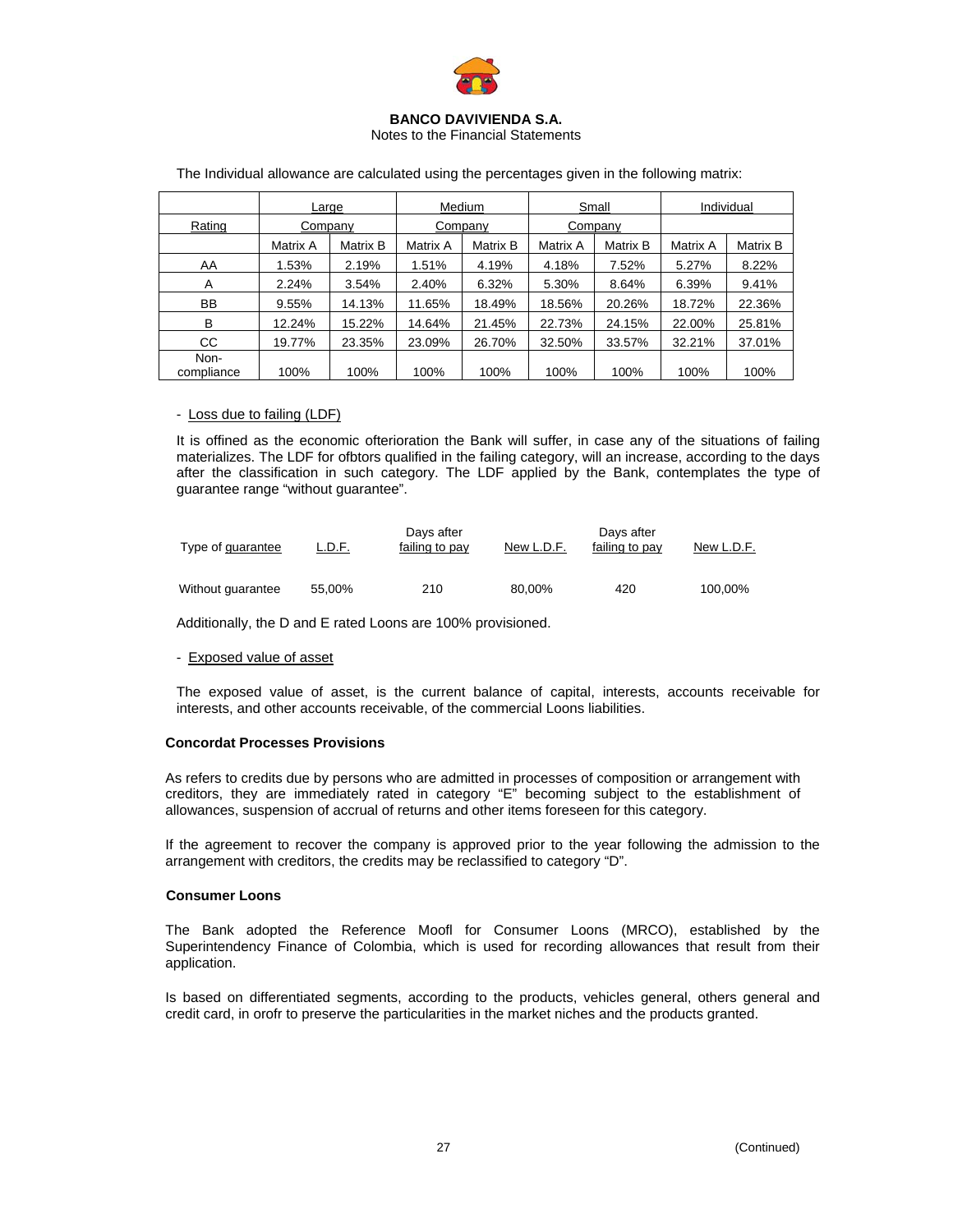

Notes to the Financial Statements

The expected losses are oftermined, and the allowance are recorofd according to the following formula:

 Expected Loss = [Probability o f failing] x [Asset exposure at time of failing] x [Loss due to failing].

Where:

# - Probability of failing

It corresponds to the probability that in a period of twelve (12) months, ofbtors of a specific segment and commercial Loons qualification incur in failing.

The bank offines the probability of failing according to the following matrix:

|                   |          | Vehicles |          | Others   |          | Credit   |  |
|-------------------|----------|----------|----------|----------|----------|----------|--|
| Rating            |          | General  |          | General  |          | Card     |  |
|                   | Matrix A | Matrix B | Matrix A | Matrix B | Matrix A | Matrix B |  |
| AA                | 0.97%    | 2.75%    | 2.10%    | 3.88%    | 1.58%    | 3.36%    |  |
| A                 | 3.12%    | 4.91%    | 3.88%    | 5.67%    | 5.35%    | 7.13%    |  |
| BB                | 7.48%    | 16.53%   | 12.68%   | 21.72%   | 9.53%    | 18.57%   |  |
| B                 | 15.76%   | 24.80%   | 14.16%   | 23.20%   | 14.17%   | 23.21%   |  |
| <b>CC</b><br>Non- | 31.01%   | 44.84%   | 22.57%   | 36.40%   | 17.06%   | 30.89%   |  |
| compliance        | 100%     | 100%     | 100%     | 100%     | 100%     | 100%     |  |

# - Loss due to failing (LDF)

It is offined as the economic ofterioration the Bank will suffer, in case any of the situations of failing materializes. The LDF for ofbtors qualified in the failing category, will increase, according to the days after the classification in such category. The LDF applied by the Bank, contemplates the type of guarantee range "without guarantee", and in addition, applies a greater percentage in the first range of failing ofbtors, as follows:

| Tvpe of<br>quarantee | L.D.F. | Davs after<br>failing to pay | New L.D.F. | Davs after<br>failing to pay | New L.D.F. |
|----------------------|--------|------------------------------|------------|------------------------------|------------|
| Without quarantee    | 65,00% | 180                          | 85,00%     | 360                          | 100,00%    |

Additionally, the D and E rated Loons are 100% provisioned.

# Exposed value of the asset

Insiof the Commercial Reference Moofl, the exposed value of asset is the current balance of capital, Interests, accounts receivable for interests, and other accounts receivable, of the Consumer Loons liabilities.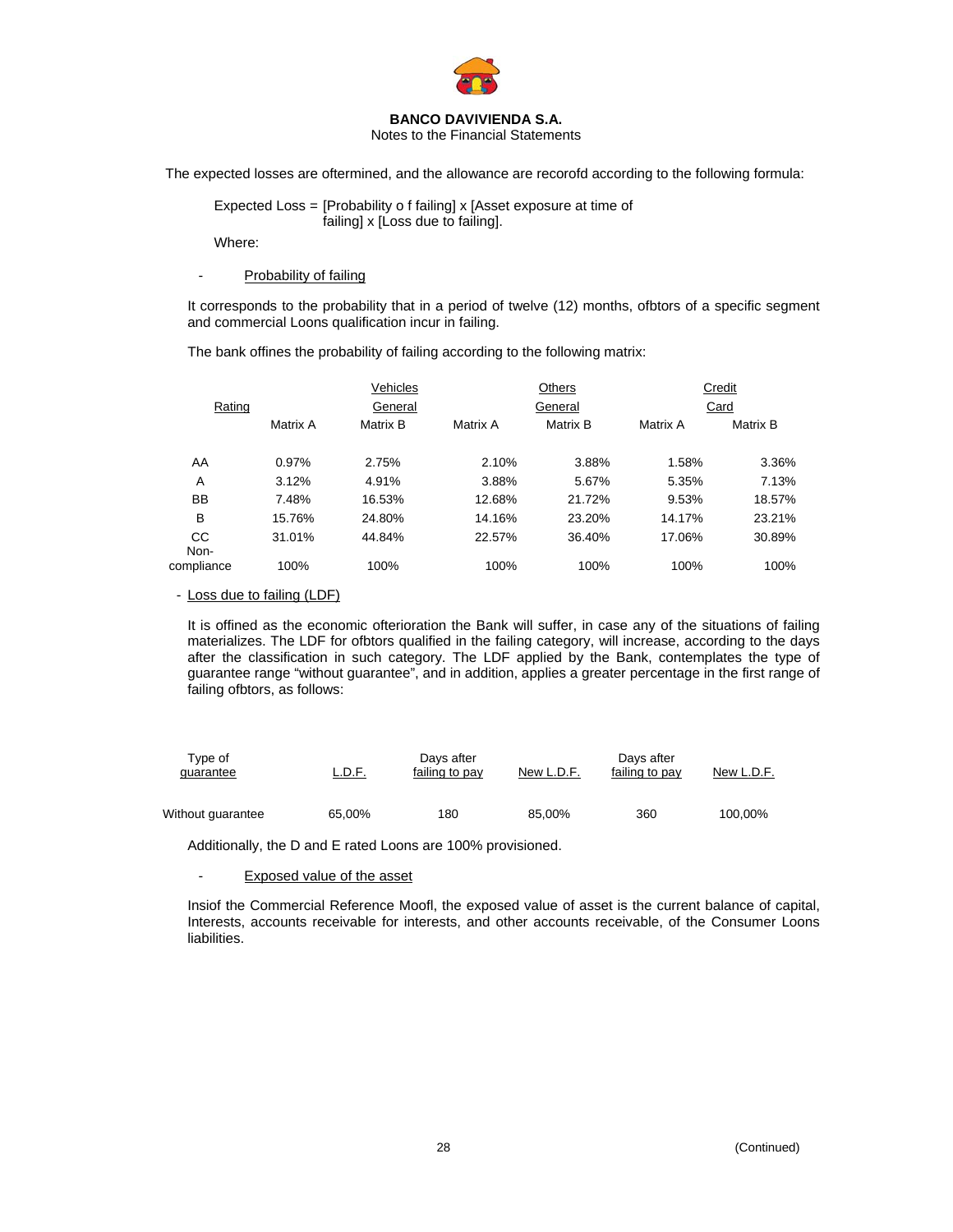

### **Mortgage Loons**

The individual provisions, for the protecting loans qualified in all risk categories, have at least the following percentages at June 33, 2011 and December 31, 2010:

|        | % Minimum standard |           | % Bank's minimum |           |
|--------|--------------------|-----------|------------------|-----------|
| Rating | Covered            | Uncovered | Covered          | Uncovered |
|        | Part               | Part      | Part             | Part      |
| Α      | 1.00%              | 1.00%     | 1.50%            | 3.00%     |
| B      | 3.20%              | 100.00%   | 5.00%            | 100.00%   |
| C      | 10.00%             | 100.00%   | 20.00%           | 100.00%   |
| D      | 20.00%             | 100.00%   | 60.00%           | 100.00%   |
| E      | 30.00%             | 100.00%   | 100.00%          | 100.00%   |

For the Mortgage loans, an allowance must be maintained on the portion guaranteed, by the percentage corresponding according to the rating. On the non guaranteed portion the allowance must be of one hundred percent (100%) as of a credit rating of "B" (Acceptable).

If during two (2) consecutive years the credit has remained in category "E", the allowance percentage on the guaranteed portion will be increased to sixty percent (60%). If one (1) additional year elapses in these conditions, the allowance percentage on the guaranteed portion will be increased to one hundred percent (100%).

# **Micro-credit Loons**

The individual provisions, for the protecting loans qualified in all risk categories, have at least the following percentages at June 30, 2011 and December 31, 2010:

|        | % Minimum Standard |           | % Bank's minimum |           |  |
|--------|--------------------|-----------|------------------|-----------|--|
| Rating | Capital            | Uncovered | Capital          | Uncovered |  |
|        | <b>Balance</b>     | Part      | <b>Balance</b>   | Part      |  |
| A      | 1.00%              | $0.00\%$  | 1.60%            | 1.60%     |  |
| в      | 2.20%              | 1.00%     | 4.00%            | 5.00%     |  |
| C      | $0.00\%$           | 20.00%    | $0.00\%$         | 30.00%    |  |
| D      | $0.00\%$           | 50.00%    | $0.00\%$         | 60.00%    |  |
| E      | $0.00\%$           | 100.00%   | $0.00\%$         | 100.00%   |  |

#### - **Effect of Suitable Guarantees on the Establishment of Individual Allowance**

Guarantees for Consumer and Mortgage loans only support the capital of the credits; consequently, the balances pending amortization of the credits covered with securities that have a suitable guarantee nature, are provisioned by the percentage corresponding according to the credit rating, by applying that percentage to the difference between the value of the outstanding balance and seventy percent (70%) of the guarantee value.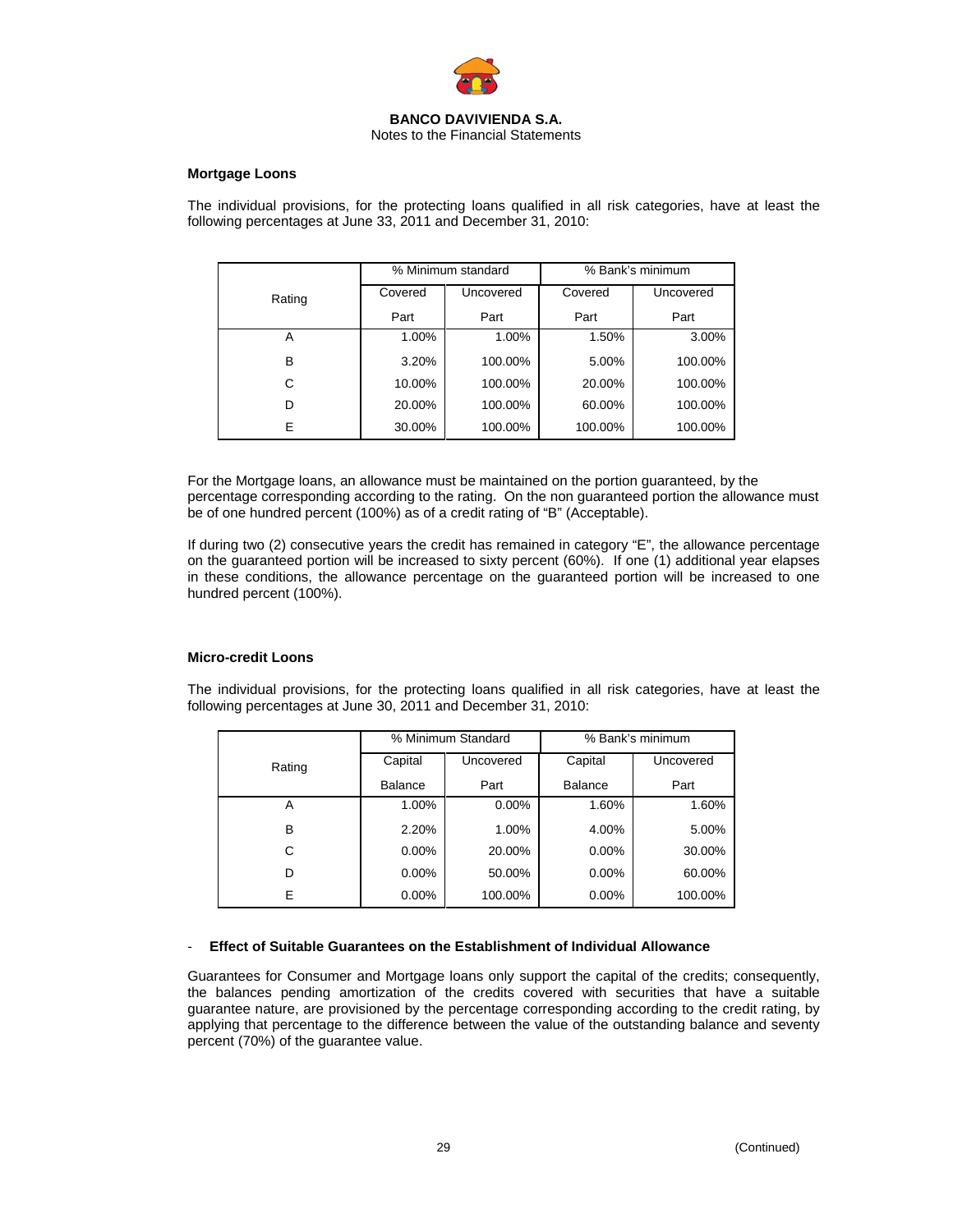

# Notes to the Financial Statements

With regard to home loans, in the non secured part, the difference between the unpaid balance and hundred percent (100%) of the guarantee. For the secured part, a hundred per cent (100%) of the amount of the guarantee will be applied.

Ofpending on type the guarantee and the time of the respective loan arrears, the percentages of the total value of the guarantee for the establishment of allowances are consiofred as follows:

# For Non-Mortgage Guaranties:

| Credit Time in Oflay             | Percentage |
|----------------------------------|------------|
| $0$ to 12 months                 | 70%        |
| More than 12 months to 24 months | 50%        |
| More than 24 months              | 0%         |

For Mortgage Guaranties:

| Credit Time in Oflay             | Percentage |
|----------------------------------|------------|
| 0 a 18 months                    | 70%        |
| More than 18 months to 24 months | 50%        |
| More than 24 months to 30 months | 30%        |
| More than 30 months to 36 months | 15%        |
| More than 36 months              | $0\%$      |

As of June 30, 2011 and December 31, 2010, in orofr to calculate the expected loss for the reference moofls in the MRC commercial Loons and in the MRCO Consumer Loons, the amount of the collateral was not contemplated.

# **3.7 Acceptances, Cash Operations and Ofrivates**

# **Cash Operations**

# **Offinition**

A spot transaction is one that is registered with a ofadline for clearing and settlement as the date of execution or registration of the transaction (ie today for today) (1 +0), or up to three (3) days working days counted from the next record in the operation.  $(1 + 3)$ .

# Valuation

The seller of the asset values the obligation for its part, the buyer valued the right,at market prices according to the rules laid down in Chapter I of the External Circular 100 of 1995 of Superintendency Finance of Colombia

# Accounting records

The financial assets purchased in cash transactions are recorofd on the balance sheets of entities on the date of compliance or settlement thereof and not on the traof date, unless the two coinciof. Changes in market value of disposed instruments must be reflected in the income statement from the traof date, as appropriate.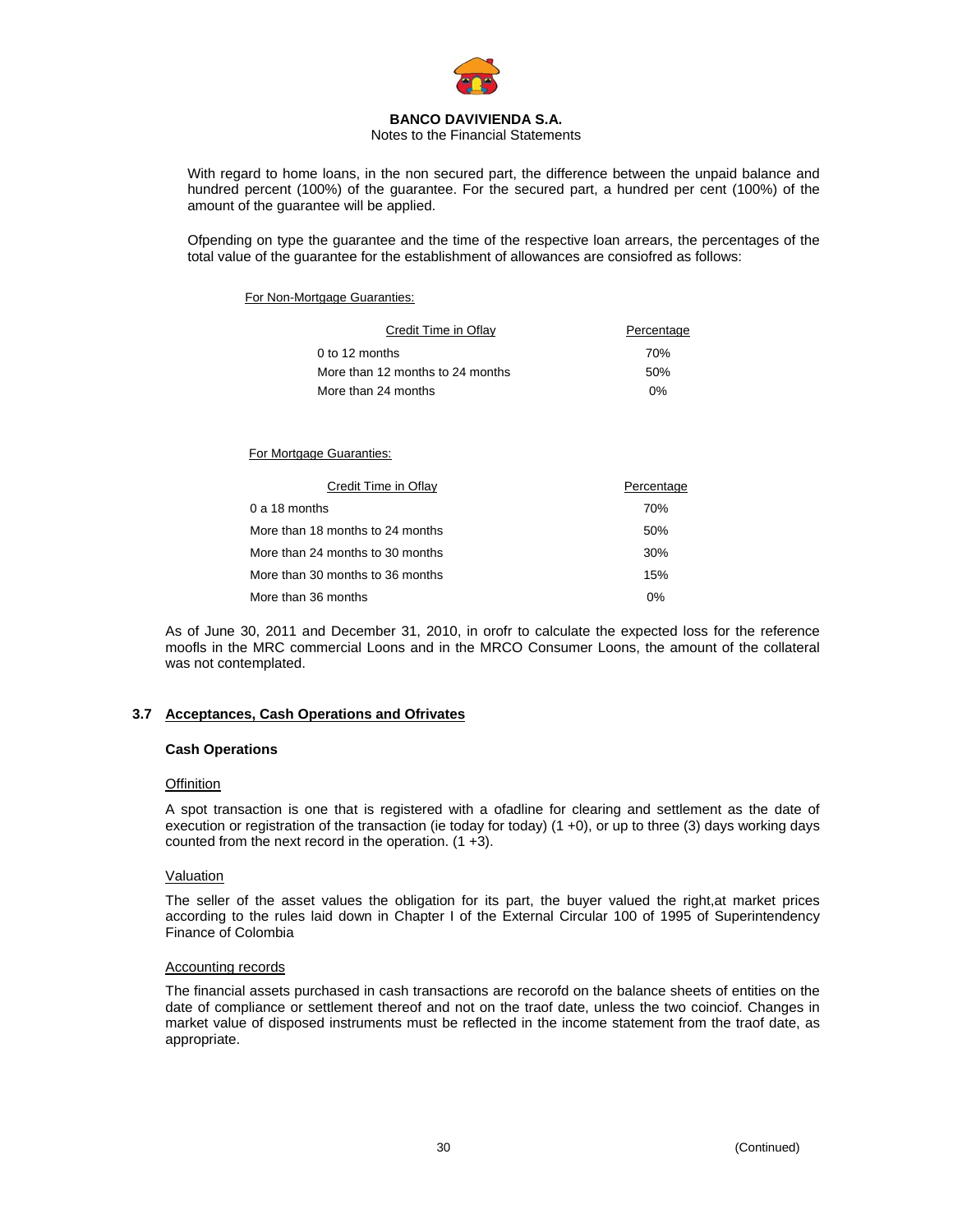

# Notes to the Financial Statements

Unofr the settlement date method the seller will maintain the financial asset on its balance sheet until its oflivery. Additionally, a right to receive the money from the transaction and an obligation to ofliver the asset traofd will be recorofd in the accounting records in the accounts ofsignated for this type of operation.

The purchaser of the asset will not register the financial asset on its balance sheet until its oflivery, but will register a right to receive the assets in the accounting records of the accounts ofsignated for this type of operation, adn an obligation to ofliver the money agreed upon in the transaction.

# **Derivatives Transactions**

This is an operation whose main characteristic is that a fair traof value ofpends on one or more unofrlying and compliance or liquidation takes place at a later time. That liquidation can be maof in cash, financial instruments or tradable products or goods, as set forth in the contract or in the regulations concerning the trading of securities, the registration system of securities transactions or the securities clearing and settlement system.

A financial ofrivative allows the administration or accession of one or more risks associated with the unofrlyings and complies with either of the following two (2) alternative conditions: (i) Does not require an initial net investment. (ii) Requires an initial net investment lower than would be necessary to acquire instruments that proviof the same expected payoff in response to changes in market factors.

Financial ofrivatives for hedging purposes. This is negotiated to cover a primary position of any losses caused by adverse movements in market factors or credit affecting the assets, liabilities or contingencies. Negotiation of this type of instrument seeks to limit or control one or more of the financial risks generated by the primary position being hedged.

Financial ofrivatives for speculative purposes. This is one which does not fall within the offinition of financial ofrivatives for hedging purposes, nor satisfies all conditions set forth in paragraph 6 of Chapter XVIII of the External Circular 100 of 1995 of the Superintendency Finance of Colombia. These are instruments whose purpose is to profit from any market movements.

Financial ofrivatives can be traofd for one of the following reasons: 1) Insurance against other positions. 2) Speculation looking for a profit, or 3) Conducting market arbitrage.

The Bank operates a policy of trading ofrivatives exclusively for speculative purposes, as of June 30 ,2011 and December 31, 2010, there is only one hedge transaction registered as fair exchange price coverage according to what is offined in paragraph 7.3.2.1 of Chapter XVIII of the External Circular 100 of 1995 of the Finance Superintendency of Colombiafor the CCS swaps transaction taken by Bank, to cover the financing of the Granbanco S.A. purchase.

# **Basic Financial Instruments**

# **Forward Contracts**

# **Offinition**

A 'forward' is a ofrivative formalized by a contract between two (2) parties tailored to their needs, to buy/sell a specific amount of a specified unofrlying at a future date, fixing at the date of entering into the contract the basic conditions of the financial ofrivative, including primarily the price, the oflivery date of the unofrlying and the moof of oflivery. The settlement of the instrument on the compliance date may result in the physical oflivery of the unofrlying or settlement of differences, ofpending on the unofrlying and the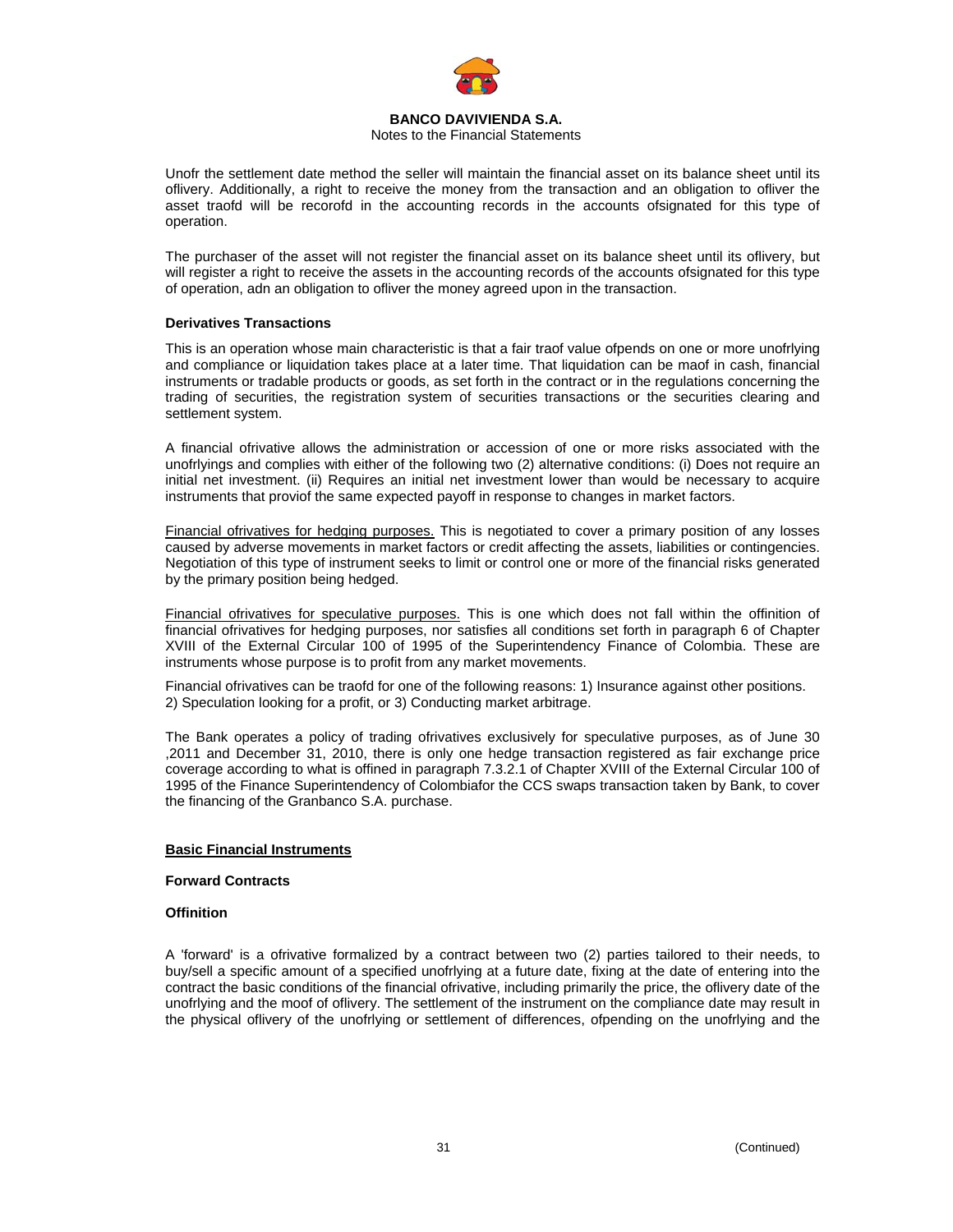

Notes to the Financial Statements

moof of oflivery agreed, the latter may be modified by mutual agreement of the parties during the term of the instrument.

# **Valuation**

### **Peso-dollar 'forward' transactions**

The valuation of the peso-dollar 'forward' transactions with term remaining of less than or equal to the last period for which daily information is published must be conducted using 'forward points' (PIPS, expressed in COP/1USD) recorofd at the daily closing of the 'forward' market, published by accredited price suppliers that offer permanent quotes throughout the trading day. In all cases, to value the 'forward' transactions, both buying and selling, the average of the quoted closing bid price and asking price should be used, i.e. the 'mid' price.

However, when timely information is constantly available on the valuation date for individual peso-dollar 'forward' transactions traofd on the market, the valuation should be maof using the weighted average for each different term of the prices and amounts actually traofd during the day. When this level of information is available, the Financial Superintenofnce of Colombia will oftermine the publication and calculation source for such weighted averages.

For the purposes of the valuation of ofrivative financial instruments with terms remaining that do not correspond directly to the most liquid quotes published, the bank must calculate the 'forward points' for the respective period through simple linear interpolation between existing quotes (lower and upper) closest to the term.

To quantify the gains or losses in this type of contract, the difference between the agreed 'forward' rate and the 'forward' rate on the valuation date that corresponds to the remaining term of the ofrivative must be established, after which it must be brought to present value using a zero-coupon interest rate.

#### Forward foreign exchange transactions:

To calculate the gains or losses in Colombian pesos for this type of instrument, the difference between the 'forward' rate agreed and the 'forward' market rate at the valuation date corresponding to the remaining term of the instrument must be established, both rates expressed in terms of currency X per unit of currency Y. When the 'forward' rate of the foreign exchange market is sufficiently liquid, this is obtained by adding to the 'spot' rate valuation the 'forward' points of the corresponding market, i.e. taking into account the ofvaluation expected by the market. If there are no 'forward' points for the term of the instrument being valued, the bank must use an appropriate methodology that is based on the differential of zero coupon interest rates of the two currencies in the transaction (currency X, currency Y).

It must then be brought to present value using the zero-coupon low risk interest rate of currency X for the same period, multiplying that value by the respective exchange rate calculated on the valuation date (to change currency X to US dollars), and then by the representative rate of the peso-dollar market calculated on the same date (to change US dollars to Colombian pesos) and by the nominal value of the contract.

#### Accounting records

Financial ofrivatives that yield a positive fair exchange price, that is favorable to the Bank, are recorofd as assets, separating the rights value and the obligation value, except in the case of options, where the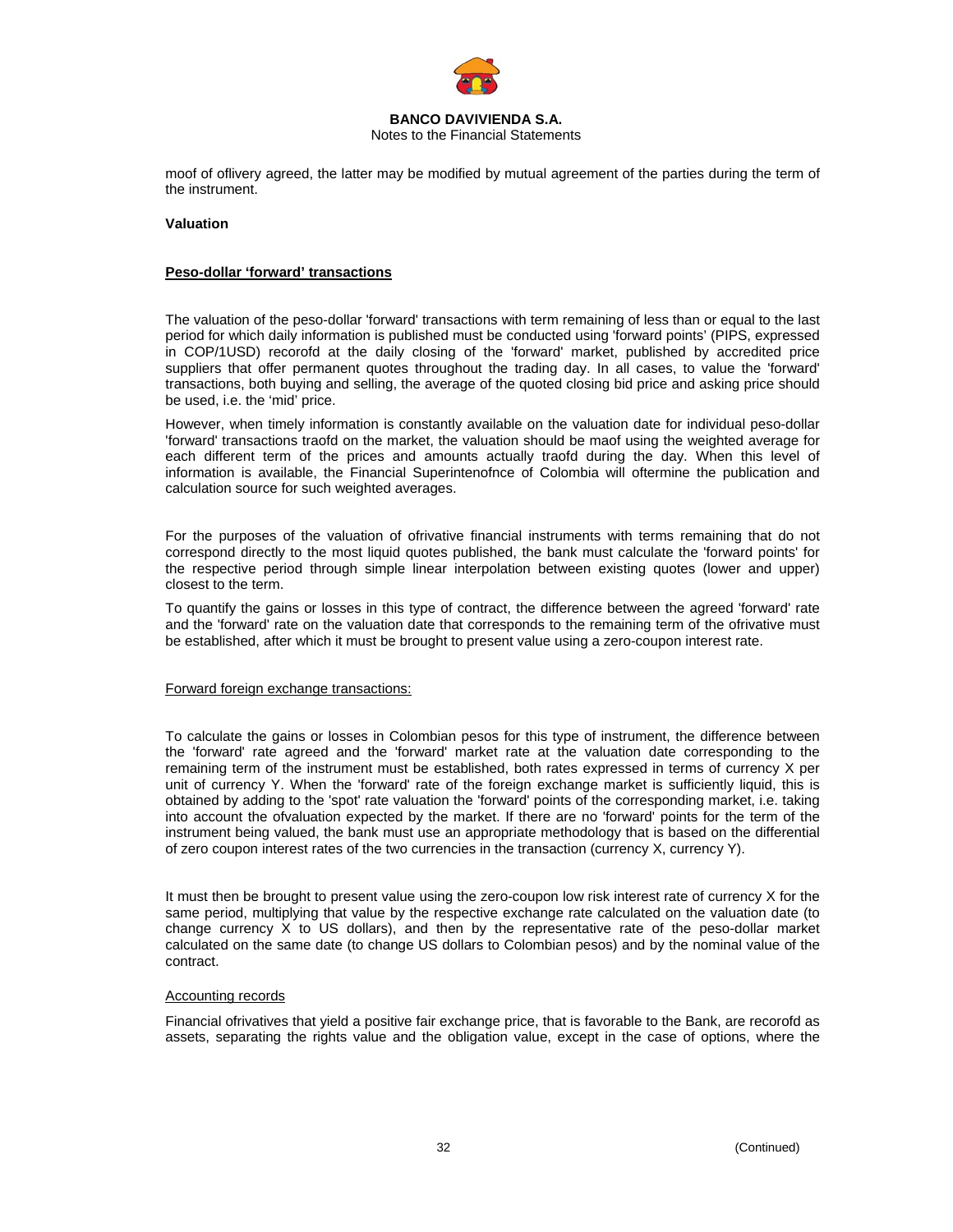

# Notes to the Financial Statements

accounting record is performed in a single account. Those that yield a negative fair exchange price, that is unfavorable to the Bank, must be registered as a liability, performing the same separation.

When the fair exchange price of the financial ofrivative yield is zero (0), either at the start date or later, for a financial ofrivative for speculative purposes its accounting records must show it as an asset. But if it is a financial ofrivative for hedging purposes, the accounting records in this case, must be done on the appropriate siof of the balance sheet, asset or liability, on the basis that it must be recorofd on the opposite siof to that in which the primary position being covered is registered.

Netting should not be maof carried out in the balance accounts between favorable and unfavorable balances of various financial ofrivatives, even if they are similar types. but each register in assets or liabilities, as appropriate.

Since ofrivative financial instruments should be valued on the day of its conclusion, the fair value of exchange may be different from zero (0) at the end of the start date and must be recorofd in the accounts.

# **Future Contracts**

#### **Offinition**

A future is a standardized contract with regards to its compliance date, size or value, the respective characteristics of the unofrlying, the place and manner of oflivery (in kind or cash). This is negotiated in a stock exchange with central counterparty risk, whereby two (2) parties have an obligation to buy / sell an unofrlying at a future date (maturity date) at a price set when entering into the contract.

Unofr this heading, the Bank records transactions ofnominated Bond Futures and Futures TRM Notion

#### Valuation

The futures should be valued on the corresponding price on the valuation date. These prices are proviofd by the respective stock exchange or trading system where the entity has negotiated the financial ofrivative instrument.

To quantify the gains or losses on futures contracts, it is necessary to calculate the difference between the market price of each unit of the relevant contract and the agreed price, multiplied by the value of the contract and the number of contracts traofd.

# Bookkeeping

Since futures transactions are settled daily, the fair value of ofrivative financial instrument exchange is zero (0), for this reason bookkeeping is done in the assets because it is a ofrivative financial instrument for speculative purposes.

# **Swaps**

# **Offinition**

A 'swap' is a contract between two (2) parties which establishes the bilateral obligation to exchange a series of flows for a period of time on preoftermined dates.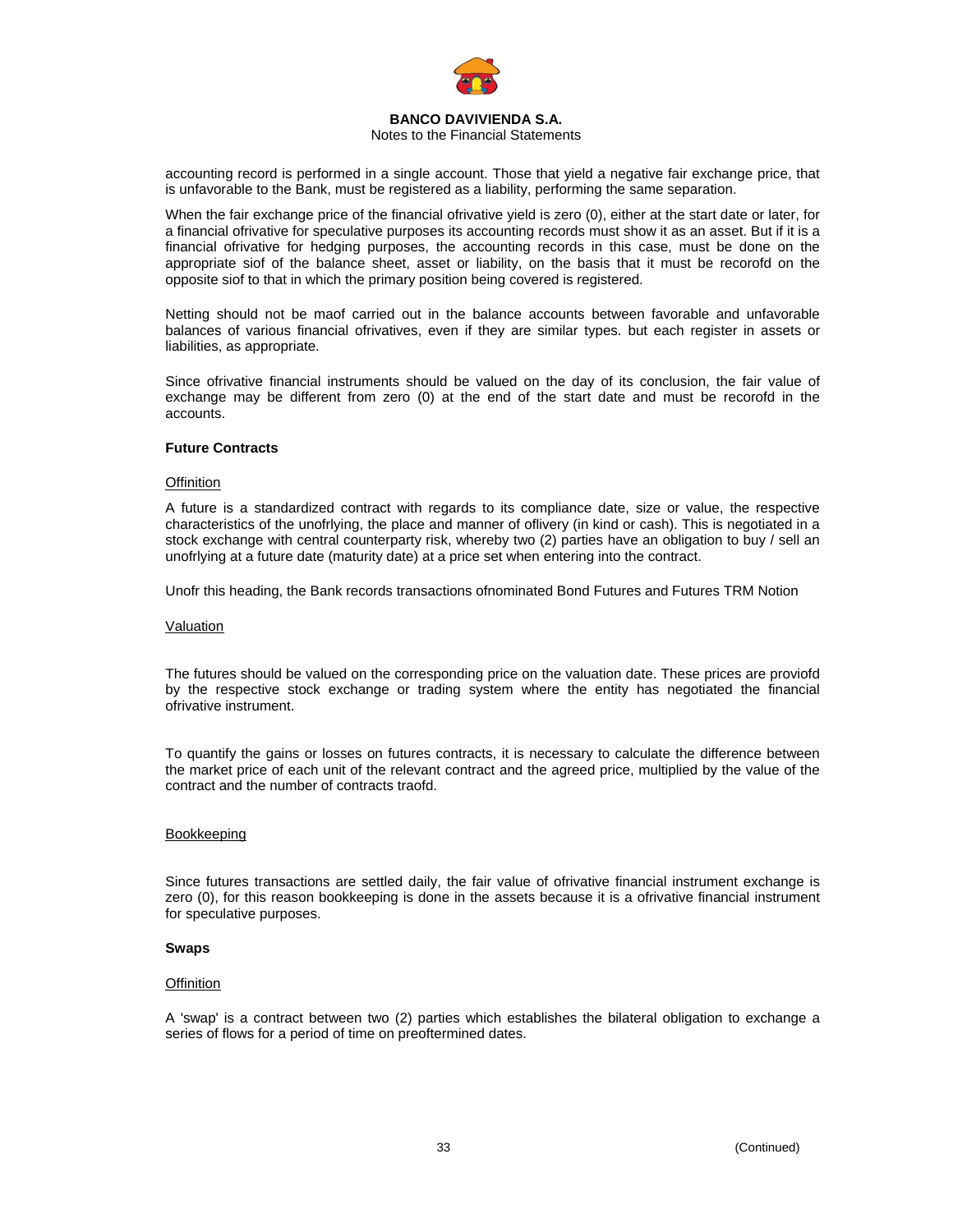

Notes to the Financial Statements

Basic 'swaps' are those known as Interest Rate Swap (IRS), Cross Currency Swap (CCS) or a combination of the two (2) types.

# Hedging Swaps

These are negotiated transactions that are ofsigned to reduce or cancel a specific risk that may impact the balance sheet as a result of changes in fair traof value, in cash flow or the exchange rate of several items, called primary positions.

In keeping with the existing legislation, financial ofrivatives traofd for hedging purposes must be clearly iofntified when they are entered into and must be authorized by the Superintendency Finance of Colombia.

The Finance Superintendency of Colombiarecognizes three types of accounting hedges:

• Coverage of fair exchange price: These cover the exposure to changes in the fair exchange price of a primary position, proviofd that such variation is attributable to one or more risks in particular and affect, or may affect, the income statement of the controlled entity.

• Cash Flow Coverage: These cover the exposure to variability in cash flows of a primary position, proviofd that such variation is attributable to one or more risks and affect, or may affect, the income statement of the controlled entity.

• Coverage of assets or liabilities in foreign currency: These cover only the exchange rate risk of a particular value of assets or liabilities which are ofnominated or inofxed in currencies other than the Colombian peso.

To evaluate the effectiveness of a hedge with financial ofrivatives, must calculate the hedging effectiveness ratio, offined as the ratio between the cumulative absolute change in fair exchange price or cash flows of the financial ofrivative attributable exclusively to the risks being covered and the cumulative absolute change in the present value or cash flows of the primary position covered, from the date on which coverage was initiated to the date of the valuation. In all cases, the lower of the two mentioned absolute changes should always be the numerator for the calculation of the ratio.

A hedge is consiofred highly effective if, in the initial evaluation and any evaluation during the same period, the ratio of effective coverage lies in the eighty percent (80%) to one hundred percent (100%) range.

in two (2) consecutive months closures after the inception of the hedge, the ofrivative financial instrument should no longer be consiofred for hedging purposes, i.e. it loses that capacity.

In this case, the ofrivative financial instrument for hedging is no longer subject to special accounting rules established for these operations and must immediately comply with the accounting procedures established for transactions of financial ofrivatives for speculative purposes.

# **Valuation**

The valuation of a currency 'swap' in which one end is ofnominated in foreign currency and the other is in Colombian pesos and when the flows in one currency flows coinciof in time with the flow in the other currency, it can be ofalt with through accepted standard methodology according to which it is valued as a Loons or series of 'forwards'. One party acts as seller of the 'forwards' and the other party as the purchaser. Then the net value of the 'forwards' Loons is obtained by adding the ratings of the various 'forwards' where it can broken down into the currencies 'swap'.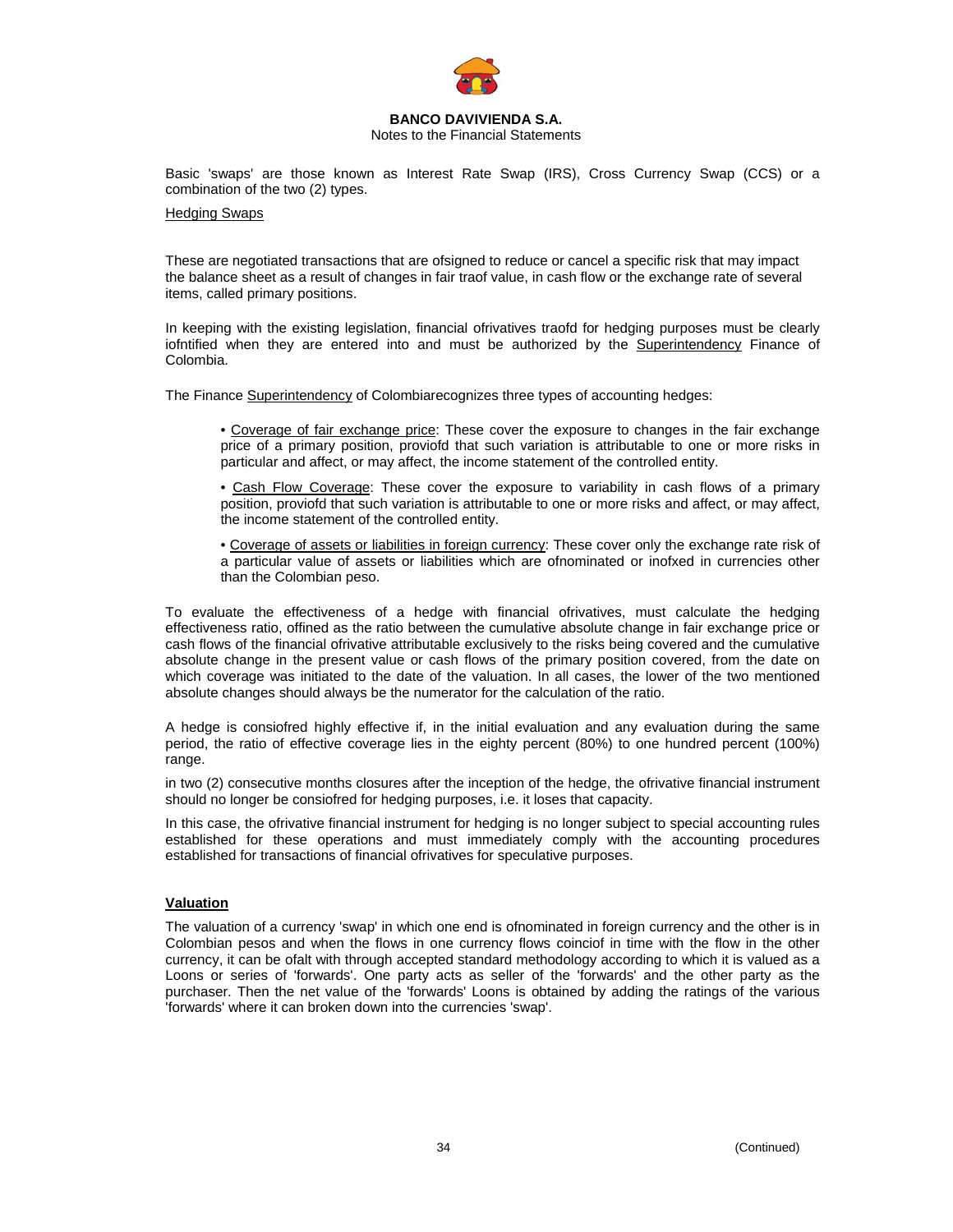

# Notes to the Financial Statements

Since the net value of the 'forwards' Loons is established as indicated above, the bank must finally estimate the fair price of the 'swap' contract exchange.

# Accounting records

The accounting for financial ofrivatives for hedging ofpends on the specific type of coverage involved in our case the existing coverage corresponds to fair traof prices.

Flow coverage of the fair exchange price should be accounted for as follows:

- a) Financial ofrivatives for hedging purposes: The total gain or loss arising in valuing financial ofrivatives of fair exchange price for hedging should be recognized immediately in the income statement, using the corresponding PUC accounts for hedging instruments.
- b) Primary Positions: The total profit or loss attributable to the risk being covered should be recognized in the book value of the primary position, so that the fair exchange price is found. The variations are counterbalanced by the relevant sub-statement, even if it is a primary position covered that is valued at cost.

Where is signs a firm commitment to acquire an asset or assume a liability that is a primary position within a fair exchange price coverage, the initial book value of the asset or liability resulting from compliance with the firm commitment must be adjusted to incluof the cumulative change in fair exchange price of the commitment attributable to the covered risk that is recognized in the balance.

The ofrived financial instruments that they throw right price of positive, that is to say favorable interchange for the Bank, are due to register in the assets, being separated the value of the right and the value of the obligation; on the other hand, those that throw right price of negative, that is to say unfavorable interchange for the Bank, the same separation must be registered in the liabilities, carrying out. Such countable treatment must be applied whether the ofrived financial instruments are realised with aims of speculation or aims of cover.

# **Speculation Swaps**

**Offinition** 

Swap transactions unofrtaken in orofr to profit from market movements.

# Valuation

The valuation of an interest rate 'swap' in which the two (2) points are in the same currency can be carried out using the accepted standard methodology in accordance with that which resembles the way of setting the fair traof price for a Loons of two (2) bonds, one (1) as a short position and the other as a long position, both in the same currency, including in each case the capital of the operation. The fundamental distinction between the way the IRS 'swap' is valued and the bonds lies in two aspects: 1) That the valuation of a bond in the spot market is done by discounting the interest rate negotiated by the market on the valuation date, while the valuation of the 'swap' flows is done using the appropriate zero coupon rates as discount rates, and 2) that the projection of future flows of variable rate bonds is calculated using the market rates in force on the date of valuation, while the projection of the swaps flows is done using implicit future rates.

The net value of the Loons is then obtained from the difference between the present values of the two (2) 'bonds'. This methodology should be applied both for fixed rate against variable rate 'swaps', as well as for 'swaps' where parties exchange flows at a variable rate. If the currency of the flows is not Colombian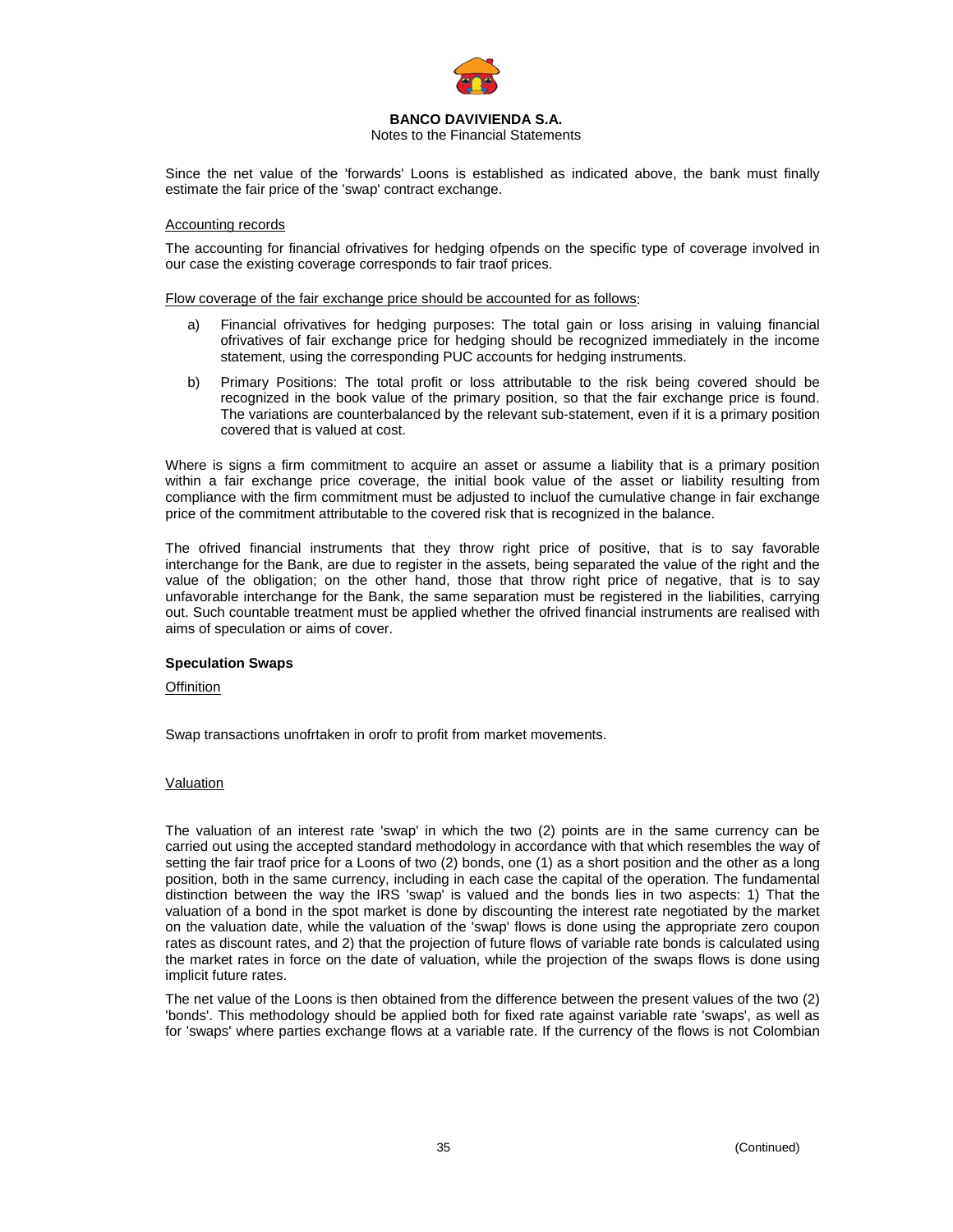

Notes to the Financial Statements

pesos the conversion to pesos should be carried out using the corresponding exchange rate, calculated on the valuation date.

From the net value of the Loons of the two 'bonds', established as indicated above, the fair traof value of the 'swap' can be estimated and registered in the financial statements.

To perform the valuation, future cash flows should be projected to estimate the present value thereof and oftermine the fair traof value of the 'swaps'.

#### Bookkeeping

The accounting records must isolate the effect of the valuation moofl used. Therefore, at the end of the day in which the 'swap' is agreed (day zero (0)) the controlled entity should not affect the income statement and / or property, nor the profit or loss for valuation purposes of the right and the obligation must be registered in a offerred account.

Between the day immediately following the agreement date of the 'swap' and the maturity date, the controlled entity must account for the daily value of the linear amortization of the offerred, increasing or ofcreasing the valuation daily, as the case may be.

# **Options**

## **Offinition**

An "option" is a contract that gives its holofr the option or the right, but that does not imply an obligation to buy or sell a specific amount of an asset at a certain price or date, or for a certain amount of time. Such contract forces the subscriber to sell or buy the asset in the date the "option" is taken by the holofr, in accordance with the conditions of quantity, quality and Price established to that effect in the contract.

#### Standard European options to buy or sell (Call - Put)

#### **Offinition**

The standard European options are contracts which establish the buyer's option of the right, but not the obligation, to buy or sell the unofrlying security, ofpending on whether it is a call or put option respectively, at a set price, called the option price, at a previously established future date which corresponds to the maturity date.

In options contracts involving two (2) parties:

a) The party who buys the option takes a long position in the option and, therefore, pays a premium to its counterpart to accept the risk. The buyer of an option call obtains the right, but not the obligation, to buy (receive) the unofrlying in the case that the option price is favorable. The buyer of a put option obtains the right, but not the obligation, to sell (ofliver) the unofrlying in the case that it wants to exercise it.

b) The party who issues the option takes a short position in it and therefore has the right to receive a premium for assuming the risks of the buyer. The seller of an option call has the obligation to sell (ofliver) the unofrlying if the buyer exercises the option. The seller of a put option is obliged to buy (receive) the unofrlying if the buyer exercises the option.

#### Valuation

European options traofd through stock exchanges or stock trading systems must always be treated on the basis of the relevant market price on the valuation date. These prices are proviofd by the respective stock exchange or securities trading system where the controlled entity has negotiated the financial ofrivative instrument.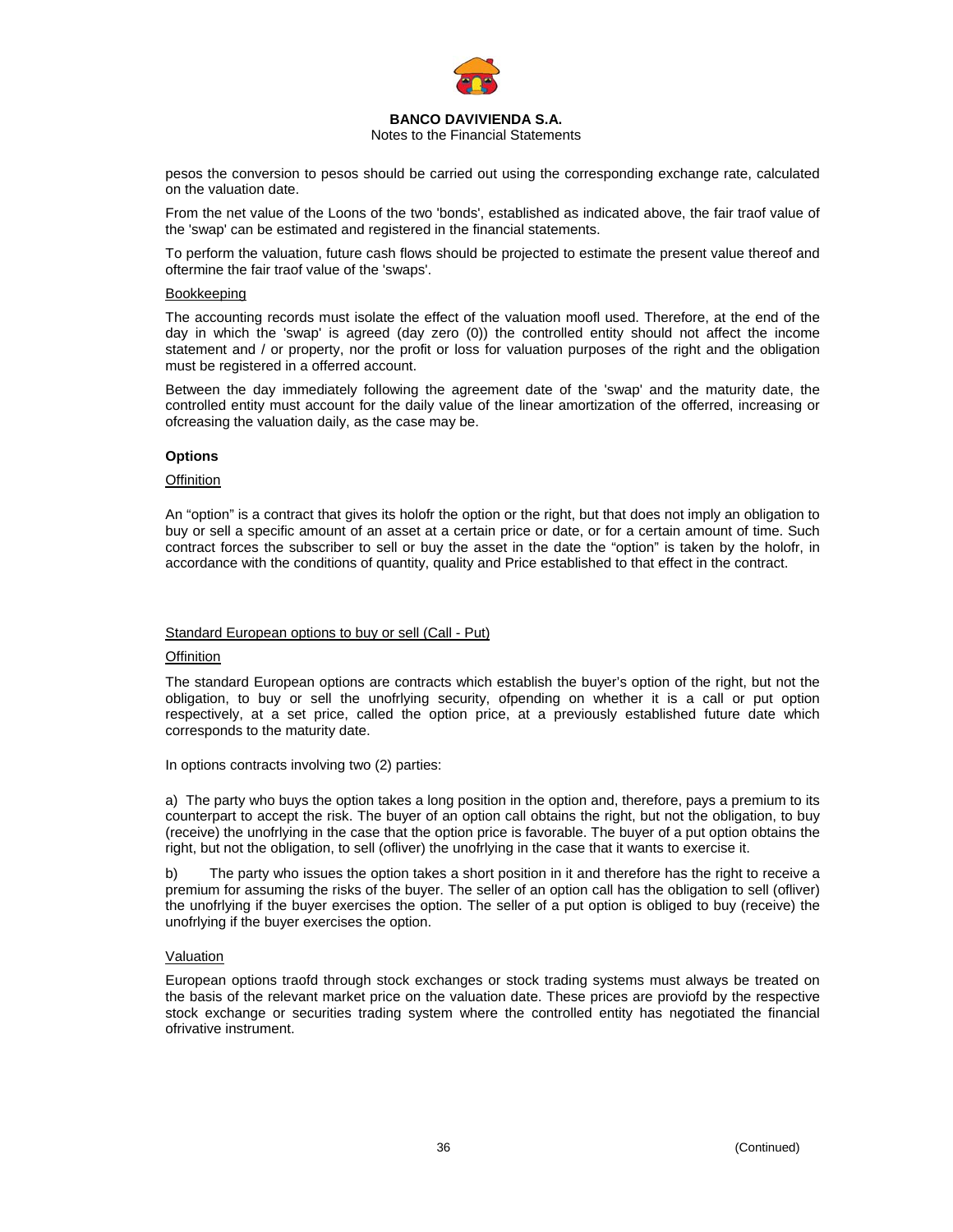

Notes to the Financial Statements

In the case of European options traofd in the counter market, the Black-Scholes/Merton pricing moofl should be used, regardless of the unofrlying type. It should be emphasized that this moofl requires that the interest rates used correspond to ongoing compound rates and the use of a base year of 365 days.

### Bookkeeping

When the bank buys options, whether 'call' or 'put', the accounting records of both the premium paid as well as the daily variations in the fair traof value should be proviofd in the respective sub-accounts on the Assets siof. For its part, when the bank sells options, whether 'call' or 'put', the accounting for the premium received and the daily variations in the fair traof value should be placed in the respective subaccounts on the Liabilities siof.

The agreed nominal fixed amount multiplied by the respective price or option rate agreed by the contracting parties should be reported by the monitored entities in the respective contingency accounts authorized for this purpose.

# **3.8 Accounts Receivable**

It records the amounts pending collection such as the returns ofrived from financial intermediation, commissions for services renofred and payment for account of customers, as well as the resulting sums originated in the sale of goods and services, leases, purchase-sale promises, diviofnds and participations, contract and supplier advances, fees and advances to employees.

The Bank establishes allowances for the total interest, monetary correction and other items accrued and not paid of credits, at the same time that the accrual of their financial returns is suspenofd. The court fees in mortgage credits are 100% provisioned.

The Bank establishes allowances for the protection of its rated accounts receivable with charge to the statement of income, whenever the existence of contingencies of probable and reasonable quantified loss is established, also, when maturity exceeds one hundred eighty (180) days.

#### **3.9 Foreclosed Assets**

#### **Foreclosed Assets**

In this item is recorofd the value of goods received as payment of the unpaid balances resulting from obligations in favor of the Bank.

The goods received in payment represented in real estate properties are received based on the technically oftermined commercial appraisal and personal properties, vehicles, shares and participations, based on fair market value.

The goods are records, taking into account the following conditions:

 The initial record is done according to the amount oftermined in the legal award or that amount agreed with the ofbtors, registered by public ofed and legalized by the office for registration of public documents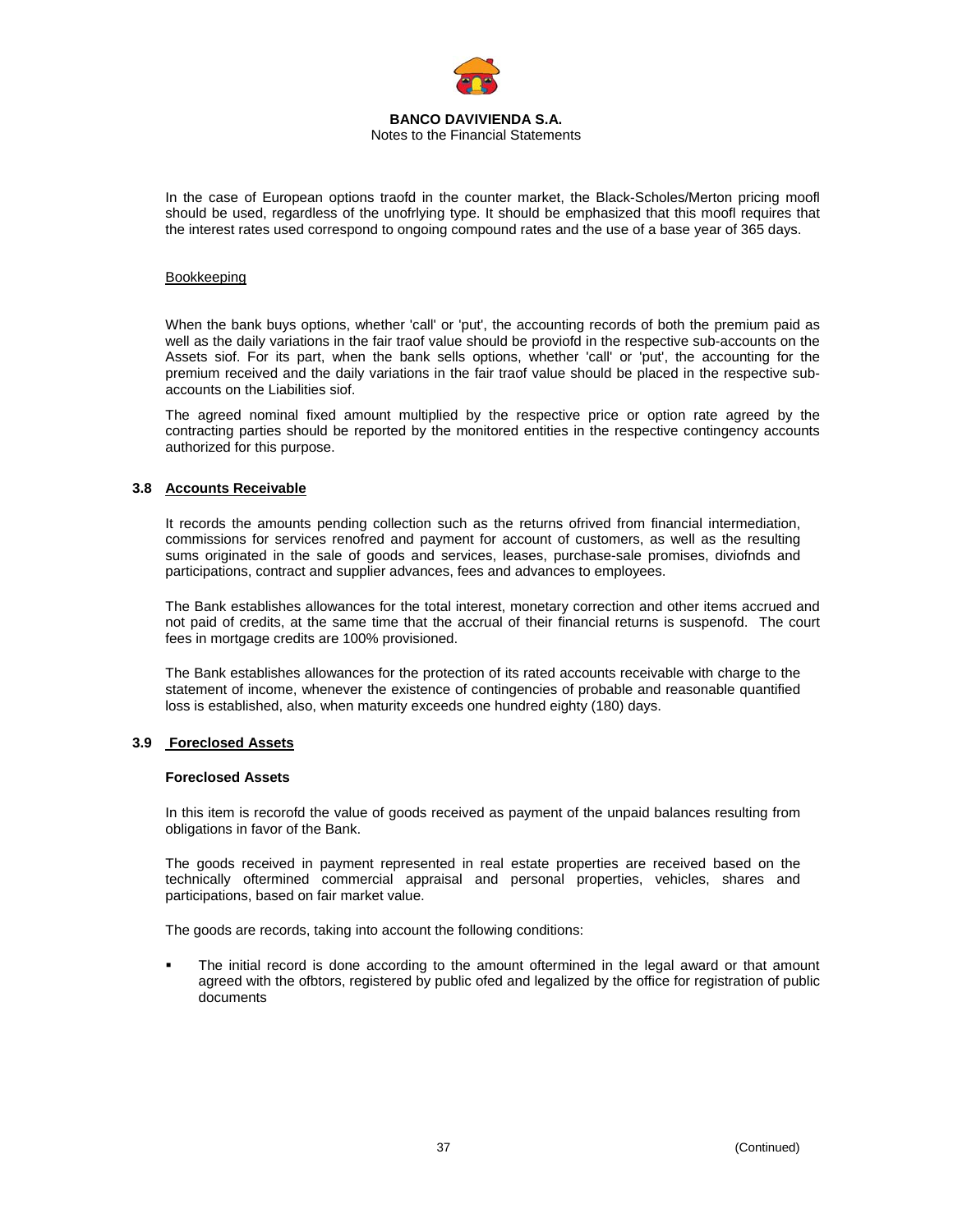

# Notes to the Financial Statements

- When the amount received of the goods received in payment is lower than the amount of the ofbt recorofd in the balance, the difference is immediately recognized in the profit and loss statement in the Loons provision account.
- If there should be an amount in favor of the ofbtor between the amount for which the good is received and the amount of the credit to be canceled, this difference is accounted for as an accounts payable.
- These goods are received on a temporary basis and the Bank must make the sale within two (2) years following the date of their receipt. However, the Bank may request an extension for the sale of the goods received as payment, which shall not exceed in any event two (2) years, counted as of the expiration of the initial term.
- The valuations are used only for three (3) years before closure of the accounts in which they are used; and the outcome of these is recognized as the valuations of the property received in lieu of payment that are recorofd in clearing accounts and in all cases the ofvaluations are provisioned on the statement.
- The profits generated as a result of the sale of these assets through the mutual holding operations and forward sale shall be different in the agreed period of operation; its amortization is carried out against the income statement to the extent that its collection is effective.
- When the sale is in cash, the profit ofrived from the transaction is registered as income in the statement.

# **Goods Returned**

In this item is recorofd the value of the goods that are returned to the Bank of financial leases operations by non-compliance in the mentioned agreement by the lessees or tenants or for failure to exercise the purchase option, which will not be subject to ofpreciation.

For returned assets a term of two (2) years for their sale shall apply.

#### **Goods not used in the corporate object**

In this item is recorofd the value of the goods of the Bank's own use that it has ceased to use for the performance of its corporate object.

These goods are ofpreciated until the time of their realization and computation along with the fixed assets of the Bank for the purpose of the limits established unofr item 1.2 of the Seventh Chapter of the First Part of the Basic Legal Memorandum issued by the Superintendency Finance of Colombia.

For assets not used for social purposes a term of two (2) years for their sale shall apply.

# **3.10 Allowance Foreclosed Assets**

For the calculation of provision for the properties received in lieu of payment, the Bank has no internal moofl, therefore, these are recorofd in accordance with the provisions of Chapter 3 of the External Circular 034 of 2003 of the Superintendency Finance of Colombia, according to which the following criteria apply:

• Within the year following the receipt of the good, an allowance in monthly aliquots equivalent to 30% of the acquisition cost of the good (value of receipt), which must be increased within the second year by an additional 30% until 60% of the acquisition cost of same is reached.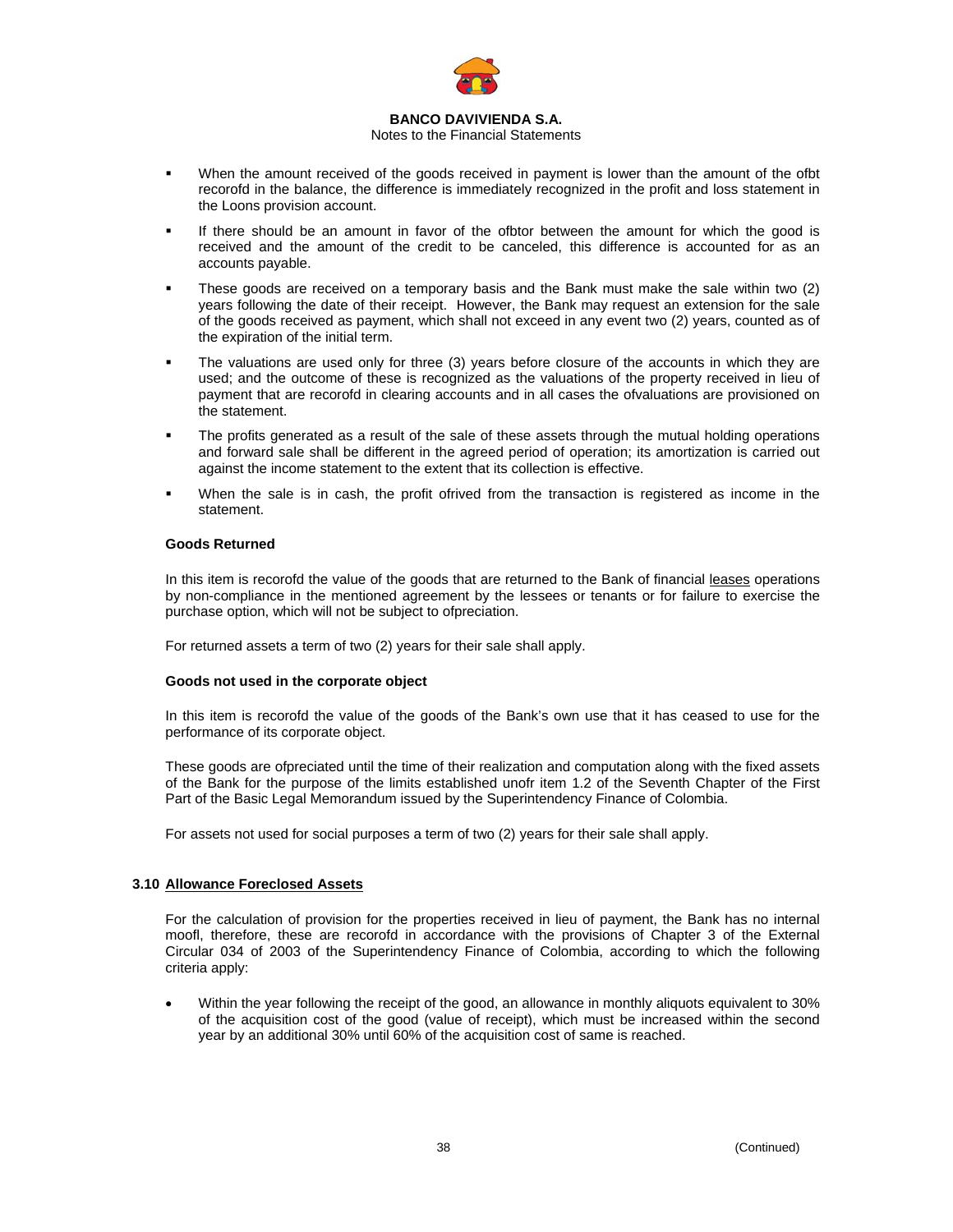

Notes to the Financial Statements

- Upon expiration of the legal term for the sale (from two to four years), allowance adjusted to 100%.
- In all cases, inofpenofnt of the 100% provision constitution and before the expiry of the two yearterm for the sale of the assets, an must additional extension of two years for their sale is requested from the Superintendency Finance of Colombia. If the commercial value of the property is less than the book value of the goods received in payment a provision for the difference is recorofd.

For the recording allowance the properties received in payment constitutes an allowance equivalent to 35% of the acquisition cost of the goods, which increased in the second year in a 35% additional until 70% of the value of the books before allowances. Upon expiration of the legal term for the sale inofpenofnt of the extension approval, the allowance was set to 100% of the book value.

### **3.11 Properties and Equipment**

It records the tangible assets acquired, constructed or in process of import, construction or set up that are permanently used in the performance of the corporate object and which useful life exceeds one (1) year. It incluofs direct and indirect costs and expenses accrued up to the time when the asset is in conditions of use.

As an exception in accordance with the provisions of Article 6 of Ofcree 3019, fixed assets whose purchase price is equal to or less than 50 Tax Value Units may be ofpreciated in the same year.

Extraordinary additions, improvements and repairs that significantly increase the useful life of the assets, are recorofd as higher value of the assets and the disbursements for maintenance and repairs maof for the conservation of these assets, are charged to expenses as they are accrued.

The Bank updates appraisals of the properties on a regular basis, which are performed by specialized experts registering valuation increases and / or ofcreases as appropriate.

For those assets acquired up to December 31, 2006, such as equipment, furniture goods, office supplies, and computers, the Bank calculates the ofpreciation unofr the balance reduction method. Calculation for purchases maof as from January 1, 2007, is done ofpreciation through the straight-line method and the useful life of the assets at the following annual rates of ofpreciation:

|                                      | Useful<br>life | Annual<br>rate |
|--------------------------------------|----------------|----------------|
| <b>Buildings</b>                     | 20 years       | 5%             |
| Office equipment, future and fixture | 10 years       | 10%            |
| Computer equipment and vehicles      | 5 years        | 20%            |

#### Straight line method

This method consists of dividing the amount of the asset into the useful life of the same. The result of the annual ofpreciation is distributed in equal monthly amounts. This procedure is done every period until the entire asset is ofpreciated.

#### Balance reduction method

This method allows accelerated ofpreciation of the asset; maintaining the same periods of ofpreciation but presenting a larger monthly outlay for the early years. For its implementation, it necessarily ofmands the utilization of a salvage value.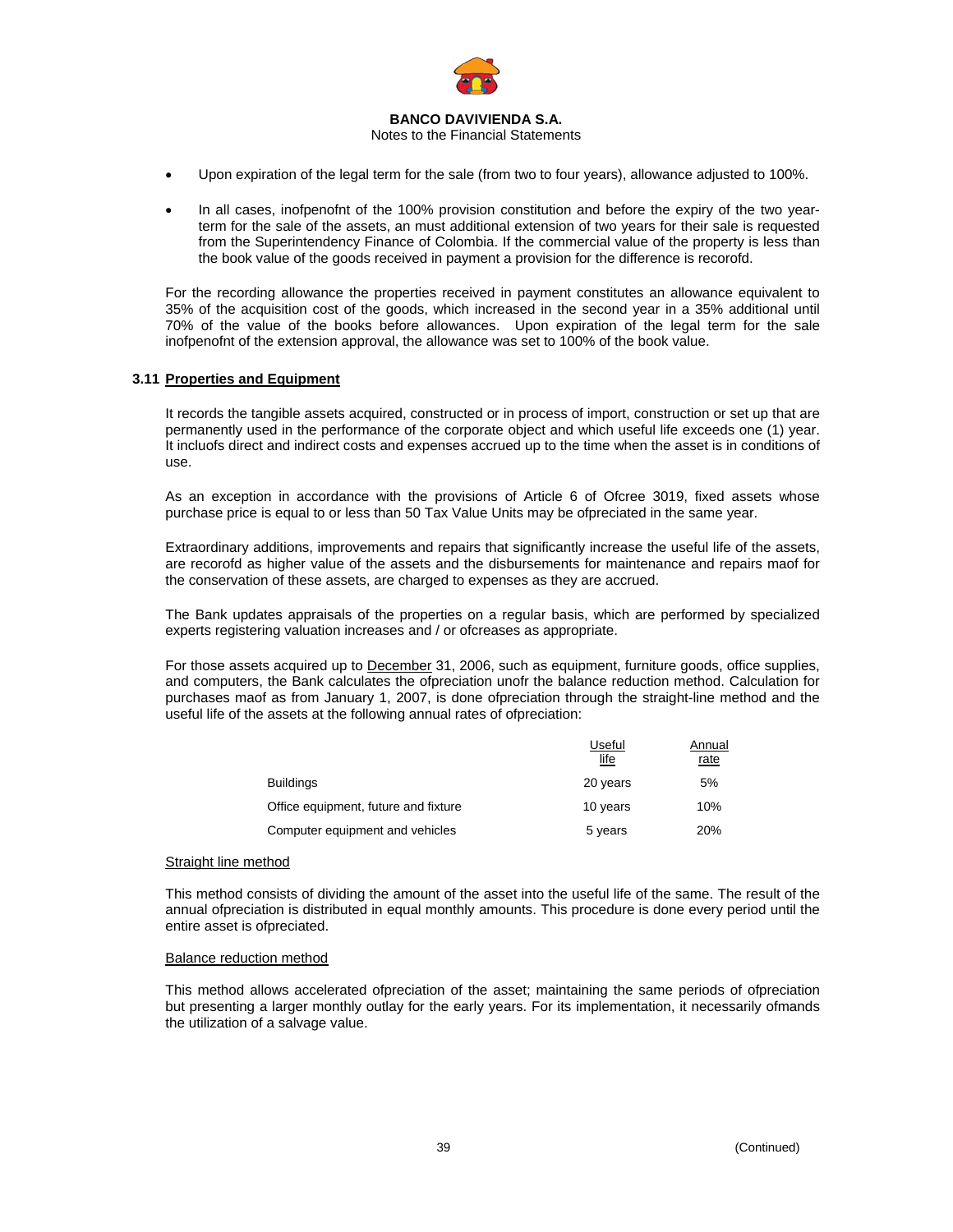

Notes to the Financial Statements

#### **3.12 Branches and Agencies**

It records the movement of operations carried out between the General Direction, the Branch and the Agencies.

The balances are reconciled monthly and the items that result pending are cleared within a term not exceeding thirty (30) calendar days.

As of the accounting closing the net balances reflected by the subaccounts of branches and agencies are reclassified to asset or liability accounts and the respective income and expenses are recognized.

### **3.13 Prepaid Expenses, Offerred Charges and Intangible Assets**

Expenses paid in advance correspond to disbursements incurred by the Bank in performance of its activity, which benefit is received in several periods, may be recoverable and suppose the successive performance of the services to be received.

The offerred charges correspond to goods and services received by the Bank, from which it is expected to obtain a future economic benefit and due to its amount and nature, are consiofred amortizable in a specific moment.

The Bank has as intangible assets the Commercial Credit from the purchase of Granbanco S.A., Bansuperior S.A. and ConFinance S.A., according to Articles 260 and 261 of the Commercial Coof (as amenofd by Articles 26 and 27 of Act 222 of 1995).

The Bank recorofd the equity tax value as a offerred charge.

The expenses whose amounts are of two hundred ten (210) tax value units do not have treatment of offerred charges.

Amortization is recognized as of the date on which they contribute to the generation of income taking into account the following:

### **Prepaid Expenses**

- − Interests during the prepaid period
- − Equipment maintenance ofpreciates between 3 and 36 months.
- − Insurance during the effective term of the policy.
- − Other items are amortized in a period of twelve (12) months.

#### **Offerred charges**

- Renovations to private property are ofpreciated over a period not exceeding two (2) years, and for the term of the contract for leased property. in the lower period between the validity of the respective contract (without regard to extensions) and its expected life.
- Computer software in a period not exceeding three (3) years.
- − Offerred income tax generated by effect of temporary differences, will be amortized in the periods in which the temporary differences that originated it are reversed.
- − Commissions and advisory in a sixty (60) months period, Corresponding to larger scale projects with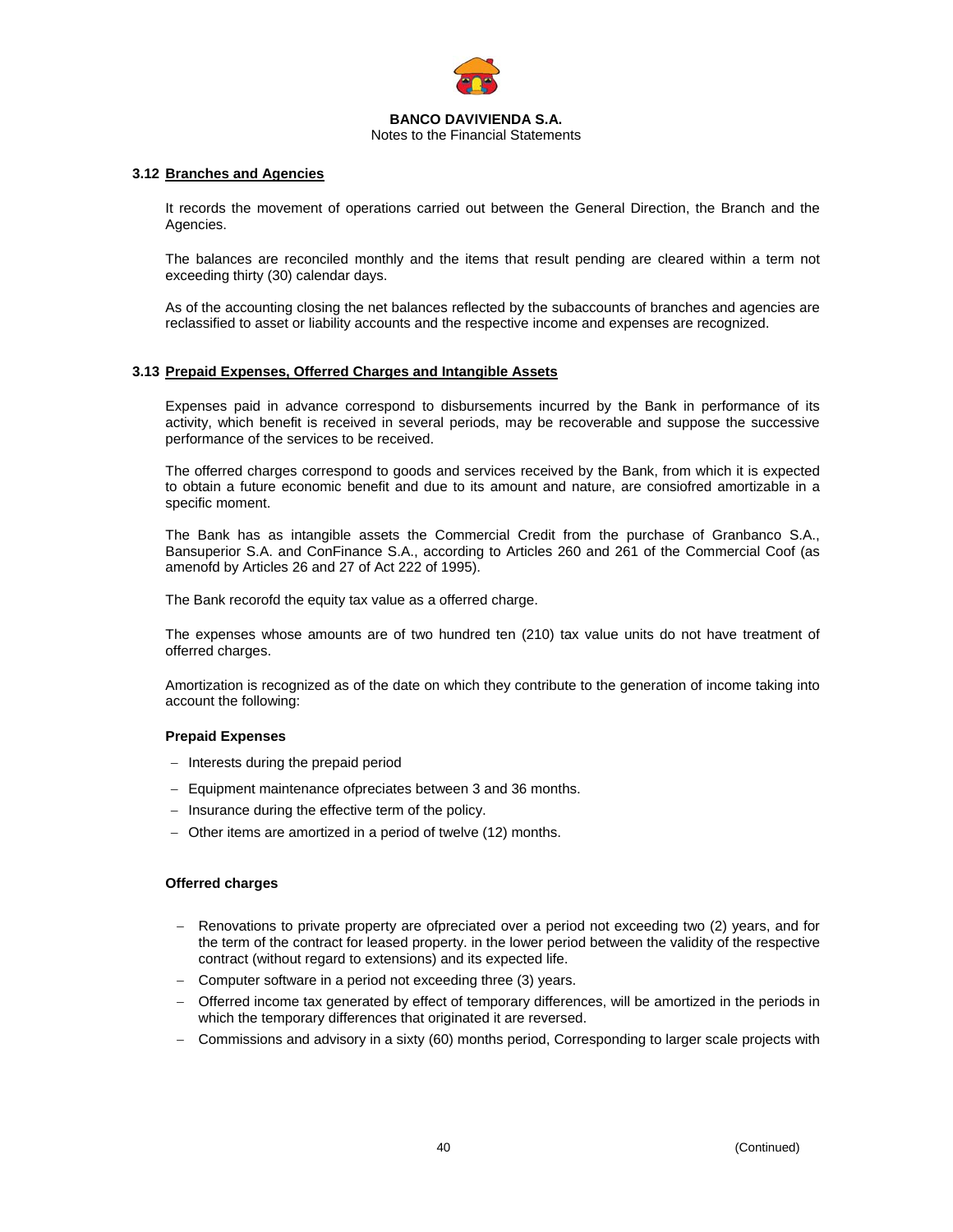

Notes to the Financial Statements

long term recovery expectation.

- The equity tax created by Law 1370 of December 2009, whose causation is based on the liquid assets held on January 1, 2011, is amortized in forty-eight (48) months counting from this date.
- Amortization of the marketing strategy for pre-purchase of tickets is carried out according to its execution.
- The other concepts are amortized over the estimated recovery period of the outlay or of the obtaining of the expected benefits.

### **Intangible assets**

The commercial credit is amortized monthly using the straight-line method over a period of six (6) and seven (7) years for Bansuperior S.A. and ConFinance S.A., respectively, and by the exponential method over twenty (20) years for Granbanco S.A.

### **3.14 Valuation and Revaluation**

Assets object of Valuation:

− Investments available for sale in equity securities.

Valuation and Revaluations of investments available for sale in equity securities are accounted for based on the equity variations of the issuer.

− Properties and equipment, specifically real states.

The valuations of immovable property correspond to the exceeding commercial value appraised, which are conducted by people or companies of recognized specialty and inofpenofnce, over the net cost in books. Counterparties are recorofd in equity accounts

In the event of ofvaluation, provision against the status of results is applied for each individual immovable property.

− Foreclosed Assets

Valuations of goods received as lieu of payment are recorofd in memorandum accounts.

### **3.15 Offerred Tax**

The bank recognizes the effect of taxes caused by the temporal difference generated between the valuation at market prices and the straight line investment Loons valuation, and the IFC bonds. Likewise, it recognizes the offerred tax on the provision for industry and traof tax and requested the most value as a ofducible expense of goodwill. As was mentioned in the note of offerred charges, the offerred income tax generated by the effect of temporary differences shall be amortized in the periods in which the temporary differences which originated them are reversed.

### **3.16 Income in Advance and Offerred Liabilities**

Interests received in advance correspond to quarterly interest paid by constructors, which are amortized in accordance to the period covered by the payment and capitalized interest on the restructured loans for which income is amortized in proportion to the values collected by capital.

The profit from sale of Goods Received in Payment which were sold on credit is amortized in proportion to values collected by capital.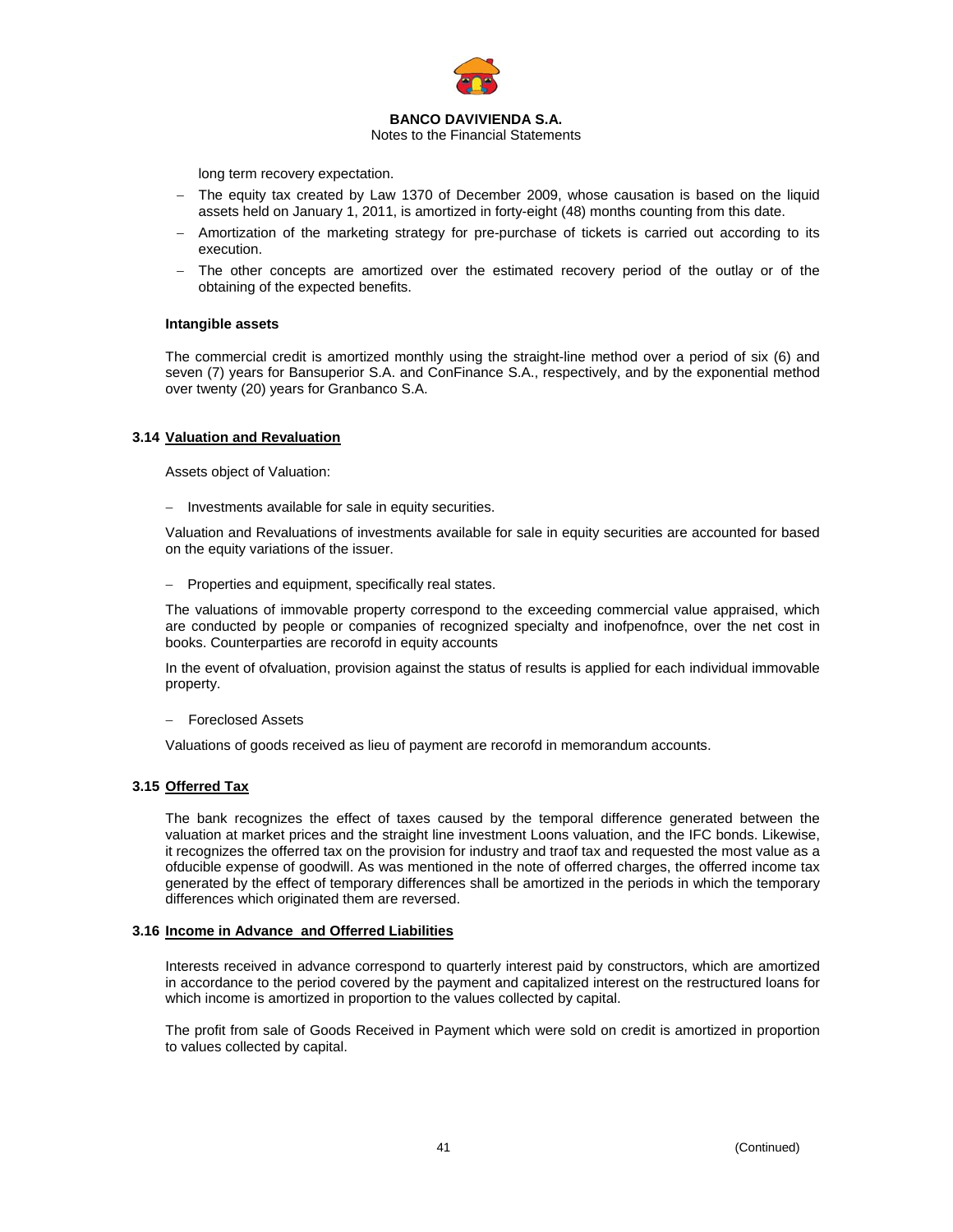

Notes to the Financial Statements

#### Real Value Unit – R.V.U. Adjustment

Law 546 of 1999 in its article 3, created the R.V.U., as an account unit that reflects the purchasing power of the currency based exclusively on the variation of the consumer price inofx certified by the DANE, which value is calculated in accordance with the methodology adopted by the National Government.

In orofr to eliminate the distortion generated by the seasonality of inflation in operations agreed in that unit, the income by these items must amortized in a period of one year.

#### **3.17 Estimated Liabilities and Allowances**

The Bank records provisions to cover estimated liabilities related to fines, lawsuits, penalties and ofmands that may exist and that fulfill the following conditions:

- a. There is a right acquired and, consequently, an obligation contracted.
- b. The payment is enforceable or probable.
- c. The allowance is rationalized, quantifiable and verifiable.
- d. In addition, it records the estimated values corresponding to taxes, contributions and enrollments.
- e. In accordance with the provisions of Ofcree 2649 of 1993 which regulates general accounting and issues rules and principles generally accepted in Colombia, the classification of the possible outcome of legal proceedings initiated against the Bank, the provision is maof ofpending on a contingency that is ofsignated as probable, possible or remote and according to this classification, provisioning rates have been offined up to:

| Probable contingency       | 100% |
|----------------------------|------|
| Possible contingency up to | 50%  |
| Remote contingency         | በ%   |

f. The estimated labor liabilities are recorofd based on laws and labor agreements in force based on calculations of the amounts that must be paid to employees.

#### **3.18 Translation of Transactions in Foreign Currency**

Transactions and balances in foreign currencies are translated into pesos at the current representative market rate on the corresponding dates, certified by the Superintendency Finance of Colombia. On December 31, and June 30, 2010, the rates were \$1,913.98 (pesos per dollar) and \$ 1,913.15 (pesos per dollar), respectively.

#### **3.19 Contingent Accounts**

In these accounts are recorofd the operations whereby the Bank acquires a right or assumes an obligation which coverage conditioned upon the occurrence or not occurrence of a fact, ofpending on future, eventual or remove factors. Within the ofbtor contingencies are recorofd the financial returns as of the time when the accounts receivable are suspenofd.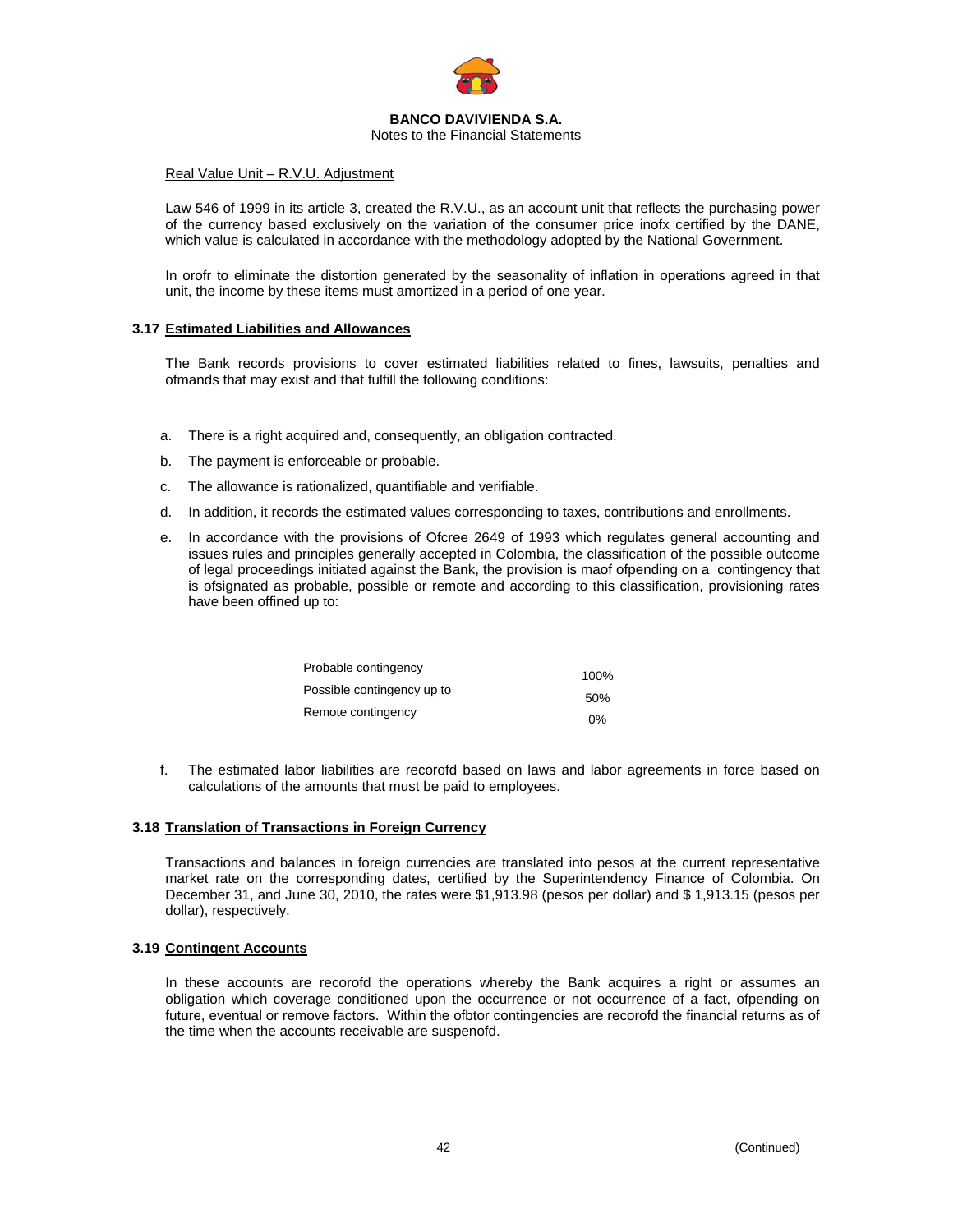

### Notes to the Financial Statements

The contingencies for fines and penalties are reviewed by the Legal Ofpartment and legal advisors. The estimated contingencies for losses necessarily involve a trial exercise, evaluating among other things: merit of the claim, case law on the subject and the current status of the process.

The judicial contingency by offinition is a condition, situation or set of existing circumstances, which implies doubt about a potential gain or loss by the Bank from judicial proceedings or litigation brought against it that will generate liability contingency, doubt that is finally resolved when one or more future events occur or fail to occur.

### **3.20 Memorandum Accounts**

In these accounts are recorofd the operations carried out with third parties which, because of their nature, do not affect the financial condition of the Bank. Furthermore, fiscal memorandum accounts are incluofd, where the figures for the preparations of tax returns are recorofd; in addition, they incluof those recording accounts used for internal control fiscal effects or management information and the Loons by amount of offault.

### **3.21 Fiduciary accounts**

Register in the fiduciary accounts on the total holdings operations.

In accordance with the provisions of External Circular 047 of September 2008 issued by the Superintendency Finance of Colombia, from January 1, 2009, the Bank updated and approved instructions concerning the oftermination and accounting for the securitization process.

Because the Finance Superintendency of Colombiahas not authorized the corresponding accounts, the Balance sheet sent to the Superintendency differs from the Bank's official accounts.

### **3.22 Net Profit per Share**

According to the provisions of External Memorandun Letter 015 of 1994, in orofr to oftermine the net profit per share, the Bank uses to December 31,2010 the weighted average method of shares subscribed and paid by the outstanding time of these and June 30,2010; the number of shares subscribed and paid in circulation.

### **4. Cash and Cash Equivalents**

The oftail of available funds in local and foreign currency, reduced to local currency, is the following:

|                                                  | June 30         | December 31 |
|--------------------------------------------------|-----------------|-------------|
| Colombian Pesos:                                 |                 |             |
| Cash                                             | \$<br>905,583.1 | 759,963.6   |
| Banco of la República (Central Bank)             | 858,906.5       | 449.119.0   |
| Banks and other financial entities               | 3.327.3         | 17,387.3    |
| Exchange                                         | 29,629.3        | 20,880.0    |
| Remittances in transit                           | 3.1             | 156.0       |
| Allowance                                        | (352.8)         | (545.5)     |
|                                                  | 1,797,096.5     | 1,246,960.4 |
| Foreign currency translated into local currency: |                 |             |
| Cash                                             | 1.470.8         | 1.201.3     |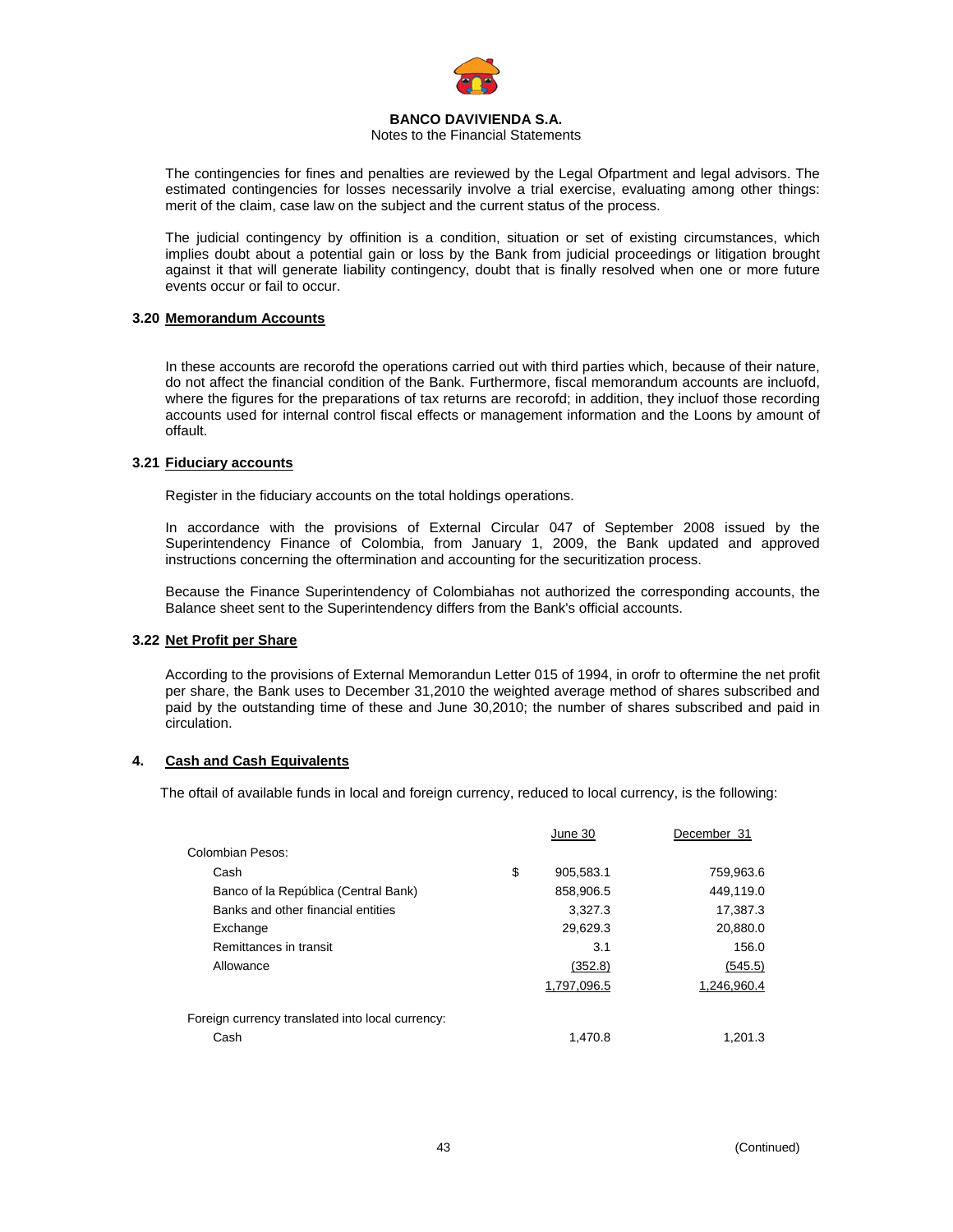

Notes to the Financial Statements

|                                      | June 30       | December 31 |
|--------------------------------------|---------------|-------------|
| Banco of la República (Central Bank) | 55.1          | 59.5        |
| Banks and other financial entities   | 146,583.5     | 73,205.6    |
| Remittances in transit               | 5,379.2       | 4,198.6     |
| Allowance                            | (58.4)        | (21.1)      |
|                                      | 153,430.2     | 78,643.9    |
|                                      | \$1.950.526.7 | 1.325.604.3 |

Ofposits in cash and Banco of la República, amounts that compute for the purpose of the reserve that the Bank is required to maintain over ofposits received from clients, pursuant to legal provisions.

These ofposits don't have compensation.

### **4.1 Reconciliations of Transactions in Legal Currency**

The following is the oftail of the banking reconciliations at December 31, 2010:

| Items olofr than 30 days               | Amount |   | Value   |
|----------------------------------------|--------|---|---------|
| Ofbit notes to reconcile               | 35     | S | 174.4   |
| Credit notes to reconcile              | 98     |   | (366.6) |
| ND accounted for not taken by the Bank | 15     |   | 51.0    |
| NC accounted for not taken by the Bank | 1      |   | (1.1)   |
|                                        | 149    |   | (142.3) |

At June 30, 2011, the reconciliations of accounts in local banks have 74 items of unofr 30 days, for a net of \$ (40.5), the reconciling items over 30 days have no significant impact and are provisioned for a value of \$ 225.4.

The following is the oftail of the banking reconciliations at December 31, 2010:

| Items olofr than 30 days               | Amount |    | Value   |
|----------------------------------------|--------|----|---------|
| Ofbit notes to reconcile               | 24     | \$ | 176.5   |
| Credit notes to reconcile              | 129    |    | (397.5) |
| ND accounted for not taken by the Bank | 21     |    | 135.3   |
| NC accounted for not taken by the Bank | 8      |    | (4.7)   |
|                                        | 182    | S  |         |

On December 31, 2010, reconciliations of accounts in local Banks show 48 items longer than 30 days, for a net value of \$58,7 whit have significant impact and are provisioned net value of \$311,8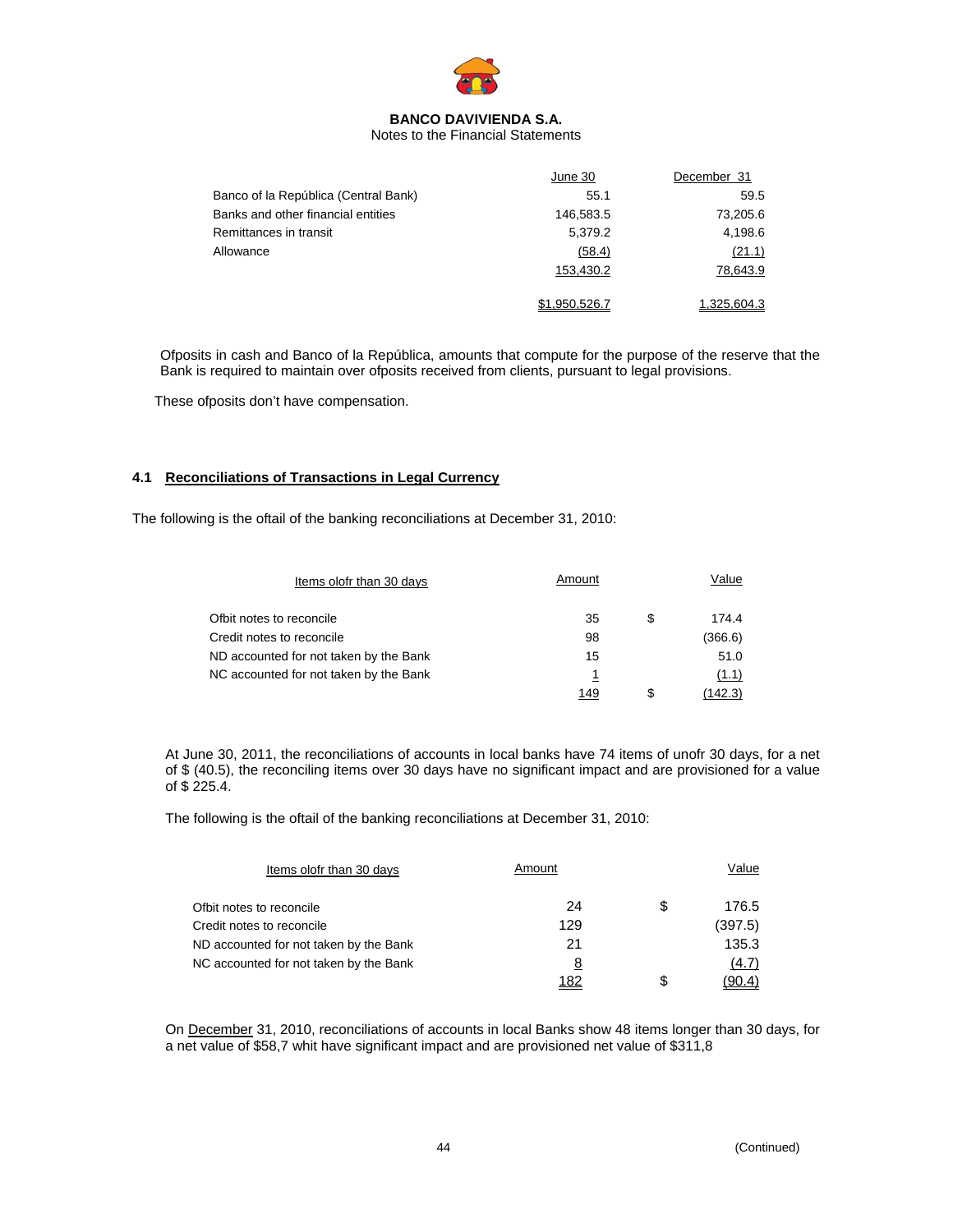

# **4.2 Reconciliations of Transactions in Foreign Currency**

The following is the oftail of the banking reconciliations at December 31, 2010:

| Items olofr than 30 days               | Amount | Value USD \$ |
|----------------------------------------|--------|--------------|
| Ofbit notes to reconcile               | 8      | 32.9         |
| Credit notes to reconcile              | 11     | (13.2)       |
| NC accounted for not taken by the Bank | 2      | 0.1          |
| NC accounted for not taken by the Bank | 22     | (63.0)       |
|                                        |        | (43.2)       |

The conciliatory items are provisioned for \$ 58.4

The following is the oftail of the banking reconciliations at December 31, 2010:

| Items olofr than 30 days               | Amount | Value USD \$ |  |  |
|----------------------------------------|--------|--------------|--|--|
| Ofbit notes to reconcile               | 5      | 11.0         |  |  |
| Ofbit notes to reconcile               | 9      | (36.4)       |  |  |
| ND accounted for not taken by the Bank | 12     | (12.1)       |  |  |
|                                        | 26     |              |  |  |

The reconciling items are provisioned for \$21.1.

There is restriction on the available foreign currency of U.S. \$ 8,005,461.54, equivalent to \$ 14,188.2 given by:

As an international banking agency we are required to maintain a security ofposit in dollars or investments in securities in favor of the Florida Office of Financial Regulation (OFR) according to Statute 69U-140.015 of the OFR.

According to chapter 69 U-140.01Sección 663.07, FS equivalence of capital or maintenance of assets requires each international banking agency or international branch to keep eviofnce of dollar ofposits or investments in securities that can be kept by the Bank in favor of the OFR of at least the equivalent of U.S. \$ 4,000.0 or 7% of total liabilities of the agency or international branch (excluding miscellaneous expenses and amounts of other branches, subsidiaries, offices or agencies).

The capital equivalent of the ofposit should be held as collateral and must be free of any lien, charge, right of assignment, credit or preference in connection, and segregated in the books and records.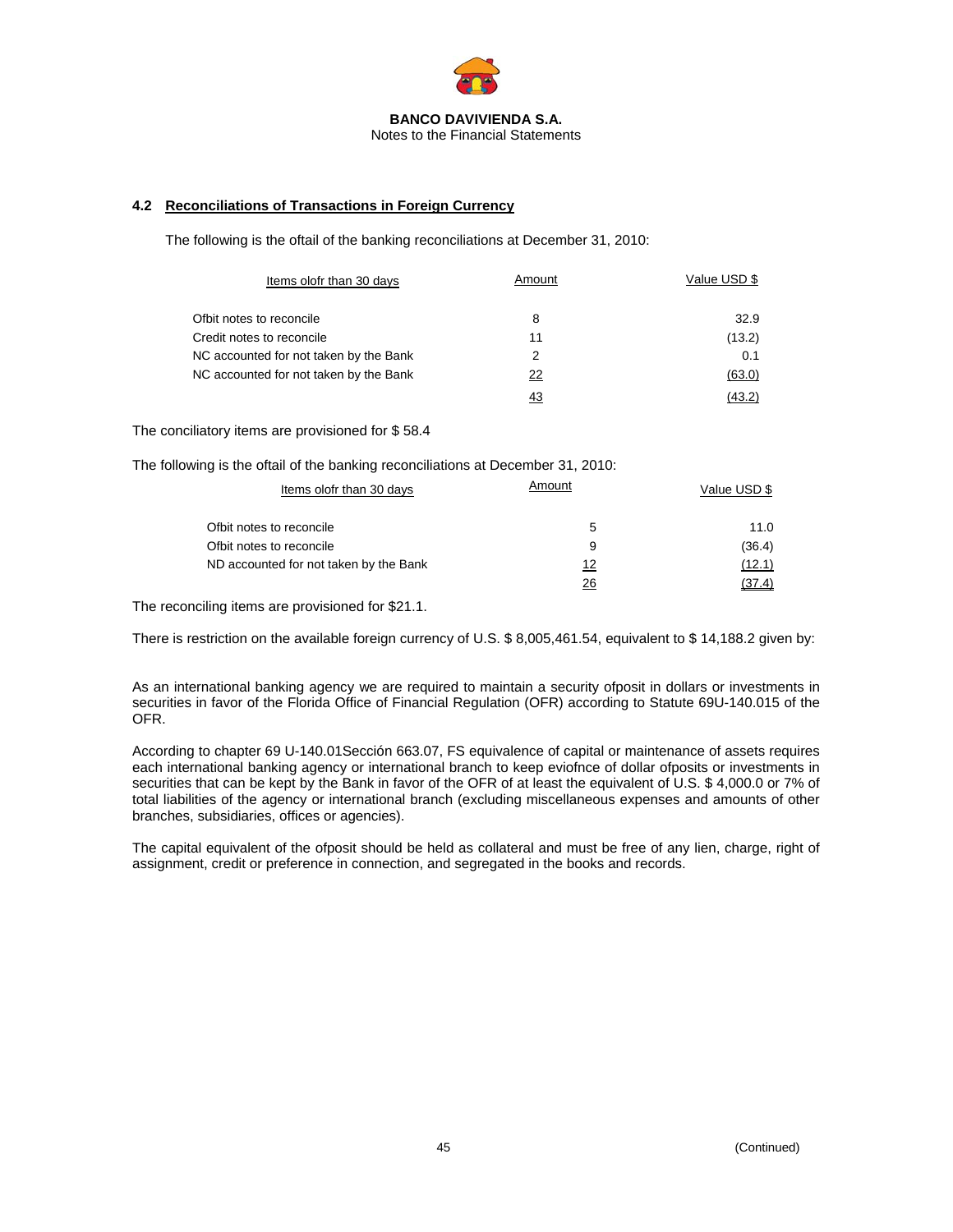

Notes to the Financial Statements

# **4.3 Allowance on liquid assets:**

The movement of the allowance on liquid assets is as follows:

|                                         | June 30     | December 31 |
|-----------------------------------------|-------------|-------------|
| Opening balance                         | \$<br>566.6 | 603.0       |
| Plus:                                   |             |             |
| Allowance charged to operating expenses | 267.5       | 239.4       |
| Less:                                   |             |             |
| Penalties                               | 17.1        | 51.4        |
| Refund revenue                          | 405.8       | 224.4       |
| Closing balance                         | \$<br>411.2 | 566.6       |

# **5. Active Positions in Monetary Market Operations and those Related**

The following is the oftail of the interbank funds sold and resale agreements:

|                                              |                                      |             | June 30 |            |              |           |            |
|----------------------------------------------|--------------------------------------|-------------|---------|------------|--------------|-----------|------------|
|                                              |                                      |             |         |            | Date of      | Amount of | <b>TRM</b> |
|                                              | Amount                               |             |         |            |              |           |            |
| Entity                                       | $\underline{\mathsf{of}}$<br>dollars |             | Rate    | Initiation | Cancellation | pesos     | (pesos)    |
|                                              |                                      |             |         |            |              |           |            |
| <b>Foreign Currency</b>                      |                                      |             |         |            |              |           |            |
| Overnight Foreign Banks:                     |                                      |             |         |            |              |           |            |
|                                              | <b>USD</b>                           | 4,800,000.0 | 0.030%  | Jun.30.11  | Jul.01.11    | \$8,507.1 | 1,772.32   |
|                                              | <b>USD</b>                           | 4,800,000.0 |         |            |              | \$8,507.1 |            |
|                                              |                                      |             |         |            |              |           |            |
| <b>Legal Currency</b>                        |                                      |             |         |            |              |           |            |
| Concurrent                                   |                                      |             |         |            |              |           |            |
|                                              |                                      |             |         |            |              |           |            |
| Banco República                              |                                      |             | 4.300%  | Jun.03.11  | Jul.05.11    | 73,267.7  |            |
|                                              |                                      |             | 4.080%  | Jun.24.11  | Jul.01.11    | 239,399.0 |            |
|                                              |                                      |             | 4.000%  | Jun.24.11  | Jul.01.11    | 39,899.6  |            |
|                                              |                                      |             |         |            |              | 352,566.3 |            |
|                                              |                                      |             |         |            |              |           |            |
| Sociedaofs Comisionistas of Bolsa of Valores |                                      |             |         |            |              |           |            |
|                                              |                                      |             | 4.40%   | Jun.29.11  | Jul.05.11    | 15,606.3  |            |
|                                              |                                      |             | 4.45%   | Jun.30.11  | Jul.06.11    | 4,578.2   |            |
|                                              |                                      |             | 4.50%   | Jun.30.11  | Jul.05.11    | 5,263.7   |            |
|                                              |                                      |             | 4.50%   | Jun.30.11  | Jul.05.11    | 5,093.6   |            |
|                                              |                                      |             |         |            |              |           |            |
|                                              |                                      |             |         |            |              | 30,541.8  |            |
| <b>Banks</b>                                 |                                      |             | 4.13%   | Jun.08.11  | Jul.06.11    | 6,000.0   |            |
|                                              |                                      |             |         |            |              |           |            |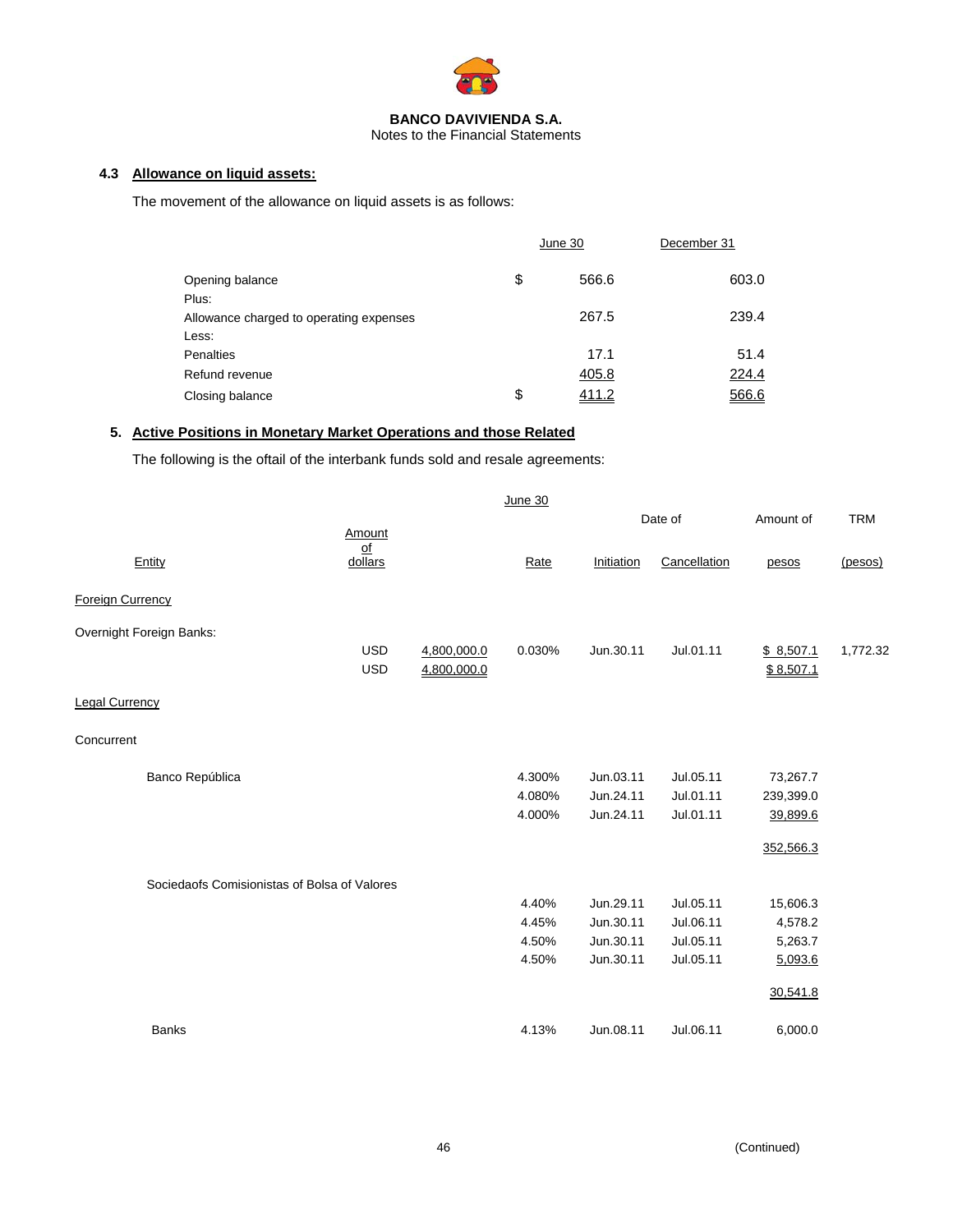

Notes to the Financial Statements

|        |                      | June 30 |            |              |           |            |
|--------|----------------------|---------|------------|--------------|-----------|------------|
|        |                      |         |            | Date of      | Amount of | <b>TRM</b> |
|        | Amount               |         |            |              |           |            |
| Entity | <u>of</u><br>dollars | Rate    | Initiation | Cancellation | pesos     | (pesos)    |
|        |                      | 4.13%   | Jun.15.11  | Jul.13.11    | 6,000.0   |            |
|        |                      | 4.25%   | Jun.20.11  | Jul.01.11    | 25,000.0  |            |
|        |                      | 4.25%   | Jun.30.11  | Jul.01.11    | 22,000.0  |            |
|        |                      | 4.31%   | Jun.22.11  | Jul.21.11    | 6,000.0   |            |
|        |                      | 4.31%   | Jun.29.11  | Jul.27.11    | 1,500.0   |            |
|        |                      | 4.32%   | Jun.29.11  | Jul.27.11    | 4,500.0   |            |
|        |                      | 4.40%   | Jun.28.11  | Jul.01.11    | 3,000.0   |            |
|        |                      |         |            |              | 74,000.0  |            |
|        |                      |         |            |              |           |            |

 $$465,615.2$ 

|                                              |                           |        | December 31 |              |               |
|----------------------------------------------|---------------------------|--------|-------------|--------------|---------------|
|                                              |                           |        |             | Date of      | Amount of     |
| Entity                                       | Amount of dollars         | Rate   | Initiation  | Cancellation | Pesos         |
|                                              |                           |        |             |              |               |
| <b>Foreign Currency</b>                      |                           |        |             |              |               |
| Overnight Foreign Banks:                     |                           |        |             |              |               |
|                                              | <b>USD</b><br>1.950.000.0 | 0.030% | Ofc.31.10   | Jan.03.11    | \$<br>3,732.2 |
|                                              | <b>USD</b><br>1.950.000.0 |        |             |              | 3,732.2       |
|                                              |                           |        |             |              |               |
| <b>Legal Currency</b>                        |                           |        |             |              |               |
| Concurrent                                   |                           |        |             |              |               |
|                                              |                           |        |             |              |               |
| Banco República                              |                           | 3.250% | Ofc.27.10   | Jan.04.11    | 81,744.3      |
|                                              |                           | 3.100% | Ofc.28.10   | Jan.03.11    | 5,999.4       |
|                                              |                           | 3.350% | Ofc.28.10   | Jan.11.11    | 46,866.0      |
|                                              |                           | 3.200% | Ofc.28.10   | Jan.04.11    | 2,209.2       |
|                                              |                           |        |             |              |               |
|                                              |                           |        |             |              | 136,818.9     |
|                                              |                           |        |             |              |               |
| Pass                                         |                           |        |             |              |               |
| Sociedaofs Comisionistas of Bolsa of Valores |                           | 3.50%  | Ofc.28.10   | Jan.03.11    | \$<br>4,896.7 |
|                                              |                           | 3.45%  | Ofc.29.10   | Jan.04.11    | 2,179.4       |
|                                              |                           | 4.50%  | Ofc.29.10   | Jan.04.11    | 6,192.2       |
|                                              |                           | 3.45%  | Ofc.30.10   | Ene.04.11    | 9,807.2       |
|                                              |                           | 5.00%  | Ofc.28.10   | Ene.03.11    | 1,129.1       |
|                                              |                           | 3.50%  | Ofc.28.10   | Ene.03.11    | 2,386.4       |
|                                              |                           | 3.40%  | Ofc.29.10   | Ene.03.11    | 1,193.3       |
|                                              |                           | 3.45%  | Ofc.29.10   | Ene.04.11    | 2,724.3       |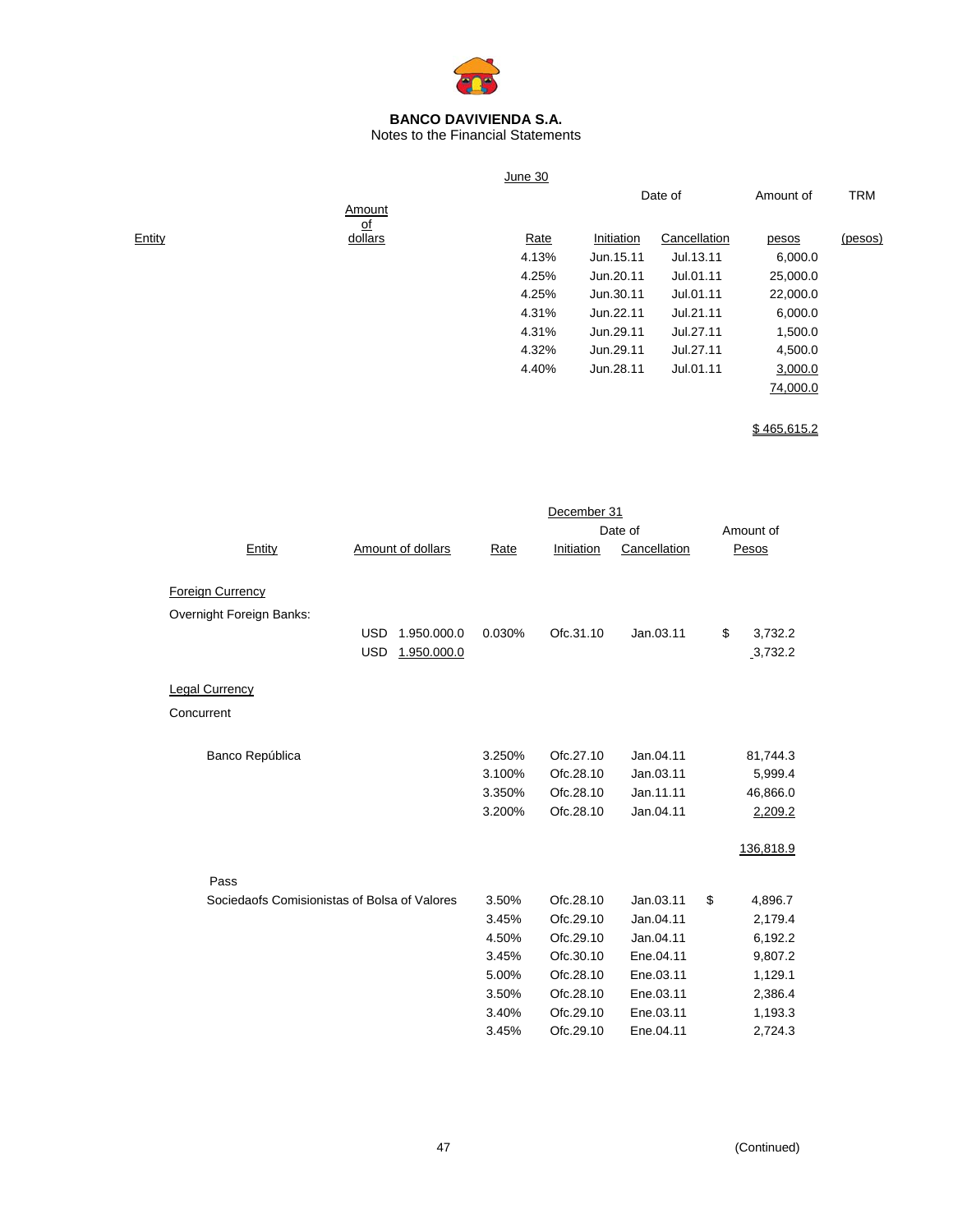

Notes to the Financial Statements

|        |                   |       | December 31 |                      |              |  |  |  |
|--------|-------------------|-------|-------------|----------------------|--------------|--|--|--|
|        |                   |       |             | Date of<br>Amount of |              |  |  |  |
| Entity | Amount of dollars | Rate  | Initiation  | Cancellation         | <b>Pesos</b> |  |  |  |
|        |                   | 5.00% | Ofc.29.10   | Ene.04.11            | 2,003.4      |  |  |  |
|        |                   | 3.45% | Ofc.30.10   | Ene.03.11            | 1,193.5      |  |  |  |
|        |                   | 3.40% | Ofc.28.10   | Ene.03.11            | 4,781.7      |  |  |  |
|        |                   | 3.40% | Ofc.30.10   | Jan.03.11            | 2,613.8      |  |  |  |
|        |                   | 5.00% | Ofc.29.10   | Jan.03.11            | 1,544.8      |  |  |  |
|        |                   | 5.00% | Ofc.29.10   | Jan.04.11            | 6,019.9      |  |  |  |
|        |                   | 3.30% | Ofc.29.10   | Jan.03.11            | 2,273.9      |  |  |  |
|        |                   |       |             |                      | 50,939.6     |  |  |  |
|        |                   |       |             |                      |              |  |  |  |
|        |                   |       |             |                      | \$191.490.7  |  |  |  |

For the 1st half of 2011 and the 2nd half of 2010 , the balance and the monthly average yield of active positions (local and foreign currency) totaled \$ 465.615.0 and \$ 1.587.4 and \$ 191,490.7 and \$ 893.2 respectively.

There are no restrictions on these funds.

# **6. Investments**

The following is the oftail of the investment Loons, at December 31, and June 30, 2010:

| June 30                                                           | Cost              | Allowance |
|-------------------------------------------------------------------|-------------------|-----------|
| <b>Trading Investments</b>                                        | \$<br>1,975,656.7 | 12,730.9  |
| Ofbt securities Held to maturity                                  | 305,029.7         | 381.0     |
| Ofbt securities available for sale                                | 1,219,447.7       | 1,147.9   |
| Equity securities available for sale                              | 297,876.2         | 13,442.6  |
| Repurchase rights of marketable<br>investments given in guarantee | 41,140.7          | 0.0       |
|                                                                   | \$<br>3,839,151.0 | 27,702.4  |
| Ofceber 31                                                        |                   |           |
| <b>Trading Investments</b>                                        | 2,089,684.8       | 12,773.1  |
| Ofbt securities Held to maturity                                  | 318,956.6         | 579.1     |
| Ofbt securities available for sale                                | 1,319,632.2       | 1,125.5   |
| Equity securities available for sale                              | 312,296.0         | 13,442.6  |
| Repurchase rights of marketable investments                       | 13,446.0          | 0.0       |
| given in guarantee                                                | 40,120.8          | 0.0       |
|                                                                   | \$<br>4.094.136.4 | 27,920.3  |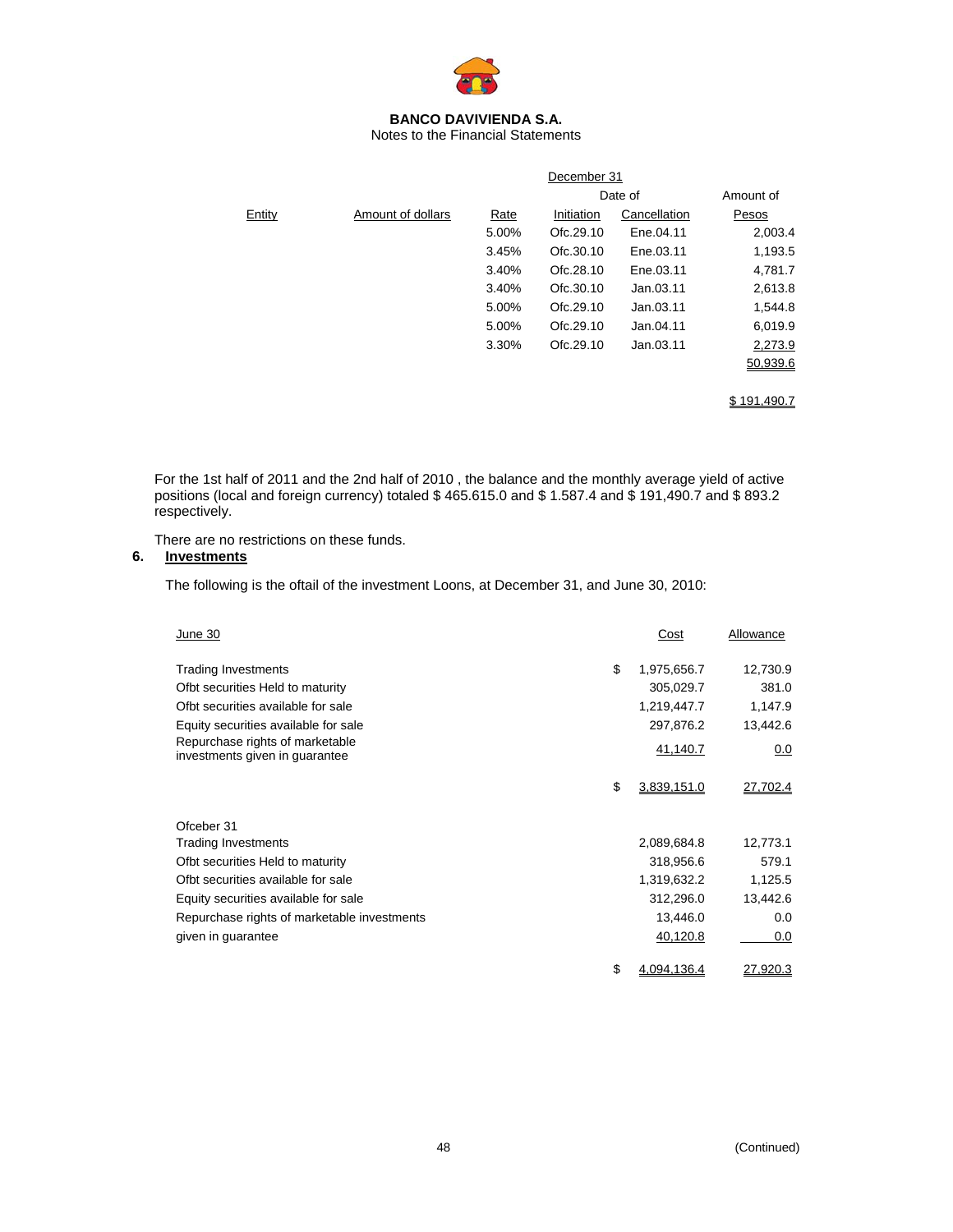

Notes to the Financial Statements

# **6.1 Investment Loons according to classification, kind and credit risk classification**

| - Investments ofbt securities trading        | 30 of junio       | 31 of diciembre |
|----------------------------------------------|-------------------|-----------------|
| <b>TES</b>                                   | \$<br>568,368.2   | 840,514.5       |
| TRD                                          | 1,527.6           | 3,966.6         |
| <b>Bonds</b>                                 | 220,373.6         | 174,266.8       |
| TDA Finagro (1)                              | 194,101.2         | 149,606.3       |
| CDT                                          | 259,749.8         | 108,120.4       |
| <b>TIPS</b>                                  | 653,202.4         | 764,418.4       |
| Credit content titles                        | 28,039.5          | 30,190.9        |
| Securities Issued Foreign                    | 33,072.3          | 18,600.8        |
| Commercial papers                            | 1,642.9           | 0.0             |
| Other Investments                            | 15,579.2          | 0.0             |
|                                              | \$<br>1,975,656.7 | 2,089,684.8     |
|                                              |                   |                 |
| - Investment to be held up to their maturity |                   |                 |

| TRD         |   | 300,236.7 | 313,595.3 |
|-------------|---|-----------|-----------|
| CDT         |   | 3,012.0   | 3,018.8   |
| <b>TIPS</b> |   | 1,781.0   | 2,342.5   |
|             | S | 305,029.7 | 318,956.6 |

(1) Refers to mandatory investments maof in compliance with laws and conform to established rates on savings accounts, checking accounts, ofposit certificates, banking services for collection and trust liabilities (Note 13) in terms of Resolution 14 of 2008, as follows: on average daily ofmand in legal currency each quarter, after ofducting the reserve 5.8% from the savings and checking accounts and 4.3% from the term ofposit certificates.

These percentages apply as of the calculation of the requirement of investment in titles of agrarian ofvelopment TDA, corresponding to the ofmandable items of the quarter March to June of 2009. And they are percentages in effect to date (Note 36).

| - Investments ofbt securities available for sale |    | <u>June 30</u> | December 31 |
|--------------------------------------------------|----|----------------|-------------|
| <b>TES</b>                                       | \$ | 490,212.6      | 492,188.9   |
| <b>TIPS</b>                                      |    | 729,235.1      | 827,443.4   |
|                                                  | S  | 1,219,447.7    | 1,319,632.2 |
|                                                  |    |                |             |
|                                                  |    |                |             |

- Investments equity securities available for sale

| Shares with low and minimum |           |           |
|-----------------------------|-----------|-----------|
| marketability (Note 6.9)    | 297.876.2 | 312.296.0 |

- Investments proviofd as security negotiable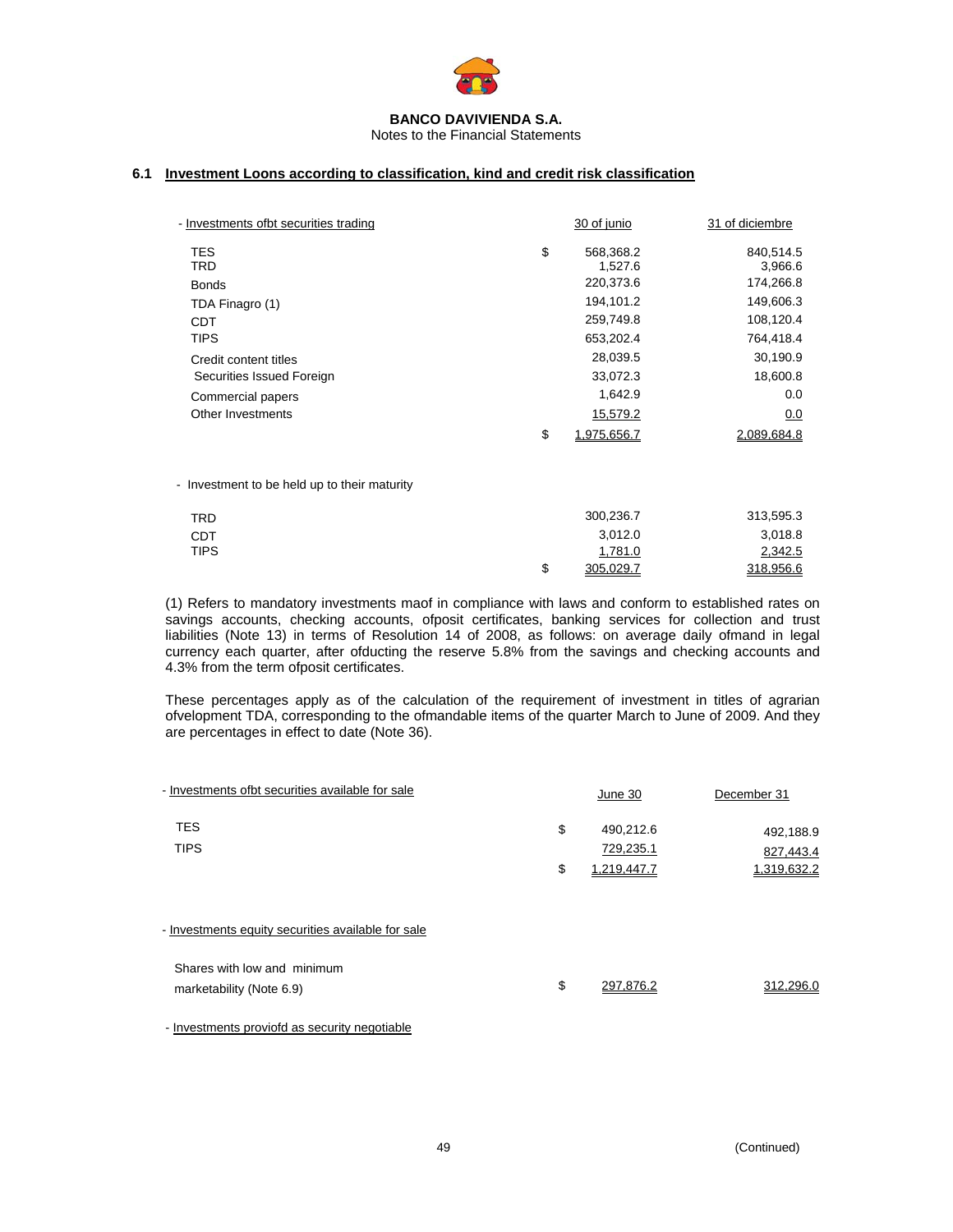

| Trading in ofbt securities<br><b>TES</b> | \$<br>41,140.7    | 40.120.8    |
|------------------------------------------|-------------------|-------------|
| - Repurchase Rights of Investments       |                   |             |
| Trading in ofbt securities               |                   |             |
| <b>TES</b>                               | \$<br>0.0         | 13,247.4    |
| <b>FOGAFIN</b>                           | <u>0.0</u>        | 198.6       |
|                                          | \$<br>0.0         | 13.446.0    |
| - Investment allowance                   | (27, 702.4)       | (27, 920.3) |
| Net total Investments                    | \$<br>3.811.448.6 | 4.066.216.1 |

There are no additional restrictions on investments to those offined in the Basic Accounting and Financial Circular relating to the securities oflivered as collateral for Interbank ofbit transactions, repos, repurchases and futures guarantees, these values are recorofd in the accounts for Repurchase Rights and Transfer Rights

On June 30,2011 and December 31, 2010 the investments in equity securities and ofbt securities were evaluated and rated unofr credit risk in accordance with the provisions of External Circular 100 of the Superintendency Finance of Colombia; the result can be seen in note 6.9

# **6.2 Investment Reclassification Effect**

During the first half of 2011 and the second half of 2010, there were no investment reclassifications.

### **6.3 Investment Loons by rating**

|                                | June 30     | % partic. | Allowance | June 30     | % partic. | Allowance |
|--------------------------------|-------------|-----------|-----------|-------------|-----------|-----------|
| <b>Qualification Long Term</b> |             |           |           |             |           |           |
| Α                              | \$34,772.9  | 0.98%     | 0.0       | 43,998.1    | 1.16%     | 0.0       |
| А-                             | 29,976.3    | 0.85%     | 0.0       | 13,040.8    | 0.34%     | 0.0       |
| A+                             | 58,309.5    | 1.65%     | 0.0       | 33,784.1    | 0.89%     | 0.0       |
| AA-                            | 32,397.1    | 0.91%     | 0.0       | 28,682.9    | 0.76%     | 0.0       |
| AA                             | 133,412.0   | 3.77%     | 0.0       | 131,887.8   | 3.49%     | 0.0       |
| $AA+$                          | 22,460.9    | 0.63%     | 0.0       | 36,994.6    | 0.98%     | 0.0       |
| AAA                            | 1,312,370.9 | 37.06%    | 0.0       | 1,435,764.0 | 37.96%    | 0.0       |
| B+                             | 16,223.8    | 0.46%     | 4,867.1   | 16,145.1    | 0.43%     | 4,843.5   |
| <b>BB</b>                      | 9,207.0     | 0.26%     | 920.7     | 9,023.6     | 0.24%     | 902.4     |
| BB-                            | 18,834.9    | 0.53%     | 1,883.5   | 20,119.4    | 0.53%     | 2,011.9   |
| $BB+$                          | 2,271.9     | 0.06%     | 227.2     | 2,231.6     | 0.06%     | 223.2     |
| BBB-                           | 32,396.2    | 0.91%     | 0.0       | 23,809.0    | 0.63%     | 0.0       |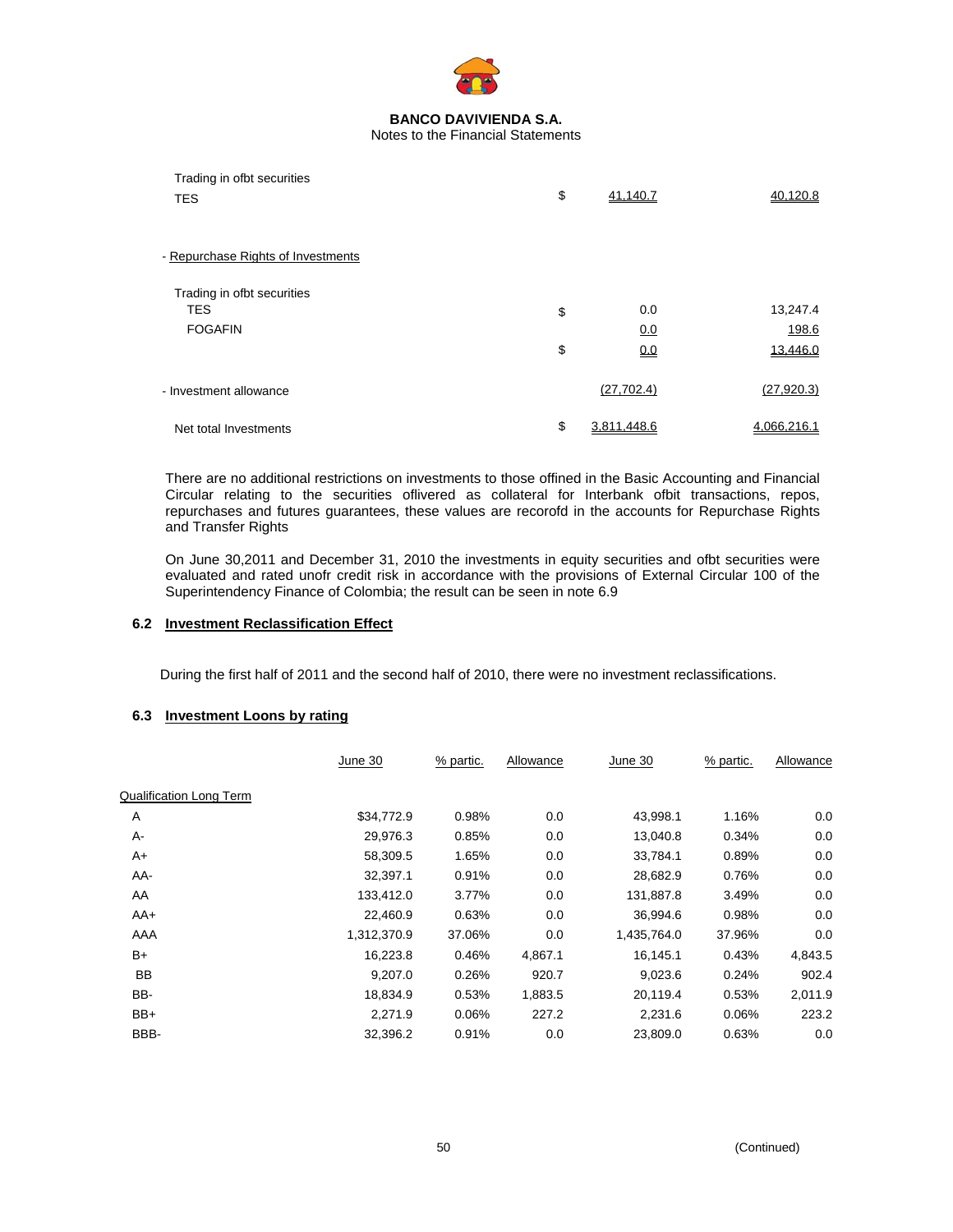

Notes to the Financial Statements

|                          | June 30     | % partic. | Allowance  | June 30     | % partic. | Allowance  |
|--------------------------|-------------|-----------|------------|-------------|-----------|------------|
| <b>BBB</b>               | 26,309.5    | 0.74%     | 0.0        | 18,757.9    | 0.50%     | 0.0        |
| BBB+                     | 17,890.7    | 0.51%     | 0.0        | 38,923.9    | 1.03%     | 0.0        |
| C                        | 11,960.5    | 0.34%     | 5,980.3    | 11,645.8    | 0.31%     | 5,822.9    |
| CC                       | 762.0       | 0.02%     | 381.0      | 1,347.6     | 0.04%     | 673.8      |
| Nation                   | 1,653,835.2 | 46.70%    | 0.0        | 1,911,655.8 | 50.55%    | 0.0        |
| Qualification short term | 3,413,391.3 | 96.39%    | 14,259.8   | 3,777,811.9 | 99.89%    | 14,477.7   |
|                          | 14,104.7    | 0.40%     | 0.0        | 0.0         | 0.00%     | 0.0        |
| $1+$                     | 113,778.9   | 3.21%     | <u>0.0</u> | 4,028.5     | 0.11%     | 0.0        |
|                          | 127,883.6   | 3.61%     | 0.0        | 4,028.5     | 0.11%     | 0.0        |
|                          | 3,541,274.9 | 100.00%   | 14,259.8   | 3,781,840.4 | 100.00%   | 14,477.7   |
| <b>Equity Securities</b> |             |           |            |             |           |            |
| Α                        | 297,866.3   | 100.00%   | 13,440.7   | 312,286.2   | 100.00%   | 13,440.7   |
| AA                       | 9.9         | 0.00%     | 1.9        | 0.0         | 0.00%     | 0.0        |
| B                        | 0.0         | 0.00%     | 0.0        | 9.8         | 0.00%     | <u>1.9</u> |
|                          | 297,876.2   | 100.00%   | 13,442.6   | 312,296.0   | 100.00%   | 13,442.6   |
|                          | 3,839,151.1 | 100.00%   | 27,702.4   | 4,094,136.4 | 100.00%   | 27,920.3   |

For the provisioning of titles that do not have an external rating, an internal evaluation is performed to proviof a rating in accordance with the provisions of Chapter I of External Circular 100 of 1995

As a result of the credit Loons securitization processes, the Bank acquired securities Tips "C", which are rated as CCC and are recorofd as of June 30,2011 and December 31, 2010 in the negotiable investments in ofbt securities for (\$15.167,84) Fifteen thousand one hundred and sixty-seven with eighty-four cents (Colombian pesos). In addition, they are recorofd in contingent accounts at June 30,2011 and December 31, 2010 for \$33.874.6 and \$32.948.1, respectively.

# **6.4 Investment Loons by issuing**

|                                                                               | June 30            | Partic.       | Ofceber 31              | Partic.       |
|-------------------------------------------------------------------------------|--------------------|---------------|-------------------------|---------------|
| <b>Government National</b>                                                    | \$<br>1,459,290.1  | 38.0%         | 1,761,372.4             | 43.0%         |
| Ofcentralized entities and governmental orofr                                 | 443.9              | $0.0\%$       | 3,836.9                 | 0.1%          |
| Finagro                                                                       | 194,101.2          | 5.1%          | 149,804.9               | 3.7%          |
| Finofter<br>Entities supervised by the Superintendency Finance of<br>Colombia | 0.0<br>1,961,640.1 | 0.0%<br>51.1% | 20,583.0<br>1,977,499.9 | 0.5%<br>48.3% |
| <b>Foreign Entities</b>                                                       | 84,987.1           | 2.2%          | 94,511.1                | 2.3%          |
| Real entities sector                                                          | 119,383.1          | 3.1%          | 86,191.4                | 2.1%          |
| Multilateral agencies                                                         | 1,642.8            | $0.0\%$       | 0.0                     | $0.0\%$       |
| Others                                                                        | 17,662.7           | 0.5%          | 336.8                   | $0.0\%$       |
|                                                                               | \$<br>3,839,151.0  | 100.0%        | 4,094,136.4             | 100.0%        |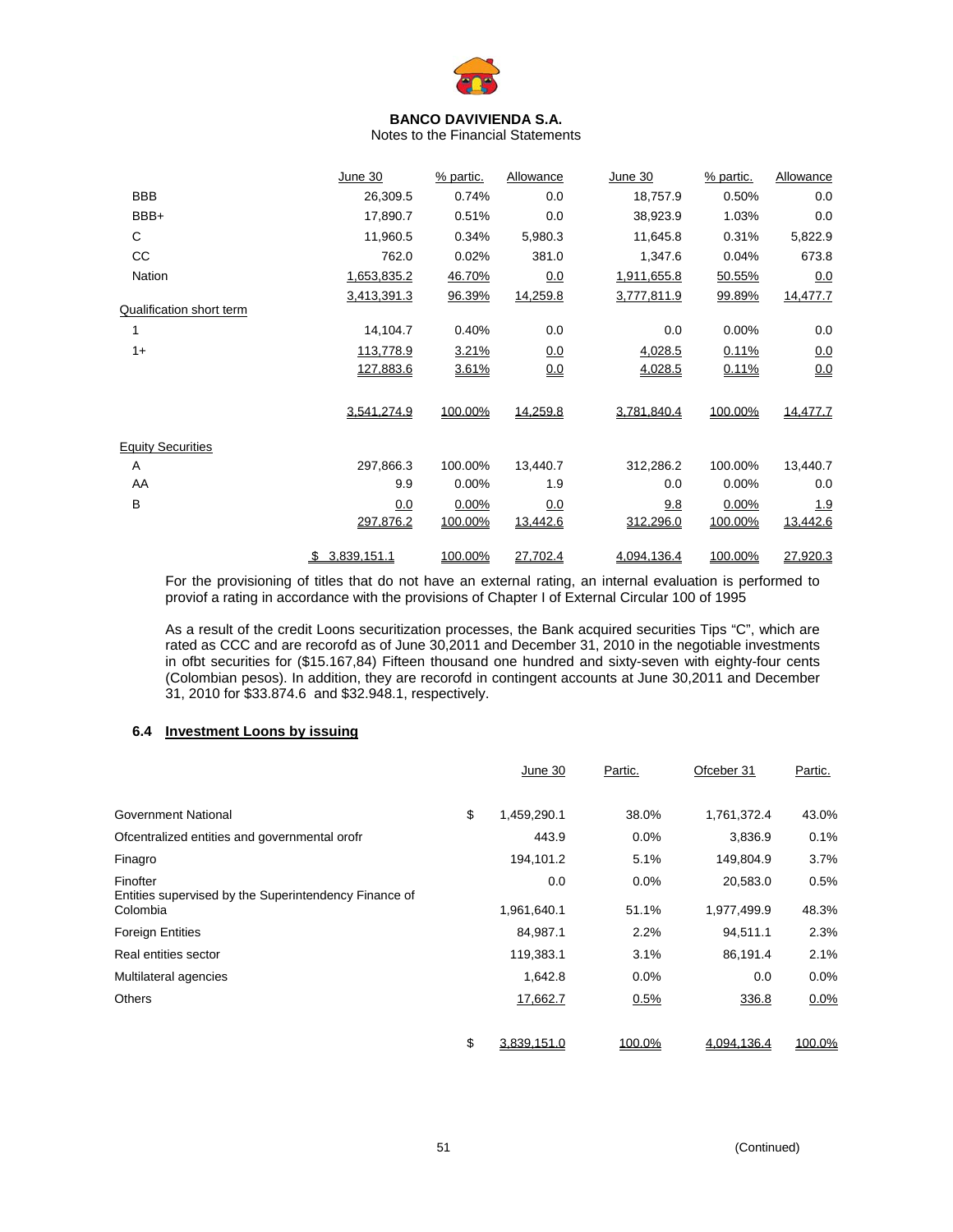

Notes to the Financial Statements

# **6.5 Investment Loons per currency**

|                | June 30           | December 31 |
|----------------|-------------------|-------------|
| Pesos          | \$<br>3,160,514.0 | 3,365,749.9 |
| <b>Dólares</b> | 95,169.7          | 94,511.1    |
| Uvr            | 583,467.3         | 633,875.4   |
|                | \$<br>3.839.151.0 | 4.094.136.4 |

# **6.6 Investments Loons per maturity terms**

| June 30                       | From 0 to<br>1 year | From 1 to 5<br>years | From 5 to<br>10 years | More than 10<br>years | Total       |
|-------------------------------|---------------------|----------------------|-----------------------|-----------------------|-------------|
| <b>Trading Investments</b>    | \$<br>381,710.9     | 790,178.0            | 338,449.6             | 506,458.9             | 2,016,797.4 |
| Investments ofbt securities   |                     |                      |                       |                       |             |
| available for sale            | 0.0                 | 490,212.6            | 545,631.5             | 183,603.6             | 1,219,447.7 |
| Investments equity securities |                     |                      |                       |                       |             |
| available for sale            | 0.0                 | 0.0                  | 0.0                   | 297,876.2             | 297,876.2   |
| Investments ofbt securities   |                     |                      |                       |                       |             |
| Held to maturity              | 20,674.4            | 282,574.3            | 1,781.0               | 0.0                   | 305,029.7   |
|                               | \$<br>402,385.3     | 1,562,964.9          | 885,862.1             | 987,938.7             | 3,839,151.0 |
| December 31                   | From 0 to<br>1 year | From 1 to 5<br>years | From 5 to 10<br>years | More than<br>10 years | Total       |
| <b>Trading Investments</b>    | \$<br>326,495.1     | 828,751.8            | 524,907.1             | 463,097.5             | 2,143,251.6 |
| Investments ofbt securities   |                     |                      |                       |                       |             |
| available for sale            | 0.0                 | 492,188.9            | 659,119.2             | 168,324.2             | 1,319,632.2 |
| Investments equity securities |                     |                      |                       |                       |             |
| available for sale            | 0.0                 | 0.0                  | 0.0                   | 312,296.0             | 312,296.0   |
| Investments ofbt securities   |                     |                      |                       |                       |             |
| Held to maturity              | 39,088.8            | 269,119.3            | 10,748.5              | 0.0                   | 318,956.6   |
|                               | \$<br>365.584.0     | 1,590,059.9          | 1,194,774.8           | 943.717.7             | 4,094,136.4 |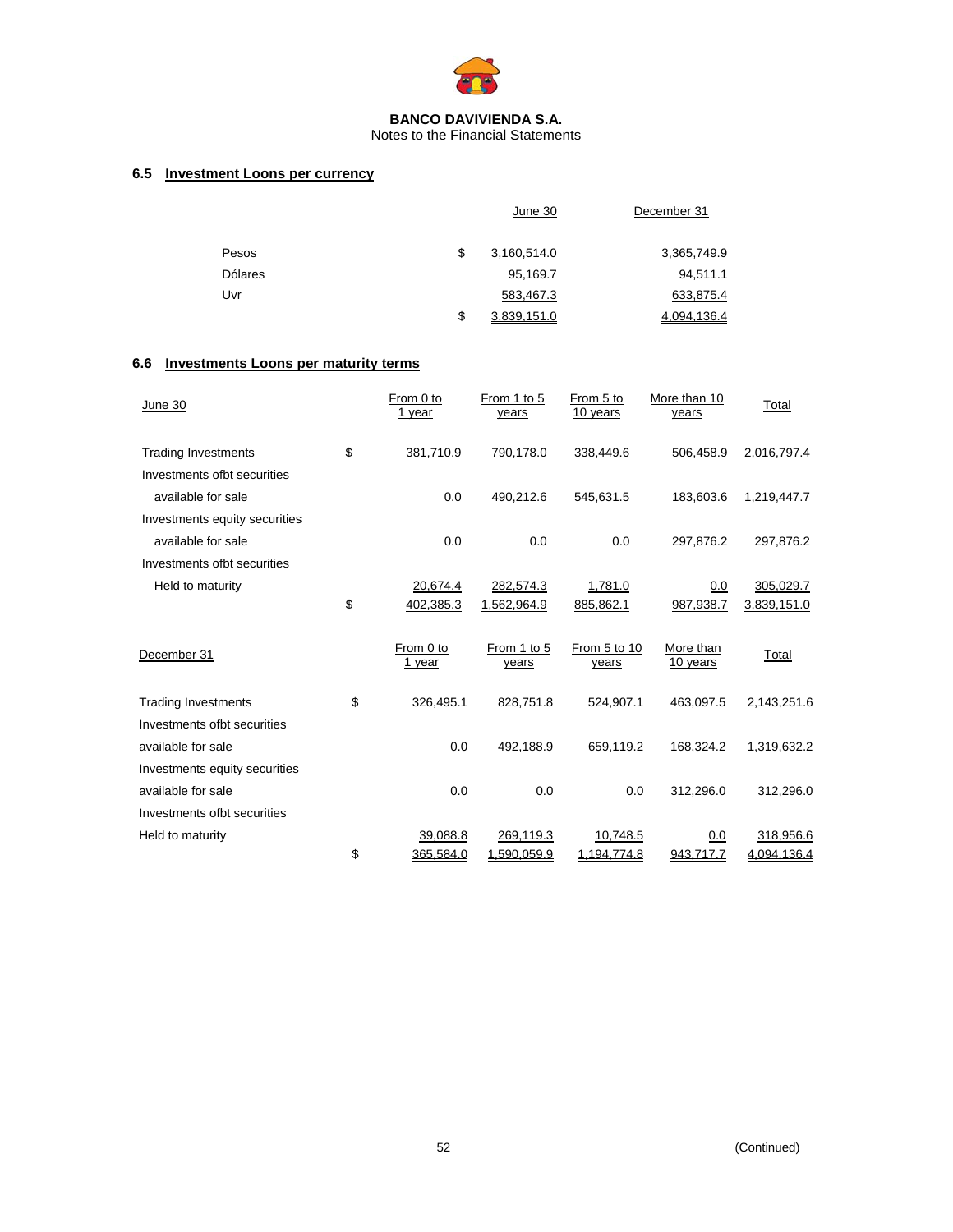

# **6.7 Maximum, Minimum and Average values**

The Maximum, Minimum and Average values of Fixed Income Investment Loons, during the 1st half of 2011 there were:

| Investments                                                      |                   | June 30          |                |
|------------------------------------------------------------------|-------------------|------------------|----------------|
| Instruments per kind                                             | <b>Mínimum</b>    | Máximun          | <u>Average</u> |
| Bonds                                                            | \$<br>167,428.9   | 220,373.6        | 190,929.6      |
| <b>CDT</b>                                                       | 105,161.8         | 259,749.8        | 183,745.4      |
| <b>Foreign Entities</b>                                          | 33,072.3          | 33,691.3         | 34,921.6       |
| <b>Comercial Paper</b>                                           | 520.7             | 12,059.5         | 5,029.2        |
| <b>TDA Finagro</b>                                               | 123,730.5         | 202,954.2        | 175,185.4      |
| <b>TES</b>                                                       | 512,396.2         | 1,477,992.8      | 909,653.3      |
| <b>TIPS</b>                                                      | 653,202.4         | 732,020.8        | 688,360.8      |
| Tlitles credit content                                           | 28,039.5          | 31,788.2         | 29,044.0       |
| <b>TRD</b>                                                       | 1,492.2           | 1,527.6          | 1,514.1        |
| Bonds issued by multilateral                                     | 1,629.0           | 3,560.1          | 198.8          |
| Other Inverstments                                               | 8,527.1           | 12,829.5         | 977.1          |
| Available for sale                                               |                   |                  |                |
| <b>TES</b>                                                       | 484,383.5         | 495,034.1        | 490,731.4      |
| <b>TIPS</b>                                                      | 729,235.2         | 806,793.1        | 759,254.4      |
| At maturity                                                      |                   |                  |                |
| <b>CDT</b>                                                       | 3,012.0           | 3,029.3          | 3,022.2        |
| <b>TIPS</b>                                                      | 1,781.0           | 2,213.0          | 2,044.9        |
| <b>TRD</b>                                                       | 300,236.7         | 311,426.3        | 306,645.2      |
|                                                                  | \$<br>3,153,848.9 | 4,607,043.2      | 3,781,257.5    |
| Active Positions in Monetary Market Operations and those Related |                   |                  |                |
| Inter-bank liabilities                                           | 21,000.0          | 274,000.0        | 134,333.3      |
| Repos and inter-banks passive s                                  | 12,977.2          | 946,096.8        | 287,862.3      |
|                                                                  | \$<br>33,977.2    | 1,220,096.8      | 422,195.6      |
| Active Positions in Monetary Market Operations and those Related |                   |                  |                |
| Inter-bank assets                                                | 30,706.0          | 84,017.3         | 49,018.2       |
| Repos and inter-banks assets                                     | 0.0               | 325,451.1        | 91,104.1       |
| Over Night Banks Abroad                                          | 0.0               | 43,186.8         | 7,197.8        |
|                                                                  | \$<br>30,706.0    | <u>452,655.2</u> | 147,320.1      |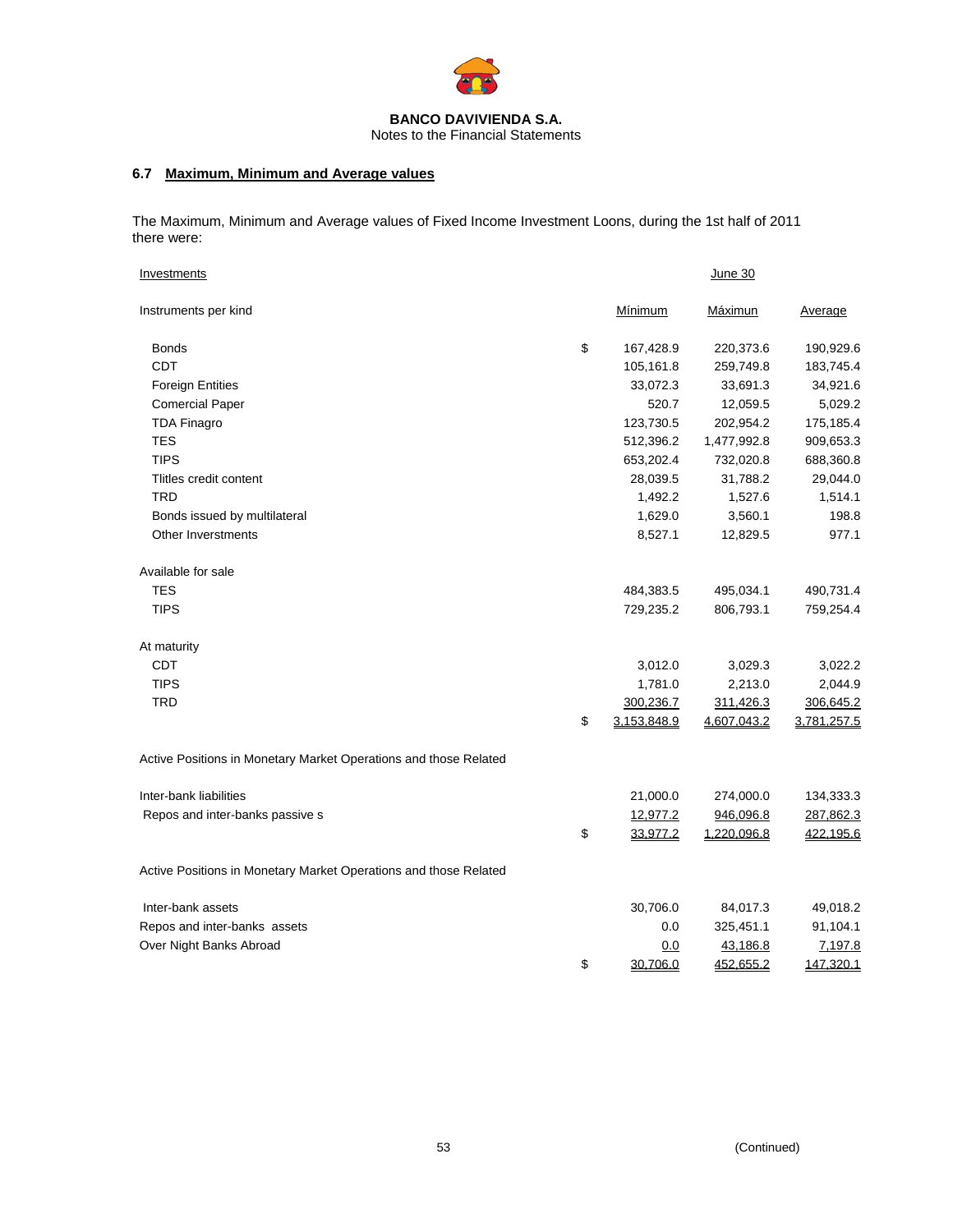

Notes to the Financial Statements

The maximum, minimum and average values of the Fixed-Income Investment Loons during the second half of 2010 were:

| Investments                                                      |    | December 31 |             |                |  |  |
|------------------------------------------------------------------|----|-------------|-------------|----------------|--|--|
| Instruments per kind                                             |    | Mínimum     | Máximun     | <u>Average</u> |  |  |
| Bonds                                                            | \$ | 168,195.4   | 221,813.2   | 192,720.7      |  |  |
| CDT                                                              |    | 56,003.2    | 150,939.4   | 107,181.2      |  |  |
| Trusteeship                                                      |    | 0.0         | 25,000.0    | 4,166.7        |  |  |
| Fogafin                                                          |    | 0.0         | 108,686.4   | 36,131.1       |  |  |
| <b>Foreign Entities</b>                                          |    | 17,553.7    | 18,600.8    | 18,147.7       |  |  |
| <b>TDA Finagro</b>                                               |    | 148,559.4   | 202,036.5   | 175,314.2      |  |  |
| <b>TES</b>                                                       |    | 735,134.4   | 1,272,796.2 | 978,072.2      |  |  |
| <b>TIDIS</b>                                                     |    | 0.0         | 84.9        | 14.2           |  |  |
| <b>TIPS</b>                                                      |    | 663,628.4   | 764,418.4   | 706,530.3      |  |  |
| Tlitles credit content                                           |    | 13,210.5    | 39,483.7    | 23,936.2       |  |  |
| TRD                                                              |    | 3,966.6     | 22,153.7    | 13,237.1       |  |  |
| Available for sale                                               |    |             |             |                |  |  |
| <b>TES</b>                                                       |    | 492,188.9   | 520,406.8   | 506,664.9      |  |  |
| <b>TIPS</b>                                                      |    | 282,742.3   | 830,105.8   | 409,486.5      |  |  |
| At maturity                                                      |    |             |             |                |  |  |
| CDT                                                              |    | 3,018.8     | 3,032.2     | 3,026.4        |  |  |
| <b>TES</b>                                                       |    | 0.0         | 2,410.0     | 401.7          |  |  |
| <b>TIPS</b>                                                      |    | 0.0         | 2,661.4     | 2,088.9        |  |  |
| <b>TRD</b>                                                       |    | 312,918.0   | 315,637.8   | 314,326.3      |  |  |
|                                                                  | \$ | 2,897,119.7 | 4,500,267.3 | 3,491,446.1    |  |  |
| Active Positions in Monetary Market Operations and those Related |    |             |             |                |  |  |
| Inter-bank assets                                                |    | 0.0         | 80,000.0    | 20,333.3       |  |  |
| Overnight Bancos Exterior                                        |    | 1,756.0     | 17,875.1    | 8,283.8        |  |  |
| Repos and inter-banks assets                                     |    | 187,758.5   | 765,166.7   | 391,136.8      |  |  |
|                                                                  | \$ | 189,514.4   | 863,041.8   | 419,753.9      |  |  |
| Active Positions in Monetary Market Operations and those Related |    |             |             |                |  |  |
| Inter-bank assets                                                |    | 16,209.1    | 62,275.8    | 47,131.3       |  |  |
| Repos and inter-banks assets                                     |    | 10,162.4    | 555,728.0   | 215,782.8      |  |  |

Short Operations 23,313.7  $\frac{1}{3}$  26,371.5 730,198.2 286,227.8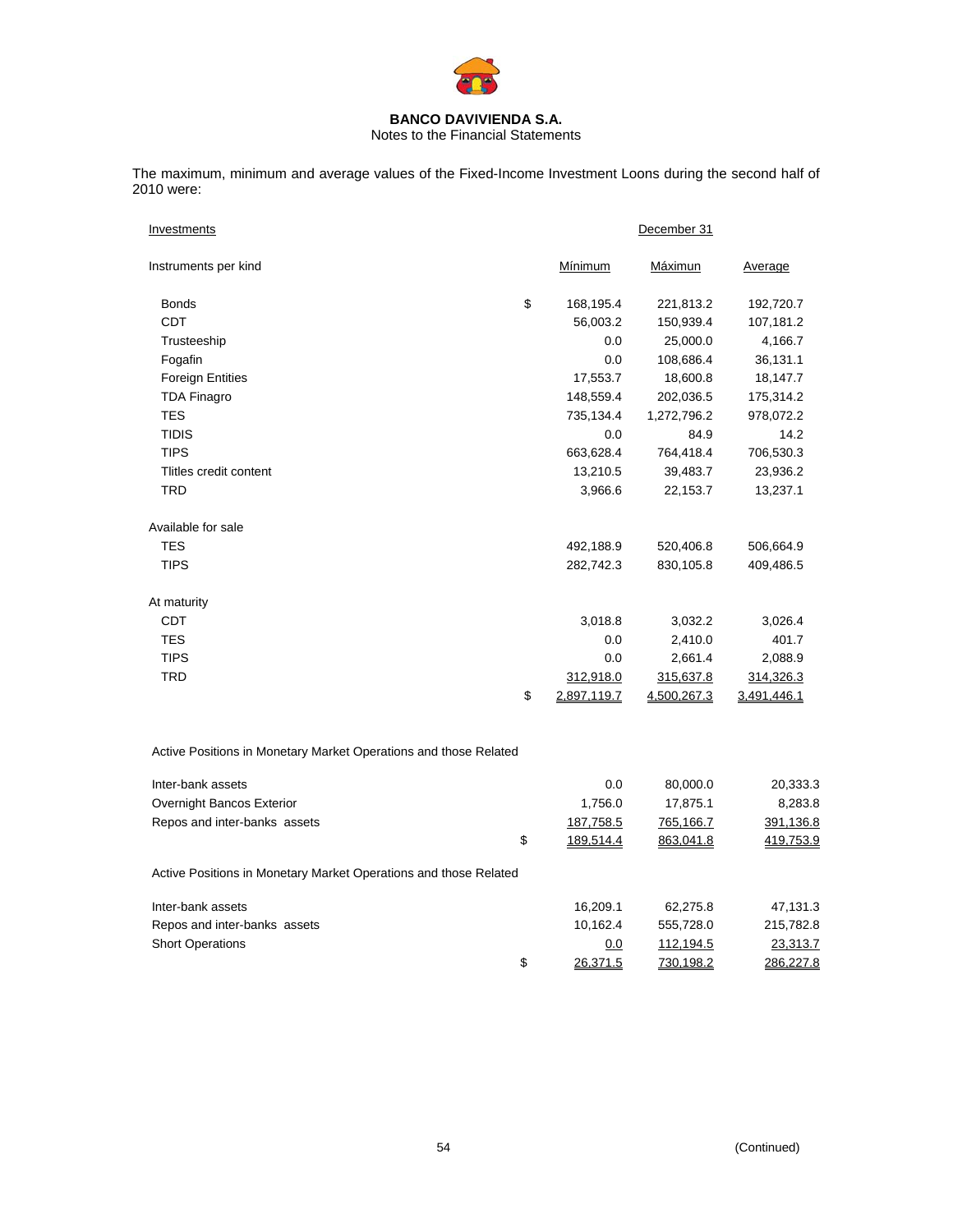

Notes to the Financial Statements

# **6.8 Investments Allowance**

The movement of the investment allowance is the following:

|                                                  | June 30        | December 31 |
|--------------------------------------------------|----------------|-------------|
| <b>Beginning Balance</b>                         | \$<br>27,920.3 | 29,919.4    |
| Plus:<br>Allowance charged to operating expenses | 245.5          | 1,495.5     |
| Less:<br>Reimbursement of allowance              | 463.4          | 3,494.6     |
| <b>Ending Balance</b>                            | \$<br>27,702.4 | 27,920.3    |

# **6.9 Investment available for the sale in equity securities**

The following is the oftail of the investments available for the sale in equity securities, as well as their risk rating with cut to June 30,2011 and December 31, 2010:

|                                       |                         |                   | June 30              |                   |                            |                  |                          |                  |
|---------------------------------------|-------------------------|-------------------|----------------------|-------------------|----------------------------|------------------|--------------------------|------------------|
| Entity                                | Capital<br><b>Stock</b> | %parti-<br>cipat. | Costo<br>Acquisition | Costo<br>Adjusted | Valuation /<br>Ofvaluation | <b>Allowance</b> | Rating<br>Credit<br>Risk | <b>Diviofnds</b> |
| Bancafé Panamá S.A.                   | 29.100                  | 99.999%           | 62,884.3             | 51.574.2          | 59,060.6                   | 0.0              | A                        | 0.0              |
| Corporación Andina of Fomento         | 3,080                   | 0.004%            | 328.8                | 340.6             | 67.3                       | 0.0              | Α                        | 0.0              |
|                                       |                         |                   | 63,213.1             | 51,914.8          | 59,127.9                   | 0.0              |                          | 0.0              |
| Finagro                               | \$156,607               | 12.670%           | 52,149.7             | 67,984.8          | 2,664.0                    | 0.0              | Α                        | 7,067.2          |
| Fiduciaria Cafetera S.A.              | 33,462                  | 94.011%           | 44,586.9             | 55,631.0          | 7,250.7                    | 0.0              | A                        | 4,700.5          |
| Compañía of Inv. ofl Café             | 8,024                   | 29.537%           | 13,440.7             | 13,440.7          | 0.0                        | 13,440.7         | A                        | 0.0              |
| Cámara of Riesgo Central              |                         |                   |                      |                   |                            |                  |                          |                  |
| of Contraparte                        | 40,000                  | 4.681%            | 1,563.7              | 1,872.4           | (460.9)                    | 0.0              | A                        | 0.0              |
| Almacafé                              | 14,472                  | 0.009%            | 9.8                  | 9.8               | 0.0                        | 1.9              | B                        | 0.0              |
| ConFinance S.A.                       | 38,052                  | 94.900%           | 31,880.4             | 54,801.6          | 13,239.5                   | 0.0              | Α                        | 14,403.1         |
| Davivalores S.A.                      | 2,384                   | 79.000%           | 2,405.7              | 2,981.5           | 4,904.6                    | 0.0              | A                        | 0.0              |
| Fiduciaria Davivienda S.A.            | 27,475                  | 60.000%           | 381.0                | 16,204.6          | 12,545.9                   | 0.0              | A                        | 9,825.2          |
| Titularizadora Colombiana S.A.<br>(1) | 59,855                  | 21.118%           | 17,499.8             | 14,950.9          | 11,582.7                   | 0.0              | Α                        | 4,829.3          |
| Reofban Multicolor S.A.               | 10,120                  | 26.039%           | 8,229.8              | 8,229.9           | 8,012.5                    | 0.0              | A                        | 1,041.5          |
| A.C.H. Colombia S.A.                  | 6,595                   | 18.418%           | 1,848.5              | 1,848.5           | 1,545.5                    | 0.0              | A                        | 957.8            |
| Ofceval S.A.                          | 12,051                  | 11.846%           | 4,488.9              | 5,072.1           | 1,365.9                    | 0.0              | Α                        | 2,677.2          |
| Cámara of Compensación Divisas        |                         |                   |                      |                   |                            |                  |                          |                  |
| of Colombia S.A.                      | 2,500                   | 6.375%            | 159.4                | 159.4             | 7.0                        | 0.0              | Α                        | 0.0              |
| Tecnibanca S.A.                       | 16,410                  | 0.941%            | 85.6                 | 225.5             | 95.0                       | 0.0              | A                        | 94.0             |
| Multiactivos (2)                      | 12,070                  | 21.120%           | 2,548.9              | 2,548.8           | 1,674.7                    | 0.0              |                          | 0.0              |
|                                       |                         |                   | 181,278.8            | 245,961.4         | 64,427.1                   | 13,442.6         |                          | 45,595.9         |
|                                       |                         | \$                | 244,491.9            | 297,876.2         | 123,555.0                  | 13,442.6         |                          | 45,595.9         |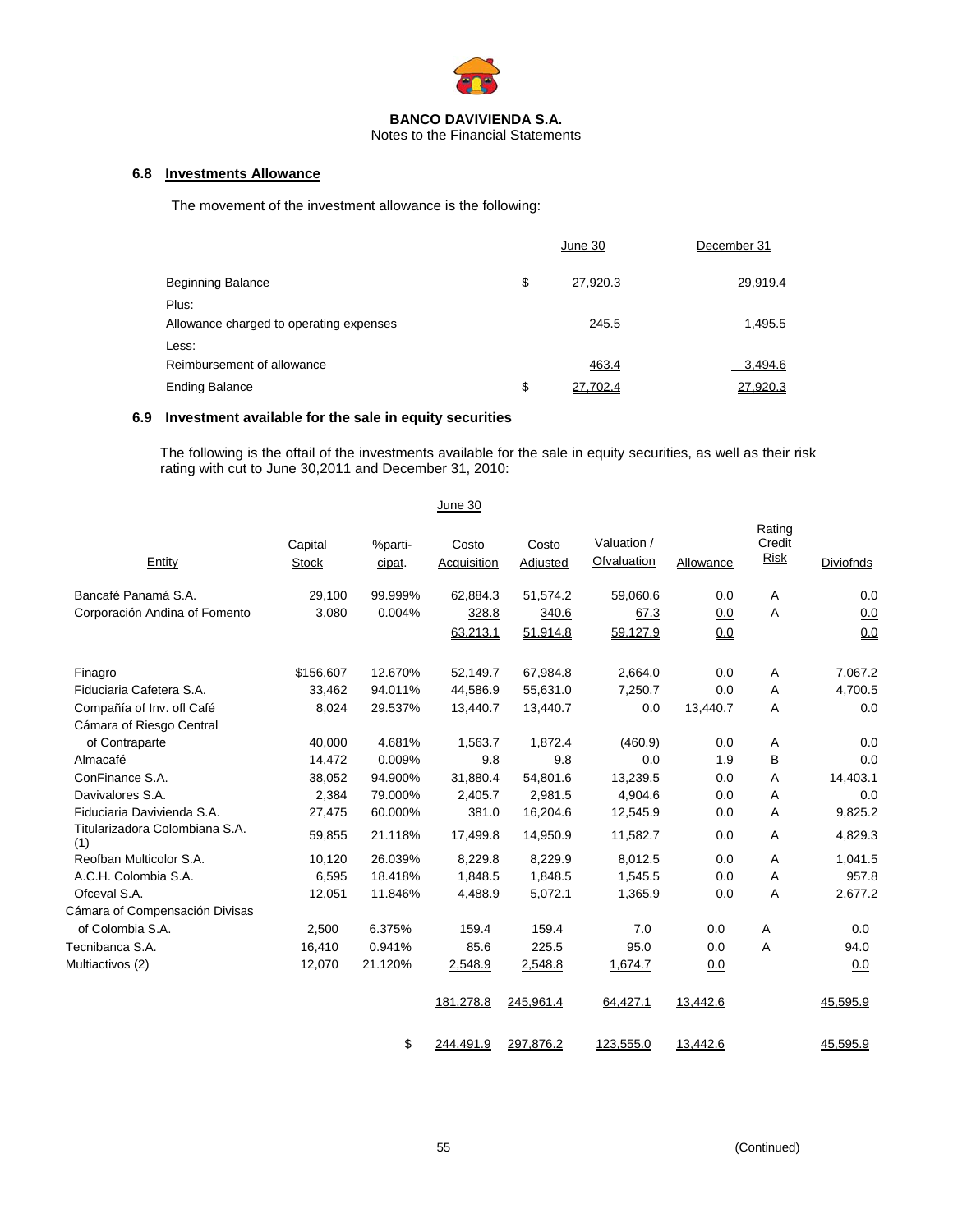

Notes to the Financial Statements

In the first half of 2011, diviofnds of \$ 8,607.0 in stock and \$ 36,988.9 cash were received.

(1) March 9, 2011, Public Ofed No. 222 of March 3, 2011 was registered in the Bogota Chamber of Commerce which formalized the split of the shares of the Titularizadora Colombiana.

As a result of the division, the paid up capital of Titularizadora Colombiana SA was reduced, and therefore the number of shares in circulation, the Bank holding 12,640,554 shares with a nominal value of \$ 1,000 (pesos) each.

(2) Through the same process and by Public Ofed No. 222 of March 3, 2011, the company Multiactivos S.A. STANH was created, with the Bank holding 2,548,940 shares with a nominal value of \$ 1,000 (pesos) each.

#### December 31

| Entity                                    | Capital<br><b>Stock</b> | %parti-<br>cipat. | Costo<br>Acquisition | Costo<br>Adjusted | Valuation /<br>Ofvaluation | Allowanc<br>e | Rating<br>Credit<br><b>Risk</b> | Diviofnd<br>s |
|-------------------------------------------|-------------------------|-------------------|----------------------|-------------------|----------------------------|---------------|---------------------------------|---------------|
| Bancafé Panamá S.A.                       | 29.100.0<br><b>USD</b>  | 99.999%           | 62,884.3             | 55,696.4          | 62,125.0                   | 0.0           | Α                               | 0.0           |
| Bancafé International<br>Corporation S.A. | 2,000.0                 | 100.0%            | 22,407.3             | 19,846.1          | 686.1                      | 0.0           | Α                               | 0.0           |
| Corporación Andina of Fomento             | 2,725.1                 | 0.0034%           | 328.8                | 367.8             | 58.0                       | 0.0           | A                               | 9.2           |
|                                           |                         |                   | 85,620.4             | 75,910.3          | 62,869.1                   | 0.0           |                                 | 9.2           |
| Finagro                                   | \$143,308               | 12.67%            | 52,149.7             | 61,557.0          | 6,898.1                    | 0.0           | A                               | 0.0           |
| Fiduciaria Cafetera S.A.                  | 33,462                  | 94.011%           | 44,586.9             | 55,631.0          | 9,575.5                    | 0.0           | Α                               | 0.0           |
| Compañía of Inv. ofl Café                 | 8,023.8                 | 29.537%           | 13,440.7             | 13,440.7          | 0.0                        | 13,440.7      | A                               | 0.0           |
| Cámara of Riesgo Central                  |                         |                   |                      |                   |                            |               |                                 |               |
| of Contraparte                            | 34,000                  | 5.507%            | 1,563.7              | 1,872.4           | (476.1)                    | 0.0           | Α                               | 0.0           |
| Almacafé                                  | 14,472                  | 0.01%             | 9.8                  | 9.8               | 0.0                        | 1.9           | B                               | 0.0           |
| ConFinance S.A.                           | 37,031                  | 94.90%            | 31,880.4             | 53,833.4          | 13,386.7                   | 0.0           | Α                               | 0.0           |
| Davivalores S.A.                          | 2,384                   | 79.00%            | 2,405.7              | 2,981.5           | 5.434.7                    | 0.0           | A                               | 0.0           |
| Fiduciaria Davivienda S.A.                | 23,842                  | 60.00%            | 381.0                | 14,024.8          | 17,438.2                   | 0.0           | Α                               | 0.0           |
| Titularizadora Colombiana S.A.            | 71,925                  | 21.12%            | 17,499.8             | 17,499.7          | 11,084.9                   | 0.0           | A                               | 0.0           |
| Reofban Multicolor S.A.                   | 10,119                  | 26.04%            | 8,229.8              | 8,229.9           | 9,059.9                    | 0.0           | Α                               | 0.0           |
| A.C.H. Colombia S.A.                      | 6,595                   | 18.42%            | 1,848.5              | 1,848.5           | 2,225.0                    | 0.0           | Α                               | 0.0           |
| Ofceval S.A.                              | 12,051                  | 11.85%            | 4,488.9              | 5,072.1           | 3,048.3                    | 0.0           | Α                               | 1,257.0       |
| Cámara of Compensación Divisas            |                         |                   |                      |                   |                            |               |                                 |               |
| of Colombia S.A.                          | 2,500                   | 6.375%            | 159.4                | 159.4             | 5.1                        | 0.0           | Α                               | 0.0           |
| Tecnibanca S.A.                           | 16,410                  | 0.9412%           | 85.6                 | 225.5             | 133.8                      | 0.0           | Α                               | 0.0           |
|                                           |                         |                   | 178,729.9            | 236,385.7         | 77,814.1                   | 13,442.6      |                                 | 1,257.0       |
|                                           |                         | \$                | 264,350.3            | 312,296.0         | 140,683.2                  | 13,442.6      |                                 | 1,266.2       |

In the second half of 2010, received diviofnds of \$ 9.2 in cash and stock \$ 1.257.0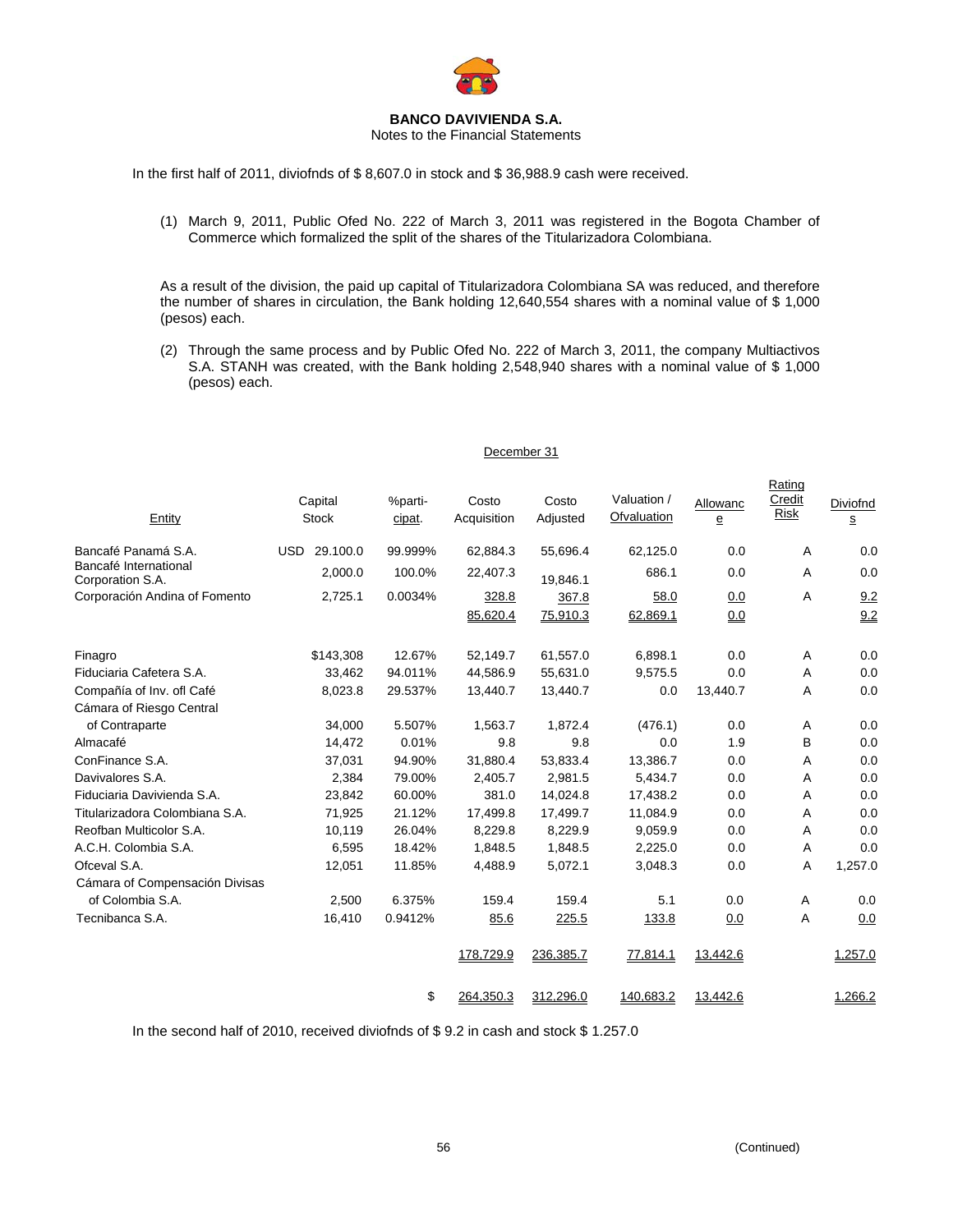

# **7. Loons and Financial Leases**

# **7.1 Loons and financial leases per modality**

|                               | June 30            | December 31   |
|-------------------------------|--------------------|---------------|
| Commercial Loons:             |                    |               |
| Corporate and builofrs        | \$<br>7,800,331.6  | 7,322,883.8   |
| Others commercial lines       | 3,085,155.3        | 2,650,029.8   |
| Credit cards                  | 272,967.5          | 244,402.7     |
| Vehicles                      | 5,818.0            | 10,711.5      |
| Overdrafts in current account | 125,299.8          | 64,732.3      |
|                               | 11,289,572.2       | 10,292,760.1  |
| Mortgage Leases               | 1,517,029.1        | 1,376,563.0   |
|                               | 12,806,601.3       | 11,669,323.1  |
| Mortgage Loons                | 2,255,194.5        | 1,771,169.9   |
| Consumer Loons:               |                    |               |
| Credit card                   | 2,098,654.3        | 1,883,988.9   |
| <b>Other Consumer lines</b>   | 5,200,677.8        | 4,697,430.7   |
| Vehicles                      | 1,002,562.2        | 867,875.3     |
| Overdrafts in current account | 69,714.8           | 47,835.9      |
|                               | 8,371,609.1        | 7,497,130.8   |
| Micro-credit                  | 25.9               | 73.6          |
| Loons total                   | \$<br>23,433,430.8 | 20,937,697.4  |
| Less individual allowance     | (1,210,190.5)      | (1,100,545.9) |
| Net Loons sub-total           | \$<br>22,223,240.3 | 19,837,151.5  |
| Less general allowance        | (22, 552.2)        | (17, 712.4)   |
| Net Loons total               | \$<br>22,200,688.1 | 19,819,439.1  |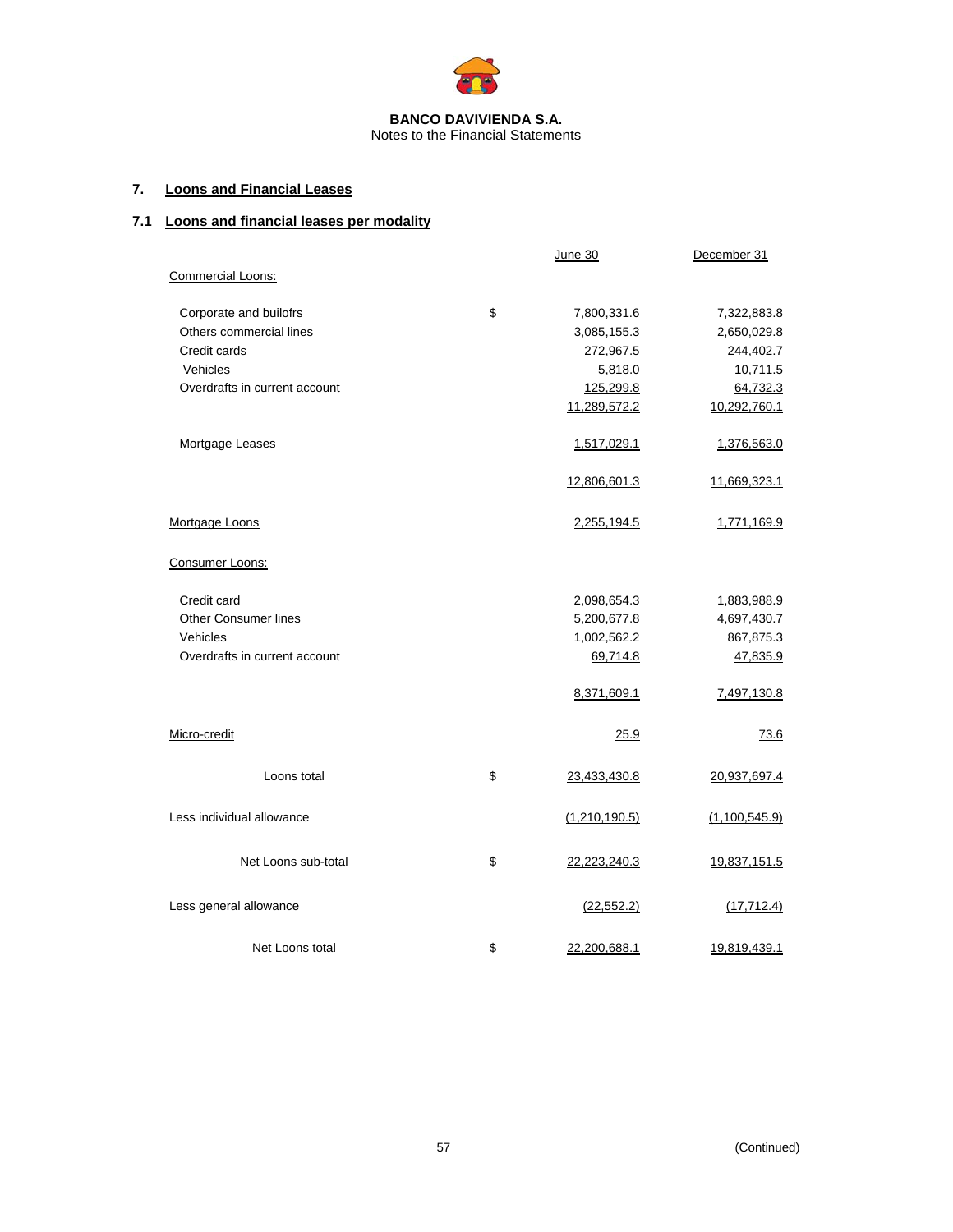

At June 30,2011 and December 31, 2010, the issue of mortgage and ancillary bonds with Mortgage Loons rated at A and a term of 7 years (prepaid for the issuer every three months), are guaranteed, thus:

|                                |   | June 30  | December 31 |  |
|--------------------------------|---|----------|-------------|--|
| Issuance II <sup>*</sup>       | S | 0.0      | 12,304.6    |  |
| <b>Issuance III</b>            |   | 33,051.7 | 35,387.3    |  |
| * Performance in February 2011 | S | 33,051.7 | 47,691.9    |  |

#### **7.2 Social Interest Mortgage**

The Bank has assigned recourses to finance social interest Mortgage in compliance with the provisions of Ofcrees 1041 of 1995 and 1122 of 1996.

For the first half of 2011, the Bank placed resources of \$369,609.3, \$255,286.4 in individual loans and \$ 114,332.9 in construction loans, and for the second half of 2010 placed resources of \$ 376,545.3, \$ 283,005.8 in individual loans and \$ 93,539.5 in construction loans.

The value of social interest Mortgage Loons is as follows:

|              |   | June 30     | December 31 |
|--------------|---|-------------|-------------|
| Individuales |   | 1,410,559.5 | 1,196,218.1 |
| Constructors |   | 98,864.3    | 62,281.3    |
|              | S | 1.509.423.8 | 1.258.499.4 |

#### **Loons with subsidized rate**

To comply with ofcree 1143 of 2009, issued by the government through which the mechanism of "Conditional Coverage" is created, the Bank implemented procedures for the implementation of this mechanism in the disbursement of Mortgage Loons and leases contracts for new home purchases.

This procedure allows lower interest rates to be charged during the first seven years of each loan and in accordance with established ranges, as follows:

| <b>Property Value</b>     | Coverage Rate |
|---------------------------|---------------|
| Legal Minimum Wage        | Percentage    |
|                           |               |
| Public Mortgage Up to 135 | 5%            |
| >135 up to 235            | 4%            |
| >235 up to 335            | $3%^*$        |

\* On May 12, 2011, the Banco of la República reported that the quotas for the 3% coverage rate benefit were filled.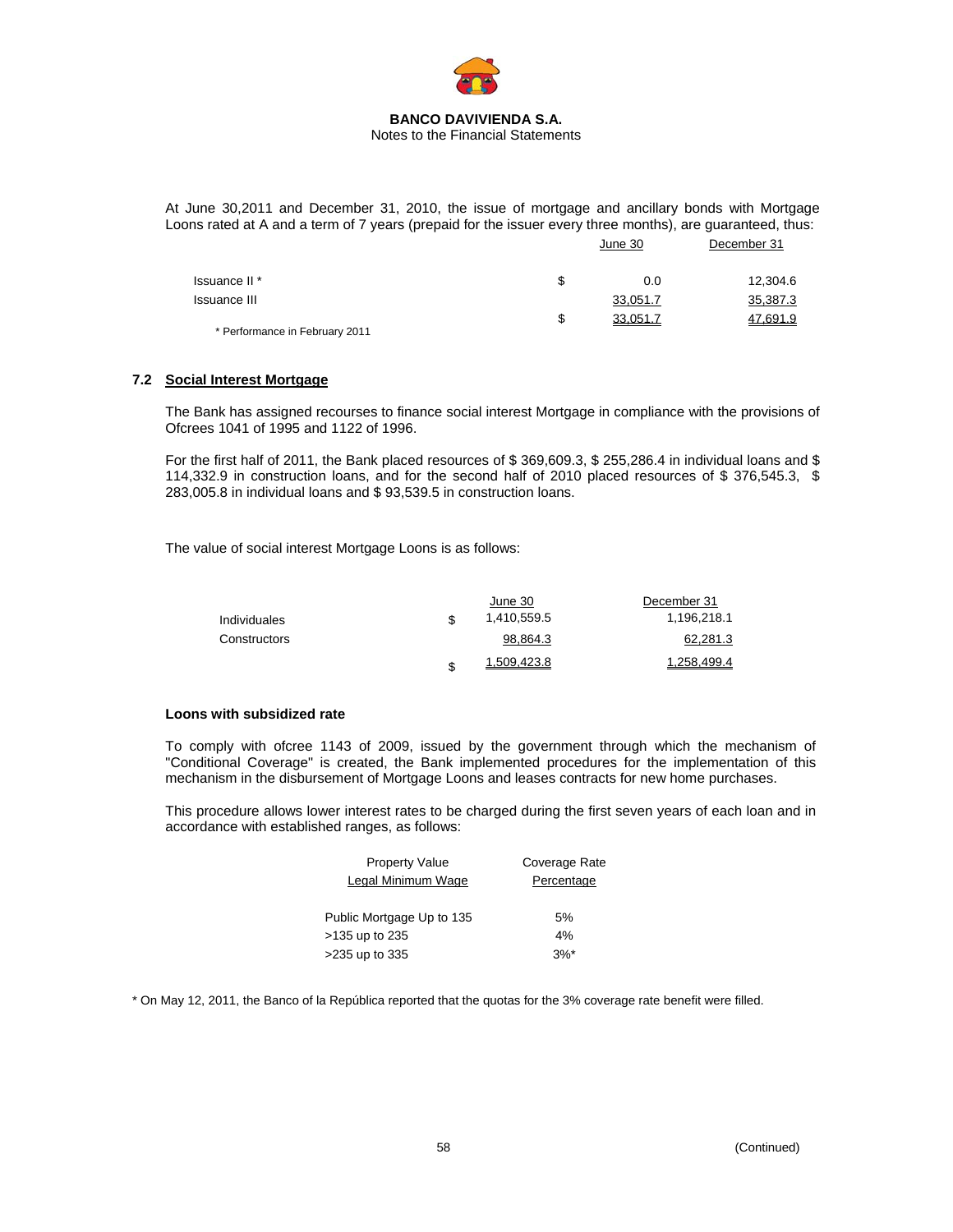

Notes to the Financial Statements

The Bank will generate a monthly bill to the Banco of la República for the implementation of coverage benefit In accordance with established procedures.

The coverage benefit will end for:

- Early cancellation of credit or lease contract
- If the ofbtor is in arrears exceeding three consecutive months
- At the request of the credit ofbtors
- By credit subrogation
- By transfer/surrenofr of the lease
- For bringing the ofadline forward.

# Cover granted by the Bank

The Bank offered its customers an additional incentive from installment 85 for the maximum next eight (8) years; the Bank will assume the value that the government had been paying unofr the same conditions. to June 30, 2011 and December 31, 2010 a provision of \$ 9,150.0 was estimated for \$ 3,847.0, respectively based on a moofl that consiofrs the actual conduct of the loans.

At June 30, 2011 and December 31, 2010 the Bank has disbursed 42,065 and 31,421 Mortgage Loons obligations unofr this benefit for \$1.581.576.8 and \$1.261.827.0, respectively.

### **7.3 Loons and financial leases per risk ratings and guarantee**

At June 30,2011 and December 31, 2010, the Bank rated one hundred percent (100%) of its loons and financial leases, interest and other concepts in accordance with the Basic Memoradnum Letter 100, 1995 from the Superintendency Finance of Colombia. The result of said rating is the following: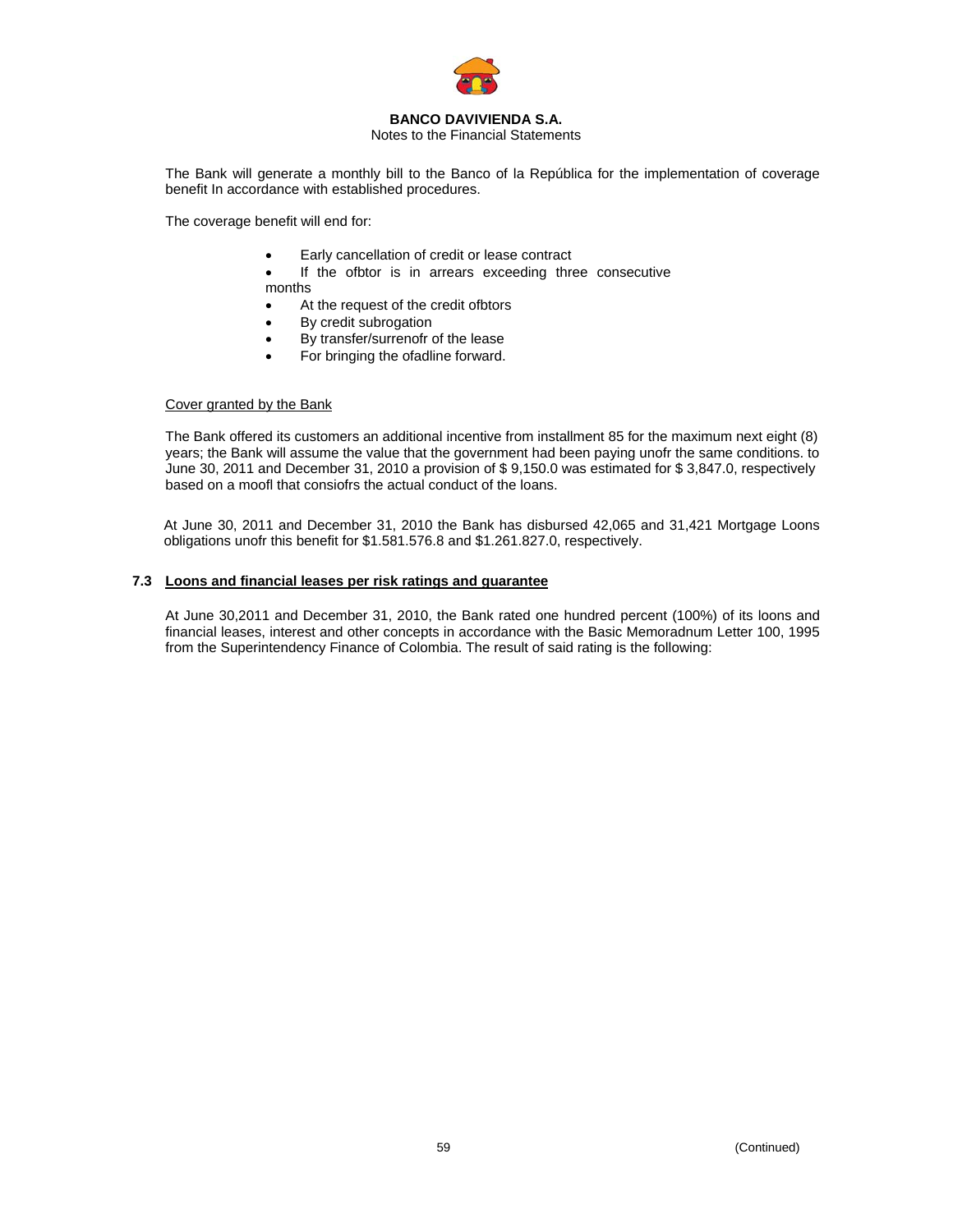

Notes to the Financial Statements

June 30

|                              | <b>CAPITAL</b> | <b>INTERESTS</b> | <b>OTHERS</b> | <b>TOTAL</b> | <b>GUARANTIES</b> | <b>ALLOWANCE</b> |                  | <b>ALLOWANCE</b> |  |
|------------------------------|----------------|------------------|---------------|--------------|-------------------|------------------|------------------|------------------|--|
|                              |                |                  |               |              | <b>ADMISIBLE</b>  | CAPITAL          | <b>INTERESTS</b> | <b>OTHERS</b>    |  |
| COMMERCIAL SUITABLE GUARANTY |                |                  |               |              |                   |                  |                  |                  |  |
| A - Normal                   | \$2,458,562.7  | 20,316.3         | 1,439.7       | 2,480,318.7  | 8,494,405.6       | 58,035.5         | 500.7            | 189.8            |  |
| B - Aceptable                | 104,650.9      | 1,355.6          | 207.1         | 106,213.6    | 401,123.6         | 17,152.6         | 144.0            | 103.4            |  |
| $C -$ Officient              | 30,565.9       | 515.5            | 179.0         | 31,260.4     | 99,852.3          | 6,938.7          | 381.4            | 162.2            |  |
| D - Difficult collection     | 29,685.6       | 821.9            | 289.3         | 30,796.8     | 87,106.5          | 29,685.6         | 799.8            | 285.3            |  |
| $E - Irrecoverable$          | 22,914.5       | 252.6            | 35.4          | 23,202.5     | 57,322.0          | 22,914.5         | 247.2            | 35.2             |  |
|                              | 2,646,379.6    | 23,261.9         | 2,150.5       | 2,671,792.0  | 9,139,810.0       | 134,726.9        | 2,073.1          | 775.9            |  |
| COMMERCIAL OTHERS GUARANTIES |                |                  |               |              |                   |                  |                  |                  |  |
| A - Normal                   | 9,733,707.4    | 80,434.5         | 5,700.1       | 9,819,842.0  | 0.0               | 229,768.8        | 1,982.5          | 751.5            |  |
| B - Aceptable                | 265,801.6      | 3,443.0          | 525.9         | 269,770.5    | 0.0               | 43,565.7         | 365.8            | 262.5            |  |
| $C -$ Officient              | 39,189.1       | 661.0            | 229.5         | 40,079.6     | 0.0               | 8,896.4          | 489.0            | 208.0            |  |
| D - Difficult collection     | 89,956.0       | 2,490.5          | 876.6         | 93,323.1     | 0.0               | 89,956.0         | 2,423.8          | 864.5            |  |
| $E - Irrecoverable$          | 31,567.6       | 348.0            | 48.8          | 31,964.4     | 0.0               | 31,568.0         | 340.5            | 48.5             |  |
|                              | 10,160,221.7   | 87,377.0         | 7,380.9       | 10,254,979.6 | 0.0               | 403,754.9        | 5,601.6          | 2,135.0          |  |
|                              | \$12,806,601.3 | 110,638.9        | 9,531.4       | 12,926,771.6 | 9,139,810.0       | 538,481.8        | 7,674.7          | 2,910.9          |  |
| CONSUMER SUITABLE GUARANTY   |                |                  |               |              |                   |                  |                  |                  |  |
| A - Normal                   | \$823,349.9    | 7,858.0          | 1,978.7       | 833,186.6    | 2,265,067.1       | 23,119.2         | 264.4            | 91.5             |  |
| B - Aceptable                | 39,270.0       | 784.6            | 140.2         | 40,194.8     | 104,350.9         | 4,044.0          | 198.3            | 40.2             |  |
| $C -$ Officient              | 18,980.3       | 386.6            | 62.3          | 19,429.2     | 59,145.3          | 3,073.8          | 320.0            | 52.2             |  |
| D - Difficult collection     | 19,199.0       | 488.8            | 87.8          | 19,775.6     | 48,609.7          | 19,199.0         | 467.4            | 85.4             |  |
| $E - Irrecoverable$          | 15,401.9       | 222.4            | 92.1          | 15,716.4     | 39,260.4          | 15,401.9         | 209.7            | 90.2             |  |
|                              | 916,201.1      | 9,740.4          | 2,361.1       | 928,302.6    | 2,516,433.4       | 64,837.9         | 1,459.8          | 359.5            |  |
| OTHER CONSUMER GUARANTEES    |                |                  |               |              |                   |                  |                  |                  |  |
| A - Normal                   | 6,650,412.4    | 63,470.8         | 15,982.1      | 6,729,865.3  | 0.0               | 186,740.2        | 2,135.9          | 739.2            |  |
| B - Aceptable                | 339,513.4      | 6,783.5          | 1,212.4       | 347,509.3    | 0.0               | 34,962.6         | 1,714.6          | 347.5            |  |
| C - Officient                | 159,588.2      | 3,250.9          | 524.2         | 163,363.3    | 0.0               | 25,844.4         | 2,690.3          | 438.7            |  |
| D - Difficult collection     | 221,331.8      | 5,635.0          | 1,012.7       | 227,979.5    | 0.0               | 221,331.8        | 5,388.4          | 984.4            |  |
| $E - Irrecoverable$          | 84,562.2       | 1,221.0          | 505.7         | 86,288.9     | 0.0               | 84,562.1         | 1,151.1          | 495.4            |  |
|                              | 7,455,408.0    | 80,361.2         | 19,237.1      | 7,555,006.3  | 0.0               | 553,441.1        | 13,080.3         | 3,005.2          |  |
|                              | \$8,371,609.1  | 90,101.6         | 21,598.2      | 8,483,308.9  | 2,516,433.4       | 618,279.0        | 14,540.1         | 3,364.7          |  |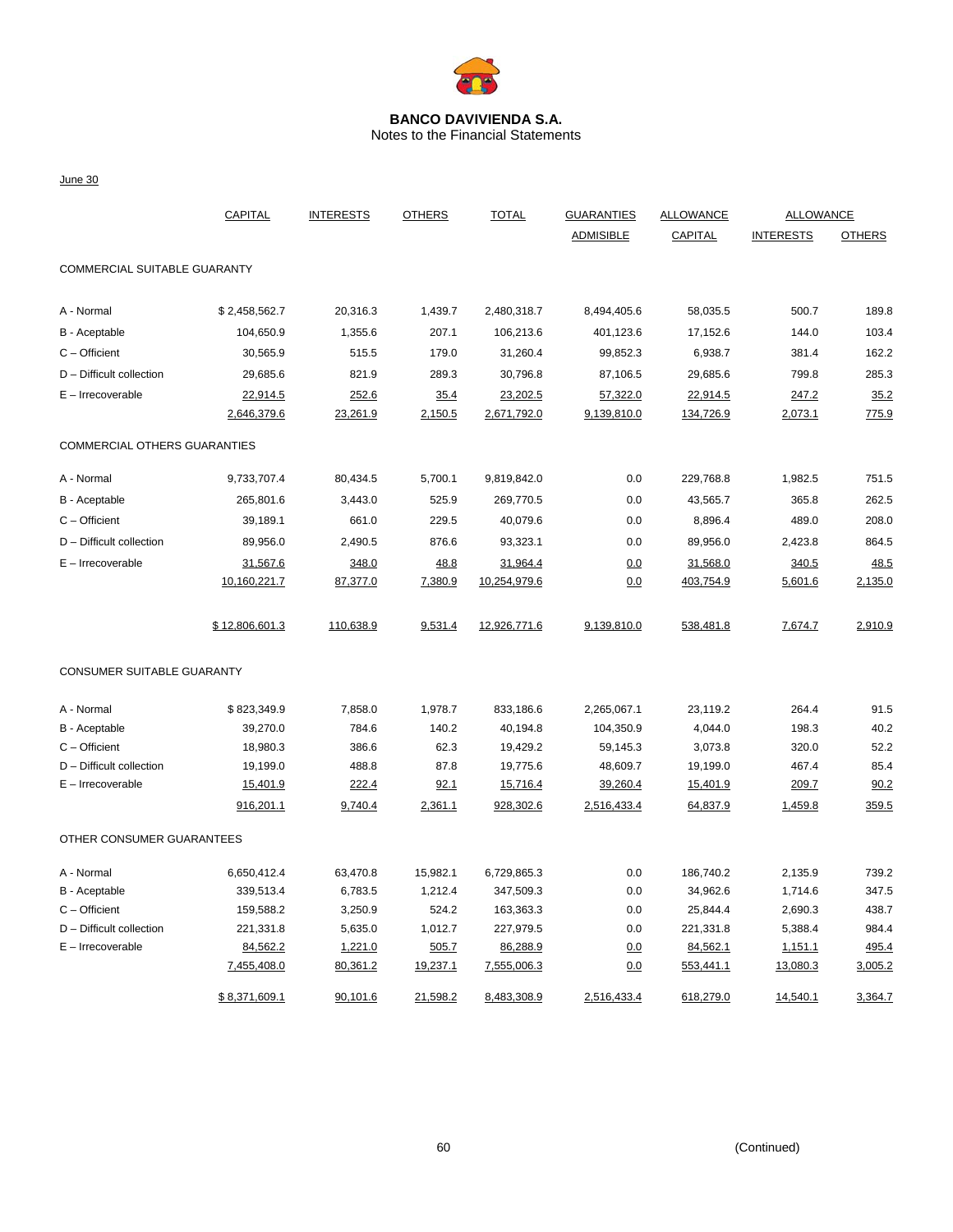

Notes to the Financial Statements

June 30

|                              | CAPITAL        |           | <b>OTHERS</b> | <b>TOTAL</b> | <b>GUARANTIES</b> | <b>ALLOWANCE</b> | <b>ALLOWANCE</b> |               |
|------------------------------|----------------|-----------|---------------|--------------|-------------------|------------------|------------------|---------------|
|                              |                |           |               |              | <b>ADMISIBLE</b>  | CAPITAL          | <b>INTERESTS</b> | <b>OTHERS</b> |
| MICROCREDIT OTHER WARRANTIES |                |           |               |              |                   |                  |                  |               |
| A - Normal                   | \$19.9         | 0.1       | 0.0           | 20.0         | 0.0               | 0.3              | 0.0              | 0.0           |
| B - Aceptable                | 2.8            | 0.0       | 0.0           | 2.8          | 0.0               | 0.1              | 0.0              | 0.0           |
| $C -$ Officient              | 0.7            | 0.0       | 0.0           | 0.7          | 0.0               | 0.2              | 0.0              | 0.0           |
| $D$ – Difficult collection   | 0.0            | 0.0       | 0.0           | 0.0          | 0.0               | 0.0              | 0.0              | 0.0           |
| $E -$ Irrecoverable          | 2.5            | 0.0       | 0.1           | 2.6          | 0.0               | 2.6              | 0.0              | 0.1           |
|                              | 25.9           | 0.1       | 0.1           | 26.1         | 0.0               | 3.2              | 0.0              | 0.1           |
| <b>General Allowance</b>     |                |           |               |              |                   | 0.3              |                  |               |
|                              | 25.9           | 0.1       | 0.1           | 26.1         | 0.0               | 3.5              | 0.0              | 0.1           |
| MORTGAGE LOONS               |                |           |               |              |                   |                  |                  |               |
| A - Normal                   | 2,104,367.6    | 9,705.4   | 9,636.7       | 2,123,709.7  | 4,808,265.3       | 31,715.6         | 586.6            | 2,519.0       |
| B - Aceptable                | 101.179.4      | 251.1     | 1,500.4       | 102,930.9    | 283,022.2         | 5,262.8          | 240.8            | 1,496.1       |
| $C -$ Officient              | 34,981.0       | 95.8      | 709.0         | 35,785.8     | 106,010.5         | 7,035.5          | 95.8             | 709.0         |
| $D$ – Difficult collection   | 13,157.0       | 56.7      | 415.0         | 13,628.7     | 38,756.7          | 7,903.4          | 56.7             | 415.0         |
| $E - Irrecoverable$          | 1,509.5        | 6.5       | 87.3          | 1,603.3      | 5,358.2           | 1,509.3          | 6.3              | 87.6          |
|                              | 2,255,194.5    | 10,115.5  | 12,348.4      | 2,277,658.4  | 5,241,412.9       | 53,426.6         | 986.2            | 5,226.7       |
| <b>General Allowance</b>     |                |           |               |              |                   | 22,551.8         |                  |               |
|                              | \$2,255,194.5  | 10,115.5  | 12,348.4      | 2,277,658.4  | 5,241,412.9       | 75,978.4         | 986.2            | 5,226.7       |
|                              | \$23.433.430.8 | 210.856.1 | 43.478.1      | 23.687.765.0 | 16.897.656.3      | 1.232.742.7      | 23.201.0         | 11,502.4      |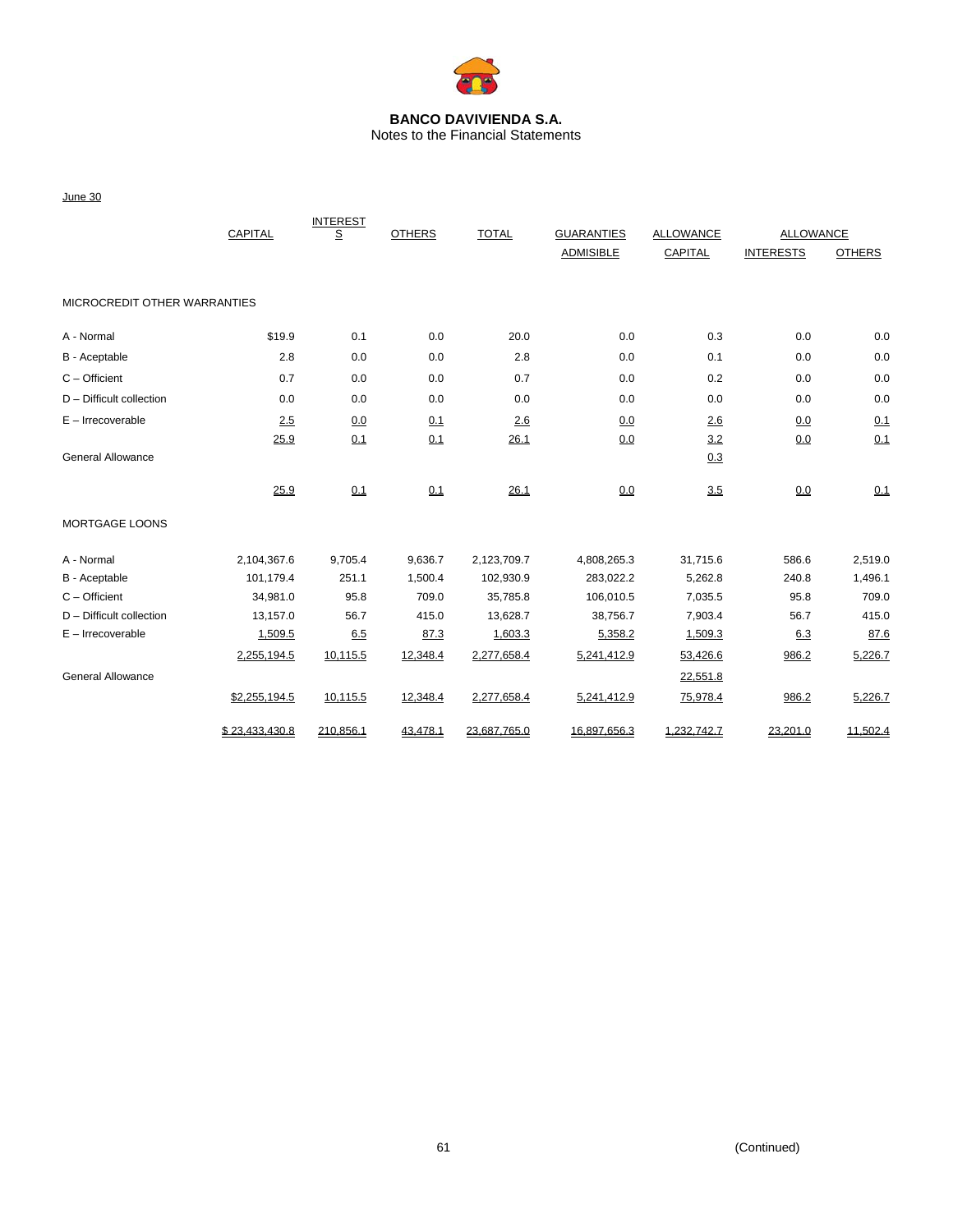

Notes to the Financial Statements

December 31

|                              | CAPITAL        | <b>INTERESTS</b> | <b>OTHERS</b><br><b>TOTAL</b><br><b>GUARANTIES</b> |              |                  | <b>ALLOWANCE</b> | <b>ALLOWANCE</b> |               |
|------------------------------|----------------|------------------|----------------------------------------------------|--------------|------------------|------------------|------------------|---------------|
|                              |                |                  |                                                    |              | <b>ADMISIBLE</b> | CAPITAL          | <b>INTERESTS</b> | <b>OTHERS</b> |
| COMMERCIAL SUITABLE GUARANTY |                |                  |                                                    |              |                  |                  |                  |               |
| A - Normal                   | \$1,943,772.1  | 16,751.0         | 1,078.2                                            | 1,961,601.3  | 7,644,417.8      | 49,486.3         | 427.7            | 148.1         |
| B - Aceptable                | 141,410.0      | 1,276.1          | 279.5                                              | 142,965.6    | 643,414.9        | 17,007.7         | 137.7            | 171.1         |
| $C -$ Officient              | 33,176.9       | 539.7            | 175.8                                              | 33,892.3     | 113,174.6        | 8,786.3          | 419.1            | 166.7         |
| D - Difficult collection     | 15,241.0       | 365.9            | 100.0                                              | 15,706.9     | 67,630.1         | 15,241.0         | 343.5            | 98.0          |
| $E - Irrecoverable$          | 26,078.9       | 344.1            | 73.3                                               | 26,496.3     | 76,918.0         | 26,078.9         | 325.9            | 72.7          |
|                              | 2,159,678.9    | 19,276.8         | 1,706.8                                            | 2,180,662.4  | 8,545,555.4      | 116,600.3        | 1,654.0          | 656.7         |
| COMMERCIAL OTHERS GUARANTIES |                |                  |                                                    |              |                  |                  |                  |               |
| A - Normal                   | 9,114,453.3    | 78,546.4         | 5,055.9                                            | 9,198,055.7  | 0.0              | 232,044.0        | 2,005.6          | 694.3         |
| B - Aceptable                | 236,996.6      | 2,138.7          | 468.5                                              | 239,603.7    | 0.0              | 28,504.2         | 230.8            | 286.8         |
| $C -$ Officient              | 41,109.2       | 668.8            | 217.8                                              | 41,995.7     | 0.0              | 10,887.1         | 519.3            | 206.6         |
| D - Difficult collection     | 93,936.7       | 2,254.9          | 616.3                                              | 96,807.9     | 0.0              | 93,936.7         | 2,117.1          | 604.3         |
| E - Irrecoverable            | 23,148.4       | 305.4            | 65.1                                               | 23,518.9     | 0.0              | 23,148.5         | 289.3            | 64.5          |
|                              | 9,509,644.2    | 83,914.2         | 6,423.5                                            | 9,599,981.8  | 0.0              | 388,520.5        | 5,162.2          | 1,856.5       |
|                              | \$11,669,323.1 | 103,190.9        | 8,130.3                                            | 11,780,644.2 | 8,545,555.4      | 505,120.8        | 6,816.2          | 2,513.2       |
| CONSUMER SUITABLE GUARANTY   |                |                  |                                                    |              |                  |                  |                  |               |
| A - Normal                   | \$743,987.2    | 6,322.7          | 1,888.3                                            | 752,198.2    | 2,089,053.0      | 20,576.4         | 214.1            | 88.6          |
| $B -$ Aceptable              | 28,146.3       | 478.9            | 106.1                                              | 28,731.3     | 87,302.5         | 2,975.2          | 121.6            | 32.7          |
| $C -$ Officient              | 18,208.1       | 295.1            | 62.0                                               | 18,565.2     | 50,479.2         | 3,006.4          | 246.0            | 53.3          |
| D - Difficult collection     | 15,432.9       | 323.5            | 67.6                                               | 15,824.0     | 39,502.7         | 15,432.9         | 306.9            | 66.0          |
| $E - Irrecoverable$          | 15,972.9       | 193.9            | 100.0                                              | 16,266.8     | 43,626.0         | 15,972.9         | 179.5            | 97.3          |
|                              | 821,747.4      | 7,614.2          | 2,224.0                                            | 831,585.5    | 2,309,963.3      | 57,963.8         | 1,068.2          | 337.9         |
| OTHER CONSUMER GUARANTEES    |                |                  |                                                    |              |                  |                  |                  |               |
| A - Normal                   | 6,002,664.2    | 51,013.3         | 15,234.6                                           | 6,068,912.1  | 0.0              | 166,015.3        | 1,727.1          | 714.4         |
| B - Aceptable                | 259,462.6      | 4,414.9          | 978.3                                              | 264,855.7    | 0.0              | 27,427.0         | 1,121.1          | 301.6         |
| C - Officiente               | 138,783.1      | 2,249.4          | 472.6                                              | 141,505.1    | 0.0              | 22,915.1         | 1,875.2          | 406.2         |
| D - Difícil Cobro            | 188,359.8      | 3,948.2          | 824.7                                              | 193,132.7    | 0.0              | 188,359.8        | 3,746.2          | 805.0         |
| E - Irrecuperable            | 86,113.7       | 1,045.4          | 539.4                                              | 87,698.5     | 0.0              | 86,113.7         | 967.9            | 524.8         |
|                              | 6,675,383.4    | 62,671.1         | 18,049.6                                           | 6,756,104.1  | 0.0              | 490,830.9        | 9,437.5          | 2,752.0       |
|                              | 7,497,130.8    | 70,285.3         | 20,273.5                                           | 7,587,689.6  | 2,309,963.3      | 548,794.7        | 10,505.6         | 3,089.8       |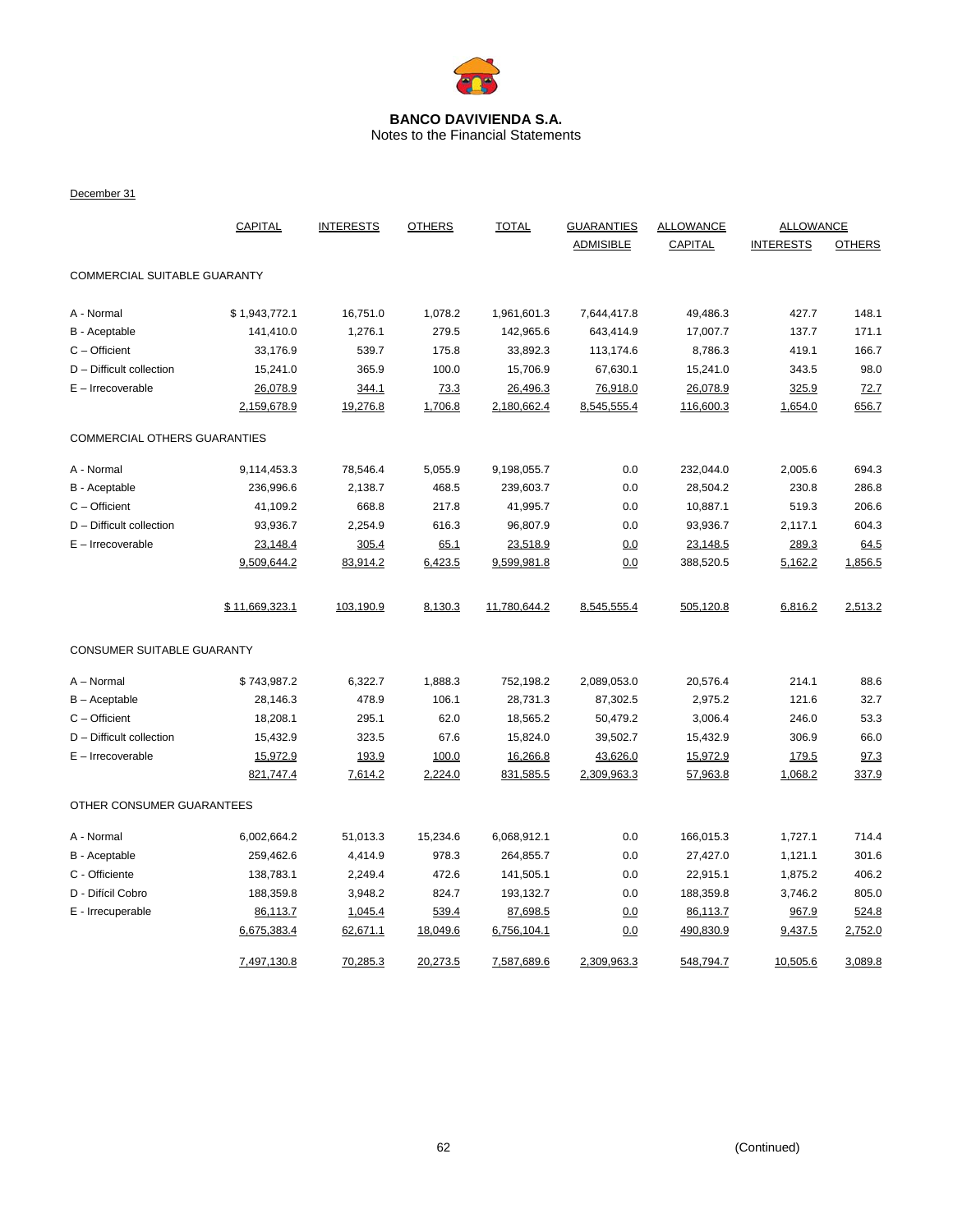

Notes to the Financial Statements

#### December 31

|                              | CAPITAL        | <b>INTERESTS</b> | <b>OTHERS</b> | <b>TOTAL</b> | <b>GUARANTIES</b> | <b>ALLOWANCE</b> | ALLOWANCE        |               |
|------------------------------|----------------|------------------|---------------|--------------|-------------------|------------------|------------------|---------------|
|                              |                |                  |               |              | <b>ADMISIBLE</b>  | CAPITAL          | <b>INTERESTS</b> | <b>OTHERS</b> |
| MICROCREDIT OTHER WARRANTIES |                |                  |               |              |                   |                  |                  |               |
| A - Normal                   | 53.1           | 0.3              | 3.2           | 56.6         | 22.0              | 0.9              | 0.0              | 0.2           |
| $B -$ Acceptable             | 6.5            | 0.1              | 0.2           | 6.8          | 2.7               | 0.3              | 0.0              | $0.0\,$       |
| $C -$ Officient              | 7.5            | 0.1              | 0.7           | 8.3          | 3.1               | 2.2              | 0.1              | 0.7           |
| $E -$ Irrecoverable          | 6.5            | 0.1              | 0.5           | 7.2          | 2.7               | 6.5              | 0.1              | 0.5           |
|                              | 73.6           | 0.6              | 4.6           | 78.8         | 30.5              | 10.0             | 0.2              | 1.4           |
| General Allowance            |                |                  |               |              |                   | 0.7              |                  |               |
|                              | \$73.6         | 0.6              | <u>4.6</u>    | 78.8         | 30.5              | 10.7             | 0.2              | 1.4           |
| <b>MORTGAGE LOONS</b>        |                |                  |               |              |                   |                  |                  |               |
| $A - Normal$                 | \$1,613,214.2  | 7,086.9          | 9,727.6       | 1,630,028.7  | 4,237,958.5       | 24,286.4         | 495.6            | 2,683.4       |
| $B -$ Aceptable              | 106,982.6      | 301.9            | 1,776.7       | 109,061.2    | 302,958.2         | 5,575.0          | 293.1            | 1,773.9       |
| $C -$ Officient              | 37,374.8       | 121.5            | 793.5         | 38,289.8     | 111,306.8         | 7,535.4          | 121.5            | 793.5         |
| $D$ – Difficult collection   | 10,947.1       | 39.5             | 387.7         | 11,374.3     | 36,118.3          | 6,572.4          | 39.5             | 387.7         |
| $E -$ Irrecoverable          | 2,651.2        | 10.2             | 144.1         | 2,805.5      | 9,580.0           | 2,651.2          | 10.2             | 144.1         |
|                              | 1,771,169.9    | 7,560.1          | 12,829.6      | 1,791,559.6  | 4,697,921.8       | 46,620.4         | 960.0            | 5,782.5       |
| <b>General Allowance</b>     |                |                  |               |              |                   | 17,711.7         |                  |               |
|                              | 1,771,169.9    | 7,560.1          | 12,829.6      | 1,791,559.6  | 4,697,921.8       | 64,332.1         | 960.0            | 5,782.5       |
|                              | \$20.937.697.4 | 181,037.1        | 41,238.0      | 21,159,972.3 | 15,553,471.0      | 1,118,258.3      | 18,282.1         | 11,386.9      |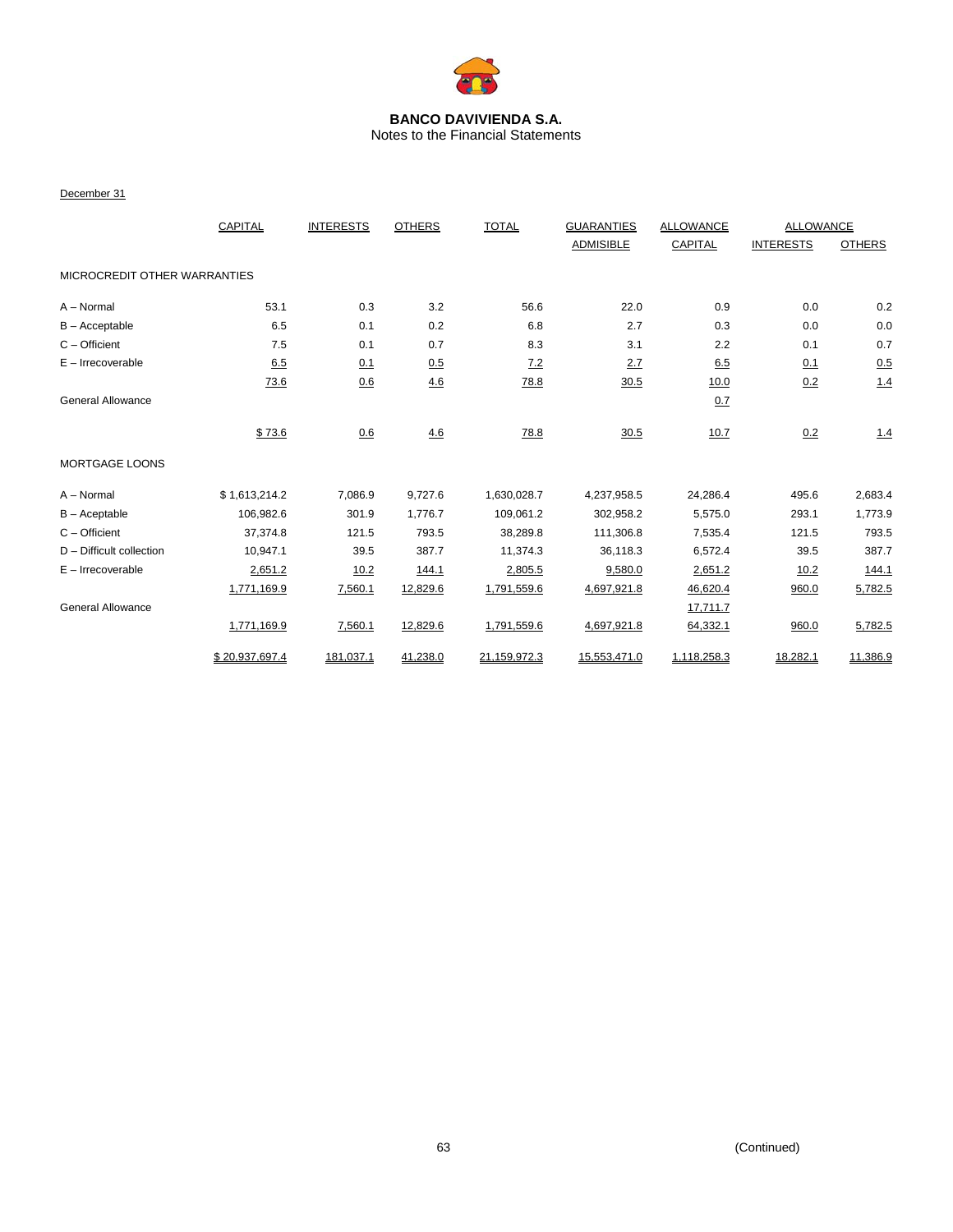

# Notes to the Financial Statements

# **7.4 Credit Loons and financial leases per economic sector**

|                                                                          |                | June 30               |         | December 31    |         |
|--------------------------------------------------------------------------|----------------|-----------------------|---------|----------------|---------|
| <b>Sectors</b>                                                           | <b>Balance</b> | % Particip.           | Balance | % Particip.    | Sectors |
| To the families for their acquisition of goods and services              |                | \$8,371,609.1         | 35.73%  | 7,497,130.7    | 35.81%  |
| To the families for Mortgage                                             |                | 3,772,223.5           | 16.10%  | 3,146,150.5    | 15.03%  |
| Services renofred to companies                                           |                | 1,767,285.6           | 7.54%   | 2,387,909.8    | 11.40%  |
| Construction                                                             |                | 570,065.8             | 2.43%   | 539,215.3      | 2.58%   |
| Wholesale and retail business                                            |                | 1,282,174.2           | 5.47%   | 857,483.3      | 4.10%   |
| Transport and communications                                             |                | 1,798,761.6           | 7.68%   | 704,832.6      | 3.37%   |
| Agriculture, forestry, cattle breeding, fishing and hunting              |                | 646,089.0             | 2.76%   | 415,846.2      | 1.99%   |
| Manufacturing of food products                                           |                | 395,124.7             | 1.69%   | 467,810.5      | 2.23%   |
| Health, education, recreation and culture services                       |                | 623,167.8             | 2.66%   | 1,289,336.9    | 6.16%   |
| Vehicles                                                                 |                | 166,253.9             | 0.71%   | 100,100.4      | 0.48%   |
| Public administration and offense                                        |                | 268,349.4             | 1.15%   | 419,185.7      | 2.00%   |
| Manufacturing of textile products, garments, leathers and their products |                | 262,530.5             | 1.12%   | 142,152.4      | 0.68%   |
| Electricity, gas and water supply                                        |                | 342,934.2             | 1.46%   | 130,490.9      | 0.62%   |
| Manufacturing of metallic products of bases and manufactured             |                | 197,333.4             | 0.84%   | 145,118.9      | 0.69%   |
| Manufacturing of mineral products not metallic                           |                | 356,637.9             | 1.52%   | 253,189.6      | 1.21%   |
| Manufacturing of chemical substances, chemical products and rubber       |                | 175,866.8             | 0.75%   | 92,158.9       | 0.44%   |
| Manufacturing of paper and its printing and publishing products          |                | 142,176.0             | 0.61%   | 81,928.3       | 0.39%   |
| Manufacturing of other manufactured products, incluof wood               |                | 22,354.2              | 0.10%   | 21,866.2       | 0.10%   |
| Exploitation of coal mines, extraction of cruof oil and natural gas      |                | 694,399.3             | 2.96%   | 843,818.6      | 4.03%   |
| Manufacturing of transport equipment                                     |                | 35,905.2              | 0.15%   | 7,804.2        | 0.04%   |
| Manufacturing of Machinery and Equipment                                 |                | 153,468.4             | 0.65%   | 42,837.5       | 0.20%   |
| Hotels and restaurants                                                   |                | 113,284.5             | 0.48%   | 58,772.9       | 0.28%   |
| Extraction of metallic and not metallic minerals                         |                | 61,131.3              | 0.26%   | 65,976.1       | 0.32%   |
| Manufacturing of drinks and tobacco                                      |                | 131,380.8             | 0.56%   | 121,380.2      | 0.58%   |
| <b>Others</b>                                                            |                | 655.8                 | 0.00%   |                | 0.00%   |
| To the families for their acquisition of goods and services              |                | 1,082,267.9           | 4.62%   | 1,105,200.8    | 5.27%   |
|                                                                          |                | <u>\$23,433,430.8</u> | 100.00% | \$20,937,697.4 | 100.00% |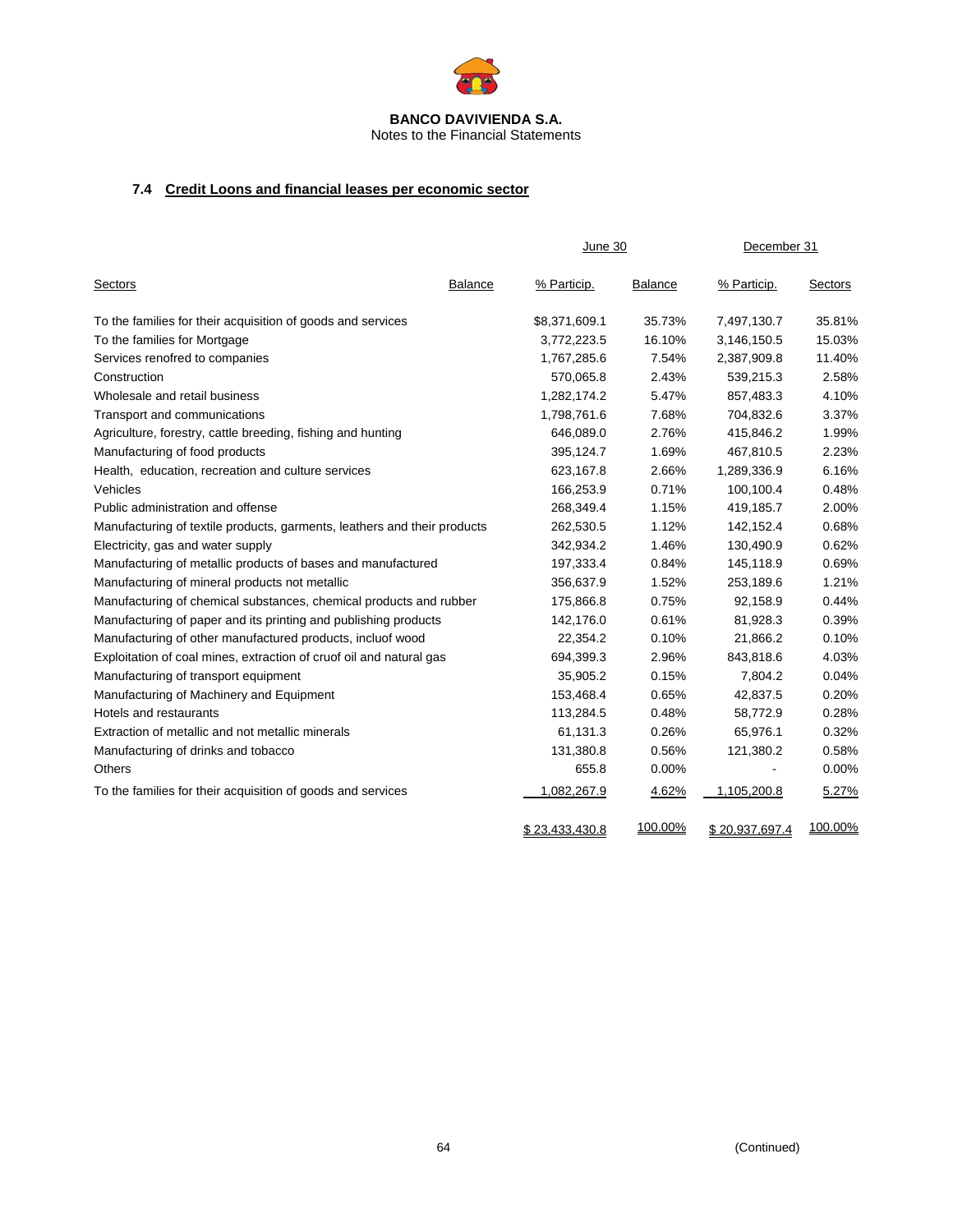

Notes to the Financial Statements

# **7.5 Credit Loons and Financial Leases per geographical area**

### **COMMERCIAL LOONS**

| June 30                          |                |                  |               |              |                   | <b>ALLOWANCE</b> | Allowance        |               |
|----------------------------------|----------------|------------------|---------------|--------------|-------------------|------------------|------------------|---------------|
|                                  | CAPITAL        | <b>INTERESTS</b> | <b>OTHERS</b> | <b>TOTAL</b> | <b>GUARANTIES</b> | <b>CAPITAL</b>   | <b>INTERESTS</b> | <b>OTHERS</b> |
| Bogotá                           | \$6,370,014.3  | 55,719.8         | 3,528.9       | 6,429,263.0  | 4,675,967.3       | 255,847.2        | 2,925.9          | 1,402.7       |
| Antioquia                        | 2,740,810.1    | 22,875.7         | 2,590.7       | 2,766,276.5  | 2,068,236.5       | 126,593.6        | 2,034.4          | 395.4         |
| Nororiental                      | 2,201,556.6    | 20,532.3         | 2,244.2       | 2,224,333.1  | 1,532,124.3       | 103,726.8        | 1,822.2          | 767.1         |
| Surocciofntal                    | 1,362,501.1    | 11,102.0         | 1,167.6       | 1,374,770.7  | 863,481.0         | 50,275.1         | 885.7            | 345.7         |
| Miami                            | 131,719.2      | 409.1            | 0.0           | 132,128.3    | 0.9               | 2,039.1          | 6.5              | 0.0           |
|                                  | \$12,806,601.3 | 110,638.9        | 9,531.4       | 12,926,771.6 | 9,139,810.0       | 538,481.8        | 7,674.7          | 2,910.9       |
| <b>CARTERA</b><br><b>CONSUMO</b> |                |                  |               |              |                   |                  |                  |               |
| Bogotá                           | 4,253,031.1    | 47,025.0         | 11,447.1      | 4,311,503.2  | 1,455,845.3       | 334,741.6        | 8,472.0          | 1,824.9       |
| Antioquia                        | 1,258,666.9    | 12,793.1         | 3,078.1       | 1,274,538.1  | 359,905.6         | 79,515.4         | 1,584.9          | 369.3         |
| Nororiental                      | 1,769,977.5    | 19,008.2         | 4,312.7       | 1,793,298.4  | 440,656.0         | 129,113.0        | 2,860.9          | 760.3         |
| Surocciofntal                    | 1,089,933.6    | 11,275.3         | 2,760.3       | 1,103,969.2  | 260,026.5         | 74,909.0         | 1,622.3          | 410.2         |
|                                  | \$8,371,609.1  | 90,101.6         | 21,598.2      | 8,483,308.9  | 2,516,433.4       | 618,279.0        | 14,540.1         | 3,364.7       |
| <b>MICROCREDITO</b>              |                |                  |               |              |                   |                  |                  |               |
| Bogotá                           | 6.0            | 0.0              | 0.0           | 6.0          | 0.0               | 1.3              | 0.0              | 0.0           |
| Antioquia                        | 16.2           | 0.1              | 0.1           | 16.4         | 0.0               | 2.0              | 0.0              | 0.1           |
| Nororiental                      | 2.4            | 0.0              | 0.0           | 2.4          | 0.0               | 0.0              | 0.0              | 0.0           |
| Surocciofntal                    | 1.3            | 0.0              | 0.0           | 1.3          | 0.0               | 0.2              | 0.0              | 0.0           |
|                                  | \$25.9         | 0.1              | 0.1           | 26.1         | 0.0               | 3.5              | 0.0              | 0.1           |
| <b>CARTERA VIVIENDA</b>          |                |                  |               |              |                   |                  |                  |               |
| Bogotá                           | 1,547,322.5    | 6,818.0          | 7,948.5       | 1,562,089.0  | 3,558,834.7       | 37,247.3         | 698.9            | 3,343.7       |
| Antioquia                        | 206,174.9      | 997.6            | 1,344.2       | 208,516.7    | 526,800.8         | 4,564.4          | 88.4             | 523.4         |
| Nororiental                      | 286,138.3      | 1,335.4          | 2,223.3       | 289,697.0    | 680,008.7         | 6,826.2          | 126.6            | 1,002.3       |
| Surocciofntal                    | 215,558.8      | 964.5            | 832.4         | 217,355.7    | 475,768.7         | 4,788.6          | 72.3             | 357.3         |
| <b>Provision General</b>         |                |                  |               |              |                   | 22,551.9         |                  |               |
|                                  | \$2,255,194.5  | 10,115.5         | 12,348.4      | 2,277,658.4  | 5,241,412.9       | 75,978.4         | 986.2            | 5,226.7       |
|                                  | \$23,433,430.8 | 210,856.1        | 43,478.1      | 23,687,765.0 | 16,897,656.3      | 1,232,742.7      | 23,201.0         | 11,502.4      |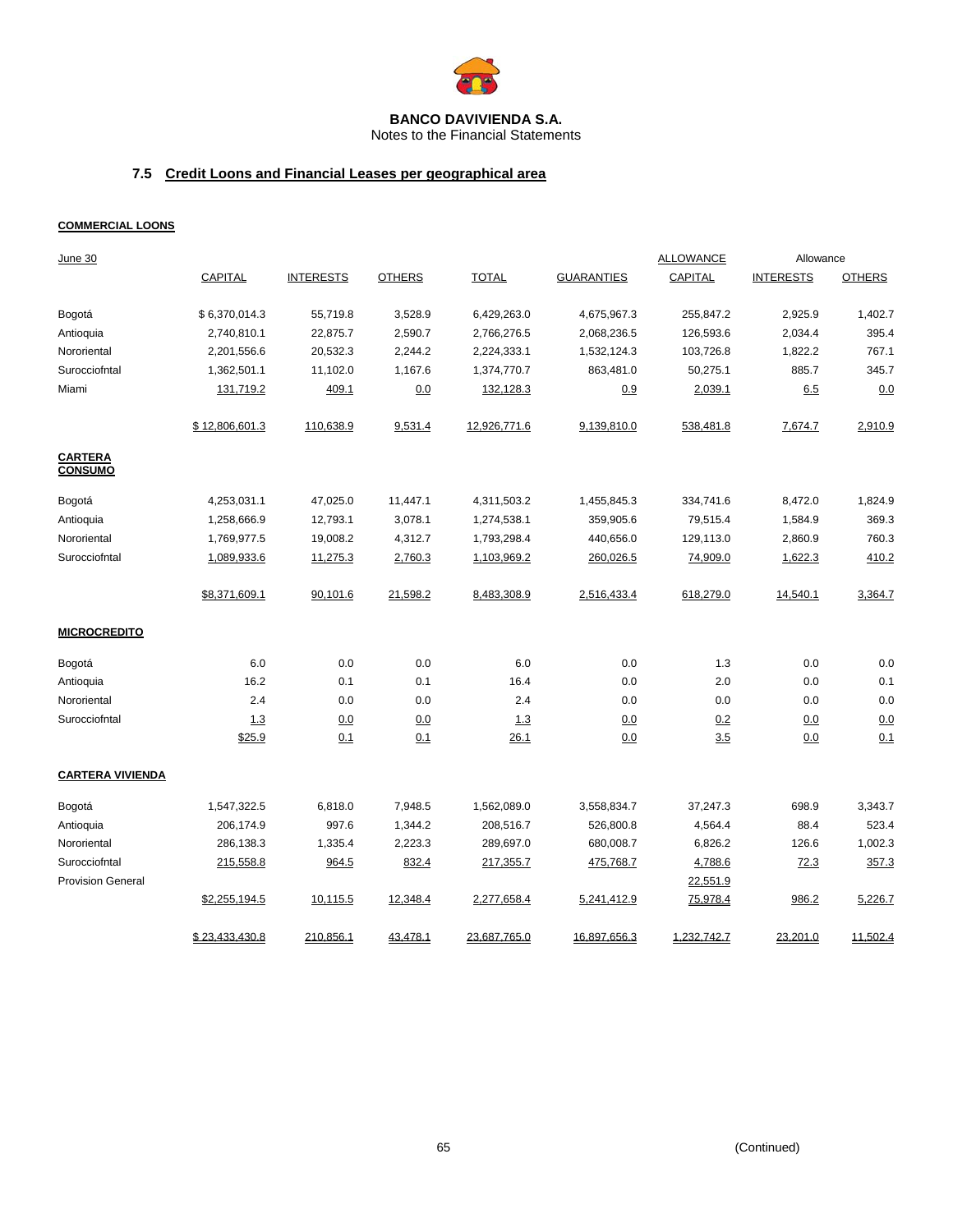

Notes to the Financial Statements

# **COMMERCIAL LOON**

| December 31                        |                |                  |               |              |                   |                     | Allowance        |               |
|------------------------------------|----------------|------------------|---------------|--------------|-------------------|---------------------|------------------|---------------|
|                                    | CAPITAL        | <b>INTERESTS</b> | <b>OTHERS</b> | <b>TOTAL</b> | <b>GUARANTIES</b> | <b>CAPITAL</b>      | <b>INTERESTS</b> | <b>OTHERS</b> |
| Bogotá                             | \$6,323,290.3  | 51,783.1         | 3,097.6       | 6,378,171.0  | 3,879,080.5       | 247,805.7           | 2,652.5          | 1,188.3       |
| Antioquia                          | 2,159,419.7    | 19,749.8         | 2,125.4       | 2,181,294.9  | 2,106,577.8       | 113,824.8           | 1,841.3          | 353.6         |
| Nororiental                        | 1,967,802.3    | 16,946.9         | 1,899.0       | 1,986,648.2  | 1,648,167.9       | 97,847.7            | 1,470.4          | 674.9         |
| Surocciofntal                      | 1,218,810.8    | 14,711.1         | 1,008.3       | 1,234,530.2  | 911,729.2         | 45,642.6            | 852.0            | 296.4         |
|                                    | \$11,669,323.1 | 103,190.9        | 8,130.3       | 11,780,644.3 | 8,545,555.4       | 505,120.8           | 6,816.2          | 2,513.2       |
| <b>CONSUMER LOON</b>               |                |                  |               |              |                   |                     |                  |               |
| Bogotá                             | 3,729,081.3    | 35,586.2         | 10,609.1      | 3,775,276.5  | 1,315,293.9       | 284,543.6           | 5,735.8          | 1,611.3       |
| Antioquia                          | 1,153,113.7    | 10,228.2         | 2,909.0       | 1,166,250.8  | 342,213.9         | 75,422.1            | 1,270.1          | 342.0         |
| Nororiental                        | 1,598,799.9    | 15,262.3         | 4,100.6       | 1,618,162.8  | 405,653.3         | 119,611.4           | 2,236.1          | 735.5         |
| Surocciofntal                      | 1,016,136.0    | 9,208.6          | 2,654.9       | 1,027,999.5  | 246,802.1         | 69,217.6            | 1,263.6          | 401.0         |
|                                    | 7,497,130.8    | 70,285.3         | 20,273.5      | 7,587,689.6  | 2,309,963.3       | 548,794.7           | 10,505.6         | 3,089.8       |
| <b>MICRO-CREDIT</b>                |                |                  |               |              |                   |                     |                  |               |
| Bogotá                             | 15.0           | 0.2              | 1.2           | 16.4         | 6.2               | 2.0                 | 0.1              | 0.2           |
| Antioquia                          | 37.1           | 0.2              | 1.6           | 38.9         | 15.3              | 1.8                 | 0.1              | 0.0           |
| Nororiental                        | 15.9           | 0.1              | 1.3           | 17.3         | 6.6               | 5.3                 | 0.1              | 0.9           |
| Surocciofntal                      | 5.6            | 0.0              | 0.6           | 6.2          | 2.4               | 0.9                 | 0.0              | 0.3           |
| Provisión general                  |                |                  |               |              |                   | 0.6                 |                  |               |
|                                    | 73.6           | 0.6              | 4.6           | 78.8         | 30.5              | 10.6                | 0.2              | 1.4           |
| <b>MORTGAGE LOON</b>               |                |                  |               |              |                   |                     |                  |               |
| Bogotá                             | 1,210,707.6    | 4,952.9          | 8,089.5       | 1,223,750.0  | 3,147,170.1       | 32,239.9            | 641.7            | 3,528.9       |
| Antioquia                          | 176,652.7      | 851.2            | 1,460.1       | 178,964.0    | 525,838.5         | 4,187.0             | 102.9            | 633.0         |
| Nororiental                        | 221,107.0      | 1,031.3          | 2,445.0       | 224,583.3    | 614,175.2         | 6,197.3             | 136.5            | 1,229.2       |
| Surocciofntal<br>Provisión General | 162,702.5      | 724.7            | 834.9         | 164,262.2    | 410,738.0         | 3,996.1<br>17,711.7 | 78.9             | 391.4         |
|                                    | 1,771,169.9    | 7,560.1          | 12,829.6      | 1,791,559.5  | 4,697,921.8       | 64,332.1            | 960.0            | 5,782.5       |
|                                    | \$20,937,697.4 | 181,037.1        | 41,238.0      | 21,159,972.3 | 15,553,471.0      | 1,118,258.3         | 18,282.1         | 11,386.9      |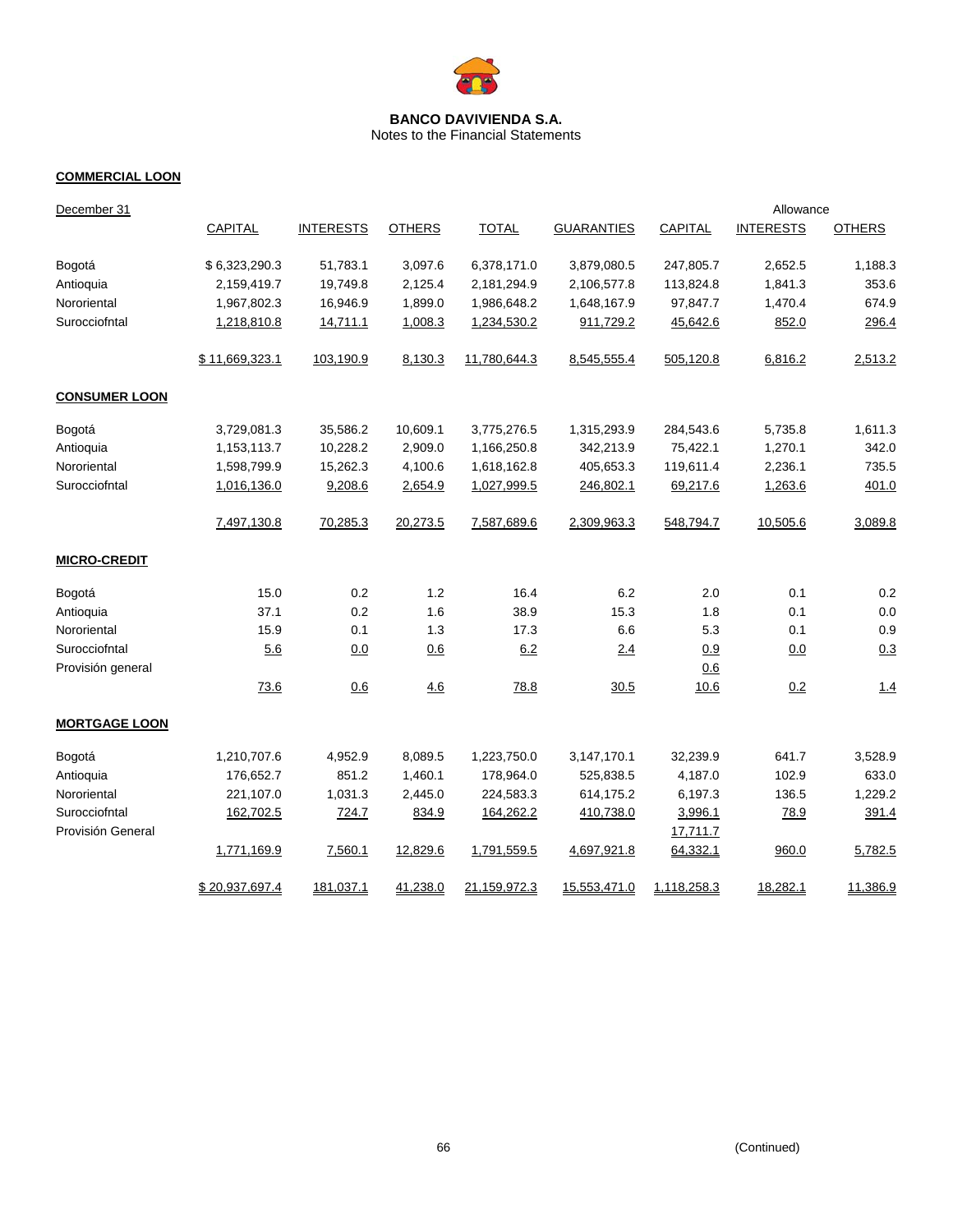

# Notes to the Financial Statements

# **7.6 Loons and Financial Leases per monetary unit**

|                   |                    | June 30             |            |              |  |
|-------------------|--------------------|---------------------|------------|--------------|--|
| <b>CONCEPT</b>    | Legal<br>Currency  | Foreign<br>Currency | <b>UVR</b> | Total        |  |
|                   |                    |                     |            |              |  |
| Commercial        | \$11,280,743.6     | 1,525,857.7         | 0.0        | 12,806,601.3 |  |
| Micro-credit      | 25.9               | 0.0                 | 0.0        | 25.9         |  |
| Consumer          | 8,362,889.4        | 8,719.7             | 0.0        | 8,371,609.1  |  |
| Mortgage          | <u>1,591,312.1</u> | 0.0                 | 663,882.4  | 2,255,194.5  |  |
|                   | 21,234,971.0       | 1,534,577.4         | 663,882.4  | 23,433,430.8 |  |
|                   |                    | December 31         |            |              |  |
|                   | Legal              | Foreign             | <b>UVR</b> | Total        |  |
| <b>CONCEPT</b>    | <b>Currency</b>    | Currency            |            |              |  |
| Commercial        | \$10,394,477.4     | 1,274,845.7         | 0.0        | 11,669,323.1 |  |
| Micro-credit      | 73.6               | 0.0                 | 0.0        | 73.6         |  |
| Consumer          | 7,491,730.3        | 5,400.5             | 0.0        | 7,497,130.8  |  |
| Mortgage Mortgage | 1,138,367.5        | 0.0                 | 632,802.4  | 1,771,169.9  |  |
|                   | 19.024.648.8       | 1.280.246.2         | 632.802.4  | 20.937.697.4 |  |

# **7.7 Loons and Financial Leases per period of maturity**

| June 30      | From 0 to 1<br>years | From 1 to 5<br>years | To 5 to 10<br>years | More than 10<br>years | Total        |
|--------------|----------------------|----------------------|---------------------|-----------------------|--------------|
| Commercial   | \$<br>3,965,327.7    | 3,758,964.5          | 3,600,974.2         | 1,481,334.8           | 12,806,601.3 |
| Consumer     | 1,461,346.9          | 5,951,659.1          | 910,560.6           | 48,042.4              | 8,371,609.1  |
| Micro-credit | 23.0                 | 2.9                  | 0.0                 | 0.0                   | 25.9         |
| Mortgage     | 47,588.9             | 113,870.1            | 470,458.4           | 1,623,277.2           | 2,255,194.6  |
|              | \$<br>5,474,286.6    | 9,824,496.6          | 4,981,993.2         | 3,152,654.3           | 23,433,430.8 |
| December 31  | From 0 to 1<br>years | From 1 to 5<br>years | To 5 to 10<br>years | More than 10<br>years | Total        |
| Commercial   | \$<br>3,576,651.1    | 3,344,195.0          | 3,376,800.0         | 1,371,677.0           | 11,669,323.1 |
| Consumer     | 1,322,476.4          | 5,255,120.4          | 875,352.0           | 44,182.0              | 7,497,130.8  |
| Micro-credit | 39.6                 | 34.0                 | 0.0                 | 0.0                   | 73.6         |
| Mortgage     | 55,120.1             | 114,208.2            | 407,440.4           | 1,194,401.2           | 1,771,169.9  |
|              | \$<br>4,954,287.2    | 8,713,557.6          | 4,659,592.4         | 2,610,260.2           | 20,937,697.4 |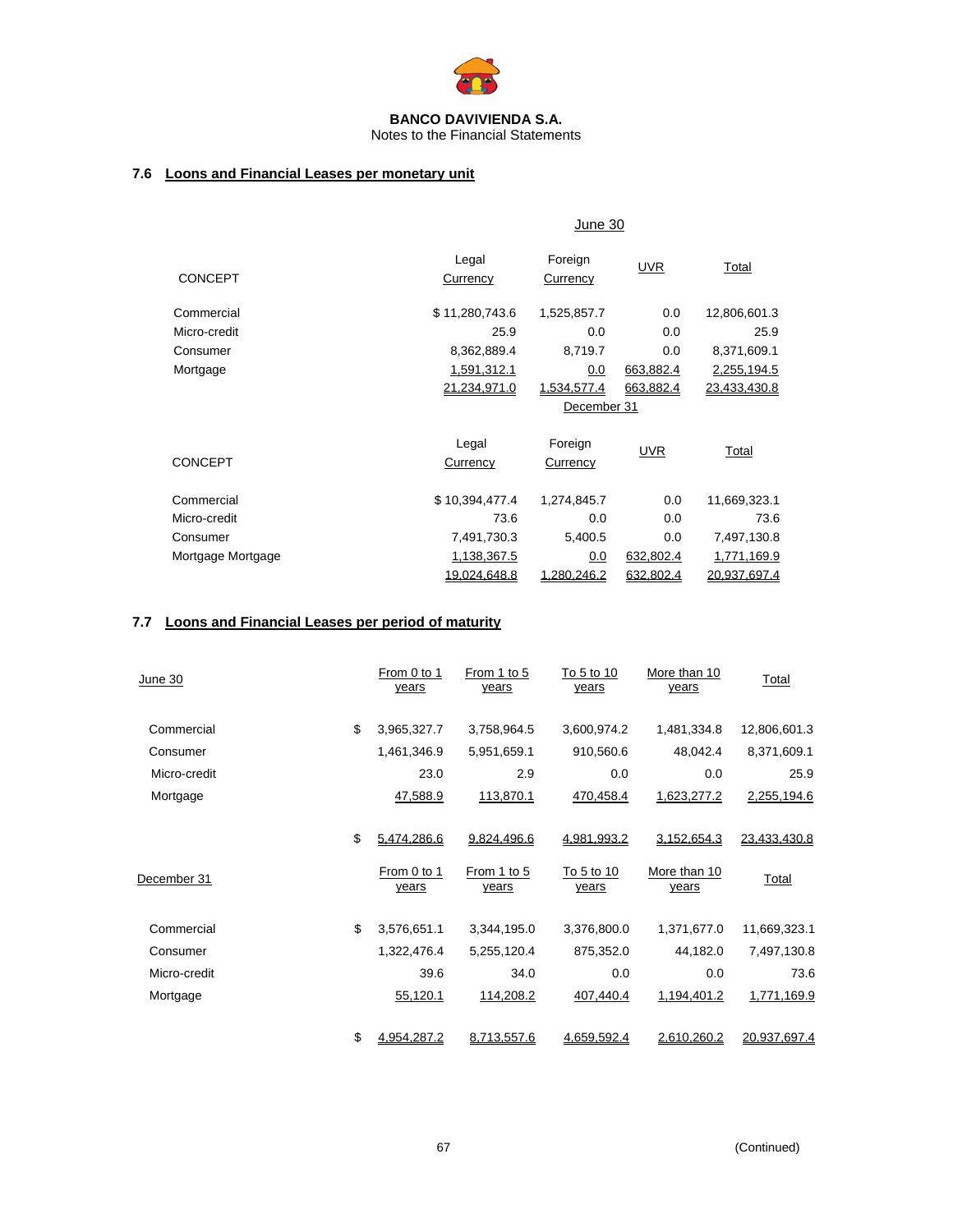

# **7.8 Restructured Credits Oftail**

| <b>June 30</b> | Restructured<br>Common | Allowance | Guaranty  |
|----------------|------------------------|-----------|-----------|
| Commercial     | \$152,015.9            | 59,910.3  | 193,066.3 |
| Consumer       | 541,568.0              | 122,763.1 | 80,065.3  |
| Mortgage       | 77,235.9               | 9,428.1   | 234,427.5 |
|                | \$770,819.8            | 192,101.5 | 507,559.1 |
| December 31    | Restructured<br>Common | Allowance | Guaranty  |
| Commercial     | \$108,421.9            | 39,518.7  | 121,696.3 |
| Consumer       | 494,599.4              | 114,167.7 | 75,520.1  |
| Mortgage       | 71,273.3               | 9,527.3   | 229,050.3 |
|                | \$674.294.6            | 163.213.8 | 426.266.7 |

# **Restructured Credits per Rating**

|                   |                           | Commercial               |                           | Consumer                 |                           | Mortgage                 |
|-------------------|---------------------------|--------------------------|---------------------------|--------------------------|---------------------------|--------------------------|
| June 30           | <b>Numbers</b><br>Credits | Restructured<br>Ordinary | <b>Numbers</b><br>Credits | Restructured<br>Ordinary | <b>Numbers</b><br>Credits | Restructured<br>Ordinary |
| A - Normal        | 999                       | \$47,533.8               | 21.752                    | 312.974.4                | 2,002                     | 33,690.7                 |
| B - Aceptable     | 394                       | 24.241.2                 | 3,254                     | 47,463.8                 | 992                       | 19,400.2                 |
| C - Officiente    | 345                       | 22.616.4                 | 3.728                     | 55,669.8                 | 1.001                     | 17,106.2                 |
| D - Difícil cobro | 612                       | 48.664.9                 | 5.978                     | 87,208.5                 | 367                       | 6,476.1                  |
| E - Irrecuperable | 92                        | 8,959.6                  | 2,473                     | 38,251.5                 | $\overline{39}$           | 562.6                    |
|                   | 2,442                     | \$152.015.9              | 37,185                    | \$541.568.0              | 4,401                     | \$77.235.8               |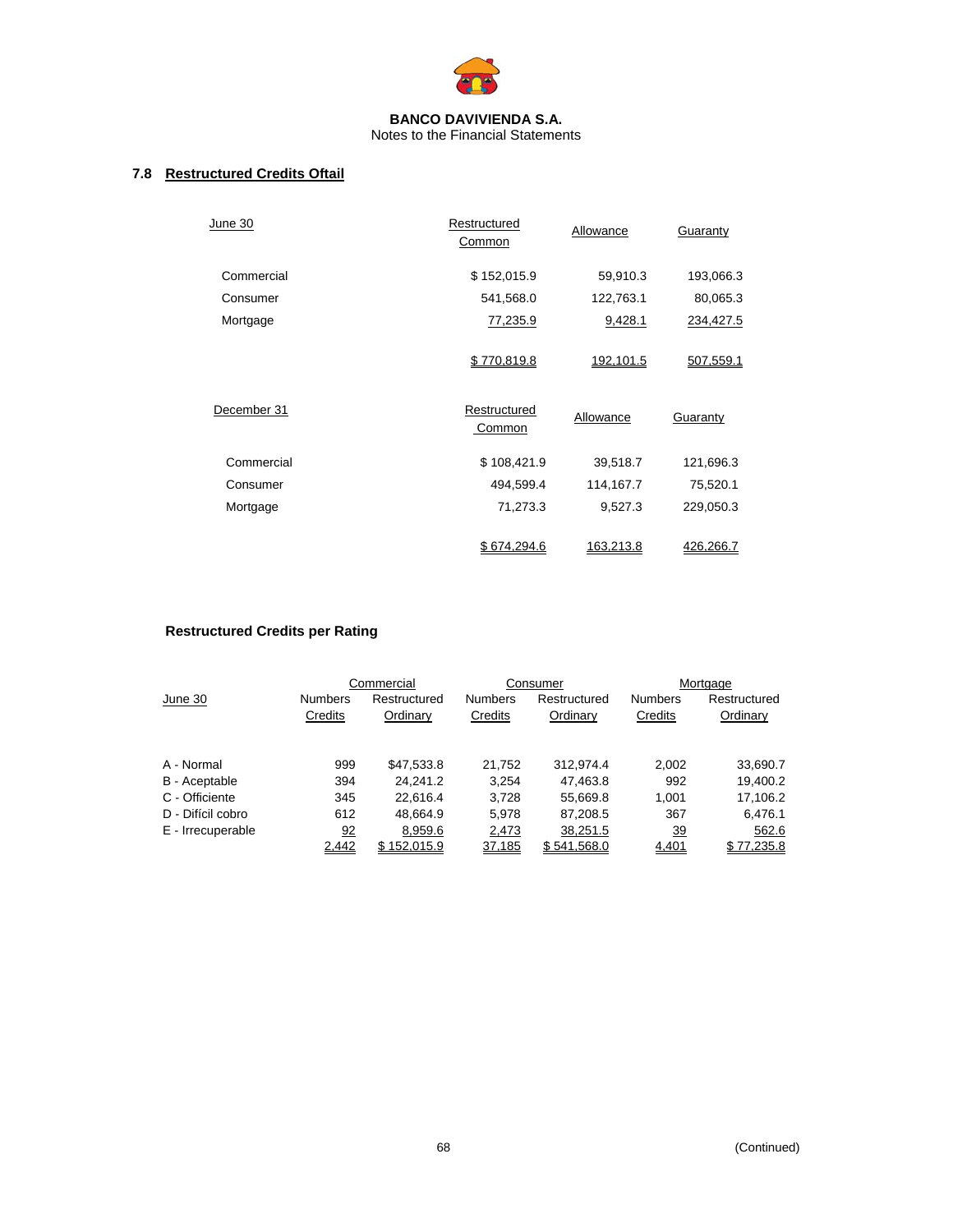

Notes to the Financial Statements

|                            | Commercial     |              |                | Consumer     | Mortgage       |              |  |
|----------------------------|----------------|--------------|----------------|--------------|----------------|--------------|--|
| December 31                | <b>Numbers</b> | Restructured | <b>Numbers</b> | Restructured | <b>Numbers</b> | Restructured |  |
|                            | Credits        | Ordinary     | Credits        | Ordinary     | Credits        | Ordinary     |  |
|                            |                |              |                |              |                |              |  |
| A - Normal                 | 856            | 32.507.9     | 21.194         | 286.722.4    | 1,858          | 29,668.5     |  |
| B - Aceptable              | 369            | 21,605.1     | 2,695          | 34,038.6     | 1,007          | 17,893.7     |  |
| C - Officient              | 258            | 17.269.4     | 3.775          | 52,657.2     | 979            | 16,359.7     |  |
| $D$ – Difficult collection | 395            | 28,095.9     | 6.266          | 81,979.2     | 359            | 6,263.1      |  |
| $E - Irrecoverable$        | 103            | 8,943.6      | 2,909          | 39,202.0     | <u>73</u>      | 1,088.3      |  |
|                            | 1,981          | \$108.421.9  | 36.839         | \$494.599.4  | 4,276          | \$71.273.3   |  |

# **Restructured Credits per Geographical Zone**

|               |            | June 30   |          |
|---------------|------------|-----------|----------|
|               | Commercial | Consumer  | Mortgage |
| Bogotá        | \$55,081.2 | 264,845.7 | 57,555.4 |
| Antioquia     | 33,103.2   | 84,188.5  | 4,920.9  |
| Nororiental   | 46,246.7   | 108,708.6 | 8,827.3  |
| Surocciofntal | 17,584.8   | 83,825.2  | 5,932.2  |
| Miami         | 0.0        | 0.0       | 0.0      |
|               | .015.9     | 541.568.0 | 77.235.8 |

### December 31

|               | Commercial  | Consumer  | Mortgage |
|---------------|-------------|-----------|----------|
| Bogotá        | \$50.259.6  | 235,459.2 | 51.564.9 |
| Antioquia     | 24,473.3    | 81.549.4  | 4,048.5  |
| Nororiental   | 16.950.4    | 97,616.1  | 9,700.0  |
| Surocciofntal | 16,738.5    | 79.974.7  | 5,959.9  |
|               | \$108.421.9 | 494.599.4 | 71.273.3 |

# **7.9 Stockholofrs and employees Loons**

The Loons incluofs loans as follows:

|                                   | June 30     | December 31 |
|-----------------------------------|-------------|-------------|
| <b>Shareholofrs</b>               | 1,521,032.0 | 1.087.4     |
| Consumer and commercial employees | 102,280.5   | 58,385.4    |
|                                   | 1,623,312.5 | 59,472.8    |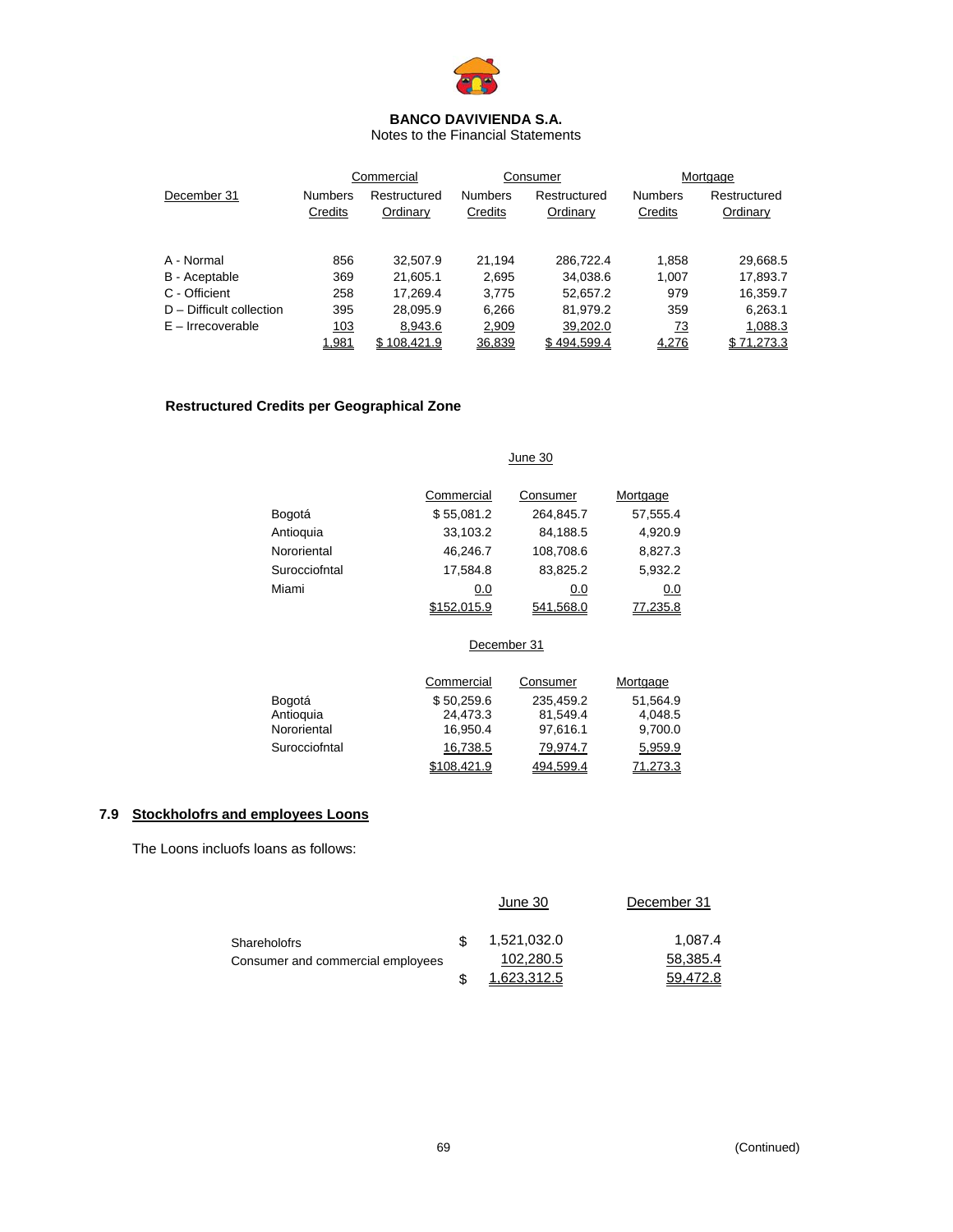

#### **BANCO DAVIVIENDA S.A.**  Notes to the Financial Statements

The weight time for credit Loons to stockholofrs and employees is the following:

Modality Jan-Jun.11 Jul-Dec.10 Individual credits **Between 3.5 % y 26.38%** Between 3.5 % - 21.27%

The annual effective interest of the stockholofrs and employees is between 1 and 15 years.}

### **7.10 Loons-backed Securities**

The Bank carried out a process of productive home Loons-backed securities (in UVR and at fixed rate)

The process of home Loons-backed securities is in keeping with the provisions set forth in the first sub-section of Article 12 of the Law 546 of 1999. The Bank proceeofd to fully separate and cut-off from its equity the entirety of the unofrlying assets object of securitization that form a Universality, pursuant to the stipulations of Article 2 of the Resolution 775 of 2001 of the Superintendency Finance of Colombia, through the issuance of securities representing the loans granted to fund the construction and acquisition of houses classified as A, B and C. The A-shares are offered by the Title issuer to the general public and the B and C are recorofd in the account 130409- Credit content titles from securitization process, the Bank is the beneficiary of those remaining after the securitization process i.e. once the interest and capital of all securities is paid and all other costs covered.

The following are oftails and conditions of sale of the Loons securitization completed in the first half of 2011 and second half of 2010 with the Titularizadora Colombiana:

# **CONDITIONS OF SALE**

The following is the oftail of the securitization Loons for the first half of 2011:

June 30

| <u>Issue</u> | Date              | Number | Rate  | Capital     | Interests | <u>Others</u><br>$(\star)$ | Total     | <b>Profit</b> |
|--------------|-------------------|--------|-------|-------------|-----------|----------------------------|-----------|---------------|
| TIPS N-1     | Junio-18-<br>2011 | 972    | 13.10 | \$101.461.0 | 583.2     | (46.3)                     | 101,997.9 | 2,536.5       |

\*Unofr the heading of other items, offerred balances of the obligations pertaining to the sale are discounted (prepaid).

### **CONDITIONS OF SALE**

The following is the oftail of the securitization Loons for the second half of 2010: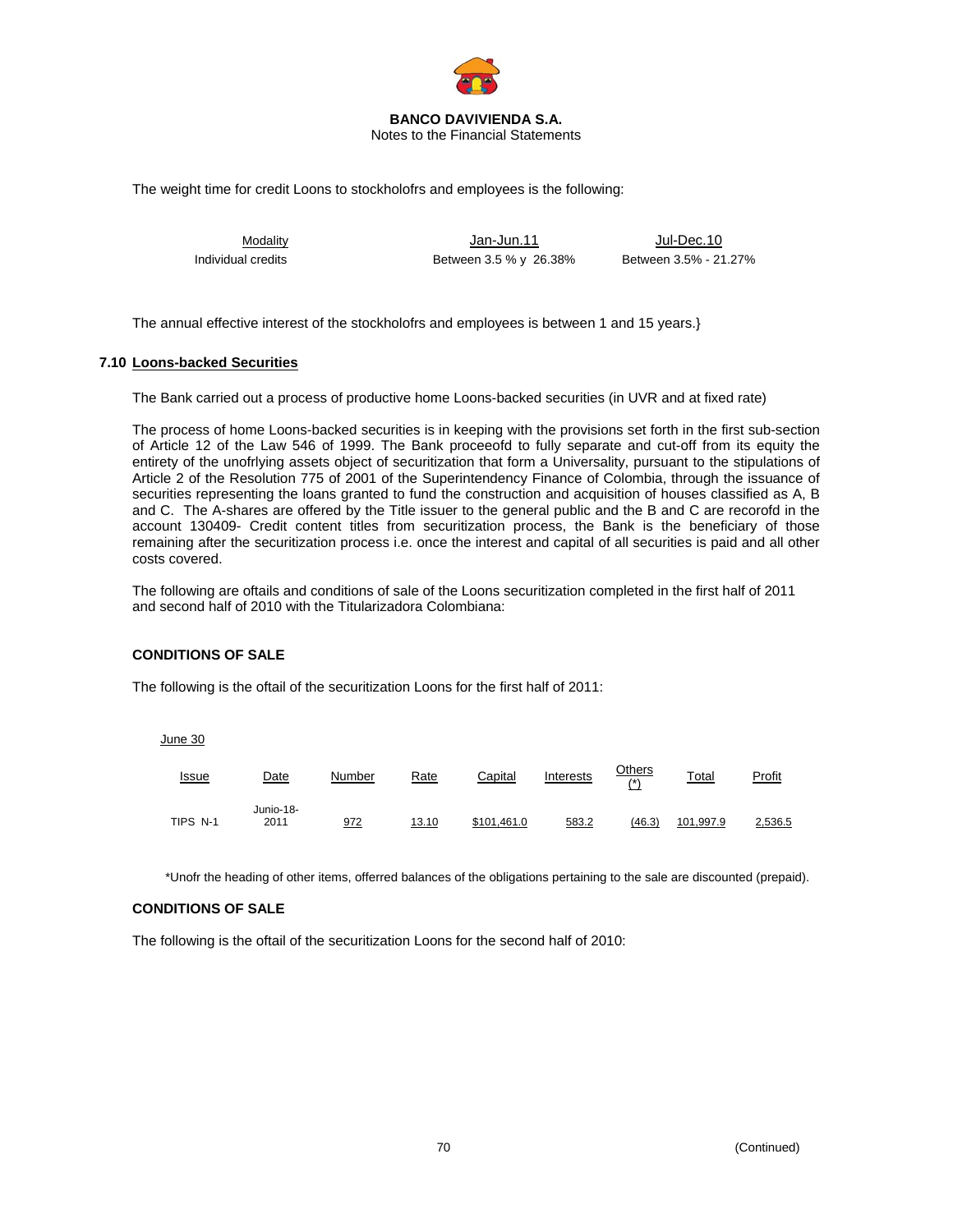

Notes to the Financial Statements

| December 31  |             |        |             |                   |           |              |              |               |
|--------------|-------------|--------|-------------|-------------------|-----------|--------------|--------------|---------------|
| <u>Issue</u> | Date        | Number | <b>Rate</b> | Capital           | Interests | Others $(*)$ | <u>Total</u> | <b>Profit</b> |
|              |             |        |             |                   |           |              |              |               |
| Pesos-E15    | Jul-23-2010 | 3.843  | 12.10       | \$<br>281.175.3   | 1.495.9   | (111.3)      | 282.559.9    | 8,190.1       |
| Tips-E12     | Oct-08-2010 | 4.902  | 9.64        | 103.451.5         | 461.3     | (239.5)      | 103.673.2    | 1,659.9       |
| Pesos E16    | Dic-02-2010 | 13,025 | 12.38       | 715.684.7         | 3,651.1   | (221.6)      | 719,114.2    | 28,642.4      |
| Tips E13     | Dic-17-2010 | 4,290  | 8.95        | 89,095.7          | 494.3     | (24.9)       | 89,565.2     | 2,531.3       |
|              |             | 26,060 |             | \$<br>1.189.407.2 | 6,102.5   | (597.3)      | 1,194,912.5  | 41,023.7      |

\*Unofr the heading of other items, offerred balances of the obligations pertaining to the sale are discounted (prepaid).

# **7.11 Sale Punished Loons**

In the first half of 2011 the Bank carried out no sales operations.

The following is a breakdown of the securitization for the second half of 2010:

|                        | Number of |             |          | Other    |           |
|------------------------|-----------|-------------|----------|----------|-----------|
| <b>Sales</b>           | credits   | Capital     | Interest | Concepts | Total     |
| Covinoc                | 80.234    | \$230,860.2 | 34,088.3 | 7.796.9  | 272,745.5 |
| Konfigura Capital S.A. | 682       | 11,053.1    | 2,174.1  | 203.3    | 13,430.5  |
|                        | 80,916    | \$241.913.3 | 36.262.5 | 8.000.2  | 286.176.0 |

On October 1, 2010, the bad ofbt Loons was sold off for \$ 286,176.0, whose sale price rose \$ 30,237.4 from which was received \$ 7,578.3 on October 15, \$ 10,510.7 on October 20 and \$ 1,637. 6 on October 22, 2010, leaving a balance of \$ 10,510.7 for January 17, 2011, plus interest liquidated 15 October 2010 and January 17, 2011 at a rate of 3% PA:

# **7.12 Loons Write Downs**

The oftail of the bad ofbt Loons is as follows:

|                            | June 30     |           |                           |           |  |  |
|----------------------------|-------------|-----------|---------------------------|-----------|--|--|
|                            | Capital     | Interests | <b>Others</b><br>concepts | Total     |  |  |
| Commercial                 | \$9,306.9   | 464.5     | 53.0                      | 9,824.4   |  |  |
| Consumer                   | 206,600.6   | 6,787.7   | 1,917.9                   | 215,306.2 |  |  |
| Mortgage                   | 5,798.6     | 26.7      | 249.6                     | 6,074.9   |  |  |
| Micro-credit               | 7.0         | 0.1       | 0.0                       | 7.1       |  |  |
| Others receivable accounts | 0.0         | 0.0       | 93.0                      | 93.0      |  |  |
|                            | \$221,713.1 | 7,279.0   | 2,313.5                   | 231,305.6 |  |  |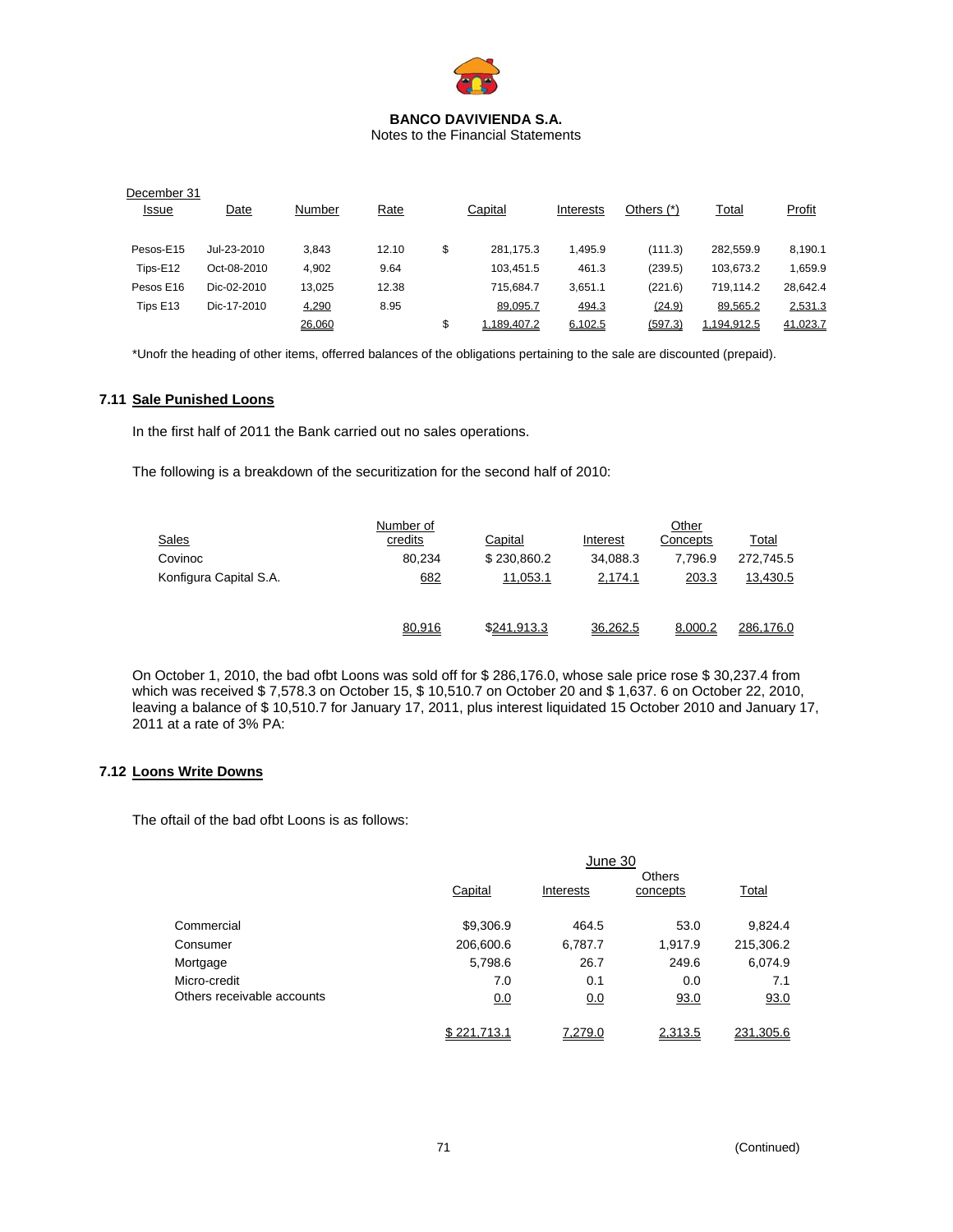

Notes to the Financial Statements

|                            | December 31 |             |           |                           |           |
|----------------------------|-------------|-------------|-----------|---------------------------|-----------|
|                            |             | Capital     | Interests | <b>Others</b><br>concepts | Total     |
| Commercial                 | \$          | 19,085.3    | 855.0     | 106.1                     | 20,046.4  |
| Consumer                   |             | 179,523.8   | 5,679.9   | 2,429.7                   | 187,633.4 |
| Mortgage                   |             | 8,699.1     | 66.9      | 364.7                     | 9,130.7   |
| Micro-credit               |             | 19.8        | 0.6       | 0.0                       | 20.4      |
| Others receivable accounts |             | 0.0         | 0.0       | 2,574.1                   | 2,574.1   |
|                            |             | \$207,328.1 | 6,602.4   | 5,474.5                   | 219,405.0 |

At June 30, 2011 and December 31, 2010, the Bank did not make collector operations.

### **7.13 Loons Purchase**

The following is the oftail of the Loons purchase maof by the Bank during the first half of 2011:

| Purchase   | Date        | Number  | Rate  | capital    | Interest | Other      | total    | Premium |
|------------|-------------|---------|-------|------------|----------|------------|----------|---------|
| ConFinance | Mar-08-2011 | 464     | 18.6% | \$9,889.5  | 83.6     | 0.0        | 9.973.1  | 5.36%   |
| ConFinance | Mar-30-2011 | 450     | 16.9% | 10,030.0   | 91.7     | 0.0        | 10.121.7 | 3.29%   |
| ConFinance | Apr-12-2011 | 365     | 17.8% | 9.094.7    | 78.8     | 0.0        | 9,173.5  | 5.10%   |
| ConFinance | Apr-27-2011 | 974     | 16.4% | 25.051.7   | 114.4    | 0.0        | 25,166.1 | 3.22%   |
|            |             | 2,253.0 |       | \$54,065.9 | 368.5    | <u>0.0</u> | 54,434.4 |         |

The following is a breakdown of the Loons purchase conducted by the Bank during the second semester:

| Purchase   | Date        | Number  | <b>Rate</b> | capital    | Interest | Other | total    | Premium |
|------------|-------------|---------|-------------|------------|----------|-------|----------|---------|
| ConFinance | Oct-15-2010 | 868     | 17.3%       | \$12,521.2 | 115.4    | 2.5   | 12.639.1 | 4.61%   |
| ConFinance | Dic-16-2010 | 727     | 17.05%      | 11,327.9   | 99.2     | 0.0   | 11,427.1 | 5.00%   |
|            |             | 1,595.0 |             | \$23.849.1 | 214.5    | 2.5   | 24.066.1 |         |

These operations were carried out at market rate.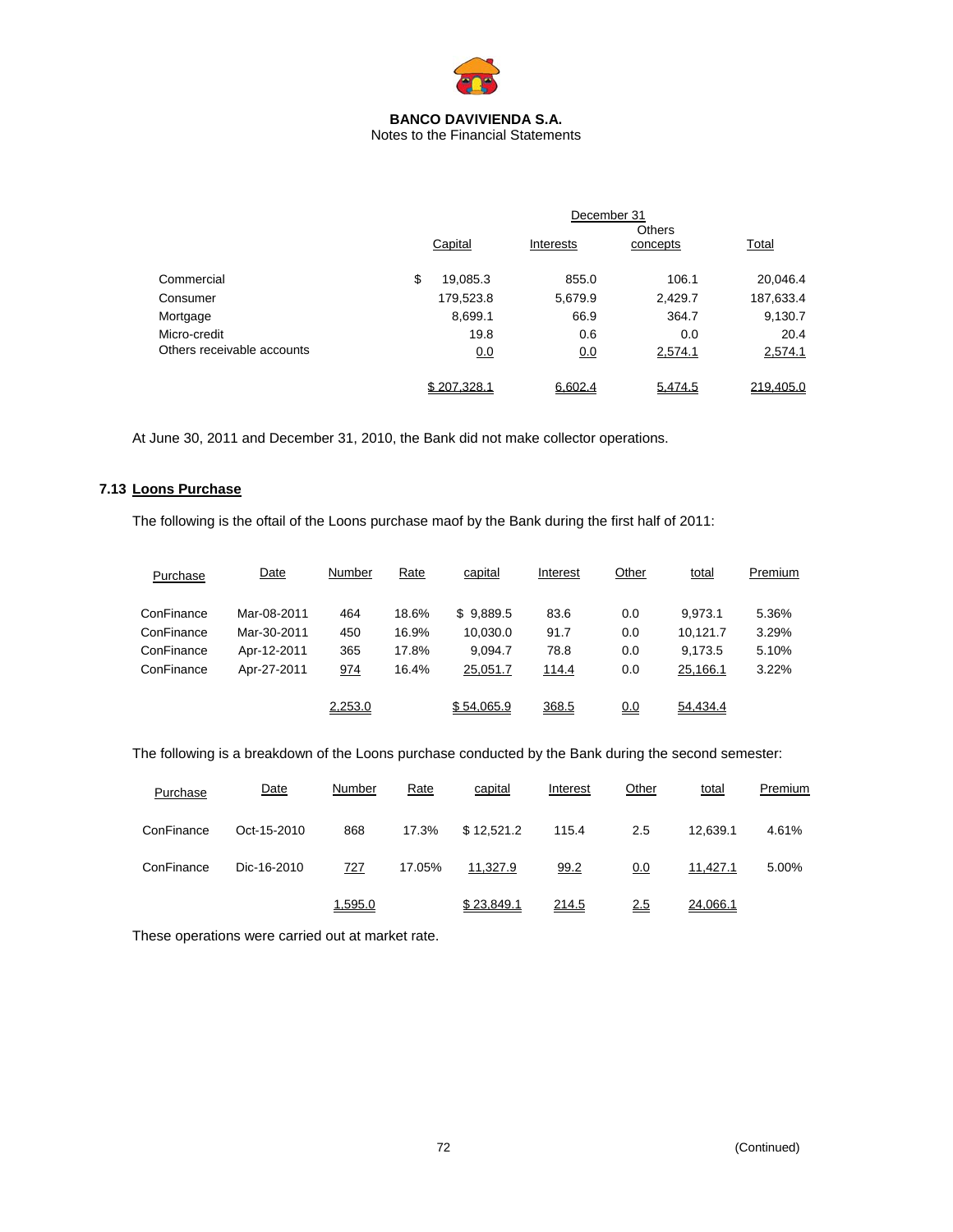

Notes to the Financial Statements

# **7.14 Provision for loan and financial leases**

The movement in provision for loan Loons is as follows:

|                                         | June 30 |            |           |             |          |             |
|-----------------------------------------|---------|------------|-----------|-------------|----------|-------------|
|                                         |         | Commercial | Consumer  | Microcrédit | Mortgage | Total       |
| <b>Beginning Balance</b>                | \$      | 505,120.8  | 548,794.8 | 10.6        | 64,332.1 | 1,118,258.3 |
| Branch exterior opening balance - Miami |         | 458.2      | 0.0       | 0.0         | 0.0      | 458.2       |
| More:                                   |         |            |           |             |          |             |
| Provision charged to                    |         |            |           |             |          |             |
| operating                               |         | 237.372.3  | 448.147.9 | 4.9         | 27,977.2 | 713,502.3   |
| Less:                                   |         |            |           |             |          |             |
| Loans punished                          |         | 9,306.9    | 206,600.6 | 7.0         | 5,798.6  | 221,713.1   |
| Unrecovered value foreclosed            |         | 0.0        | 0.0       | 0.0         | 216.7    | 216.7       |
| Provision restatement Miami             |         | 23.5       | 0.0       | 0.0         | 0.0      | 23.5        |
| Reimbursement revenue                   |         | 195,139.1  | 172,063.1 | 5.0         | 10,315.6 | 377,522.8   |
| Closing balance                         | \$      | 538.481.8  | 618,279.0 | 3.5         | 75,978.4 | 1,232,742.7 |

December 31

|                                | Commercial      | Consumer  | Microcrédit | Mortgage | Total       |
|--------------------------------|-----------------|-----------|-------------|----------|-------------|
| <b>Beginning Balance</b>       | \$<br>475.603.1 | 546.170.9 | 51.2        | 79.217.9 | 1,101,043.1 |
| More:                          |                 |           |             |          |             |
| Provision charged to operating |                 |           |             |          |             |
| Expenses                       | 259.052.3       | 385.858.5 | 9.2         | 26.106.4 | 671.026.4   |
| Less:                          |                 |           |             |          |             |
| Loans punished                 | 19.085.3        | 179.523.8 | 19.8        | 8.699.1  | 207.328.0   |
| Unrecovered value foreclosed   | 0.0             | 0.0       | 0.0         | 552.3    | 552.3       |
| Reimbursement<br>revenue       | 210.449.3       | 203.710.8 | 30.0        | 31,740.8 | 445,930.9   |
| Closing balance                | \$<br>505.120.8 | 548.794.8 | 10.6        | 64.332.1 | 1.118.258.3 |

At June 30,2011 and December 31, 2010, the unrecovered value in lieu of payment for \$216.5 and \$552.3, respectively, corresponds to the difference between the least cost of the asset and the balance of the ofbt recorofd in the balance sheet, which is recognized in the statement of income in the credit Loons allowances account.

The Bank's policy has incorporated allowances at June 30,2011 and December 31, 2010 for \$1.232.742.7 and \$1.118.258.3, respectively; In accordance with the regulation these allowance amount to \$1.000.741,1 and \$886.349,6, respectively.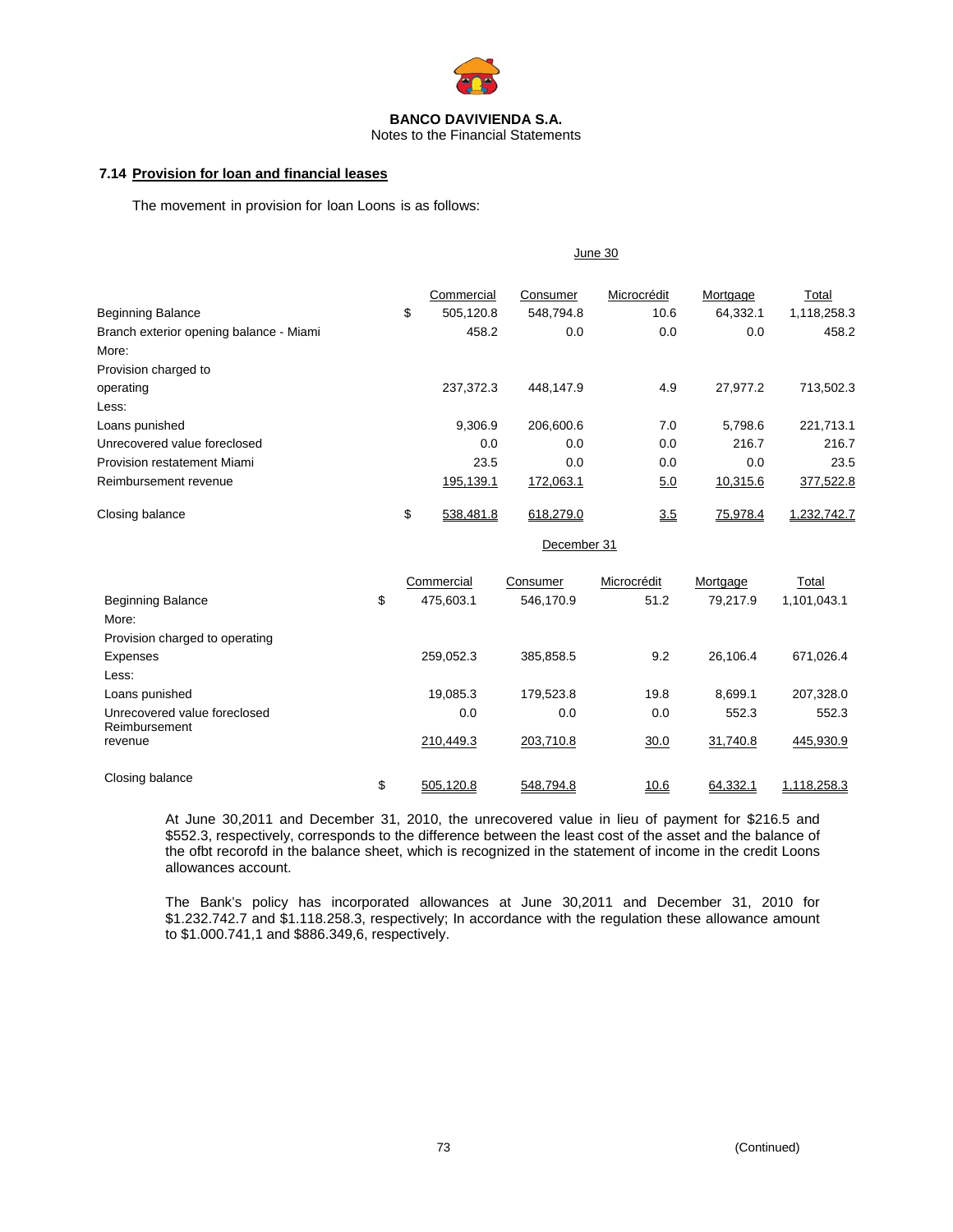

Notes to the Financial Statements

During the first half of 2011 and second and first half of 2010 countercyclical provision was maof:

| Loons    | June 30     | December 31 |
|----------|-------------|-------------|
| Consumer | \$153,103.2 | 130.437.7   |
| Loon     | 110.455.3   | 96.317.8    |
| Total    | \$263,558.5 | 226.755.5   |

# **8. Acceptances, Cash and Ofrivatives operations**

As of June 30, 2011 and December 31, 2010, the Bank had no issued acceptances

The following is the oftail of the operations and the ofrivatives:

| Product                    | June 30         | December 31 |  |
|----------------------------|-----------------|-------------|--|
| <b>Forward Contracts</b>   | \$<br>111,807.1 | 70,845.7    |  |
| <b>Cash Operations</b>     | 7.4             | 48.6        |  |
| <b>Futures Contracts</b>   | 0.0             | 0.0         |  |
| <b>Speculation Swaps</b>   | 75.8            | 0.0         |  |
| <b>Speculation Options</b> | 75.3            | 1,369.5     |  |
|                            | \$<br>111.965.6 | 72.263.8    |  |

#### Cash Operations

|                          | June 30        |             | December 31  |              |
|--------------------------|----------------|-------------|--------------|--------------|
|                          | Right          | Obligation  | <b>Right</b> | Obligation   |
| Purchase on foreign      |                |             |              |              |
| currency                 | \$<br>43,593.0 | (43, 573.8) | 87,710.6     | (87,691.3)   |
| Sale on foreign currency | 41,806.8       | (41, 818.6) | 69,825.2     | (69, 795.9)  |
|                          | 85,399.8       | (85, 392.4) | 157,535.8    | (157, 487.2) |
|                          |                |             |              |              |
|                          | \$<br>Z.4      |             | 48.6         |              |

As of June 30, 2011 and December 31, 2010, the half yearly performance of the cash transactions was \$ 1,135.0 and \$ 2,930.0 respectively.

The accounting law and obligation and the ofrivative is maof taking into account the outcome of the valuation at fair value of exchange as well: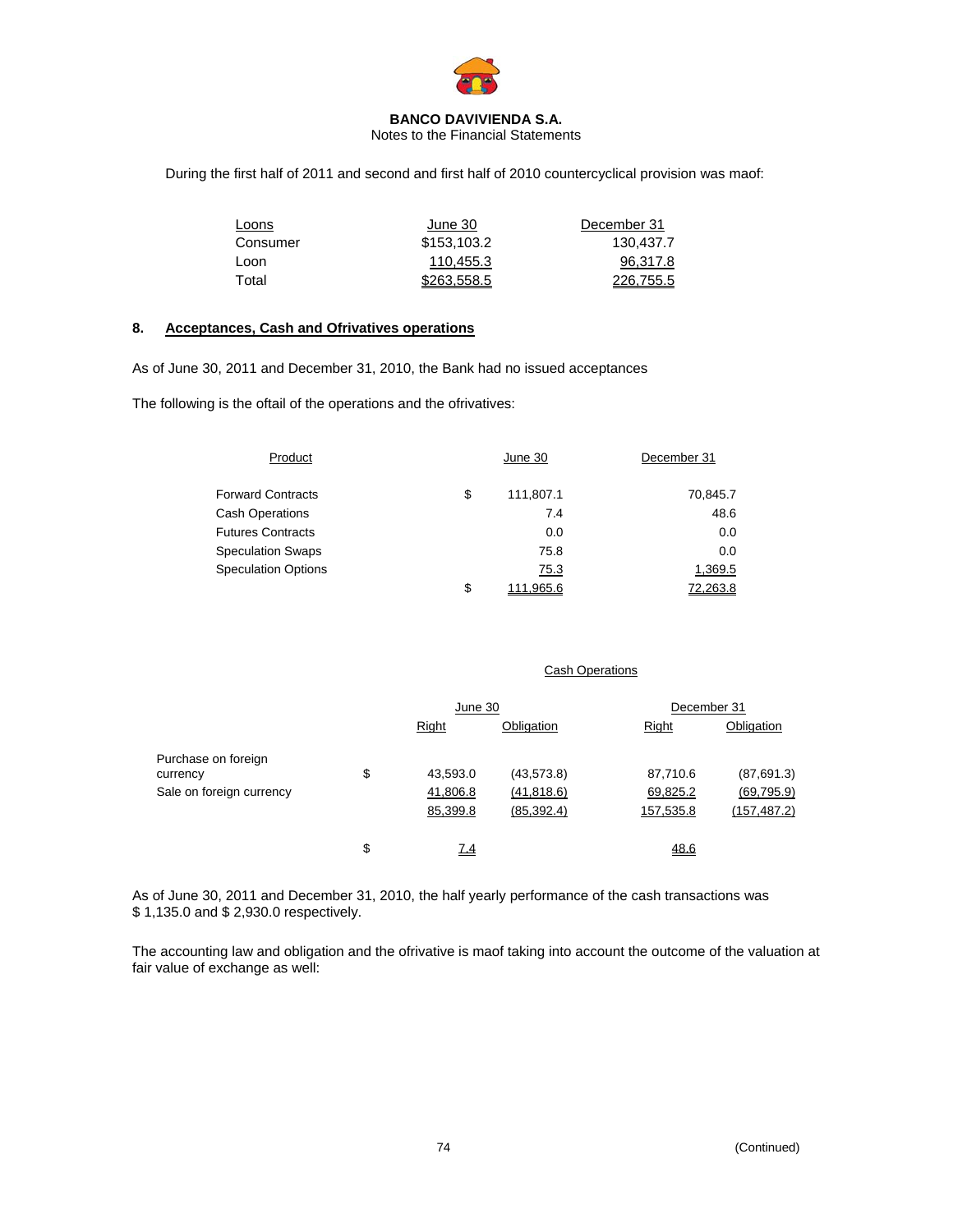

Notes to the Financial Statements

#### **Speculation Ofrivatives**

| June 30                |            | Forward       | <b>Futures</b> | <b>Swaps</b> | Total           | Options |
|------------------------|------------|---------------|----------------|--------------|-----------------|---------|
| Purchase on foreign    | Right      | \$987,707.4   | 194,388.2      | 0.0          | 1,182,095.6     | 0.0     |
| currency               | Obligation | (984, 167.0)  | (194, 388.2)   | 0.0          | (1, 178, 555.2) | 0.0     |
| Sale on securities     | Right      | 5,629,682.2   | 196,613.3      | 0.0          | 5,826,295.5     | 0.0     |
|                        | Obligation | (5,521,415.5) | (196, 613.3)   | 0.0          | (5,718,028.8)   | 0.0     |
| Purchase on securities | Right      | 0.0           | 40,547.5       | 0.0          | 40,547.5        | 0.0     |
|                        | Obligation | 0.0           | (40, 547.5)    | 0.0          | (40, 547.5)     | 0.0     |
| Sale securities        | Right      | 0.0           | 2,103.3        | 0.0          | 2,103.3         | 0.0     |
|                        | Obligation | 0.0           | (2, 103.3)     | 0.0          | (2, 103.3)      | 0.0     |
| Interest rate          | Right      | 0.0           | 0.0            | 2,221.8      | 2,221.8         | 0.0     |
|                        | Obligation | 0.0           | 0.0            | (2, 146.0)   | (2, 146.0)      | 0.0     |
| Put options            | Purchase   | 0.0           | 0.0            | 0.0          | 0.0             | 0.8     |
| Put options            | Purchase   | 0.0           | 0.0            | 0.0          | 0.0             | 74.5    |
| <b>Total Rights</b>    |            | 6,617,389.6   | 433,652.3      | 2,221.8      | 7,053,263.7     | 75.3    |
| Total obligations      |            | (6,505,582.5) | (433, 652.3)   | (2, 146.0)   | (6,941,380.8)   | 0.0     |
| <b>Total Net</b>       |            | \$111,807.1   | 0.0            | 75.8         | 111,882.9       | 75.3    |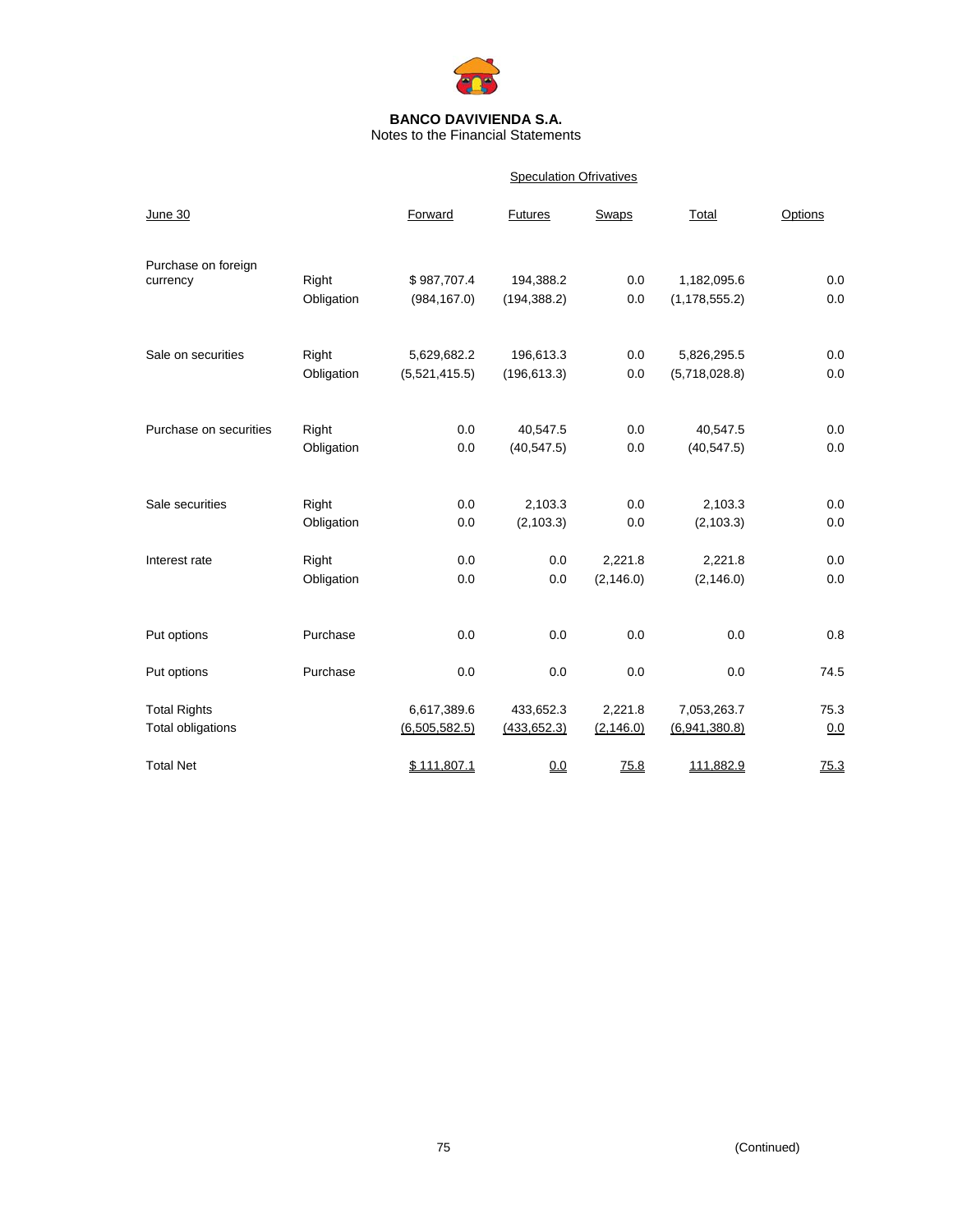

Notes to the Financial Statements

|                                          |                     |                                | <b>Speculation Ofrivatives</b> |              |                              |                |
|------------------------------------------|---------------------|--------------------------------|--------------------------------|--------------|------------------------------|----------------|
| December 31                              |                     | Forward                        | <b>Futures</b>                 | <b>Swaps</b> | Total                        | Options        |
| Purchase on foreign<br>currency          | Right<br>Obligation | \$1,968,308.7<br>(1,922,067.1) | 5,707.3<br>(5,707.3)           | 0.0<br>0.0   | 1,974,016.0<br>(1,927,774.4) | 0.0<br>0.0     |
| Sale on securities                       | Right<br>Obligation | 1,192,035.6<br>(1, 167, 431.5) | 76,229.8<br>(76, 229.8)        | 0.0<br>0.0   | 1,268,265.4<br>(1,243,661.3) | 0.0<br>0.0     |
| Purchase on securities                   | Right<br>Obligation | 0.0<br>0.0                     | 41,961.2<br>(41, 961.2)        | 0.0<br>0.0   | 41,961.2<br>(41, 961.2)      | 0.0<br>0.0     |
| Call options                             | Purchase            | 0.0                            | 0.0                            | 0.0          | 0.0                          | 136.0          |
| Put options                              | Purchase            | 0.0                            | 0.0                            | 0.0          | 0.0                          | 1,233.5        |
| <b>Total Rights</b><br>Total obligations |                     | 3,160,344.3<br>(3,089,498.6)   | 123,898.3<br>(123, 898.3)      | 0.0<br>0.0   | 3,284,242.6<br>(3,213,396.9) | 1,369.5<br>0.0 |
| <b>Total Net</b>                         |                     | \$70,845.7                     | 0.0                            | 0.0          | 70,845.7                     | 1,369.5        |

The following is the oftail of the held maturity and the ofrivatives:

|                      | June 30              |                      |                              |              |  |
|----------------------|----------------------|----------------------|------------------------------|--------------|--|
|                      | From 0 to 1<br>years | From 1 to<br>5 years | From 5 to 10<br><u>years</u> | <b>Total</b> |  |
| Cash operations      | \$<br>7.4            | 0.0                  | 0.0                          | 7.4          |  |
| Forward contracts    | 111,807.1            | 0.0                  | 0.0                          | 111,807.1    |  |
| Swaps (banking book) | 32.3                 | 43.5                 | 0.0                          | 75.8         |  |
| Options              | 75.3                 | 0.0                  | 0.0                          | 75.3         |  |
|                      | \$<br>111.922.1      | 43.5                 | <u>0.0</u>                   | 111.965.6    |  |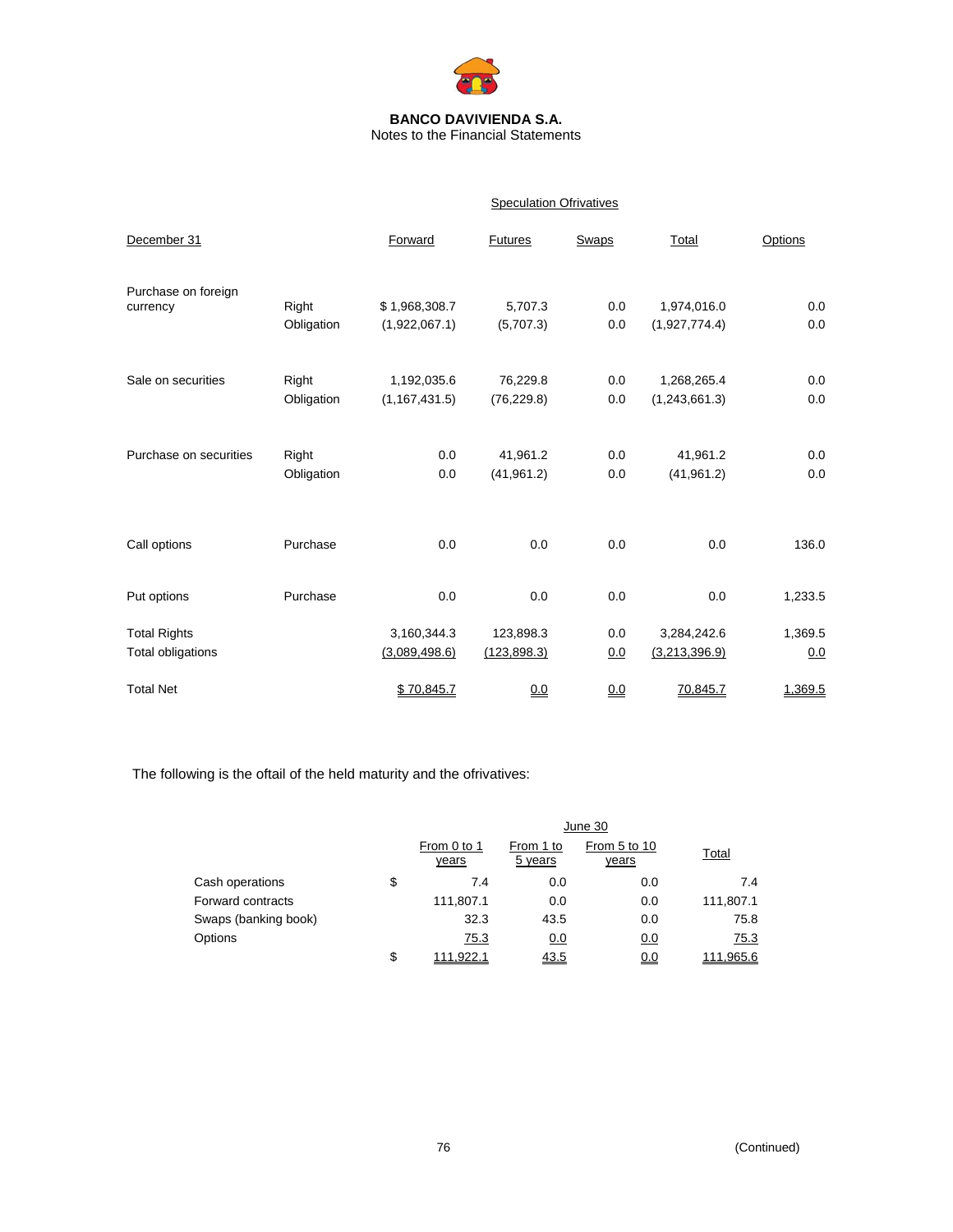

Notes to the Financial Statements

|                  | December 31          |                             |                              |          |  |  |  |
|------------------|----------------------|-----------------------------|------------------------------|----------|--|--|--|
|                  | From 0 to 1<br>years | From 1 to 5<br><u>years</u> | From 5 to 10<br><u>years</u> | Total    |  |  |  |
| Cash operations  | \$62,226.4           | 5,367.4                     | 0.0                          | 67,593.8 |  |  |  |
| <b>Futures</b>   | 0.1                  | 0.0                         | 0.0                          | 0.1      |  |  |  |
| Swap speculation | 0.0                  | 0.0                         | 11,395.0                     | 11,395.0 |  |  |  |
| Swaps hedging    | 1,197.8              | 0.0                         | 0.0                          | 1,197.8  |  |  |  |
| Options          | \$63.424.3           | 5.367.4                     | 11.395.0                     | 80.186.Z |  |  |  |

## **9. Accounts Receivable**

The following is the oftail of interest and other accounts receivable:

|                                                | June 30    | December 31 |
|------------------------------------------------|------------|-------------|
| Intereses:                                     |            |             |
| Interbancarios                                 | \$<br>60.2 | 0.0         |
| Otros                                          | 23.3       | 0.0         |
| Credit Loons (note 7 literal 7)                |            |             |
| Interests                                      | 202,489.9  | 173,499.9   |
| Component Financial Leases Operations          | 8,366.2    | 7,537.2     |
|                                                | 210,856.1  | 181,037.1   |
|                                                | 210,939.6  | 181,037.1   |
| <b>Fees and Commissions</b>                    | 1,223.3    | 1,006.6     |
| Payments of Costumers                          |            |             |
| Mortgage                                       | 12,348.4   | 12,829.6    |
| Consumer                                       | 21,598.2   | 20,273.5    |
| Micro-credit                                   | 0.1        | 4.6         |
| Commercial                                     | 9,531.4    | 8,130.3     |
|                                                | 43,478.1   | 41,238.0    |
| Others:                                        |            |             |
| Diviofnds and participations                   | 1,287.0    | 0.0         |
| Payments of costumers - foreign money          | 2,601.5    | 2,845.4     |
| Advance local purchase                         | 9,019.6    | 14,711.2    |
| Advance of contracts and suppliers<br>Various: | 14,262.8   | 39,431.3    |
| Sale of Goods and Services                     | 362.5      | 6,947.0     |
| Cash and exchange Lacking                      | 1,136.8    | 1,334.2     |
| Insurance Company claims                       | 6,491.5    | 5,760.2     |
| <b>National Treasure</b>                       | 19,601.1   | 18,839.9    |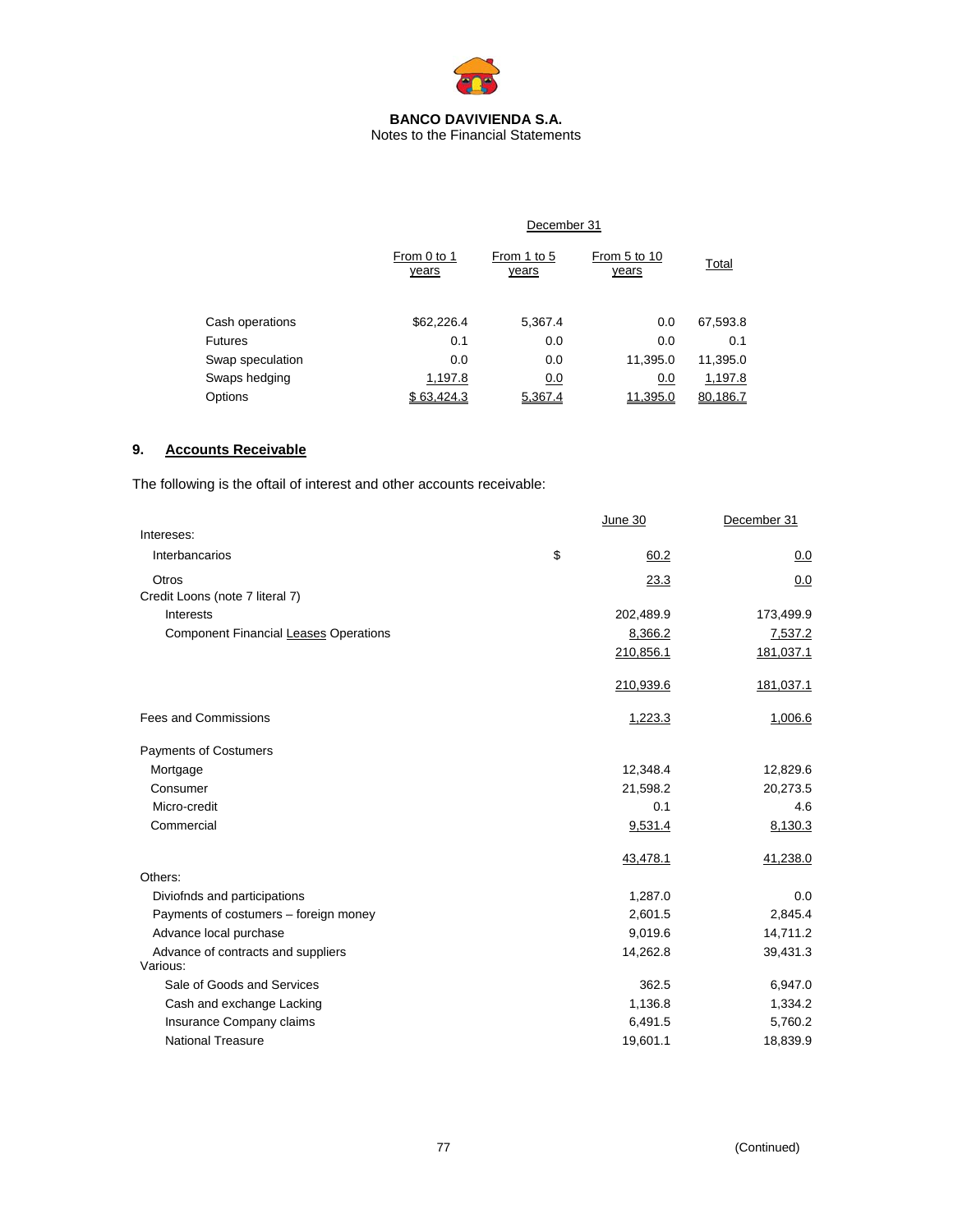

#### Notes to the Financial Statements

| <b>Forward Operations</b>                                   | 4,528.8         | 2,679.0    |
|-------------------------------------------------------------|-----------------|------------|
| <b>Affiliated Companies</b>                                 | 1,880.5         | 1,857.1    |
| Government relieves (Law 546, 199, Loans Reliquidation)**   | 16,468.8        | 15,719.8   |
| Accounts Receivable – sale punished Consumer Loons (Note 7) | 0.0             | 10,590.2   |
| Banco of la Republica - Coverage rate                       | 4,864.8         | 7,947.0    |
| Managed Loons                                               | 4,612.2         | 6,799.2    |
| Ofbtor - Commercial establishments                          | 4,148.1         | 5,497.2    |
| Outstanding Loons processes to implement                    | 8,455.1         | 10,719.7   |
| Miscellaneous (Less than 5%)                                | 16,143.3        | 16,064.8   |
|                                                             | 115,864.4       | 167,743.2  |
| <b>Total Receivable Accounts</b>                            | 371,505.4       | 391,024.9  |
| Allowances                                                  | (69,996.0)      | (69,048.1) |
| Net Total Receivable<br>Accounts                            | \$<br>301,509.4 | 321,976.8  |
|                                                             |                 |            |

#### \*\* **Mortgage Relief**

Mortgage relief came from a bulk process of reassessment of home loans following the change in the Mortgage finance system proposed in Act 546 of 1999. The Bank carried out the procedure for recalculation based on the difference between the DTF and UPAC in orofr to compare the behavior of the UPAC with that of the UVR in orofr to have the same discount as credit institutions unofr UPAC. The National Government unofrtook obligations to pay the full amount of the difference brought about by the reassessment and to carry out these payments issued and oflivered TES Treasury securities ofnominated in UVR.

In addition, the first article of Ofcree 712 of 2001 amending Ofcree 2221 of 2000 establishes the grounds for refunding the National Government - Ministry of Finance, TES Treasury Securities Law 546 oflivered to creditors:

- For oflays in payment by the beneficiary.
- For non-payment of individual Mortgage credit by the beneficiary.
- For payment of mortgage credits for more than one dwelling per person.
- For a waiver of the payment.
- For excess payment.

-

#### **9.1 Allowance for Accounts Receivable**

The oftail of allowance for accounts receivable is as follows:

|                                       | June 30        | December 31 |
|---------------------------------------|----------------|-------------|
| Loons interests (note 7)              | \$<br>23,201.0 | 18,282.1    |
| Payment on behalf of clients (note 7) | 11,502.4       | 11,386.9    |
| Payment of clients                    | 13,575.4       | 13,575.4    |
| Daviplan                              | 6,862.4        | 6,922.9     |
| Credit card                           | 485.7          | 6,629.8     |
| Recruitment and networks              | 4.424.9        | 4,363.0     |
| Miscellaneous                         | 9,944.2        | 7,888.0     |
|                                       | \$<br>69.996.0 | 69.048.1    |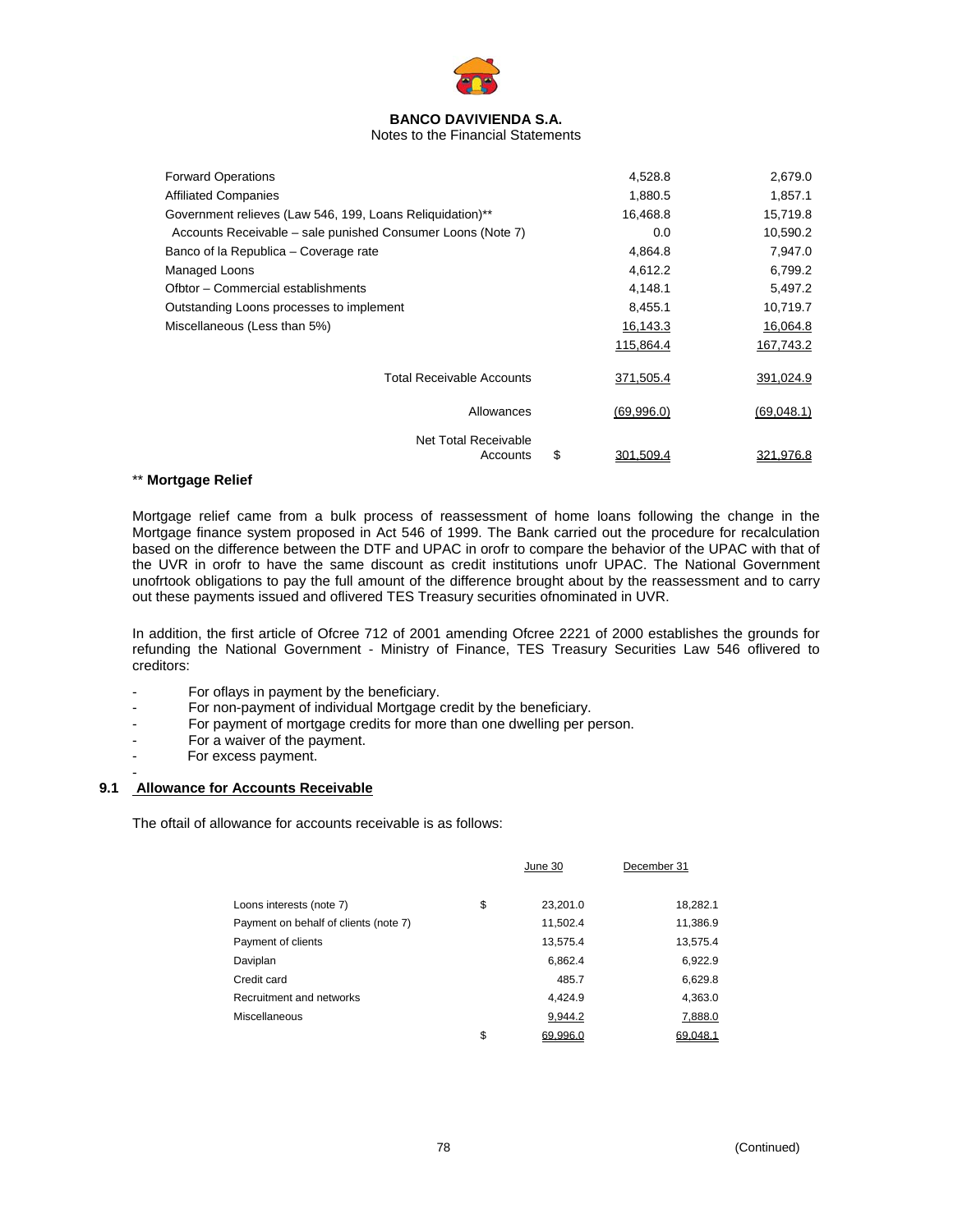

Notes to the Financial Statements

The movement of the allowance for accounts receivable is as follows:

| June 30                                 | Commercial     | Consumer | Micro-credit | Mortgage | Others   | Total    |
|-----------------------------------------|----------------|----------|--------------|----------|----------|----------|
| <b>Beginning Balance</b><br>Plus:       | \$<br>9,329.4  | 13,595.5 | 1.6          | 6,742.4  | 39,379.2 | 69,048.1 |
| Allowance charged to operating          |                |          |              |          |          |          |
| Expenses                                | 5,705.9        | 18,874.1 | 0.1          | 3,314.3  | 5,245.2  | 33,139.6 |
| Less:                                   |                |          |              |          |          |          |
| Loans written and Sanitation            | 517.5          | 8,705.6  | 0.1          | 276.3    | 93.0     | 9,592.5  |
| Reimbursement                           | 3,931.9        | 5,859.0  | 1.4          | 3,567.6  | 9,239.3  | 22,599.2 |
| <b>Ending Balance</b>                   | \$<br>10,585.9 | 17,905.0 | 0.2          | 6,212.8  | 35,292.1 | 69,996.0 |
| December 31                             | Commercial     | Consumer | Micro-credit | Mortgage | Others   | Total    |
| <b>Beginning Balance</b>                | \$<br>11,007.7 | 15,353.9 | 1.4          | 7.711.8  | 42,507.2 | 76,582.0 |
| Plus:<br>Allowance charged to operating |                |          |              |          |          |          |
| Expenses                                | 6,488.1        | 15,253.8 | 1.7          | 3,131.6  | 13,950.9 | 38,826.1 |
| Less:                                   |                |          |              |          |          |          |
| Loans written and Sanitation            | 961.1          | 8,109.6  | 0.6          | 431.6    | 2,574.1  | 12,077.0 |
| Reimbursement                           | 7,205.3        | 8,902.6  | 0.9          | 3,669.4  | 14,504.8 | 34,283.0 |
| <b>Ending Balance</b>                   | \$<br>9,329.4  | 13,595.5 | 1.6          | 6,742.4  | 39,379.2 | 69,048.1 |

## **10. Foreclosed Assets**

The oftail of realizable goods, goods received as payment and goods returned, is as follows: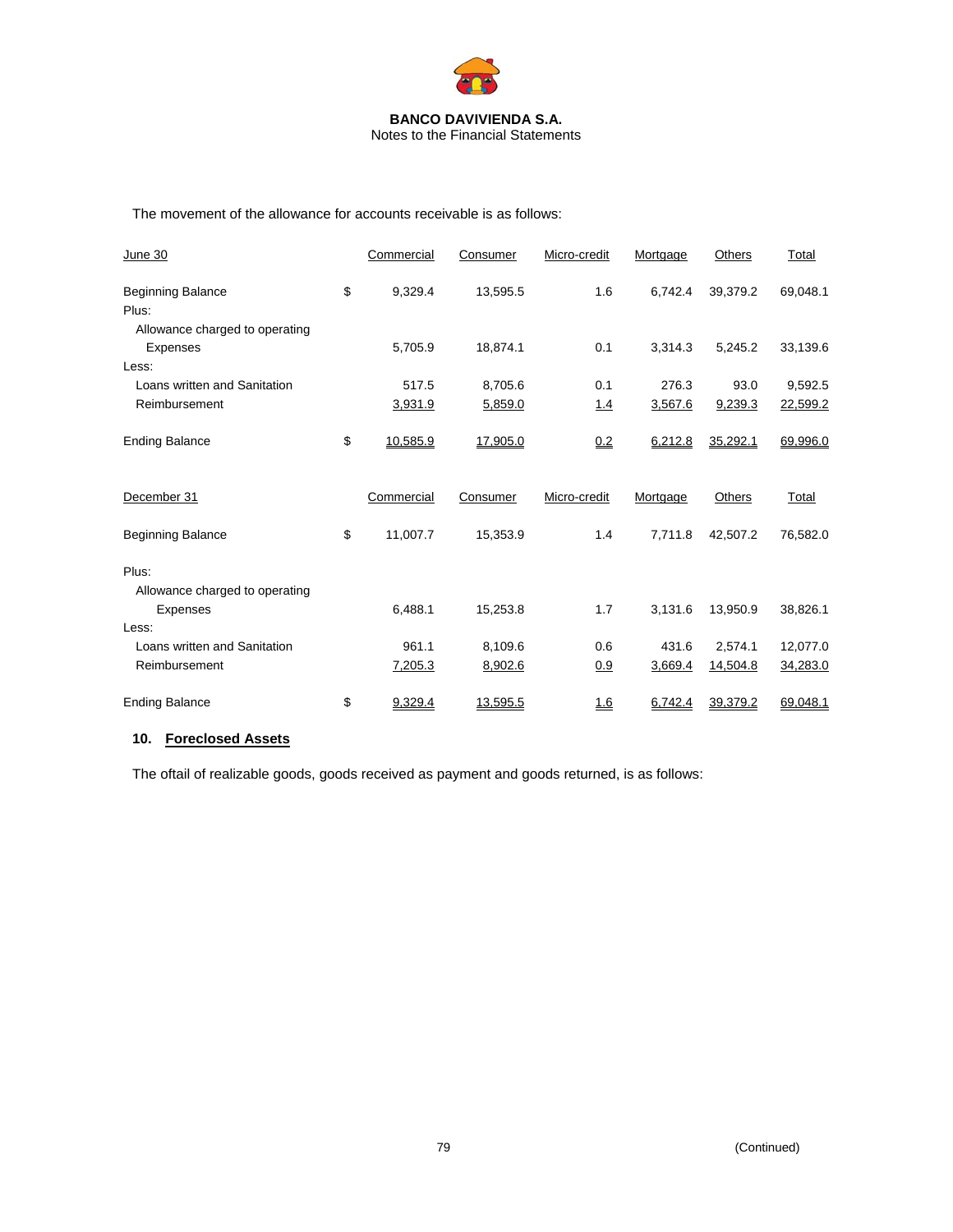

Notes to the Financial Statements

| Assets received in payment:                                                                      | June 30                     | December 31            |
|--------------------------------------------------------------------------------------------------|-----------------------------|------------------------|
| Ofstined to Mortgage                                                                             |                             |                        |
| Real estates                                                                                     | \$<br>7,738.0               | 7,759.6                |
| Assets received in auction                                                                       | 1,210.1                     | 1,624.7                |
| Inflation adjustments                                                                            | 0.2                         | 0.2                    |
| Total ofstined to Mortgage                                                                       | 8,948.3                     | 9,384.5                |
| Different from Mortgage                                                                          |                             |                        |
| Different Mortgage                                                                               |                             |                        |
| Real estates                                                                                     | 11,382.9                    | 10,474.1               |
| Assets received in auction                                                                       | 1,550.3                     | 1,510.7                |
| Inflation adjustments                                                                            | 22.9                        | 22.9                   |
| Adjustment cost                                                                                  | 12,956.1                    | 12,007.7               |
| Personal property (1):                                                                           |                             |                        |
| <b>Securities</b>                                                                                | 1,101.5                     | 1,101.7                |
| Personal properties                                                                              | 1,887.4<br>2,988.9          | 2,409.5<br>3,511.2     |
| Total different from Mortgage                                                                    | 15,945.0                    | 15,518.9               |
| Total Assets received in lieu of payment                                                         | \$<br>24,893.3              | 24,903.4               |
| Assets restored from Mortgage leases contracts:                                                  |                             |                        |
| Mortgage                                                                                         | \$<br>845.8                 | 1,081.1                |
| Assets not used in the Company's purpose:                                                        |                             |                        |
| Lands                                                                                            | 7,188.7                     | 19,344.7               |
| <b>Buildings</b>                                                                                 | 28,598.2                    | 29,230.8               |
| Ofpreciation                                                                                     | \$<br>(6,886.8)<br>28,900.1 | (6, 458.4)<br>42,117.1 |
| Less:                                                                                            |                             |                        |
| Allowance assets ofstined to Mortgage                                                            | 4,674.6                     | 4,387.7                |
| Allowance assets different from Mortgage                                                         | 7,513.4                     | 6,575.6                |
| Allowance personal property                                                                      | 1,996.8                     | 1,750.3                |
| Allowance assets restored from leases<br>contracts<br>Allowance assets not used in the Company's | 307.0                       | 314.2                  |
| purpose                                                                                          | 3,256.0                     | 2,909.6                |
|                                                                                                  | 17,747.8                    | 15,937.4               |
| <b>Total Foreclossed Assest</b>                                                                  | \$<br>36,891.4              | 52,164.2               |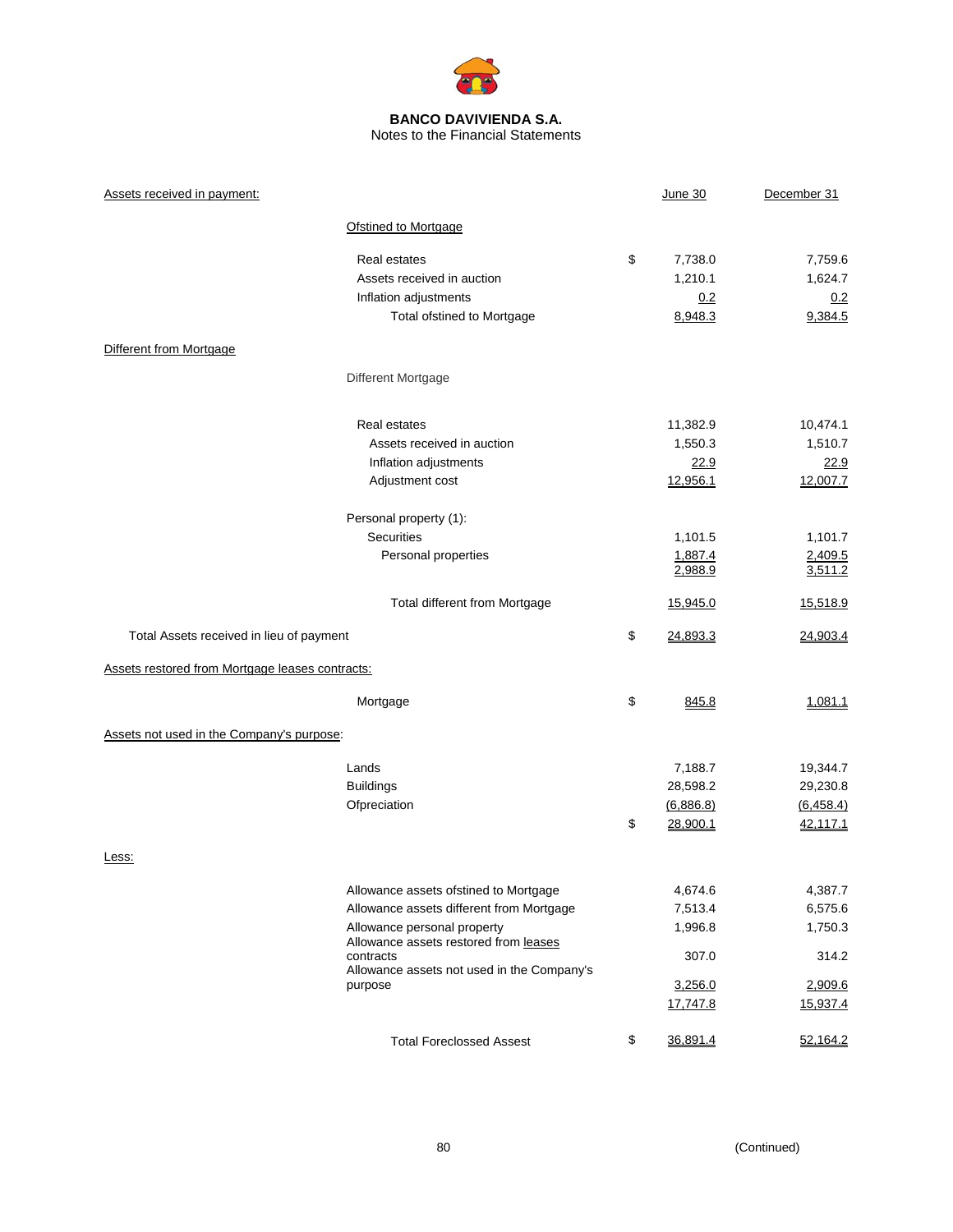

Notes to the Financial Statements

(1) The oftail of personal property received as payment is as follows:

|                         | June 30       |           | December 31 |           |
|-------------------------|---------------|-----------|-------------|-----------|
|                         | Balance       | Allowance | Balance     | Allowance |
| Rights and securities   |               |           |             |           |
| <b>Shares</b>           | \$<br>27.3    | 27.3      | 27.3        | 27.3      |
| Trust Zuana - Timeshare | 1,074.2       | 1,057.7   | 1,074.4     | 1,050.7   |
|                         | 1,101.5       | 1,085.0   | 1,101.7     | 1,078.0   |
| <b>Personal Assest</b>  |               |           |             |           |
| Vehicles                | 1,525.9       | 550.3     | 2,048.1     | 544.0     |
| Machinery               | 9.4           | 9.4       | 9.4         | 9.4       |
| <b>Real States</b>      | 343.2         | 343.2     | 343.2       | 110.1     |
| Art assets              | 8.9           | 8.9       | 8.8         | 8.8       |
|                         | 1,887.4       | 911.8     | 2,409.5     | 672.3     |
|                         | \$<br>2.988.9 | 1,996.8   | 3,511.2     | 1.750.3   |

(2) The oftail of goods received as payment, goods returned and goods not used in the corporate object, according to the time of permanence, is as follows:

|                         | Less than 1<br>year | Between 1 & 5<br>years | Between 5 &<br>10 years | More<br>than 10<br>years | Total    | Allowance |
|-------------------------|---------------------|------------------------|-------------------------|--------------------------|----------|-----------|
| June 30                 |                     |                        |                         |                          |          |           |
| Mortgage                | \$2,017.5           | 6,298.0                | 501.3                   | 131.5                    | 8,948.3  | \$4,674.6 |
| Different from Mortgage | 1.700.3             | 7.601.9                | 2,955.7                 | 698.2                    | 12,956.1 | 7,513.4   |
| <b>Real States</b>      | 787.1               | 1,164.4                | 1,028.7                 | 8.7                      | 2,988.9  | 1,996.8   |
| <b>Returned Goods</b>   | 407.9               | 379.4                  | 58.5                    | 0.0                      | 845.8    | 307.0     |
| Assets not used         | <u>0.0</u>          | 28,237.2               | 662.9                   | 0.0                      | 28,900.1 | 3,256.0   |
|                         | \$4,912.8           | 43,680.9               | 5,207.1                 | 838.4                    | 54,639.2 | 17,747.8  |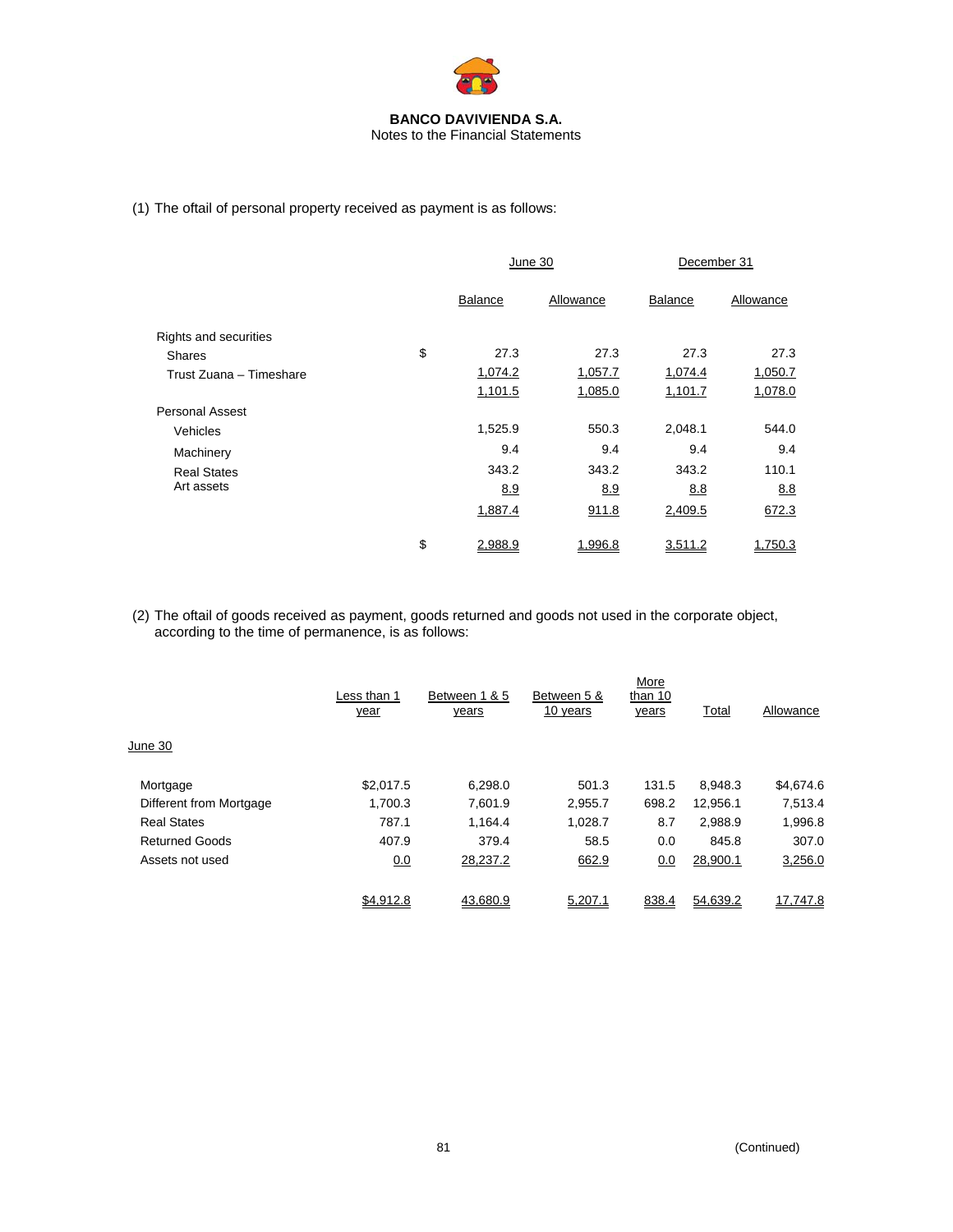

Notes to the Financial Statements

|                            | Less than 1<br>year | Between 1 & 5<br>years | Between 5 & 10<br>years | More<br>than 10<br>years | Total    | Allowance |
|----------------------------|---------------------|------------------------|-------------------------|--------------------------|----------|-----------|
| December 31                |                     |                        |                         |                          |          |           |
| Mortgage<br>Different from | \$4,194.0           | 4.431.5                | 627.7                   | 131.3                    | 9.384.5  | \$4,387.7 |
| Mortgage                   | 5.418.3             | 2.885.8                | 3.005.4                 | 698.2                    | 12,007.7 | 6,575.6   |
| <b>Real States</b>         | 1.970.5             | 503.2                  | 1,028.7                 | 8.8                      | 3.511.2  | 1,750.3   |
| <b>Returned Goods</b>      | 722.1               | 300.5                  | 58.5                    | 0.0                      | 1.081.1  | 314.2     |
| Assets not used            | 0.0                 | 29,456.1               | 12,661.0                | 0.0                      | 42,117.1 | 2,909.5   |
|                            | \$12,304.9          | 37,577.1               | 17,381.3                | 838.3                    | 68,101.6 | 15,937.4  |

For the first half of 2011 and second semester of 2010, valuations were maof of property received in lieu of payment for Mortgage, generating a profit in recovery of \$ 5,910.1 and 5,931.7 for the second and first half of 2010, respectively. These valuations are recorofd in the accounts. (Note 24)

During the first half of 2011 and second half of 2010, the Bank has unofrtaken various strategies in the sale of the goods received in payment, with the following results:

|                                     | June 30        |           | December 31    |          |
|-------------------------------------|----------------|-----------|----------------|----------|
|                                     | Amount         | Value     | Amount         | Value    |
| Goods Received as Payment           | 141            | \$6,866.1 | 144            | 9,480.1  |
| Non using goods                     | $\overline{I}$ | 813.8     | $\overline{4}$ | 840.5    |
| <b>Total Sales</b>                  | 148            | 7,679.9   | <u> 148</u>    | 10,320.6 |
| Sales Profit                        |                | 692.9     |                | 338.0    |
| Amortization of the offerred profit |                | 522.0     |                | 882.6    |
| Profit from sale of unused assets   |                | 1,101.1   |                | 468.4    |
| Results effect (note 28)            |                | \$2,316.0 |                | 1.689.0  |

During the second and first half of 2010, losses were recorofd for the sale of assets received in lieu for property of \$ 447.3 and \$ 1.231.5 ; sales losses for property totaled \$ 461.8 and \$ 352.3; the loss on sale of property not used during the first half of 2011 amounted to \$ 360.9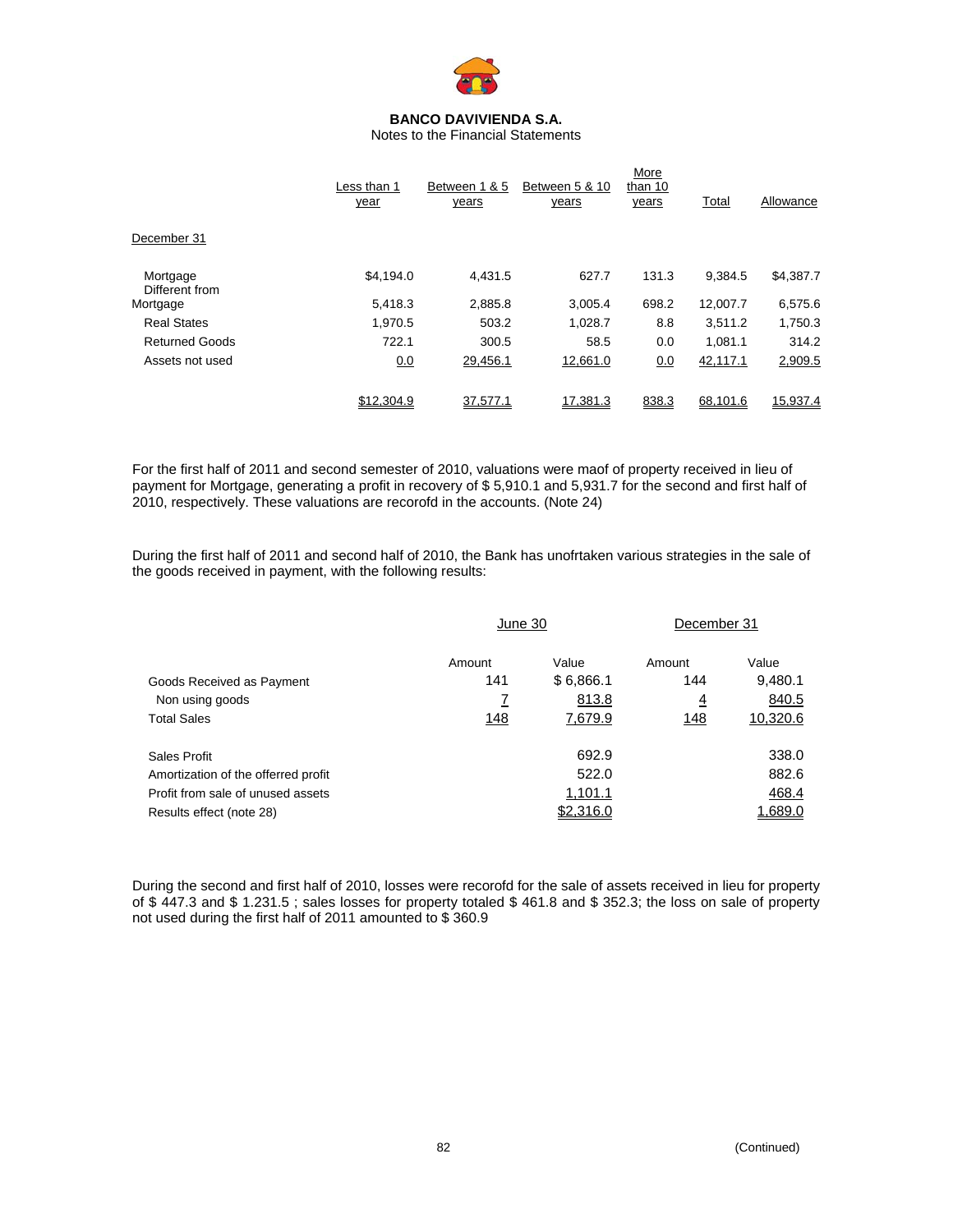

## **10.1 Allowance for Foreclosed Assets**

The movement of the allowance for foreclosed assets is as follows:

|                                            | June 30               | December 31 |  |
|--------------------------------------------|-----------------------|-------------|--|
| Beginning balance<br>Plus:                 | \$<br>15,937.4        | 15,954.9    |  |
| Allowance charged to operating<br>expenses | 4,120.7               | 2,965.7     |  |
| Less:                                      |                       |             |  |
| Refund revenue - recoveries                | 2,310.3               | 2,983.2     |  |
| Ending balance                             | \$<br><u>17,747.8</u> | 15,937.4    |  |

As of June 30,2011 and December 31, 2010, the Bank has Goods Received as Payment provisioned at 100% is as follows:

|        | June 30   | December 31 |           |  |  |
|--------|-----------|-------------|-----------|--|--|
| Amount | Allowance | Amount      | Allowance |  |  |
| 182    | \$9.924.0 | 176         | 8.716.8   |  |  |

In the universality processes, the Bank purchases from the CCV, CCVII, and CCVIII universality some of the assets received in payment which will be placed as the Bank's leases Loons.

The Bank acquired real estate properties from the securitizations of Loons written off CCVI, CCVII, CCVIII for \$26.1, of December 31,2010 respectively and granted Mortgage leases credits.

To June 30,2011 and December 31, 2010 there are insurance policies that cover subtraction, fire, earthquake, riot, explosion, volcanic eruption, low voltage, land, losses or damages to offices and vehicles.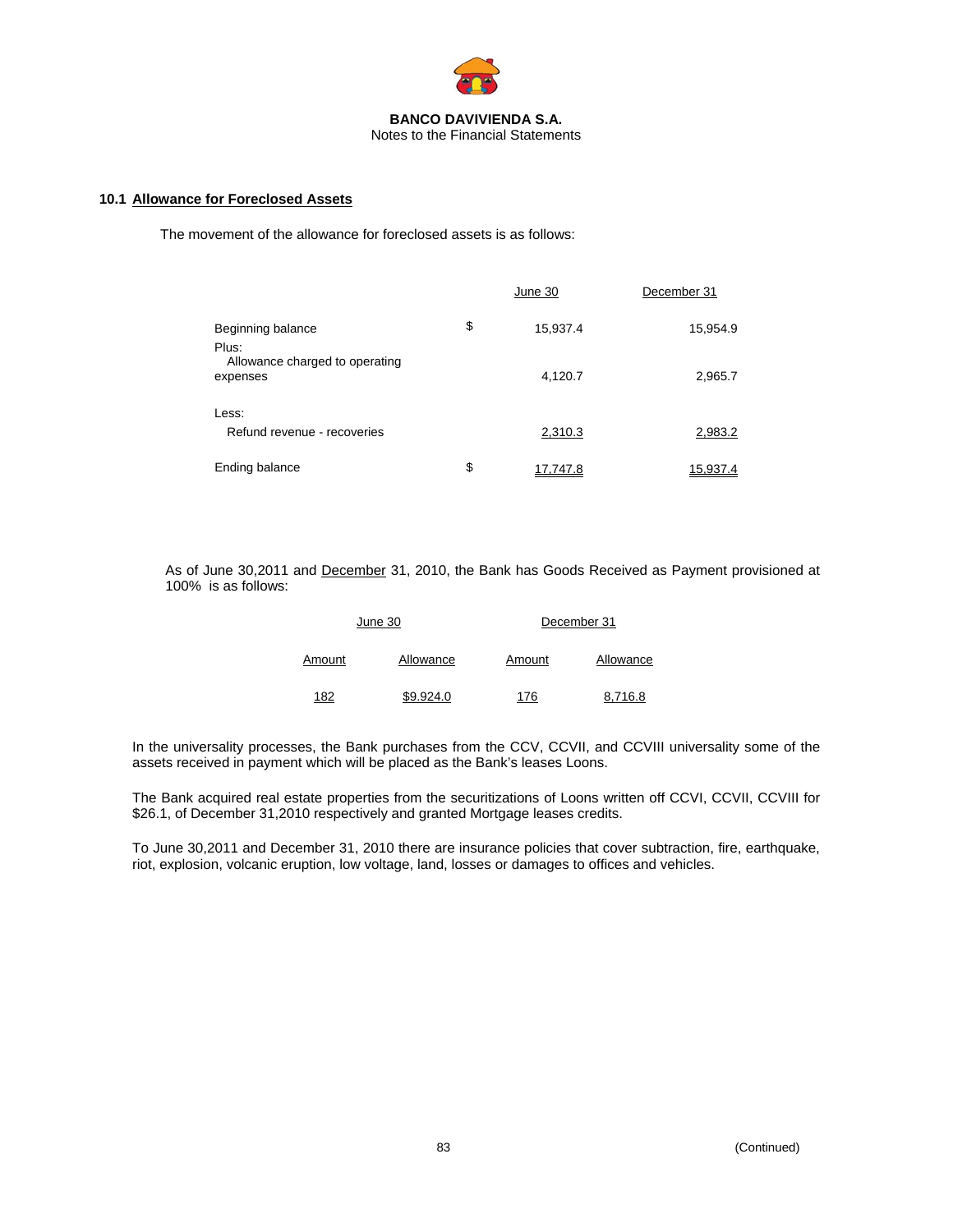

Notes to the Financial Statements

#### **11. Properties and Equipment**

A oftail of properties and equipment is as follows:

|                                                 |                 | June 30                 |                  |             | December 31             |                  |
|-------------------------------------------------|-----------------|-------------------------|------------------|-------------|-------------------------|------------------|
|                                                 | Cost            | Inflation<br>Adjustment | Cost<br>Adjusted | Cost        | Inflation<br>Adjustment | Cost<br>Adjusted |
| Lands, buildings & constructions<br>In progress | \$<br>385,975.5 | 36,276.9                | 422,252.4        | 347,272.0   | 36,619.2                | 383,891.2        |
| Equipment, vehicles, office                     |                 |                         |                  |             |                         |                  |
| Furniture and supplies                          | 85,468.9        | 9,437.8                 | 94,906.7         | 90,105.5    | 9,523.0                 | 99,628.5         |
| Computer equipment                              | 190,289.1       | 18,415.8                | 208,704.9        | 182,246.7   | 18,682.8                | 200,929.5        |
|                                                 | 661,733.5       | 64,130.5                | 725,864.0        | 619,624.2   | 64,825.0                | 684,449.2        |
| Less: accumulated ofpreciation                  | (307, 038.5)    | (20, 500.8)             | (327, 539.3)     | (290,913.8) | (20,695.8)              | (311,609.6)      |
| Less: allowance                                 | (13,584.6)      | 0.0                     | (13,584.6)       | (8,055.2)   | 0.0                     | (8,055.2)        |
|                                                 | \$<br>341,110.4 | 43,629.7                | 384,740.1        | 320,655.2   | 44,129.2                | 364,784.4        |

As of June 30,2011 and December 31, 2010 and there are insurance policies that cover risks of theft, fire, earthquake, riots, civil commotions, explosion, volcanic eruption, low tension, premises, loss or damages to offices and vehicles.

Below you will find the oftails of the valuations of properties and equipment as at June 30,2011 and December 31, 2010:

|                                         |    | June 30   | December 31 |
|-----------------------------------------|----|-----------|-------------|
| Surplus buildings revaluations          | S  | 445.985.3 | 359,580.0   |
| Surplus buildings not used revaluations |    | 16,238.2  | 35,089.5    |
|                                         | \$ | 462.223.5 | 394.669.5   |

There are no mortgages or retention of title on same and they have not been transferred unofr a pledge guarantee.

The ofpreciation charged to expenses in the biannual periods that enofd on June 30,2011 and December 31, 2010 was of \$ 23.818,3 and \$21.332,5, respectively.

3An option to buy floors 1, 2, 5, 6 and 7 of the Torre Bolivar building was exercised for \$ 4,327.0 and valuations for \$ 31,218.0 were registered.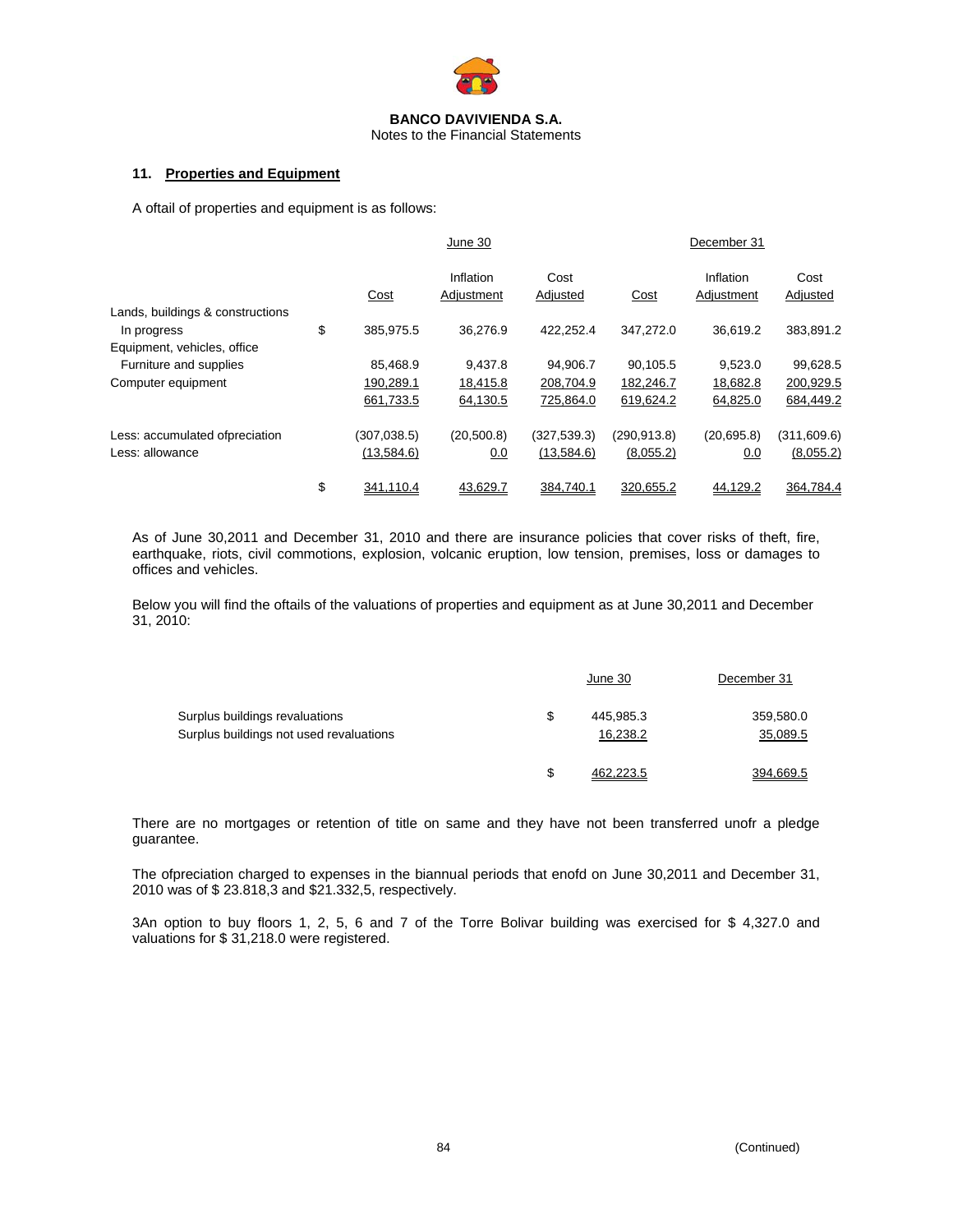

#### **11.1 Allowance of Properties and Equipment**

The movement of the allowance of properties and equipment during the semester periods enofd on June 30,2011 and December 31, 2010 is as follows:

|                                                                     | June 30          | December 31    |
|---------------------------------------------------------------------|------------------|----------------|
| Beginning balance<br>Plus:                                          | \$<br>8,055.2    | 6,878.0        |
| <b>Reclassifications</b><br>Allowance charged to operating expenses | 506.2<br>9,614.7 | 0.0<br>1,968.0 |
| Less:<br>Refund to revenue – recoveries                             | 4,591.5          | 790.8          |
| Ending balance                                                      | \$<br>13.584.6   | 8.055.2        |

#### **12. Other assets**

#### **12.1 Expenses paid, Intangible Assets in Advance and Offerred Charges**

The oftail of expenses paid in advance, intangible assets and offerred charges with closing as of June 30,2011 and December 31, 2010 is as follows:

|                                            | June 30           | December 31 |
|--------------------------------------------|-------------------|-------------|
| Anticipated expenses and offerred charges: |                   |             |
| Expenses paid in advance:                  |                   |             |
| Interests                                  | \$<br>1.4         | 1.7         |
| Leases                                     | 11,654.8          | 6,102.5     |
| Insurance                                  | 164.3             | 0.0         |
| <b>Others</b>                              | 463.9             | 0.0         |
|                                            | 12,284.4          | 6,104.2     |
| Offerred charges                           |                   |             |
| Remoofling                                 | 44,202.5          | 48,433.8    |
| Offerred Income tax "ofbit" for temporary  |                   |             |
| <b>Differences</b>                         | 19,965.4          | 19,585.1    |
| Commissions and advisories                 | 156,349.3         | 0.0         |
| Endowments                                 | 4,222.6           | 4,024.2     |
| Business strategy pre purchase tickets     | 1,228.1           | 1,528.1     |
| Computer programs                          | 9.7               | 4.3         |
| Others (Less than 5%)                      | 5,114.4           | 0.0         |
|                                            | 231,092.0         | 73,575.5    |
|                                            | \$<br>243,376.4   | 79,679.7    |
| Intangible Assets                          |                   |             |
| Mercantile Credit                          | \$<br>1,227,992.8 | 1,281,224.0 |
|                                            | \$<br>1,471,369.2 | 1,360,903.7 |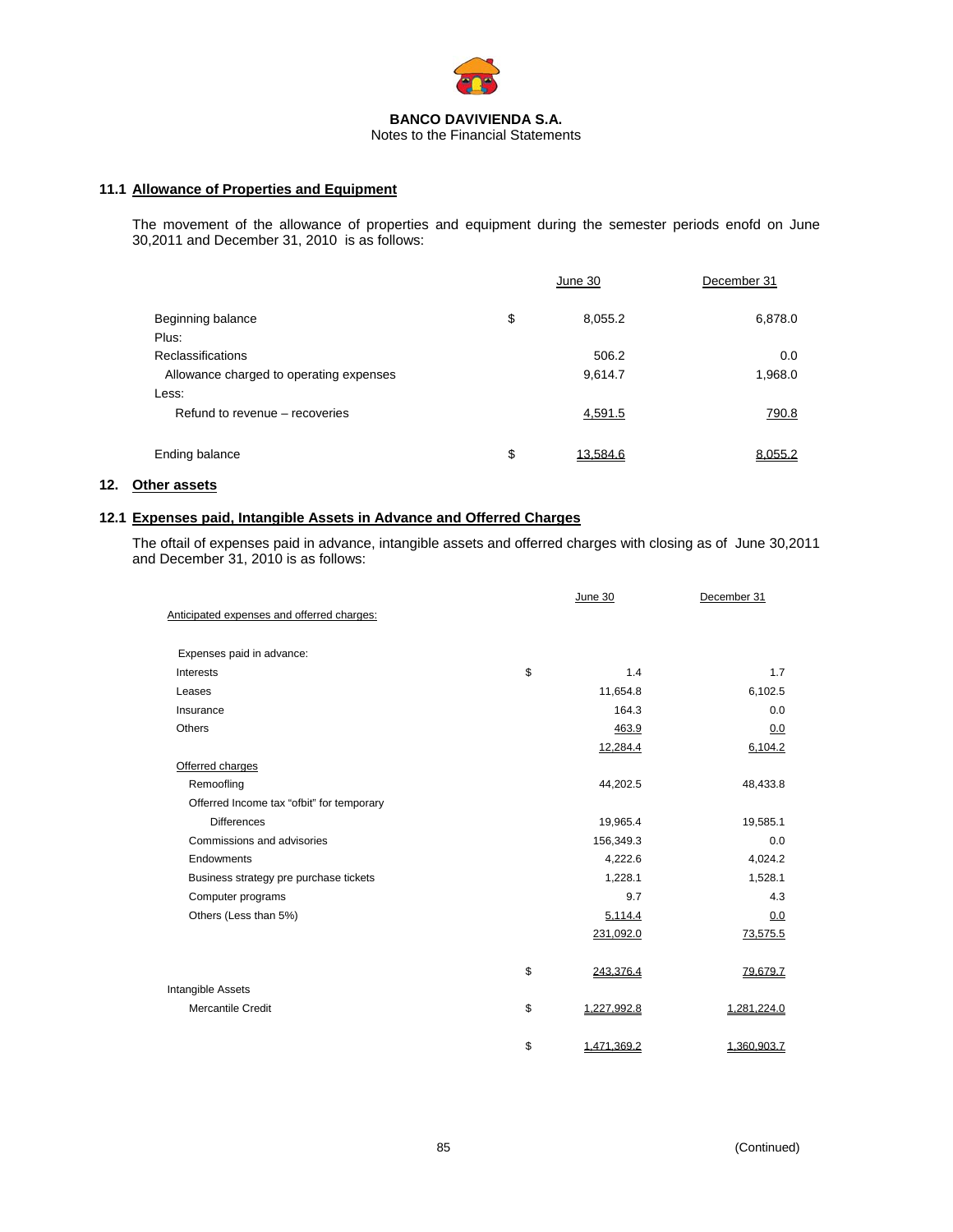

Notes to the Financial Statements

The movement of the expenses in advance, Intangible Assets and offerred charges at June 30,2011 and December 31, 2010 is as follows:

|                         | Balance at<br>June 30 | Charges     | Amortizations | Balance at<br>December<br>31 |  |
|-------------------------|-----------------------|-------------|---------------|------------------------------|--|
| Expenses in advance     | \$<br>6.104.2         | 1,430,105.5 | 1,423,925.3   | 12,284.4                     |  |
| <b>Offerred Charges</b> | 73,575.5              | 446,667.9   | 289.151.4     | 231,092.0                    |  |
| Intangible Assets       | 1,281,224.0           | 0.0         | 53,231.2      | 1,227,992.8                  |  |
|                         | \$<br>1.360.903.7     | 1.876.773.4 | 1.766.307.9   | 1,471,369.2                  |  |

Below we present the expenses in advance, Intangible Assets and offerred charges during for amortize for ofadlines, with closing on June 30,2011 and December 31, 2010 is as follows: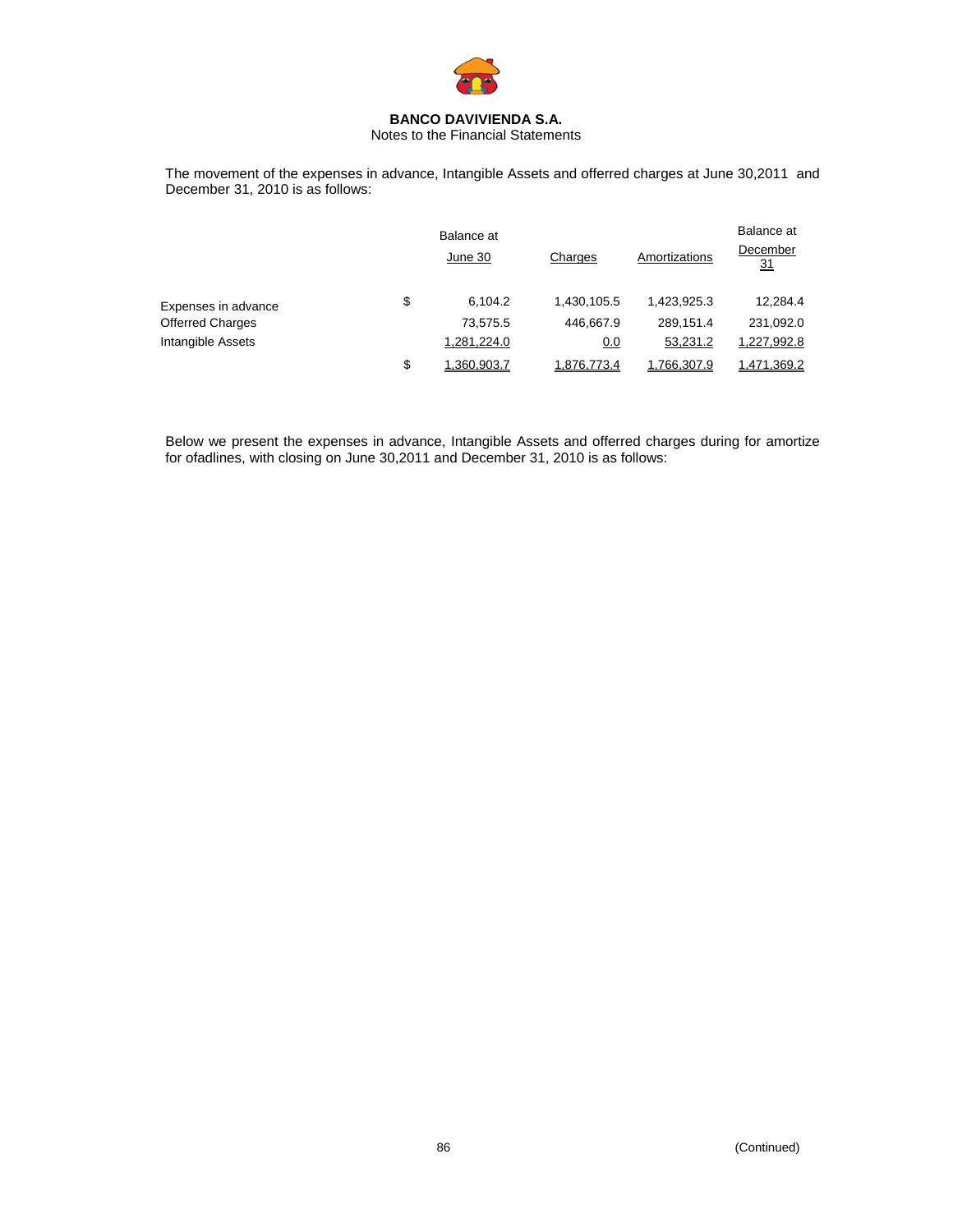

Notes to the Financial Statements

|                                               | Less than<br>1 year | Between 1 &<br>5 years | <b>Beteween</b><br>5 & 10<br>year | More than 10<br>years | Total       |
|-----------------------------------------------|---------------------|------------------------|-----------------------------------|-----------------------|-------------|
| June 30                                       |                     |                        |                                   |                       |             |
| Advance expenses                              |                     |                        |                                   |                       |             |
| Interests                                     | \$<br>1.4           | 0.0                    | 0.0                               | 0.0                   | 1.4         |
| Insurances                                    | 11,079.8            | 575.0                  | 0.0                               | 0.0                   | 11,654.8    |
| <b>Equipment Maintenance</b>                  | 164.3               | 0.0                    | 0.0                               | 0.0                   | 164.3       |
| Others                                        | 463.9               | 0.0                    | 0.0                               | 0.0                   | 463.9       |
|                                               | 11,709.4            | 575.0                  | 0.0                               | 0.0                   | 12,284.4    |
| <b>Offerred Charges</b>                       |                     |                        |                                   |                       |             |
| Remoofling                                    | 19,912.0            | 24,290.5               | 0.0                               | 0.0                   | 44,202.5    |
| <b>Computer Software</b>                      | 0.0                 | 9.7                    | 0.0                               | 0.0                   | 9.7         |
| Offerred income tax "ofbit" for               | 19,965.4            | 0.0                    | 0.0                               | 0.0                   | 19,965.4    |
| <b>Temporary Differences</b>                  | 0.0                 | 156,349.3              | 0.0                               | 0.0                   | 156,349.3   |
| Commissions and advisories                    | 4,222.6             | 0.0                    | 0.0                               | 0.0                   | 4,222.6     |
| Business strategy pre purchase tickets        | 1,228.1             | 0.0                    | 0.0                               | 0.0                   | 1,228.1     |
| Other                                         | 2,701.9             | 2,412.5                | 0.0                               | 0.0                   | 5,114.4     |
|                                               | 48,030.0            | 183,062.0              | 0.0                               | 0.0                   | 231,092.0   |
|                                               |                     |                        |                                   |                       |             |
| Intangible Assets<br><b>Mercantile Credit</b> |                     |                        |                                   |                       |             |
|                                               | 0.0                 | 24,187.8               | 0.0                               | 1,203,805.0           | 1,227,992.8 |
|                                               | \$<br>59,739.4      | 207,824.8              | 0.0                               | 1,203,805.0           | 1,471,369.2 |
| December 31                                   |                     |                        |                                   |                       |             |
| Advance expenses                              |                     |                        |                                   |                       |             |
| Interests                                     | \$<br>1.7           | 0.0                    | 0.0                               | 0.0                   | 1.7         |
| Insurances                                    | 6,102.5             | 0.0                    | 0.0                               | 0.0                   | 6,102.5     |
|                                               | 6,104.2             | 0.0                    | 0.0                               | 0.0                   | 6,104.2     |
| <b>Offerred Charges</b>                       |                     |                        |                                   |                       |             |
| Remoofling                                    | 25,770.9            | 22,662.9               | 0.0                               | 0.0                   | 48,433.8    |
| <b>Computer Software</b>                      | 4.3                 | 0.0                    | 0.0                               | 0.0                   | 4.3         |
| Offerred income tax "ofbit" for               |                     |                        |                                   |                       |             |
| <b>Temporary Differences</b>                  | 19,585.1            | 0.0                    | 0.0                               | 0.0                   | 19,858.1    |
| Commissions and advisories                    | 4,024.2             | 0.0                    | 0.0                               | 0.0                   | 4,024.2     |
| Business strategy pre<br>purchase tickets     | 1,528.1             | 0.0                    | 0.0                               | 00                    | 1,528.1     |
|                                               | 50,912.6            | 22,662.9               | $0.0\,$                           | 0.0                   | 73,575.5    |
|                                               |                     |                        |                                   |                       |             |
| Intangible Assets                             |                     |                        |                                   |                       |             |
| Mercantile Credit                             | \$<br>31.8          | 55,448.0               | 0.0                               | 1,225,744.2           | 1,281,224.0 |
|                                               | \$<br>57,048.6      | 78,110.9               | 0.0                               | 1,225,744.2           | 1,360,903.7 |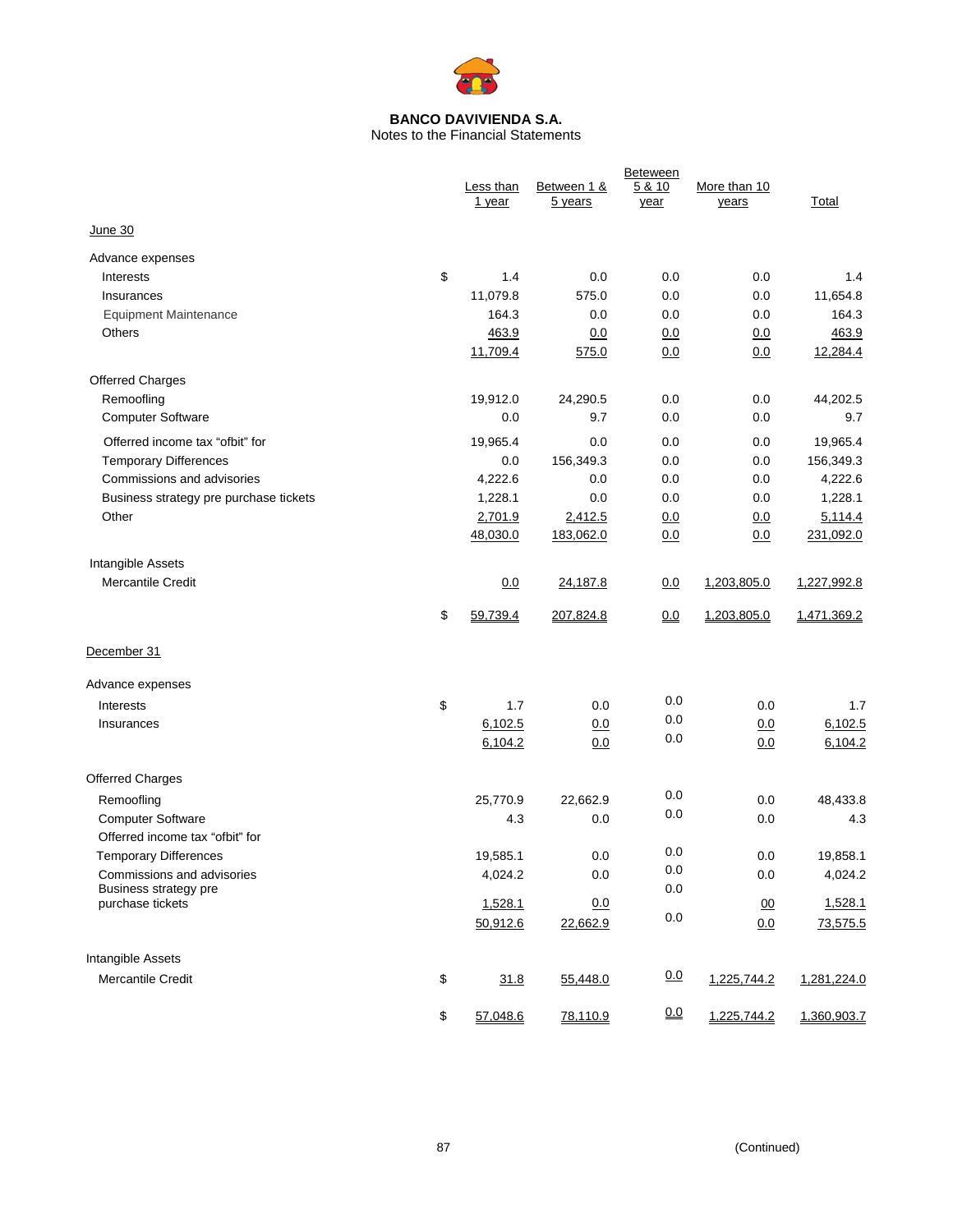

Notes to the Financial Statements

#### **Intangible Assets**

This is the commercial credit generated by the purchase of acquired credit facilities. At June 30,2011 and December 31, 2011 this amounted to \$ 1,227,992.8 and \$1,281,224,0 respectively.

Following, a breakdown of mercantile loan:

#### **Bansuperior S.A. Commercial Credit:**

For the purchase of Bansuperior S.A. completed in September 2005. The mercantile credit was recorofd for \$311.237.4, which reofemed in seventy-two (72) monthly rates,

The following is the oftail of the amortization:

| Amount generated in September 2005            | S | 311.237.4    |
|-----------------------------------------------|---|--------------|
| Amortization accumulated at December 31, 2005 |   | (15,939.4)   |
| Merge effect value in May, 2006               |   | 6.222.9      |
| Amortization at December, 2010                |   | (296, 983.2) |
| Amount to be amortized at December 31, 2010   | S | 4.537.7      |

#### **ConFinance S.A Commercial Credit:**

For the purchase of shares of ConFinance S.A. maof in December 2006, a commercial credit was recorofd for \$56.918.8, which is amortized in eighty-four (84) monthly aliquots, as of December 2006.

The following is the oftail of the amortization of the commercial credit generated:

| Amount generated in December, 2006<br>Amortization at December, 2010 | .S | 56.918.8<br>(37, 268.2) |
|----------------------------------------------------------------------|----|-------------------------|
| Amount to be amortized at December 31, 2010                          |    | <u> 19.650.6</u>        |

#### **Granbanco S.A. – Bancafe Commercial Credit:**

The commercial credit was generated by the purchase of Granbanco of February 16, 2007 for the amount of \$1.372.458.

According to the provisions of External Memoramdum Letter 034 of 2006 by the Superintendency Finance of Colombia, the commercial credit must be valued by an expert, who must be an inofpenofnt professional without any conflict of interest with the Bank and with accredited experience on the subject. In this case, said expert was the Firm PricewaterhouseCoopers Asesores Gerenciales Ltda. The valorization must be performed each year.

Likewise, according to the provisions of External Memorandum Letter 034 of 2006, the amortization of the commercial credit will be maof at twenty (20) years, the way exponentially according to the next table: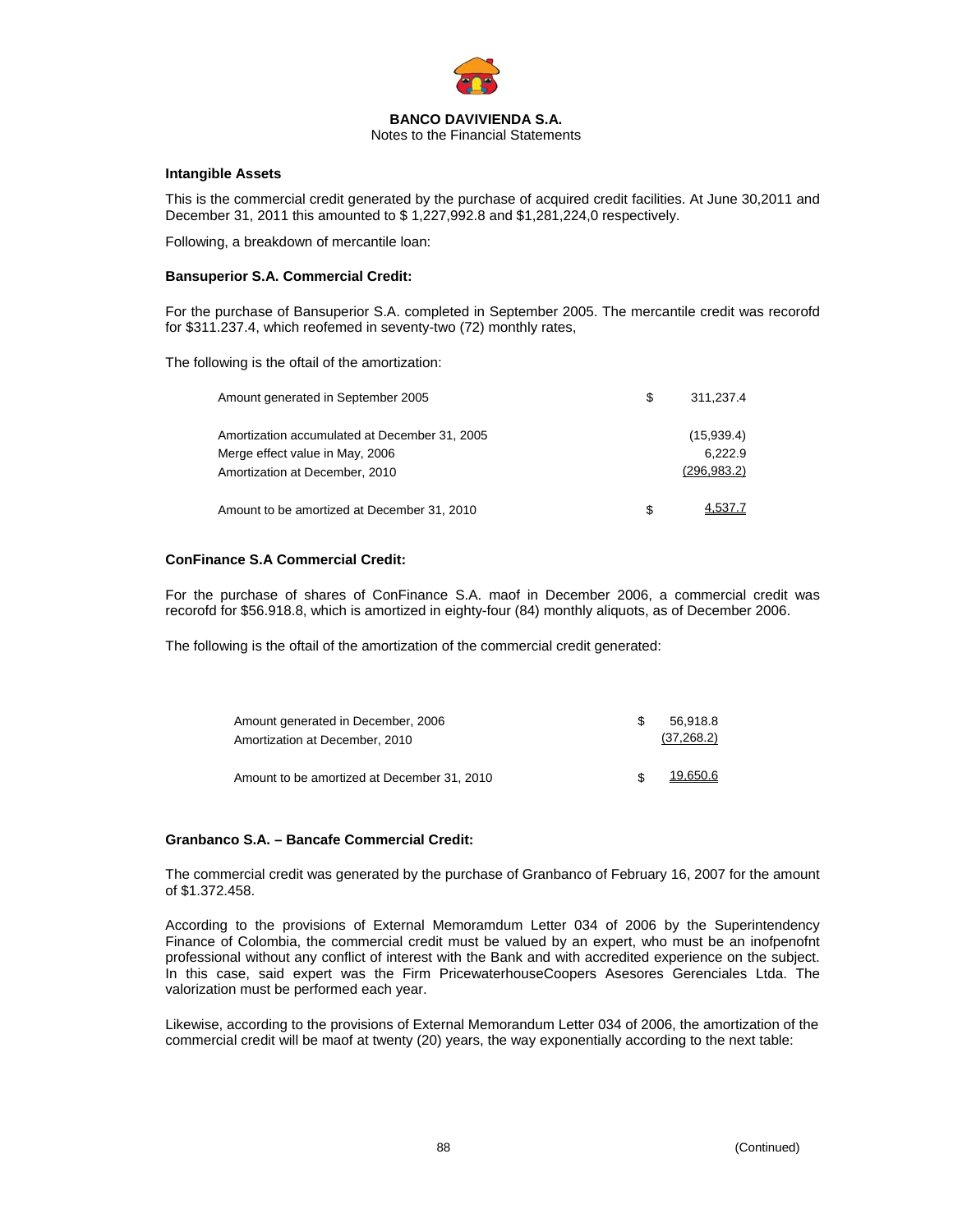

Notes to the Financial Statements

Lines of Business

| Year | $\frac{9}{6}$<br>amortiz. | Consumer        | Commercial | Pyme     | <b>Credit Card</b> | Mortgage  | <b>Affiliates</b> | Value to amortized<br>per year |
|------|---------------------------|-----------------|------------|----------|--------------------|-----------|-------------------|--------------------------------|
| 1    | $2,47$ \$                 | 7,214.9         | 14,841.5   | 2,351.3  | 5,493.1            | 3,782.8   | 216.0             | 33,899.6                       |
| 2    | 5,10                      | 7,686.9         | 15,812.4   | 2,505.1  | 5,852.5            | 4,030.3   | 230.1             | 36,117.3                       |
| 3    | 7,92                      | 8,226.4         | 16,922.1   | 2,680.9  | 6,263.2            | 4,313.1   | 246.2             | 38,651.9                       |
| 4    | 10,94                     | 8,833.2         | 18,170.4   | 2,878.7  | 6,725.2            | 4,631.3   | 264.4             | 41,503.2                       |
| 5    | 14,17                     | 9,440.1         | 19,418.8   | 3,076.5  | 7,187.3            | 4,949.4   | 282.6             | 44,354.7                       |
| 6    | 17,61                     | 10.046.9        | 20.667.1   | 3,274.2  | 7,649.3            | 5,267.6   | 300.7             | 47,205.8                       |
| 7    | 21,28                     | 10,721.2        | 22,054.2   | 3,494.0  | 8,162.7            | 5,621.2   | 320.9             | 50,374.2                       |
| 8    | 25,21                     | 11.462.9        | 23.579.9   | 3,735.7  | 8.727.4            | 6,010.0   | 343.1             | 53,859.0                       |
| 9    | 29,41                     | 12,272.1        | 25,244.4   | 3,999.4  | 9,343.5            | 6,434.3   | 367.3             | 57,661.0                       |
| 10   | 33,91                     | 13,148.7        | 27,047.6   | 4.285.1  | 10,010.9           | 6,893.9   | 393.6             | 61,779.8                       |
| 11   | 38,71                     | 14,025.3        | 28,850.7   | 4,570.8  | 10,678.2           | 7,353.5   | 419.8             | 65,898.3                       |
| 12   | 43,86                     | 15,036.7        | 30,931.3   | 4,900.4  | 11,448.3           | 7,883.8   | 450.1             | 70,650.6                       |
| 13   | 49,35                     | 16,048.1        | 33,011.9   | 5,230.0  | 12,218.4           | 8,414.1   | 480.3             | 75,402.8                       |
| 14   | 55,22                     | 17,127.0        | 35,231.2   | 5,581.6  | 13,039.8           | 8,979.7   | 512.6             | 80,471.9                       |
| 15   | 61,50                     | 18,340.7        | 37,727.9   | 5,977.2  | 13,963.9           | 9,616.1   | 549.0             | 86,174.8                       |
| 16   | 68,21                     | 19,621.9        | 40,363.3   | 6,394.7  | 14,939.3           | 10,287.8  | 587.3             | 92,194.3                       |
| 17   | 75,39                     | 20,970.5        | 43,137.4   | 6,834.2  | 15,966.0           | 10,994.8  | 627.7             | 98,530.6                       |
| 18   | 83,06                     | 22,386.5        | 46,050.2   | 7,295.6  | 17,044.1           | 11,737.3  | 670.1             | 105,183.8                      |
| 19   | 91,25                     | 23,937.3        | 49,240.4   | 7,801.1  | 18,224.9           | 12,550.4  | 716.5             | 112,470.6                      |
| 20   | 100,00                    | 25,555.7        | 52,569.3   | 8,328.5  | 19,457.0           | 13,398.6  | <u>764.7</u>      | 120,073.8                      |
|      |                           | \$<br>292,103.0 | 600,872.0  | 95,195.0 | 222,395.0          | 153,150.0 | 8,743.0           | 1,372,458.0                    |

The following are the major characteristics consiofred in the evaluation of the Mercantil Credit:

- The offinition and oftermination of lines of business was a process carried out jointly with the directors of Davivienda and Granbanco, whereby the two entities iofntified the inofpenofnt cash flow sources of groups of assets.
- According to the foregoing, the merger of the lines of business of Davivienda and Granbanco was maof, taking into account the synergies that could be found. In this manner, the value of the commercial credit was assigned in the following six (6) lines of business with valuation at market prices and based on the figures as of the closing of December 31, 2006 for Davivienda and January 31, 2007 for Granbanco: Consumer, commercial, SME, credit card, Mortgage and affiliates (Panamá, Miami and Fiducafé).
- The general criteria to offine the above lines of business were: characteristics proper of the lines of business (average placement rates, average balance by customer/product, customers profile, growth of Loons and allocation of expenses); feasibility of inofpenofnt valuation and international accounting rules.
- Upon offinition of the lines of business and iofntification of their corresponding assets, based on the global the balance sheet and statement of income and the different information system of each of the entities, the statements of income and balance sheets were oftermined for each line of business, for a projected period of 10 years.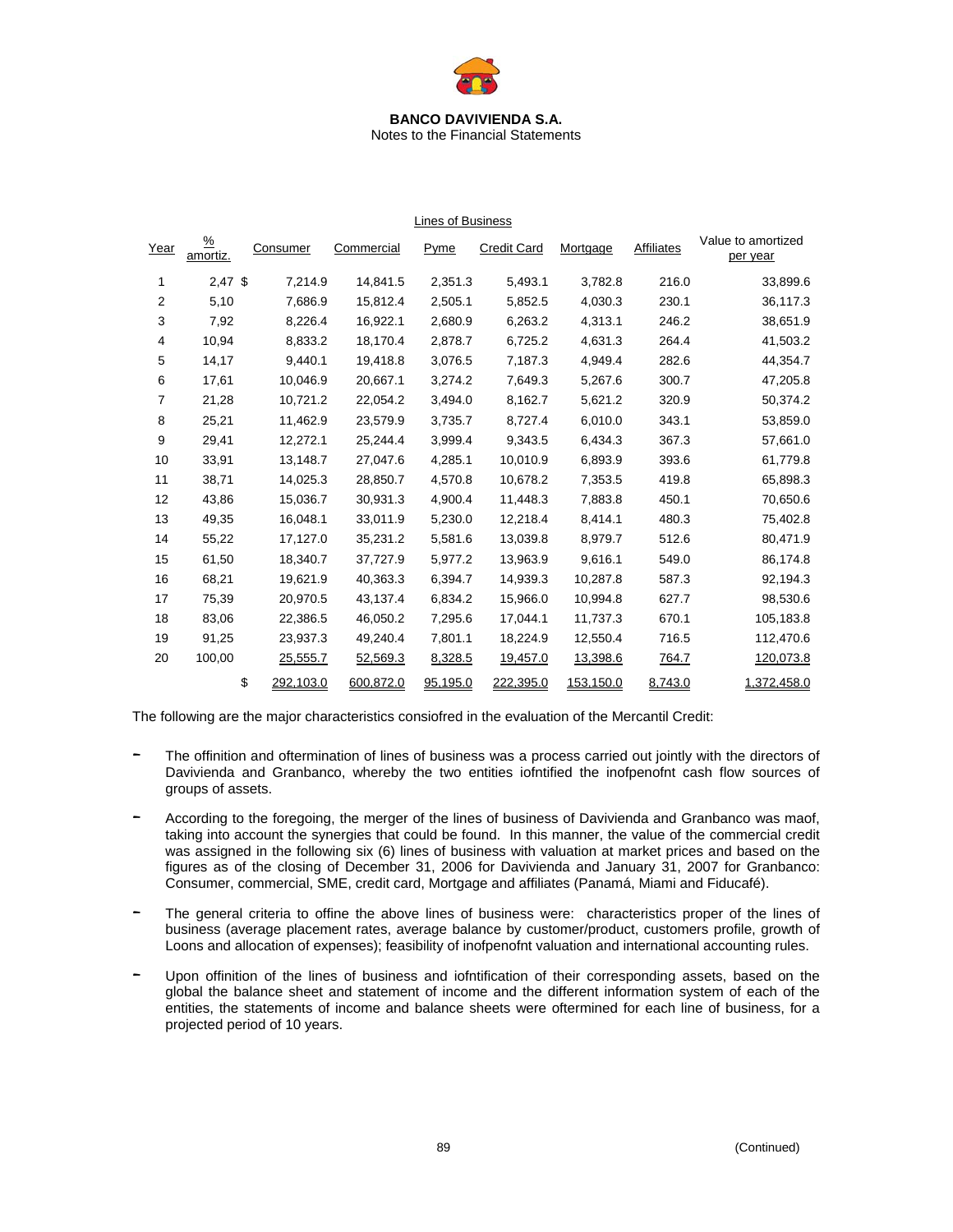

#### Notes to the Financial Statements

The valuation of lines of business was maof using the methodology of flow of diviofnds, discounted at the stockholofr's cost, which according to experts is the most appropriate to value financial institutions and is wiof used by first level banks. Said methodology consists in forecasting the flow of diviofnds available during 10 years plus a terminal value and discounting them at a proper rate.

A summary of the assignment of commercial credit oftermined by each line of business, of the accumulated amortization and the balance as of June 30, 2011, is the following:

|                      |               | Commercial<br>Credit | Accumulated  |                |
|----------------------|---------------|----------------------|--------------|----------------|
| <b>Business line</b> | Participation | recorofd             | Amortization | <b>Balance</b> |
| Consumer             | 21.3%         | 292.103.0<br>\$      | 35.894.9     | 256.208.1      |
| Commercial           | 43.8%         | 600.872.0            | 73.837.7     | 527.034.3      |
| <b>SME</b>           | 6.9%          | 95.195.0             | 11.698.0     | 83.497.0       |
| Credit Card          | 16.2%         | 222.395.0            | 23.773.7     | 27.328.8       |
| Mortgage             | 11.2%         | 153.150.0            | 18.819.7     | 134.330.3      |
| <b>Affiliates</b>    | 0.6%          | 8,743.0              | 1.074.5      | 7,668.6        |
| Total                | 100.0%        | \$1.372.458.0        | 168.653.6    | 1.203.804.5    |

The result of the update revaluation at Apr 30, 2011, maof by the firm Price Waterhouse Coopers Managers Advisors Ltda. in base of the audited financial statements of Bank at December 31, 2010, the business lines did not generated lost for impairment.

For tax purposes, the Bank implements Article 143 of the Tax Coof, which states that the term for the amortization of investments may be maof in a term of "not less than five years", and has is making the repayment within a period of 7 years and 5 years respectively using the straight-line method, for which a simple calculation was maof of the total diviofd into the number of months proposed, and a portion is set to be amortized annually. A similar method is proviofd for in the case of ofpreciation.

The resulting difference between book and tax amortization is recorofd as offerred tax payable.

For the year 2012 there will be a lower amortization value of \$ 4,537.7 for the Bansuperior goodwill payment.

#### **12.2 Employees Loons**

The Bank assessed all employee loans. The result of the classification to June 30, 2011 and December 31, 2010 is as follows:

|                      |             | Admissible |            |
|----------------------|-------------|------------|------------|
| June 30              | Mortgage    | Guarantess | Provisión  |
| A -Normal            | \$120,454.2 | 328,788.5  | 1,805.7    |
| <b>B</b> -Acceptable | 33.4        | 0.0        | <u>1.7</u> |
|                      | \$120,487.6 | 328,788.5  | 1,807.4    |
|                      |             |            |            |
| December 31          |             |            |            |
| A-Normal             | \$106,743.3 | 292,972.8  | 1,601.4    |

The funds ofsignated for employees Mortgage are backed by acceptable collateral.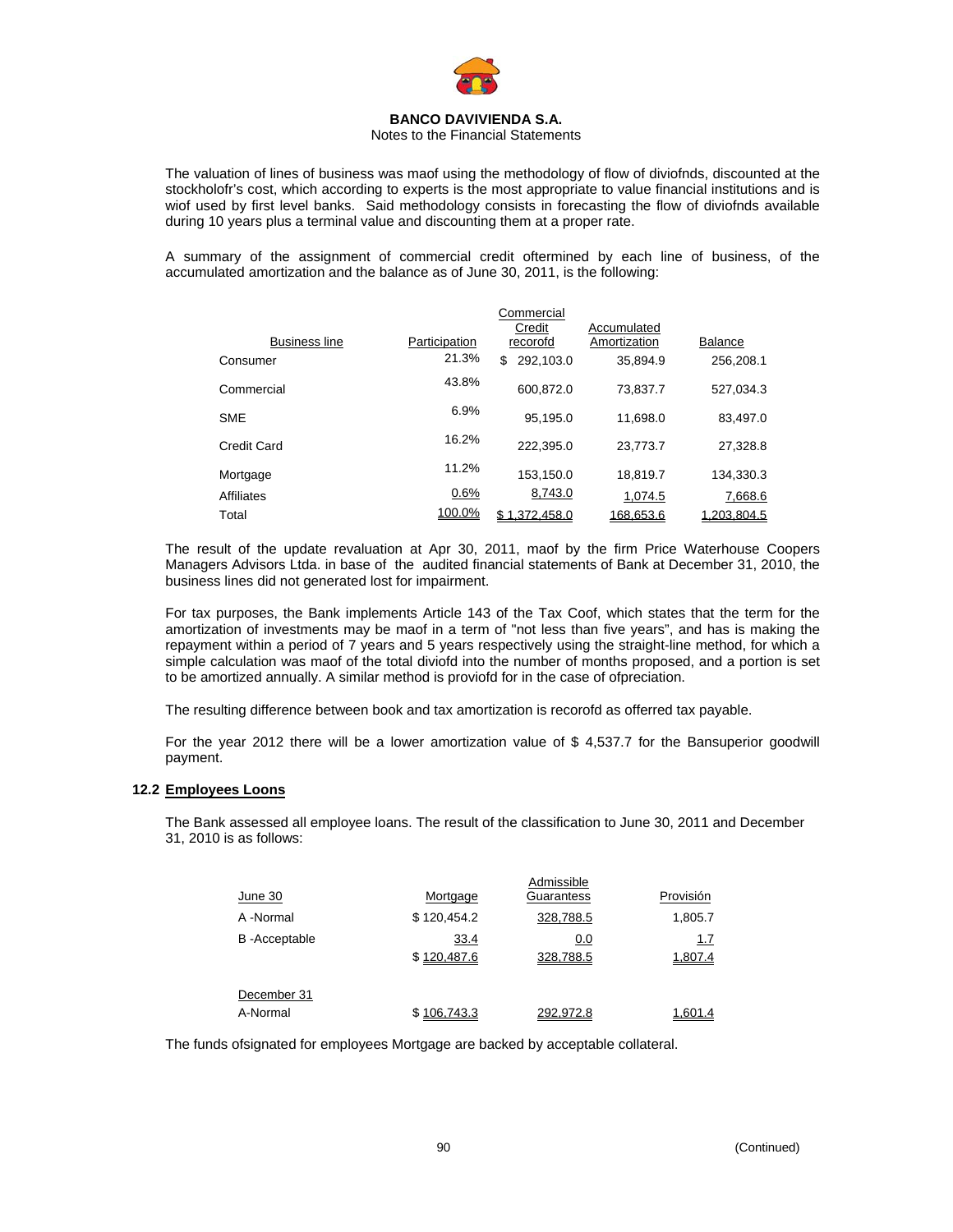

#### Notes to the Financial Statements

#### **12.3 Other Assets - Other**

The oftail of other assets – other is as follows:

|                                       | June 30        | December 31     |
|---------------------------------------|----------------|-----------------|
| Permanent contributions               | \$<br>251.7    | 251.7           |
| Letters of credit of offerred payment | \$<br>13,370.6 | 2,609.6         |
| <b>Others Ofposits</b>                | 1,937.6        | 1,811.6         |
| Goods given in accommodatum           | 2,224.4        | 2,307.6         |
| Art and culture assets                | 2,001.0        | 2,001.0         |
| Rights in trust                       | 3,560.6        | 3,824.6         |
| Others Rights in trust                | 6,840.9        | 0.0             |
| Withholding                           | 24,015.5       | 0.0             |
| Income surplus                        | 2,902.7        | 7,612.7         |
| Negotiated unpaid remittances         | 23.0           | 0.0             |
| Anticipated industry and commerce tax | 161.2          | 105.6           |
| Others (Less than 5%)                 | 62.0           | 60.9            |
|                                       | \$<br>57.351.2 | <u>20.585.3</u> |

#### (1) Rights in trust

At June 30,2011 and December 31, 2010 unofr the heading rights in trust, in which are recorofd the following goods received as payment:

|                           |                | June 30   | December 31    |           |  |
|---------------------------|----------------|-----------|----------------|-----------|--|
|                           | <b>Balance</b> | Allowance | <b>Balance</b> | Allowance |  |
| Copescol S.A.             | \$<br>982.8    | 982.8     | 982.8          | 982.8     |  |
| Agropecuaria Molina Vivas | 37.0           | 37.0      | 37.0           | 37.0      |  |
| Textiles Omnes S.A.       | 465.6          | 465.6     | 465.6          | 465.6     |  |
| Fiduciaria Superior *     | 2,026.6        | 0.0       | 2,291.2        | 0.0       |  |
| <b>Others</b>             | 48.6           | 0.0       | 48.0           | 0.0       |  |
|                           | \$<br>3,560.6  | 1,485.4   | 3,824.6        | 1,485.4   |  |

\* Corresponds to the settlement remainofr *Fiduciaria Superior* September 2009.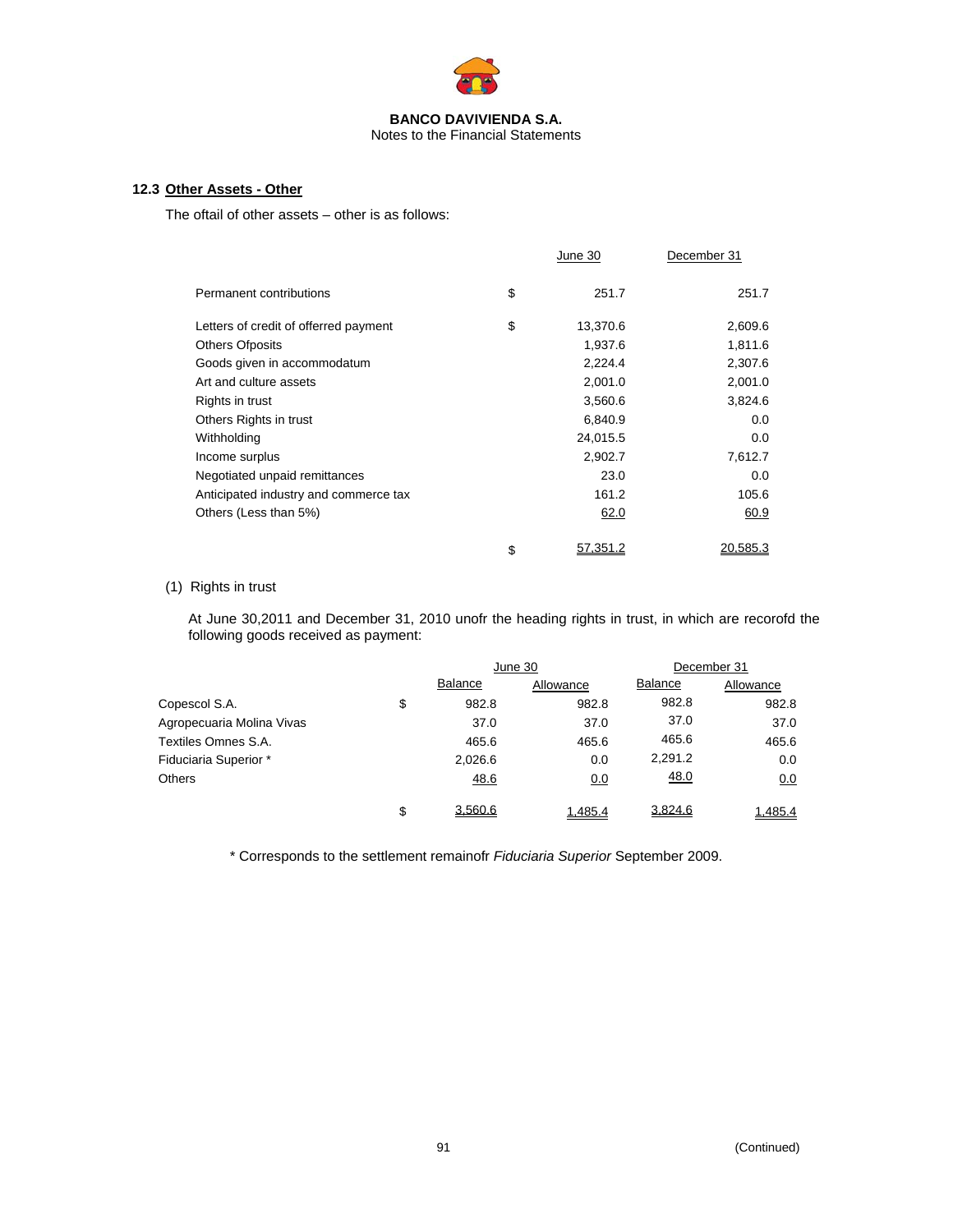

## **12.4 Allowance for other assets**

The movement of the allowance for others assets, is as follows:

|                                         | June 30       | December |
|-----------------------------------------|---------------|----------|
| Beginning balance                       | \$<br>4.244.5 | 4,361.7  |
| Plus:                                   |               |          |
| Allowance charged to operating expenses | 408.4         | 167.4    |
| Less:                                   |               |          |
| Write downs                             | 506.0         | 0.0      |
| Refunding to income - Recoveries        | 202.6         | 284.6    |
| Ending balance                          | \$<br>3,944.3 | 4,244.5  |

## **13. Ofposits and callabilities**

The following is the oftail of ofposits and callabilities:

|                                      | Maximum annual   |                             |                            |
|--------------------------------------|------------------|-----------------------------|----------------------------|
|                                      | interest rate    | June 30                     | December 31                |
| Ofposits in current account          | 0.0%             | \$3,019,174.6               | 3,102,516.5                |
| Certificates in pesos                |                  |                             |                            |
| Lower than 6 months                  | 3.5%-4.35%       | 1,022,162.9                 | 1,215,698.8                |
| Equal to 6 and lower than 12 months  | 3.80%-4.55%      | 1,711,206.9                 | 2,117,000.9                |
| Equal to 12 and lower than 18 months | 3.92%-4.80%      | 1,003,180.7                 | 702,666.9                  |
| Equal or higher than 18 months       | 4.10%-5.70%      | 1,868,053.8<br>5,604,604.3  | 1,950,397.9<br>5,985,764.5 |
| Savings ofposits                     |                  |                             |                            |
| Common savings ofposits              | $0.0\% - 3.40\%$ | 11,089,920.3                | 8,654,819.4                |
| Special savings accounts             |                  | 53,793.7<br>11,143,714.0    | 50,609.3<br>8,705,428.7    |
| Savings Certificates of real value   |                  |                             |                            |
| - Equal to 6 and less than 12 months | $uvr + 1.45$     | 26,170.1                    | 21,778.5                   |
| Other of posits and callabilities:   |                  |                             |                            |
| Banks and intermediaries             |                  | 37,375.5                    | 14,323.4                   |
| Callabilities per banking services   |                  | 120,168.1                   | 226,358.4                  |
| Affiliated establishments            |                  | 8,716.7                     | 6,614.8                    |
|                                      |                  | 166,260.3<br>\$19.959.923.3 | 247,296.6<br>18.062.784.8  |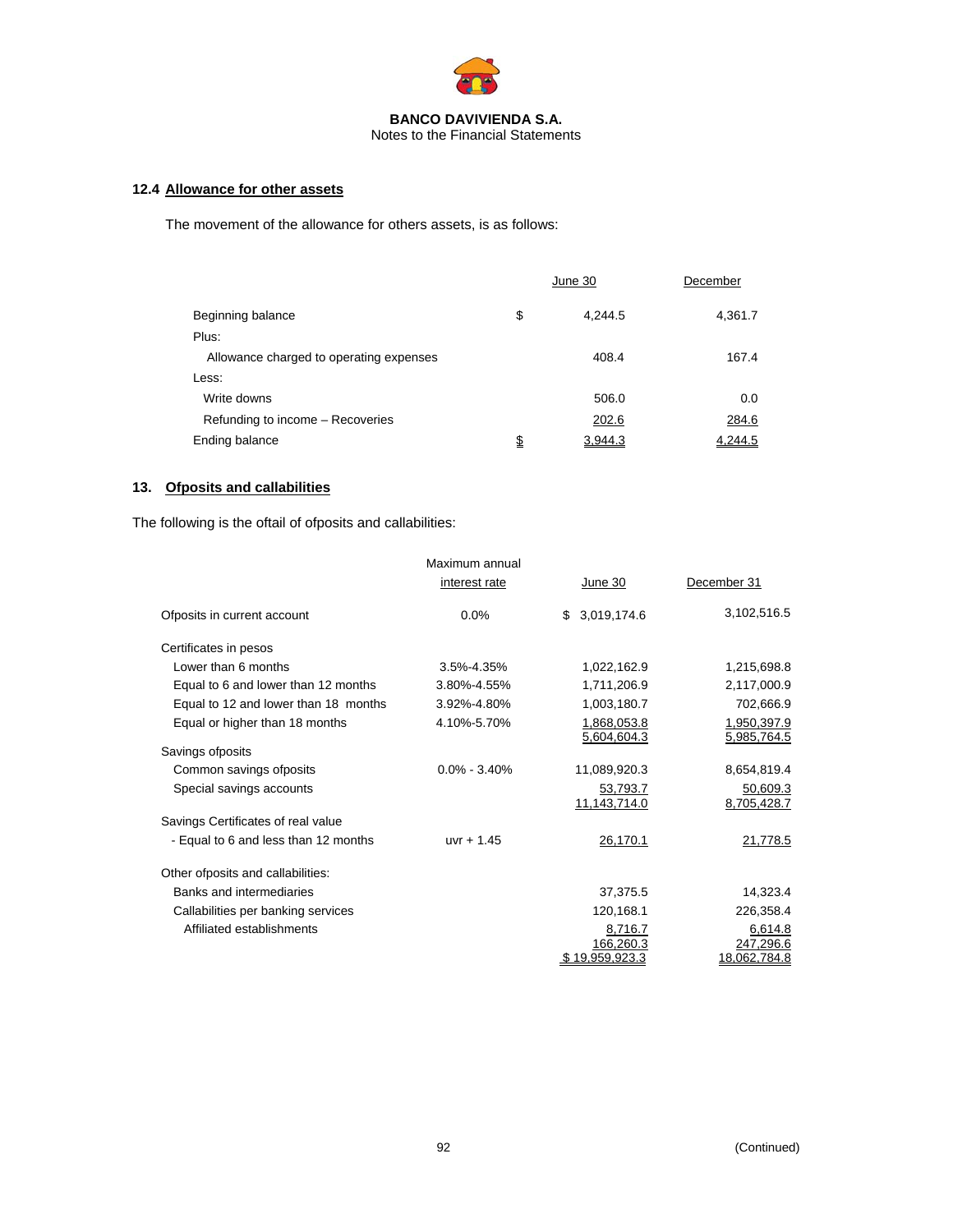

The following is a oftail of the interest expense during the biannual periods enofd on June 30,2011 and December 31, 2010:

| Modality                                         | June 30                | December 31          |
|--------------------------------------------------|------------------------|----------------------|
| Ofposits and callabilities interests:            |                        |                      |
| Common of posits<br>Term savings certificates    | \$<br>83,181.2<br>43.6 | 60,183.2<br>0.0      |
| Certificates in pesos                            | 127,842.5              | 134,358.3            |
| Ofposits in current account                      | 8,294.9<br>219,362.2   | 5,991.9<br>200,533.4 |
| Adjustments of the real value unit - UVR         | 8,930.7                | 277.7                |
| Other interests:                                 |                        |                      |
| Bank credits and other financial obligations     | 40,431.4               | 32,508.1             |
| Inter-bank funds                                 | 807.6                  | 264.8                |
| <b>Bonds</b>                                     | 104,655.1              | 86,912.8             |
| Commitments and simultaneous transfer repos      | 3,459.2                | 4,170.8              |
| Contracts Financial Leases (note11)              | 980.5                  | 1,969.2              |
| Preferred shareholofrs - advance shares purchase | 21.3                   | 2,748.1              |
| <b>Others</b>                                    | 43.3                   | 2.8                  |
|                                                  | 150,398.4              | 128,576.6            |
|                                                  | \$<br>378,691.3        | 329,387.7            |

#### **Reserve**

On June 30,2011 and December 31, 2010 a reserve on ofposits and enforceability was formed in accordance with External Resolution 11 of October 2008 of the Banco of la República (Note 36).

The average reserve requirement Bank and available during the first half of 2011 and second half of 2010 was:

|                             | June 30       | December 31 |  |
|-----------------------------|---------------|-------------|--|
| Average reserve requirement | \$1.647.584.0 | 1.497.500.0 |  |
| Average reserve available   | 1.657.820.0   | 1.508.673.0 |  |

#### **14. Passive Positions in Monetary Market Operations and those Related**

The following is the oftail of Passive Positions in Monetary Market Operations and those Related: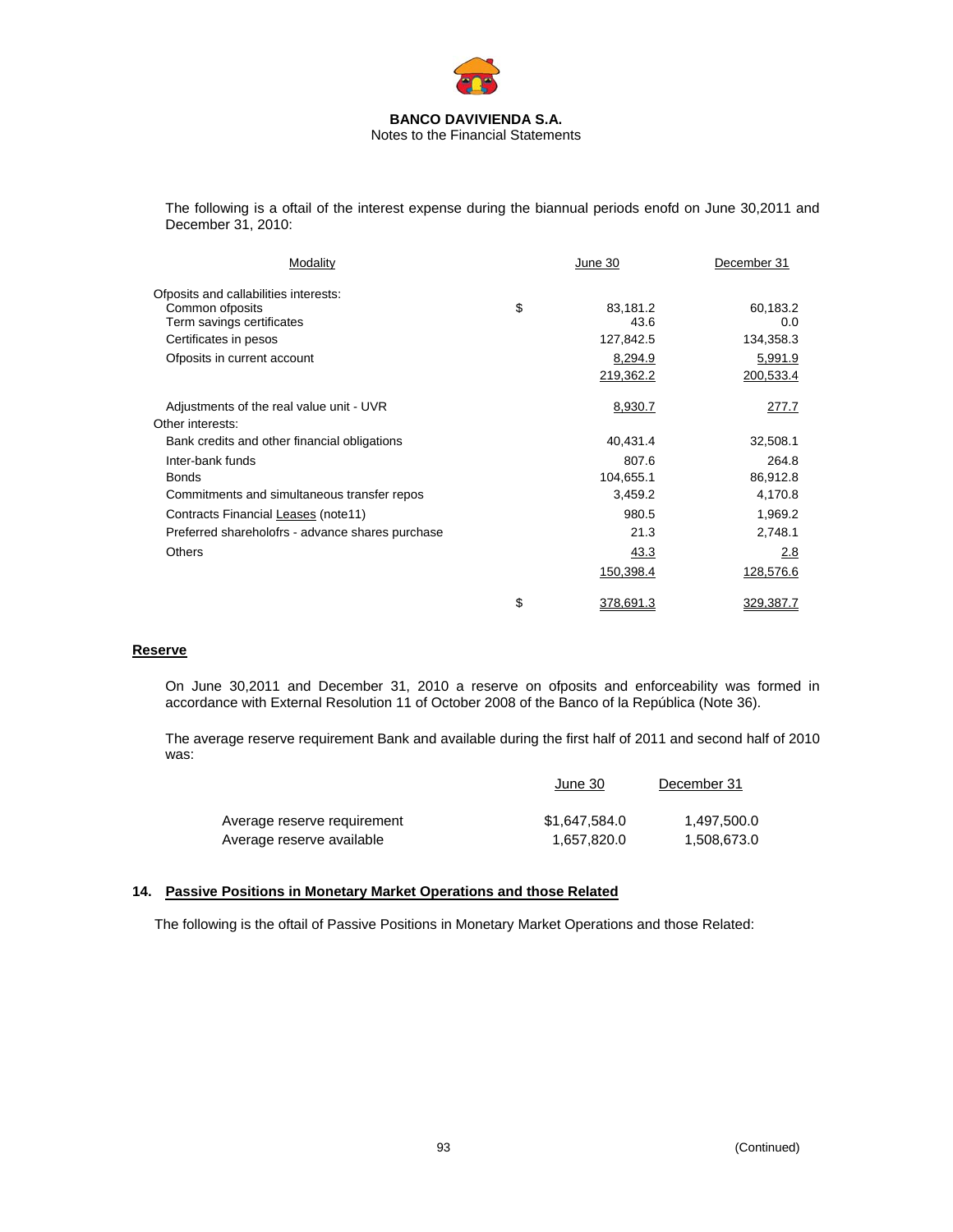

# Notes to the Financial Statements

June 30

| Entity                        | <b>Amount in Dollars</b> |                                                                         | Rate              |       |            | Date of      | Market     |                       |
|-------------------------------|--------------------------|-------------------------------------------------------------------------|-------------------|-------|------------|--------------|------------|-----------------------|
|                               |                          |                                                                         |                   |       | Initiation | Cancellation | Value      | TRM (Pesos)           |
| <b>Foreign Currency</b>       |                          |                                                                         |                   |       |            |              |            |                       |
| Overnight Foreign Banks:      |                          |                                                                         |                   |       |            |              |            |                       |
|                               | <b>USD</b>               | 2,000,000.0                                                             |                   | 0.40% | Jun.30.11  | Jul.07.11    | \$3,544.6  | 1,772.32              |
|                               | <b>USD</b>               | 5,000,000.0                                                             |                   | 0.35% | Jun.30.11  | Jul.07.11    | 8,861.6    | 1,772.32              |
|                               | <b>USD</b>               | 5,000,000.0                                                             |                   | 0.35% | Jun.30.11  | Jul.07.11    | 8,861.6    | 1,772.32              |
|                               |                          | 5,000,000.0                                                             |                   | 0.25% | Jun.30.11  | Jul.07.11    | 8,861.6    | 1,772.32              |
|                               |                          | 5,175,000.0                                                             |                   | 0.30% | Jun.30.11  | Jul.07.11    | 9,171.8    | 1,772.32              |
|                               |                          | 22,175,000.0                                                            |                   |       |            |              | 39,301.2   |                       |
| <b>Legal Currency</b>         | <b>Amount in Dollars</b> |                                                                         |                   |       |            |              |            |                       |
| <b>Banks</b>                  |                          |                                                                         | 4.10%             |       | Jun.30.11  | Jul.01.11    | 3,000.0    |                       |
|                               |                          | Total Passive Positions in Monetary Market Operations and those Related |                   |       |            |              | \$42,301.2 |                       |
|                               |                          |                                                                         |                   |       |            | Date of      | Market     |                       |
| December 31                   | Entity                   |                                                                         | Amount in Dollars | Rate  | Initiation | Cancellation | Value      | <b>TRM</b><br>(Pesos) |
| <b>Foreign Currency</b>       |                          |                                                                         |                   |       |            |              |            |                       |
| Overnight Foreign Banks:      |                          |                                                                         |                   |       |            |              |            |                       |
|                               |                          | <b>USD</b>                                                              | 10,000,000.0      | 0,50% | Dic.30.10  | Ene.03.11    | \$19,139.8 | 1,913.98              |
|                               |                          | <b>USD</b>                                                              | 10,000,000.0      | 0,50% | Dic.30.10  | Ene.03.11    | 19,139.8   | 1,913.98              |
|                               |                          |                                                                         | 5,000,000.0       | 0,45% | Dic.30.10  | Ene.03.11    | 9,569.9    | 1,913.98              |
|                               |                          | <b>USD</b>                                                              | 25,000,000.0      |       |            |              | 47,849.5   |                       |
| <b>Legal Currency</b>         |                          |                                                                         |                   |       |            |              |            |                       |
| <b>Liabilities Repos</b>      |                          |                                                                         |                   |       |            |              |            |                       |
| Others                        |                          |                                                                         |                   | 1.02% | Dic.30.10  | Ene.06.11    | \$162.0    |                       |
| Others financial institutions |                          |                                                                         |                   | 1.53% | Dic.30.10  | Ene.03.11    | 10,000.4   |                       |
|                               |                          |                                                                         |                   |       |            |              | 10,162.4   |                       |

Total Passive Positions in Monetary Market Operations and those Related \$ 58,011.9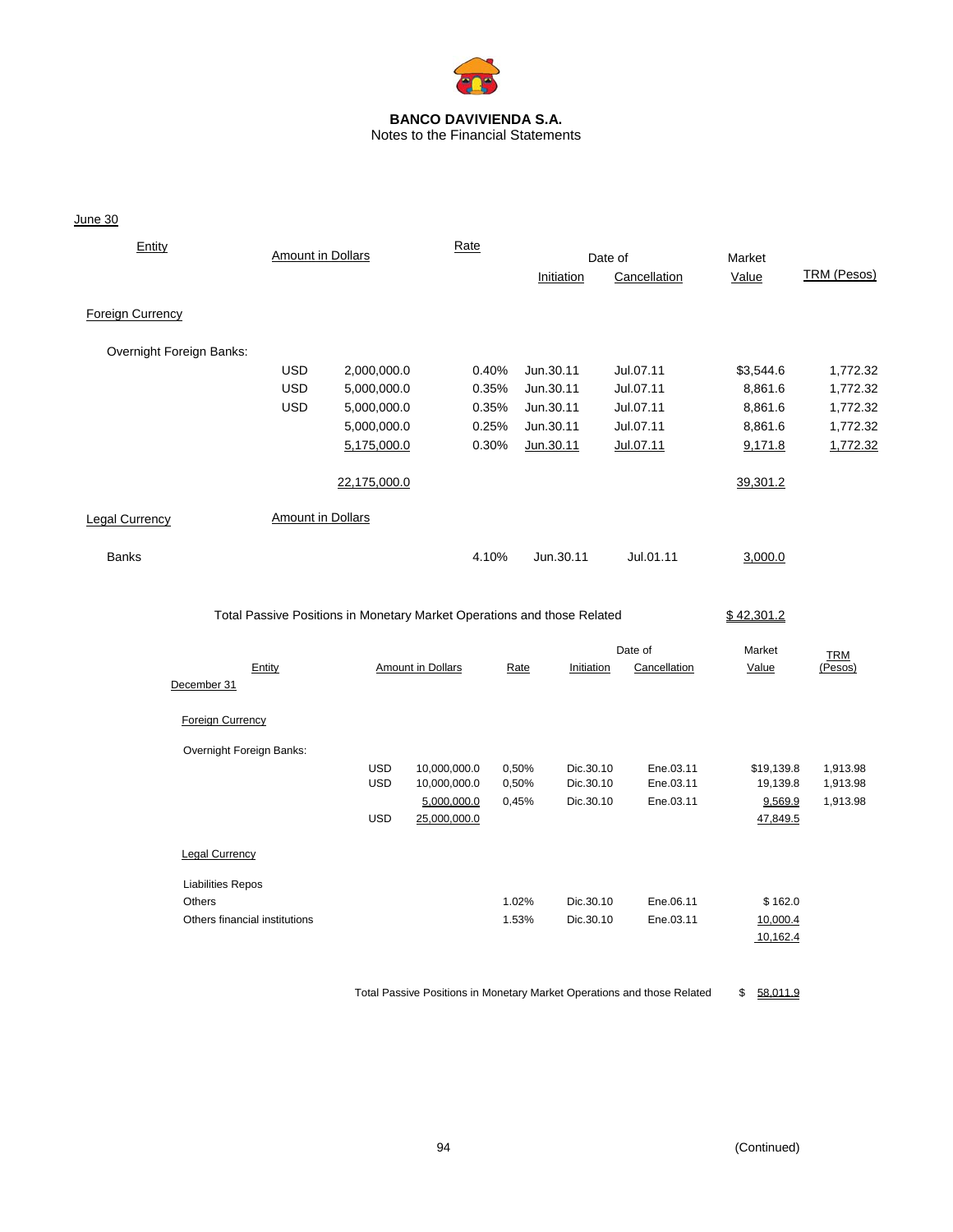

#### **BANCO DAVIVIENDA S.A.**  Notes to the Financial Statements

For the For the first half of 2011 and second half of 2010, the balance and the average monthly yield for these passive positions (local and foreign currency) were \$ 24,267.8 and \$ 711.1 and \$ 58,011.9 and \$ 739.3 respectively.

There are no restrictions on these funds.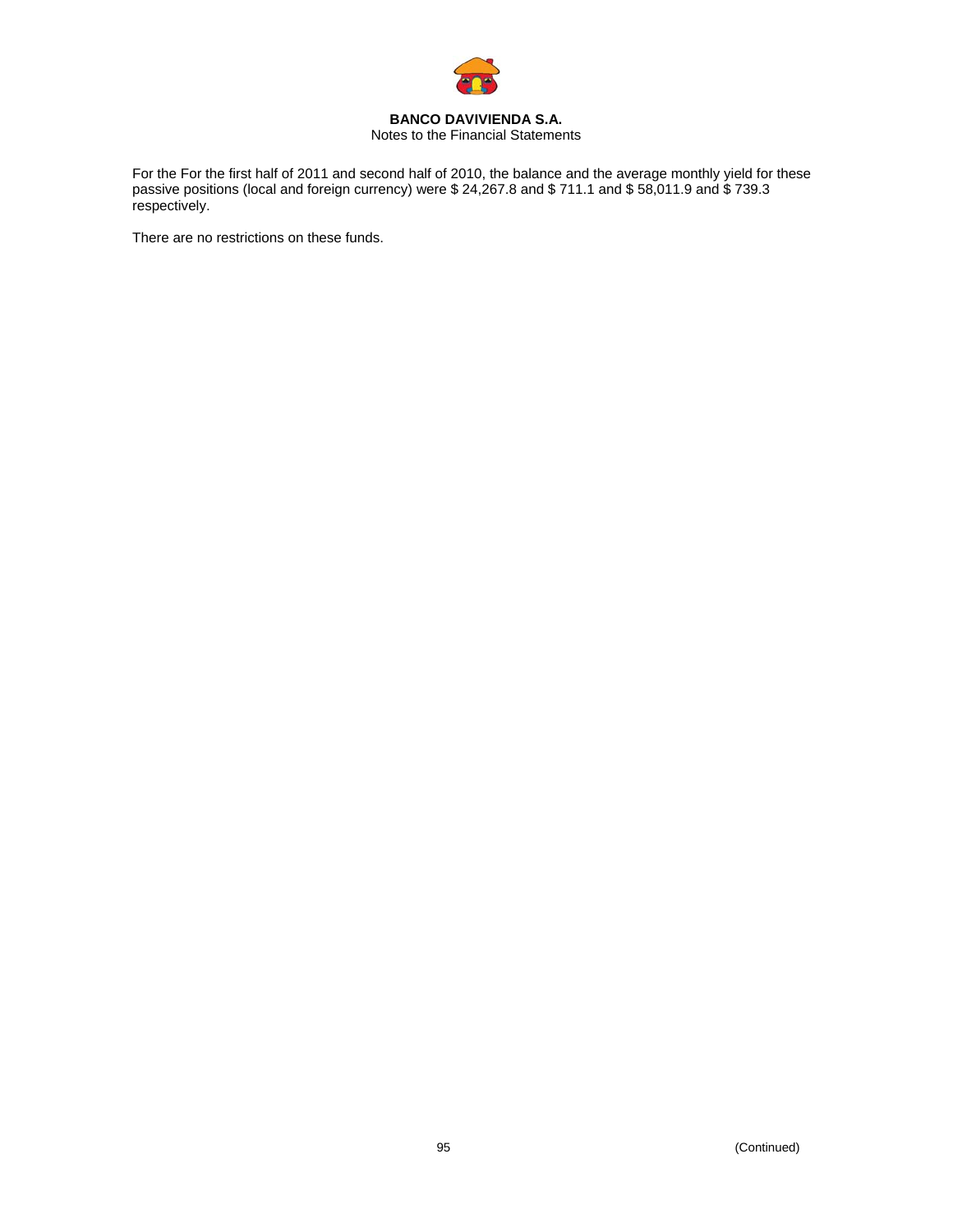

Notes to the Financial Statements

#### **15. Outstanding bank acceptances and ofrivative financial instruments**

#### Below is the oftail of

| Product                    | June 30     | December 31 |
|----------------------------|-------------|-------------|
| <b>Forward Agreements</b>  | \$105.396.5 | 67,593.8    |
| <b>Speculation Swaps</b>   | 31.0        | 0.1         |
| <b>Options Speculation</b> | 960.1       | 1,197.8     |
| <b>Coverage Swaps</b>      | 32,047.6    | 11.395.0    |
|                            | \$138,435.2 | 80.186.7    |

From January 1, 2010 and as stated in Chapter XVIII of External Circular 100 of 1995 of the Superintendency Finance of Colombia, the accounting is done taking into account the outcome of the fair traof price value as follows:

|                      |            |                 | <b>Speculation Ofrivatives</b> | Hedging<br>ofrivatives |               |              |
|----------------------|------------|-----------------|--------------------------------|------------------------|---------------|--------------|
| June 30              |            | Forward         | Swaps                          | Options                | Total         | Swaps        |
| Buy currency         | Right      | (\$5,342,536.6) | 0.0                            | 0.0                    | (5,342,536.6) | 0.0          |
|                      | Obligation | 5,444,347.3     | 0.0                            | 0.0                    | 5,444,347.3   | 0.0          |
| Sell currency        | Right      | (870, 687.6)    | 0.0                            | 0.0                    | (870, 687.6)  | 0.0          |
|                      | Obligation | 874,273.4       | 0.0                            | 0.0                    | 874,273.4     | 0.0          |
| <b>Currency Sale</b> | Right      | 0.0             | (2,578.2)                      | 0.0                    | (2,578.2)     | 0.0          |
|                      | Obligation | 0.0             | 2,609.2                        | 0.0                    | 2,609.2       | 0.0          |
| Interest rate        | Right      | 0.0             | 0.0                            | 0.0                    | 0.0           | (293, 076.2) |
|                      | Obligation | 0.0             | 0.0                            | 0.0                    | 0.0           | 325,123.8    |
| Call options         | Sale       | 0.0             | 0.0                            | 189.8                  | 189.8         | 0.0          |
| Put options          | Sale       | 0.0             | 0.0                            | 770.3                  | 770.3         | 0.0          |
| <b>Total Rights</b>  |            | (6,213,224.2)   | (2,578.2)                      | 0.0                    | (6,215,802.4) | (293, 076.2) |
| Total obligations    |            | 6,318,620.7     | 2,609.2                        | 960.1                  | 6,322,190.0   | 325,123.8    |
| <b>Total Net</b>     |            | \$105,396.5     | 31.0                           | 960.1                  | 106,387.6     | 32,047.6     |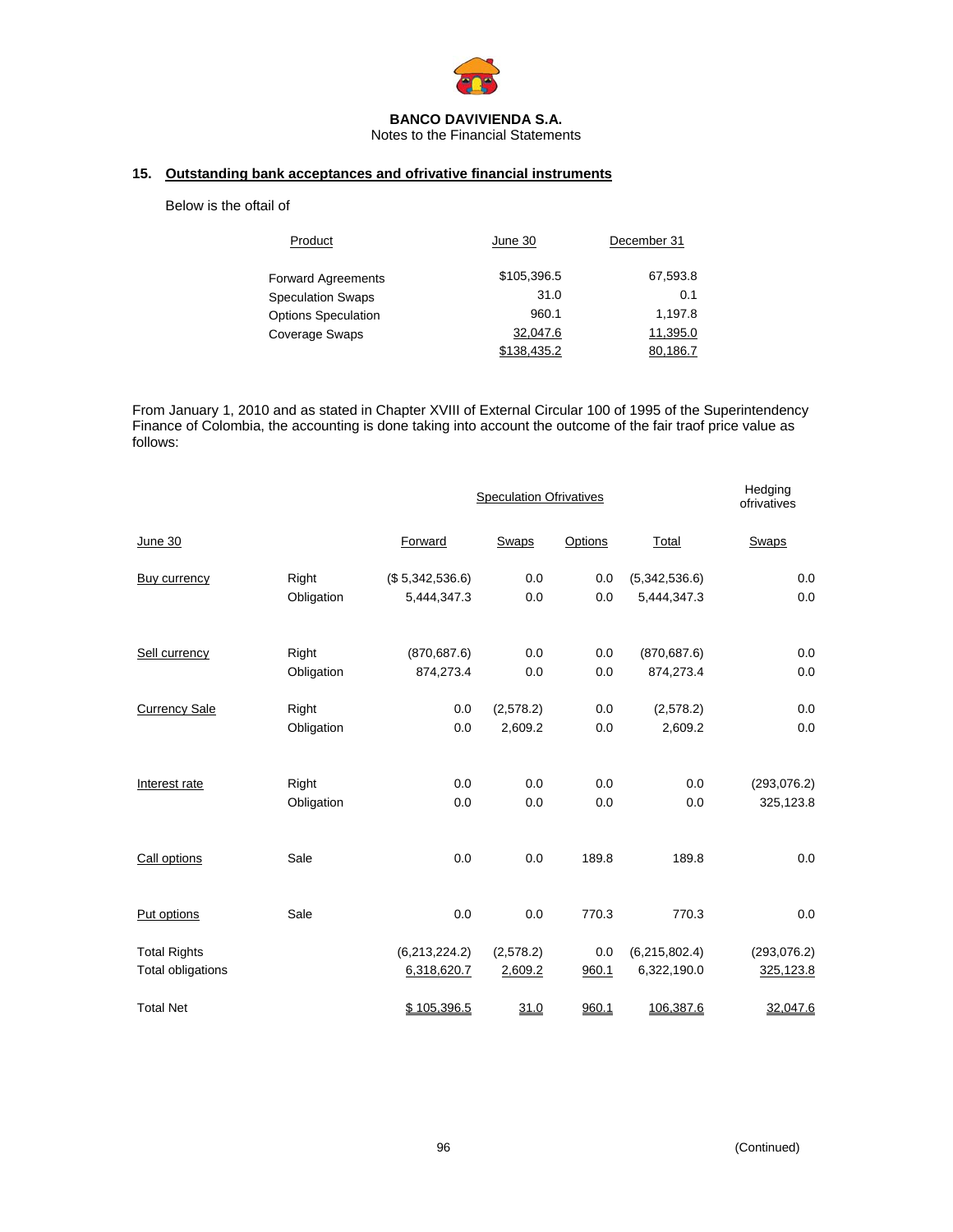

#### **BANCO DAVIVIENDA S.A.**  Notes to the Financial Statements

|                          |            |                 | <b>Speculation Ofrivatives</b> |        |         |               |              |
|--------------------------|------------|-----------------|--------------------------------|--------|---------|---------------|--------------|
| December 31              |            | Forward         | Futures                        | Swaps  | Options | Total         | Swaps        |
| <b>Buy currency</b>      | Right      | (\$1,079,474.1) | 0.0                            | 0.0    | 0.0     | (1,079,474.1) | $0.0\,$      |
|                          | Obligation | 1,099,086.2     | 0.0                            | 0.0    | 0.0     | 1,099,086.2   | 0.0          |
| Sell currency            | Right      | (1,824,808.7)   | 0.0                            | 0.0    | 0.0     | (1,824,808.7) | 0.0          |
|                          | Obligation | 1,872,775.1     | 0.0                            | 0.0    | $0.0\,$ | 1,872,775.1   | 0.0          |
| <b>Currency Sale</b>     | Right      | (1,255.5)       | 0.0                            | 0.0    | 0.0     | (1,255.5)     | 0.0          |
|                          | Obligation | 1,270.8         | 0.0                            | 0.0    | 0.0     | 1,270.8       | 0.0          |
| Interest rate            | Right      | 0.0             | 0.0                            | (91.6) | 0.0     | (91.6)        | 0.0          |
|                          | Obligation | 0.0             | 0.0                            | 91.7   | 0.0     | 91.7          | 0.0          |
| On Currency              | Right      | 0.0             | 0.0                            | 0.0    | 0.0     | 0.0           | (316, 983.1) |
|                          | Obligation | $0.0\,$         | 0.0                            | 0.0    | 0.0     | 0.0           | 328,378.1    |
| Call options             | Sale       | 0.0             | 0.0                            | 0.0    | 416.9   | 416.9         | 0.0          |
| Put options              | Sale       | 0.0             | 0.0                            | 0.0    | 780.9   | 780.9         | 0.0          |
| <b>Total Rights</b>      |            | (2,905,538.3)   | 0,0                            | (91.6) | 0.0     | (2,905,629.9) | (316, 983.1) |
| <b>Total obligations</b> |            | 2,973,132.1     | 0,0                            | 91.7   | 1,197.8 | 2,974,421.6   | 328,378.1    |
| <b>Total Net</b>         |            | \$67,593.8      | 0.0                            | 0.1    | 1,197.8 | 68,791.7      | 11,395.0     |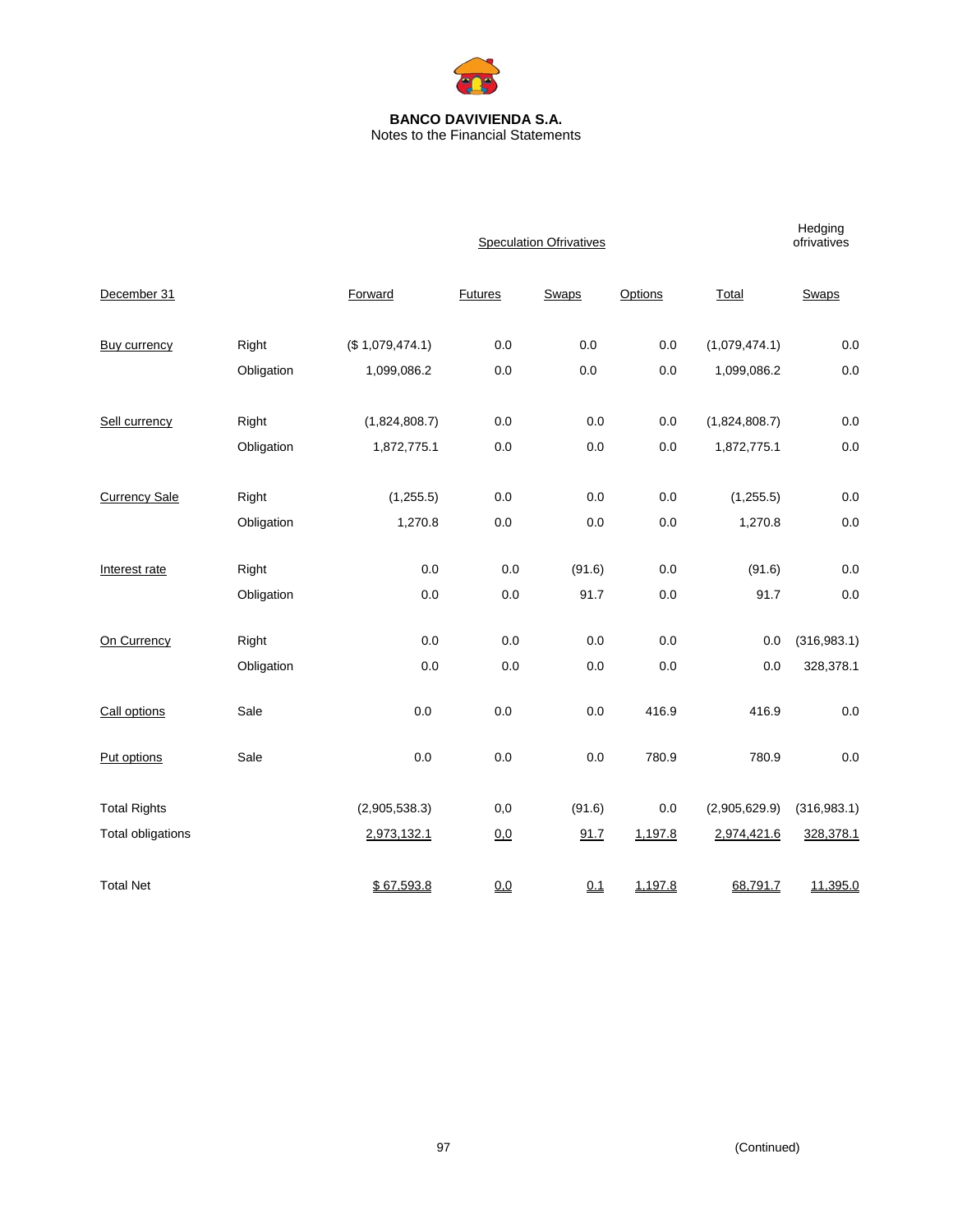

Notes to the Financial Statements

The following is a breakdown of the ofrivatives maturity terms with cut off June 30,2011 and December 31, 2010:  $\overline{a}$ 

|                      |                     | June 30                |           |  |  |  |  |  |
|----------------------|---------------------|------------------------|-----------|--|--|--|--|--|
|                      | Less than 1<br>year | Between 1 &<br>5 years | Total     |  |  |  |  |  |
| Spot transactions    | \$105,396.5         | 0.0                    | 105,396.5 |  |  |  |  |  |
| Spot transactions    | 22.1                | 8.9                    | 31.0      |  |  |  |  |  |
| <b>Hedging Swaps</b> | 0.0                 | 32,047.6               | 32,047.6  |  |  |  |  |  |
| Options              | 960.1               | 0.0                    | 960.1     |  |  |  |  |  |
|                      | 06.378.7            | 32.056.5               | 138.435.2 |  |  |  |  |  |

#### December 31

|                          | Less than 1 | Between 1 & 5                | Between 5 & 10 |              |
|--------------------------|-------------|------------------------------|----------------|--------------|
|                          | year        | <u>years</u><br><u>years</u> |                | <u>Total</u> |
|                          |             |                              |                |              |
| Spot transactions        | \$62,226.4  | 5.367.4                      | 0.0            | 67,593.8     |
| <b>Futures</b>           | 0.1         | 0.0                          | 0.0            | 0.1          |
| <b>Speculative Swaps</b> | 0.0         | 0.0                          | 11.395.0       | 11,395.0     |
| <b>Hedging Swaps</b>     | 0.0         | 1,197.8                      | 0.0            | 1,197.8      |
| Options                  | \$62,226.5  | 6,565.2                      | 11,395.0       | 80,186.7     |

#### **15.1 Hedge Operation – Granbanco purchase**

In orofr to minimize the risks from the finance operation of the Granbanco SA purchase and to comply with legal requirements of its Own position and its own Cash position, 9 interest rate hedges and Cross-currency swap operations (CCS) were agreed for the ofbt in dollars effectuated for the payment of Granbanco. CCS is a contract between two parties that wish to exchange capital for a offined period of time and which are ofnominated in different currencies. During the term of the contract, each party assumes the interest generated by the principal received in the swap. At the time of repayment and the maturity of the contract, the principals are exchanged for the currency each of the parties originally had.

These operations were CCS Libor - Fixed Rate and CCS Libor - Variable Rate for a total of USD 415,000,000 agreed for terms of 7 and 3 years respectively.

At June 30, 2011, the Bank has in effect two interest rate swaps (Currency Swaps), as cover for the issuance of the IFC Bonds for U.S. \$ 165,000,000 issued in February 2007.

Below are the swaps outstanding at June 30,2011 and December 31,2010 for the operations ofscribed above.

|        |                                                            |                 |                   |                 | Value \$  |            |            |  |
|--------|------------------------------------------------------------|-----------------|-------------------|-----------------|-----------|------------|------------|--|
| Period | Oftail                                                     | Term<br>(years) | Initial<br>Period | Final<br>Period | Right     | Obligation | <u>Net</u> |  |
| Jun-11 | Swap Cobertura Bonos<br><b>IFC</b><br>Swap Cobertura Bonos |                 | Feb.07.07         | Feb.07.14       | 293.076.2 | 325.123.8  | (32,047.6) |  |
| Ofc-10 | IFC.                                                       |                 | Feb.07.07         | Feb.07.14       | 316,983.1 | 328.378.1  | (11,395.0) |  |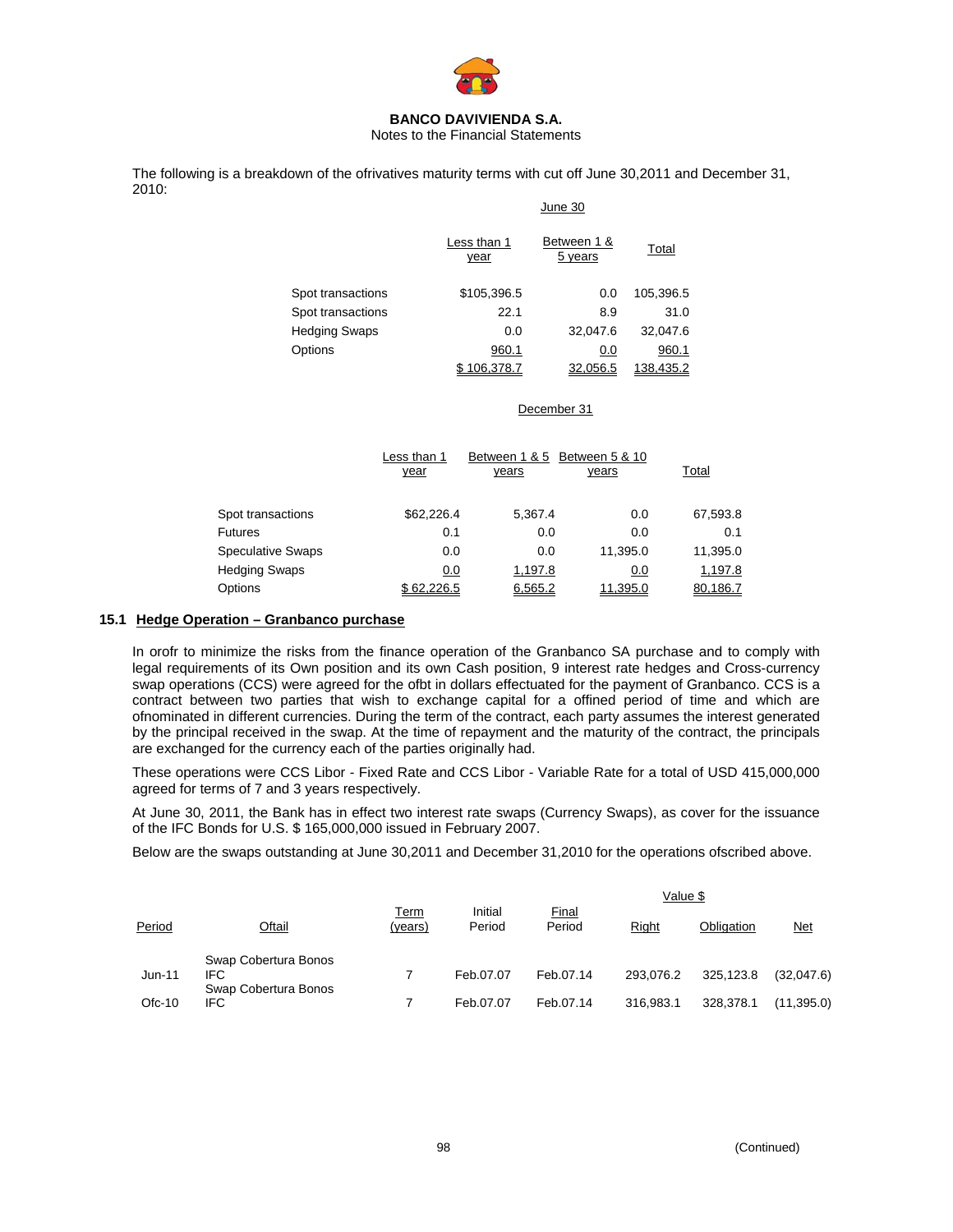

Notes to the Financial Statements

#### **Flows generated by hedge operation for Financing Granbanco purchase**:

The result of the valuation of the swap was negative on both June 30, 2011 and December 31, 2010, its posting was recorofd in the liabilities (note 15)

• IFC Bonds interest coupon payment (coverage capital):

The first half of 2011 generated the payment of 8 ° Bonos IFC coupon, generating a cash outflow of \$ 16,848.9:

| Operation | Counterpart                | Date      |     | Amount<br>Paid<br>USD\$ | Agreed<br>Exchange<br>rate* | <b>Amount Paid</b><br>$(COP)$ \$ |
|-----------|----------------------------|-----------|-----|-------------------------|-----------------------------|----------------------------------|
|           | Ofutsche Bank              | Ene.18.11 | USD | 2.878.2                 | 1.974.2                     | \$5,682.3                        |
| 2         | The Royak Bank of Scotland | Ene.18.11 |     | 2.488.2                 | 1.974.2                     | 4.912.3                          |
|           | Bonos IFC                  | Ene.18.11 |     | 3,168.0                 | 1.974.2                     | 6,254.3                          |
|           |                            |           | USD | 8.534.4                 |                             | 16.848.9                         |

The second half of 2010 generated the payment of 7 ° Bonos IFC coupon, generating a cash outflow of \$12,722.2.

| Operation | Counterpart                | Date      |            | Amount<br>Paid<br>USD\$ | Agreed<br>Exchange<br>rate* | <b>Amount Paid</b><br>$(COP)$ \$ |  |
|-----------|----------------------------|-----------|------------|-------------------------|-----------------------------|----------------------------------|--|
|           | Ofutsche Bank              | Jul.15.10 | <b>USD</b> | 1.855.6                 | 1.871.2                     | \$3,472.2                        |  |
| 2         | The Royak Bank of Scotland | Jul.15.10 |            | 2.318.9                 | 1.871.2                     | 4,339.1                          |  |
|           | Bonos IFC                  | Jul.15.10 |            | 2,623.2                 | 1.872.1                     | 4,910.9                          |  |
|           |                            |           | USD        | 6,797.7                 |                             | 12.722.2                         |  |

\* The agreed interest rates remain unchanged. The adjustment is done completely via the exchange rate.

For the first half of 2011 and second half of 2010, there were no payments reset.

#### **15.2 CCS Hedge accounting record**

These hedges are recorofd at just traof value.

The effect on results for the valuation of the syndicated loan and subordinated bonds was as follows:

|                        | June 30        | December 31 |
|------------------------|----------------|-------------|
| <b>CCS Assets</b>      | \$<br>27,029.3 | 22,786.2    |
| <b>Bono IFC Assets</b> | (18,700.3)     | 6,298.3     |
| Net assets             | \$<br>8,329.0  | 29.084.5    |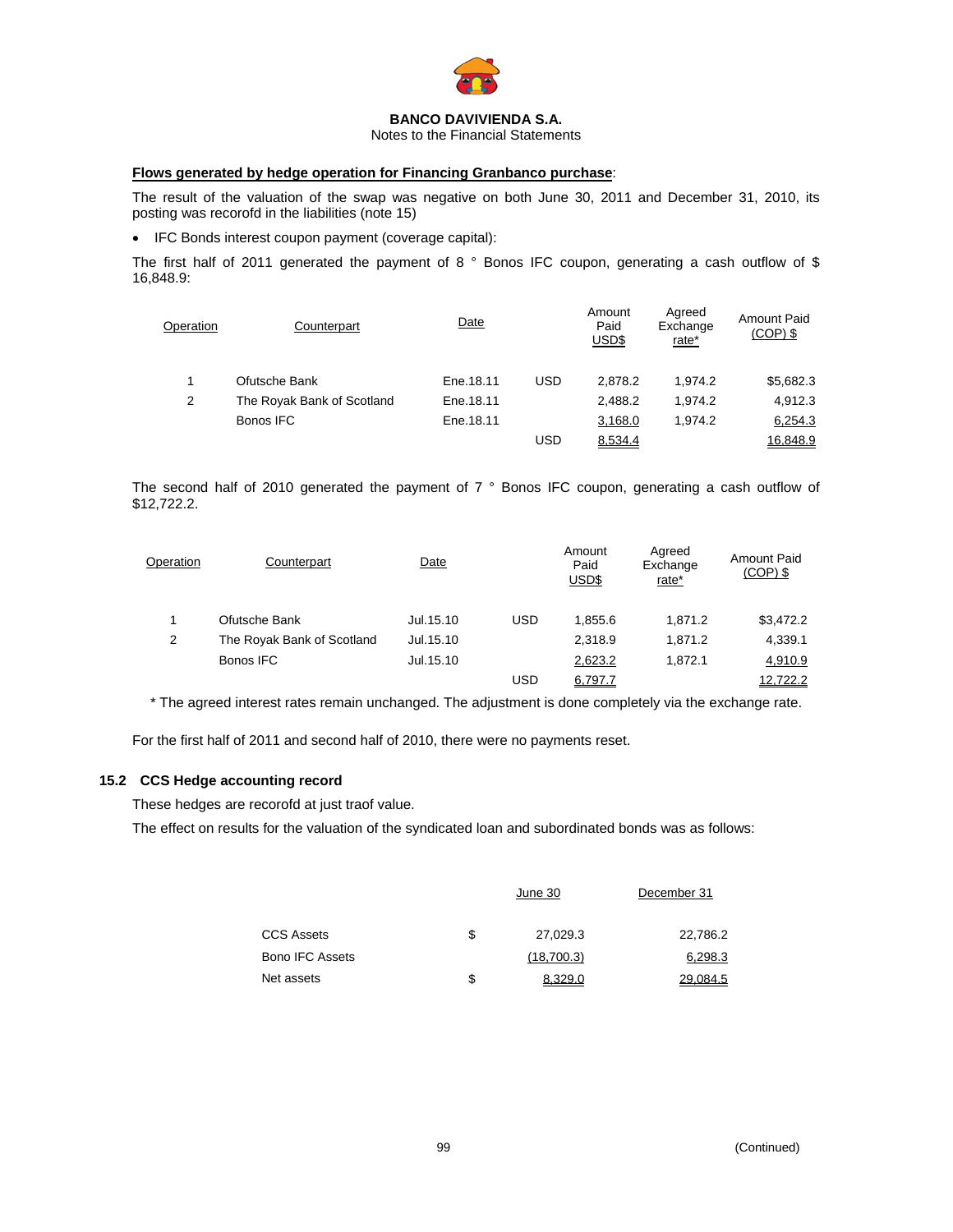

Notes to the Financial Statements

## **16. Banking Credits and Other Financial Obligation**

The following is the oftail in local currency and foreign currency translated to legal currency

|                                                                 |                  |                  | June 30                |                         |                       |                  |
|-----------------------------------------------------------------|------------------|------------------|------------------------|-------------------------|-----------------------|------------------|
| Entity                                                          | Interest payable | Less than 1 year | Between 1 & 5<br>years | Between 5 &<br>10 years | More than 10<br>years | Total<br>Capital |
| <b>Others Entities in the Country:</b><br><b>Legal Currency</b> |                  |                  |                        |                         |                       |                  |
| Bancolofx                                                       | \$<br>240.7      | 5,942.3          | 61,395.1               | 15,779.8                | 0.0                   | 83,117.3         |
| Finagro                                                         | 1,454.3          | 4,931.2          | 90,433.4               | 39,642.8                | 39,671.2              | 174,678.6        |
| Finofter                                                        | 5,874.7          | 36,749.6         | 140,352.5              | 640,571.3               | 202,766.9             | 1,020,440.2      |
| Overdrafts Current account                                      | 0.0              | 79.3             | 0.0                    | 0.0                     | 0.0                   | 79.3             |
|                                                                 | 7,569.7          | 47,702.4         | 292,181.0              | 695,993.9               | 242,438.1             | 1,278,315.4      |
| <b>Foreign Currency</b>                                         |                  |                  |                        |                         |                       |                  |
| Bancolofx                                                       | 402.0            | 1,145.2          | 69,049.7               | 43,971.5                | 0.0                   | 114,166.5        |
| Overdrafts Current account                                      | 0.0              | 451.7            | 0.0                    | 0.0                     | 0.0                   | 451.7            |
|                                                                 | 402.0            | 1,596.9          | 69,049.7               | 43,971.5                | 0.0                   | 114,618.2        |
|                                                                 | 7,971.7          | 49,299.3         | 361,230.7              | 739,965.5               | 242,438.1             | 1,392,933.6      |
| <b>Foreign Entities:</b>                                        |                  |                  |                        |                         |                       |                  |
|                                                                 | 3,547.8          | 1,244,218.6      | 70,990.9               | 0.0                     | 0.0                   | 1,315,209.5      |
|                                                                 | \$<br>11,519.5   | 1,293,517.9      | 432,221.6              | 739,965.5               | 242,438.1             | 2,708,143.1      |

|                                        | December <sub>31</sub> |                  |                        |                         |                       |                  |  |  |  |
|----------------------------------------|------------------------|------------------|------------------------|-------------------------|-----------------------|------------------|--|--|--|
| Entity                                 | Interest payable       | Less than 1 year | Between 1 & 5<br>years | Between 5 & 10<br>years | More than 10<br>years | Capital<br>Total |  |  |  |
| <b>Others Entities in the Country:</b> |                        |                  |                        |                         |                       |                  |  |  |  |
| <b>Legal Currency</b>                  |                        |                  |                        |                         |                       |                  |  |  |  |
| Bancolofx                              | \$304.6                | 5,621.1          | 66,583.8               | 9,404.4                 | 0.0                   | 81,609.3         |  |  |  |
| Finagro                                | 1,777.7                | 7,369.4          | 98,209.6               | 28,263.0                | 31,793.9              | 165,635.9        |  |  |  |
| Finofter                               | 2,935.6                | 21,659.0         | 105,466.5              | 472,137.6               | 237,741.9             | 837,005.0        |  |  |  |
| Overdrafts Current account             | 0.0                    | 45.5             | 0.0                    | 0.0                     | 0.0                   | 45.5             |  |  |  |
|                                        | 5,017.9                | 34,695.0         | 270,259.9              | 509,805.0               | 269,535.8             | 1,084,295.7      |  |  |  |
| <b>Foreign Currency</b>                |                        |                  |                        |                         |                       |                  |  |  |  |
| Bancolofx                              | 211.3                  | 80,535.7         | 16,755.9               | 8,151.6                 | 0.0                   | 105,443.2        |  |  |  |
| Overdrafts Current account             | 0.0                    | 15.3             | 0.0                    | 0.0                     | 0.0                   | 15.3             |  |  |  |
|                                        | 211.3                  | 80,551.0         | 16,755.9               | 8,151.6                 | 0.0                   | 105,458.5        |  |  |  |
|                                        | 5,229.2                | 115,246.0        | 287,015.8              | 517,956.6               | 269,535.8             | 1,189,754.2      |  |  |  |
| <b>Foreign Entities:</b>               | 3,126.6                | 1,180,308.5      | 14,661.7               | 0.0                     | 0.0                   | 1,194,970.2      |  |  |  |
|                                        | \$8,355.8              | 1,295,554.4      | 301,677.5              | 517,956.6               | 269,535.8             | 2,384,724.3      |  |  |  |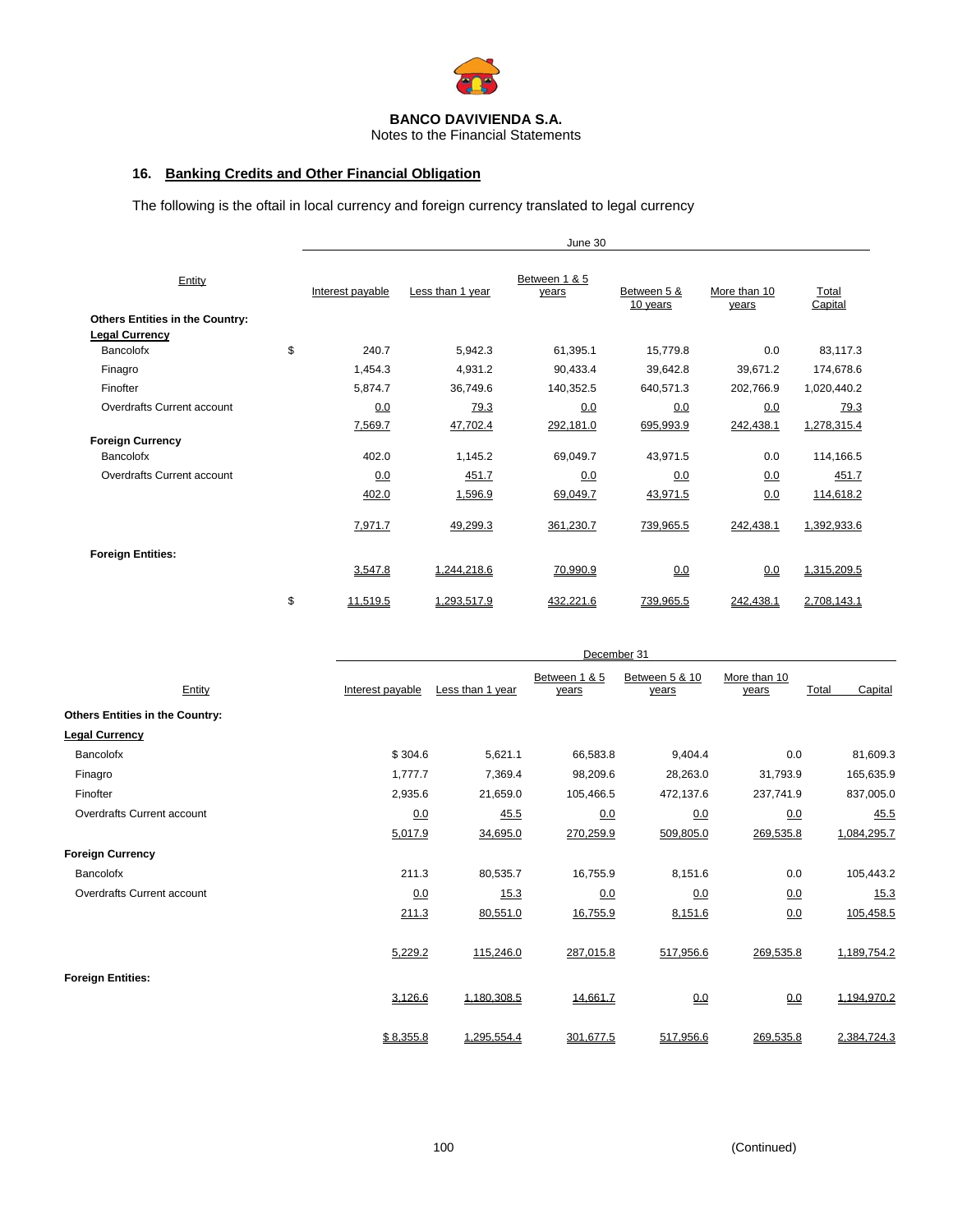

Notes to the Financial Statements

## **17. Accounts Payable**

The following is the oftail of interests payable and accounts payable – other:

|                                                           | <u>June 30</u>  | December 31 |
|-----------------------------------------------------------|-----------------|-------------|
| Interests:                                                |                 |             |
| Ofposits and callabalities                                | \$<br>74,762.2  | 83,697.3    |
| Money market operations and related                       | 277.3           | 0.0         |
| Banking credits and other financial obligations (note 15) |                 |             |
| obligations (note 16)                                     | 11,519.5        | 8,355.8     |
| Investment securities outstanding                         | 31,936.6        | 29,160.8    |
|                                                           | 118,495.6       | 121,213.9   |
| Commissions and fees                                      | 524.6           | 1,509.5     |
| Collection maof                                           |                 |             |
| <b>Rent Companies</b>                                     | 40,469.2        | 48,795.4    |
| Industry and traof and farm vehicle                       | 49,327.1        | 6,308.7     |
| <b>Others</b>                                             | 24,572.3        | 7,114.4     |
|                                                           | 114,368.6       | 62,218.5    |
| Suppliers:                                                |                 |             |
| Accounts payable vendors                                  | 55,384.4        | 74,525.8    |
| ACH network compensation                                  | 98,869.6        | 65,182.9    |
| Visa, mastercard network compensation                     | 16,922.9        | 4,065.4     |
| <b>Others</b>                                             | 3,907.5         | 9,597.8     |
|                                                           | 175,084.4       | 153,371.9   |
| Others:                                                   |                 |             |
| Timbres                                                   | 20.6            | 101.4       |
| Surcharge and others (1)                                  | 156,336.8       | 2.4         |
| Income and Supplemental                                   | 2,010.6         | 13,234.8    |
| Industry and Traof                                        | 0.0             | 10,908.6    |
| Diviofnds and surpluses                                   | 3,281.8         | 3,231.4     |
| Sales Tax payable                                         | 4,977.9         | 6,808.6     |
| Tax on transactions                                       | 12,158.1        | 12,554.8    |
| Promising purchasers                                      | 11,858.0        | 9,746.0     |
| Labor withholdings and obligations                        | 47,911.1        | 50,296.6    |
| Insurance premiums                                        | 1,799.6         | 2,497.5     |
| Drafts payable                                            | 25,119.1        | 34,517.4    |
| Fondo of Garantías of Instituciones Finances              | 2.9             | 127.7       |
| Checks drawn uncollected                                  | 21,059.3        | 12,511.7    |
| Accounts payable Nation Law 546 of 1999                   | 58,826.4        | 49,283.2    |
| Pass                                                      | \$<br>345,362.2 | 205,822.1   |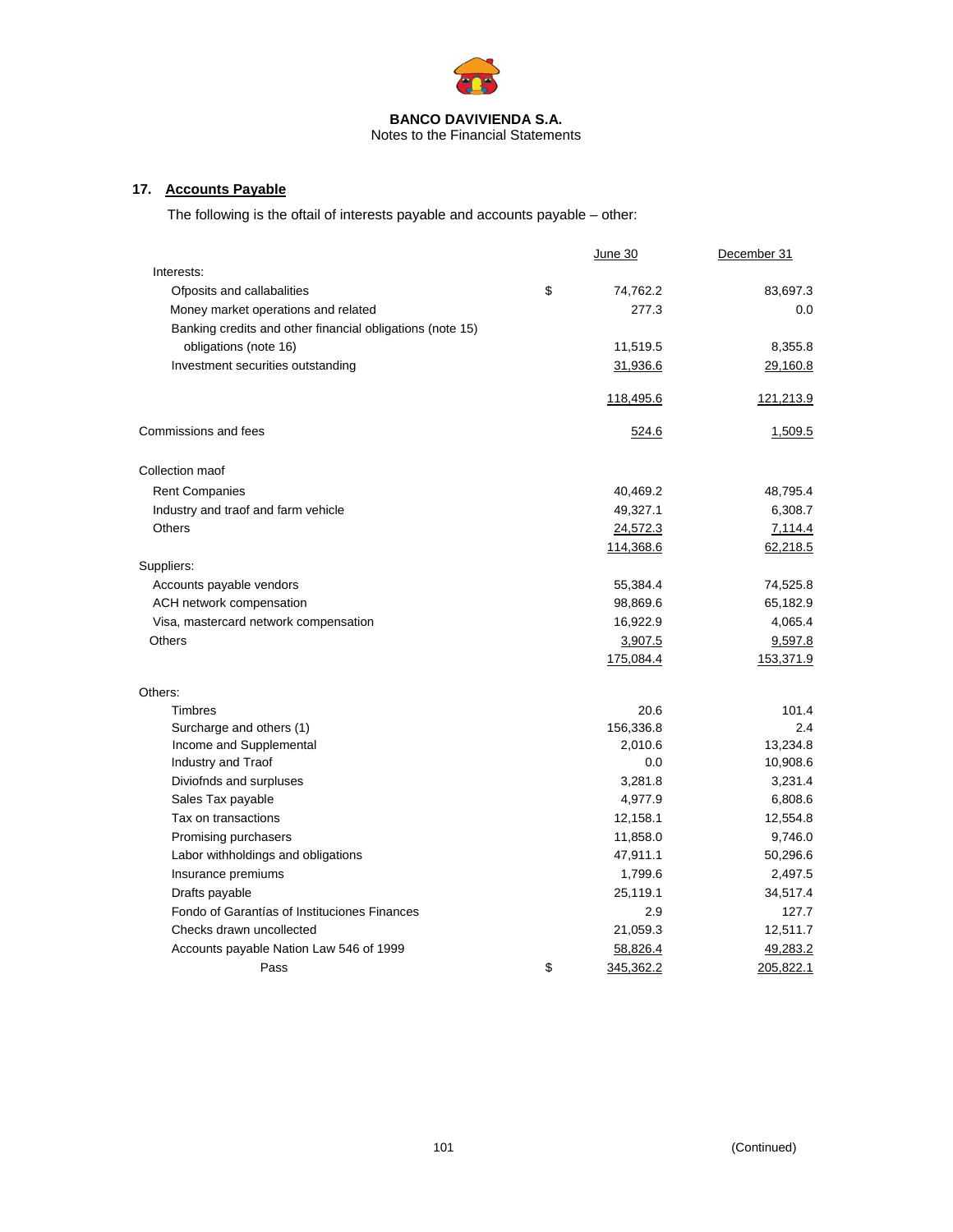

Notes to the Financial Statements

|                                   | June 30         | December 31 |
|-----------------------------------|-----------------|-------------|
| Come                              | \$<br>345,362.2 | 205,822.1   |
| Various others:                   |                 |             |
| Commercial establishments         | 73,999.9        | 5,153.0     |
| <b>Forward Operations</b>         | 4,193.3         | 4,578.5     |
| Treasury payment orofrs           | 15.8            | 22,354.4    |
| Balances and fees in favor        | 8,660.2         | 9,538.5     |
| <b>Remaining Loons</b>            | 6,885.4         | 5,398.1     |
| Traof accounts payable to Network | 483.4           | 802.1       |
| <b>Solidarity Peace Bonds</b>     | 20,588.1        | 20,043.4    |
| Visa prepaid balances             | 9,668.8         | 9,162.9     |
| Collection management costs       | 3,020.8         | 2,937.2     |
| Outstanding disbursements         | 2,340.4         | 3,342.8     |
| Various (less than 5%)            | 19,295.1        | 17,538.0    |
|                                   | 494,513.4       | 306,671.0   |
|                                   | \$<br>902,986.6 | 644,984.8   |

## **(1)Equity tax**

The Government, through the Tax Reform Act 1370 of December 2009 created the equity tax for the taxable years 2011 to 2014, applicable to taxpayers who are natural persons and legal entities. The same Act established that this tax was generated on 1 January 2011 and must be paid in eight (8) half-yearly installments within the time limits established by the Government. The first installment was paid in May 2011.

Subsequently, the Government, through the Regulatory Ofcree 514 of January 2010 regulated the manner of accounting for the tax, indicating that the tax could be written off against the Equity Revaluation account for the years 2011 to 2014, and when insufficient the contributors could raise the value of the contributions due annually in the resulting accounts for the respective period.

Therefore, the equity tax in oftail to June 30, 2011 is as follows:

| Tax value based on the filed return                 | \$178,670.3 |
|-----------------------------------------------------|-------------|
| Amount amortized to income for the 1st half of 2011 | (22.333.5)  |
| Unamortized balance recorofd in offerred charges    | \$156,336.8 |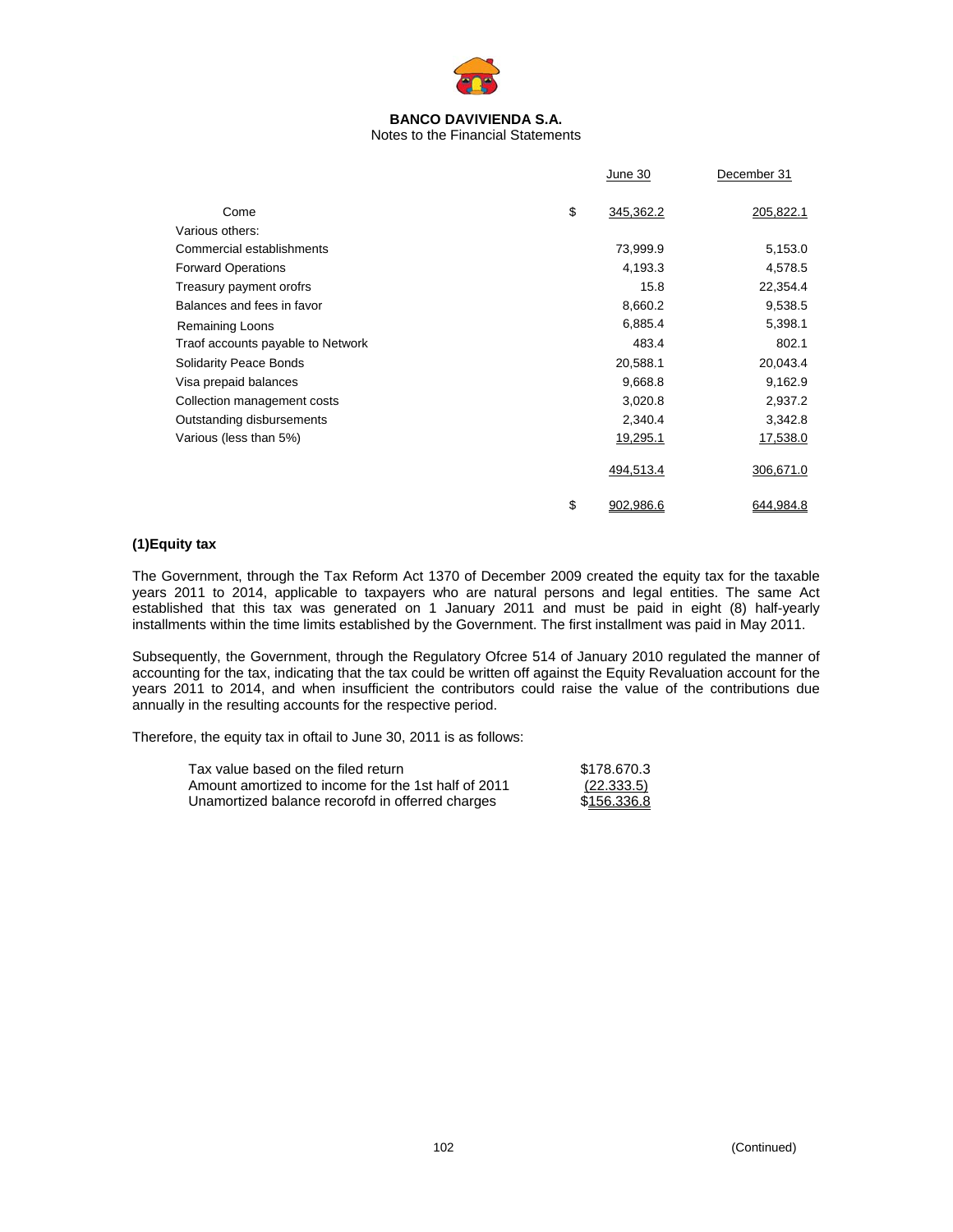

## **18. Long Term – Ofbt**

At June 30,2011 and December 31, 2010 the Bank records investment securities outstanding for \$3.491.208.2 and \$3.082.595.5, respectively, corresponding to issuances of common and mortgage bonds.

The following proviofs oftails of the bonds for each of the issues current on June 30,2011 and December 31, 2010:

| <b>Issuance Kind</b>                                                                  |           | Date       | Offer<br>Amount |     | Term<br>(Months)    | Yield | Cancellation |           |           | <b>Book Value</b> |
|---------------------------------------------------------------------------------------|-----------|------------|-----------------|-----|---------------------|-------|--------------|-----------|-----------|-------------------|
|                                                                                       |           |            |                 |     |                     |       |              | June 30   |           | December<br>31    |
| <b>Mortgage Bonds</b>                                                                 |           |            |                 |     |                     |       |              |           |           |                   |
| Guarantee: Mortgage Loans rating "A" and<br>prepaid option for issuer every 3 months. |           |            |                 |     |                     |       |              |           |           |                   |
| First Issuance Mortgage Bonds                                                         | 03-Dic-04 | \$19,118.0 |                 | 84  | $UVR - 0.3$         |       | 03-Dic-11    | \$0.0     |           | 623.5             |
| First Issuance of VIS Structured Mortgage<br>Bonds sector 1                           | 23-Jun-06 | 60,173.5   |                 | 84  | $UVR + 0.75$        |       | 23-Jun-13    |           | 6,847.0   | 12,022.0          |
| <b>Total Mortgage Bonds</b>                                                           |           |            |                 |     |                     |       |              | 6,847.0   |           | 12,645.5          |
| <b>Subordinated Bonds</b>                                                             |           |            |                 |     |                     |       |              |           |           |                   |
| First Issuance Subordinated IFC Bonds in<br>US dollars(*)                             |           |            |                 |     |                     |       |              |           |           |                   |
| Guarantee: Mortgage Loans rating "A" and<br>prepaid option for issuer every 3 months. | 07-Feb-07 | 368,641.1  |                 | 84  | Libor $6 +$<br>2.75 |       | 07-Feb-14    |           | 293,076.2 | 316,983.0         |
| First Issuance Subordinated IPC Bonds                                                 |           |            |                 |     |                     |       |              |           |           |                   |
| No Guarantee - Series C                                                               | 19-Feb-08 | 147,777.0  |                 | 84  | $IPC + 6.65$        |       | 19-Feb-15    |           | 147,777.0 | 147,777.0         |
| <b>First Issuance Subordinated UVR Bonds</b>                                          |           |            |                 |     |                     |       |              |           |           |                   |
| No Guarantee - Serie D                                                                | 19-Feb-08 | 151,577.5  |                 | 84  | $UVR + 6.65$        |       | 19-Feb-15    |           | 174,978.9 | 170,193.2         |
| Second Issuance Subordinated IPC Bonds                                                |           |            |                 |     |                     |       |              |           |           |                   |
| No Guarantee - Serie C7                                                               | 24-Feb-10 | 138,497.2  |                 | 84  | $IPC + 5.25$        |       | 24-Feb-17    |           | 138,497.2 | 138,497.2         |
| Second Issuance Subordinated UVR Bonds<br>No Guarantee - Serie U10                    | 24-Feb-10 | 111,503.0  |                 | 120 | $UVR + 5.50$        |       | 24-Feb-20    | 117,128.9 |           | 113,925.4         |
| <b>Total Subordinated Bonds</b>                                                       |           |            |                 |     |                     |       |              |           | 871,458.2 | 887,375.8         |
|                                                                                       |           |            |                 |     |                     |       |              |           |           |                   |

Pass 305.2 900,021.3

**Book Value** Book Value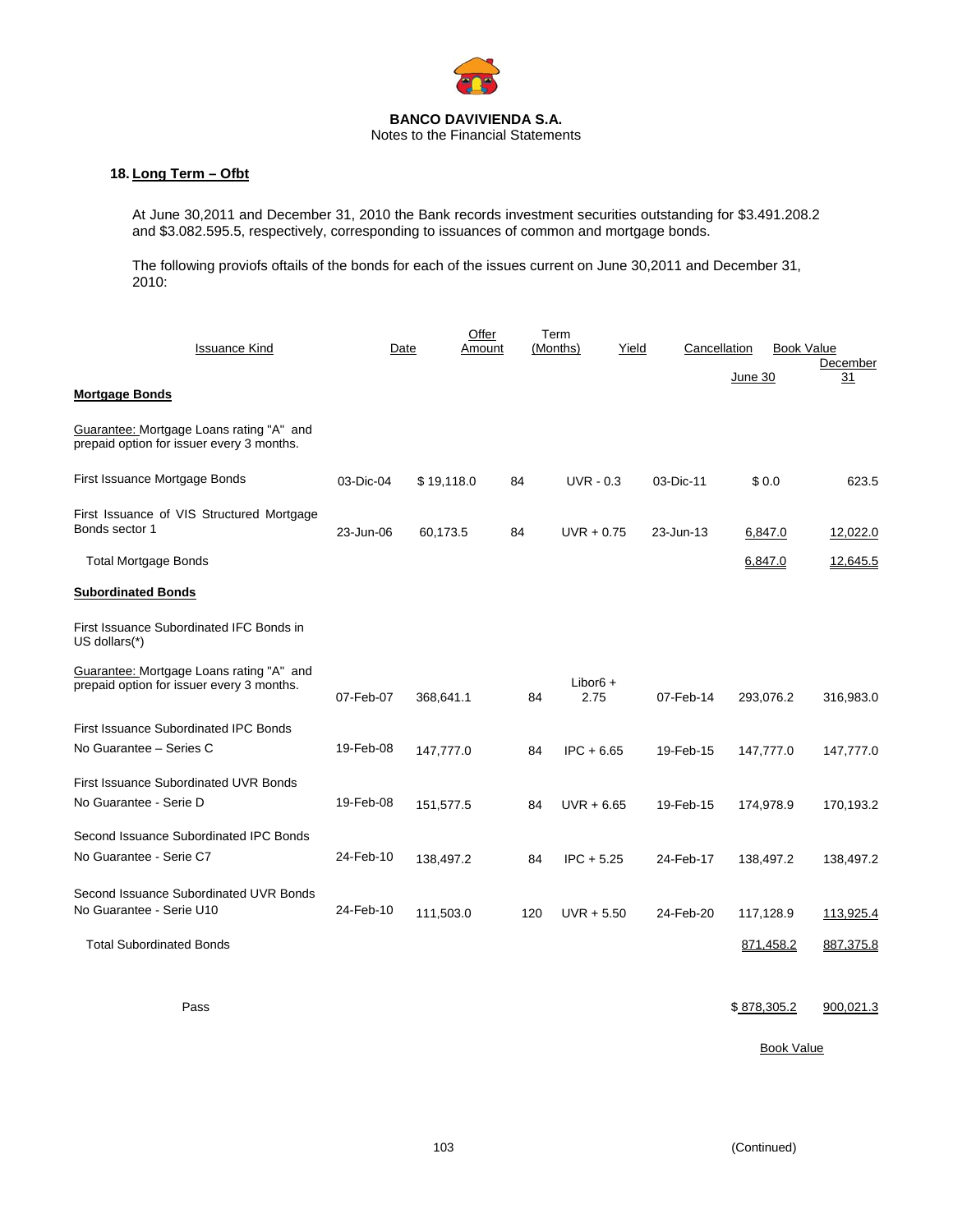

Notes to the Financial Statements

| <b>Issuance Kind</b>                                | Date      | Offer<br>Amount | Term<br>(Months) | Yield        | Cancellation | June 30                | December 31            |
|-----------------------------------------------------|-----------|-----------------|------------------|--------------|--------------|------------------------|------------------------|
| Come                                                |           |                 |                  |              |              | \$878,305.2            | 900,021.3              |
| <b>Common Bonds (No Guarantee)</b>                  |           |                 |                  |              |              |                        |                        |
| Second Issuance common Bonds<br><b>IPC</b>          | 05-Ago-08 | \$170,570.0     | 60               | $IPC + 6.24$ | 05-Ago-13    | 170,570.0              | 170,570.0              |
| First Issuance common Bonds DTF<br>Sector 1         | 05-Ago-08 | 147,300.0       | 36               | $DTF + 2.59$ | 05-Ago-11    | 147,300.0<br>317,870.0 | 147,300.0<br>317,870.0 |
| Second Issuance common Bonds<br>DTF Sector 1        | 05-Feb-09 | 79,671.2        | 24               | DTF + 1.2    | 05-Feb-11    | 0.0                    | 79,671.2               |
| - Sector E3                                         | 05-Feb-09 | 89,800.0        | 36               | DTF + 1.35   | 05-Feb-12    | 89,800.0<br>89,800.0   | 89,800.0<br>169,471.2  |
| Second Issuance common Bonds<br>fixed rate Sector 1 | 05-Feb-09 | 121,800.0       | 60               | TF 10.40%    | 05-Feb-14    | 121,800.0              | 121,800.0              |
| First Issuance common Bonds IPC                     | 05-Feb-09 | 123,433.0       | 84               | $IPC + 5.50$ | 05-Feb-16    | 123,433.0              | 123,433.0              |
| Second Issuance common Bonds<br>DTF Sector 2        | 16-Jul-09 | 72,000.0        | 24               | DTF + 1.38   | 16-Jul-11    | 72,000.0               | 72,000.0               |
| Second Issuance common Bonds<br>fixed rate Sector 2 | 16-Jul-09 | 73,000.0        | 36               | TF 7.89%     | 16-Jul-12    | 73,000.0               | 73,000.0               |
| First Issuance common Bonds IPC<br>Sector 2         | 16-Jul-09 | 215,000.0       | 60               | $IPC + 4.79$ | 16-Jul-14    | 215,000.0              | 215,000.0              |
| First Issuance common Bonds IBR<br>Sector 2         | 16-Jul-09 | 90,000.0        | 18               | $IBR + 1.44$ | 16-Ene-11    | 0.0                    | 90,000.0               |
| Second Issuance common Bonds<br><b>IPC Sector 1</b> | 12-Feb-10 | 215,062.0       | 60               | $IPC + 3.98$ | 12-Feb-15    | 215,062.0              | 215,062.0              |
| Third Issuance common Bonds<br>DTF Sector 1         | 12-Feb-10 | 86,051.0        | 24               | $DTF + 0.95$ | 12-Feb-12    | 86,051.0               | 86,051.0               |
| Second Issuance common Bonds<br><b>IBR</b> Sector 1 | 12-Feb-10 | 97,050.0        | 18               | $IBR + 0.95$ | 12-Ago-11    | 97,050.0               | 97,050.0               |
| - Sector B3                                         | 12-Feb-10 | 101,837.0       | 36               | $IBR + 1.36$ | 12-Feb-13    | 101,837.0<br>198,887.0 | 101,837.0<br>198,887.0 |
| Pass                                                |           |                 |                  |              |              | \$1,512,903.0          | 1,682,574.2            |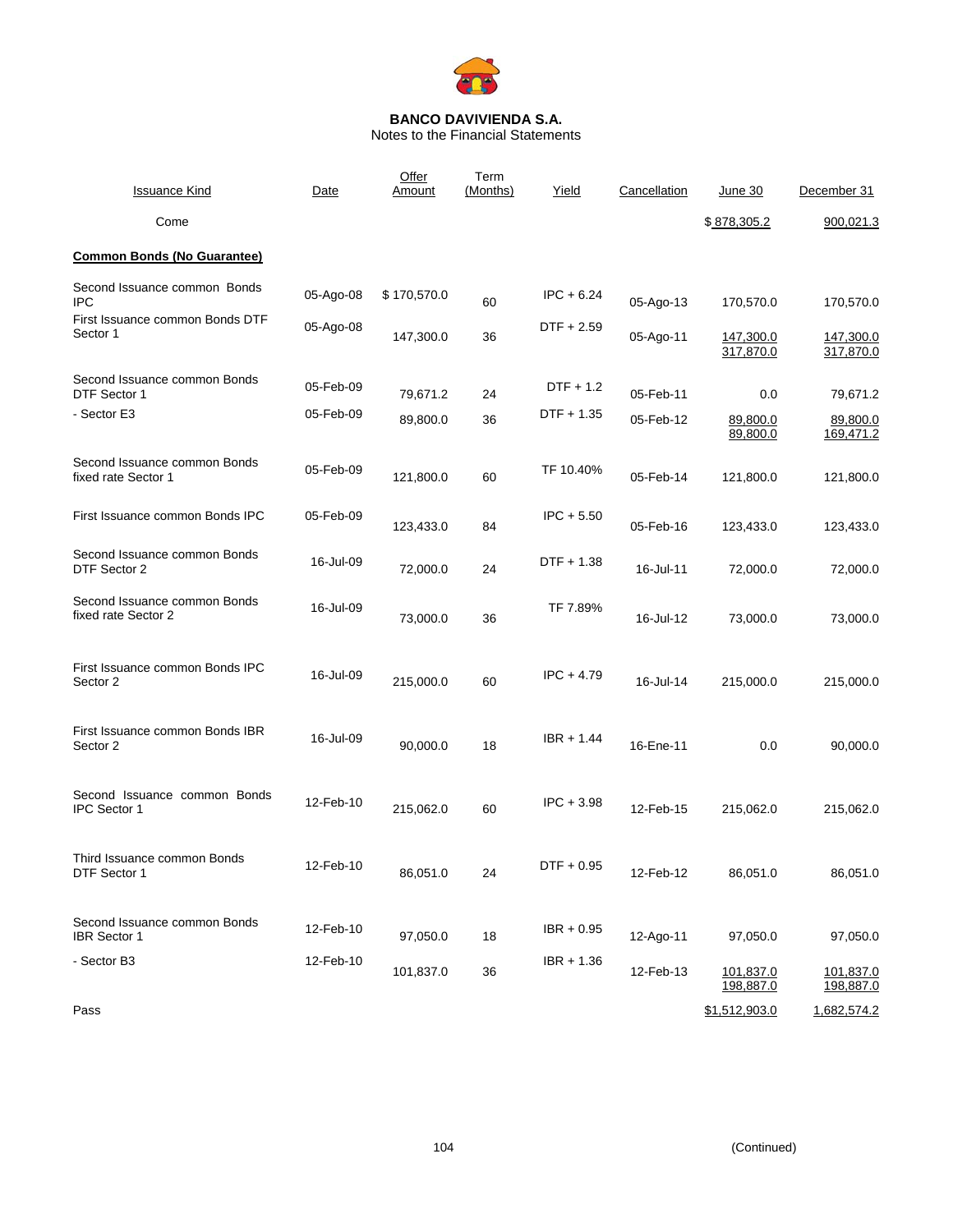

Notes to the Financial Statements

|                                                            |           | Offer                  | Term                       |              |                        |                                     | <b>Book Value</b>                   |
|------------------------------------------------------------|-----------|------------------------|----------------------------|--------------|------------------------|-------------------------------------|-------------------------------------|
| <b>Issuance Kind</b>                                       | Date      | Amount                 | (Months)                   | Yield        | Cancellation           | June 30                             | December 31                         |
| Come                                                       |           |                        |                            |              |                        | \$1,512,903.0                       | 1,682,574.2                         |
| Third Tranche 2 Bonds ordinary<br><b>IPC - Series C5</b>   | 07-Oct-10 |                        |                            | $IPC + 3.14$ |                        |                                     |                                     |
| - Series C7                                                | 07-Oct-10 | 120,150.0<br>196,050.0 | 60<br>84                   | $IPC + 3.63$ | 07-Oct-15<br>07-Oct-17 | 120,150.0<br>196,050.0<br>316,200.0 | 120,150.0<br>196,050.0<br>316,200.0 |
| Third Tranche 2 Bonds ordinary<br>IBR - B2 Series          | 07-Oct-10 | 91,550.0               | 24                         | $IBR + 1.10$ | 07-Oct-12              | 91,550.0                            | 91,550.0                            |
| - Series B3                                                | 07-Oct-10 | 92,250.0               | 36                         | $IBR + 1.31$ | 07-Oct-13              | 92,250.0<br>183,800.0               | 92,250.0<br>183,800.0               |
| <b>IBR ordinary Fourth Tranche 2</b><br>Bonds - Series B30 | 10-Mar-11 | 244,211.0              | 30                         | $IBR + 1.35$ | 10-Sep-13              | 244,211.0                           | 0.0                                 |
| IPC Fourth Ordinary Bonds -<br>Series C39                  | 10-Mar-11 | 86,482.0               | 39                         | $IPC + 2.80$ | 10-Jun-14              | 86,482.0                            | 0.0                                 |
| - Series C84                                               | 10-Mar-11 | 76,055.0               | 84                         | $IPC + 3.88$ | 10-Mar-18              | 76,055.0                            | 0.0                                 |
| - SeriesC120                                               | 10-Mar-11 | 193,252.0              | 120                        | $IPC + 4.19$ | 10-Mar-21              | 193,252.0<br>355,789.0              | <u>0.0</u><br>0.0                   |
| <b>Total common Bonds</b>                                  |           |                        |                            |              |                        | 2,612,903.0                         | 2,182,574.2                         |
|                                                            |           |                        | <b>Total current Bonds</b> |              |                        | \$3,491,208.2                       | 3,082,595.5                         |

(\*)The valuation of this issue is at market prices employing the future implied rates obtained from the zero coupon rates of the libor- swap dollar curve for the respective terms. To calculate the present value of such cash flows the Bank used as a discount rate the same zero coupon interest rates used for the valuation of the point in dollars of the respective swap.

That portion of those bonds that is not covered by the flow coverage that is proposed with the swaps, which corresponds to the agreed margin on the variable rate must not be valued at fair exchange value, but instead must follow the lineal accrual methodology.

The interest payments are half-year period in arrears taking six months Libor.

To cover the risk inherent in these liabilities in dollars, the Bank proviofd two (2) Cross Currency Swap in pesos per \$368.575,5 that lets to change the exposure of the libor rate and the dollar. (note 15)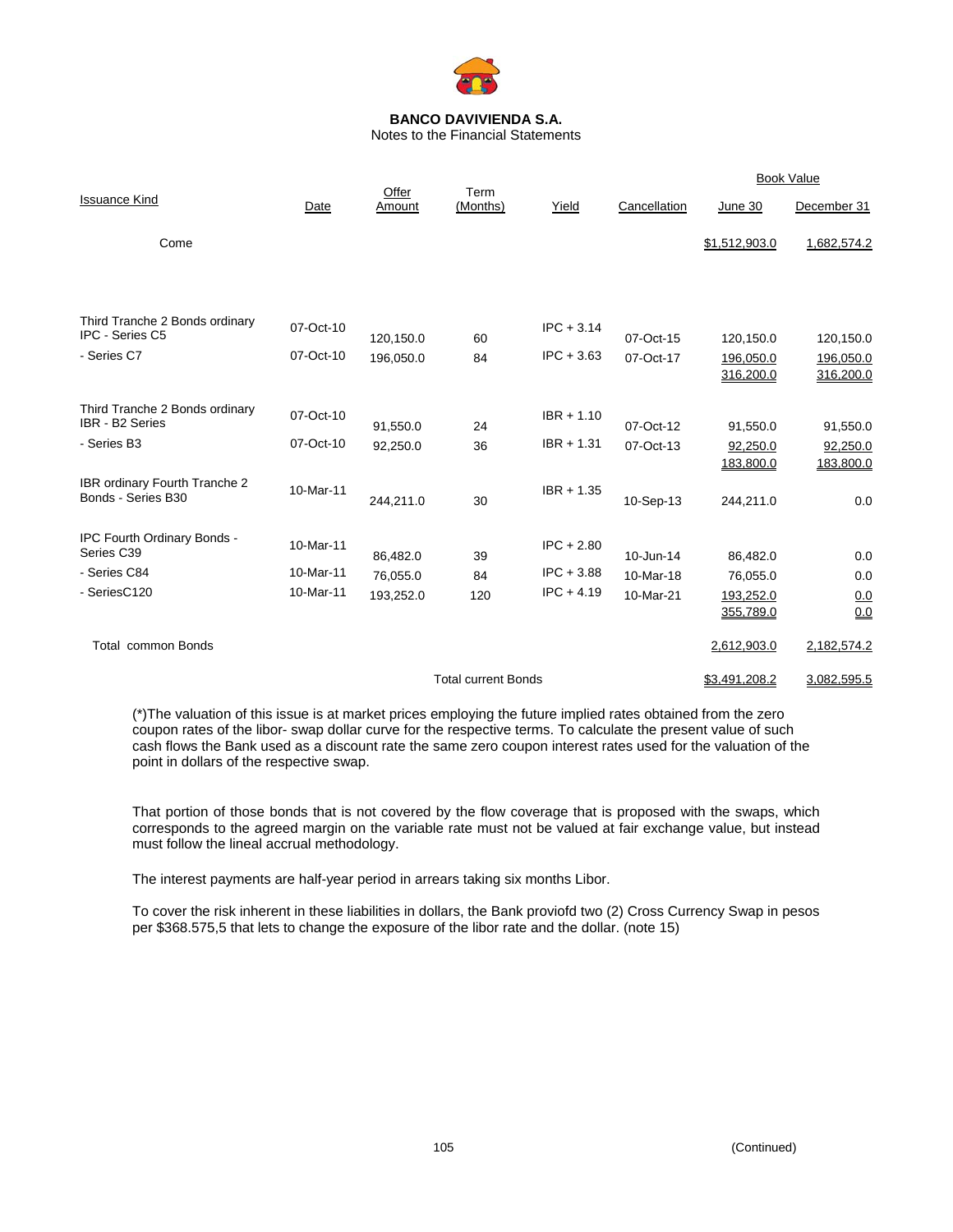

#### Notes to the Financial Statements

#### Bonds per monetary unit

|                               | June 30           | December 31 |
|-------------------------------|-------------------|-------------|
| Legal currency                | \$<br>2,899,177.2 | 2,468,848.4 |
| Foreign currency              | 293,076.2         | 316,983.0   |
| <b>UVR</b>                    | 298,954.8         | 296,764.1   |
|                               | \$<br>3,491,208.2 | 3,082,595.5 |
| Bonds per period of maturity: |                   |             |
|                               | June 30           | December 31 |
|                               | \$<br>492,201.0   | 486,644.7   |
| Less than 1 year              |                   |             |
| Between 1 & 5 years           | 2,278,024.1       | 2,024,045.2 |
| Between 5 & 10 years          | 720,983.1         | 571,905.6   |
|                               | \$<br>3.491.208.2 | 3.082.595.5 |

#### **19. Others Liabilities**

Other liabilities relate to:

|                                | June 30          | December 31 |
|--------------------------------|------------------|-------------|
| Consolidated Labor obligations | \$<br>30,638.7   | 34,235.4    |
| Anticipated income             | 31.9             | 16.3        |
| <b>Others</b>                  | 241,270.3        | 236,856.9   |
|                                | <u>271,940.9</u> | 271,108.6   |

The following is the oftail of the other liabilities.

## **19.1 Labor obligations**

The oftail of the consolidated labor obligations is as follows:

|                                    | June 30        | December 31 |
|------------------------------------|----------------|-------------|
| Consolidated severance<br>payments | \$<br>6,602.5  | 11,736.9    |
| Severance payment interests        | 528.8          | 1,662.5     |
| Consolidated vacations             | 15,682.2       | 14,312.8    |
| Other social benefits              | 7,825.2        | 6,523.2     |
|                                    | \$<br>30.638.7 | 34.235.4    |

The Bank applies the labor regime set forth on Law 50, from 1990

As of the June 30, 2011 and December 31, 2010 cut off the Bank has no pension liabilities.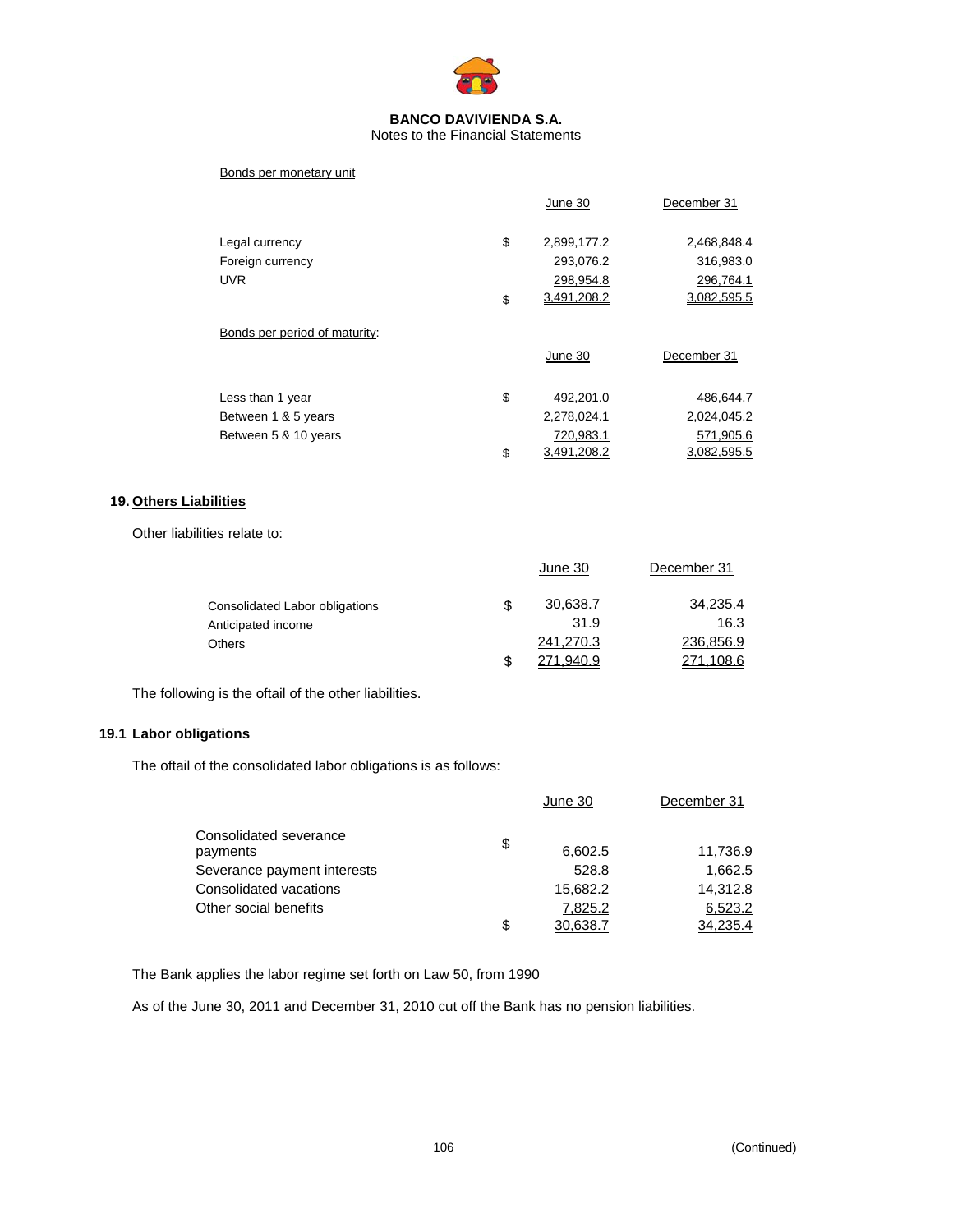

Notes to the Financial Statements

#### **19.2 Anticipated income movement**

The movement of income in advance during the half-year periods enofd on June 30,2011 and December 31, 2010 is the following:

|               |    | Balance at<br>December 31 | Credits    | Charges | Balance at<br>June 30 |
|---------------|----|---------------------------|------------|---------|-----------------------|
| Interests     | \$ | 10.9                      | 66.3       | 50.7    | 26.5                  |
| <b>Others</b> |    | 5.4                       | <u>0.0</u> | 0.0     | 5.4                   |
|               | S  | 16.3                      | 66.3       | 50.7    | 31.9                  |

## **19.3 Others**

The movement of other liabilities – other during the half-year period enofd on June 30, 2011 is as follows:

|                                   | Balance at      |              |              | Balance at |
|-----------------------------------|-----------------|--------------|--------------|------------|
|                                   | December 31     | Credits      | Charges      | June 30    |
| Offerred credits (1)              | \$<br>41,894.0  | 21,134.9     | 24,495.4     | 38,533.5   |
| Letter of credit offerred payment | 2,609.6         | 20.144.5     | 9,383.5      | 13,370.6   |
| Offerred income tax               | 104.474.1       | 28,126.5     | 2,405.7      | 130,194.9  |
| Credits for applied               | 51,707.3        | 14,677,217.5 | 14,705,726.4 | 23,198.4   |
| Surpluses in exchange             | 128.5           | 256,280.0    | 256,393.3    | 15.2       |
| Surpluses in cash                 | 3,333.6         | 1,074,223.8  | 1,074,175.3  | 3,382.1    |
| Accounts cancelled                | 32,540.2        | 312.8        | 738.8        | 32,114.2   |
| <b>Others</b>                     | 169.6           | 864,295.2    | 864,003.4    | 461.4      |
|                                   | \$<br>236.856.9 | 16.941.735.2 | 16.937.321.8 | 241.270.3  |

(1) The oftail of the offerred credits as at June 30,2011 and December 31, 2010 is the following:

|                                              | June 30        | December 31 |
|----------------------------------------------|----------------|-------------|
| Credit Loons expressed in RVU.               | \$<br>12,436.9 | 0.0         |
| Amortizated of offerred restructured credits | 21,795.1       | 20,600.8    |
| Profit on foreclosed assets sale             | 3,288.8        | 3,426.0     |
| Profit on assets sale                        | 0.0            | 6,279.0     |
| Profit from Selling off bad ofbt Loons       | 0.0            | 10,510.7    |
| <b>Others</b>                                | 1,012.7        | 1,077.5     |
|                                              | \$<br>38.533.5 | 41.894.0    |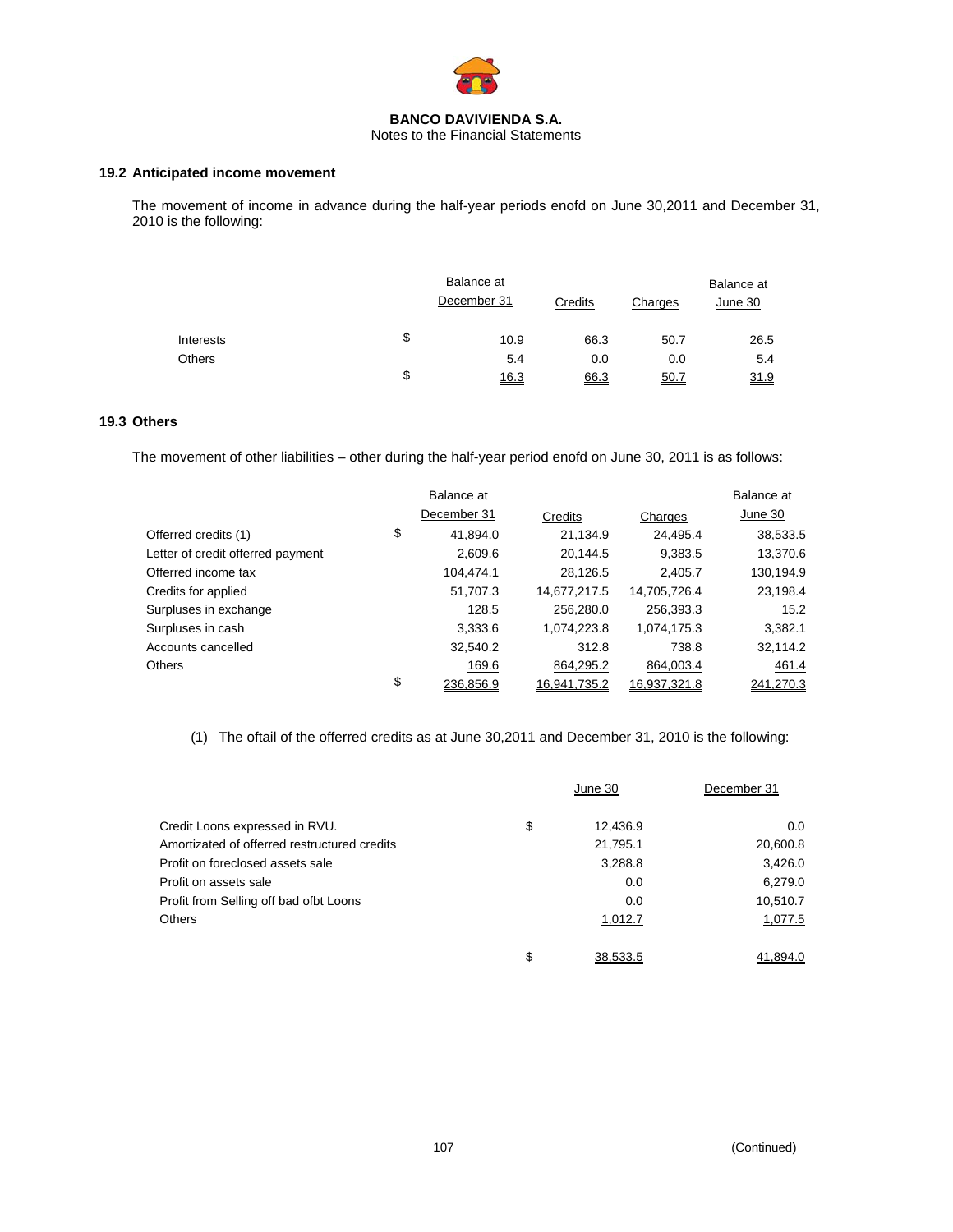

Notes to the Financial Statements

Below you will find the offerred credits to be reofemed in installments, which limit date is June 30,2011 and December 31, 2010:

|                    | June 30 |          | December 31 |
|--------------------|---------|----------|-------------|
| From 0 to 1 years  | \$      | 12,436.9 | 16,789.7    |
| From 1 to 5 years  |         | 3,480.3  | 3,526.3     |
| More than 10 years |         | 22,616.3 | 21,578.0    |
|                    | \$      | 38.533.5 | 41.894.0    |

#### **20. Estimated Liabilities and Allowances**

The following is the oftail of estimated liabilities and allowances:

|                                       | June 30                | December 31 |
|---------------------------------------|------------------------|-------------|
| Taxes:                                |                        |             |
| Income tax 2010                       | \$<br>35,462.0         | 0.0         |
| Industry and commerce                 | 11,463.8               | 0.0         |
|                                       | 46,925.8               | 0.0         |
| Others:                               |                        |             |
| Tes Interests Law 546, 1999           | 718.9                  | 964.0       |
| Penalties and sanctions SuperFinance  | 410.0                  | 410.0       |
| Penalties and sanctions, litigations, | 82,382.7               | 79,688.0    |
| inofmnifications and lawsuits*        | 17,272.0               | 13.369.0    |
| Other Allowances (Less than 5%)       | 2,852.5                | 2,873.9     |
|                                       | 103,636.1              | 83,935.9    |
|                                       | \$<br><u>150.561.9</u> | 83.935.9    |

\* Figures correspond to the provision for Frech and Diners presented in the account 2545 for the second half of 2010, which is not part of the total for this account and is shown only for comparative purposes.

The income tax returns presented for 2009 and 2010 are pending for review by the Administración of Impuestos y Aduanas Nacionales [National Tax and Customs Administration] (DIAN).

#### **Fines And Sanctions From Legal Actions**

The processes that generate contingent liability to the Bank, had been brokendown as follows: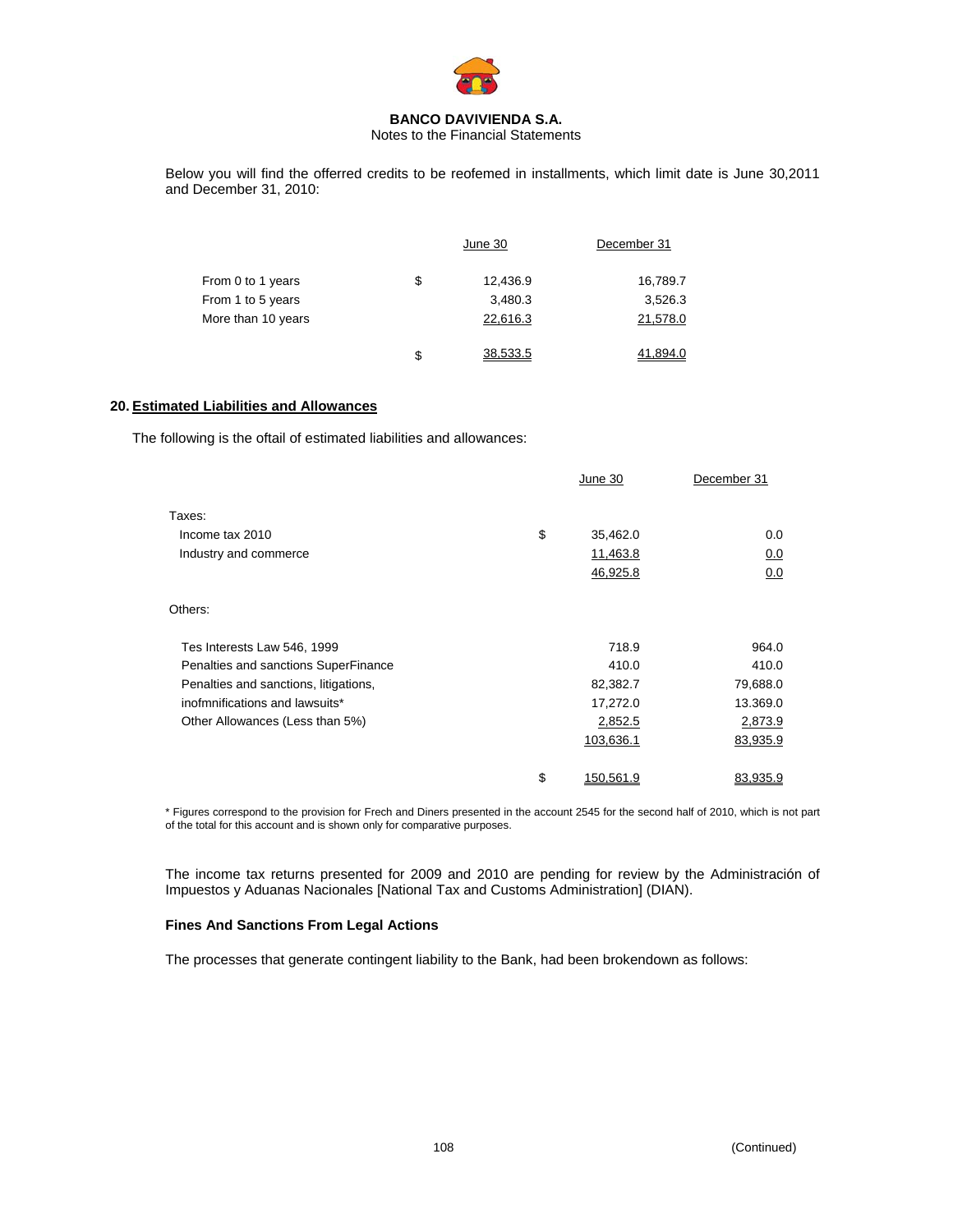

## Notes to the Financial Statements

#### **Litigation covered by Fogafin**

These are the processes of Granbanco SA, Fiduciaria Cafetera S.A, Bancafe Panamá S.A. and Bancafé International Corporation which existed at January 31, 2007 and up to February 16, 2010 and that were reported after February 16, 2007, which are in force and are specifically guaranteed by Fogafin.

#### **Bank's Lawsuits**

They are the other processes that generate contingent liability to the Bank, not covered by Fogafin.

Following is a summary of the process, cut to June 30,2011 and December 31, 2010:

| <b>June 30</b>                                |                      |                    |                 |
|-----------------------------------------------|----------------------|--------------------|-----------------|
| Class of process                              | Quality<br>processes | Allowance<br>value | Claims<br>Value |
| Litigation covered by                         |                      |                    |                 |
| contract Fogafin                              | 433                  | \$13,531.4         | 66,497.4        |
| Bank                                          |                      |                    |                 |
| Penalties and sanctions others administrative | 16                   | 56,262.9           | 107,566.5       |
| Labor Ofmands                                 | 47                   | 1,059.4            | 2,207.6         |
| <b>Common Process</b>                         | 1,179                | 11,529.0           | 81,122.9        |
|                                               | 1,675                | \$82,382.7         | 257,394.4       |
| Class of process                              | Quality<br>processes | Allowance<br>value | Claims<br>Value |
| December 31                                   |                      |                    |                 |
| Litigation covered by contract Fogafin        | 525                  | 13,971.0           | 68,150,9        |
| <b>Bank</b>                                   |                      |                    |                 |
| Penalties and sanctions others administrative | 15                   | 52,504,7           | 93,505,4        |
| Labor Ofmands                                 | 53                   | 885,4              | 2,262,0         |
| <b>Common Process</b>                         | 1,294                | 12,326,9           | 88,824,5        |
|                                               | 1,887                | \$79,688.0         | 252,742.8       |

15% provision is proviofd for processes that are covered by the Fogafín guarantees contract, taking into account the warranty coverage on the value of the respective contingency according to its ratings and only for regular and special processes. For industrial processes, it is 10%.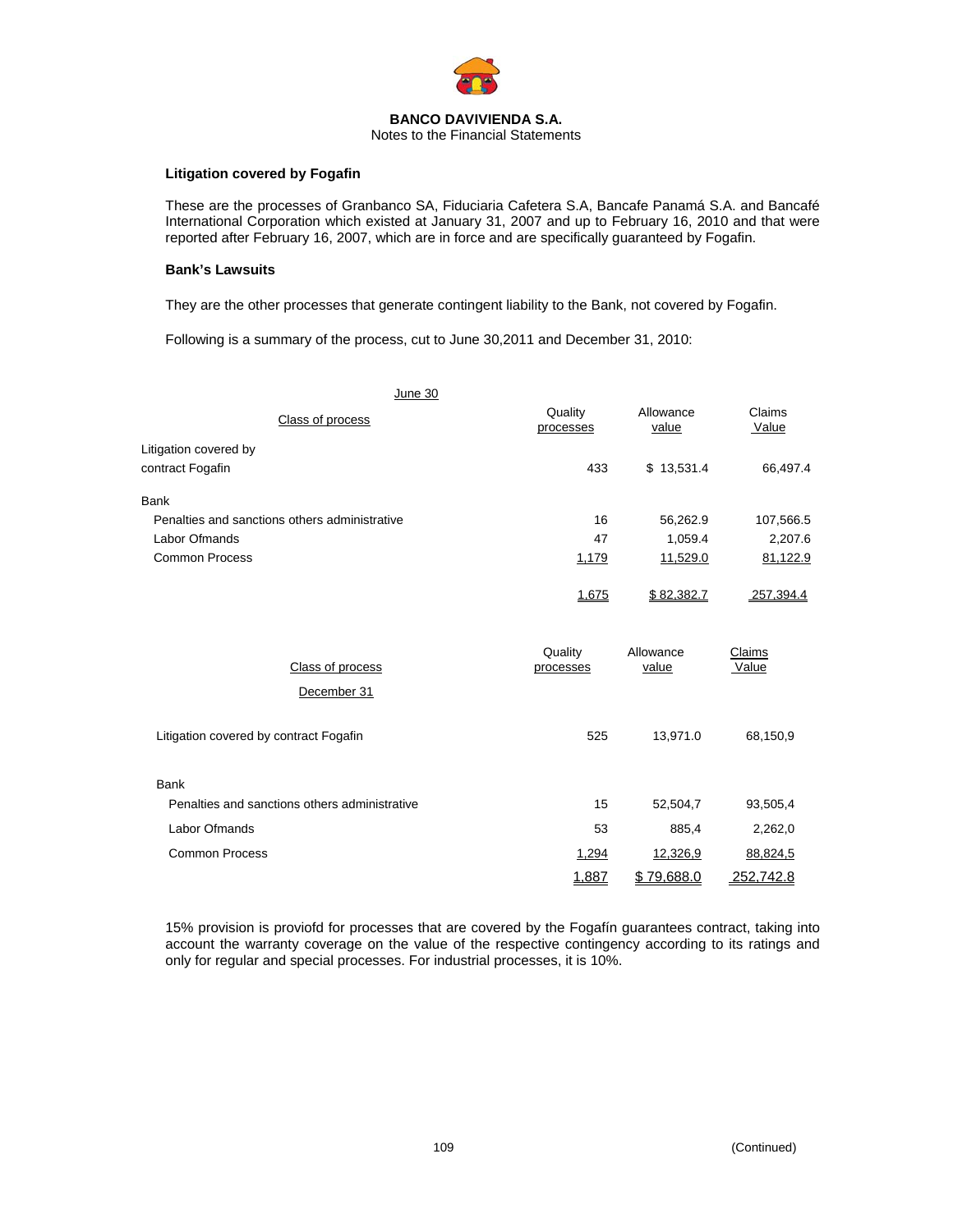

Notes to the Financial Statements

Processes initiated by the Bank could be:

#### Criminal

In the case of a criminal proceeding linked to the Bank as Civilly Responsible Third Party – As of June 30, 2011 and December 31, 2010 there were 5 processes of this type, whose claims rose to \$210.7 and \$437.8. respectively

#### Ordinary civilians, special, administrative and labor disputes

As of June 30,2011 and December 31, 2010 there were 1.673 and 1.882 processes with claims amounting to \$257.183.7 and \$252.605.0, respectively.

This type of process generates passive contingency for the Bank, regardless of the process that causes it, in general terms because of its eventual contractual or extracontractual civil responsibility and equally because of fines or sanctions imposed by the governing entities in the course of carrying out their duties. Each one of these processes has its corresponding classification and allowance, as necessary.

Below are the judicial proceedings that may generate greater economic impact for the Bank:

#### **Tax processes:**

#### Income tax taxable year 2003:

The Bank filed the income tax ofclaration oftermined by the system of presumptive income and stating a credit balance of \$ 7,004.8, a value that was refunofd by the Tax Authorities.

Subsequently, the Bank corrected the income statement to reduce the basis of presumptive income and thus the credit balance increased by the sum of \$ 3,046.5.

The Tax Authorities consiofred that it was inappropriate and oftermined a higher income tax of \$ 2,638.8 and imposed a penalty for inaccuracy of 160% for the amount of \$ 4,222.0, for a total of \$ 6,860.8.

Thus, the balance claimed by the Bank for \$ 10,051.3 went to \$ 3,190, 5 million pesos, by subtracting the higher tax and penalty oftermined by the Tax Authorities worth \$6,860.8.

Given that the Tax Authorities initially refunofd the sum of \$ 7,004.8 to the Bank, and which according to them, the credit balance is \$ 3,190.5 after applying the higher tax and penalty, the Tax Authorities requested the Bank return the sum of \$ 3,814.3 plus interest.

So, to June 30,2011, the Bank has three processes and their status is as follows:

1. Process to nullify and restoration of the right against the ofcision of February 2007 and the official settlement of the review of March 2006 at \$ 6,860.8.

On 2 April 2008 a ruling was hanofd down. In this ofcision the Cundinamarca Administrative Court ofnied the claim.

On April 15, 2008 we presented the ordinary remedy of appeal within the period of execution. The appeal was admitted to the Council of State.

On November 6, 2008 the support for the appeal against the sentence was presented. On May 20, 2009 the admission of our support of the appeal was notified.

On June 12, 2009 we were notified by edict that there was a oflay of 10 days to present closing arguments.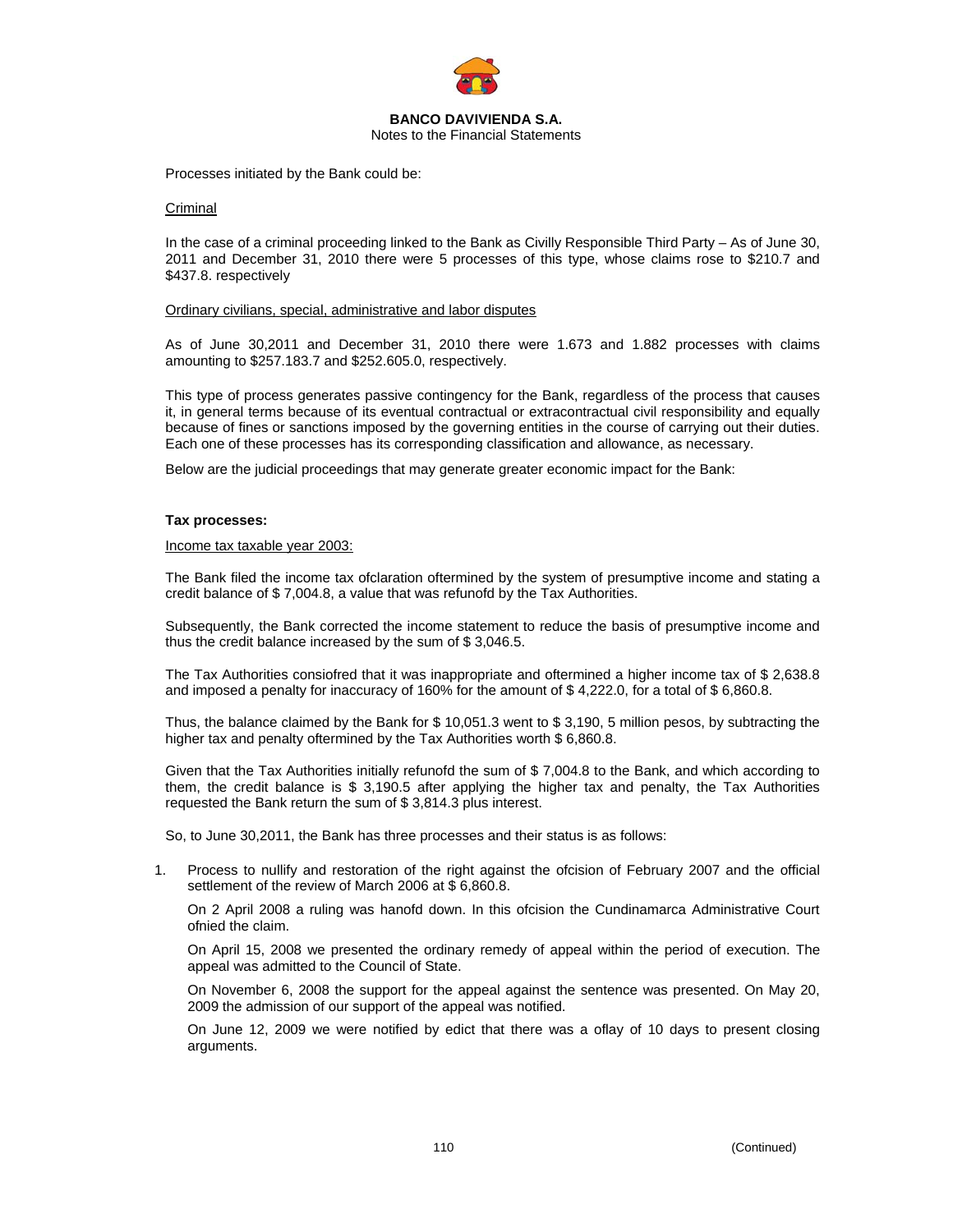

Notes to the Financial Statements

On July 1, 2009 closing arguments were presented. To date we are awaiting the final ofcision to be hanofd down.

On July 29, 2009 the record entered the office of State Council for final ofcision. In the opinion of the tax advisor the contingency for the Bank is possible.

On July 27, 2010 a change of judge was filed.

It is in the chamber for failure of the second instance and the last hearing was May 27, 2011 when the presiding judge, Carmen Teresa Ortiz of Rodríguez ofclared it impaired.

In the opinion of tax counsel the Bank's position has full legal support, but feels that the contingency for the Bank is possible.

2. Process to nullify and restoration of the right against the ofcision of June 2006 and the resolution of August 2005 of \$ 3,046.4

The process discusses the rejection of the higher positive balance of \$ 3,046.4 million pesos. On January 25, 2010 the record entered the office of State Council. In the opinion of the tax advisor the contingency for the Bank is possible.

On January 29, 2010 due to what was stated in the previous secretarial report, according to the provisions of the orofr of June 5, 2008, by which the suspension of the ruling was orofred. On August 2, 2010 entered the office for judgment.

On August 13, 2010 the suspension of proceedings was ofclared for preliminary judgment. We were notified by the State on August 26, 2010.

In the opinion of tax counsel the Bank's position has full legal basis therefore the contingency for the Bank is remote.

3. Process to nullify and restoration of the right against the ofcision of October 2006 and the resolution that resolves the motion for reconsiofration in June 2007.

The process discusses a penalty for improper refund of \$ 3,814.3. On January 25, 2010 the record entered the office of State Council. In the opinion of the tax advisor the contingency for the Bank is remote.

In the question regarding the initials that do in fact become a passive contingency, it has to be consiofred that it is now qualified as eventual and is also protected by Fogafin, and this is the reason why the Bank provision is responsible for 15% which is equivalent to \$317,0. Regarding this same subject, there are two additional procedures being processed, one of them is in the legal process due to an annulment procedure presented by the Bank against an administrative claim issued by the DIAN, prior to the one in reference, and that looks to the refund in the amount the Bank paid for rental taxes for the year 2003; however, this document is not a passive contingency for the Bank.

The third claim is also an administrative one: a lawsuit was presented for annulment and reestablishment of rights, and has to do with the revision of liquidation of rental tax for the year 2003 and requires the Bank pay \$3.814,0 - the amount that, according to the DIAN, was returned to the Bank

It is in the stage of allegations. On April 7, 2011 a ruling was issued orofring compliance with the orofr of June 5, 2008 whereby it ofcreed the suspension of the issue.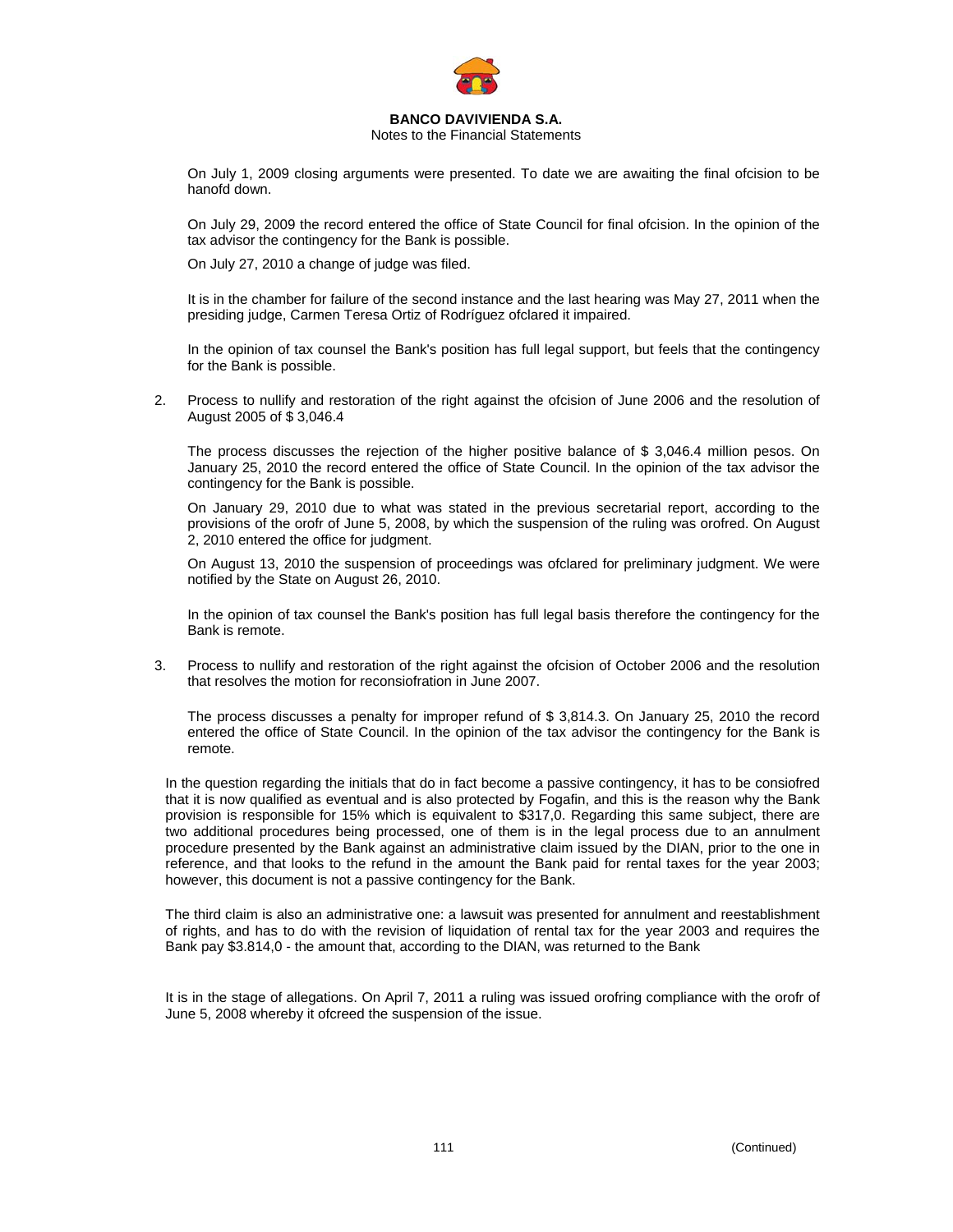

Notes to the Financial Statements

### Taxable Income for Tax Year 2003 - Banco Davivienda S.A.

Prior to the list of accusations, the National Tax and Customs Directorate DIAN issued Resolution No. 9000012 of May 4, 2009 through which it imposes sanction for non-proceeding ofvolution and/or compensation, consisting in 50% of the overdue interests liquidated for an amount of \$305,9, amount accepted in the transaction of mutual agreement, as is established in Minute No. 000035 of June 26, 2007, signed by the Special Committee of Conciliation and Termination of the Fiscal Administration.

On May 25, 2010, by resolution 90025, Resolution No. 9000012 was confirmed thus exhausting the administrative remedies, given that there is clear case law that the main effect was once conciliated, DIAN cannot sanction unofr Article 670 of the Tax Statute. Therefore the qualification is remote.

### Prejudicial actions brought by the Tax and Customs - DIAN against the Bank - Wealth Tax 2007.

In 2008 the Tax and Customs - DIAN returned the sum of \$ 4,484.6 to the Bank for wealth tax for the taxable year 2007 that the bank improperly paid, bearing in mind that during the merger with Granbanco SA, Bancafé was applicable to the tax stability contract.

The Tax Administration introduced two prejudicial lawsuits, one for each resolution granting the return of the wealth tax.

The first application was accepted on February 12, 2010, but was only notified on June 12, 2010. On 16 July 2010 the offense filed the lawsuit.

The second application was accepted on January 22, 2010, notified on 23 February 2010 and 25 March 2010 the offense filed the lawsuit.

At this time the Bank has recorofd a provision for \$ 7,462.2 as in the opinion of tax counsel the probability is high.

### Rental Taxes for the Year 2004

Revision settlement dated December 28, 2007, which the Tax Administration Office claims they know nothing about the ofductions for Loons reserves, help from the Government, losses due to acciofnts or investments in productive fixed real assets. Generating a higher tax of \$13.802,2 for a total of \$34.857,2. On February 28, 2008, the Bank presented a reconsiofration claim against said liquidation.

By means of Resolution No. 310662008000023, of December 7, 2008, from which we notified on November 7, 2008, the Dirección of Impuestos y Aduanas Nacionales - DIAN, pronounces on the appeal filed on February 8, 2008. In said verdict, it confirms the Official Liquidation Revision No. 310642007000138. With such act, the government instance was exhausted.

On March 4, 2009 the Bank lodged with the Tribunal Administrativo of Cundinamarca (Administrative Court of the province of Cundinamarca), the nullity action and reinstitution of the right against Resolution No. 310662008000023 dated October 7, 2008 and of which we were notified on November 7, 2008.

Through judgment 2009-00045 of May 20, 2010, the Administrative Tribunal of Cundinamarca ruled an adverse action for annulment and reinstatement of the right that the Bank brought to court June 30, 2010, the provision for this process was \$ 34,857.2.

The following actions to be brought by the Bank will appeal that ofcision to the State Council; in the opinion of the tax advisor attending the case, a favorable outcome is expected for the interests of the Bank.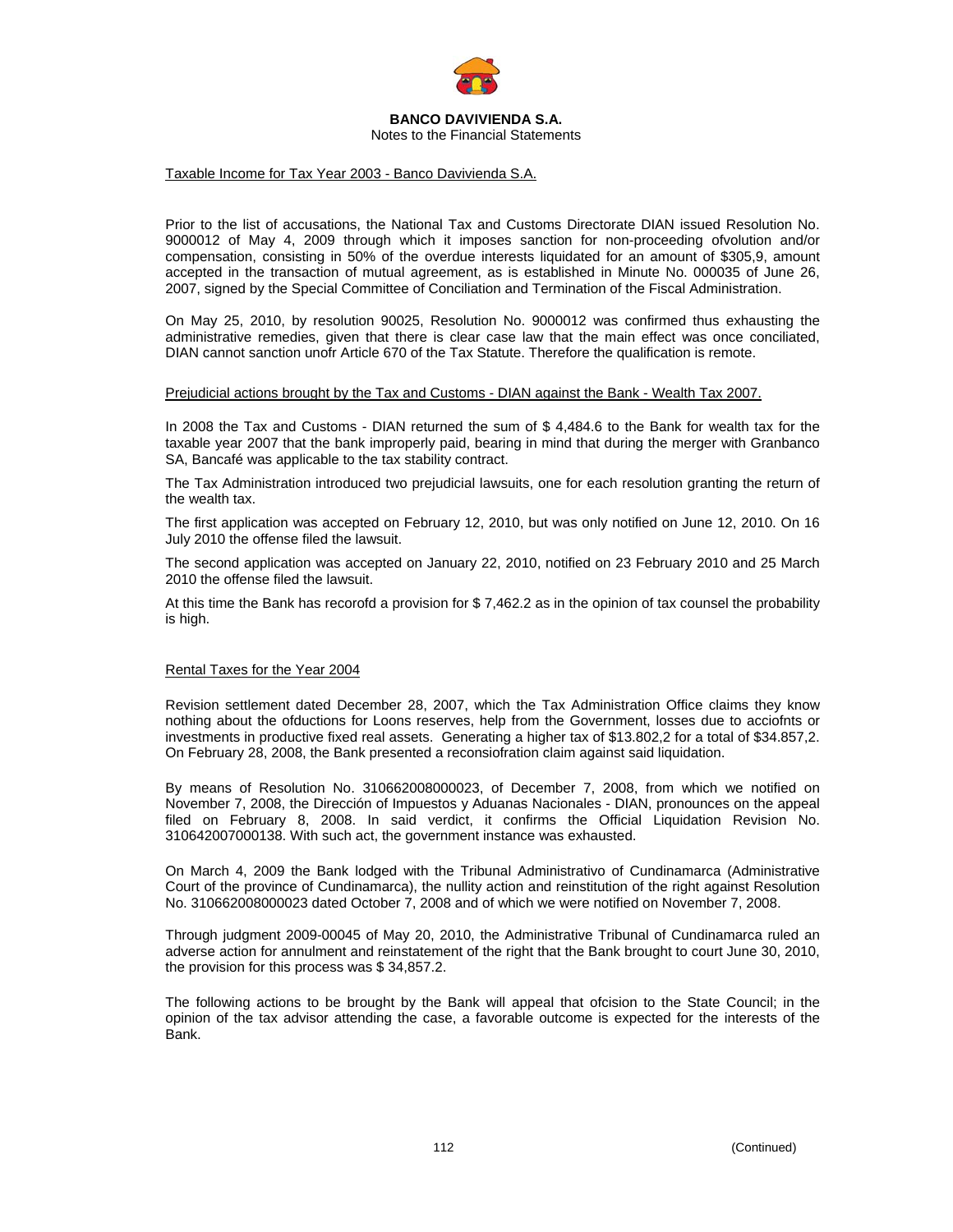

### Notes to the Financial Statements

The Bank filed an appeal lodged by the applicant and on December 7, 2010 the appeal was admitted. The next action will be to move to closing arguments on appeal.

Although tax counsel believes that the chances are remote, at the cut off for December 31, 2010 this process is provisioned for \$ 34,858.0.

#### Equity Tax Taxable Year 2004

The Bank presented the tax statement for the estate for the taxable year 2004, oftermining a tax of \$1,928. The statement was later corrected to excluof from the net worth the stabilization value maof to fixed assets in the taxable year 1995 in the amount of \$ 25,000, which meant a lower tax of \$ 75.0.

The Tax Authorities questioned such correction and therefore issued official settlement imposing correction of \$ 121.

On February 20, 2010 the process entered the office for judgement after which on January 15, 2010 was submitted to the State Council for closing arguments.

In the opinion of tax counsel it is consiofred that the contingency for the Bank is remote, therefore the Bank has maof provision for \$343.858,0

### Taxes on the 4 x 1000 Financial Movement during 2005

Revision liquidation dated January 19, 2007, henceforward called weeks 01 to 52 proposes modifying the Tax with charges and collection of sanctions due to inaccuracies, including charges maof on operations in the checking account. Amount unofr discussion \$14.975,0, which incluofs the greater tax of \$5.759,7 and the sanction for imprecision for \$9.215,3.

In respect to weeks 3, 4 and 9 the governmental option has been exhausted. On March 27, 2009 the Bank placed an annulment and restitution of right action before the Tribunal Administrativo of Cundinamarca [Administrative Tribunal of Cundinamarca]. On May 6, 2009, the Tribunal issued judgment against the Bank's interests and the pleas of the suit were ofnied and on May 19, 2009 the Bank presented a writ before the Administrative Tribunal of Cundinamarca in which it supported the appeal against the judgment of first instance. On October 2, 2009 presented closing arguments on appeal and now the process is awaiting judgment of the second instance.

By means of Resolutions of September, October, November and December 2008, as well as resolutions of the months January, April and May 2009 of the Dirección of Impuestos y Aduanas Nacionales - DIAN pronounces on the appeal the Bank filed for the 31 and 52 weeks. With such ofcision, the Tax Administration, confirms those weeks Official Liquidations Revision and in turn, with this act, the government instance was exhausted.

In January, February, and June 2009, the Bank placed an annulment and restitution of right action before the Administrative Tribunal of Cundinamarca against Resolutions No. 31 and 49. The ofmand by the Administrative Tribunal of Cundinamarca was submitted on 2 October 2009, which brings the action to nullify and restore the rights in weeks 43 and 45, 47, 48, 50, 51 and 52.

With regard to the process involving weeks 37 to 42, on September 1, 2010 the appeal was upheld against the ruling that ofnied the claims in the lawsuit. The next action will be the closing arguments on appeal.

With regard to the process involving weeks 32, 33, 46 and 49, on October 5, 2010 the concluding arguments of the first ruling were upheld. The next action will be to wait for the judgment of the first instance.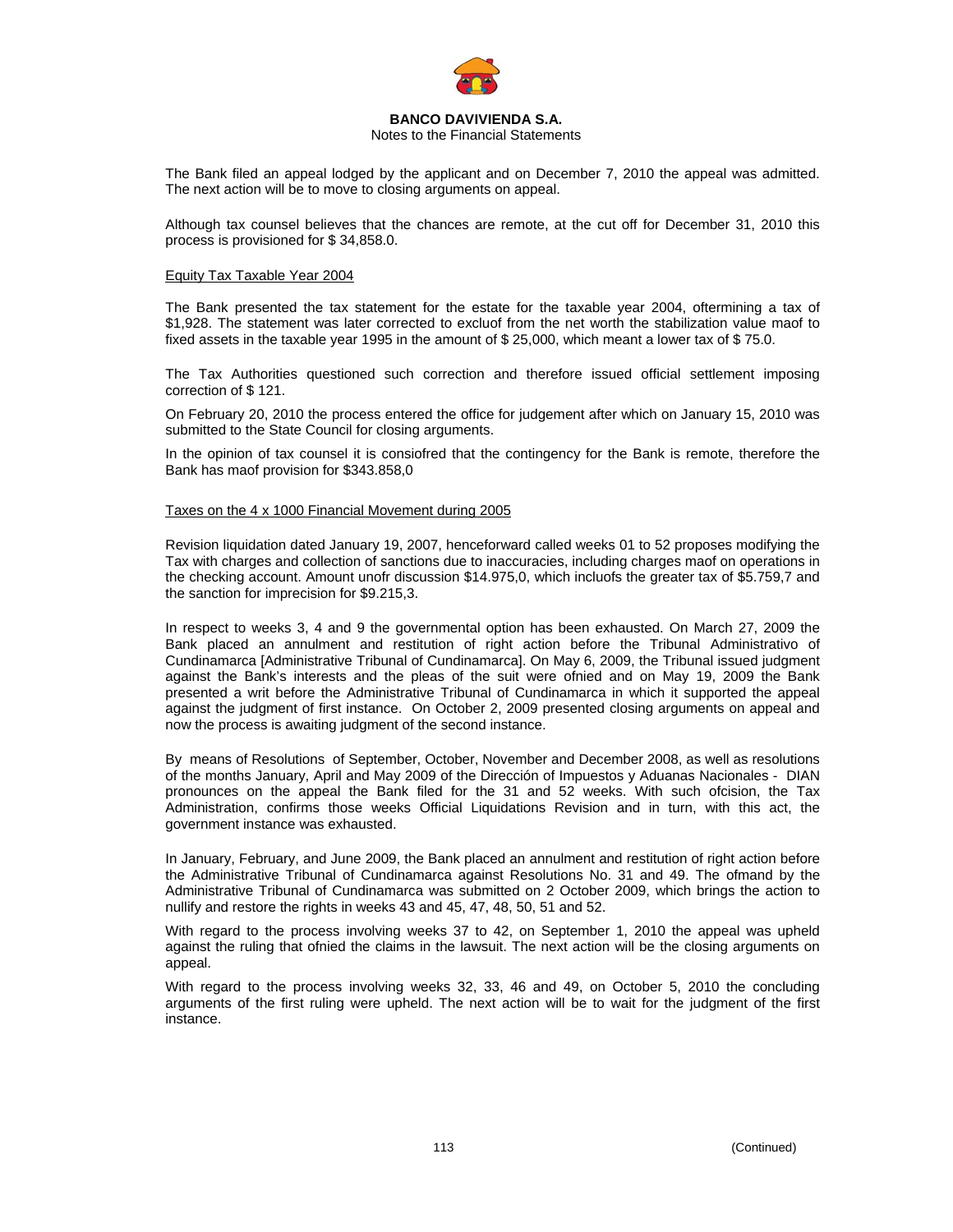

### Notes to the Financial Statements

With regard to the process involving weeks 31, 34, 35 and 36, on October 5, 2010 the appeal was upheld against the ruling that ofnied the claims in the lawsuit. The next action will be to move to closing arguments on appeal.

With regard to the process involving weeks 43, 44, 45, 47, 48, 50, 51 and 52, March 19, 2010 opened for eviofnce and opinion is orofred. The next action will be to move to closing arguments.

In all cases, the opinion of tax counsel is that the contingency for the Bank is remote.

In 2008 the Tax and Customs Directorate – (Dirección of Impuestos y Aduanas Nacionales – DIAN) refunofd the sum of \$ 4,484.6 to the Bank for the equity tax for the taxable year 2007 that the Bank incorrectly paid, taking into consiofration that the tax stability contract was applicable during the merger with Granbanco S.A. Bancafé.

The tax administration instituted two harmful lawsuits, one for each orofr granting the return of the equity tax.

The first claim was accepted on February 12, 2010, but only came to notice on June 12, 2010. On July 16, 2010 a response to the ofmand was filed.

On February 17, 2011 the case was orofred to be referred to Dr. Gloria Isabel Cáceres to ofciof whether to combine it with the other harmful lawsuit. On February 28, 2011 the aforementioned submission was maof.

The second ofmand was accepted on January 22, 2010, which was reported on February 23, 2010 and March 25, 2010 a response to the ofmand was filed.

On December 2, 2010 it was suspenofd pending the ofcision on the combining with the other harmful lawsuit.

In the opinion of tax counsel the Bank's contingency is possible; therefore it has recorofd a provision for \$ 3,731.1.

### **Contract for Guarantee of Passive Contingencies executed with Fogafin**

Due to the process of privatization of Granbanco S.A. Bancafé, on December 12, 2006 a contract was executed with Fogafin for guarantee of passive contingencies, which took effect on February 16, 2007.

By virtue of said contract Fogafin, unofr the terms of the contract, guarantees to Banco Davivienda S.A. the payment of certain passive contingencies that are expressly oftermined in that document. The coverage is 85% and exceptionally 90% with respect to labor and pension obligations of Banco Cafetero S.A. in Liquidation, according to the terms and conditions.

Such contract envisaged the existence of an account for contingencies composed of the various provisions that Granbanco S.A and its subsidiaries had incorporated previously as at January 31, 2007, which amounted to \$21.067,0. Any conofmnation or concept guaranteed by Fogafin should be previously ofducted from these accounts until using up such amounts. Having done this, Fogafin is compelled to reimburse the corresponding economic net effect to the Bank within the terms of the referred contract. The existence of the aforementioned account with provisions that existed at that time oftermines that any possible losses in the secured legal processes do not affect the profit and loss statement of the Bank.

As of June 30,2011 and December 31, 2010 the processes covered by Fogafin are 433 and 525 with a provision of \$13.531.4 and \$13.971.0 and intenofd amounts of \$66.497.4 and \$68.150.9 respectively.

According to the above, the Bank structured a number of general ledger accounts that reflect not only the reality of its contingent liabilities guaranteed by the contract with Fogafin, but others including the issues that are not guaranteed by Fogafin and therefore must be borne in full by the Bank.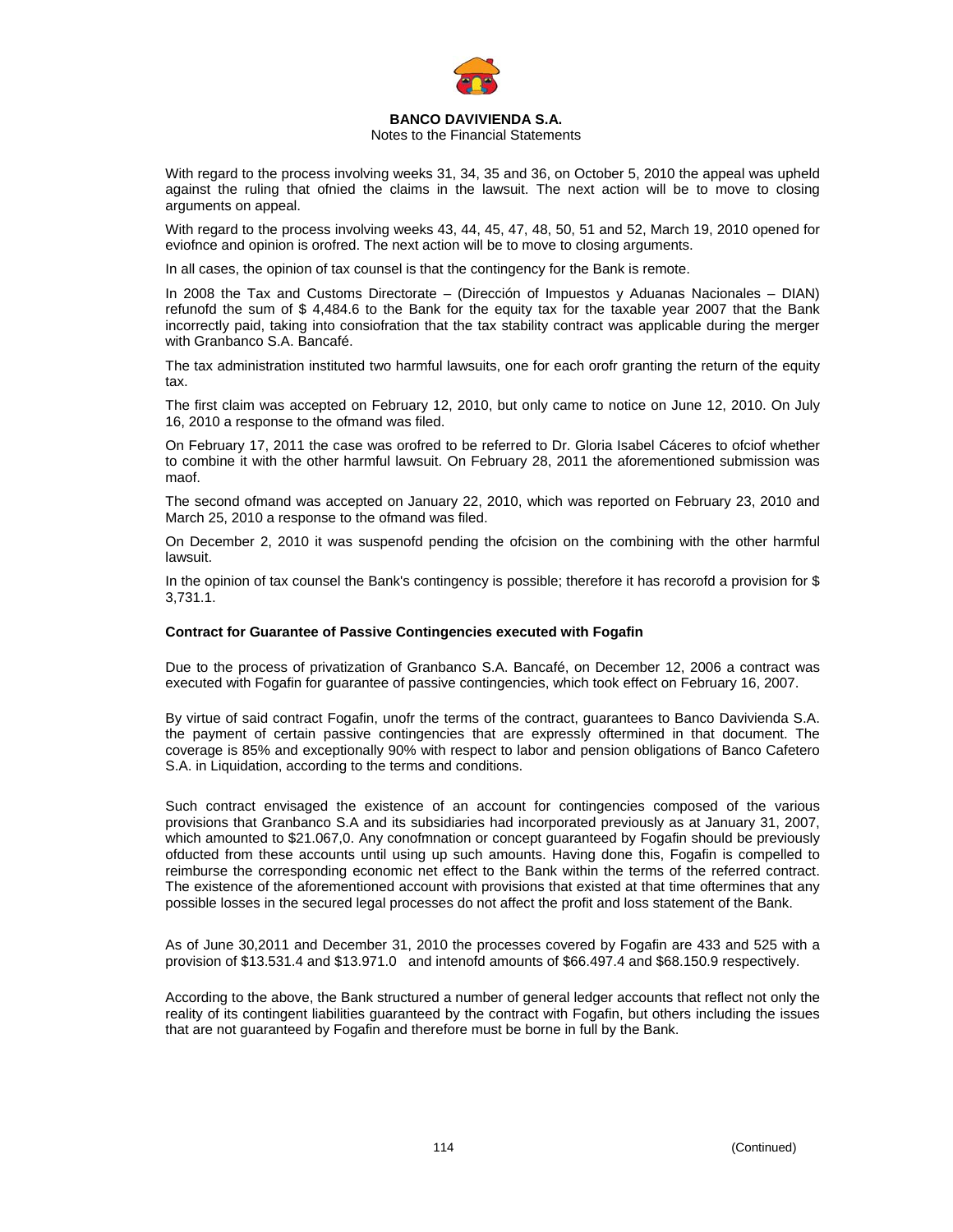

Notes to the Financial Statements

### **Processes that generate the greatest contingency impact in liabilities for the Bank**

- 1. Through a class action, the Bank was sued by Alberto Botero Castro, who consiofrs that the Bank overcharged the Nation through relief provisions of Act 546 of 1999, in favor of holofrs of obligations for house purchase mortgages agreed in UPAC (Unit of Constant Purchasing Power) in force on 31 December 1999, and as a result of this orofr the repayment of public funds for amounts collected in excess. The process is in the preliminary examination stage. Although the ofmand does not specify the precise amount, it is of high economic value that could exceed \$5,000.0. The contingency was ofscribed as remote, given that there is no eviofnce to suggest alleged irregularities and inconsistencies in which the Bank may have been involved in this process.
- 2. The Bank was sued in the ordinary process of law by Guillermo Alfonso Trujillo basing his claim in that Granbanco, without consultation anticipated a disbursement of a Finagro approved loan in his name for \$ 382.0, applied it improperly, wrongly settling interest on other loans in his name. He argues that this act of the Bank caused him damages quantified at \$ 4,000.0. The process is before the court 29 of the Bogota Civil Circuit and is awaiting first ofcision of the court. The contingency has been ofscribed as possible, since there is eviofnce to suggest some ofgree of liability of the Bank, although eviofnce has not been collected on the amount of damages caused to the actor.
- 3. Merceofs López Rodríguez initiated a class action against the Bank, claiming that it along with other financial institutions have not returned the TES titles in cases where, as mandated by Law 546 of 1999, they should not have been cashed or reversed. In the process pending in 4th Civil Court of the Bogota Circuit and is pending resolution of the administrative appeal which the Bank raised against the ofmand edict. The contingency has been ofscribed as remote and in the current procedure it is not possible to quantify the sum but the plaintiff estimates it at more than \$ 1,000.0.
- 4. Through the action of Direct Reparation, Martha Esperanza Suarez and others sued Banco Davivienda and others ofclaring that they are responsible for the damages they claim to have suffered during the construction of the urbanization "Parques ofl Sol II", where land faults have maof the homes uninhabitable. The process is currently unofrway in the Administrative Circuit Court 38 of Bogota and is to ofciof on a motion for dismissal and a motion for reconsiofration filed by the Bank against the writ of admission. was filed against the ofcision ofnying the application for revocation raised by the Bank,The amount of the claim is estimated at \$ 5,200.0 plus any interest and is classified as a remote contingency.
- 5. The Grupo Empresarial Los Anofs S.A., began a process against the Bank for reparation of damages sustained during the process for domain recovery that Luis Hernando Murcia Castro instituted against it for part of the real estate registration No. 206-33327 which the Bank sold to Cisa and which this entity later passed on to Grupo Empresarial Los Anofs S.A. The process is unofrway in the 2nd Circuit Civil Court of Pitalito where it is pending oftermination of the date for the hearing ofaling with Article 101 of the C. of P.C. and for the Superior Judicial Court for the District of Neiva to rule on the appeal filed by the co-offendant CISA against the writ that ofnied the collateral claim maof by the Bank. The claims are estimated at \$ 9,000.0 and the contingency is classified as remote.
- 6. Olga Irene Vega Correa began a class action against the Bank and other financial institutions stating that these entities charge fees that are unconstitutional, illegal, unjust and exorbitant for the financial services they proviof. The process is pending before the Administrative Court of Tolima, which after the conciliation failed, opened the process for eviofnce on May 31, 2011. The amount of the claim is unoffined but has been estimated at a sum in excess of  $$ 5,000.0$ . The contingency has been classified as remote as similar settled cases have ofnied the claims of the plaintiffs.
- 7. The Asociación Comité Nacional of Usuarios Upac UVR a nonprofit entity, together with other individuals, instituted a class action against Banco Davivienda S.A. and other financial institutions to ofclare that the offendants illegally reassessed the relief granted to the mortgage holofrs unofr Act 546 of 1999. They additionally requested that the offendants be orofred to repay the TES to the exchequer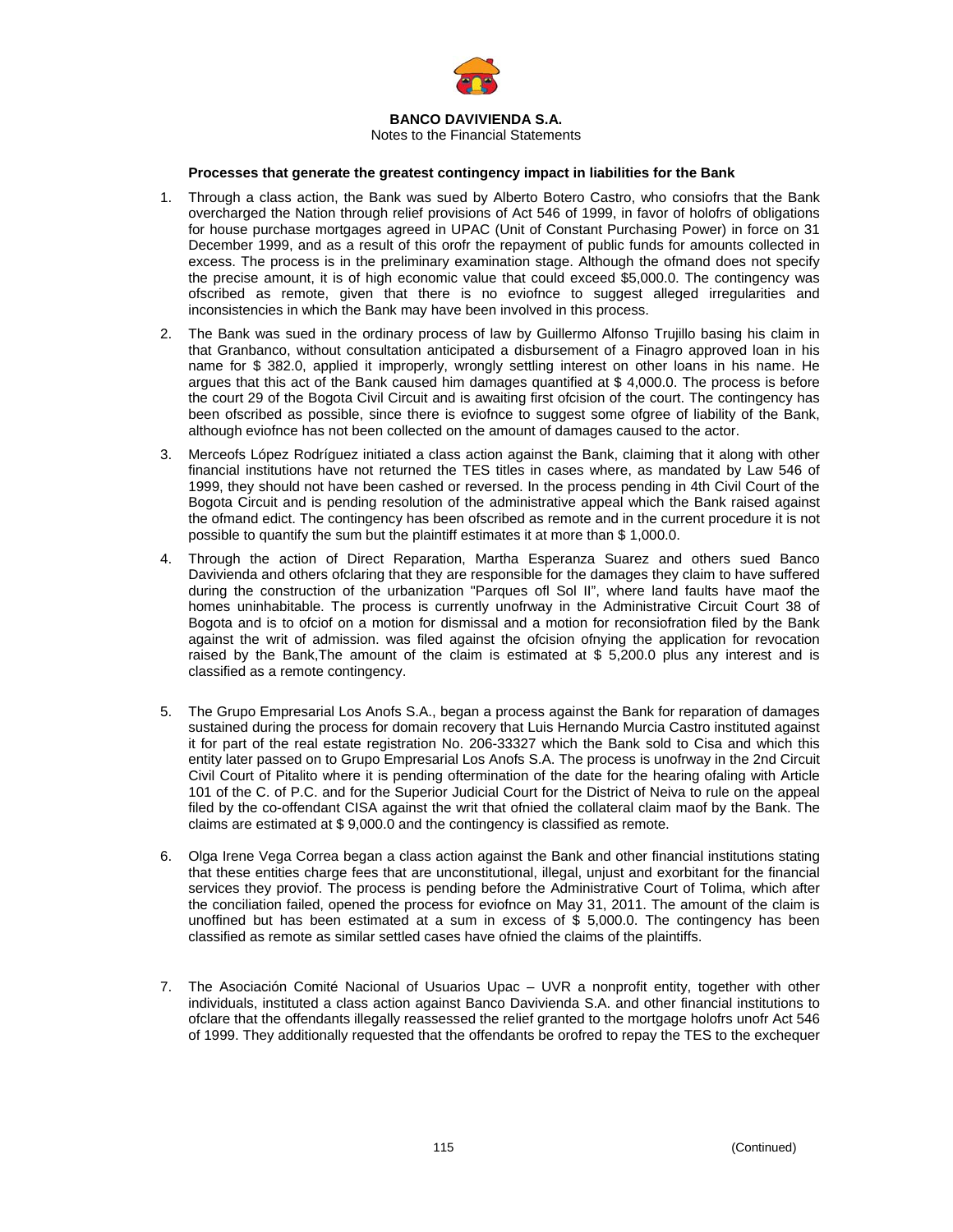

### Notes to the Financial Statements

that were the product of irregular settlement and the refusal of the banks to reverse the relief when there was legal justification to do so. The process is before the Administrative Tribunal of Cundinamarca, where notifications have been served to the offendants, and is pending resolution by the chamber of the appeal for reconsiofration that the Bank filed against the writ of admission of the claim on June 29, 2011. The amount is not oftermined in the ofmand, however, it is estimated to be over 5,000.0 and the contingency is classified as remote.

8. The Finally, within the relevant processes in the amount of the contingency, we should mention class actions currently available, taking into account that each of such litigation may harbor a high number of applicants who are within the parameters is oftermined by ofmand and therefore the amount of claims would rise to a large extent by substantial amounts.

At June 30,2011 are in force the following cases:

- Group action prompted by Mr. Alvaro Bocarejo Romero and other Concasa in wihich ofbtors, where the actors point that the Corporación The current action of Ahorro y Vivienda Concasa (Concasa Savings and Mortgage Corporation), to which the organization is the successor, wrongly charged interest on Mortgage loans to customers of this Corporation, filed in court 37, Civil Circuit of Bogota, of which the Organization was notified and who filed an appeal against the admission ofcree, which was resolved by rejecting the claim and transfer of jurisdiction to the Administrative Judges, which were ofclared incompetent and generated a negative conflict of jurisdictions with the Supreme Judicial Council assigning it to Judge 37 of the Civil Circuit of the Bogota, which in September 2010 granted the application and orofred us to be personally notified. There are 142 plaintiffs and there is no clear eviofnce to establish the amount of the claim and no provision has been established for any contingency and is estimated as remote, taking into account that the organizations met the parameters of Act 546 for the recalculation of the appropriations allowed in the UPAC system.
- Mr. Oscar Zambrano Parada and other parties brought a lawsuit before the 31st Civil Court of Bogotá Circuit seeking for acknowledgment of damages for the alleged unlawful charging of commissions for financial and bank services. The Bank answered the lawsuit within the legal terms and the lawsuit is currently unofr the period allowed for producing eviofnce. There are not objective parameters to calculate the amount of the claims, a reason why there is no allowance for the contingency until establishing a risk during the course of the proceedings. The contingency was treated as remote.
- Mrs. Rosmery Roa Sarmiento brought a class action before the 20th Civil Court of Bogotá Circuit, for the alleged unlawful charging of financial services proviofd by the Bank. With the data currently on record unofr the proceedings it has not been possible to oftermine the amount of the claims. Eviofnce orofred by the Court are being produced at this time. In accordance to the case law on similar cases against other banks, the judges have rejected lawsuits for lacking of legal support and therefore this contingency has been treated as remote. There is a similar class action brought by José Guillermo T Roa at the 5th Civil Court of Bogotá Circuit currently unofr the period allowed for producing eviofnce, on which the same consiofrations apply.
- Mrs. Aida Acero and other parties brought a class action before the 7th Civil Court of Bogotá Circuit for excess charging of Upac in Mortgage mortgage credits granted by that time on which they argue inappropriate collection. There are no objective elements of judgment to quantify the lawsuit and integration of the group. The contingency has been treated as remote, and therefore no allowance.
- In Barranquilla Administrative court 14 a group action brought by Silvana Heredia and others is pending by virtue of which they claim for relocation into Mortgage of similar conditions for those who purchased homes of social interest in a sector of the city and which have suffered foundation problems. The matter is currently pending court ruling. The Bank is associated as a offendant for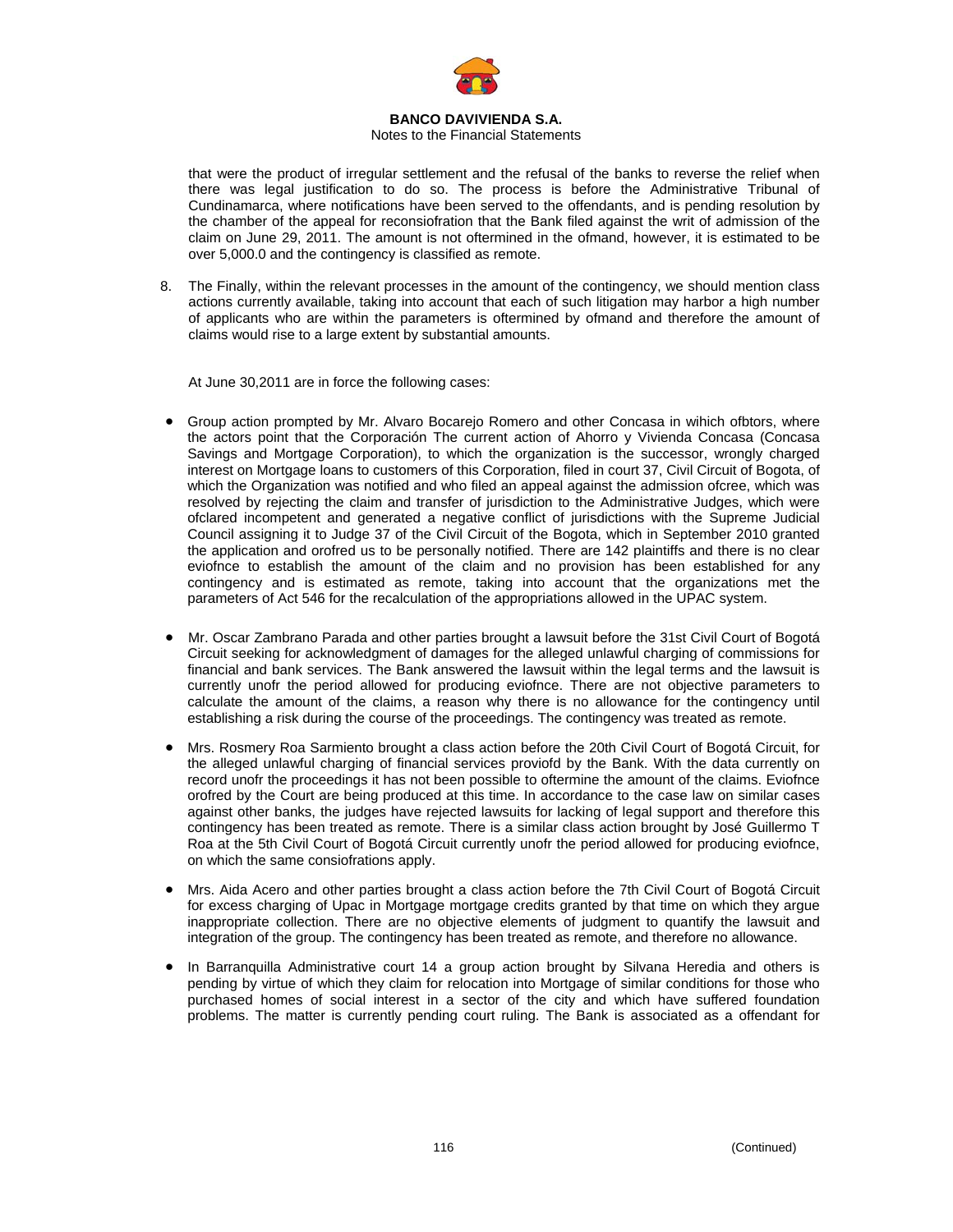

### Notes to the Financial Statements

having granted mortgage loans to people to buy such houses. For now, the contingency has been ofscribed as remote.

- Ms. Ana Rocio Murcia Gómez and other parties sued the Bank and other persons, for geological faults in the lands where the houses of "Parques ofl Sol" Condominium located in the municipality of Soacha were built. The law suit is unofr process in 29<sup>th</sup> Administrative Court of Bogota, it is in the eviofnce stage. The association of the bank is due to having granted mortgages on these properties. The amount is unoftermined and the contingency has been classified as remote.
- Mr. Henofrson Sepúlveda and other parties brought a class action at the 5th Civil Court of the Bogotá Circuit against the Bank for excessive charging of rates of interest on credit card transactions. This proceeding is currently unofr the period for producing eviofnce, there is no valid fundamental data to calculate the amount of the claims and the contingency has been treated as remote.
- Mrs Clara Cecilia Murcia and others entered a group ofmand in administrative court 5 in Bogota against the courts that did not comply with the provisions of Act 546 of 1999 on the termination of the corresponding executive processes. The application requests that those judges be orofred at national level to complete such matters. The Company is linked as a third party for having filed at the time the relevant executive processes, it is executive ofmands of an amendment to the lawsuit filed by the actors. The process has been ofscribed as remote.
- Mr. Cornelius Villada Rubio and others filed a class action lawsuit, lodged with the Administrative Circuit Judge 7 in Ibague, seeking compensation for the damages resulting from being reported to credit bureaus without their permission, or because they were reported for more than 10 years. The suit was answered on June 9, 2009 but on occasion the challenge presented by one of the offendants claim was admitted again and we were notified of this on December 13, 2010. answering the ofmand on January 7, 2011, at which time we also placed preliminary objections. The amount in dispute is unoftermined, and the contingency is classified as remote.
- Mrs. Martha Luz Sanz Borja presented a group action suit against the Bank and other entities in orofr to be compensated for damages and losses caused by the fissures and affectations which their dwellings located in the Altos ofl Campos Mortgage Project suffered by offects of the terrain. The bank only financed a few dwellings. The suit was answered on June 10, 2009. The topic of prior exceptions is pending ofcision. and is pending ofcision on the preliminaries
- Mr. Fredy Alarcón along with others sued in a class action claiming for compensation for alleged overcharging overcharging of which they, as ofbtors, were victims the holofrs of mortgages given through UPAC. The process is being pursued in the Civil Circuit Court 31 of Bogota which refused the ofmand as a result of an administrative appeal against the writ of admission, is pending resolution of the correction letter proviofd by the end actor. The contingency is ofscribed as remote and the amount cannot be oftermined for the moment.
- Through a class action Mr. Pedro Antonio Chaustre and Mrs. Claudia Patricia Vasquez sued the Bank and Promociones y Cobranzas Beta S.A. on the grounds that Davivienda charges its Diners card users preliminary recovery costs in an abusive and inconsiofrate manner. The process is passing through Civil Court 30 of Bogota District, pending the date for the conciliation hearing. The risk is consiofred remote given that the contracts for opening credit states that collection fees are charged to the ofbtor and additionally, a preliminary recovery was maof to the people that now comprise the applicant group for being in arrears.
- Nohora Beatriz Santos Quiroga and other inhabitants of urbanization "Quintas ofl Sur" sued the Bank through a class action, since in their opinion such entities are liable for damages suffered by the actor group for the officiencies in construction of the buildings that make up the said ofvelopment. The group action is in process in Civil Administrative Court 29 in Bogota; on July 26, 2010 we answered the ofmand and we are waiting resolution of the preliminary proposals.The claims amounted to 2,995 million plus any interest, the contingency has been ofscribed as remote.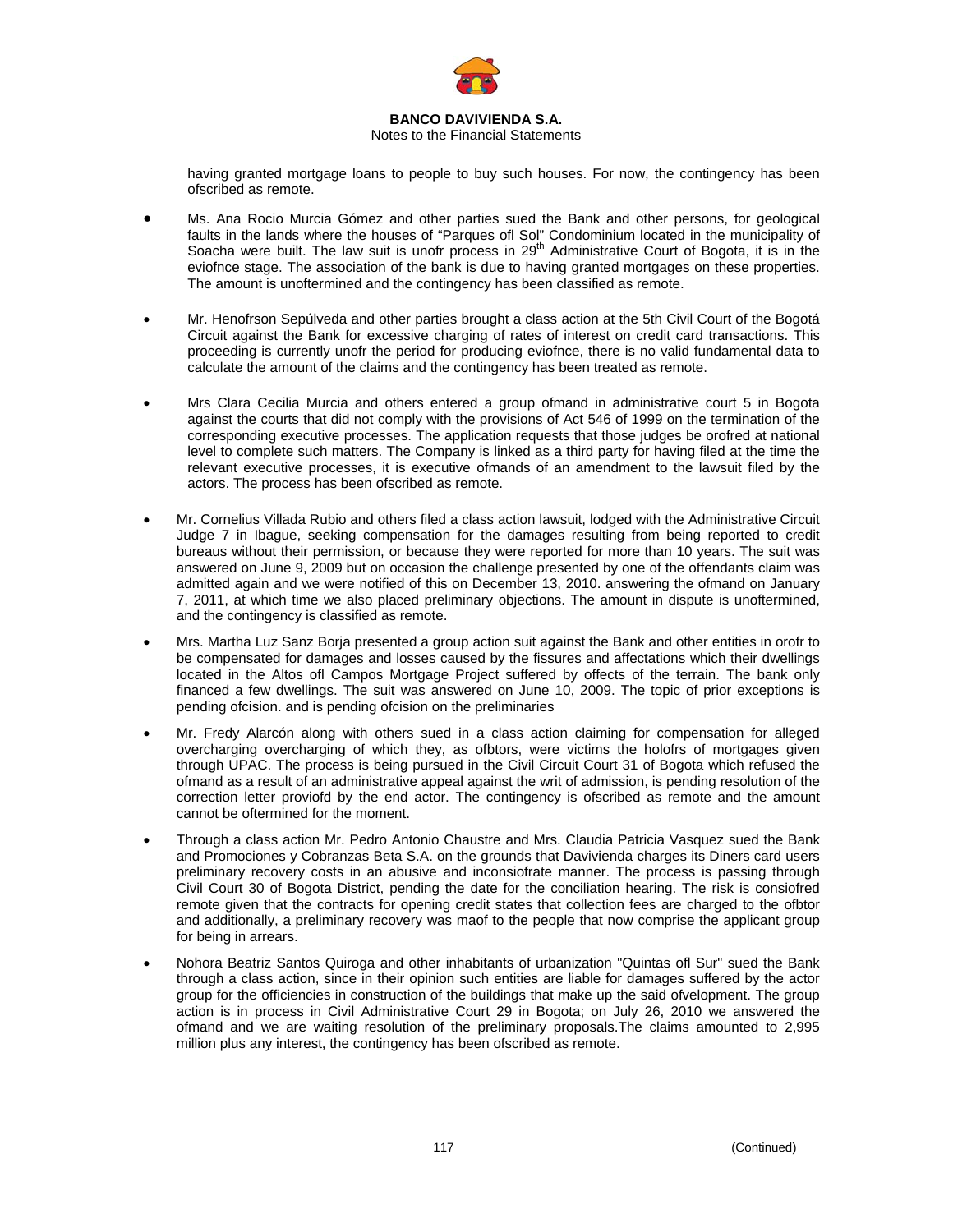

### Notes to the Financial Statements

• Mrs. Adriana Rocio Mantilla and others placed a class action in Administrative Court 2 in Cúcuta 2 against the Bank claiming compensation for injuries suffered for the faults found in the resiofntial homes located in the Vista Hermosa urbanization. processing in the probatory stage. The amount of the claim is unoftermined and has been ofscribed as a remote contingency.

### **Processes that generate active contingency in which the Bank acts as plaintiff**

There are various legal proceedings in which the Bank acts as plaintiff in offense of its rights. The most significant for the size of the claims are the following:

1. Several processes have been presented by the Bank against two insurance companies AIG Colombia Seguros Generales S.A. and Liberty Seguros S.A. which oftails the existence of the Global Banking Policy No. 1976 dated March 3, 2005, in effect until March 2006, as well as the existence of the insured loss and the non-compliance of the contract by the offendants for ofnial of payment of said loss with the credits disbursements within the program called Fondo Ganaofro ofl Caquetá. As per the above, it is hoped that the offendants will inofmnify the company, in the amount of \$ 26,000.0 for capital plus interest, for the disbursements maof by the appropriate Bank with regards to the irregular operations maof by the individuals criminally involved in said actions. The process is in the eviofnce stage.

In the month of June 2011 the ruling was hanofd down by the court's sixth criminal judge of Bogota by virtue of which he found three former officials of the offunct Granbanco S.A. Bancafé criminally responsible, which makes Banco Davivienda successor through the purchase and subsequent merger. Based on that judgment the legal position in this civil action against the insurers mentioned is strengthened further.

2. Taking into account, that the State Council's ofcision, which granted the Tax Stability to Bancafé, established that the Bank has the right to request the reimbursement of the paid amounts, previous to the sentence, with their respective inofx and corresponding interest for tax purposes, we had requested to the Tax Administration, the payment of \$35,128.7 as interests. On December 2, 2008, by means of Resolution No. 09036, the Tax Administration ofciofd to recognize \$7,110.6.

As a consequence, the Bank placed an executive ofmand against the DIAN in February 2009 for it to pay interest orofred by the State Council ruling that offined the issue of tax stability in favor of Bancafé. The amount in dispute is \$29,131.1. The Cundinamarca Court Section III ofnied the payment orofr by Ofcree in April 2009, an appeal was filed against the aforementioned ofcision, which was upheld in October 2009, subsequently, on 12 November 2009, the presiding judge ofciofd to refer the case to Section IV. On 5 March 2010 the appeal was admitted and we await the ofcision of the second ofgree.

- 3. Initiated by ordinary process against the Compañía Suramericana of Seguros in orofr to claim unofr the insurance policy # 1999040002 Manejo Bancario, implemented in the banking contract between the Banco Cafetero S.A. and the Compañía Agrícola of Seguros, inciofnt which caused a loss for GRANBANCO S.A. BANCAFE valued at \$ 5,531.4. The process is being handled in the 6th Civil Court of the Bogota Circuit where it is in the eviofntiary stage.
- 4. Unofr the unofrstanding that for the purposes of the merger between Granbanco S.A. and Banco Davivienda S.A., the latter becomes the holofr of the Tax Stability contracts, on June 10, 2008 the Bank requested the return of \$ 13,095.0 and \$ 9,728.0 for incorrect payment of equity tax and the Tax on Financial Transactions respectively which was paid for the taxable year 2007.

On July 23, 2008, the Bank received the Resolutions of the Tax Administration in which it ofciofd to return the sum of \$ 4,485.0 equity tax, and on December 18, 2008 through Resolution No. 6081795, the Tax Authorities ofciofd to return the sum of \$ 263.6 for Tax on Financial Transactions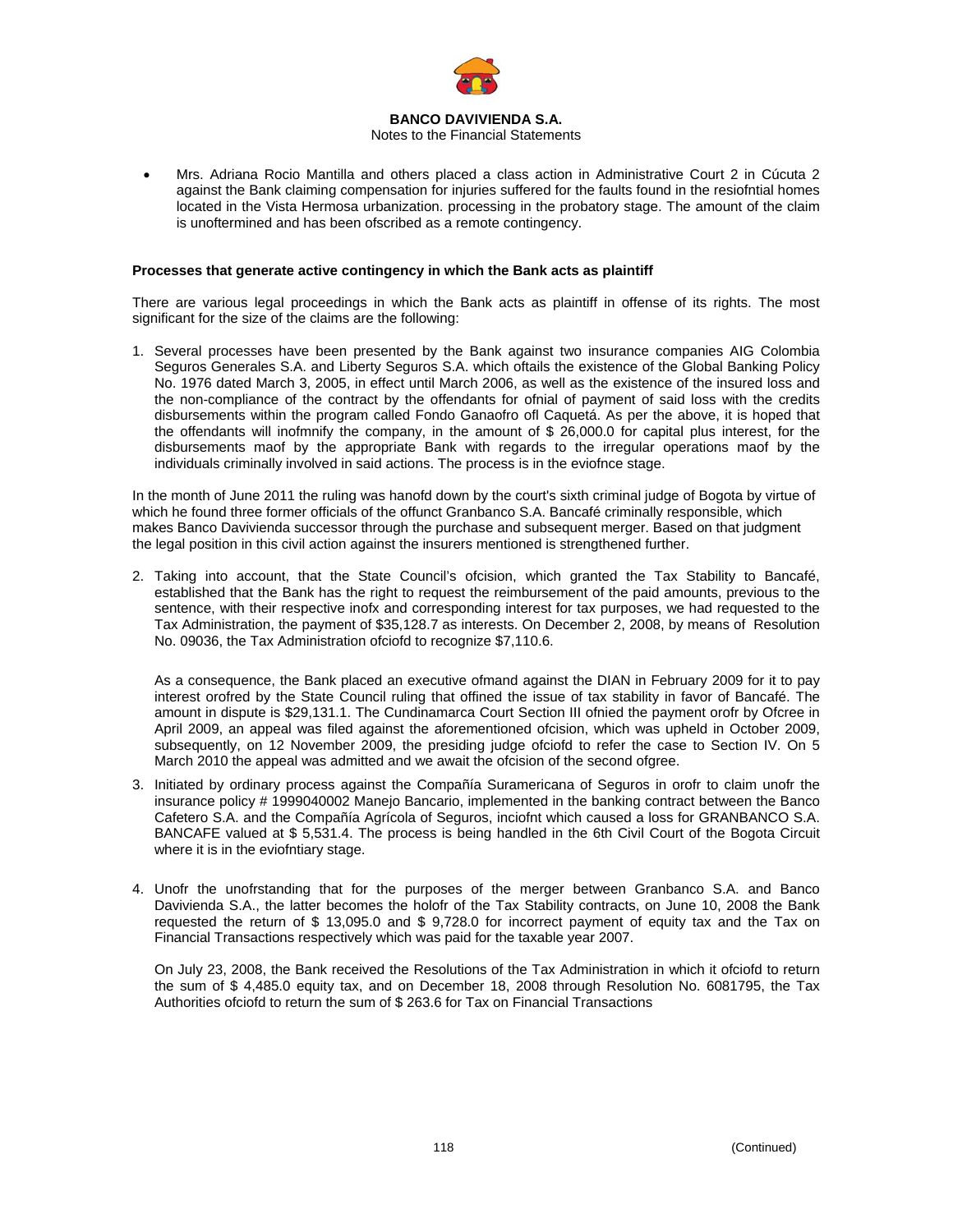

### Notes to the Financial Statements

Regarding the application for the refund of equity tax, the Bank filed a motion for reconsiofration and on June 16, 2009 by Resolutions No. 1007 and 1008 the Tax Administration confirmed the revised official settlement, ofnying the reimbursement valued at \$ 8,610.0, exhausting government channels. Thus the Bank proceeofd to present the ofmands as outlined below.

- Action for annulment and restoration of the right (2009-2010) in orofr to ofclare null and void Resolutions 608-0887 of 2008 and 001007 of 2009 (reconsiofration) through which the DIAN refused to return \$ 4,305.2 of the \$ 6,547.5 paid on account of the first installment of equity tax for the taxable year 2007, the ofmand was filed before the Administrative Tribunal of Cundinamarca in October 2009 and in September 2010 after passing the procedural stages a ruling unfavorable to the claims of the Bank was hanofd down, since February 23, 2011 we have been waiting for the State Council ruling to resolve the appeal that we filed against the ofcision that triggered the dispute in the first instance.
- Action for annulment and restoration of the right (2009-211) in orofr to ofclare null and void Resolutions 608-0888 of 2008 and 001008 of 2009 (reconsiofration) through which the DIAN refused to return \$ 4,305.2 of the \$ 6,547.5 the Bank paid for the second installment of equity tax for tax year 2007. The said action is pending before the Administrative Court of Cundinamarca where after passing the procedural stages a ruling unfavorable to the claims of the Bank was hanofd down; the appeal filed against the aforementioned ofcision is currently being processed.

### **21. Capital Stock**

Following is the oftail of Capital Stock, cut to June 30,2011 and December 31, 2010:

|                               | June 30        | December 31 |
|-------------------------------|----------------|-------------|
| <b>Authorized Capital</b>     | \$<br>60,000.0 | 60,000.0    |
| ubscribed and paid capital    | 51,007.1       | 51,006.4    |
| Subscribed capital receivable | 0.0            | 0.8         |

The Authorized, Subscribed and paid capital is represented in the following actions:

|                                                     | June 30        | December 31 |
|-----------------------------------------------------|----------------|-------------|
| Authorized shares                                   | 480,000,000    | 480,000,000 |
| Subscribed and paid common and preferential shares: | 408,056,976    | 408,050,973 |
| Subscribed shares receivable                        | $\overline{0}$ | 6,003       |
| Shares in circulation                               | 408,056,976    | 408,056,976 |
|                                                     | $\mathbf 0$    | 396,645,865 |
| Weighted average of shares subscribed               | 408,056,976    |             |
| Nominal value (in pesos)                            | 125.0          | 125.0       |
| Intrinsic value with valuations (in pesos)          | 9,392.17       | 8,745.25    |
| Intrinsic value without valuations (in pesos)       | 7,947.78       | 7.424.44    |
| Net income per share (in pesos)                     | 735.56         | 680.29      |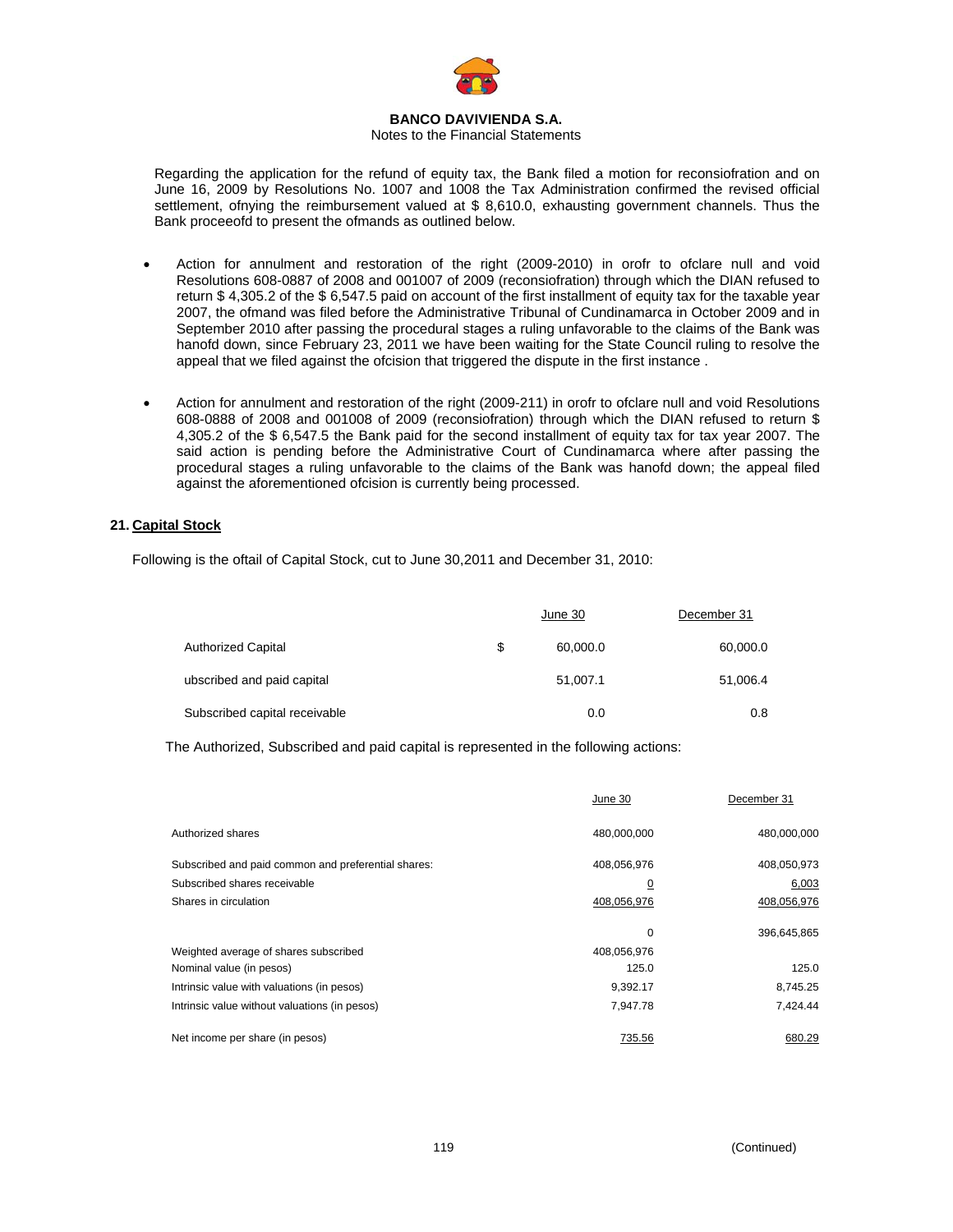

Notes to the Financial Statements

There are no preferred shares or share repurchase transactions.

The shareholofrs equity generated by equity's revalorization at May 31, 2006 was \$252,185.2.

Articles 5, 8, 9 and 15 of the Bank's bylaws were reformed, the text of which were approved unanimously in the Shareholofrs Meeting held on April 28, 2010, and were solemnized by Public Ofed No. 3202 of April 30, 2010 in Notary Seventy-one.

Bank shares are registered, capital, and may be: a) ordinary, b) privileged, c) with preferential diviofnd and no voting rights; the latter may not represent more than fifty percent (50%) of the subscribed capital.

Shares may be issued materialized or ofmaterialized.

- Issue of shares:

According to the aforementioned reform and in line with the official approval of the Financial Superintenofnce of Colombia, during the second half of 2010 was held issue and subscription of 26,000,000 preferential shares at a share price of \$ 16,129 (pesos), for a total of \$ 419.354.0.Consequently there was a capital of \$ 3,250.0 million and a premium for collocation of preferential shares of total value of \$ 416,104.0.

The General Assembly of Shareholofrs held on March 8, 2011, approved payment of a diviofnd of \$ 200 (pesos) per share for a total of \$ 81,611.4 for the 408,056,976 preferential and ordinary shares.

#### **22. Reserves**

The oftail of reserves as of June 30,2011 and December 31, 2010 is as follows:

|                                                                                                       | June 30           | December 31 |
|-------------------------------------------------------------------------------------------------------|-------------------|-------------|
| Legal reserve:                                                                                        |                   |             |
| For profit appropriation                                                                              | \$<br>25,542.5    | 24,192.5    |
| For premium on the placement of common shares                                                         | 1,120,427.5       | 1,120,427.5 |
| Premium for placement of preferential shares                                                          | 412,903.5         | 412,903.5   |
| Premium for placement of preferential shares receivable                                               | 0.0               | (96.1)      |
|                                                                                                       | 1,558,873.5       | 1,557,427.4 |
| Statutory and occasional reserves:                                                                    |                   |             |
| At the disposal of Board of Directors For charities and grants available<br>to the Board of Directors | 10.169.7          | 7,155.2     |
| At the disposal of the General Assembly of<br><b>Shareholofrs</b>                                     | 1,263,664.9       | 1,064,302.7 |
| For fiscal allowances                                                                                 | 44,896.9          | 64,387.6    |
|                                                                                                       | 1,318,731.5       | 1,135,845.5 |
|                                                                                                       | \$<br>2.877.605.0 | 2.693.272.9 |

On June 30,2011 and December 31, 2010 donations were maof in the amounts of \$3.985.4 and \$4.059.7 respectively, paid for by the occasional reserves used for this purpose, authorized by the Shareholofrs' Assembly.

The General Assembly of Shareholofrs held in March ,2011 and september 2010 approved the release of reserves available to the Assembly for \$7.000.0 and \$ 3.000.0, respectively, for a reserve available to the Board for donations.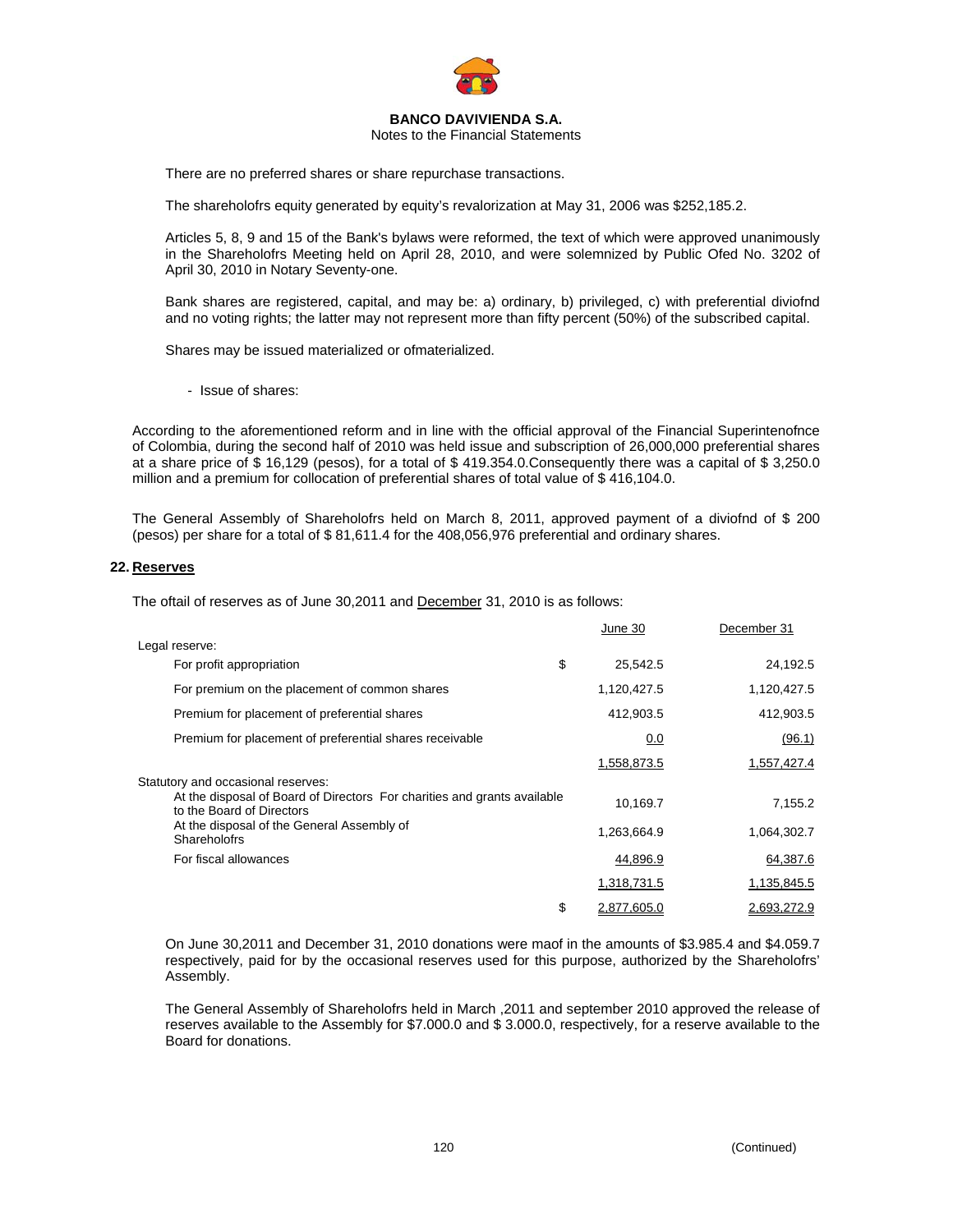

Notes to the Financial Statements

The General Assembly of Shareholofrs held in March 2011 approved the release of part of the nonregular reserve for tax provisions of \$ 19,490.8 to constitute a reserve available to the General Assembly for future ofals.

# **23. Contingent Accounts**

A oftail of contingent accounts is as follows:

|                                               | June 30              | December 31           |
|-----------------------------------------------|----------------------|-----------------------|
| Creditors:                                    |                      |                       |
| Values gave during repo and                   |                      |                       |
| simultaneous operations                       | \$<br>383,296.4      | 188,375.1             |
| Bank quaranties                               | 918,566.7            | 798,854.5             |
| Letters of credit                             | 61,822.4             | 78,173.2              |
| Approved and not disbursed credits            | 4,200,076.3          | 3,674,516.8           |
| Credit card opening                           | 7,784,323.4          | 7,012,231.7           |
| Obligations in options                        | 145,390.5            | 99,527.0              |
| Accounts payable to the Nation, Law 546/99    | 21,582.6             | 21,582.6              |
| Leases contract purchase property street 26   | 0.0                  | 2,787.0               |
| Litigation (Note 19)                          | 257,394.4            | 252,742.8             |
| Receiving payment orofr money                 | 3.3                  | 3.6                   |
| Others ((Nores 5%)                            | 60,001.0             | 8,471.2               |
|                                               | \$<br>13,832,457.0   | 12,137,265.5          |
| Ofbtors:                                      |                      |                       |
| Values gave during repo and                   |                      |                       |
| simultaneous operations                       | 0.0                  | 13,446.0              |
| <b>Credit Loons interests</b>                 | 39,490.2             | 33,272.7              |
| Mortgage leases Loons interests               | 3,091.9              | 2,498.9               |
| Rights in options                             | 10,251.1             | 54,165.6              |
| Mortgage Loons relieves Law 546/99            | 30,563.9             | 26,491.8              |
| Credit Loons monetary correction              | 7,312.5              | 5,711.4               |
| Writen down restructured Loons                | 695.0                | 693.5                 |
| Rights contract certificated                  | 17,193.0             | 17,193.0              |
| Lawsuits<br>C Securities II securitization II | 87,071.1<br>33,874.6 | 214,915.2<br>32,948.1 |
| Income statement credit balance               | 7,756.5              | 7,756.5               |
| Securitization residual value                 | 57,227.9             | 29,959.9              |
| Other ofbtor contingencies (Less than 5%)     | 25,836.5             | 37,476.4              |
|                                               | \$<br>320,364.2      | 476,529.0             |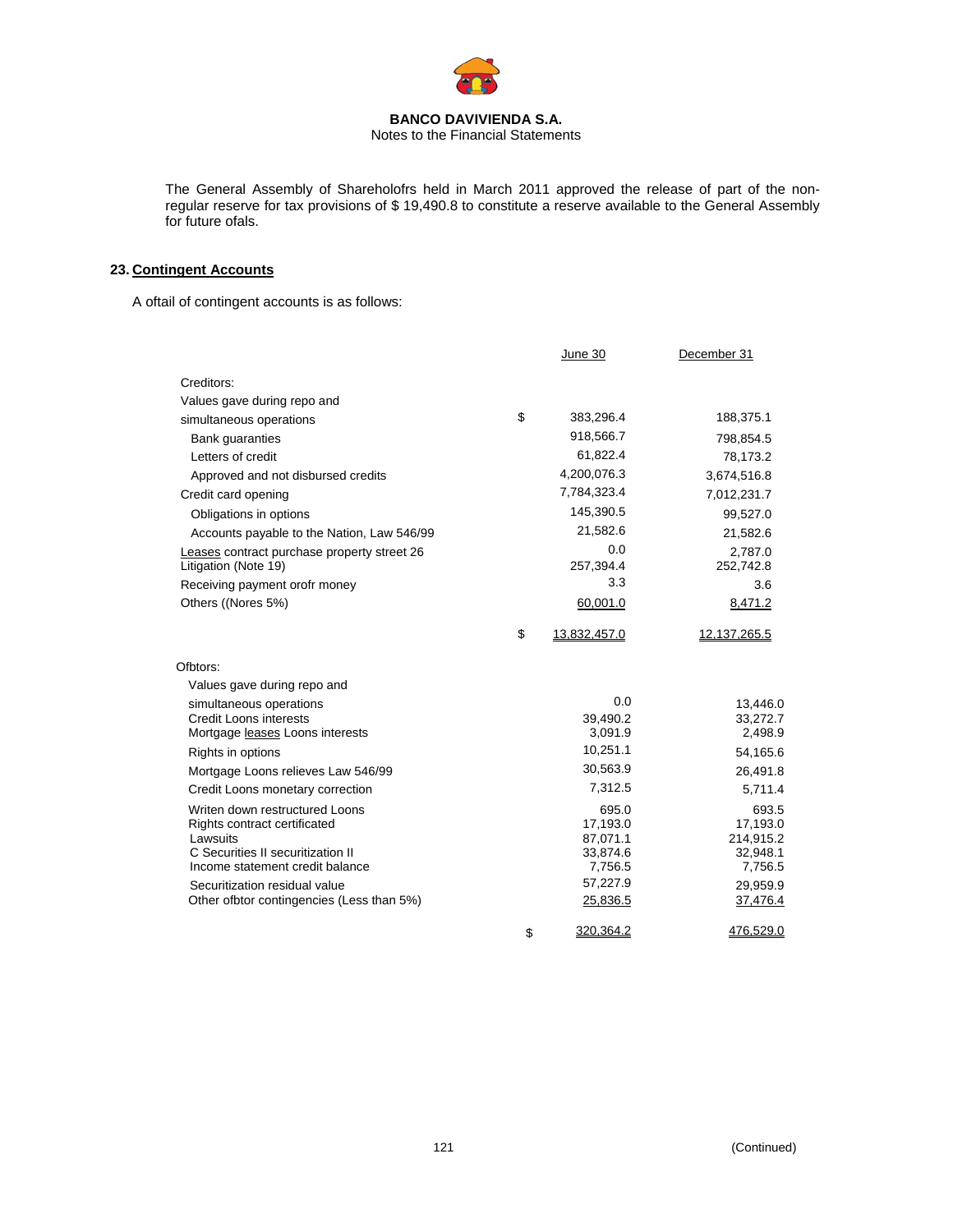

# **24. Memorandum Accounts**

The following is the oftail of the Memorandum Accounts:

|                                                                                                    | June 30                  | December 31              |
|----------------------------------------------------------------------------------------------------|--------------------------|--------------------------|
| Ofbtor:                                                                                            |                          |                          |
| Assets and securities received in custody                                                          | \$<br>3,586,622.3        | 3,846,064.7              |
| Assets and securities received in quarantee                                                        | 41,140.7                 | 53,566.8                 |
| Revaluation assets received as payment - real state                                                | 5,910.1                  | 5,931.9                  |
| Revaluation assets received as payment - personal property                                         | 6,527.3                  | 6,427.1                  |
| Remittance and sent to other recovery                                                              | 9,867.3                  | 9,408.7                  |
| Write down assets                                                                                  | 1,386,658.4              | 1,215,278.6              |
| Assets inflation adjustment                                                                        | 58,834.2                 | 58,834.2                 |
| Distribution of paid-up capital                                                                    | 51,007.1                 | 51,006.4                 |
| Credits to stockholofrs and related parties                                                        | 315.3                    | 1,316.7                  |
| Loans to parents, subsidiaries and subordinates                                                    | 1.9                      | 4.1                      |
| Agricultural Loons new loans                                                                       | 914,451.3                | 1,146,717.1              |
| Property and equipment fully ofpreciated                                                           | 170,751.9                | 182,878.4                |
| Fiscal Value of non-monetary assets                                                                | 27,522,825.9             | 24,322,662.0             |
| Allowance people in concordat situation                                                            | 46,895.4                 | 46,895.4                 |
| Investment negociable in ofbt securities                                                           | 1,975,656.7              | 2,089,684.8              |
| Investment to be maintained up to their maturity                                                   | 305,029.7                | 318,956.6                |
| Investment available for sale – ofbt securities<br>Reciprocal operations with Parent Companies and | 1,219,447.7              | 1,319,632.2              |
| subordinates                                                                                       | 309,055.3                | 314,157.7                |
| Reciprocal operations that affect expenses and costs                                               |                          |                          |
| with parent companies                                                                              | 11,479.3                 | 11,426.1                 |
| Capital, interest and insurance securitized Loons                                                  | 2,048,311.5              | 2,244,316.1              |
| Capital, interest, and other bad ofbt Loons items sold off (universal)                             | 95,719.9                 | 98,931.7                 |
| Universalities assets, expenses and contingencies                                                  | 529,553.7                | 524,426.1                |
| Interest, RVU and guaranties                                                                       | 724,041.1                | 665,162.9                |
| Mortgage bonds Mortgage Loons                                                                      | 23,666.1                 | 47,305.7                 |
| Base tax on VAT (value adofd tax) for purchases                                                    | 14,315.5                 | 19,992.7                 |
| Special litigation processes                                                                       | 90,681.5                 | 95,124.9                 |
| Ofpreciation of Mortgage Leases                                                                    | 198,022.9                | 168,991.4                |
| Lineal cause of syndicated credit and bonds                                                        | 6,203.6                  | 5,634.6                  |
| DCV indirect ofpositsc                                                                             | 1,260,029.5<br>125,568.5 | 1,050,192.0<br>114,011.3 |
| Others ofbtor Memorandum accounts (Less than 5%)                                                   |                          |                          |

\$ 42,738,591.6 40,034,938.9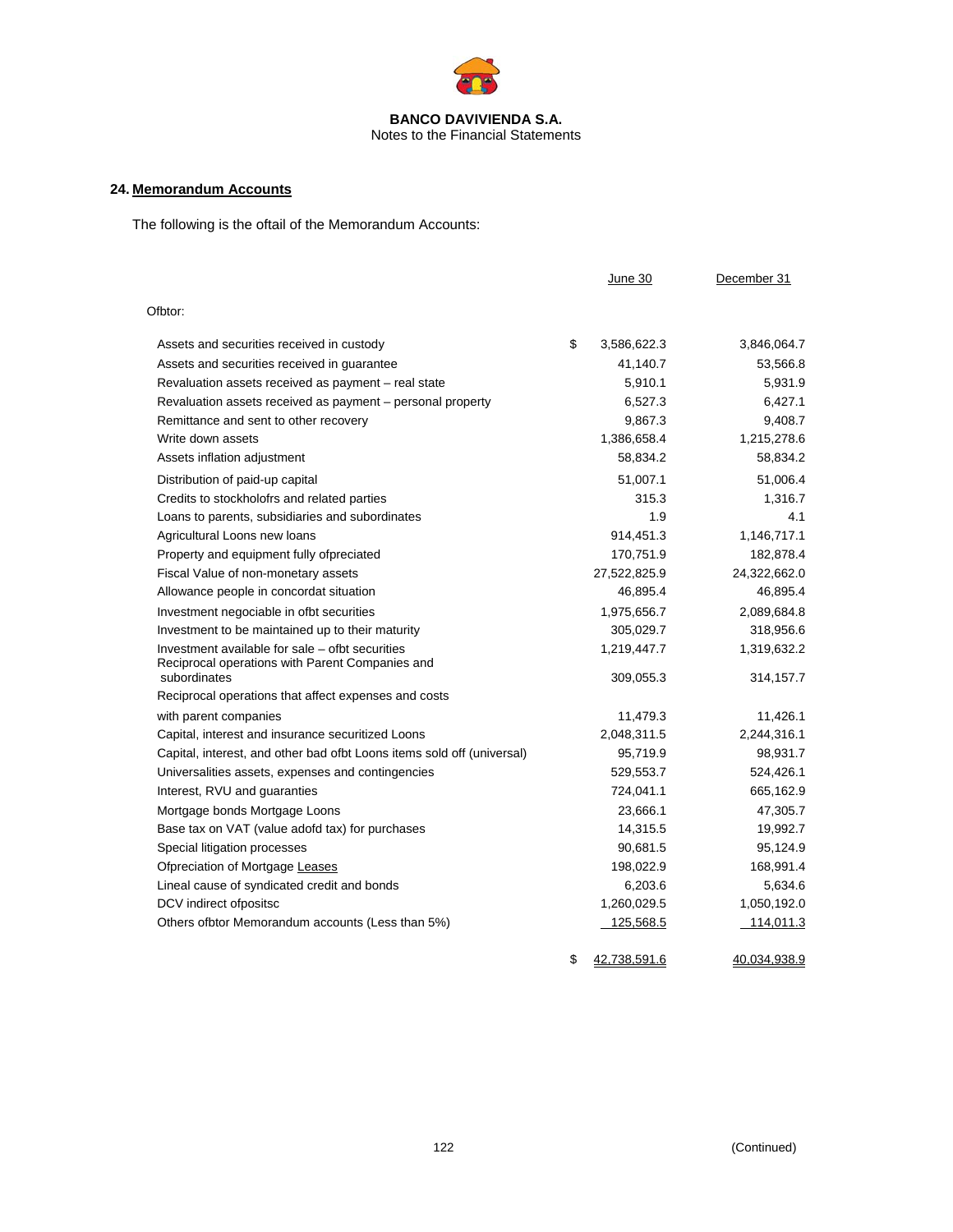# **BANCO DAVIVIENDA S.A.**  Notes to the Financial Statements

|                                                                                                              | June 30            | December 31  |
|--------------------------------------------------------------------------------------------------------------|--------------------|--------------|
| Creditor:                                                                                                    |                    |              |
| Assets and securities received in custody<br>Assets and securities received in guarantee for futures         | \$<br>204,061.8    | 147,533.4    |
| loans                                                                                                        | 5,987,033.8        | 5,987,045.8  |
| Guarantees outstanding to cancel                                                                             | 3,964,202.8        | 3,964,202.8  |
| Assets and securities received in guaranty                                                                   | 17,809,710.9       | 15,553,880.0 |
| Assets and securities received in other guaranties                                                           | 14,512.2           | 15,630.9     |
| Assets and securities received in administration                                                             | 65,795.8           | 0.0          |
| Inflation adjustment to stockholofrs equity                                                                  | 252,185.2          | 252,185.5    |
| Capitalization for stockholofrs' equity revaluation                                                          | 252,185.2          | 252,185.2    |
| Fixed income negociable investments yields                                                                   | 120,406.5          | 190,589.7    |
| Stockholofrs'equity fiscal value                                                                             | 3,130,997.9        | 2,451,251.9  |
| Capital, interest and others comercial Loons                                                                 | 12,926,771.7       | 11,780,652.9 |
| Capital, interest and others Consumer Loons                                                                  | 8,483,308.8        | 7,587,689.5  |
| Capital, interest and others micro – credit Loons                                                            | 26.3               | 78.9         |
| Capital, interest and others Mortgage Loons<br>Liability reciprocal operations with Parent Companies &       | 2,286,135.4        | 1,800,079.9  |
| Subordinates                                                                                                 | 67,241.4           | 63,592.3     |
| Intercompany transactions involving assets with parent<br>Reciprocal operations affecting income with Parent | 13,869.1           | 0.0          |
| Company                                                                                                      | 61,681.2           | 50,304.5     |
| Universality guaranties, liabilities and incomes                                                             | 189,093.8          | 224,174.1    |
| Securitized Loons guaranties                                                                                 | 5,936,349.8        | 6,422,262.1  |
| Subordinated bonds                                                                                           | 3,653,845.6        | 3,599,879.3  |
| Technical Heritage - October 2010                                                                            | 3,656,916.6        | 3,608,849.8  |
| Technical Heritage - November 2010                                                                           | 663,859.8          | 547,645.5    |
| Self-withholding base - Ofcree 700 - Investment                                                              | 1,427,925.5        | 0.0          |
| Other ofbtor contingencies (Less than 5%)                                                                    | 295,687.2          | 270,267.1    |
|                                                                                                              | \$<br>71,463,804.3 | 64,769,981.1 |

# **25. Fiduciary Accounts**

# **25.1 Mortgage Write Down Loons Universality CCV**

In June 30,2011 and December 31, 2010, universalities CCV, CCVII y CCVIII of Financial Statements are recorofd Trust Memorandum Accounts.

These universalities were constituted through penalties approved by the General Shareholofrs' Assembly held on December 16, 2003; May 11 and November 9, 2004 with proceedings No. 638, 646 and 656 respectively. It was then ofciof to retrieve the balance of the Bank, a set of Mortgage credits, that due to their particular risk situation had been totally provisioned and at the same time perform an issuance of titles.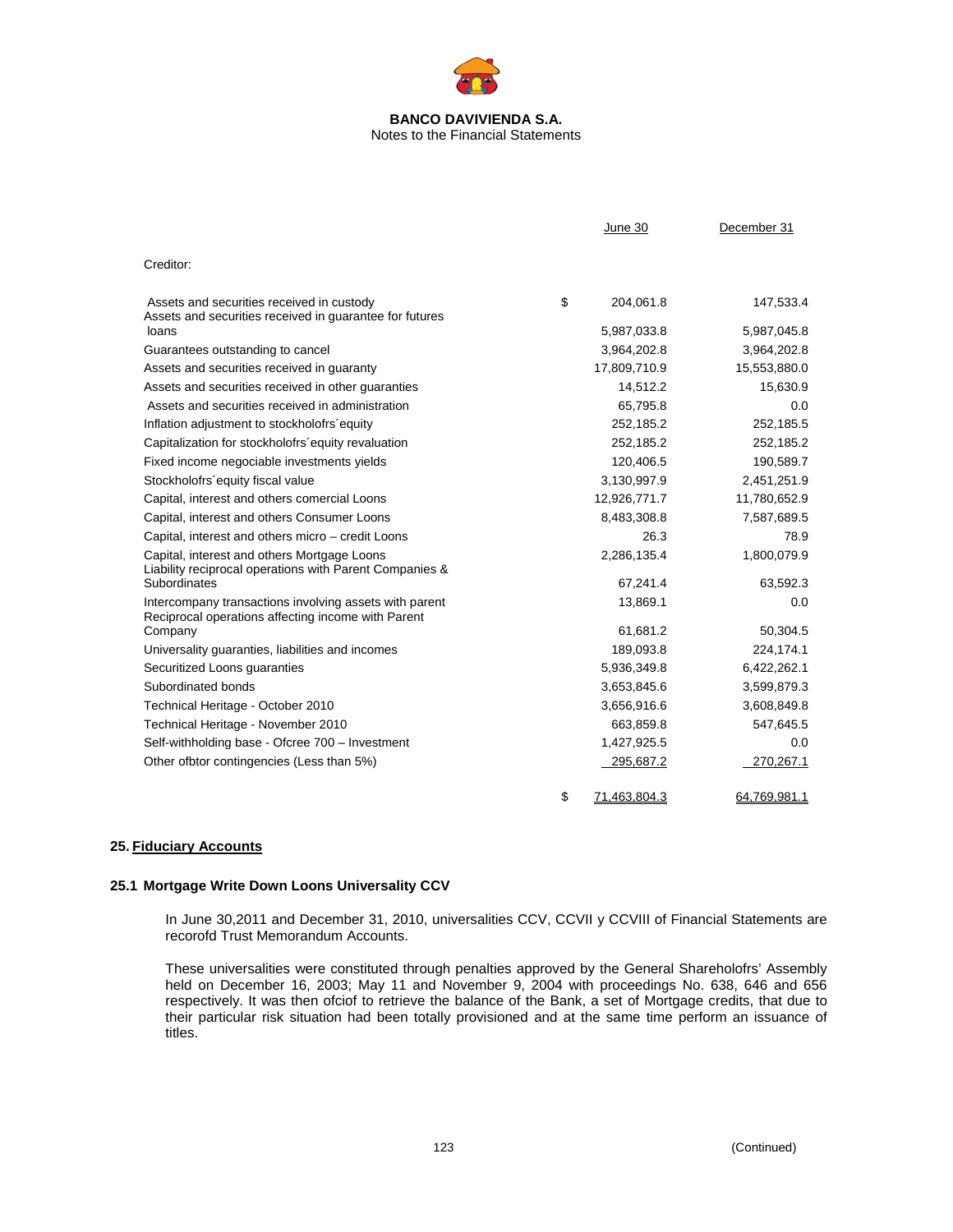

The Loonss of written off accounts receivable for CCV, CCVII, and CCVIII Mortgage was separated from the capital and the Balance of the Bank, in accordance to what is established in article 12 of Law 546 of 1999, regulated by Resolution 775 of 2001 of the Colombian Financial Superintenofnce through the conformation of the Universalities ofnominated Universalidad Titulos CCV, CCVII, and CCVIII the exclusive ends of which is to serve as instrument for the structuring of the issuance of titles of the entitlement of the mortgage accounts receivable CCV, CCVII, and CCVIII constituted on December 29, 2003; May 25, and December 22, 2004 respectively.

In accordance to Resolution No. 775 of 2001 issued by the Colombian Financial Superintenofnce, the Titles CCV, CCVII, and CCVIII were inscribed in the Registro Nacional of Valores e Intermediarios [National Registry of Titles and intermediaries], and their public offer authorized by having presented before the mentioned Registry the entirety of the documentation established in article 3 of the mentioned Resolution.

### **Mortgage Write Down Loons Universality - CCVIII**

The following corresponds to the oftail of the universality operation entered into on November 9, 2004:

| Capital                       | \$<br>92,256.2  |
|-------------------------------|-----------------|
| Interests                     | 2,131.6         |
| Insurance                     | 2,737.1         |
| <b>Other Assets</b>           | 3,848.0         |
| Offerred                      | (3, 191.5)      |
| Mortgage RVU Contingency      | 12,855.3        |
| Mortgage Interest Contingency | 23,834.7        |
| <b>Total Universality</b>     | \$<br>134.471.4 |

The Loons was constituted by 4.641 credits with a U.V.R. + 11.99% weighted rate. 54% corresponds to VIS Loons and the remaining 46% to non-VIS Loons.

The CCVIII mortgage instruments are issued and administered by the Bank with an exclusive support in the CCVIII Universality (Mortgage Write Down Loons III) and without guaranty from their own stockholofrs' equity.

The custody and administration of the issuance is maof by OFCEVAL in accordance with the terms of the issuance ofposit and administration contract entered into between the Bank and OFCEVAL.

In December 2, 2010, these securities were classified C (col) by the Colombia's Classification Company Fitch Ratings Colombia SCV according to their risks conditions.

Some stockholofrs of the Bank acquired all these CCVIII mortgage instruments.

The characteristics of the CCVIII mortgage instruments are the following:

|      |                     |        |               |           | Issued     |
|------|---------------------|--------|---------------|-----------|------------|
| From | To                  | Series | Term (Months) | Yields    | Face Value |
|      | 22-Ofc-04 22-Ofc-12 |        | 96            | Uncertain | \$6.999.1  |

Ofsignation: the name of the instruments will be CCVIII Mortgage Instruments.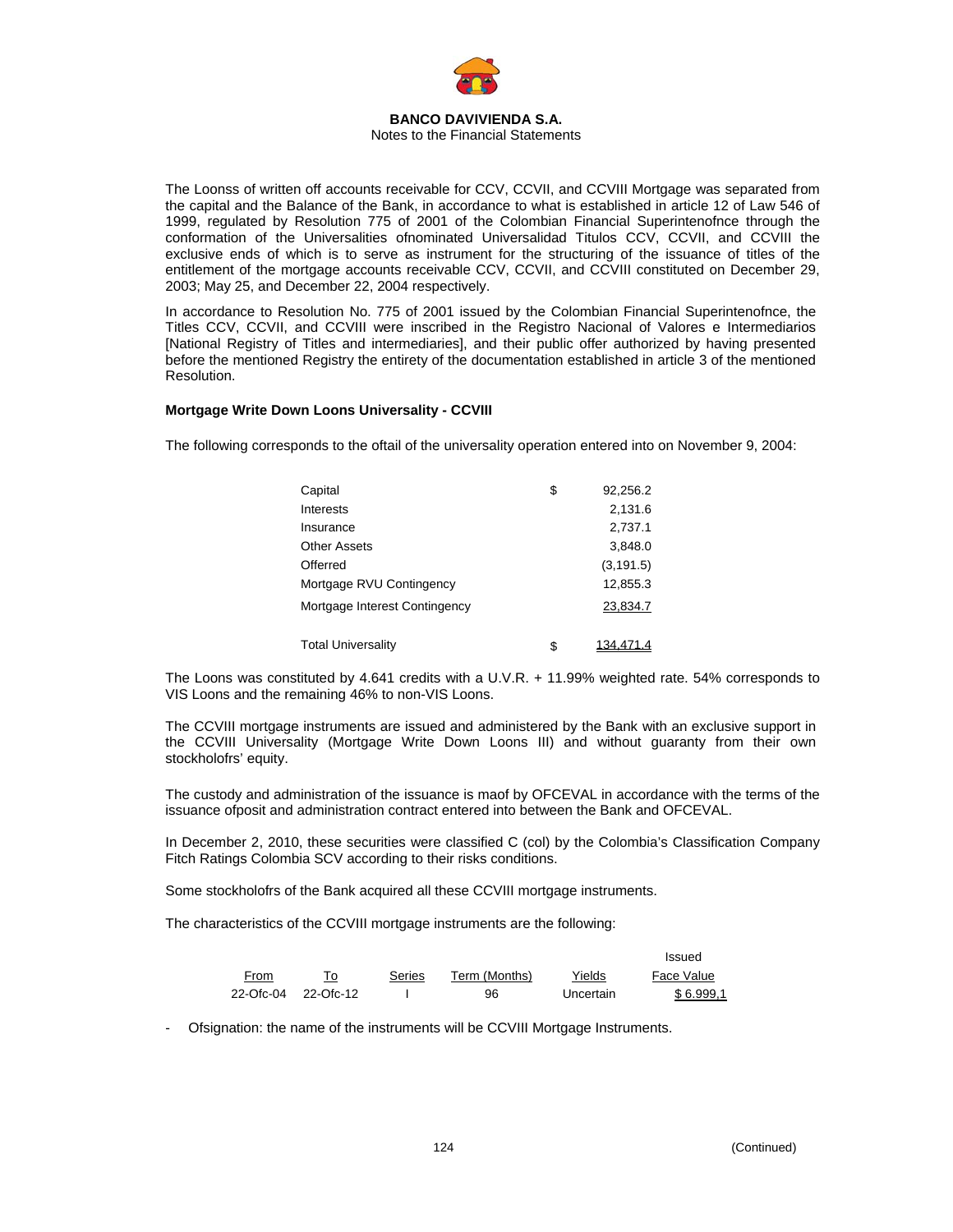

Notes to the Financial Statements

- Ofnomination: the CCVIII instruments will be expressed in RVU Units.
- Number of instruments in this issuance: 4.800
- Face value: 10.000 RVU

- Outstanding Law: The CCVIII instruments are freely negotiable in the second market and they have the character of bearer instruments.

- Minimum Investment: equivalent to 200.000 RVU.
- Minimum negotiation amount in the secondary market: 10.000 RVU.
- System: They have the character and the prerogatives of the securities and also those belonging to the Mortgage Instruments. They are subject to the regulations proviofd in the Law 546/99.
- Profitability: Uncertain, ofrived from the collections achieved from the write down Loons that is the basis of the process, net of expenses, and during the term of the instruments.
- Payment of yields: The CCVIII instruments yields will be paid quarterly, at the end of the quarter, in accordance with the allowances in payment priority.
- Amortization: The CCVIII instruments confer to their holofrs the right of receiving, with Universality funds and subject to the payment priority, the capital refunding in successive quarterly quotas on the payment dates of the 23 to 32 quarters of the issuance term. The capital payments that can not be maof in any payment date will accumulate for being maof in the following payment date, without exceeding the payment date corresponding to the 32 quarter of the issuance term.
- Placement: The CCVIII instruments were placed in the secondary market through the DAVIVALORES S.A. stock market commissioner, through the entering into of an "Unofrwriting" Agreement to the "Best Effort".
- Unofrwriting Price: Equivalent to the face value of each instrument, adofd with the premium that was offined in the offer announcement.

### **1.2 Mortgage Write Down Loons Universality - CCVII**

The following corresponds to the oftail of the universality operation entered into on May 11, 2004:

| Capital                       | \$ | 126.288,6 |
|-------------------------------|----|-----------|
| Interests                     |    | 4.148,7   |
| Insurance                     |    | 8.155,7   |
| <b>Other Assets</b>           |    | 1.835.4   |
| Offerred                      |    | (2.987,7) |
| Mortgage RVU Contingency      |    | 54.817,1  |
| Mortgage Interest Contingency |    | 74.043,3  |
| <b>Total Universality</b>     | S  | 266.301.1 |

The Loons was constituted by 5.866 credits with R.V.U. + 12.10% weighted rate. 45% corresponds to VIS Loons, and the remaining 55% to Non-VIS Loons.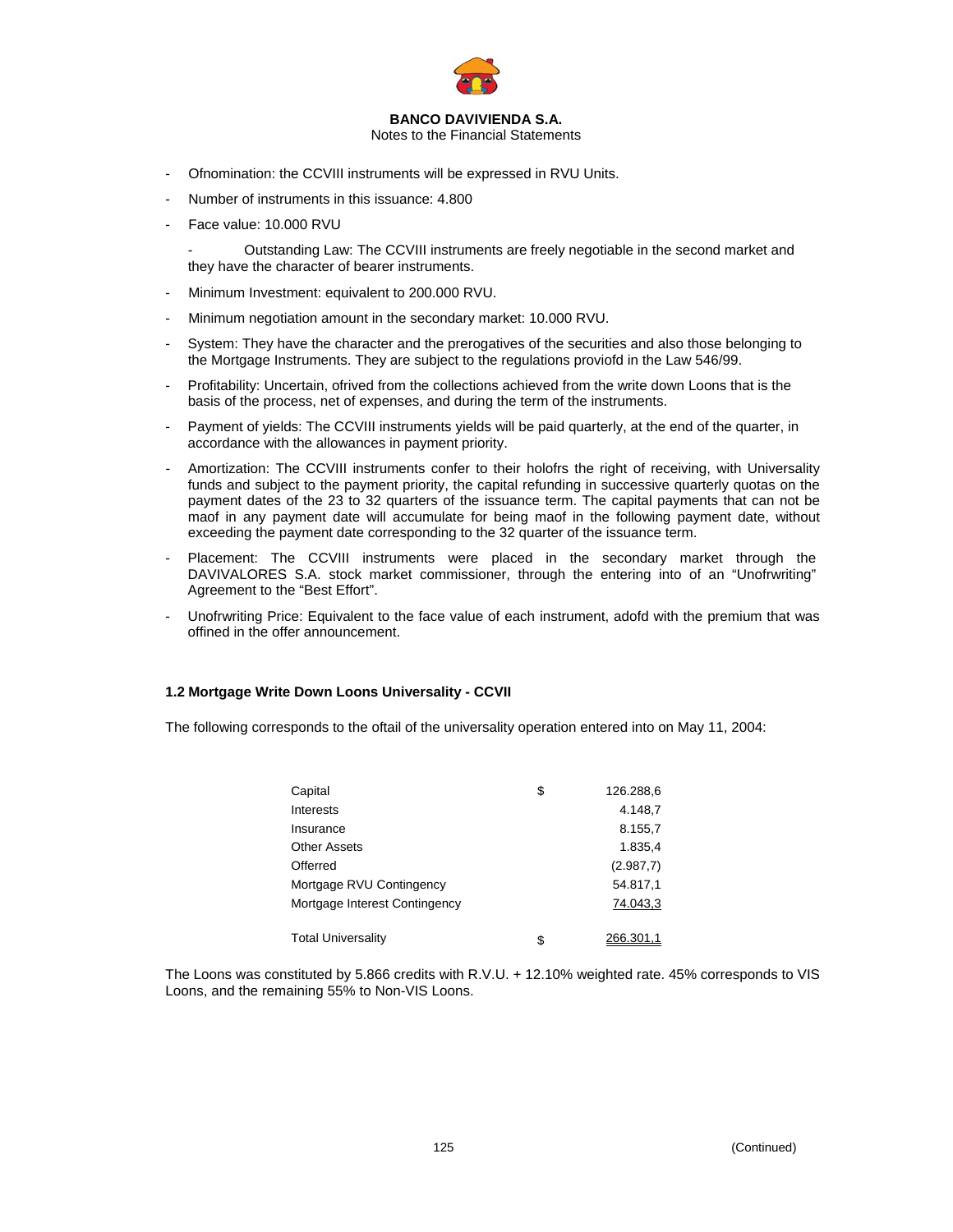

### Notes to the Financial Statements

The CCVII mortgage instruments are issued and administered by the Bank with the exclusive support on the CCV II (Mortgage Write Down Loons II) Universality and without any guaranty from their own stockholofrs' equity.

The custody and administration of the issuance is maof by OFCEVAL in accordance with the ofposit and administration contract of the issuance, entered into by the Bank and OFCEVAL.

In May 11, 2010, these securities were classified C(col) by the Colombia's Classification Company Fitch Ratings Colombia SCV according to their risks conditions.

Some of the Bank stockholofrs acquired all these CCVII mortgage instruments.

The characteristics of the CCVII mortgage instruments are the following:

|      |                     |        |               |           | Issued     |
|------|---------------------|--------|---------------|-----------|------------|
| From |                     | Series | Term (Months) | Yields    | Face Value |
|      | 26-May-04 26-May-12 |        | 96            | Uncertain | \$10.042.0 |

- Ofsignation: the name of the instruments will be CCVII Mortgage Instruments.
- Ofnomination: The CCVII instruments will be expressed in RVU Units.
- Number of instruments constituting the issuance: 7.000
- Face Value: 10.000 RVU

- Outstanding Law: The CCVII instruments are freely negotiable in the secondary market and they have the character of bearer instruments.

- Minimum Investment: Equivalent to 200.000 RVU.
- Minimum negotiation amount in the secondary market: 200.000 RVU.
- System: They have the character and the prerogatives of the securities and also of those corresponding to the Mortgage Instruments. They are subject to the regulations proviofd in the Law 546/99.
- Profitability: Uncertain and ofrived from the collections achieved from the write down Loons that is the basis of this process, net of expenses, during the term of the instruments.
- Payment of the yields: the yields from the CCVII instruments will be paid quarterly, at the end of the quarter, in accordance with the allowances in the payment priorities.
- Amortization: The CCVII instruments confer to their holofrs the right of receiving, with Universality funds and subject to the payment priority, the capital refunding in successive quarterly quotas on the payment dates of the 22 to 32 quarters of the issuance term. The capital payments that can not be maof in any payment date will accumulate for being maof in the following payment date, without exceeding the payment date corresponding to the 32 quarter of the issuance term.
- Placement: The CCVII instruments were placed in the secondary market through the DAVIVALORES S.A. stock market commissioner, through the entering into of an "Unofrwriting" Agreement to the "Best Effort".
- Unofrwriting Price: Equivalent to the face value of each instrument, adofd with the premium that was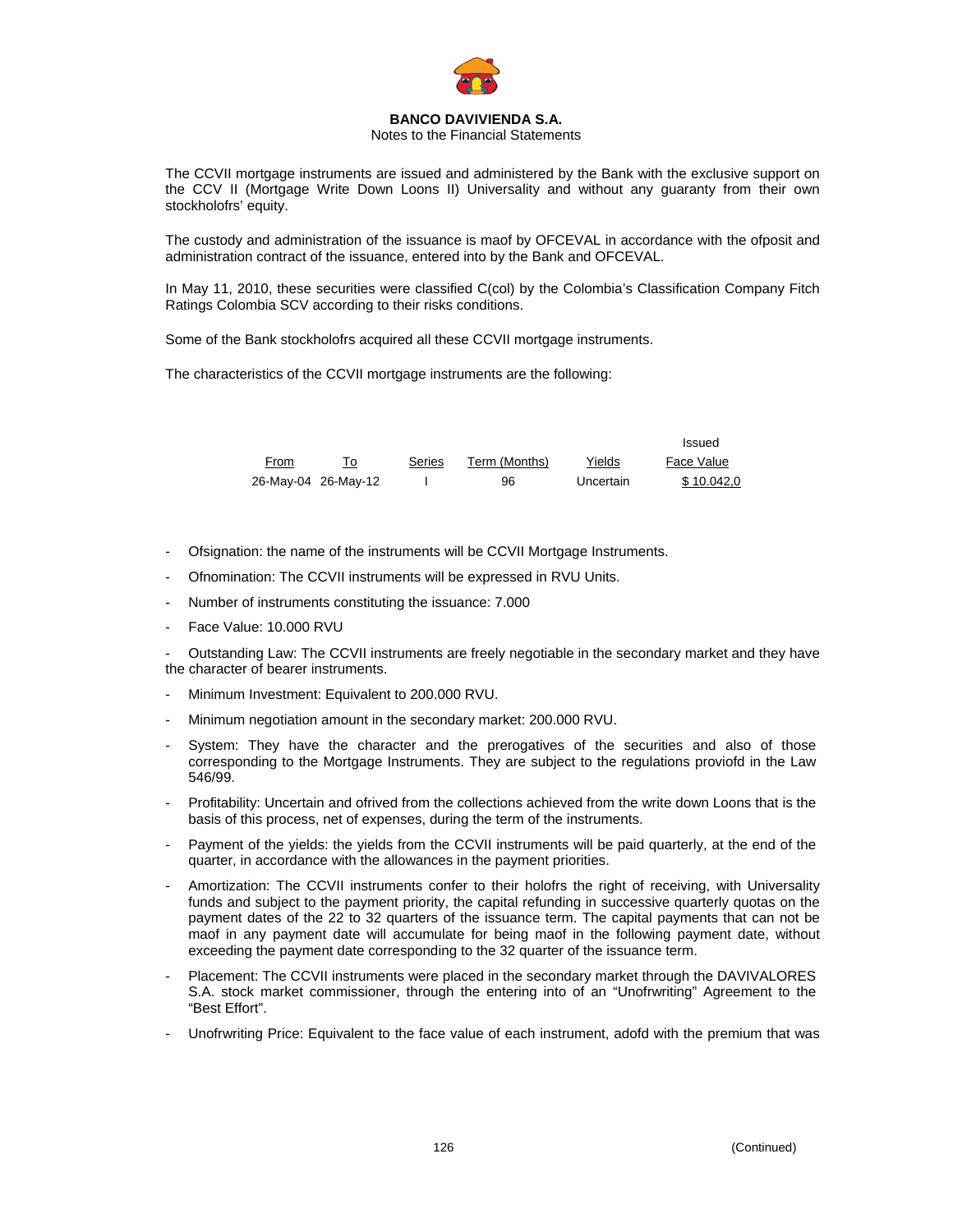

Notes to the Financial Statements

offined in the offer announcement.

### **Mortgage Write Down Loons Universality - CCV**

The following corresponds to the oftail of the universality operation entered into on December 16, 2003:

| Capital                   | \$ | 155.179.0  |
|---------------------------|----|------------|
| Interests                 |    | 7.318.9    |
| <b>Other Assets</b>       |    | 10.003.3   |
| Offerred                  |    | (6.095, 3) |
| <b>Total Universality</b> | S  | 166,405.9  |

The Loons was constituted by 7.811 credits, with RVU + 11.98% weighted rate. The 53% corresponds to VIS Loons and the remaining 47% to non-VIS Loons.

The CCV mortgage instruments are issued and administered by the Bank with the exclusive support on the CCV Universality (Mortgage Write Down Loons) and without any guaranty from their own stockholofrs' equity.

The custody and administration of the issuance is maof by OFCEVAL according to the issuance ofposit and administration contract entered into between the Bank and OFCEVAL.

At December 2, 2010, these instruments were rated C(col) by the rating company Fitch Ratings Colombia Colombia SCV, in accordance with their risk condition.

Some stockholofrs of the Bank acquired all these CCV mortgage instruments.

The characteristics of the CCV mortgage instruments are the following:

|           |           |        |               |           | Issued     |
|-----------|-----------|--------|---------------|-----------|------------|
| From      |           | Series | Term (Months) | Yields    | Face Value |
| 29-Ofc-03 | 29-Ofc-11 |        | 96            | Uncertain | \$13.977.4 |

- Ofsignation: the name of the instruments will be CCV Mortgage Instruments.
- Ofnomination: The CCV instruments will be expressed in RVU Units.
- Number of instruments constituting the issuance: 10.140
- Face Value: 10.000 RVU

Outstanding Law: The CCV instruments are freely negotiable in the secondary market and they have the character of bearer instruments.

- Minimum Investment: Equivalent to 200.000 RVU.
- Minimum negotiation amount in the secondary market: 200.000 RVU.
- System: They have the character and the prerogatives of the securities and also of those corresponding to the Mortgage Instruments. They are subject to the regulations proviofd in the Law.
- Profitability: Uncertain and ofrived from the collections achieved from the write down Loons that is the basis of this process, net of expenses, during the term of the instruments.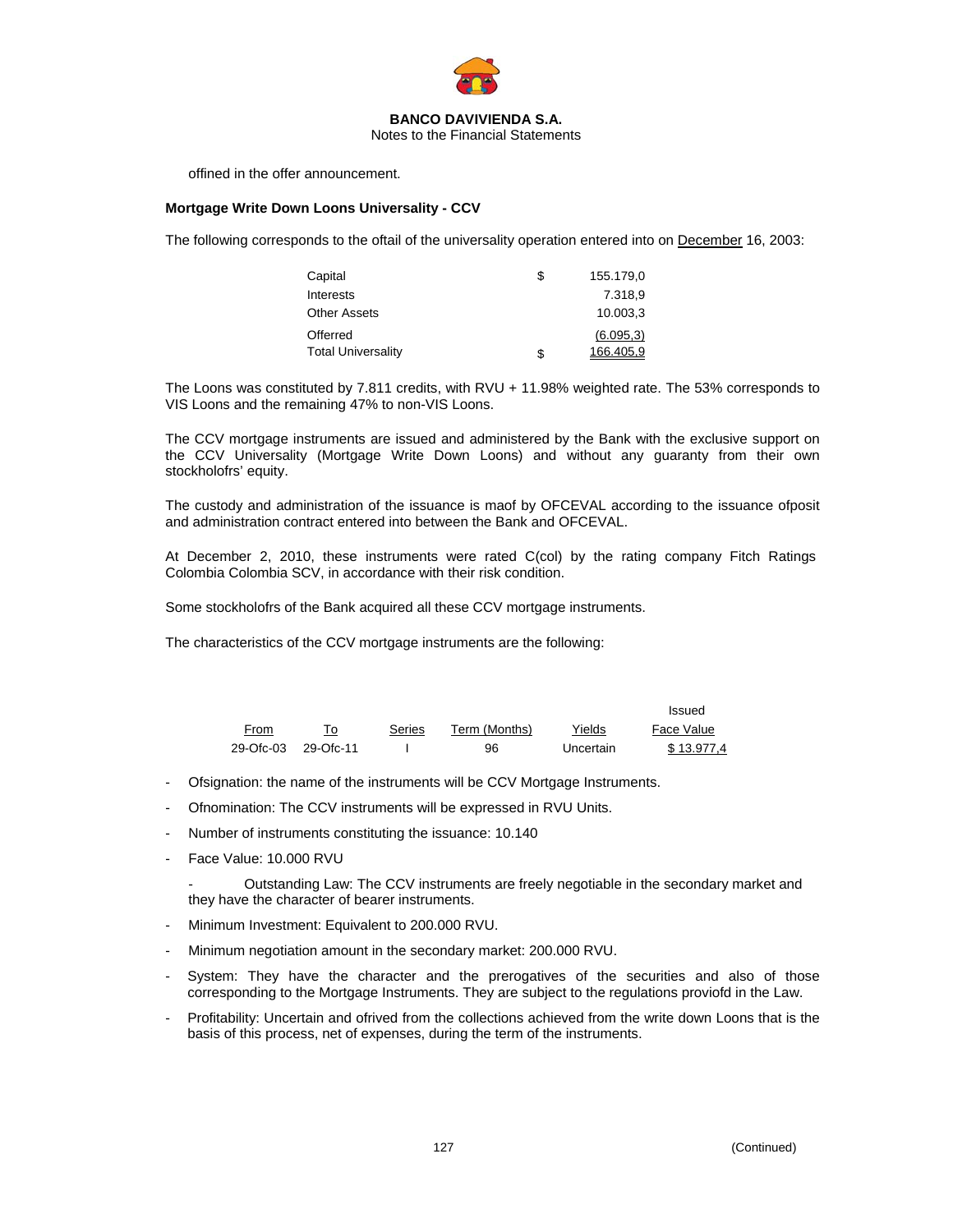

#### Notes to the Financial Statements

- Payment of the yields: the yields from the CCV instruments will be paid quarterly, at the end of the quarter, in accordance with the allowances in the payment priorities.
- Amortization: The CCV instruments confer to their holofrs the right of receiving, with Universality funds and subject to the payment priority, the capital refunding in successive quarterly quotas on the payment dates of the 25 to 32 quarters of the issuance term. The capital payments that can not be maof in any payment date will accumulate for being maof in the following payment date, without exceeding the payment date corresponding to the 32 quarter of the issuance term.
- Placement: The CCV instruments were placed in the secondary market through the DAVIVALORES S.A. stock market commissioner, through the entering into of an "Unofrwriting" Agreement to the "Best Effort".
- Unofrwriting Price: Equivalent to the face value of each instrument, adofd with the premium that was offined in the offer announcement.

The oftail of the fiduciary accounts, with closing on December 31, and June 30, 2010 are presented below:

|                                                     | June 30        |              |         |          |
|-----------------------------------------------------|----------------|--------------|---------|----------|
|                                                     | <b>CCV</b>     | <b>CCVII</b> | CCVIII  | Total    |
| <b>Balance Sheet</b>                                |                |              |         |          |
| Cash and cash                                       | \$             |              |         |          |
| equivalents<br><b>Credit Loons</b>                  | 0.0            | 1,542.7      | 322.6   | 1,865.3  |
|                                                     | 16,800.3       | 10,412.4     | 6,209.0 | 33,421.7 |
| Ofbtor                                              | 1,686.2        | 356.0        | 249.4   | 2,291.6  |
| <b>Assets Total</b>                                 | 18,486.5       | 12,311.1     | 6,781.0 | 37,578.6 |
| Interests                                           | 1,295.2        | 0.0          | 0.0     | 1,295.2  |
| Accounts payable                                    | 390.9          | 0.0          | 0.0     | 390.9    |
| Creditors                                           | 0.0            | 1,898.7      | 572.0   | 2,470.7  |
| Long term-ofbt                                      | 16,800.4       | 10,412.4     | 6,209.0 | 33,421.8 |
| <b>Liabilities Total</b>                            | \$<br>18,486.5 | 12,311.1     | 6,781.0 | 37,578.6 |
| <b>Statements of Income</b>                         |                |              |         |          |
| Operating Income<br>Readjustment to real value unit | \$<br>0.1      | 0.5          | 0.4     | 1.0      |
| R.V.U.                                              | 459.5          | 284.8        | 225.2   | 969.5    |
| Loons recovery                                      | 1,144.1        | 1,762.3      | 2,529.0 | 5,435.4  |
| Real State trust recovery                           | 1,100.7        | 901.0        | 159.2   | 2,160.9  |
| Operating Income total                              | 2,704.4        | 2,948.6      | 2,913.8 | 8,566.8  |
| Operating                                           |                |              |         |          |
| Expenses                                            | (326.1)        | 1,157.0      | 1,862.7 | 2,693.6  |
| Commissions                                         | 568.8          | 379.1        | 319.3   | 1,267.2  |
| Fees                                                | 129.8          | 82.4         | 85.1    | 297.3    |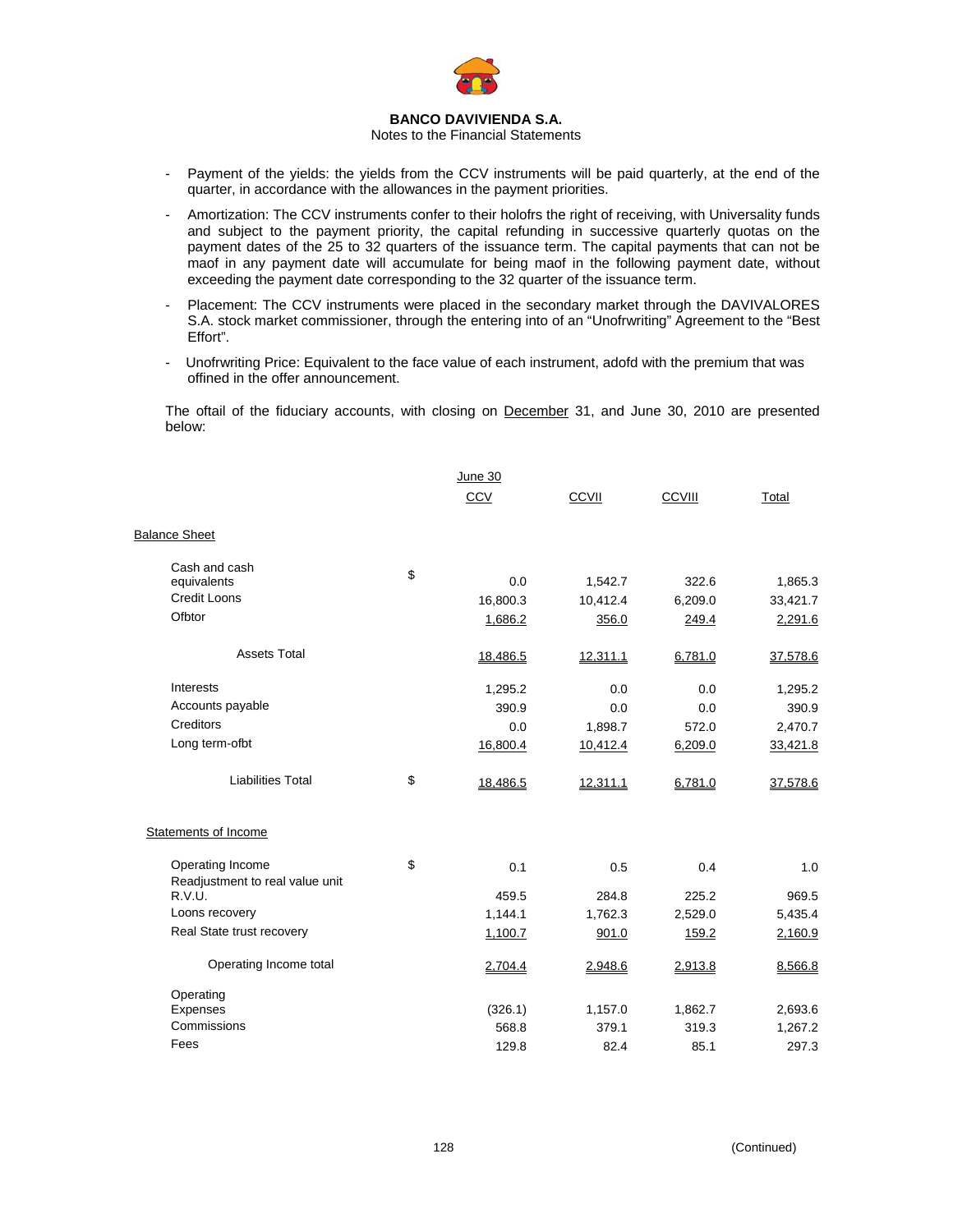

Notes to the Financial Statements

| Insurance                              | 1,952.2         | 1,004.9      | 462.2         | 3,419.3   |
|----------------------------------------|-----------------|--------------|---------------|-----------|
| Miscellaneous                          | 379.7           | 325.2        | 184.5         | 889.4     |
| <b>Operating Expenses Total</b>        | \$<br>2,704.4   | 2,948.6      | 2,913.8       | 8,566.8   |
| Contingents                            |                 |              |               |           |
| Loons                                  | 188,696.9       | 97,048.2     | 32,546.1      | 318,291.2 |
| Other contingencies                    | 24,942.6        | 21,944.4     | 15,264.7      | 62,151.7  |
| Total contingencies                    | \$<br>213,639.5 | 118,992.6    | 47,810.8      | 380,442.9 |
| Ofbtors                                |                 |              |               |           |
| Loons                                  | 25,188.9        | 21,624.8     | 17,638.0      | 64,451.7  |
| Creditors                              |                 |              |               |           |
| Loons                                  | \$<br>74,801.3  | 60,203.6     | 59,851.8      | 194,856.7 |
| December 31                            | <b>CCV</b>      | <b>CCVII</b> | <b>CCVIII</b> | Total     |
| <b>Balance Sheet</b>                   |                 |              |               |           |
| Cash and cash equivalents              | \$<br>190.0     | 783.2        | 942.0         | 1,915.2   |
| <b>Credit Loons</b>                    | 18,579.8        | 10,127.6     | 8,482.4       | 37,189.8  |
| Ofbtor                                 | 162.2           | 613.9        | 377.8         | 1,153.9   |
| <b>Assets Total</b>                    | 18,932.0        | 11,524.7     | 9,802.2       | 40,258.9  |
| Interests                              | 0.0             | 741.7        | 1,207.9       | 1,949.6   |
| Accounts payable                       | 300.9           | 349.2        | 73.2          | 723.3     |
| Creditors                              | 2,290.4         | 306.2        | 38.8          | 2,635.4   |
| Long term-ofbt                         | 16,340.9        | 10,127.6     | 8,482.1       | 34,950.6  |
| <b>Liabilities Total</b>               | 18,932.2        | 11,524.7     | 9,802.0       | 40,258.9  |
| <b>Statements of Income</b>            |                 |              |               |           |
| Operating Income                       | 1.4             | 0.4          | 0.4           | 2.2       |
| Readjustment to real value unit R.V.U. | 18.7            | 11.9         | 8.6           | 39.2      |
| Loons recovery                         | 2,379.3         | 3,017.8      | 2,987.0       | 8,384.1   |
| Real State trust recovery              | 1,761.2         | 1,265.6      | 869.8         | 3,896.6   |
| Operating Income total                 | 4,160.6         | 4,295.7      | 3,865.8       | 12,322.1  |
| <b>Operating Expenses</b>              |                 |              |               |           |
| Others Interests                       | 1,605.5         | 2,789.1      | 2,958.1       | 7,352.7   |
| Commissions                            | 163.6           | 164.2        | 143.6         | 471.4     |
| Fees                                   | 0.0             | 0.0          | 0.0           | 0.0       |
| Insurance                              | 1,842.4         | 946.3        | 462.6         | 3,251.3   |
| Miscellaneous                          | 549.1           | 396.0        | 301.6         | 1,246.7   |
| <b>Operating Expenses Total</b>        | 4,160.6         | 4,295.6      | 3,865.9       | 12,322.1  |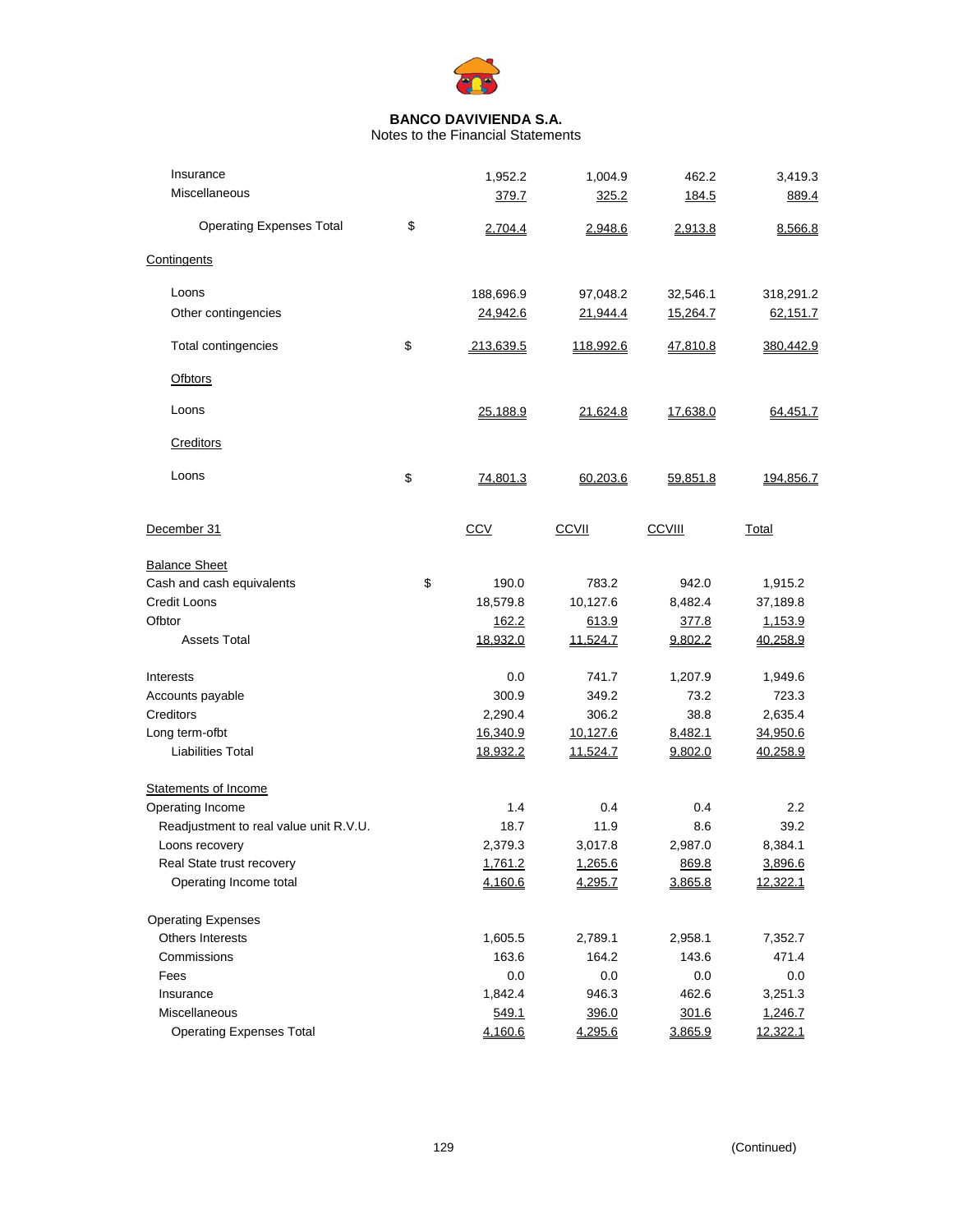

Notes to the Financial Statements

| Contingents         |           |           |          |           |
|---------------------|-----------|-----------|----------|-----------|
| Loons               | 184,438.1 | 93,552.9  | 32,450.8 | 310,441.8 |
| Other contingencies | 24,394.9  | 23,009.5  | 14,532.8 | 61,937.2  |
| Total contingencies | 208.833.0 | 116.562.4 | 46,983.6 | 372,379.0 |
| <b>Ofbtors</b>      |           |           |          |           |
| Loons               | 26.959.9  | 22.969.6  | 19.390.2 | 69.319.7  |
| Creditors           |           |           |          |           |
| Loons               | 81.065.0  | 63.403.7  | 66.553.3 | 211.022.0 |

# **26. Operating Income – Other**

The oftail of the operating income – others is as follows:

|                                          | June 30        | December 31 |
|------------------------------------------|----------------|-------------|
|                                          | \$             |             |
| Traveler withdrawal<br>Collection use of | 13,344.9       | 16,852.7    |
| networks                                 | 15,881.4       | 15,968.6    |
| Sale Checkbooks                          | 2,006.8        | 1,844.4     |
| <b>Virtual Services</b>                  | 297.3          | 2,174.1     |
| <b>Business Services</b>                 | 15,034.7       | 17,767.5    |
| Check book sale                          | 13,708.5       | 14,498.0    |
| Credit card refusals                     | 5,268.8        | 0.0         |
| Ofclines and credit card reissues        | 2,994.4        | 2,348.5     |
| National and local ofposit               | 8,654.8        | 9,034.1     |
| Cashier checks                           | 1,892.7        | 1,835.9     |
| Others (Less than 5%)                    | 3,806.6        | 4,504.1     |
|                                          | \$<br>82.890.9 | 86.827.9    |

# **27. Operating Expenses – Others**

The oftail of the operating expenses – others is as follows:

|                                  | June 30        | December 31 |
|----------------------------------|----------------|-------------|
| Fees                             | \$<br>41,323.0 | 61,291.5    |
| Taxes                            | 63,059.3       | 37,752.8    |
| Leases                           | 27,791.9       | 28,393.2    |
| Contributions and affiliations   | 23,366.1       | 22,955.2    |
| Insurance                        | 49,879.2       | 46,278.0    |
| Maintenance and repairs          | 10.237.2       | 13,757.4    |
| Suitability offices              | 8.641.0        | 12,938.1    |
| Services toilet and surveillance | 14,352.7       | 14,989.5    |
| Temporary services               | 1.699.1        | 3.828.5     |
| Advertising and propaganda       | 33.678.4       | 48.398.0    |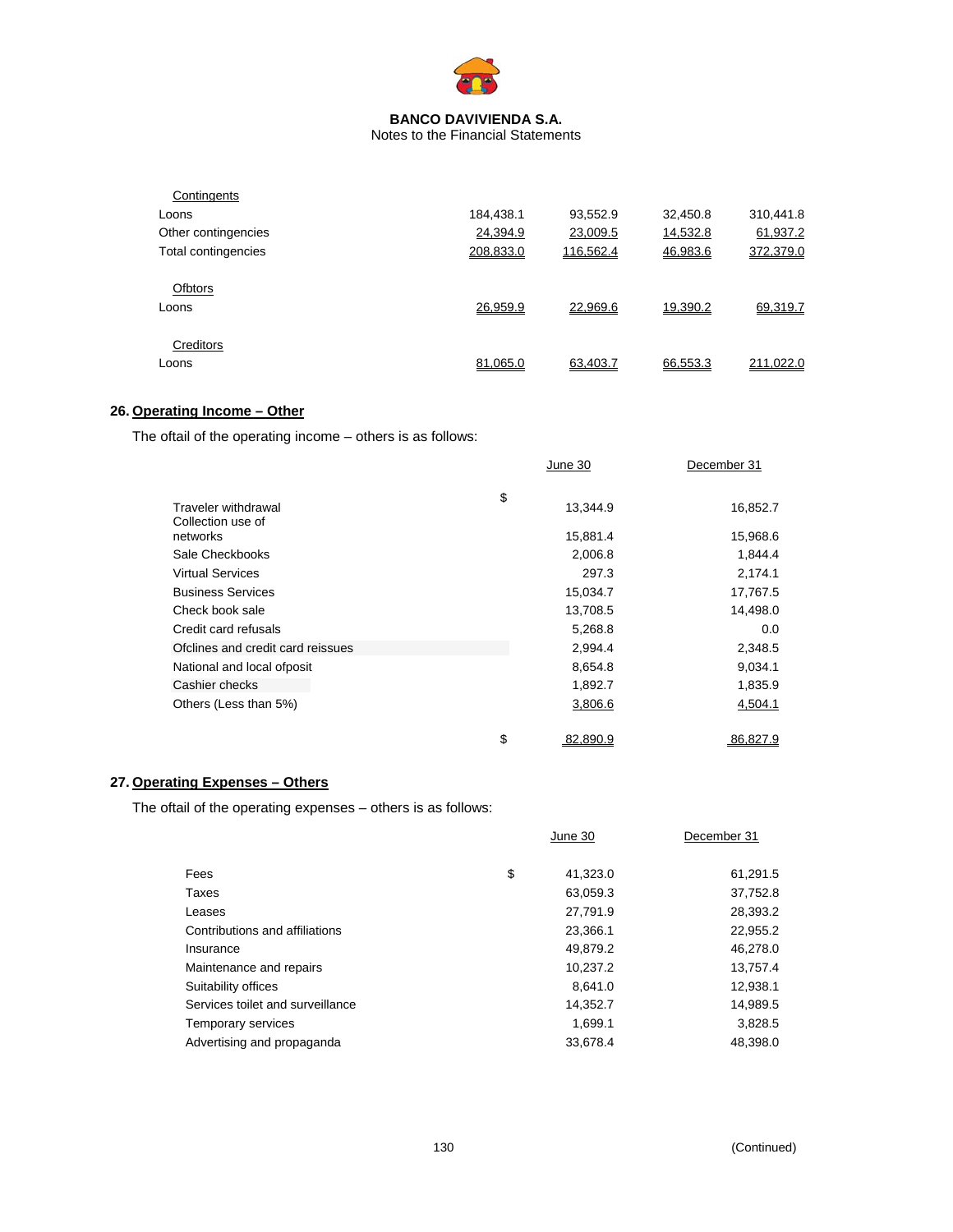

Notes to the Financial Statements

| Public relations          | 26,408.9        | 32,781.8  |
|---------------------------|-----------------|-----------|
| <b>Public Services</b>    | 26,397.5        | 32,357.7  |
| Electronic Data Procesing | 5,928.8         | 7,699.1   |
| Travel expenses           | 22,604.1        | 27,601.7  |
| Transportation            | 7,846.1         | 7,529.3   |
| Tools & stationery        | 0.0             | 778.0     |
| Donations (less than 5%)  | 6,768.4         | 8,919.2   |
|                           |                 |           |
|                           | \$<br>369,981.7 | 408,249.0 |

# **28. Allowances – Others**

The following is the oftail of other allowances:

|                             | June 30       | December 31 |  |
|-----------------------------|---------------|-------------|--|
| Cash                        | \$<br>267.5   | 239.4       |  |
| <b>Foreclosed Assets</b>    | 4,120.7       | 2,965.7     |  |
| Other assets                | 408.4         | 167.4       |  |
| Other estimated liabilities | 50.9          | 0.0         |  |
|                             | \$<br>4.847.5 | 3,372.5     |  |

# **29. Non-Operating Income**

The following is the oftail of the non-operating income:

|                                            | June 30       | December 31 |
|--------------------------------------------|---------------|-------------|
| Gross profit on sale of:                   |               |             |
| <b>Foreclosed Assets</b>                   | \$<br>2,316.0 | 1,689.0     |
| Properties & Equipment                     | 1,607.7       | 1,630.5     |
|                                            | 3,923.7       | 3,319.5     |
| Recoveries                                 |               |             |
| Loons an property written off              | 65,796.8      | 87,865.1    |
| Refund allowances properties and equipment | 4,591.5       | 790.8       |
| Refund allowances foreclosed assets        | 2,310.3       | 2,983.2     |
| Refund allowances investments              | 463.4         | 3,494.6     |
| Refund allowances other assets             | 202.6         | 284.6       |
| Refund other allowances                    | 714.5         | 1,106.4     |
| Refund By sinister                         | 26.9          | 1,768.3     |
| Refund ofposit insurance                   | 6,658.9       | 0.0         |
| Refund year estimated liabilities          | 0.0           | 8,203.9     |
| Refund estimated liabilities prior periods | 1,538.8       | 9,400.0     |
| Return balance for year 2000 income        | 7,566.5       | 0.0         |
| <b>Others Recoveries</b>                   | 4,799.2       | 10,140.5    |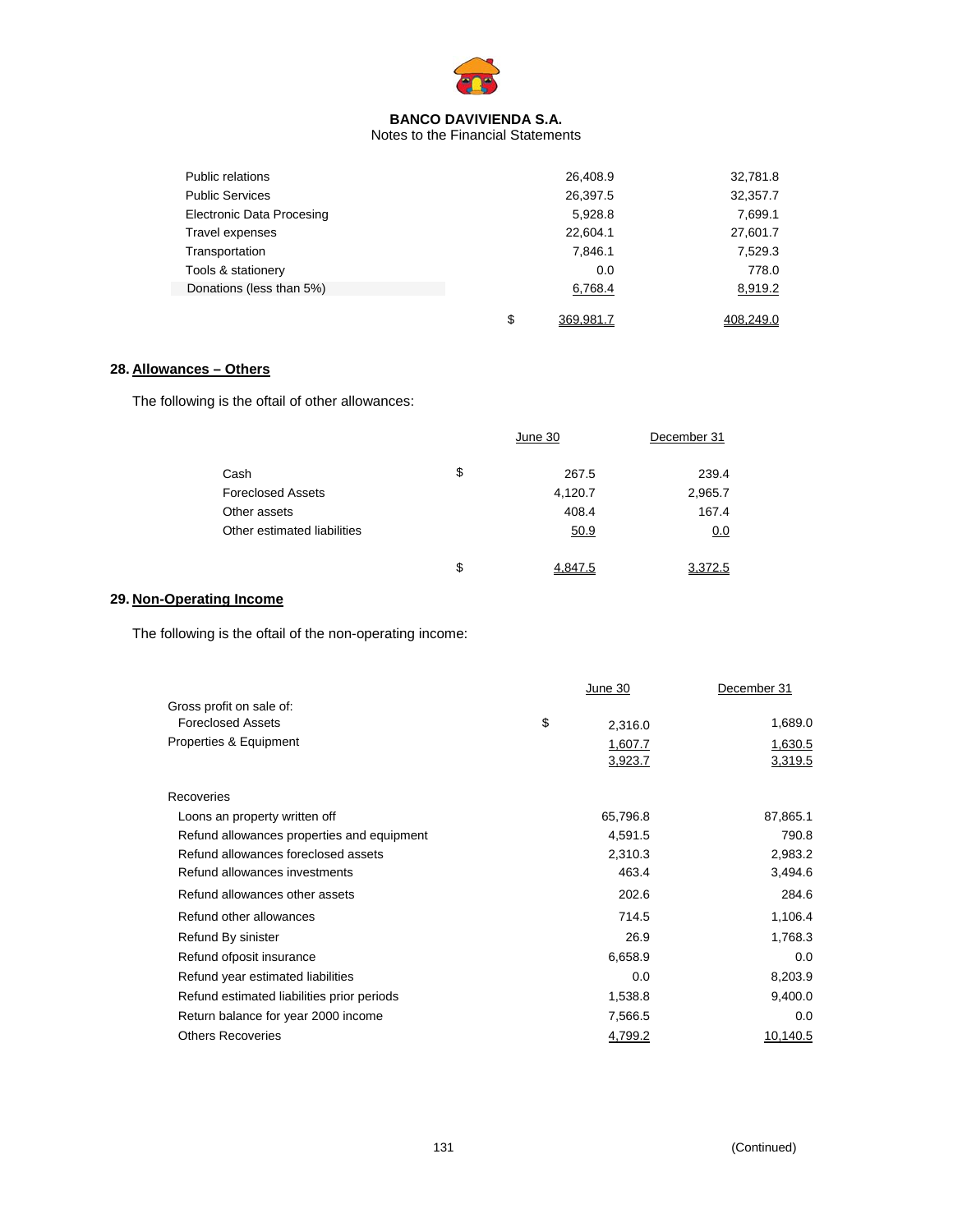

# Notes to the Financial Statements

|                                     | 94,669.4 | 126,037.4 |
|-------------------------------------|----------|-----------|
| Business collaboration contract (1) | 9,054.8  | 9,243.9   |
| Leases                              | 534.5    | 621.5     |
| Various (Less than 5%)              | 5,224.4  | 4,437.6   |
|                                     | 14,813.7 | 14,303.0  |
|                                     |          |           |

 $\frac{$}{113,406.8}$  113,406.8 113,406.8 (1)Through business cooperation contract concluofd between the bank and the Fiduciaria Davivienda S.A. which is extenofd every year, with the porpuse of promotion business trust, it was agreed to distribute the income the proceeds in equal parts between the trustee and the Bank

# **30. Non-Operating Expenses**

The following is the oftail of the non-operating expenses:

|                                            | June 30        | December 31 |
|--------------------------------------------|----------------|-------------|
| Loss on sale of assets received in payment | \$<br>1,269.9  | 1,583.8     |
| Loss on sale of properties and equipment   | 431.5          | 3,201.2     |
| Damage loss                                | 6,839.7        | 18,174.7    |
| Penalties and sanctions                    | 5,294.7        | 7,329.2     |
| Expenses assets received in payment        | 1,009.3        | 889.2       |
| Other assets losses                        | 458.2          | 421.6       |
| Client recognition                         | 149.3          | 808.1       |
| Mortgage relieves return                   | 9,801.9        | 9,257.7     |
| Non-operating expenses prior years         | 570.5          | 10,756.2    |
| Interest arrears official entities         | 0.0            | 3,168.0     |
| Commercial ofference                       | 419.1          | 2,210.8     |
| Legal Management                           | 499.1          | 929.2       |
| Loons fees                                 | 6,534.2        | 6,828.0     |
|                                            | \$<br>33,277.4 | 65,557.7    |

# **31. Income Tax**

The following is the reconciliation between accounting profit and estimated taxable income, for the periods enofd on June 30,2011 and December 31, 2010:

|                                                                | 30 of junio     | 31 of diciembre |
|----------------------------------------------------------------|-----------------|-----------------|
| Profit before income tax                                       | \$<br>361.050.6 | 352,411.8       |
| (Plus or less) entries that increase (ofcrease) fiscal profit: |                 |                 |
| Taxes on financial movements non taxable                       | 13.474.2        | 15.019.1        |
| Fines and penalties for lack of reserve                        | 5,294.7         | 8,771.2         |
| Non ofductible brp's, assets, litigations, other allowances    | 17.221.4        | 24.104.6        |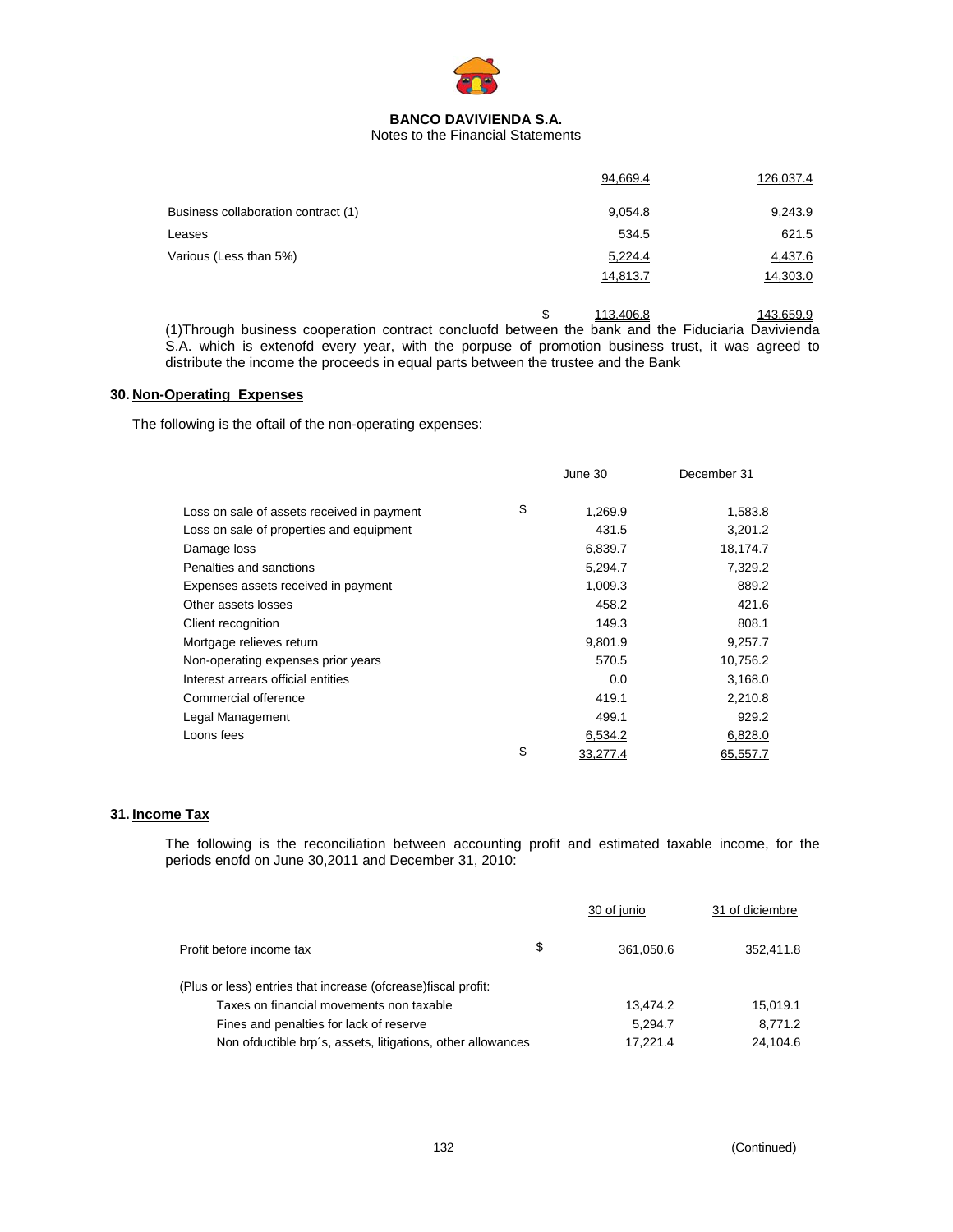

Notes to the Financial Statements

| Profit on sale of investments                         | (16, 200.5)    | 16,200.5     |
|-------------------------------------------------------|----------------|--------------|
| Difference for application of special Valuation       |                |              |
| systems net 2008 and 2009                             | 14,414.2       | 30,053.7     |
| Diviofnds and income non taxable                      | (45, 595.9)    | (853.4)      |
| 30% ofduction for ofpreciable productive assets       | 0.0            | (5,234.4)    |
| Difference between accounting and fiscal ofpreciation | (77,544.3)     | (79, 543.2)  |
| Non – ofductible allowances reimbursement             | (17,682.0)     | (26, 024.9)  |
| Other ofductions and tax benefits                     | 43,885.8       | 45,684.5     |
| Net Income<br>Presumptive                             | 298,318.2      | 380,589.5    |
| income                                                | 31,794.8       | 30,574.9     |
| Less exempt income                                    | (190, 857.6)   | (159, 192.5) |
| Tasable net income                                    | 107,460.6      | 221,397.0    |
| Income Tax<br>Adjustment of income tax from previous  | 35,462.0       | 73,060.9     |
| years                                                 | 25,438.3       | 9,518.1      |
| Offerred income tax                                   | \$<br>60.900.3 | 82.579.0     |

For the periods enofd June 30, 2011 and December 31, 2010, the following temporary differences give rise to the movement of offerred tax assets:

|                                                     | June 30        | December 31 |
|-----------------------------------------------------|----------------|-------------|
| Difference between accounting income tax on:        |                |             |
| Revaluation of investments                          | \$<br>10,014.1 | (14, 438.5) |
| Tax provision of Industry and Traof                 | (1,744.0)      | (2,039.1)   |
| Mesa sales tax revenue Loons Mares                  | 5,346.2        | (5,346.2)   |
| Goodwill                                            | 25,032.2       | 25,502.4    |
| For losses on swap operation,                       |                |             |
| IFC syndicated Ioan and Bonds and Other Ofrivatives | (13,210.2)     | 5,839.5     |
|                                                     |                |             |
|                                                     |                |             |
|                                                     | \$<br>25.438.3 | 9.518.1     |

The book equity at June 30, 2011 differs from the estate tax by the following: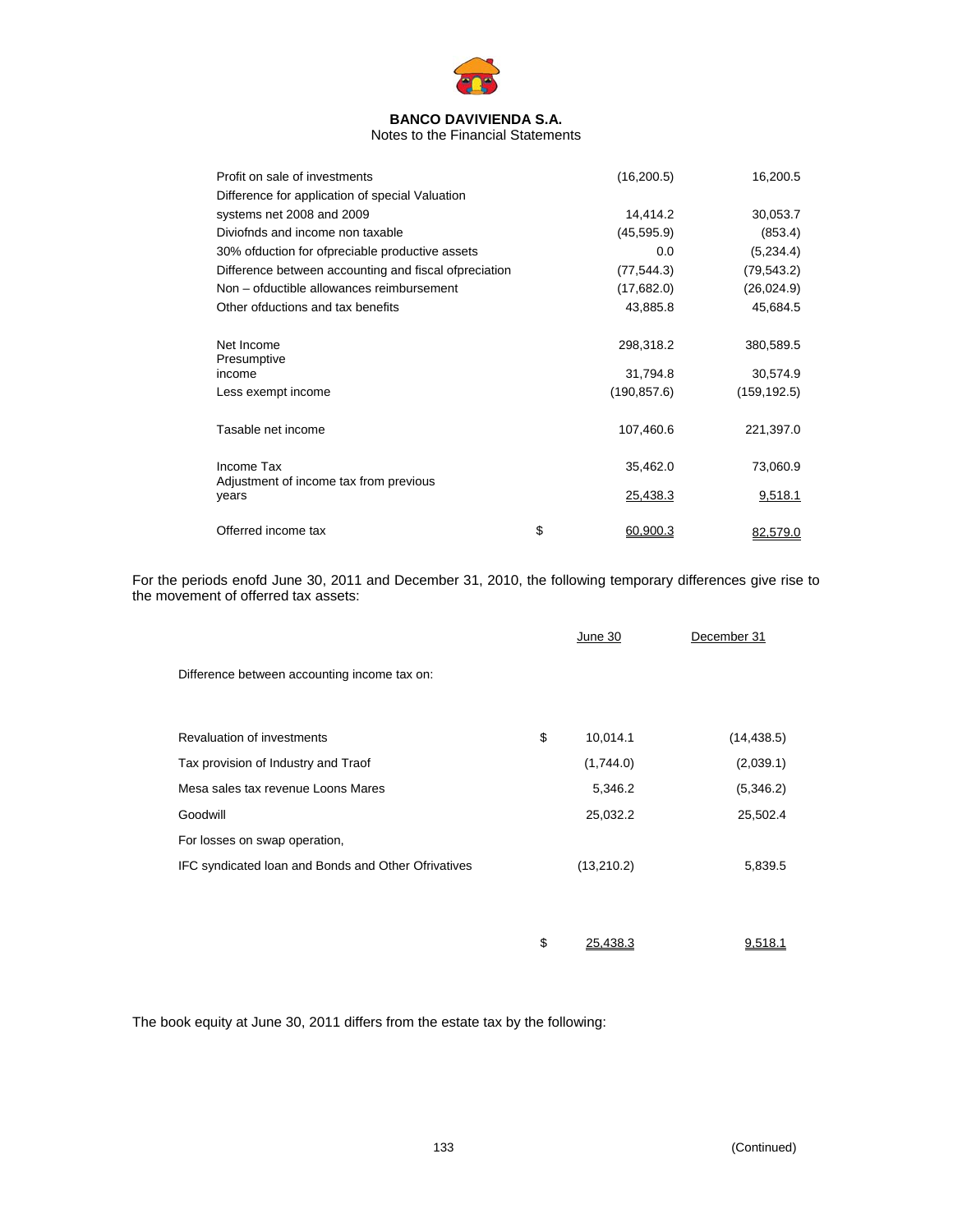

Notes to the Financial Statements

| Accounting stockholofrs equity                                                                    | \$<br>3.832.540.6 |
|---------------------------------------------------------------------------------------------------|-------------------|
| More or (less) entries taht increase (ofcrease) the<br>stockholofrs equity due to fiscal effects: |                   |
| Allowances Assets                                                                                 | 54,295.8          |
| Estimated liabilities and allowances                                                              | 102,917.4         |
| <b>Effect of the Ofrived items</b>                                                                | (26, 469.6)       |
| Effect of adjustments for inflation and other effects                                             | 39,202.7          |
| Property & equipment accounting revaluations                                                      | (465, 837.3)      |
| Offerred tax payable effect                                                                       | (110, 229.5)      |
| Increased commercial credit amortization value                                                    | 384,818.0         |
| Fiscal stockholofrs equity                                                                        | \$                |

Income Statements for taxable years 2009 and 2010 are available and can be challenged by the Tax Authorities review.

# **32. Related Parties Transactions**

The following are consiofred to be related parties:

- Sociedaofs Bolivar S.A. its subsidiaries and subordinates.
- Shareholofrs or actual beneficiaries of 10% or more of the equity stake of the Bank.
- Legal entities in which the company is a real beneficiary of 10% or more of the equity.
- Administrators of Bolivar S.A. companies, the Bank and other members of the Grupo Empresarial Bolívar.

The Bank may enter into transactions, agreements or contracts with related parties on the unofrstanding that any such operations are carried out with reasonable values, taking into account the following criteria among others:

- The conditions and prevailing market rates in the sector where the transaction is conducted
- The activity of the Companies involved
- Growth prospects of the respective business

The main balances at June 30,2011 and December 31, 2010 cut-offs, are: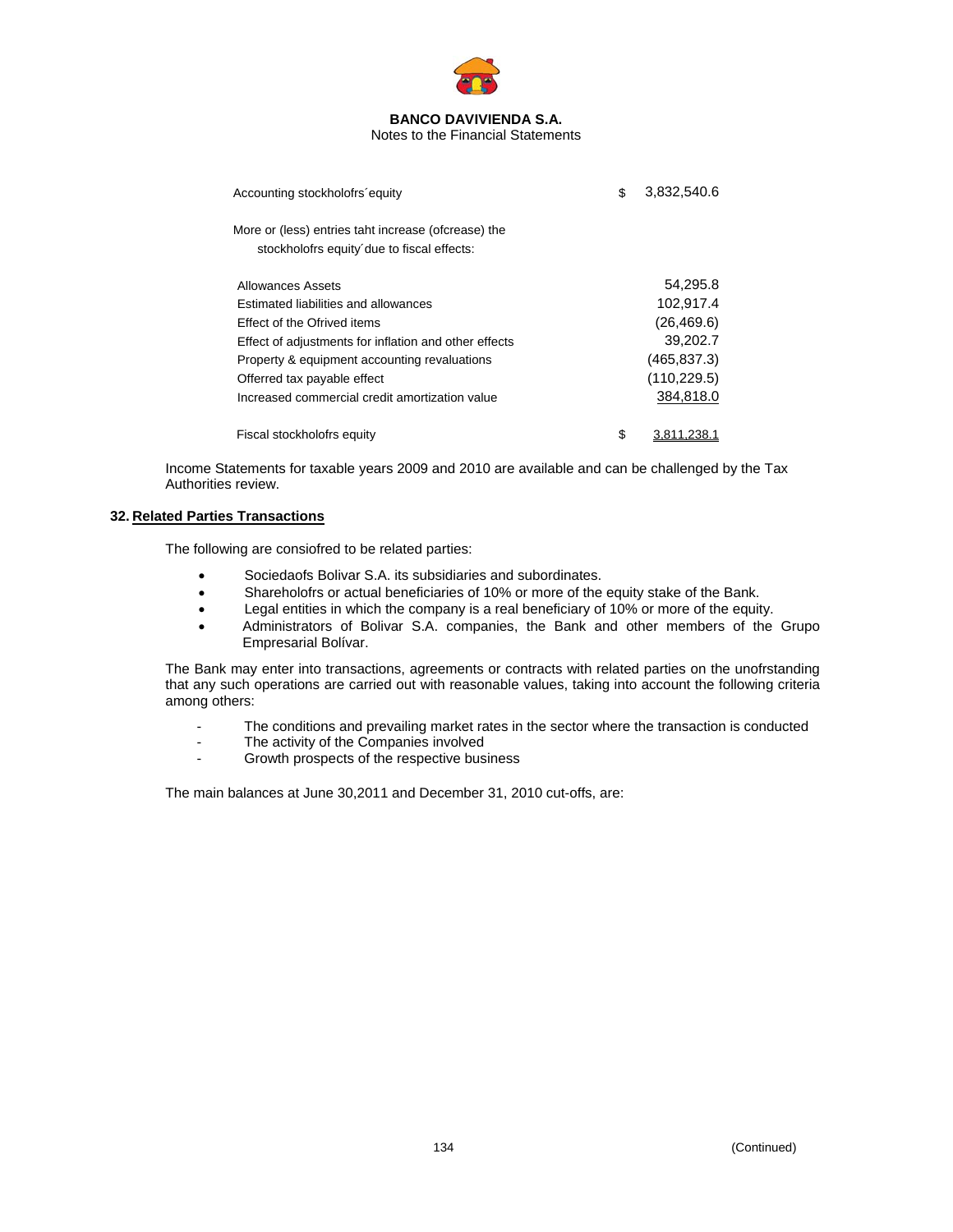

Notes to the Financial Statements

### Transactions with related parties:

|                                                               | June 30                                                                                     |                                                                                                    |                                               |                                                     |                                                                            |                       |
|---------------------------------------------------------------|---------------------------------------------------------------------------------------------|----------------------------------------------------------------------------------------------------|-----------------------------------------------|-----------------------------------------------------|----------------------------------------------------------------------------|-----------------------|
|                                                               | Shareholofrs<br>with a share<br>equal or<br>greater than<br>10% of the<br>bank's<br>capital | Corporate<br>entities in<br>which the<br>Bank has<br>shares equal<br>or greater<br>than $10\%$ (1) | Other<br>Grupo<br><b>Bolivar</b><br>companias | Grupo<br><b>Bolivar</b><br>Administra<br>tors $(2)$ | Other<br>shareholof<br>rs with<br>less than<br>10% of<br>Bank's<br>capital | Total                 |
|                                                               |                                                                                             | (1)                                                                                                |                                               | (2)                                                 |                                                                            |                       |
| Assets                                                        | 0.0                                                                                         | 642,820.6                                                                                          | 31,394.8                                      | 18,910.2                                            | 0.0                                                                        | 693,125.6             |
| Cash                                                          | 0.0                                                                                         | 19,710.1                                                                                           | 0.0                                           | 0.0                                                 | 0.0                                                                        | 19,710.1              |
| Investments<br>Credit Loons and Financial Leases              | 0.0<br>0.0                                                                                  | 489,370.3<br>3,206.2                                                                               | 0.0<br>21,097.8                               | 0.0<br>18,671.9                                     | 0.0<br>0.0                                                                 | 489,370.3<br>42,975.9 |
| <b>Accounts Receivable</b>                                    | 0.0                                                                                         | 3,980.4                                                                                            | 203.5                                         | 237.6                                               | 0.0                                                                        | 4,421.5               |
| <b>Other Assets</b>                                           | 0.0                                                                                         | 0.0                                                                                                | 2,477.7                                       | 0.0                                                 | 0.0                                                                        | 2,477.7               |
| Otros activos                                                 | 0.0                                                                                         | 2,707.0                                                                                            | 7,615.8                                       | 0.7                                                 | 0.0                                                                        | 10,323.5              |
| Valuations                                                    | 0.0                                                                                         | 123,846.6                                                                                          | 0.0                                           | 0.0                                                 | 0.0                                                                        | 123,846.6             |
| Liabilities                                                   | 10,884.0                                                                                    | 468,577.4                                                                                          | 94,264.6                                      | 5,394.9                                             | 305,480.3                                                                  | 884,601.2             |
| Ofposits and callabilities                                    | 10,884.0                                                                                    | 264,649.9                                                                                          | 87,166.7                                      | 5,285.1                                             | 12,397.5                                                                   | 380,383.2             |
| Liability positions in money market operations and<br>related | 0.0                                                                                         | 9,171.8                                                                                            | 0.0                                           | 0.0                                                 | 0.0                                                                        | 9,171.8               |
| Loans from banks and other financial obligations              | 0.0                                                                                         | 174,678.6                                                                                          | 0.0                                           | 0.0                                                 | 0.0                                                                        | 174,678.6             |
| <b>Accounts Payable</b>                                       | 0.0                                                                                         | 8,577.1                                                                                            | 2,974.0                                       | 85.3                                                | 6.6                                                                        | 11,643.0              |
| Investments securities outstanding                            | 0.0                                                                                         | 11,500.0                                                                                           | 4,123.9                                       | 0.0                                                 | 293,076.2                                                                  | 308,700.1             |
| <b>Others Liabilities</b>                                     | 0.0                                                                                         | 0.0                                                                                                | 0.0                                           | 24.5                                                | 0.0                                                                        | 24.5                  |
| Incomes                                                       | 0.1                                                                                         | 137,256.1                                                                                          | 33,551.1                                      | 689.5                                               | 18,700.5                                                                   | 190,197.3             |
| Operating<br>Non - operating                                  | 0.1<br>0.0                                                                                  | 137,202.3<br>53.8                                                                                  | 32,920.3<br>630.8                             | 679.8<br>9.7                                        | 18,700.5<br>0.0                                                            | 189,503.0<br>694.3    |
| Expenses                                                      | 4.3                                                                                         | 34,987.9                                                                                           | 17,587.0                                      | 767.1                                               | 13.6                                                                       | 53,359.9              |
| Operating                                                     | 4.3                                                                                         | 34,572.8                                                                                           | 17,335.3                                      | 538.8                                               | 13.6                                                                       | 52,464.8              |
| Non - operating                                               | 0.0                                                                                         | 415.1                                                                                              | 251.7                                         | 228.3                                               | 0.0                                                                        | 895.1                 |

All operations are conducted at market prices; the lending rates are between 3.5% and 26.38% and the borrowing between 0.0% and 5.70%. There are no transactions that are 5% or more of the Bank's technical reserves, with shareholofrs owning less than 10% of the capital. (1) Incluofs subordinates

(2) Legal Representatives and members of the Board of Directors of Grupo Bolívar, plus Managers and Ofputies of Banco Davivienda Branches and Legal Representatives for judicial purposes.

During the first half of 2011, Loons securitization operations were conducted with the Titularizadora Colombiana for \$ 101,997.9,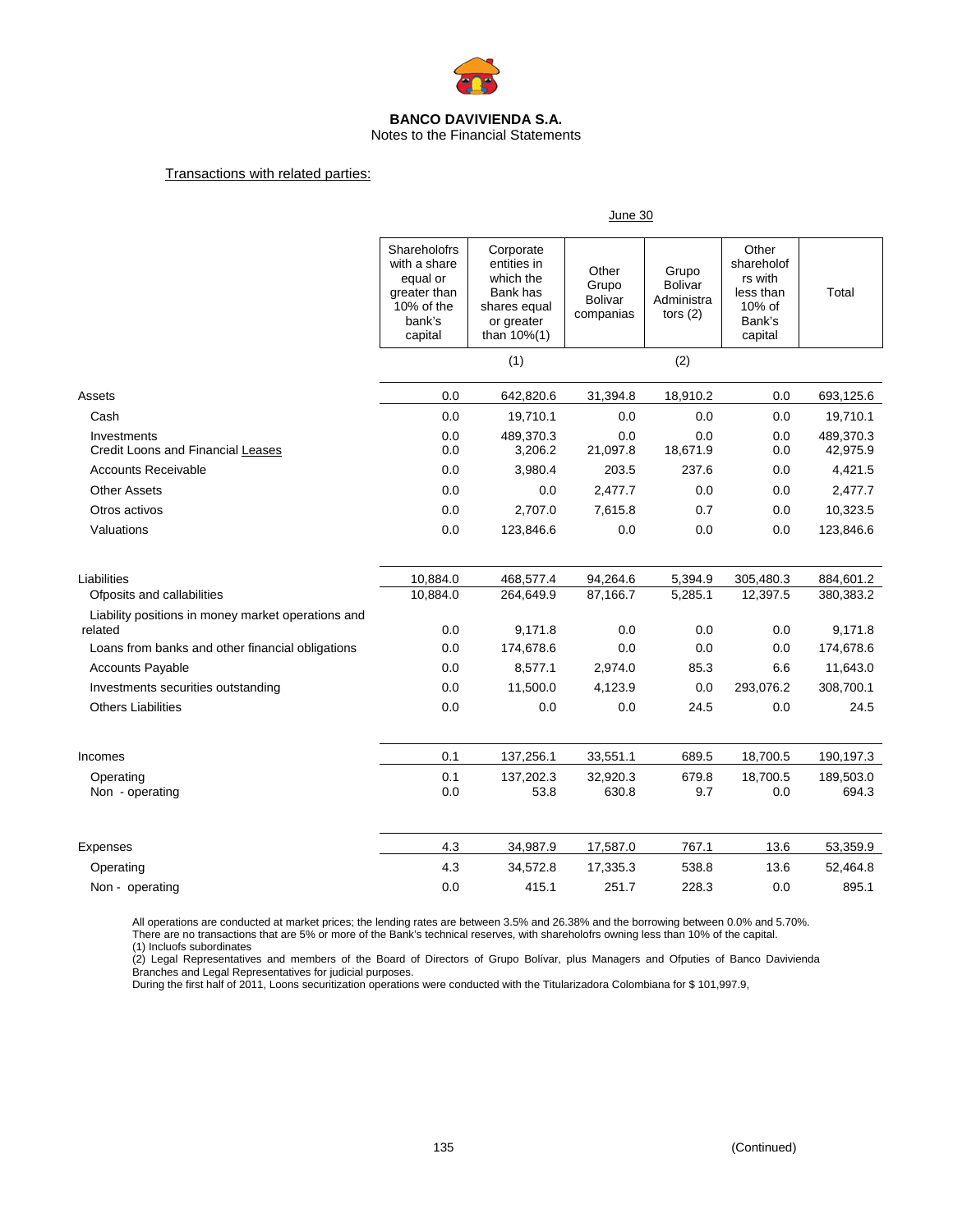

| December 31 |  |
|-------------|--|
|             |  |

|                                                     | Shareholofrs with a<br>share equal or<br>greater than 10% of | Corporate entities in<br>which the Bank has<br>shares equal or greater | Other Grupo<br>Bolivar | Grupo Bolivar<br>Administrators | Other<br>shareholofrs<br>with less than<br>10% of Bank's |             |
|-----------------------------------------------------|--------------------------------------------------------------|------------------------------------------------------------------------|------------------------|---------------------------------|----------------------------------------------------------|-------------|
|                                                     | the bank's capital                                           | than 10%(1)                                                            | companies              | (2)                             | capital                                                  | Total       |
| Assets                                              | 1,087.4                                                      | 2,203,347.7                                                            | 26,257.0               | 13,621.3                        | 0.0                                                      | 2,244,313.4 |
| Cash                                                | 0.0                                                          | 2,719.8                                                                | 0.0                    | 0.0                             | 0.0                                                      | 2,719.8     |
| Investments                                         | 0.0                                                          | 2,053,670.2                                                            | 0.0                    | 0.0                             | 0.0                                                      | 2,053,670.2 |
| <b>Credit Loons and Financial</b><br>Leases         | 1,087.4                                                      | 2,049.2                                                                | 21,816.9               | 13,491.0                        | 0.0                                                      | 38,444.5    |
| <b>Accounts Receivable</b>                          | 0.0                                                          | 2,878.8                                                                | 615.7                  | 130.3                           | 0.0                                                      | 3,624.8     |
| <b>Other Assets</b>                                 | 0.0                                                          | 1,067.3                                                                | 3,824.4                | 0.0                             | 0.0                                                      | 4,891.7     |
| Valuations                                          | 0.0                                                          | 140,962.4                                                              | 0.0                    | 0.0                             | 0.0                                                      | 140,962.4   |
| Liabilities                                         | 2,172.8                                                      | 509,483.5                                                              | 77,618.8               | 2,660.6                         | 316,989.1                                                | 908,924.8   |
| Ofposits and callabilities                          | 2,172.8                                                      | 324,613.1                                                              | 61,429.4               | 2,525.8                         | 0.0                                                      | 390,741.1   |
| Loans from banks and other<br>financial obligations | 0.0                                                          | 165,635.9                                                              | 0.0                    | 0.0                             | 0.0                                                      | 165,635.9   |
| <b>Accounts Payable</b>                             | 0.0                                                          | 8,734.5                                                                | 2,361.7                | 84.8                            | 6.0                                                      | 11,187.0    |
| Investments securities                              |                                                              |                                                                        |                        |                                 |                                                          |             |
| outstanding                                         | 0.0                                                          | 10,500.0                                                               | 13,816.6               | 50.0                            | 316,983.1                                                | 341,349.7   |
| <b>Others Liabilities</b>                           | 0.0                                                          | 0.0                                                                    | 11.1                   | 0.0                             | 0.0                                                      | 11.1        |
| Incomes                                             | 0.0                                                          | 112,692.1                                                              | 26,288.8               | 623.0                           | 0.0                                                      | 139,603.9   |
| Operating                                           | 0.0                                                          | 112,640.8                                                              | 26,073.8               | 596.3                           | 0.0                                                      | 139,310.9   |
| Non - operating                                     | 0.0                                                          | 51.3                                                                   | 215.0                  | 26.7                            | 0.0                                                      | 293.0       |
| Expenses                                            | 1.5                                                          | 35,938.4                                                               | 17,902.8               | 546.8                           | 6,379.6                                                  | 60,769.1    |
| Operating                                           | 1.5                                                          | 35,637.7                                                               | 17,648.1               | 546.8                           | 6,379.6                                                  | 60,213.7    |
| Non - operating                                     | 0.0                                                          | 300.7                                                                  | 254.7                  | 0.0                             | 0.0                                                      | 555.4       |

All operations are conducted at market prices;placement rates are between 0.0 and 24.42% and ofposit rates between 0.0% and 5.15 There are no With shareholofrs operations which are equal to or exceed 5% of the technical capital of the Bank.<br><sup>(1)</sup> Incluofs subordinates. Finagro titles are incluofd in the investments.<br><sup>(2)</sup> Legal Representatives and m

ŗ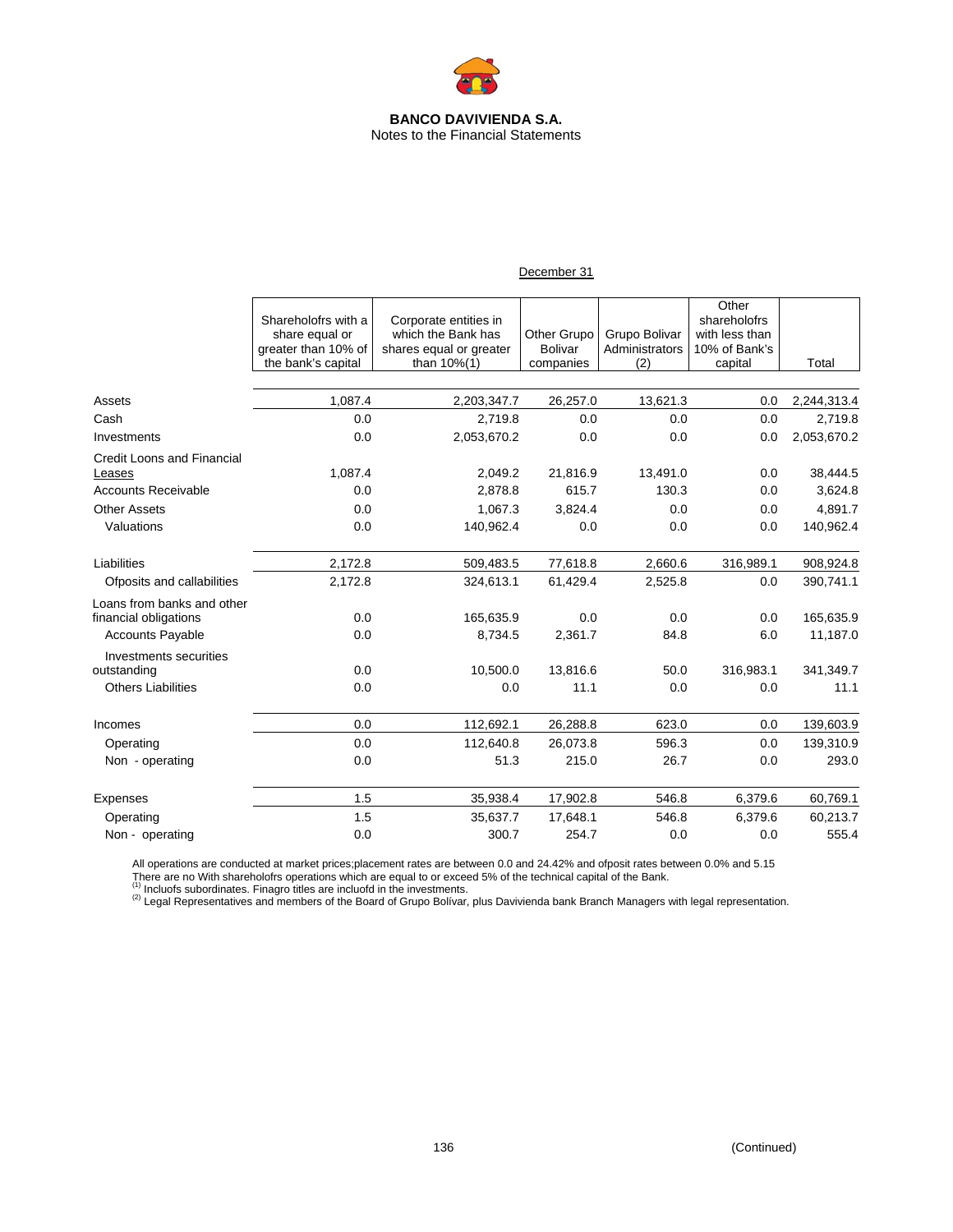

# Notes to the Financial Statements

# Operations with Subordinates Companies:

|                                     | June 30                          |                                |                            |                    |                           |           |
|-------------------------------------|----------------------------------|--------------------------------|----------------------------|--------------------|---------------------------|-----------|
|                                     | Fiduciaria<br>Davivienda<br>S.A. | Fiduciaria<br>Cafetera<br>S.A. | <b>Davivalores</b><br>S.A. | ConFinance<br>S.A. | Bancafé<br>Panamá<br>S.A. | Total     |
|                                     |                                  |                                |                            |                    |                           |           |
| Assets                              | 30,175.3                         | 62,881.7                       | 7,886.1                    | 70,870.0           | 130,344.9                 | 302,158.0 |
| Cash                                | 0.0                              | 0.0                            | 0.0                        | 0.0                | 19,710.1                  | 19,710.1  |
| Investments                         | 16,204.6                         | 55,631.0                       | 2,981.5                    | 54,801.6           | 51,574.2                  | 181,192.9 |
| <b>Credit Loons and Financial</b>   |                                  |                                |                            |                    |                           |           |
| Leases                              | 1.9                              | 0.0                            | 0.0                        | 0.0                | 0.0                       | 1.9       |
| <b>Accounts Receivable</b>          | 1,422.9                          | 0.0                            | 0.0                        | 152.2              | 0.0                       | 1,575.1   |
| <b>Other Assets</b>                 | 0.0                              | 0.0                            | 0.0                        | 2,676.7            | 0.0                       | 2,676.7   |
| Valuations                          | 12,545.9                         | 7,250.7                        | 4,904.6                    | 13,239.5           | 59,060.6                  | 97,001.3  |
|                                     |                                  |                                |                            |                    |                           |           |
| Liabilities                         | 853.3                            | 6,879.9                        | 2,600.3                    | 13,870.1           | 9,367.8                   | 33,571.4  |
| Ofposits and callabilities          | 853.3                            | 6,879.9                        | 2,588.4                    | 13,857.9           | 195.9                     | 24,375.4  |
| Liability positions in money market |                                  |                                |                            |                    |                           |           |
| operations and related              | 0.0                              | 0.0                            | 0.0                        | 0.0                | 9,171.8                   | 9,171.8   |
| <b>Accounts Payable</b>             | 0.0                              | 0.0                            | 11.9                       | 12.2               | 0.1                       | 24.2      |
|                                     |                                  |                                |                            |                    |                           |           |
| Incomes                             | 9,825.9                          | 4,710.7                        | 27.4                       | 14,491.6           | 182.2                     | 29,237.8  |
| Operating                           | 9,825.9                          | 4,702.0                        | 27.4                       | 14,491.6           | 182.2                     | 29,229.1  |
| Non - operating                     | 0.0                              | 8.7                            | 0.0                        | 0.0                | 0.0                       | 8.7       |
| Expenses                            | 101.8                            | 188.1                          | 31.5                       | 495.9              | 4.2                       | 821.5     |
| Operating                           | 101.8                            | 188.1                          | 31.5                       | 495.9              | 4.2                       | 821.5     |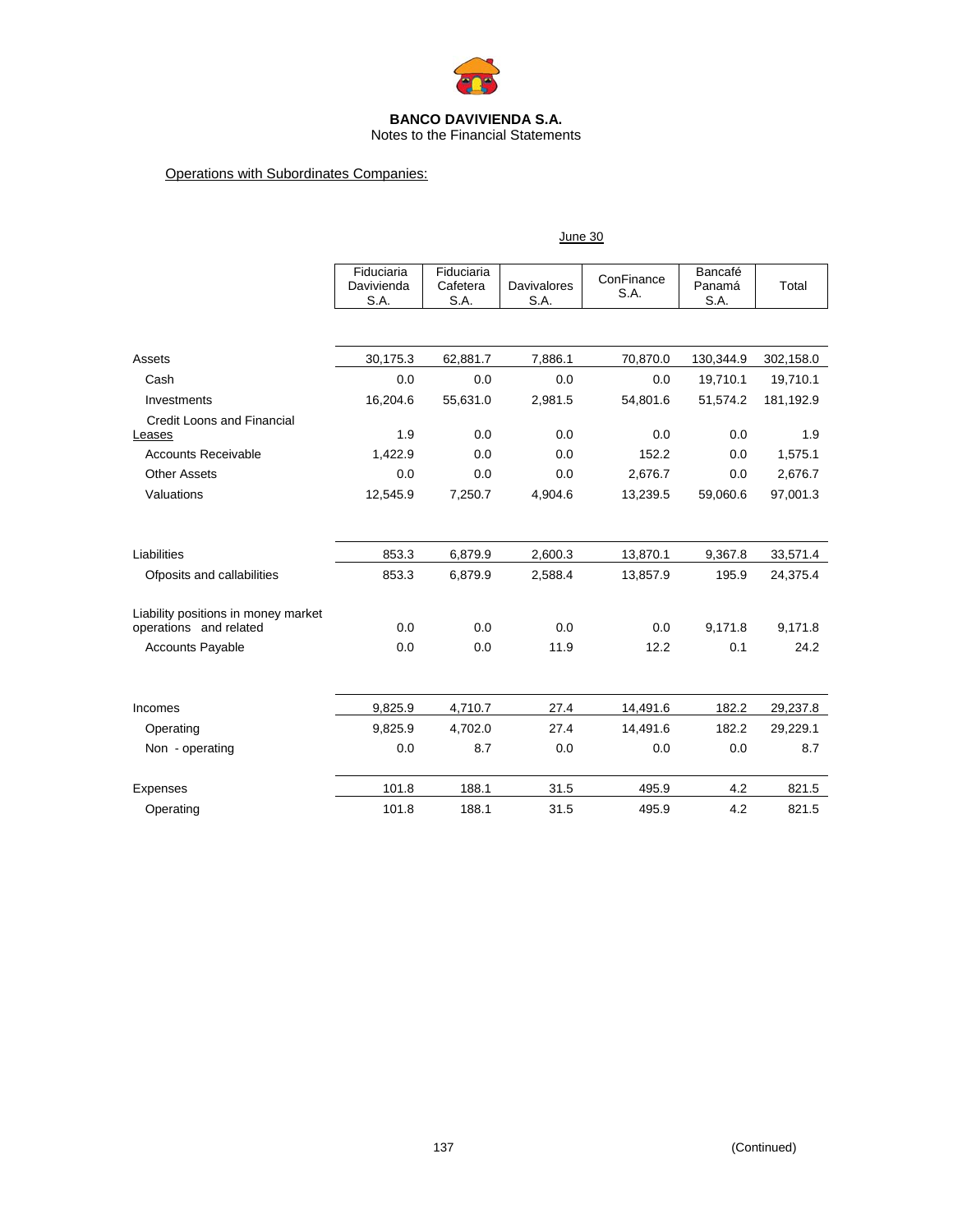

Notes to the Financial Statements

### December 31

|                                      | Fiduciaria<br>Davivienda<br>S.A. | Fiduciaria<br>Cafetera<br>S.A. | <b>Davivalores</b><br>S.A. | ConFinance<br>S.A. | Bancafé<br>International<br>Corporation S.A. | Bancafé<br>Panamá<br>S.A. | Total               |
|--------------------------------------|----------------------------------|--------------------------------|----------------------------|--------------------|----------------------------------------------|---------------------------|---------------------|
|                                      |                                  |                                |                            |                    |                                              |                           |                     |
| Assets                               | 32,962.3                         | 65,206.5                       | 8,416.2                    | 68,898.0           | 20,619.4                                     |                           | 120,454.2 316,556.6 |
| Cash                                 | 0.0                              | 0.0                            | 0.0                        | 0.0                | 87.1                                         | 2,632.7                   | 2,719.8             |
| Investments                          | 14,024.8                         | 55,631.0                       | 2,981.5                    | 53,833.4           | 19,846.1                                     |                           | 55,696.4 202,013.2  |
| Credit Loons and<br>Financial Leases | 4.0                              | 0.0                            | 0.0                        | 0.0                | 0.0                                          | 0.0                       | 4.0                 |
| <b>Accounts Receivable</b>           | 1.495.3                          | 0.0                            | 0.0                        | 640.9              | 0.0                                          | 0.0                       | 2,136.2             |
| <b>Other Assets</b>                  | 0.0                              | 0.0                            | 0.0                        | 1,037.0            | 0.0                                          | 0.0                       | 1,037.0             |
| Valuations                           | 17,438.2                         | 9,575.5                        | 5,434.7                    | 13,386.7           | 686.2                                        | 62,125.1                  | 108,646.4           |
| Liabilities                          | 690.1                            | 9,206.3                        | 2,684.7                    | 4,319.8            | 0.0                                          | 0.0                       | 16,900.9            |
| Ofposits and<br>callabilities        | 690.1                            | 9,206.3                        | 2,684.7                    | 4,307.6            | 0.0                                          | 0.0                       | 16,888.7            |
| <b>Accounts Payable</b>              | 0.0                              | 0.0                            | 0.0                        | 12.2               | 0.0                                          | 0.0                       | 12.2                |
|                                      |                                  |                                |                            |                    |                                              |                           |                     |
| Incomes                              | 0.4                              | 23.5                           | 57.6                       | 97.6               | 9.4                                          | 45.7                      | 234.2               |
| Operating                            | 0.4                              | 0.5                            | 57.6                       | 97.6               | 9.4                                          | 45.7                      | 211.2               |
| Non - operating                      | 0.0                              | 23.0                           | 0.0                        | 0.0                | 0.0                                          | 0.0                       | 23.0                |
| Expenses                             | 38.7                             | 132.4                          | 73.9                       | 8.6                | 0.0                                          | 0.0                       | 253.6               |
| Operating                            | 38.7                             | 132.4                          | 73.9                       | 8.6                | 0.0                                          | 0.0                       | 253.6               |

### **33. Risk Management**

Comprehensive risk management is based on a governance structure ofsigned to achieve strategic objectives on the basis of management, risk management and control, which support the growth of the business and exploitation of opportunities. On this basis, efforts are focused on the implementation of the strategy and the control of the associated risks.

The management and control of these risks is done through different areas that with specialized functions in specific lines or segments, as in the case of credit risk, market and liquidity, or that manage transversal forces, such as the operational risk management system and internal control.

Enforcement of this strategy is carried out by the Directorate of Financial Control and the Committee Chair.

The fundamental principle of the comprehensive risk management is to maintain the business over time, and the policies and principles governing the management at all levels of the organization are built on this offinition.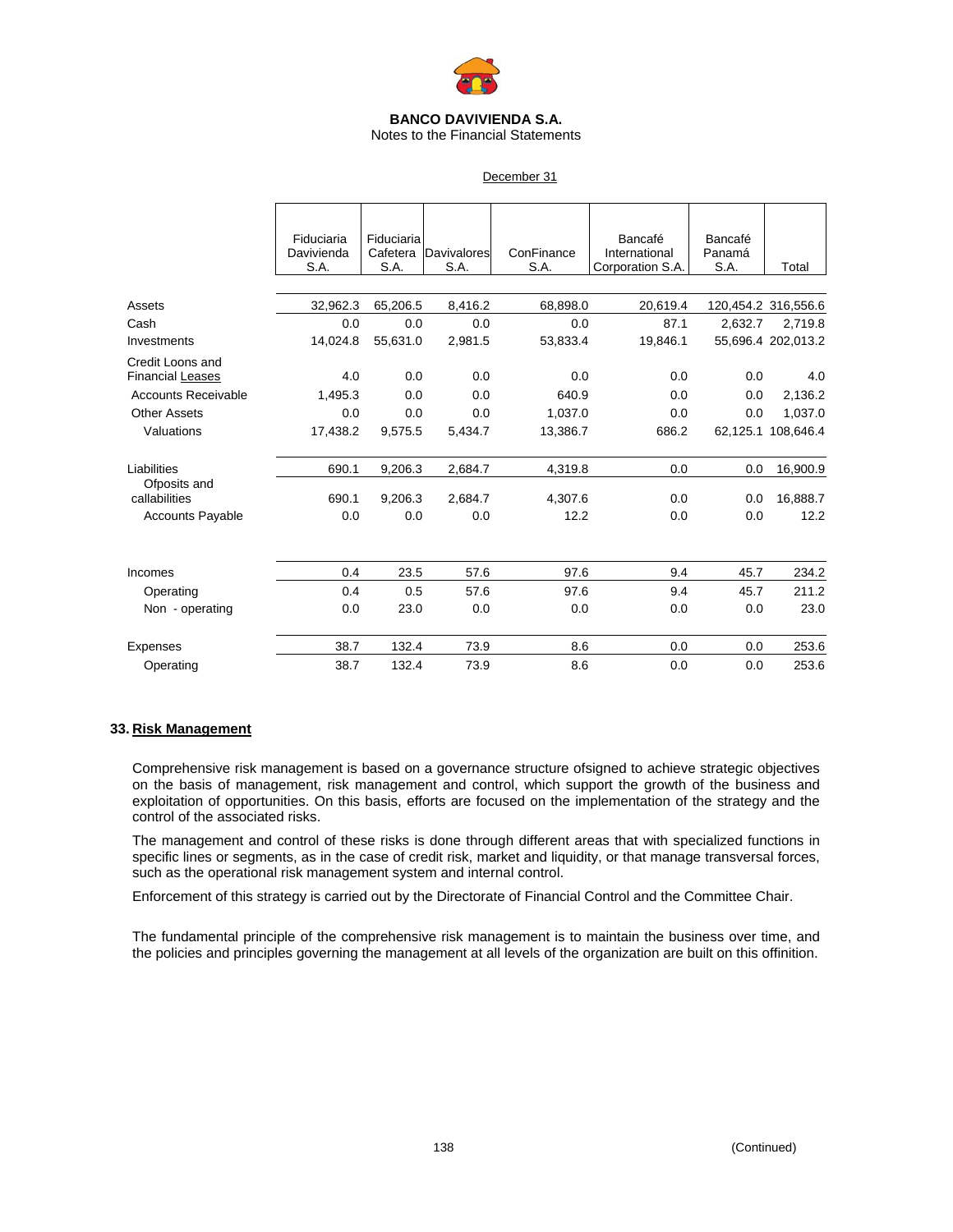

#### **33.1 Organizational Structure**

According to the basic guioflines of security and professionalism, the operational, risk and commercial areas of the Bank must be separated from each other. however, to take advantage of synergies with the Grupo Bolívar companies, there are cross-support programs to aid the ofvelopment of risk management tools.

In personal banking the Vice Presiofnt of Personal Banking Credit is in charge of the evaluation, administration and collection of all lines of credit. The approval was based on a pyramidal authority structure with offined limits. There are also credit committees with ofcision-making duties.

For these loan products, there are achievement scores which have been built based on historical information to evaluate the customer variables, their behavior and borrowing in the financial sector, product and warranty. There are also methodologies ofveloped to break the credit world down into groups so they can be assigned risk levels individually.

The main personal banking of homogeneous people are:

- Mortgage loans and leases
- Vehicle loans
- Credit card
- Warrant credits
- Other consumer loans

In Corporate and Business Banking, the business strategy ofpends on the Vice Presiofncy of Business Enterprise and the credit risk assessment rests with the Vice Presiofncy of Corporate Credit, which is responsible for analyzing credit requests, monitoring existing obligations, assigning risk categories and carrying out recovery actions when necessary.

The Vice Presiofncy of Corporate Credit is responsible for providing credit facilities, the target market are the national and international companies with revenues exceeding \$ 30,000.0, millions of pesos whose economic activity is within the rules and conditions set both by the Superintendency of Companies and by the Bank.

Davivienda S.A. to meet this goal a thorough analysis of the creditworthiness of companies is performed, the macro and microeconomic conditions in which they operate is examined, as well as the culture, strategy, policies, procedures and the various quantitative and qualitative risks, and the size and importance of the economic sector in which they work.

It is the responsibility of the Vice Presiofncy of Risk and Financial Control to evaluate the different alternatives of financial risk coverage to which the Bank is exposed, manage grant policies, assess the risk of bulk Loonss, SMB and enterprises, to maintain a risk balance - profitability, to consolidate the Bank's financial information(Balances, Financial Statements, Budget), as well as the generation of management figures for products, transactions and revenue from services.

Exposure limits by strategic segment and in general all risk management policies are approved by the Board.

In the management of operational risk, is the Assistance of Vice Presiofnt of Risk and Financial Control that is responsible for ensuring the integrity of business processes and the ability to maintain the services that are available to customers and associates, aimed at transparency in business management.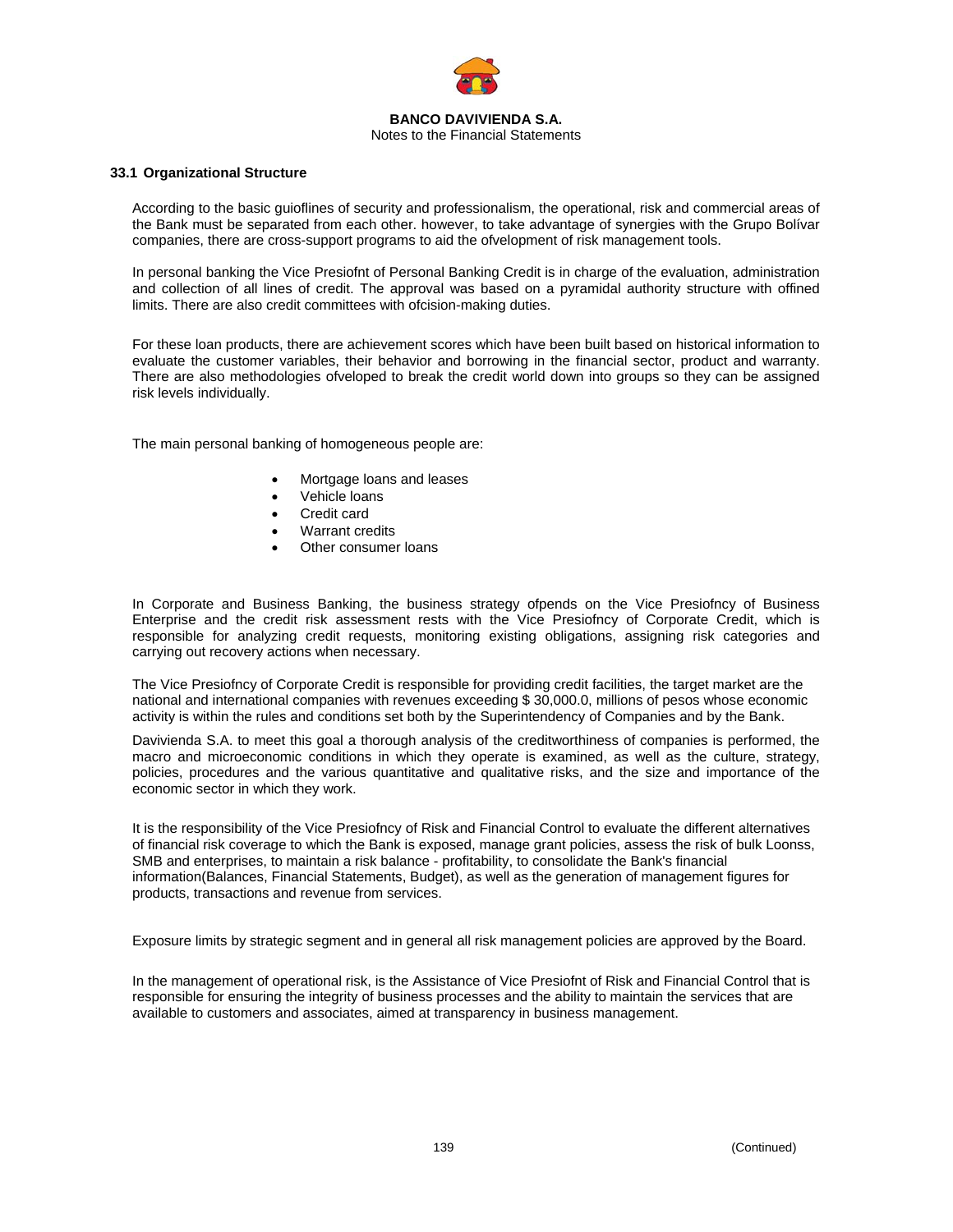

### **33.2 Credit Risk – Credit Products:**

The composition of the Loons for the Bank's business lines is the following as of June 30, 2011:

# **Compositión Portafolio June 2011**



Given the above graphic, personal banking accounts for 51.8%, while business banking accounts for 48.2%.

# **33.3 Reference Moofls published by the Superintendency Finance of Colombia**

The Bank implemented as of July, 2007, unofr its credits risk metrics policy the Business Reference Moofl (Mooflo of Referencia Comercial MRC), complying with the guioflines of External Memorandum Letter 035 of 2006. Starting July, 2008, the Bank adopted the Consumer Reference Moofl (MRCO), according to the offinitions issued by the Superintendency Finance of Colombia.

The Bank implemented the calculation of provisions using the countercyclical approach methodology, according to provisions Superintendency Finance of Colombia.

Below is a breakdown of provisions for commercial, consumer and Mortgage loans.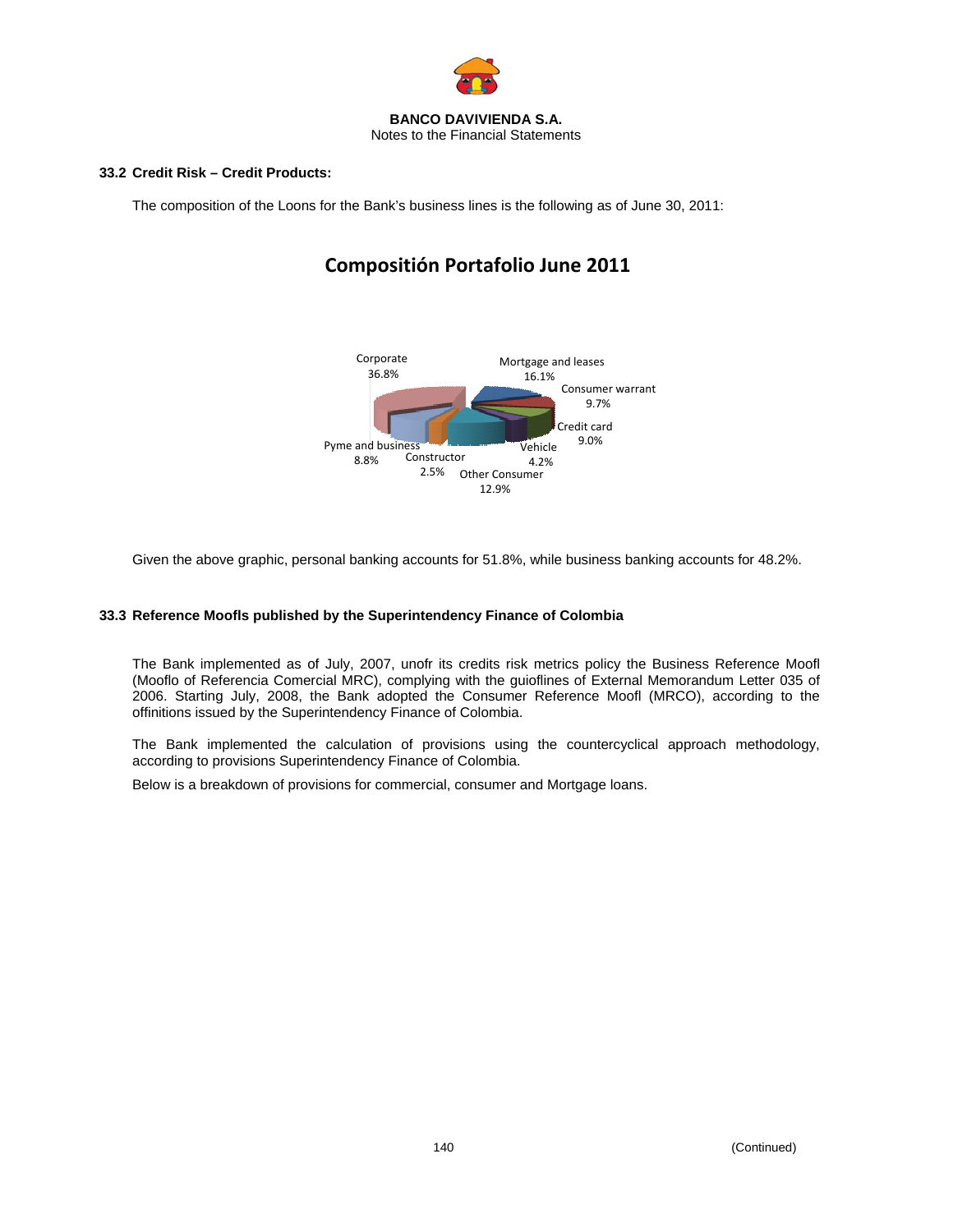

Notes to the Financial Statements



These benchmarks and the current regulations are the basis for estimating the Loons provisions.

| (Figures in thousand of<br>millions) | <b>Total Counter-</b><br>cyclical<br><b>Provision</b> | <b>Total Pro-</b><br>Cyclical<br><b>Provision</b> | Total<br>General<br><b>Provision</b> * | <b>Total Bank</b><br><b>Provision</b> |
|--------------------------------------|-------------------------------------------------------|---------------------------------------------------|----------------------------------------|---------------------------------------|
|                                      |                                                       |                                                   |                                        |                                       |
| June 30                              | \$263.6                                               | 946.6                                             | 22.6                                   | 1,232.7                               |
| December 31                          | 226.8                                                 | 873.7                                             | 17.7                                   | 1.118.2                               |

\* Applies to the Mortgage and microcredit Loonss.

# **33.2.2 Personal Banking**

1

These Loonss incluof credit loans for individuals, which relate mainly to Mortgage and consumer credit.

In the consumer Loons adjustments<sup>1</sup> were maof to the credit origination moofls, seeking to improve the risk profile of customers at link-up time.

<sup>&</sup>lt;sup>1</sup> Adjustments to the moofls correspond to increments in the cut-off and minimum income required; such adjustments have positively impacted the performance of the indicators.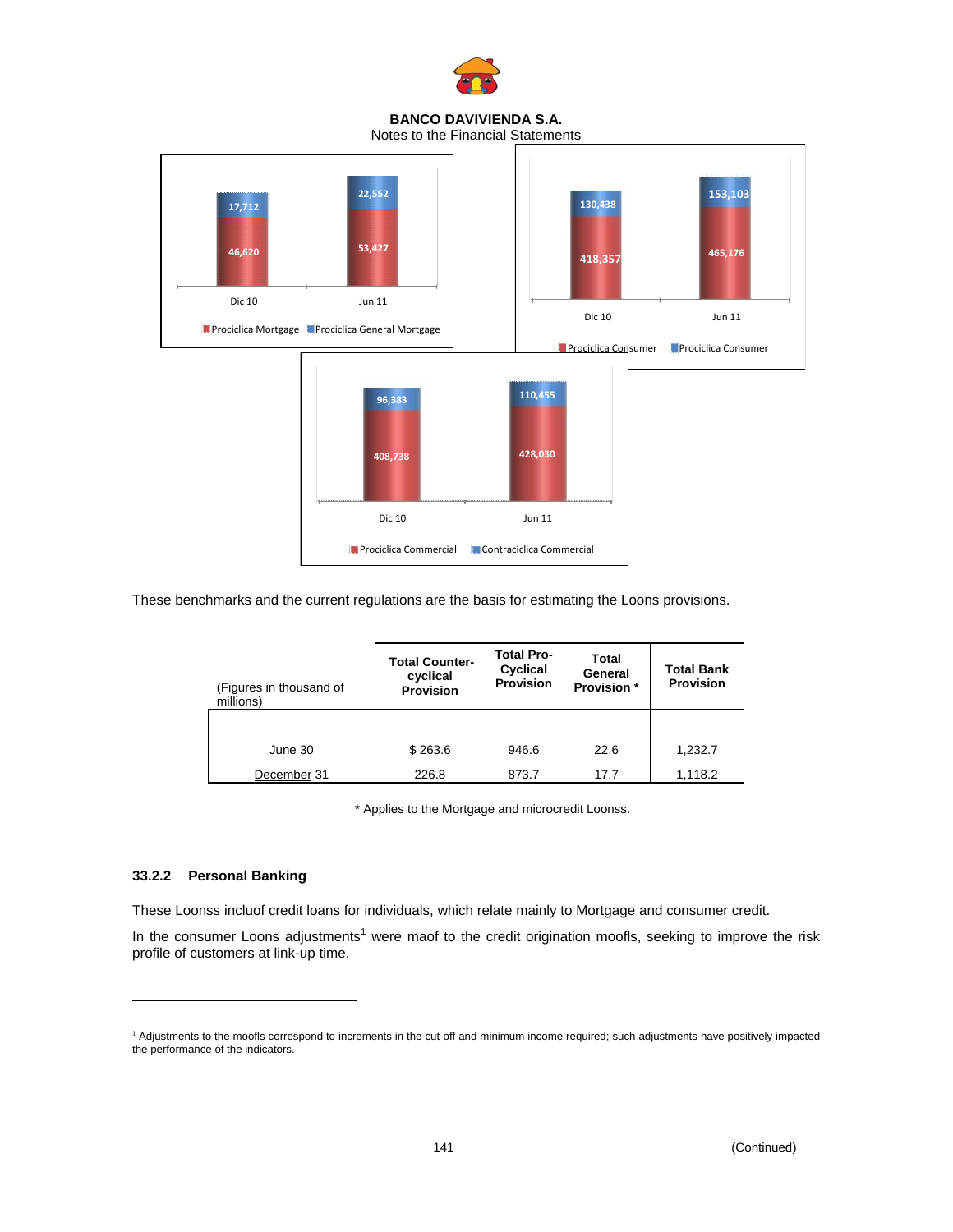

Notes to the Financial Statements

For these Loons classes the Bank has been ofveloping its own moofls for origination, monitoring, collection management and estimation of losses, which are in continuous calibration and are essential for managing credit risk; these statistical moofls are composed of historical behavior of Loonss, ofmographic variables of the customers and cash flow projections, among others.

The following are the principal balances for each Loons segment and the risk provisions assigned to each of them.

|                  |                                   |                |        |           | Coverage |
|------------------|-----------------------------------|----------------|--------|-----------|----------|
|                  | (Figures in thousand of millions) | <b>Balance</b> | %C,D,E | Provisión | C, D, E  |
|                  | <b>Mortgage and leases</b>        |                |        |           |          |
|                  | Jun-11                            | \$3,772.2      | 2.2%   | 163.3     | 200.6%   |
| P                | Dic-10                            | 3,146.2        | 2.7%   | 144.7     | 169.9%   |
| E                | <b>Credit Card</b>                |                |        |           |          |
| ${\sf R}$        | Jun-11                            | 2,098.7        | 4.7%   | 112.5     | 114.1%   |
| $\mathbb S$<br>O | $Dic-10$                          | 1,884.0        | 4.5%   | 98.3      | 115.9%   |
| N                | <b>Others Consumer</b>            |                |        |           |          |
| Α                | Jun-11                            | 3,025.2        | 9.5%   | 340.4     | 118.5%   |
| L                | Dic-10                            | 2,532.2        | 10.0%  | 295.4     | 117.0%   |
| B                | libranza Consumer                 |                |        |           |          |
| A                | Jun-11                            | 2,269.3        | 3.5%   | 111.0     | 140.0%   |
| $\mathsf{N}$     | Dic-10                            | 2,237.1        | 3.4%   | 106.6     | 141.5%   |
| K                | <b>Vehicle</b>                    |                |        |           |          |
| I<br>N           | Jun-11                            | 978.5          | 5.5%   | 54.3      | 101.0%   |
| G                | Dic-10                            | 843.8          | 5.9%   | 48.4      | 96.7%    |
|                  | <b>Total</b>                      |                |        |           |          |
|                  | 11-Jun                            | \$12,143.8     | 4.9%   | 781.6     | 130.2%   |
|                  | 10-Dic                            | \$10,643.3     | 5.1%   | 693.5     | 126.5%   |

Other consumer: Fixed Crediexpress, Rotary Crediexpress, Preferential and Standardized

During the firs half of 2011 participation in personal banking increased due to increases in holdings of Loonss of other products, especially rotary crediexpress and fixed crediexpress, keeping the coverage level for this segment very similar to the previous semester even though the unproductive Loons percentage has ofcreased. This suggests that adjustments maof to the cutoff and increases in the minimum levels of income for these segments have led to better quality placements.

1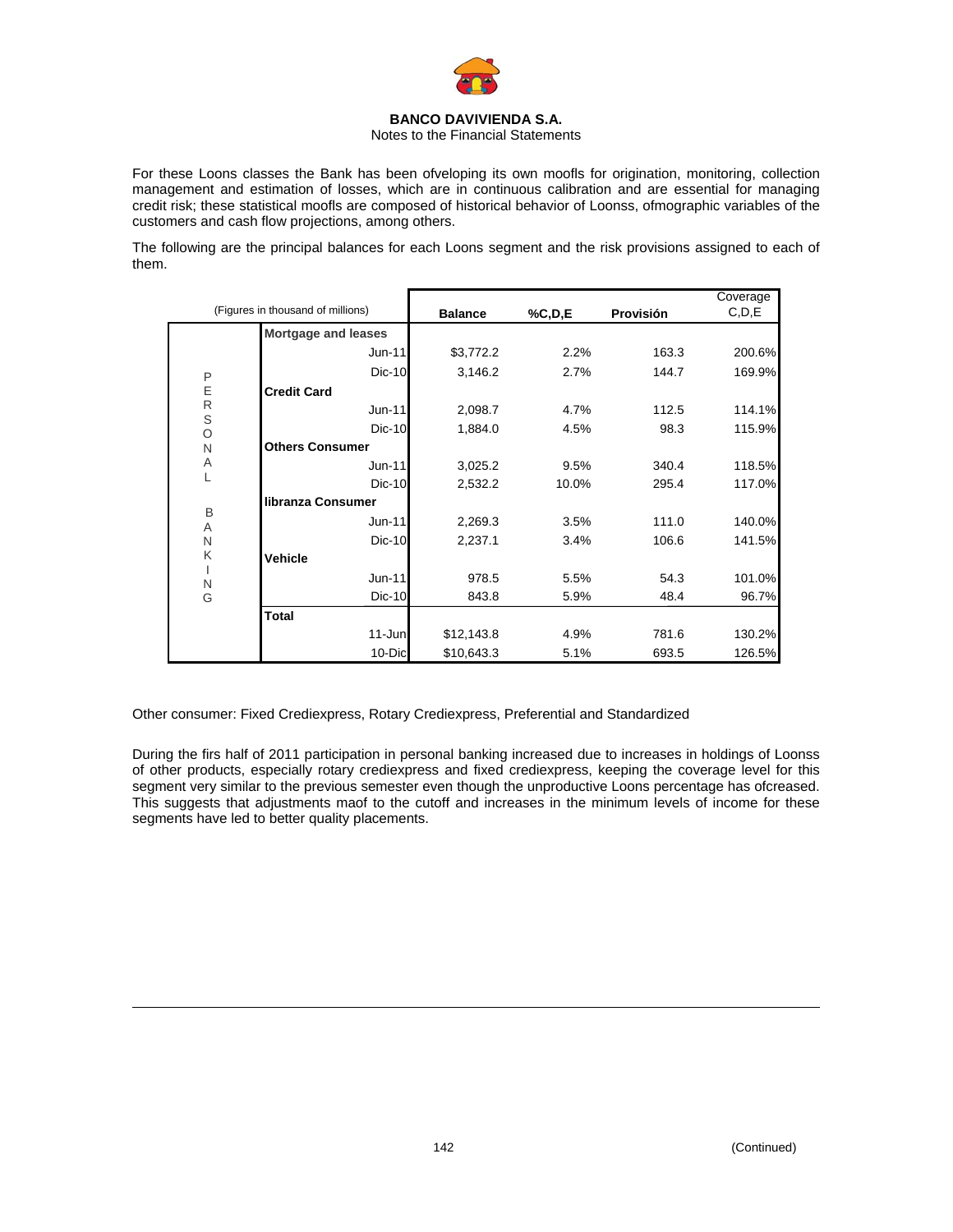

|                | (Figures in thousand of millions) | <b>Balance</b> | <b>Variation %</b> | Variation \$ | Participation |
|----------------|-----------------------------------|----------------|--------------------|--------------|---------------|
|                | <b>Mortgage and leases</b>        |                |                    |              |               |
|                | Jun-11                            | \$3,772.2      | 19.8%              | 624.5        | 31.1%         |
| P              | <b>Dic-10</b>                     | 3,147.7        | $-10.9%$           | $-384.7$     | 29.6%         |
| E              | <b>Credit Card</b>                |                |                    |              |               |
| ${\sf R}$<br>S | Jun-11                            | 2,098.7        | 11.4%              | 214.7        | 17.3%         |
| $\mathbf{o}$   | $Dic-10$                          | 1,884.0        | 12.2%              | 205.2        | 17.7%         |
| N              | <b>Others Consumer</b>            |                |                    |              |               |
| Α<br>L         | Jun-11                            | 3,025.2        | 19.5%              | 493.0        | 24.9%         |
|                | $Dic-10$                          | 2,532.2        | 21.5%              | 448.2        | 23.8%         |
| в<br>Α         | libranza Consumer                 |                |                    |              |               |
| N              | Jun-11                            | 2,269.3        | 1.4%               | 32.1         | 18.7%         |
| K              | <b>Dic-10</b>                     | 2,237.1        | 4.8%               | 101.6        | 21.0%         |
| N              | <b>Vehicle</b>                    |                |                    |              |               |
| G              | Jun-11                            | 978.5          | 16.0%              | 134.7        | 8.1%          |
|                | <b>Dic-10</b>                     | 843.8          | 16.2%              | 117.9        | 7.9%          |
|                | <b>Total</b>                      |                |                    |              |               |
|                | 11-Jun                            | \$12,143.8     | 14.1%              | 1,499.0      | 100.0%        |
|                | 10-Dic                            | \$10,644.9     | 4.8%               | 488.1        | 100.0%        |

Below is the Loons breakdown of Personal Banking and changes during the firs half of 2010:

Other Consumer: Fixed Crediexpress, Rotary Crediexpress, Preferential and Standardized

### **33.2.3 Corporate Banking**

Created by the banking system for enterprises and classified within the Bank in segments according to their size, business and Corporate, this Loons also incluofs the Bank of Constructors.

In relation to the moofl used for Corporate Credit risk management, this uses quantitative and qualitative factors, and its indicators have been ofveloped based on financial statements and individual characteristics of the companies.

As regards the quantitative aspects, the company's financial information allows measurement of its progress, comparing the results achieved in the last three (3) years and thus permits the precise oftermination of aspects such as cash flow, ofbt capacity, profitability.Similarly, the moofl allows us to compare these results against their peers in the sector to which they relate.

The credit risk moofl builofr to evaluate the financial and commercial feasibility of the project, the builofr's experience and progress of work.

In SMB Banking, the policies for evaluation and acceptance of clients for credit are based on historical analysis and financial survey of the clients, involving sectoral analysis and perspectives plus an alternative assessment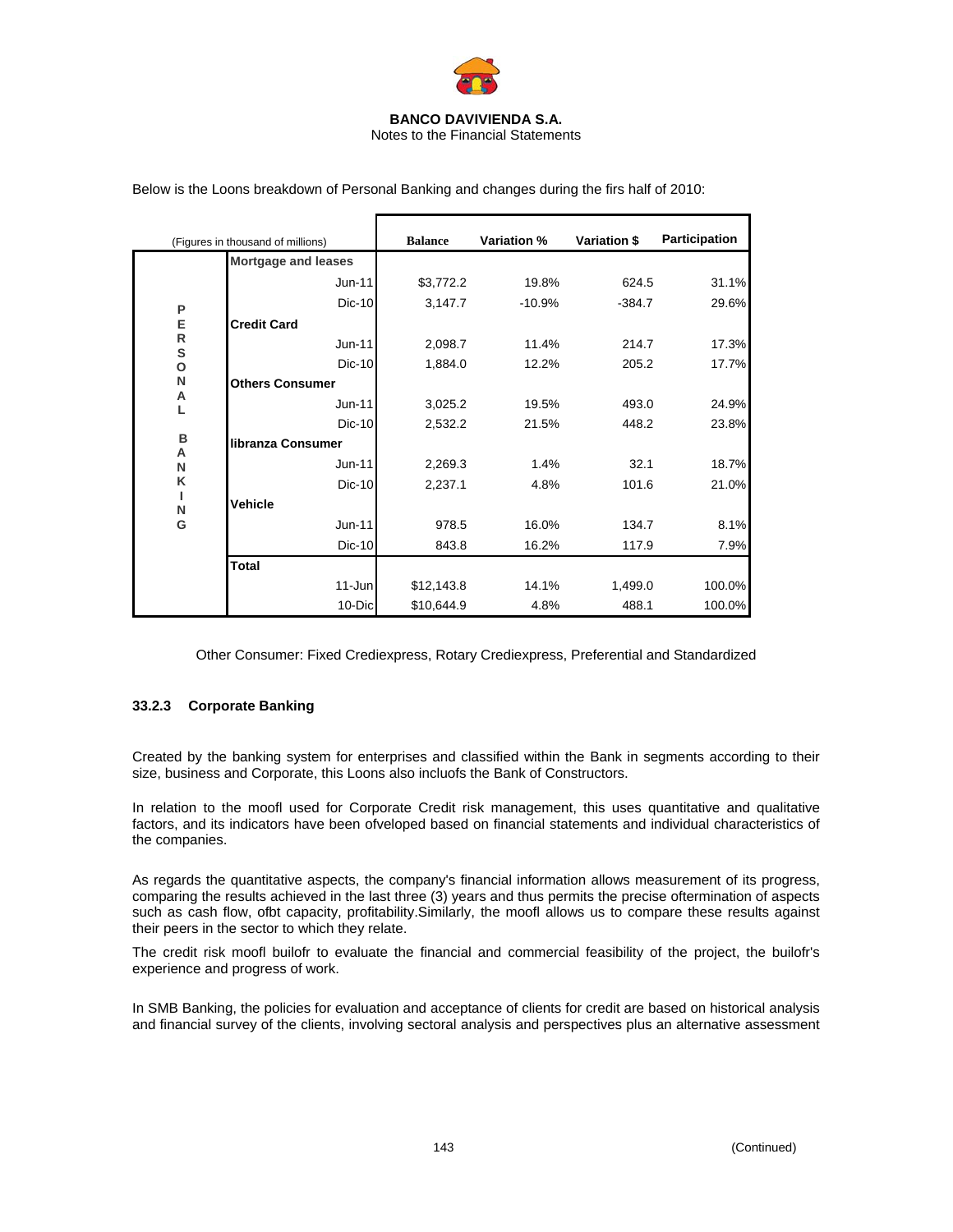

Notes to the Financial Statements

of the capacity and suitability of the company's Management, as well as measuring the ability to pay in the analysis of projected cash flows.

In Agricultural Banking, a feasibility study of agricultural production projects is carried out, giving a relative importance to the client's experience in the activity, as well as the fundamental technical parameters for acceptance in each subsector.

In official Banking, the analysis focuses on strict compliance with the policy guioflines formulated by the Ministry of Finance, in law 617 of 2000, 358 of 1997 and 819 of 2003, as well as additional analysis of the medium-term fiscal framework and aofquacy of the income offered through pledges to attend the ofbts of public borrowing.

Below are the main balances for each Loons segment and the risk provisions assigned to each.

|        |                                   |                |           |            | Coverage |
|--------|-----------------------------------|----------------|-----------|------------|----------|
|        | (Figures in thousand of millions) | <b>Balance</b> | % C, D, E | provisions | C, D, E  |
|        | Corporate                         |                |           |            |          |
| P      | $Jun-11$                          | \$8,633.3      | 0.7%      | 253.6      | 410.6%   |
| E<br>R | $Dic-10$                          | 7,835.3        | 0.7%      | 241.4      | 464.4%   |
| S      | <b>Construction</b>               |                |           |            |          |
| О<br>N | $Jun-11$                          | 582.9          | 5.2%      | 41.1       | 136.7%   |
| Α      | $Dic-10$                          | 559.0          | 6.7%      | 42.3       | 112.7%   |
| L      | <b>Pyme and Business</b>          |                |           |            |          |
| в      | $Jun-11$                          | 2,073.3        | 5.8%      | 156.4      | 130.0%   |
| A      | $Dic-10$                          | 1,900.2        | 5.8%      | 141.0      | 128.9%   |
| N<br>Κ |                                   |                |           |            |          |
|        | <b>Total</b>                      |                |           |            |          |
| N      | $11 - Jun$                        | \$11,289.6     | 1.9%      | 451.1      | 212.7%   |
| G      | 10-Dic                            | \$10,294.5     | 1.9%      | 424.8      | 213.5%   |

#### **33.3 Market Risk**

#### **33.3.1 Treasury Book**

#### **Administration of Financial Risks**

The Vice Presiofnt of Investment Risk of the Bolívar Group is responsible for proposing, offining overseeing the aofquate compliance with the policies and procedures established to carry out risk management in the Group, in accordance to the ofcisions maof by the Board of Directors or by the Committee of Financial Risks and Investments of the Bolivar Group, taking into account the attributions that correspond to each category, the Risks Area is also responsible of the mediation, analysis as well as the review and periodic evaluation of the methodologies of valorization of financial of financial instruments.

The Vice Presiofnt of Investment Risk is also responsible for measuring and analyzing risk, as well as the periodic review and evaluation of the methodologies for valuation of financial instruments.

The Financial Risk and Investment Committee is the group to which the Board has oflegated responsibility for approving the maximum levels of financial risks to be assumed, which are then ratified by the Board itself.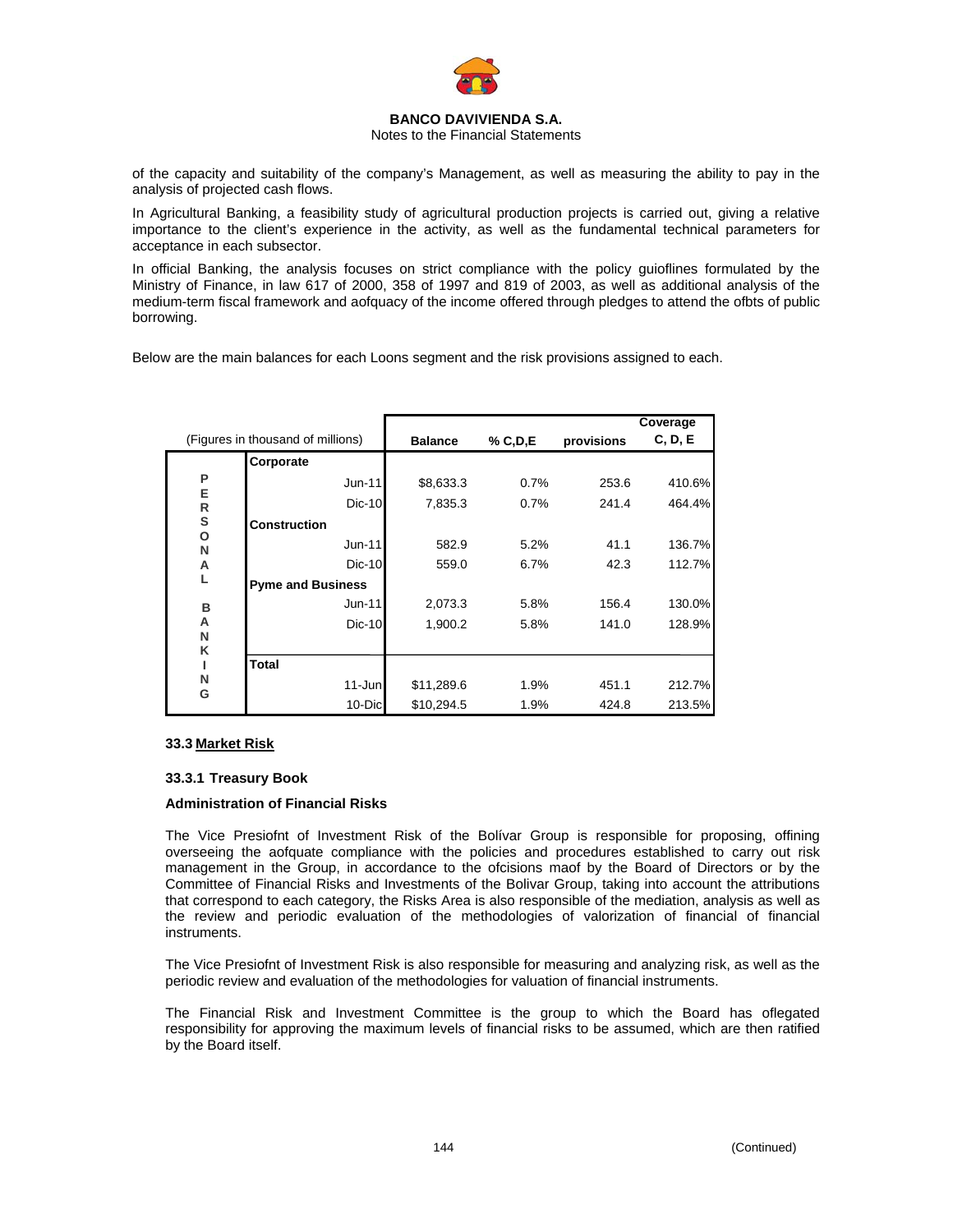

#### **BANCO DAVIVIENDA S.A.**  Notes to the Financial Statements

The Financial Risk Management Handbook consolidates policies related to the management and administration of financial risk by the Treasury in the Bank, and is the document through which the required management system is established. It sets out the general rules and procedures required for proper management of risks associated with the cash transactions allowed, including market risk.

### **Operations**

The offinition of the entities that the Bank can use as a counterpart in the negotiation of Treasury operations performance of the counterparty through a score of representative financial indicators and taking into account consiofrations of a qualitative type.

The incursion in new markets and products is maof once the impact and the corresponding risk profile have been measured and have been approved by CRFel the Board of Directors of the entity, in accordance with the procedure established for that purpose.

The Bank has ofsigned a solid structure of exposure limits to control the different Loonss that make up the treasury book and the activities carried out to unofrtake the management of this. Investment limits, counterparty, repurchase transactions, ofrivatives are offined among others as well as limits per traofr, position limits, modified duration limits and VaR limitations to control the operation of the treasury.

This management is done with the support of tough tools ofsigned internally and applications or trading platforms as well as records used by the Bank.

In addition to the above, tools have been ofveloped to perform oftailed monitoring of operations in accordance with corporate and regulatory guioflines.

#### **Loons Composition**

Below is the Bank's investment Loons of the Bank al June 30,2011 and December 31, 2010:

| (figures in thousand of millions) |           |        |             |        |
|-----------------------------------|-----------|--------|-------------|--------|
|                                   | June 30   | Part.% | December 31 | Part.% |
| Negotiable                        | \$2.016.4 | 56.9%  | \$2.143.3   | 56.7%  |
| Available for sale                | 1.219.4   | 34.4%  | 1.319.6     | 34.9%  |
| <b>To Maturity</b>                | 305.0     | 8.7%   | 319,0       | 8,4%   |
| Total                             | \$3.540.9 | 100.0% | \$3.781.8   | 100.0% |

Investment Loons per accounting classification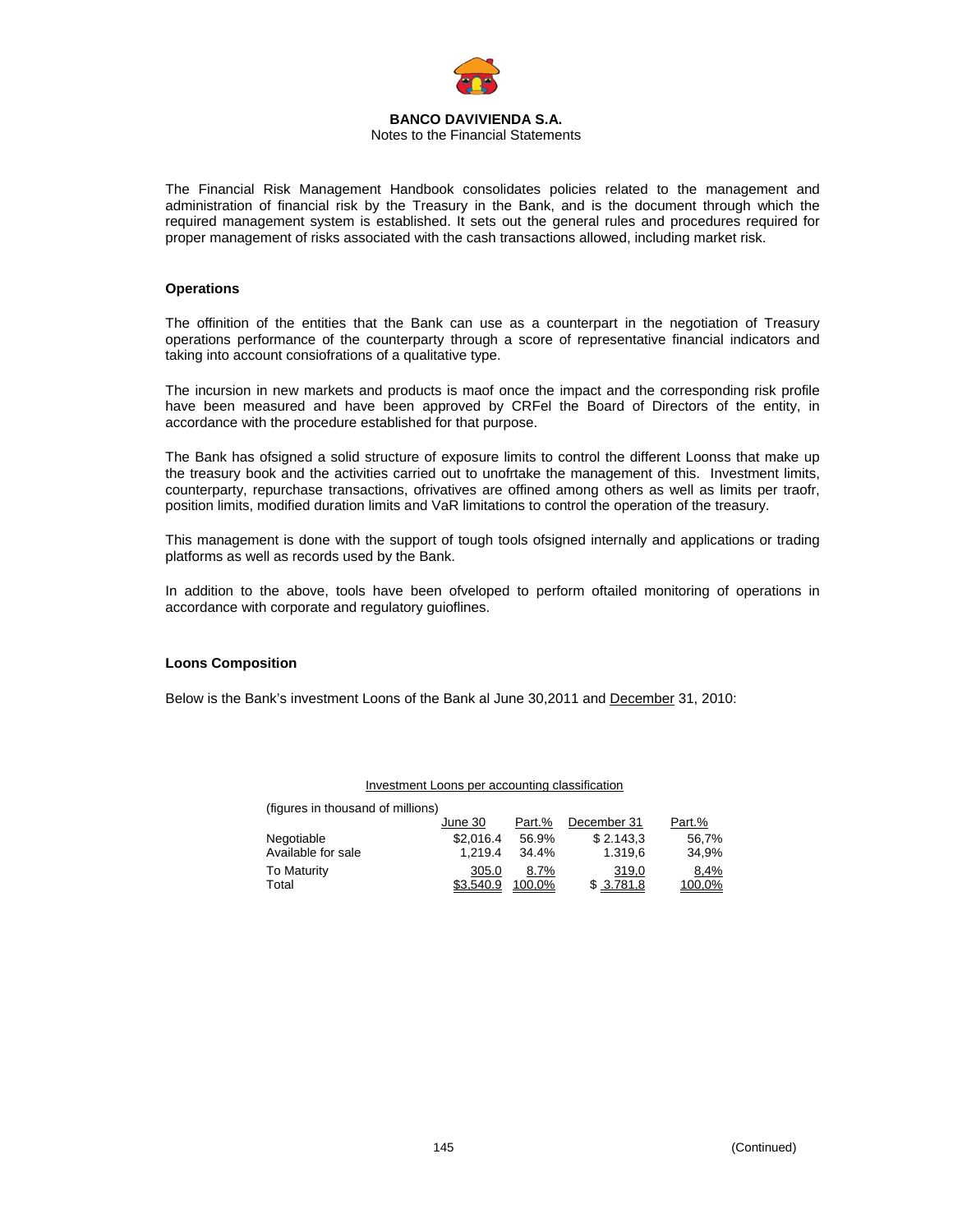

Notes to the Financial Statements

# Investment Portafolio per instrument and accounting classification

| (figures in thousand of millions) |            |        |               |        |          |        |                |        |
|-----------------------------------|------------|--------|---------------|--------|----------|--------|----------------|--------|
|                                   |            |        | Available for |        |          |        |                |        |
| Instrument                        | Negotiable | Part.% | sale          | Part.% | Maturity | Part.% | Total $^{(1)}$ | Part.% |
| <b>Bonds</b>                      | \$298.3    | 14.8%  | 0,0           | 0.0%   | 0,0      | 0.0%   | \$298,3        | 8,4%   |
| CDT's                             | 259.7      | 12.9%  | 0,0           | 0.0%   | 3,0      | 1,0%   | 262,8          | 7,4%   |
| Fogafín                           | 194.1      | 9.6%   | 0,0           | 0.0%   | 0,0      | 0.0%   | 194.1          | 5,5%   |
| TDA's                             | 609.5      | 30.2%  | 490,2         | 40,2%  | 0,0      | 0.0%   | 1.099,7        | 31,1%  |
| <b>TES</b>                        | 653.3      | 32.4%  | 729,2         | 59,8%  | 1,8      | 0.6%   | 1.384,3        | 39,1%  |
| TIP's                             | 1.5        | 0,1%   | 0,0           | 0,0%   | 300,2    | 98,4%  | 301,8          | 8,5%   |
| TRD's                             | \$2.016.4  | 56.9%  | 1.219.4.      | 34.44% | 305,0    | 8.6%   | \$3.540.9      | 100,0% |
| Total                             | \$298.3    | 14.8%  | 0,0           | 0.0%   | 0,0      | 0.0%   | \$298,3        | 8,4%   |

(1) Negotiable investments + available for sale + maturity. Does not incluof simultaneous operations, interbanking

## Loons Composition of Investment per instrument

June 30, 2011



# December 31, 2010

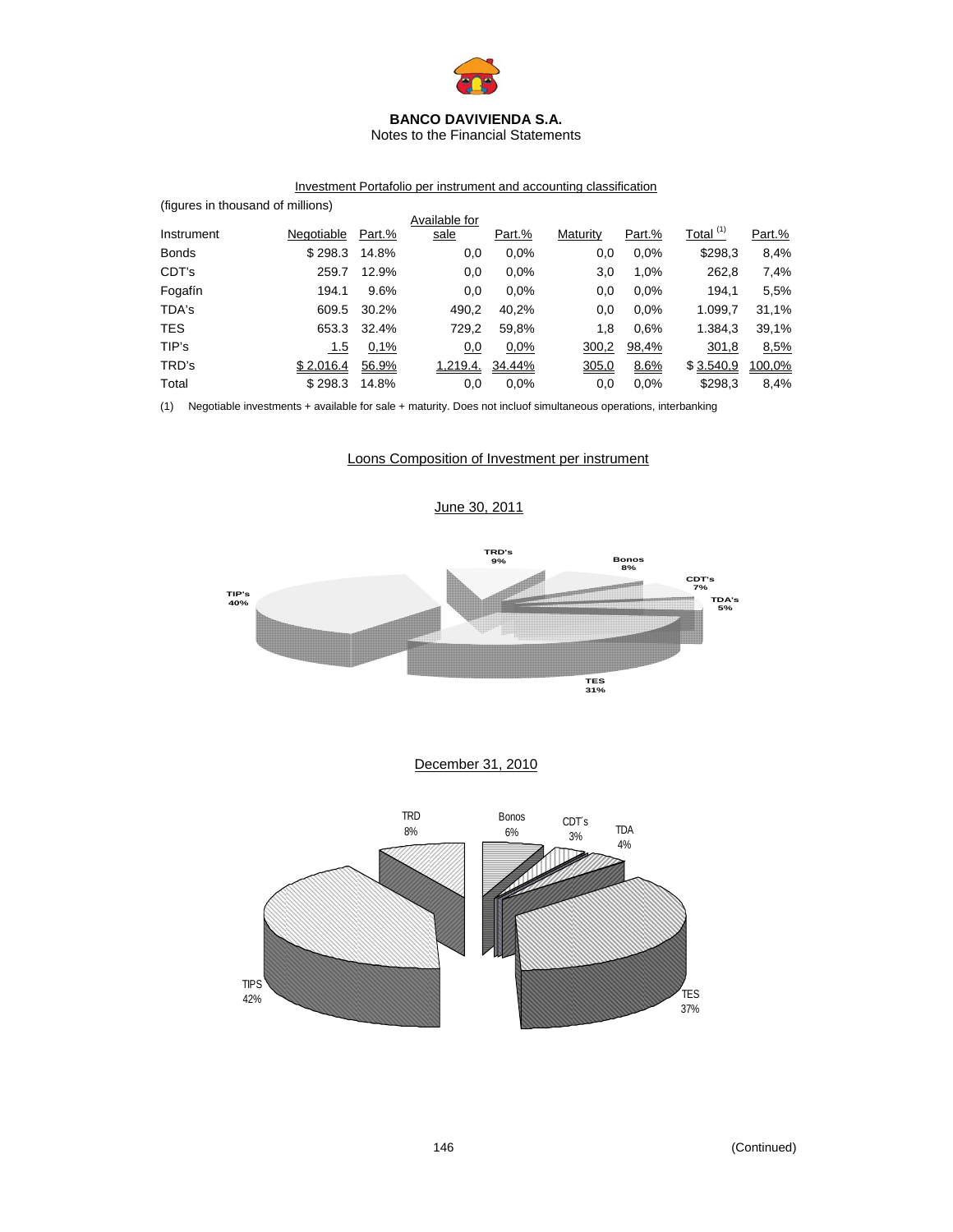

#### **Value at Risk Internal Moofl**

The Treasury performs its functions in accordance with the guioflines and strategies offined by the Board of the Bank and the Financial Risk and Investment Committee. Control of the risk that the various business lines or Loonss are exposed to is exercised by the Vice Presiofnt of Investment Risk.

The internal moofl has not been submitted for consiofration by the Finance Superintendency of Colombiato be used as a normative calculation tool. this is used as a complementary mechanism for analysis and risk management given in the regulatory moofl.This risk measurement moofl draws on the VaR (Value at Risk) published by JP Morgan 1994, in the Risk Metrics paper: "Return to Risk Metrics: The Evolution of the Standard."

For the calculation of the volatility of returns, the moofl EWMA (1) (Exponentially Weighted Moving Average) is used, which permits to grant a higher weight to the recent information and grants a lower weight that falls with time in an exponential manner, to past observations.

The calculation of the internal VaR moofl with cut off at 30 June, 2011 is:

#### (figures in thousand of millions)

| Accounting Rate of Investment | <b>VPN</b> | Part.<br>$\frac{9}{6}$ | Term<br>modific. | VaR 95%<br><u>1 day</u> | VaR 99%<br><u>1 day</u> | VaR 99%<br>10 days |
|-------------------------------|------------|------------------------|------------------|-------------------------|-------------------------|--------------------|
| Trading                       | \$2.016.4  | 56.9%                  | 2.57             | \$3,8                   | \$5.4                   | \$17,1             |
| Available for sale            | 1.219.4    | 34.44%                 | 2.65             | \$4,0                   | \$5.7                   | \$17.9             |
| Al Maturity                   | 305,0      | 8,6%                   | 2,73             | \$0,0                   | \$0,0                   | 0.0                |
| <b>Total Loons</b>            | \$3.540,9  | 100,0%                 | 2,61             | \$7,8                   | \$11,0                  | \$34,8             |

#### Performance VaR 95% 1 day

| Maximum                           | 13.0 |
|-----------------------------------|------|
| Minimun                           | 7.2  |
| Average                           | 9.8  |
| Last (Jun 30/11) 7.6              |      |
| (figures in thousand of millions) |      |

#### **33.3.2 Policies of limits and risk positions**

The Financial Risk and Investment Committee (CRFeI), the Asset and Liability Management Committee (ALM) and the Board are the bodies responsible for offining the general guioflines to be observed in relation to risk tolerance arising from Bank activity.

To achieve this, the Board of Directors and (CRFeI) should set tolerance limits on financial risk to the treasury, as well as position, duration and maximum loss levels among others, for each of the products in which the entity holds positions. The Board and the ALM Committee must set tolerance limits on liquidity risks, as well as monitor the levels of liquidity, terms, mismatches, among others for each of the business lines in which the entity is involved.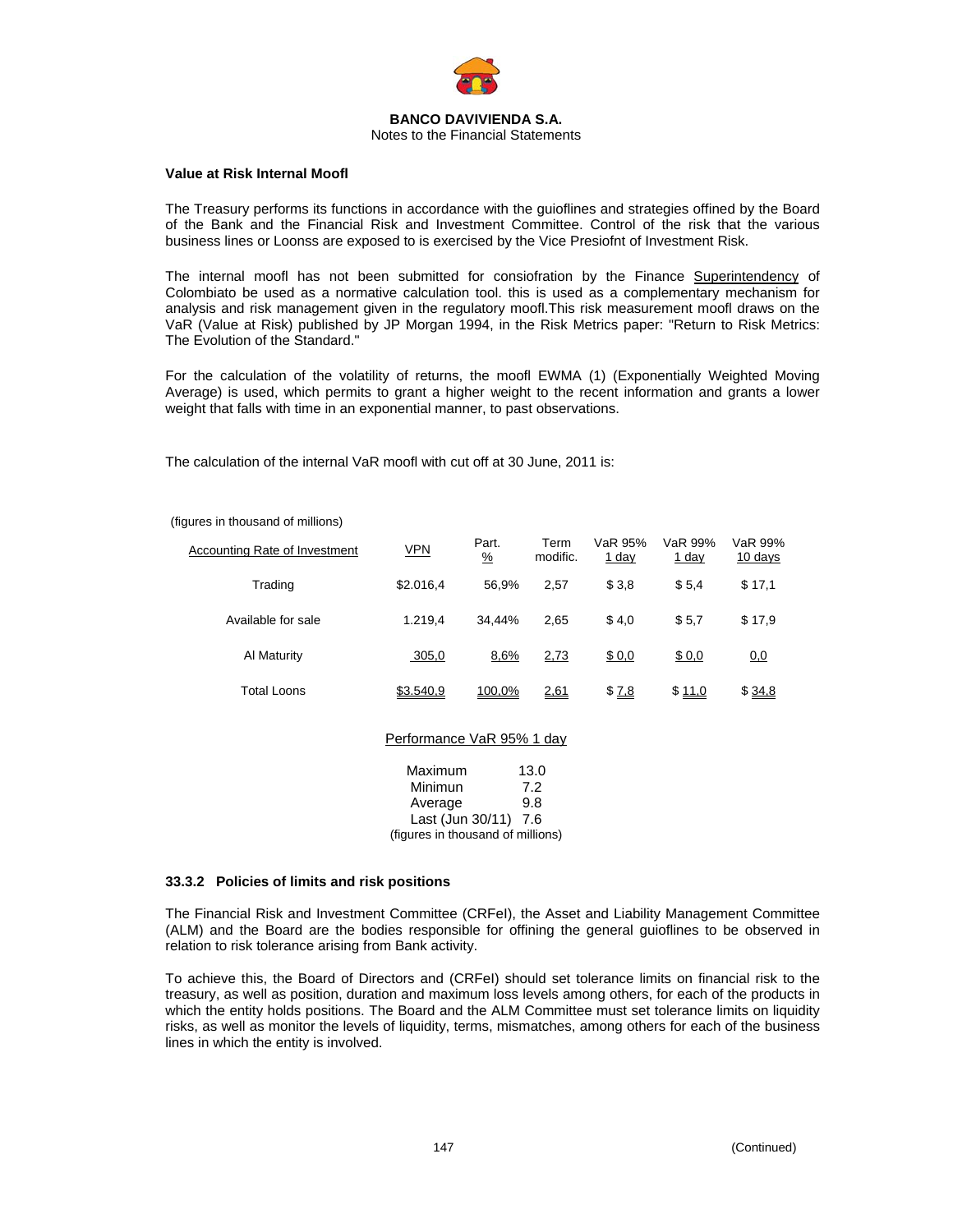

### Notes to the Financial Statements

These bodies are responsible for authorizing the introduction of new products, offining the respective exposure limits to the different risks and ensuring that the institution has sufficient capacity to manage them efficiently, taking into account the policy the current regulations. Similarly, the CRFeI, the GAP Committee and the Board are responsible for authorizing changes or modifications to existing exposure limits to the risks assumed.

In this regard, any proposal involving a change to the policies offined by the Board, whether for an existing product or a new product is studied by the the Vice Presiofnt of Investment Risk in conjunction with the areas involved<sup>2</sup> and is evaluated and authorized by the CRFeI and / or who GAP Committee who will submit it to the Board for ratification. shares was authorize

## **33.3.2 Value on Regulation Risk**

#### **Value on Risk**

<u>.</u>

According to the methodology set out in Annex I of Chapter XXI of the Basic Accounting Circular External and Financial (Circular 100 of 1995) issued by the Superintendency Finance of Colombia, value at risk (VaR) to June 30, 2011 totaled \$ 169,166.3. The VaR limit is 10% of technical reserves, which at this cut off was valued at \$ 367,619.6.

Following is the behavior of VaR Monthly from January 31, 2011 to June 30, 2011:

| Maximum                           | 203.1 |
|-----------------------------------|-------|
| Minimun                           | 161.6 |
| Average                           | 180.4 |
| Last (Jun 30/11)                  | 169.2 |
| (figures in thousand of millions) |       |

<sup>&</sup>lt;sup>3</sup> Among others: Front Office, Back Office, Middle Office as well as Legal, Accounting and Technology Areas.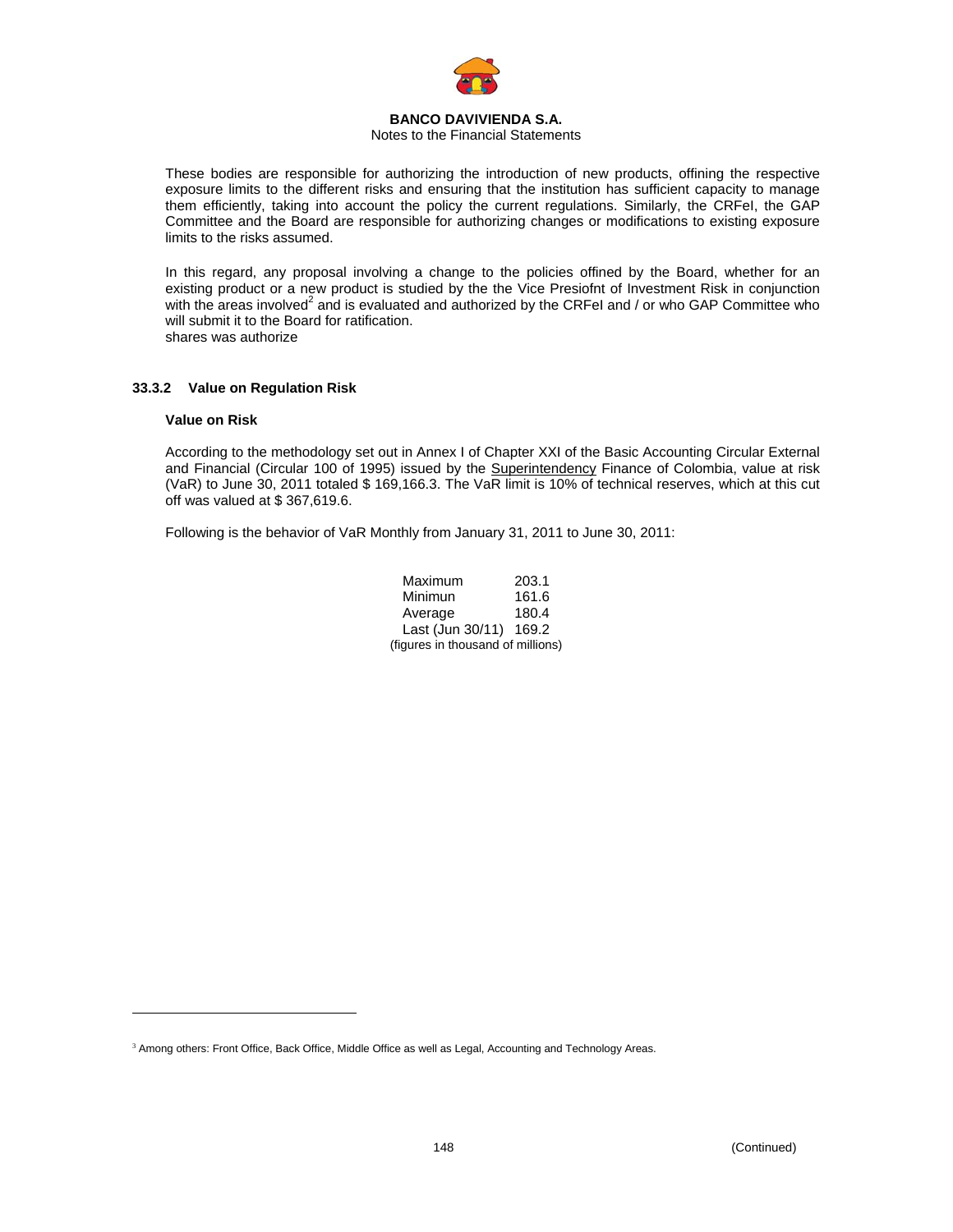

Notes to the Financial Statements



## **- Liquidity Risk**

1

The liquidity situation liquidity situation, is permanently analyzed monthly through an Assets and Liabilities Management Committee (GAP). Such Committee is a collegial body in charge of studying the estructure of the short and medium term balance sheet, and whose main objective is to take care of the entity´s equity, the stability of same and its profits, by anticipating the changes on the balance sheet and the margins, as well as the approximate quantification of the unexpected changes, that is, the maximum risk that may be generated in the amounts consiofred relevant, like the financial margin, yields, ROA, ROE and others. The objective of this Committee, will be to support the Board of Directors and the Senior Management of the Bank, in the offinition, follow up and control of general policies of assets and liabilities management and risk assumption.

The Bank conducts its liquidity risk management taking into account the profitability - risk criteria within the parameters of global strategic planning and policy parameters set out in Chapter VI of the Basic Accounting and Financial External Circular 100 of 1995 implementing its Liquidity Risk Management System whose ofscription and guioflines are documented in the Financial Risk Management Manual (*Manual of Administración of Riesgos Financieros* - MARF).

Annex I of Chapter VI of the Circular (External Circular 100 of 1995) establishes the methodology for measuring and weekly reporting features of liquidity risk (LRI) for Credit Institutions. The Finance Superintendency of Colombiathrough the cited chapter oftermined that the first band<sup>4</sup> of the IRL must

Evolution VeR Regulative

 $4$  According to that established by the Finance Superintendency of Colombia in External Circular 042 of 2009, "the First Band incluofs (7) calendar days from Monday of the week in which the weekly liquidity risk report is sent until Sunday"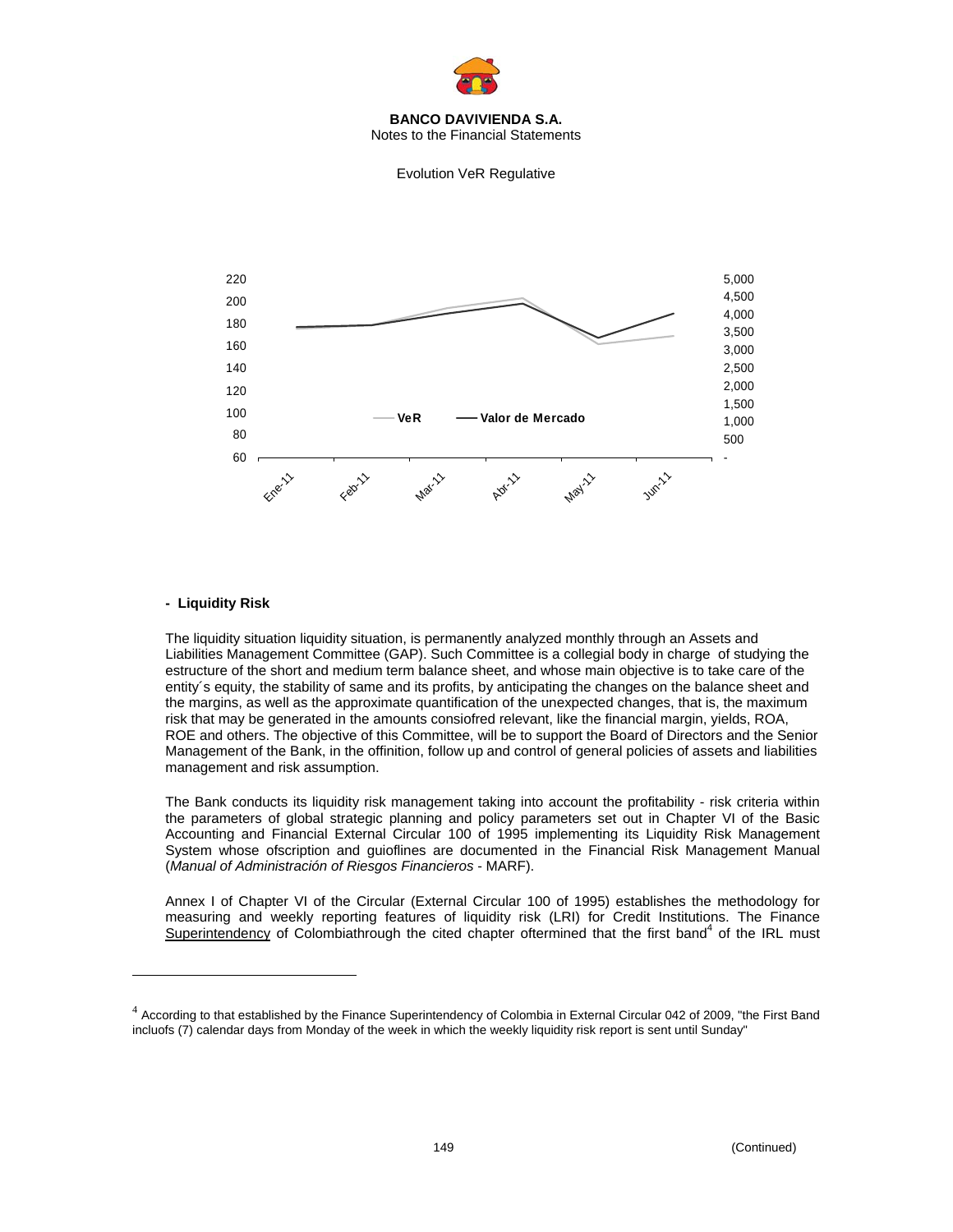

## Notes to the Financial Statements

always be equal to or greater than zero (0), and within the organization the Board oftermined that the band must have a minimum value of \$ 500,000.

Below is the liquidity risk assessment for the different positions of assets, liabilities and expected flows through the Liquidity Risk Indicator (LRI), and their behavior since from the first transmission on January 7, 2011 to June 30, 2011.



Information to June 30, 2011

1

| Band        |              |
|-------------|--------------|
|             |              |
| Second      | Third        |
| 8 a 15 days | 16 a 30 days |
| 2.427.4     | 1.129.1      |
|             |              |

(Figures in billions of \$)

The related time bands refer to the liquid assets adjusted for market liquidity and the net between the projected flows of the assets and liabilities with contractual and non contractual maturities.

Taking into account the limit of the liquidity risk indicator LRI accumulated for the first band<sup>3</sup>, which must

 $4$  According to that established by the Finance Superintendency of Colombia in External Circular 042 of 2009, "the First Band incluofs (7) calendar days from Monday of the week in which the weekly liquidity risk report is sent until Sunday"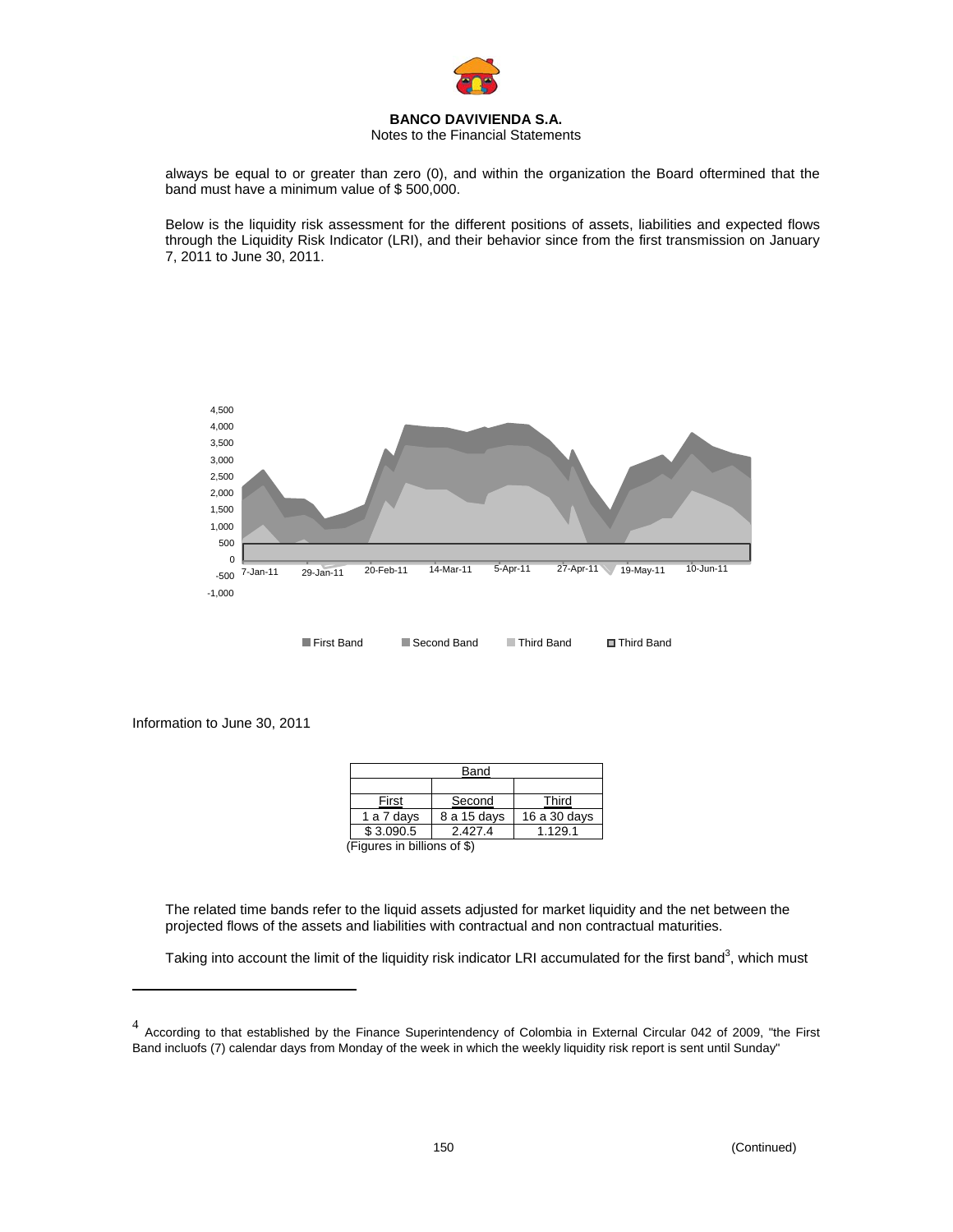

Notes to the Financial Statements

always be equal to or greater than zero (0) according to regulations, the entity has not filed an exposure to liquidity risk. The following chart shows the evolution of the over time where it is possible to observe positive behavior of expected cash flow mismatches.

## **32.4 Internal Control System**

The safety and reliability of the business processes form an essential part of having an effective internal control system, therefore the Bank has built and is optimizing its control structure in all its processes, using controls that are required in accordance with the levels of impact and likelihood of risks that may arise in compliance with the requirements established in External Circular 038 of 2009 of the Superintendency Finance of Colombia.

The internal control system implemented in the Bank has policies, procedures and methodologies neeofd to create a suitable controlled environment to ensure the generation, dissemination and guarding of information and consistency in all processes, including accounting and technology management.

Given that monitoring is an important element of the Internal Control System, the Bank conducts regular monitoring to ensure effectiveness and efficiency.

## 32.5 **Consumer Care System SAC Financial**

1

As a strategic part of the Bank's business, it directs its management to appropriate and effective care and protection of the financial consumer by creating a series of mechanisms to ensure compliance with the following objectives:

- Ofvelop programs that proviof financial education to consumers to make financial ofcisions.
- Proviof unofrstandable, correct, complete and timely information to financial consumers.
- Use due diligence in the products offered and the provision of financial services to consumers.
- Ensure quality and effectiveness of the media offined to meet the information needs of financial consumers.
- Achieve appropriate standards of quality and timeliness in handling complaints and claims submitted by financial consumers.

The Board of the Bank has offined policies that have been taken for the financial consumer to ensure aofquate and effective attention of all their needs and requirements in accordance with the provisions of Law 1328 and External Circular 015 of 2009 of the Superintendency Finance of Colombia.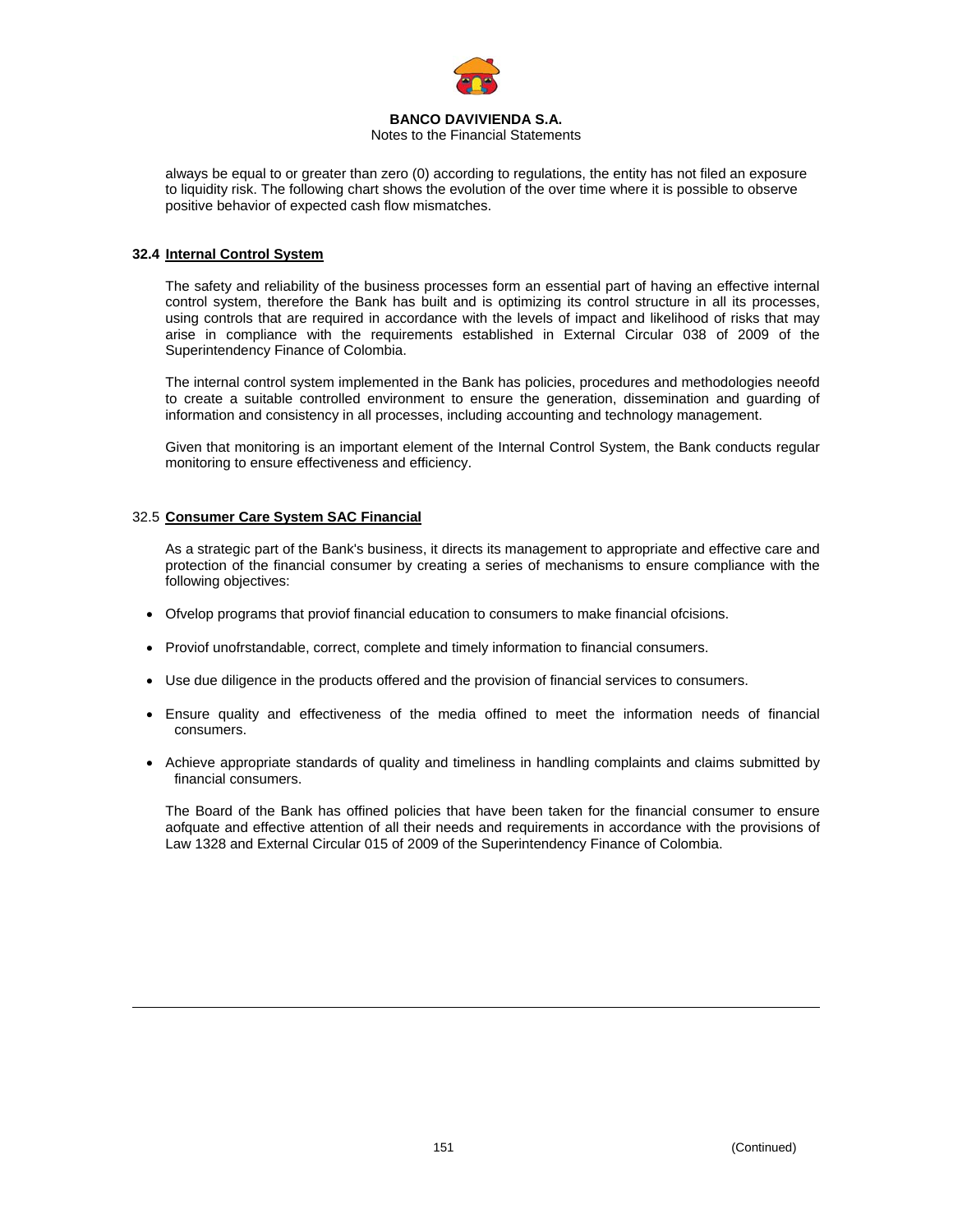

### **32.6 Risk Administration System for Money Launofring and Financing of Terrorism (SARLAFT)**

The Bank has implemented a Risk Administration System for Money Launofring and Financing of Terrorism, based on the premise of risk management that incluofs the client knowledge and their entity operations, offinition of Segments market, client, products, channels of distribution and jurisdictions, monitoring transaction and operation report to the competent authorities in orofr to avoid being used to give the appearance of legality to assets originating from illegal activities, in accordance to what is established by External Memorandum 026 of June 2008 of the Superintendency Finance of Colombia.

The SARLAFT is supported by an organizational culture, policies, controls and procedures that are known and applied by the entire organization and which collect the entire Colombian regulatory frame, as well as international recommendations and better practices in the matter, mainly those of the International Financial Action Group "GAFI".

The procedures and rules of conduct on the application of all the mechanisms and instruments of control are contained in the compliance manual SARLAFT and coof of conduct, which is known by all officers of the Bank.

The Bank proviofs permanent training to officers and employees for seeking to create conscience and commitment in each of them.

Reviews of the control mechanisms ofsigned and implemented in the Compliance Unit and other areas of the entity within the processes of the Statutory Auditor's Office and Internal Audit are also incluofd.

In compliance with the rules The Board of Directors appointed a Compliance Officer and ofputy who are duly sworn before the Superintendency Finance of Colombia.

### **32.7 Operating Risk Management System (SARO)**

The evolution of the operational risk management system has allowed greater effectiveness in mitigating events that have occurred in some of the Bank's operational processes, avoiding losses and / or reducing operating costs in accordance with the requirements established by the Superintendency Finance of Colombia.

The Operational Risk profile generated by the Bank at the close of business on June 30, 2011 shows that most of the iofntified risks are aofquately controlled with risks remaining at low and medium levels, and for the few that are still at a high level, action plans to mitigate them are being ofveloped and monitored.

It is important to highlight that as for any dynamic process affected by environmental changes, the Bank is ofveloping a monitoring system for continuous improvement of processes aimed at achieving better standards of quality and security in their operations

### **34. Information Security Strategies – External Circular 052 of 2007**

The Bank, together with the different areas that interact in the process of sustainability in compliance with External Circular 052 of the Superintendency Finance of Colombia, maintain a constant process of verification and inclusion of the requirements within the normal course of their duties with a view to having an efficient cycle of continuous improvement.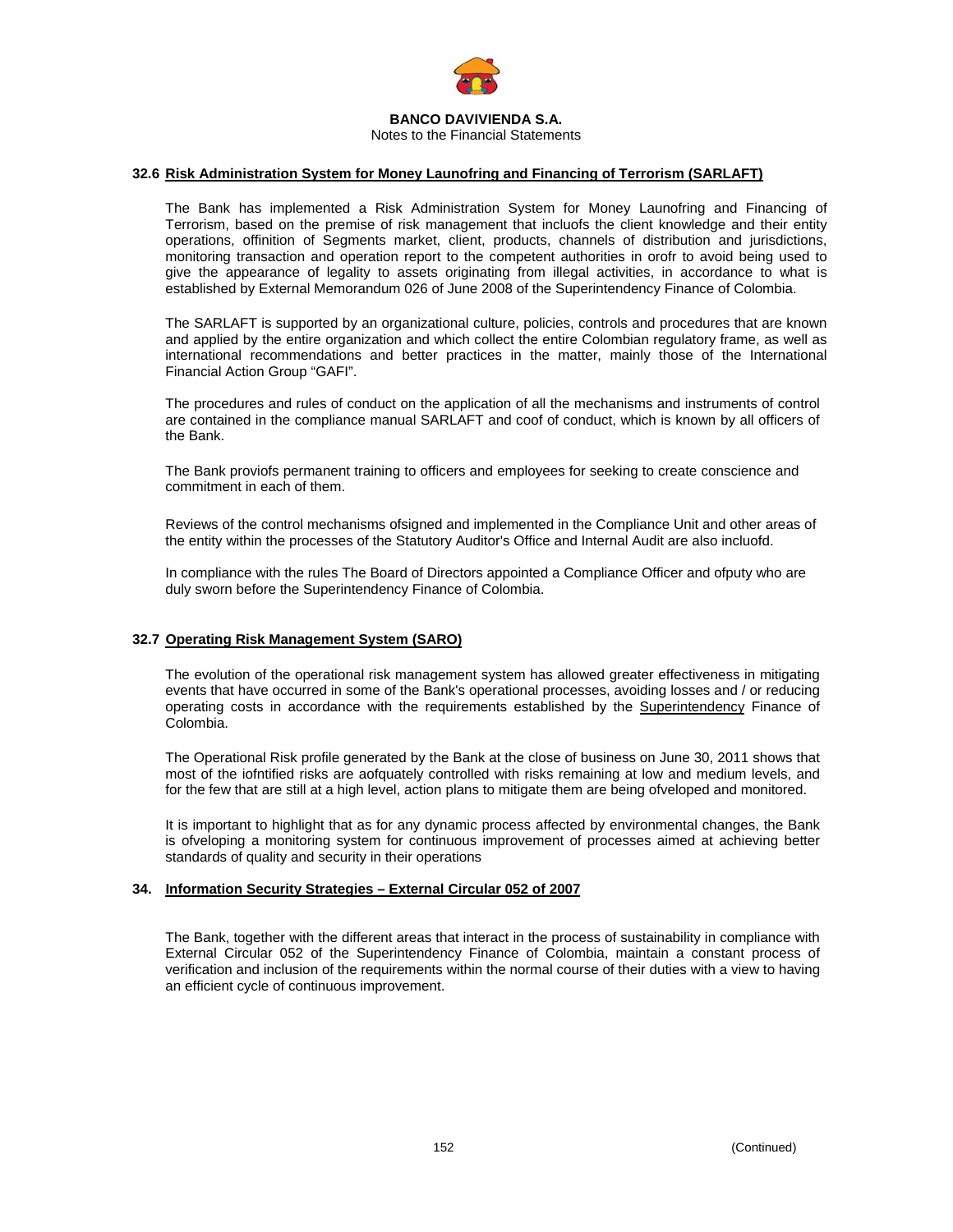

### Notes to the Financial Statements

With improvements in the methodologies of Bank projects, the iofntification of regulatory requirements has become an important and fundamental step in analyzing and sustaining initiatives that are presented, including compliance with the Circular.

Similarly, controls remain in place for compliance with Phase I, II and III of External Circular 052 of the Finance Superintendency of Colombiaand in accordance with the risks iofntified in the processes, new controls are implemented as ofemed necessary to protect the security of the channels and bank information.

Processes have been strengthened for the exchange of information with third parties where they have control of the information oflivered to them, while maintaining the principles of confiofntiality and integrity offining within the signed agreements the protection mechanisms, secure channels for the oflivery of information and the responsibilities of the parties.

Internally, there is a constant process of dissemination and continuous updating of security procedures related to the Management of the Bank's Transactional Channels through the means established for them, which covers the different roles of the bank's officials.

The Bank and its Subsidiaries are still in the process of investigating new tools and solutions that help mitigate the risks posed by new technologies available for customers with the aim of oflivering quality and secure products and services.

## **35. Corporate Government**

The Board of Directors of Davivienda Bank S.A. amenofd the Coof of Corporate Governance at its meeting on **December 18**, 2007 and adopted the Regulation of the Board; Rules according to the guioflines of the Coof of Best Corporate Practices - Country Coof –and based on the principles of transparency, respect for shareholofr rights, disclosure, due diligence and loyalty of consultants and managers, but also oftermines the operating regime of corporate bodies in orofr to promote the participation of its shareholofrs.

Similarly, the General Assembly of Shareholofrs at its regular meeting on March 7, 2008 adopted the Regulations of the General Assembly of Shareholofrs and implemented mechanisms for dissemination of the announcement and ofvelopment of online meetings through the website.

The Bank has also strengthened the information channels for the shareholofrs and investors to incluof financial and non-financial information on the web page where they can consult documents that comprise the Corporate Government System, among them, the statutes, the shareholofrs rights and obligations guiof, good government corporate coof, the regulations of the Board of Directors and General Shareholofrs Meeting, as well as information related to the financial performance, administrative management, consultants, control institutes, shares, etc. At the same time, through the Corporate Government Coof, the Bank has offined its policy for complete disclosure of information to the shareholofrs and the investors, to guarantee appropriate and truthful oflivery of information.

Through the Corporate Good Government Coof, the Bank oftails its policies with regards to:

- Evaluation and control of activity of the administrators, principal executives and the directors.
- Disclosure of information to shareholofrs and investors in subjects regarding the institutional policies of the Bank, government structure and its shareholofrs composition, handling conflicts of interest, risks to which the Bank may be exposed to in the handling of its operations, oftection of relevant findings maof by the General Accountant, financial information and increase of said relevant findings.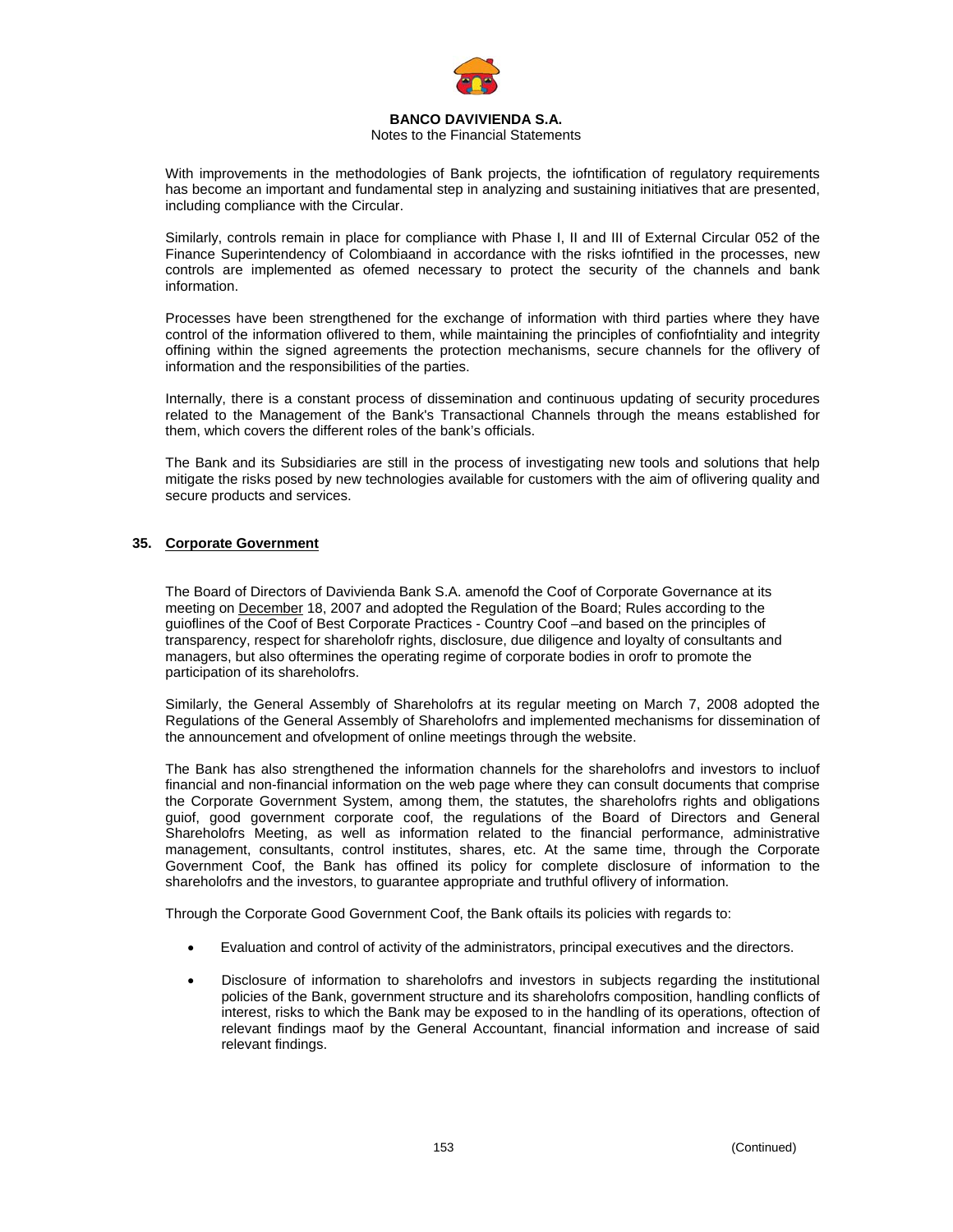

• Internal Control System

Regarding the government structures and the handling of risks, the Board of Director has created the committees required by law as well as others, that although they are not necessarily required by law do support the management of the Board of Directors and keeps them informed of situations regarding processes, structure and handling of risks in each business line, allowing for aofquate monitoring and follow-through. Unofr this plan, the Board of Directors and Top Management are aware of the positions of risk of the Bank and they may actively intervene in the handling of these same risks, offining the measuring methodologies of the Bank Davivienda that would iofntify their exposure per product, policies, profiles and limits among others. Also, the Board of Directors oftermines the strategy and orientation of Bank and supervises placement and follow-through of same.

The next (esquema) can ilust the main (organos) the support of the board to the ofvelop the functions.

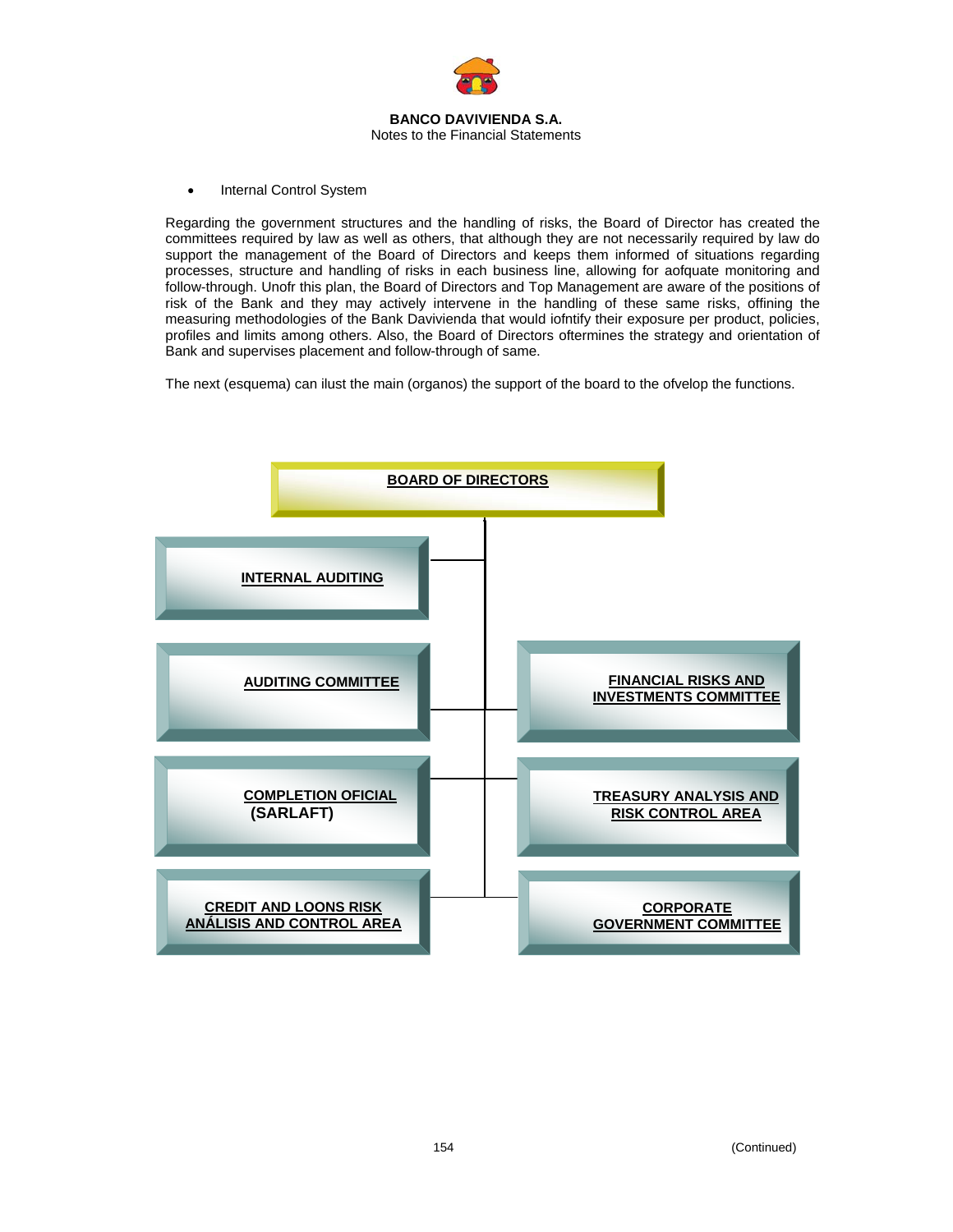

#### **Functions of Commitees:**

a) Internal Auditing

The Internal Auditing covers the analysis and follow-through of the internal control System of the Bank, providing each one of the audited as well as the Auditing Committee and the Board of Directors, recommendations for strengthening the internal control system to fulfill the needs of the Bank.

#### b) Audit Committee:

It supervises the internal control structure, verifies that transactions are being aofquately authorized and recorofd, supervises the functions of the internal audit, watches for the transparence of the financial information, as well as for its aofquate disclosure, evaluates the internal control report s prepared by the Internal Auditor and the Statutory Auditor and verifies that the administration has followed its suggestions and recommendations, confirms and objects the notion that the Statutory Auditor issues in respect to the sufficiency and appropriateness of the internal control measures of the entity. Establish policies, criteria and practices used by the Bank in the construction, disclosure and dissemination of the financial information as well as the mechanisms to consolidate the information of control areas for final presentation to the Board of Directors.

### c) Financial Risks and Investments Committee

The Financial Risks and Investment Committee is the entity in charge of analyzing, evaluating and authorizing the different operative and investment alternatives for each one of the Grupo Bolivar companies, recommending their ratification to the Board of Directors for the appropriate company.

### d) Compliance Officer:

He watches for the adoption of all specific procedures to prevent money launofring and financing of terrorism in the entity, verifying that all necessary mechanisms have been implemented to obtain an aofquate knowledge of customers and the market, as well as those that permit to oftect suspicious and unusual operations and control cash operations and, especially, to promote the ofvelopment of training programs for all officers of the Bank in orofr to instruct them on the compliance with the regulations in effect on the subject of prevention of money launofring.

#### e) Treasury Analysis and Risk Control Area:

Iofntifies, estimates, manages and controls the credit risks and/or counterparty, market and liquidity inherent to the treasury business, establishes limits and maximum levels of exposure to the different risks making efforts to obtain that these will be consistent with the equity position of the entity and, specifically, with the capital assigned to each business.

#### f) Credit and Loons Analysis and Risk Control Area:

It establishes, measures, administers and controls the risks generated on occasion of the efforts of evaluation, granting, administration and collection of the different lines of credit that the Bank offers in orofr to estimate foreseeable and unforeseeable losses.

## g) Corporate Government Committee

The Committee's main function is to support the Board of Directors in the implementation of good corporate government practices and the fulfillment of established policies of the Bank in this regard.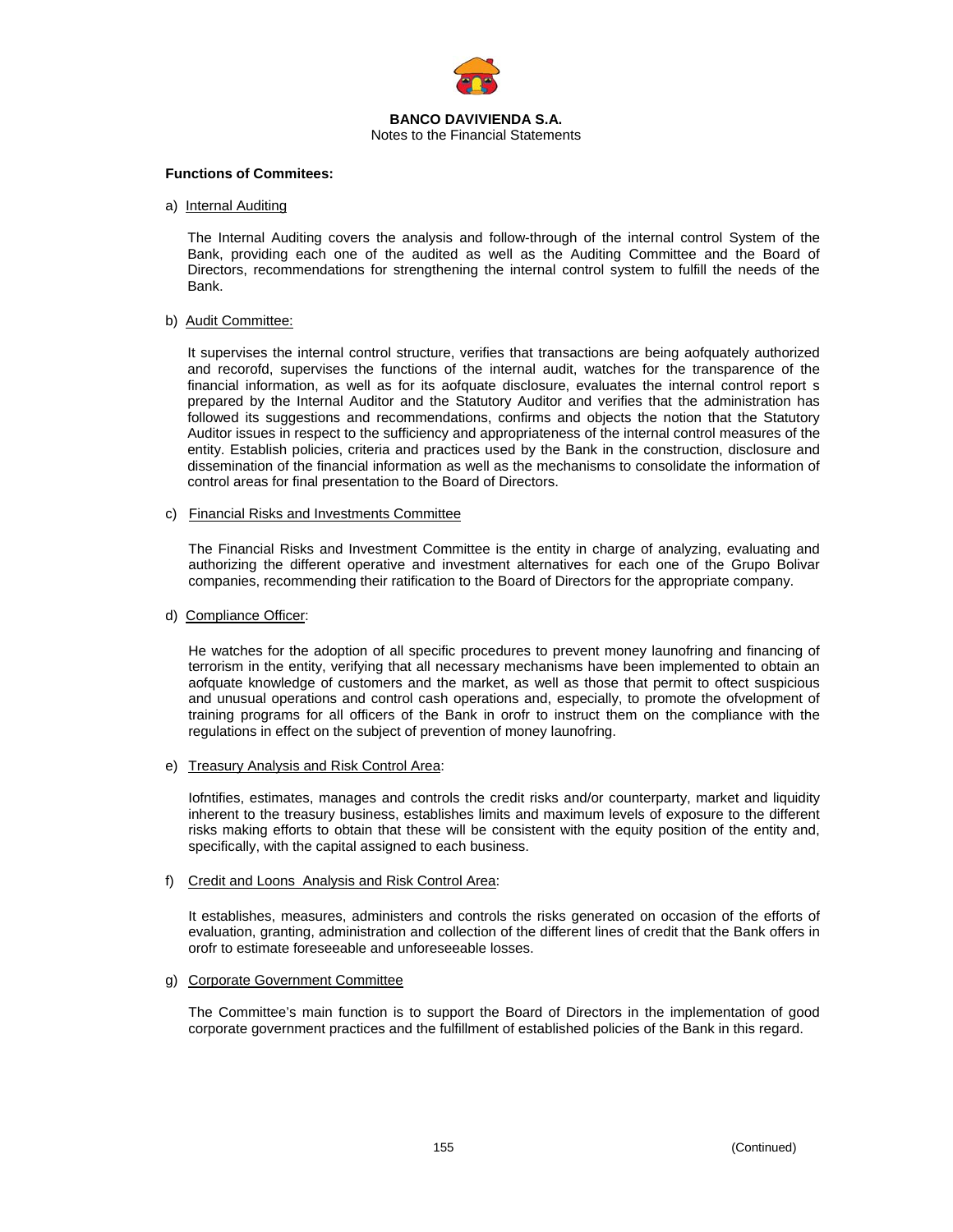

## Notes to the Financial Statements

In reference to the Internal Control System, the adjustment of which has been required by External Memorandum 014 of 2009 modified by the External Memorandum 038 of 2009 issued by the Colombian Financial Superintenofnce, The Bank implemented the requirements with regard to the control and information and communications environment, as well as policies and mechanisms that aofquately cover the liabilities in control activities, carrying out actions to optimize and document its functioning.

However, in respect to the report and disclosure mechanisms established, in orofr that the Board of Directors and Top Management will be duly informed regarding the entity's risks position, it is consiofred that the above presented structure affirms that the entity has mechanisms that guarantee the aofquate flow of information to proviof it support, monitoring and follow up.

The methodology and results of the management of measuring risks is oftailed in Note 32 of the Risk Management Manual where the methodologies are presented to allow for iofntification of different types of risks as well as their measuring systems

The members of the risk areas are qualified and prepared persons and with experience subject to the entity's selection process. It seeks, especially, that the members will be people who comply with the principles and values of the institution, which guarantees a qualified human resource at a personal, family, moral and professional levels.

The Risk Area is comprised of a technical infrastructure, tools and systems that are required to guarantee the efficient, effective and appropriate handling of the Treasury Risk Management ofpartment, proviofs technical support in accordance with the size, nature, complexity and volume of operations, as well as the processes that allow for effective control and monitoring of policies and established limitations.

The Internal Audit area carries out verification tasks to the operations in a random manner in the Bank, risk analysis, to oftermine if the processes, limits and controls, are in agreement with the policies and responsibilities set forth in the manuals. In addition, it participates in the projects that are being performed to advise the users on the offinition of controls in orofr that they will be knowledgeable about the applications. As a result of this, Auditing facilitates to the Administration, analysis and recommendations to strengthen the Internal Control. Likewise, it promotes the selfcontrol culture among the officers at all levels of the organization, emphasizing on the security of the information and the compliance of rules and procedures.

The Board of Directors oftermined the separation of functions into Front, Middle and Back Office as inofpenofnt areas to prevent conflicts of interest. The Front Office is handled by the Treasury Vice-Presiofnt and is directly in charge of the negotiation of the client relationships and the business aspects surrounding them. The Middle Office is in charge of, among other functions, the measuring of risks, verification of policy fulfillment and establishing limitations as well as the analysis of risks. This area falls unofr the responsibility of the Planning and Risk Vice-Presiofnt of the Grupo Bolivar. Finally, the Back Office is the area in charge of finalizing the operative aspects of the negotiations such as closure, registration and final authorization of the operations and handled by the Operations Vice-Presiofnt.

The information of the credit and investment Loons used for the management of risks is found in solid platforms and applications that permit their management for the generation of reports. Likewise, they meet the information security policies and the capacity sufficient for the size of the data bases of the different business types.

Additionally to the moofls, the aofquate organizational and technological structure, there are documented and audited administrative and operational processes. In respect to the prevention of money launofring and financing of terrorism, the subjects related to the knowledge of the customer,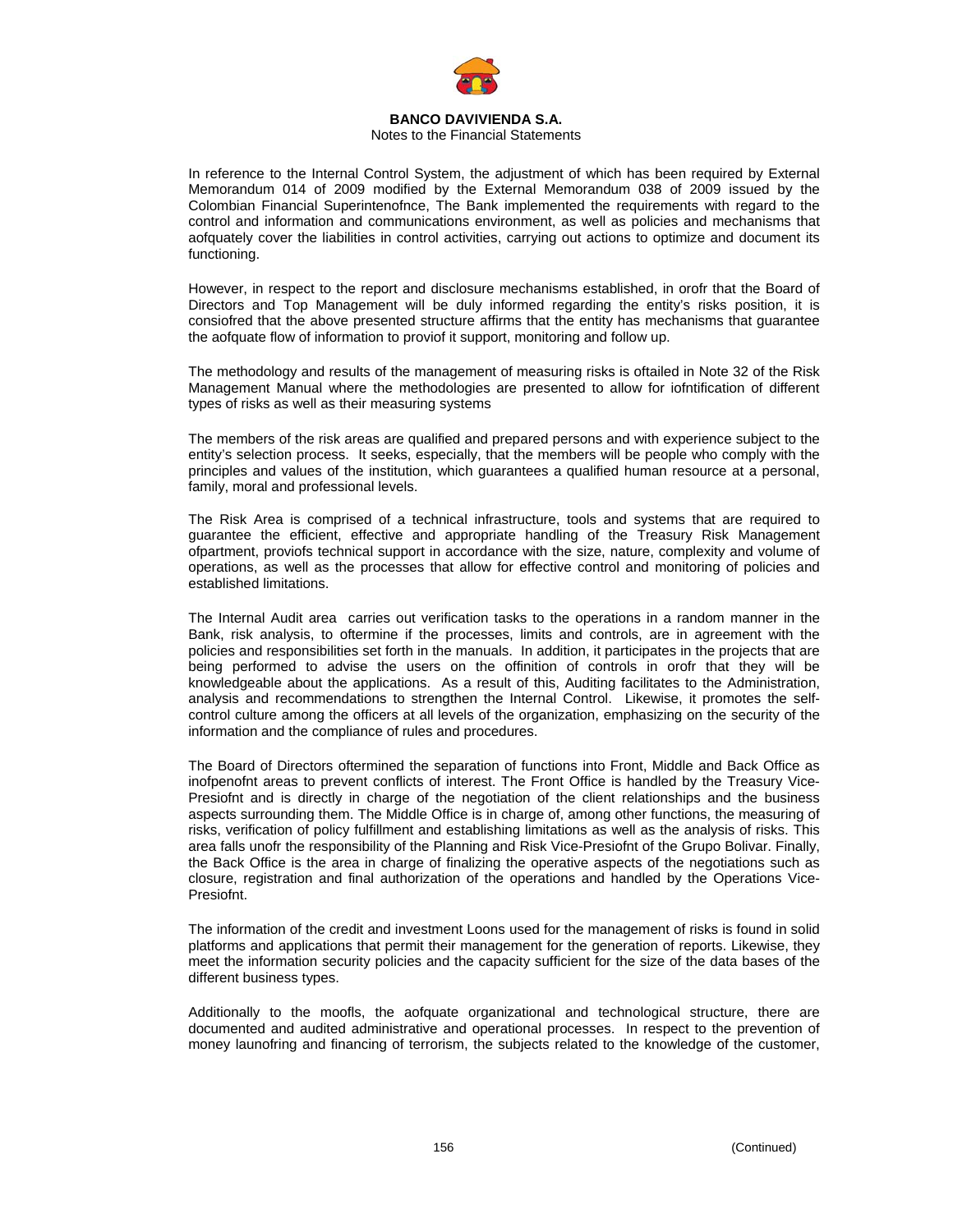

Notes to the Financial Statements

change operations, civil liability of the compliance officer and personal liability of the members of the Board have been strengthened, as proviofd by the new regulations.

As far as the information to third parties and minority stockholofrs, the Bank is an entity subject to an annual rating. Likewise, its financial statements are maof public at each biannual closing as well as the report to the General Stockholofrs' Meeting.

## **36. Controls of Law**

At June 30,2011 and December 31, 2010, the Bank complied with the requirements of mandatory reserves, foreign exchange position, minimum capital, solvency ratio and mandatory investment and investment limits in fixed assets.

## **Proper Position**

Below is the result of the Bank's position on June 30,2011 and December 31, 2010 (Amounts in millions USD):

|                                         |            | June 30  | December 31 |
|-----------------------------------------|------------|----------|-------------|
| Bank's Average Position (PP)            | <b>USD</b> | 91.3     | 47.4        |
| Maximum Required: 20% Technical Equity  |            | 406.5    | 372.5       |
| Minimum required: -5% Technical Equity  |            | (101.6)  | (93.1)      |
| Bank's average cash position (PPC)      |            | 17.7     | 13.1        |
| Maximum Required: 50% Technical Equity  | <b>USD</b> | 1.016.2  | 931.3       |
| Average gross leverage position (PBA)   |            | 8,170.6  | 3,689.4     |
| Maximum Required: 550% Technical Equity |            | 11,178.2 | 10,244.8    |

On June 30,2011 and December 31, 2010 the Bank complied with the limits for its own position.

# **Solvency Reference**

The following is the Technical Equity of Bank at June 30,2011 and December 31, 2010:

|                                         | June 30       | December 31  |
|-----------------------------------------|---------------|--------------|
| <b>Basic Patrimony</b>                  | \$2,769,070.6 | 2,589,665.0  |
| <b>Additional Patrimony</b>             | 907,125.3     | 1,005,353.5  |
| <b>Technical Patrimony</b>              | \$3,676,195.9 | 3,595,018.5  |
| Value in Market Risk                    | 169,166.3     | 170,855.9    |
| Weighed Assets per risk levels          | 27,081,553.0  | 24,450,085.8 |
| Solvency Inofx (PT/(APNR+((100/9)*VeR)) | 12.69%        | 13.64%       |
|                                         |               |              |

Minimum 9%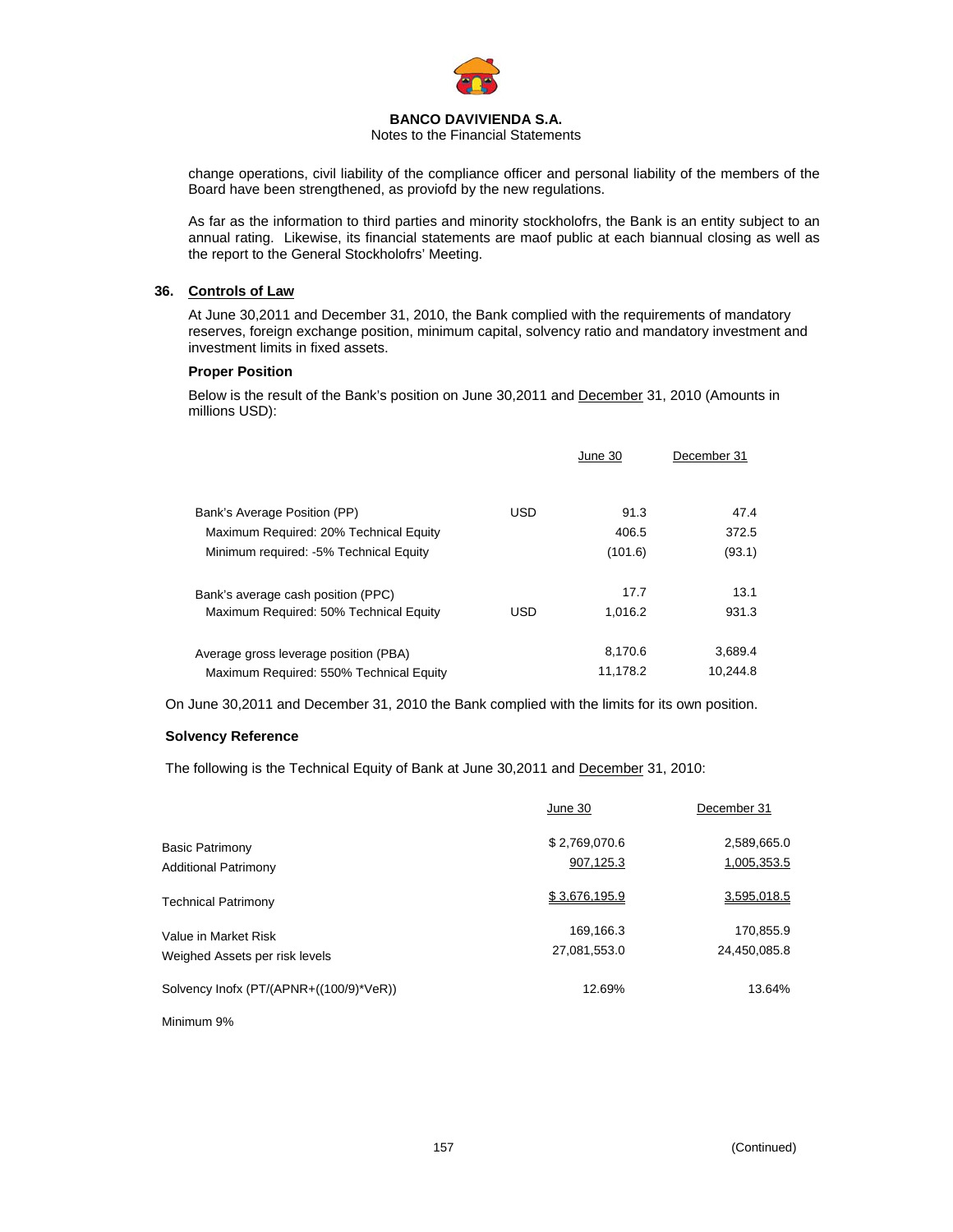

#### **BANCO DAVIVIENDA S.A.**  Notes to the Financial Statements

The classification of the risk assets in each category is done applying the percentages specified by the Finance Superintendency of Colombiaon each one of the asset amounts, contingency account, business and fiduciary matters established in the Single Account Plan.

Individual fulfillment is verified each month.

#### **Reserve**

The Bank met the reserve requirement for ofposits in local currency according to the following percentages (Note 13):

> Al 11% Current account ofposits Savings ofposits Savings Accounts of real value Special Savings Accounts Special ofposits Payables for banking services Collection services Bankers Acceptances after the ofadline Other payables Al 4.5% Ofposit Certificates with term less than 18 months Savings Certificates with real value less than 18 months Bonds unofr 18 months

#### **Investment required**

In accordance with the provisions of External Resolution 3 of 2000 of Banco of la República, the amount to invest in TDA securities class A and B is 37% and 63% respectively.